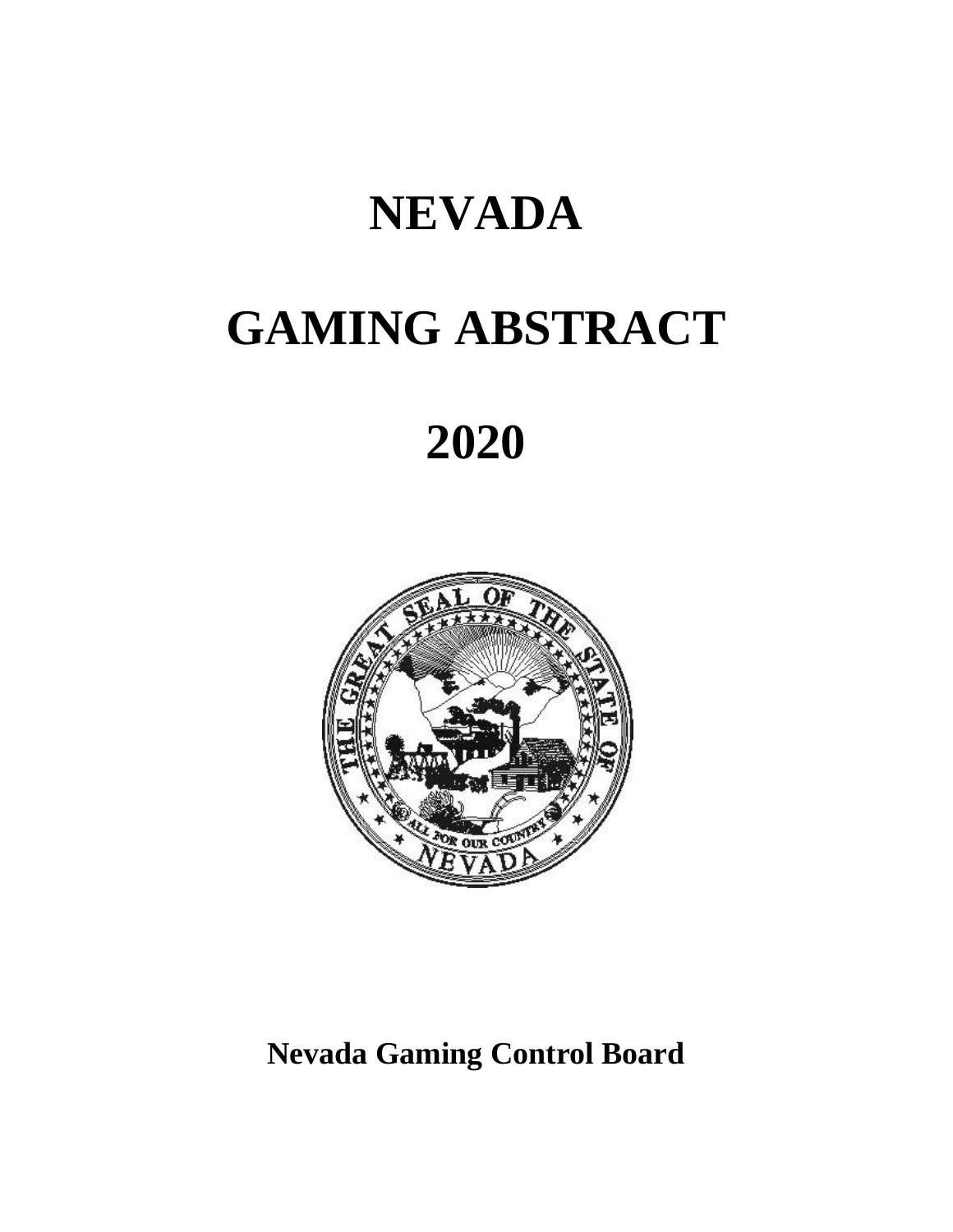# **NEVADA**

# **GAMING ABSTRACT**

2020

A report of combined financial information reported by nonrestricted Nevada gaming licensees grossing \$1 million or more in gaming revenue for the fiscal year ended June 30, 2020.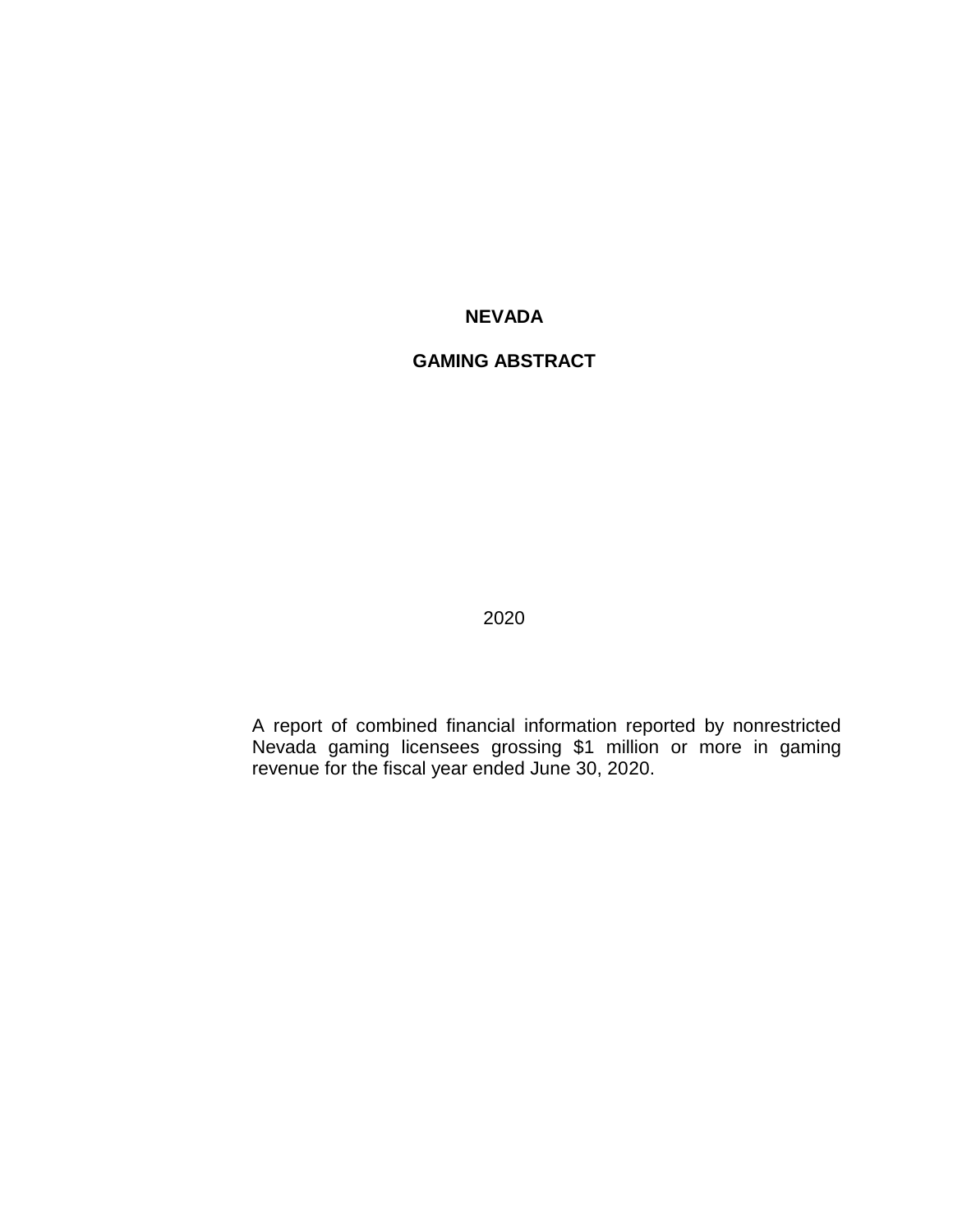# **INTRODUCTION**

The 2020 NEVADA GAMING ABSTRACT is presented in the same format as the 2019 Abstract.

Information is presented in the following sequence throughout this report.

Combined Balance Sheet Combined Income Statement - Summary Combined Income Statement - Detail Casino Department Rooms Department Food Department Beverage Department Other Income Average Number of Employees Rate of Room Occupancy Per Room per Day Statistics Gaming Revenue per Square Foot Ratios

Section 1 features casinos grossing \$1,000,000 and over in gaming revenue during the year, with aggregate totals shown Statewide, and for Clark County, Douglas County - South Shore Lake Tahoe, Elko County, Carson Valley, Washoe County, and the Balance of Counties.

Section 2 stratifies certain geographical areas into smaller groups based on gross gaming revenue which includes:

Clark County - Las Vegas Strip, Downtown Las Vegas, Laughlin, Boulder Strip, and Balance of Clark County.

Elko County - Wendover

Washoe County - Reno/Sparks and Balance of Washoe County

Section 3 features Statewide Casinos with Rooms Facilities; and Statewide Publicly Owned Casinos with reported gross gaming revenue of \$12,000,000 and over for the year.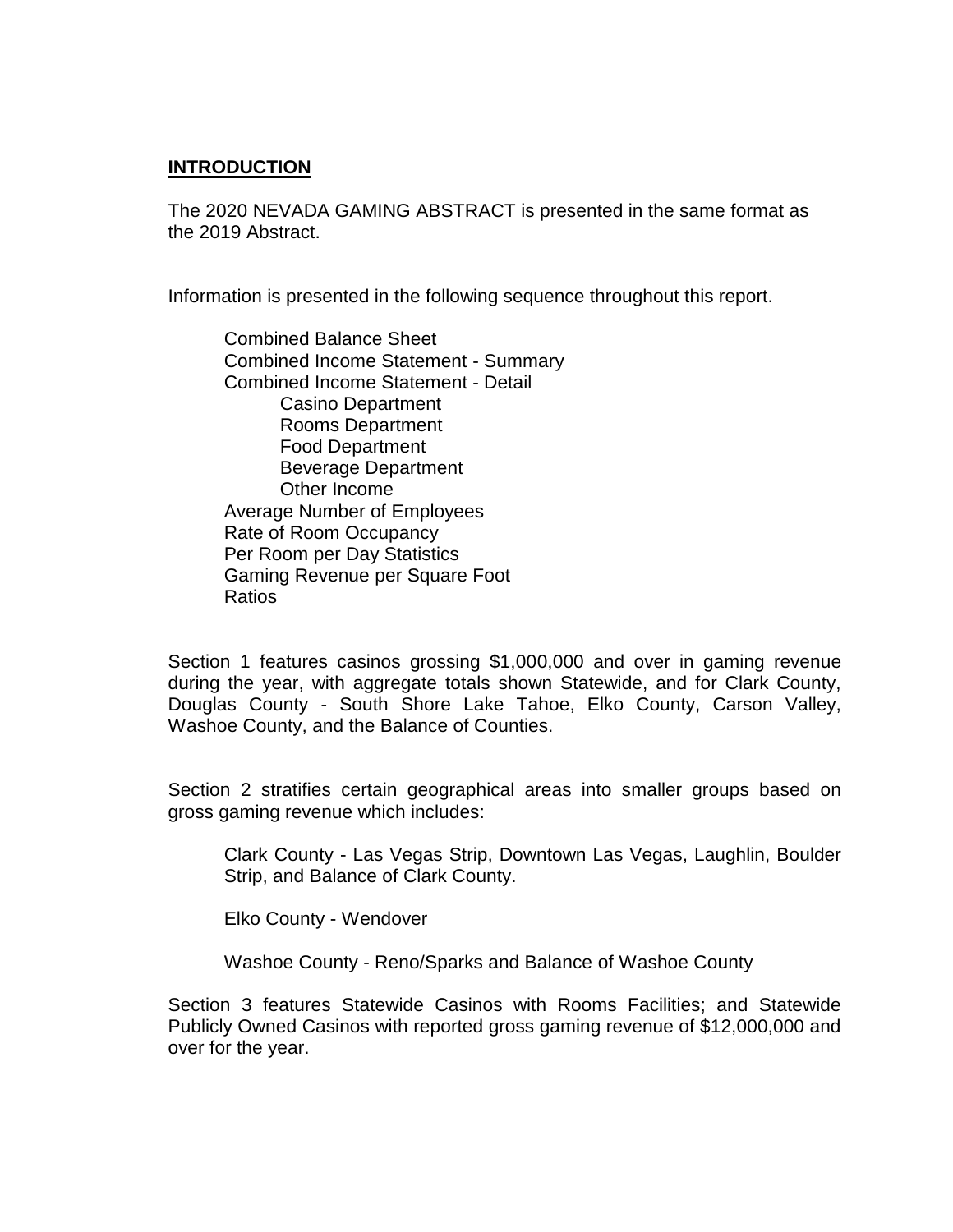# **PUBLICLY OWNED CASINO OPERATIONS**

The following eleven publicly held corporations, including those with public debt only, own sixty-one casinos grossing \$12 million or more from gaming:

BOYD GAMING CORPORATION Aliante Casino + Hotel California Hotel and Casino The Cannery Hotel Casino Eastside Cannery Casino & Hotel Fremont Hotel and Casino Gold Coast Hotel and Casino Main Street Station Hotel, Casino and Brewery Orleans Hotel and Casino Sam's Town Hotel & Gambling Hall Suncoast Hotel and Casino

#### CAESARS ENTERTAINMENT CORPORATION

Bally's Las Vegas Caesars Palace The Cromwell Flamingo Las Vegas Harrah's Casino Hotel Las Vegas Harrah's Casino Hotel Reno Harrah's Laughlin Harvey's Resort Hotel/Casino and Harrah's Casino Hotel Lake Tahoe The Linq Hotel and Casino Paris Las Vegas Planet Hollywood Resort & Casino Rio All-Suite Hotel & Casino

# ELDORADO RESORTS, INC.

 Circus Circus Reno Eldorado Hotel & Casino **Montbleu**  Silver Legacy Resort Casino Tropicana Laughlin Hotel & Casino

#### GOLDEN ENTERTAINMENT, INC.

 Aquarius Casino Resort Arizona Charlie's Boulder Arizona Charlie's Decatur Colorado Belle Hotel and Casino Edgewater Hotel and Casino Pahrump Nugget Hotel and Gambling Hall The Strat, Hotel, Casino & Skypod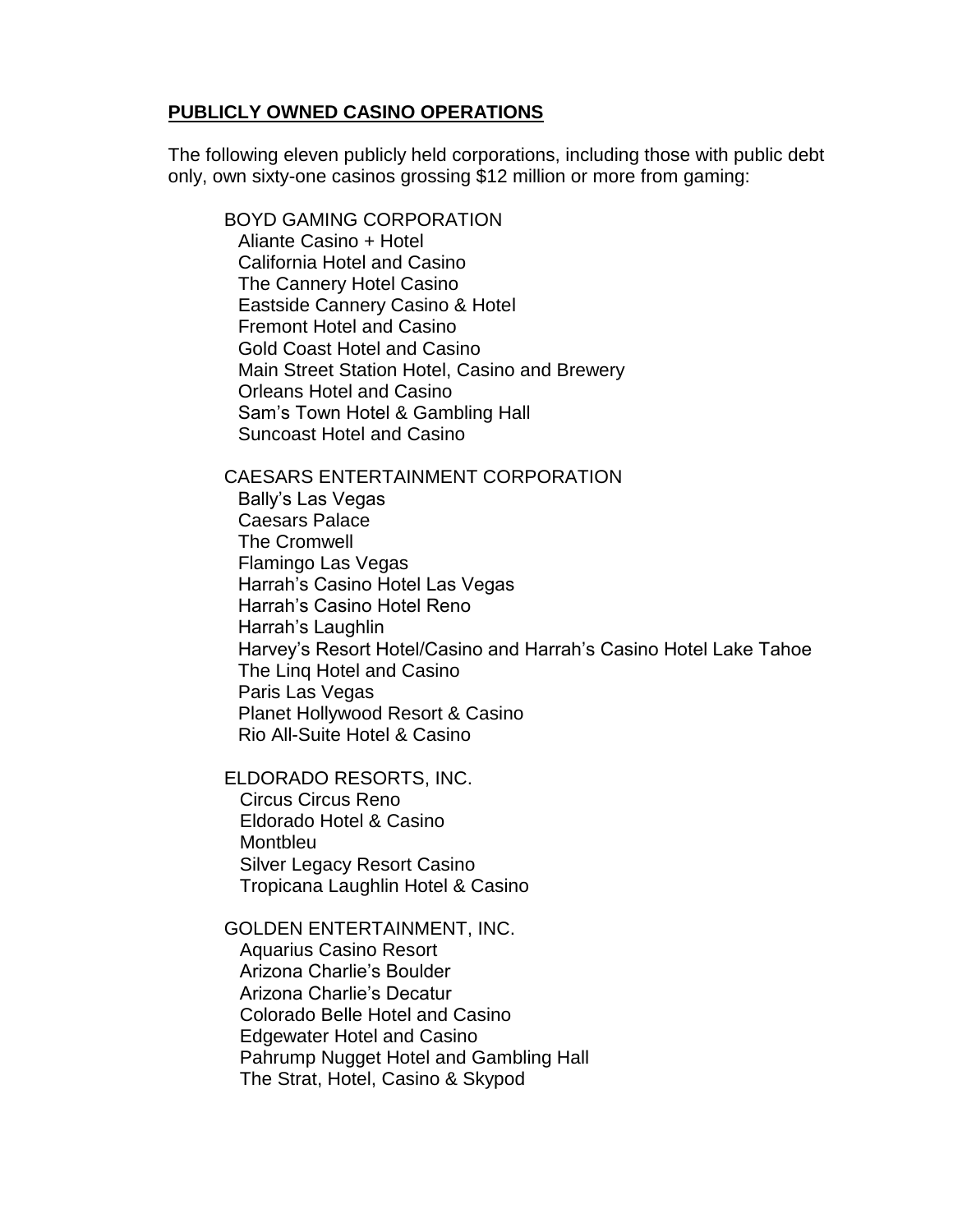#### **PUBLICLY OWNED CASINO OPERATIONS (CONTINUED)**

LAS VEGAS SANDS CORP. Venetian Resort Hotel Casino/Palazzo Resort Hotel Casino

MGM RESORTS INTERNATIONAL

Aria Resort & Casino Bellagio Circus Circus Hotel & Casino Excalibur Hotel and Casino Luxor Hotel and Casino Mandalay Bay Resort & Casino MGM Grand Hotel/Casino The Mirage New York - New York Hotel & Casino Park MGM

MONARCH CASINO & RESORT, INC. Atlantis Casino Resort

PENN NATIONAL GAMING, INC. Cactus Petes Resort Casino The M Resort Spa and Casino Tropicana Las Vegas

RED ROCK RESORTS, INC. Boulder Station Hotel & Casino Fiesta Casino Hotel Fiesta Henderson Casino Hotel Green Valley Ranch Station Casino Palace Station Hotel & Casino Palms Casino Resort Red Rock Casino Resort Spa Santa Fe Station Hotel & Casino Sunset Station Hotel & Casino Texas Station Gambling Hall & Hotel

WILLIAM HILL PLC Binion's Gambling Hall & Hotel – Race Book and Sports Pool

WYNN RESORTS, LIMITED Wynn Las Vegas

Of the 261 casinos included in this report, these sixty-one publicly owned casinos grossed 71.0% of the total reported gaming revenue for the fiscal year ended June 30, 2020.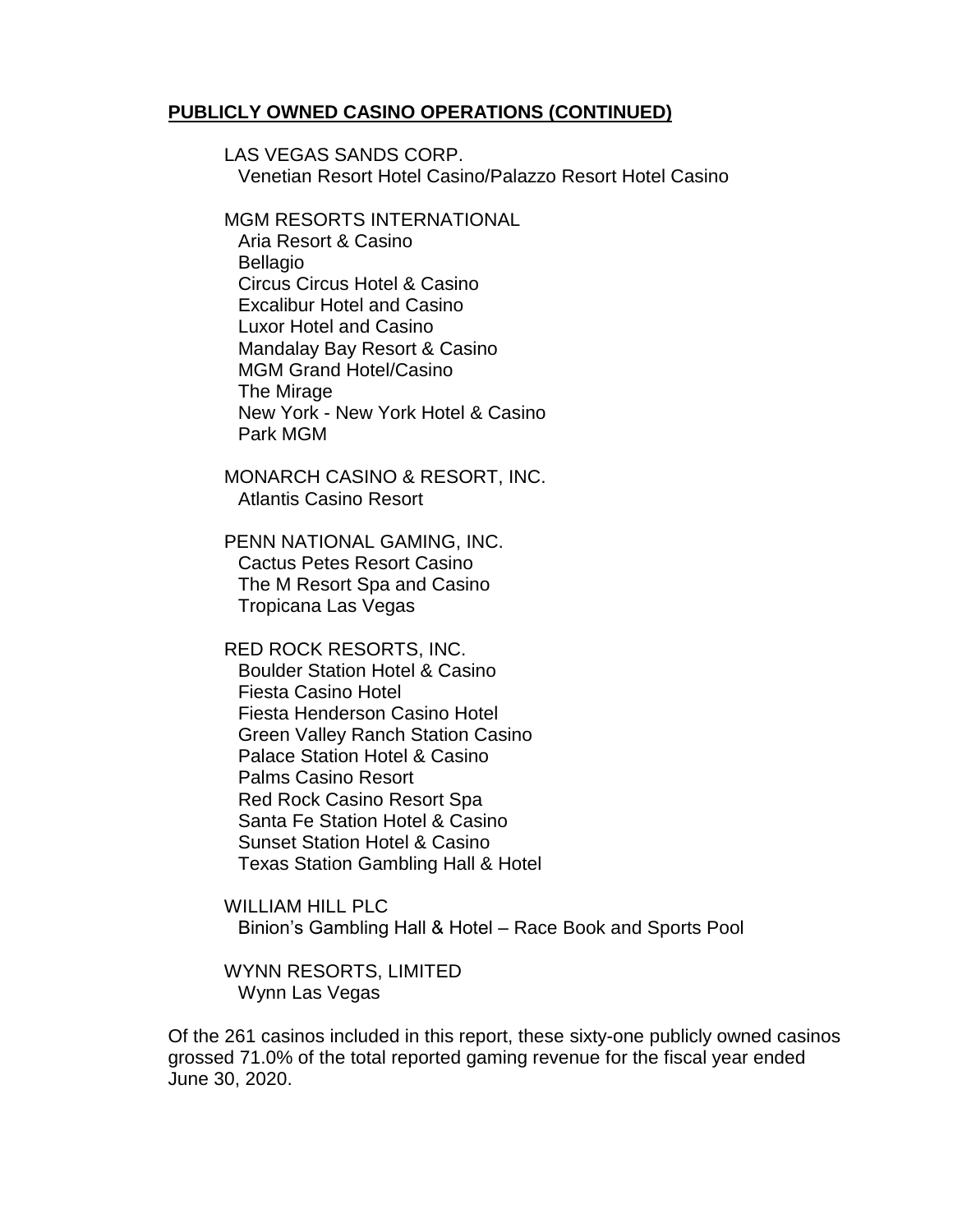**SPECIAL NOTES:**

- **THROUGHOUT THE ABSTRACT COLUMN TOTALS MAY NOT BALANCE WITH LISTED DETAIL DUE TO ROUNDING.**
- **INFORMATION PRESENTED IN THIS REPORT COMES FROM UNAUDITED STANDARD FINANCIAL STATEMENTS REQUIRED TO BE FILED BY ALL NONRESTRICTED LICENSEES WHOSE GROSS GAMING REVENUE IS \$1 MILLION OR MORE FOR COMMON FISCAL YEARS ENDED JUNE 30.**
- **WITH REGARDS TO FINANCIAL ACCOUNTING STANDARDS BOARD ("FASB") ACCOUNTING STANDARDS CODIFICATION 606 – REVENUE FROM CONTRACTS WITH CUSTOMERS, ALL NONRESRICTED LICENSEES (PUBLIC AND NONPUBLIC ORGANIZATIONS AS DEFINED BY FASB) WERE REQUIRED TO FOLLOW THE NEW ACCOUNTING STANDARD WHEN PREPARING STANDARD FINANCIAL STATEMENTS.**
- **NO OTHER INFORMATIONAL BREAKDOWN IS AVAILABLE OTHER THAN THAT PRESENTED IN THIS REPORT. NAMES OF CASINOS IN THE VARIOUS GROUPINGS, OTHER THAN THOSE SHOWN FOR PUBLICLY OWNED CASINOS, ARE NOT AVAILABLE TO USERS OF THIS REPORT.**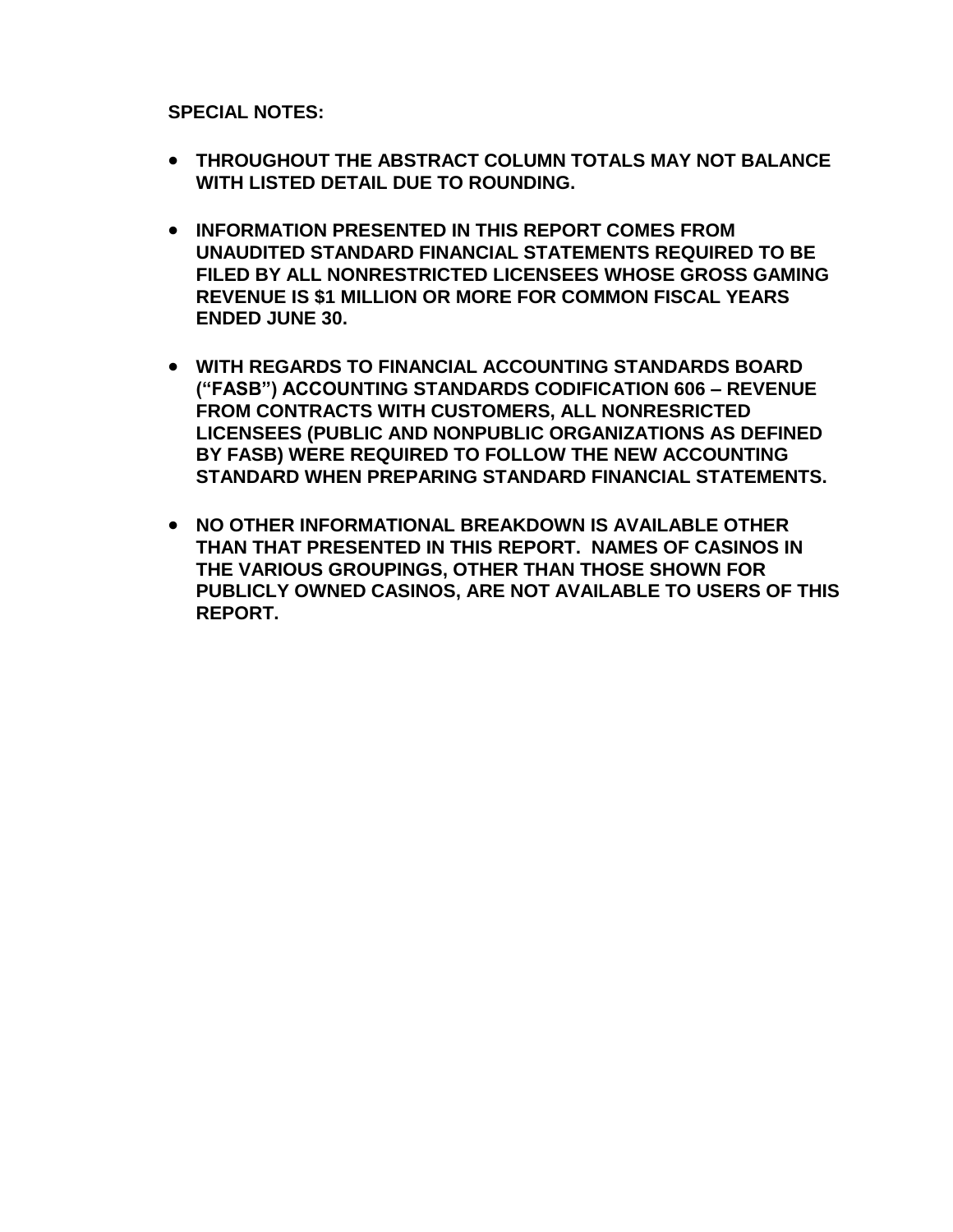# SECTION 1 STATEWIDE - SELECTED COUNTIES - BALANCE OF COUNTIES

# **INDEX**

| <b>STATEWIDE</b>                               | <b>Page</b>    |
|------------------------------------------------|----------------|
| <b>Combined Balance Sheet</b>                  | 1              |
| <b>Combined Income Statement - Summary</b>     | 2              |
| Combined Income Statement - Detail:            |                |
| <b>Casino Department</b>                       | 3              |
| Rooms Department                               | 3              |
| Food Department                                | $\overline{4}$ |
| <b>Beverage Department</b>                     | $\overline{4}$ |
| Other Income                                   | 5              |
| <b>Average Number of Employees</b>             | 5              |
| Rate of Room Occupancy                         | 6              |
| Per Room Per Day Statistics                    | 6              |
| Gaming Revenue per Square Foot                 | 6              |
| Ratios                                         | 6              |
| <b>CLARK COUNTY</b>                            |                |
| <b>Combined Balance Sheet</b>                  | 7              |
| <b>Combined Income Statement - Summary</b>     | 8              |
| <b>Combined Income Statement - Detail:</b>     |                |
| <b>Casino Department</b>                       | 9              |
| Rooms Department                               | 9              |
| <b>Food Department</b>                         | 10             |
| <b>Beverage Department</b>                     | 10             |
| Other Income                                   | 11             |
| <b>Average Number of Employees</b>             | 11             |
| Rate of Room Occupancy                         | 12             |
| Per Room Per Day Statistics                    | 12             |
| Gaming Revenue per Square Foot                 | 12             |
| Ratios                                         | 12             |
| <b>DOUGLAS COUNTY - SOUTH SHORE LAKE TAHOE</b> |                |
| 11.1 <sub>n1</sub><br>$\sim$ $\sim$ 1          |                |

| <b>Combined Balance Sheet</b>       | 13 |
|-------------------------------------|----|
| Combined Income Statement - Summary | 14 |
| Combined Income Statement - Detail: |    |
| Casino Department                   | 15 |
| Rooms Department                    | 15 |
| Food Department                     | 16 |
| <b>Beverage Department</b>          | 16 |
| Other Income                        | 17 |
| <b>Average Number of Employees</b>  | 17 |
| Rate of Room Occupancy              | 18 |
| Per Room Per Day Statistics         | 18 |
| Gaming Revenue per Square Foot      | 18 |
| Ratios                              | 18 |
|                                     |    |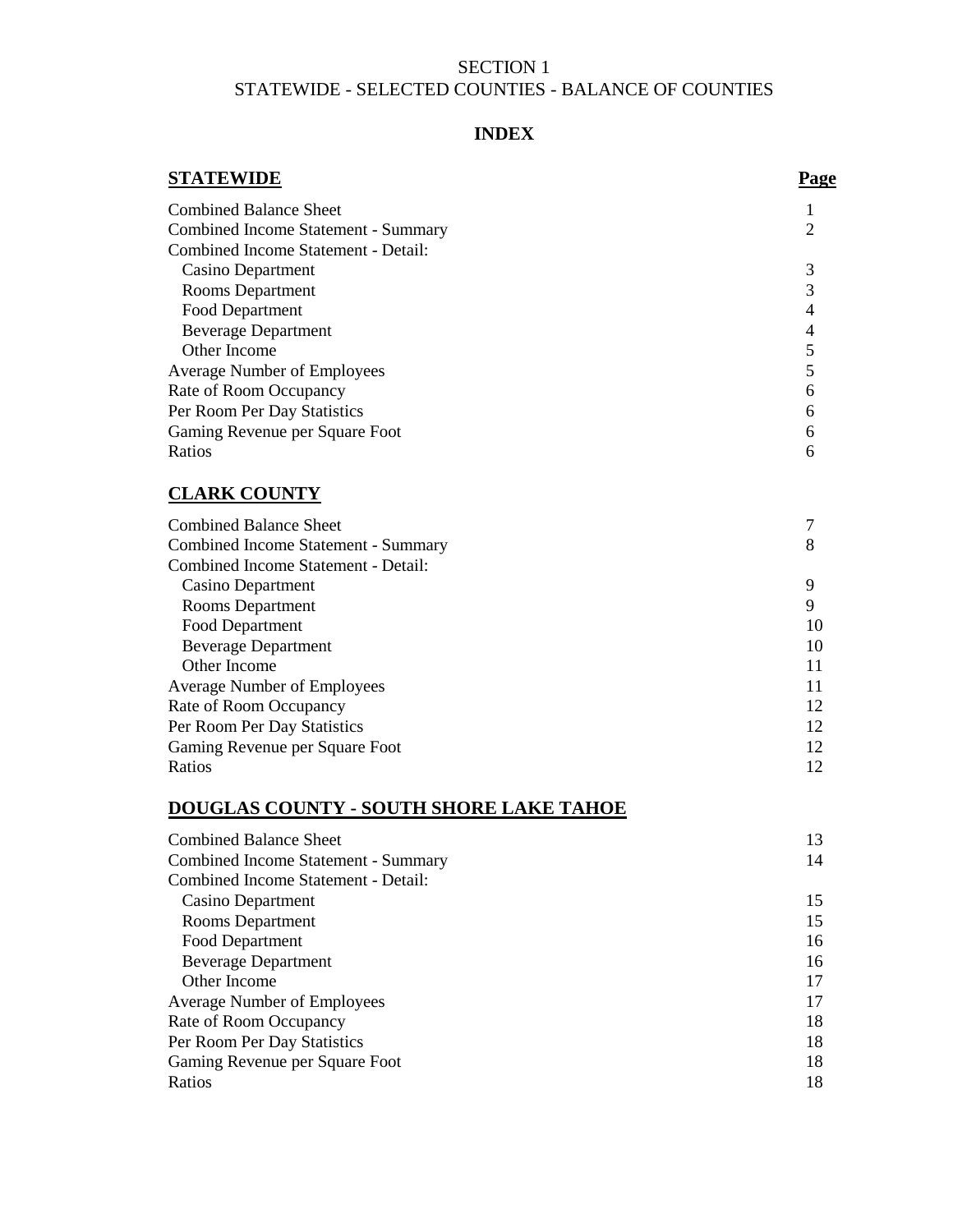# SECTION 1 - CONTINUED STATEWIDE - SELECTED COUNTIES - BALANCE OF COUNTIES

# **INDEX**

| <b>ELKO COUNTY</b>                                                 | <b>Page</b> |
|--------------------------------------------------------------------|-------------|
| <b>Combined Balance Sheet</b>                                      | 19          |
| <b>Combined Income Statement - Summary</b>                         | 20          |
| Combined Income Statement - Detail:                                |             |
| <b>Casino Department</b>                                           | 21          |
| Rooms Department                                                   | 21          |
| Food Department                                                    | 22          |
| <b>Beverage Department</b>                                         | 22          |
| Other Income                                                       | 23          |
| Average Number of Employees                                        | 23          |
| Rate of Room Occupancy                                             | 24          |
| Per Room Per Day Statistics                                        | 24          |
| Gaming Revenue per Square Foot                                     | 24          |
| Ratios                                                             | 24          |
| <b>CARSON VALLEY (Carson City &amp; Balance of Douglas County)</b> |             |
| <b>Combined Balance Sheet</b>                                      | 25          |
| <b>Combined Income Statement - Summary</b>                         | 26          |
| Combined Income Statement - Detail:                                |             |
| Casino Department                                                  | 27          |
| Rooms Department                                                   | 27          |
| Food Department                                                    | 28          |
| <b>Beverage Department</b>                                         | 28          |
| Other Income                                                       | 29          |
| <b>Average Number of Employees</b>                                 | 29          |
| Rate of Room Occupancy                                             | 30          |
| Per Room Per Day Statistics                                        | 30          |
| Gaming Revenue per Square Foot<br>Ratios                           | 30<br>30    |
|                                                                    |             |
| <b>WASHOE COUNTY</b>                                               |             |
| <b>Combined Balance Sheet</b>                                      | 31          |
| Combined Income Statement - Summary                                | 32          |
| Combined Income Statement - Detail:                                |             |
| <b>Casino Department</b>                                           | 33          |
| Rooms Department                                                   | 33          |
| Food Department                                                    | 34          |
| <b>Beverage Department</b>                                         | 34          |
| Other Income                                                       | 35          |
| Average Number of Employees                                        | 35          |
| Rate of Room Occupancy                                             | 36          |
| Per Room Per Day Statistics                                        | 36          |
| Gaming Revenue per Square Foot                                     | 36          |
| Ratios                                                             | 36          |

Ratios 36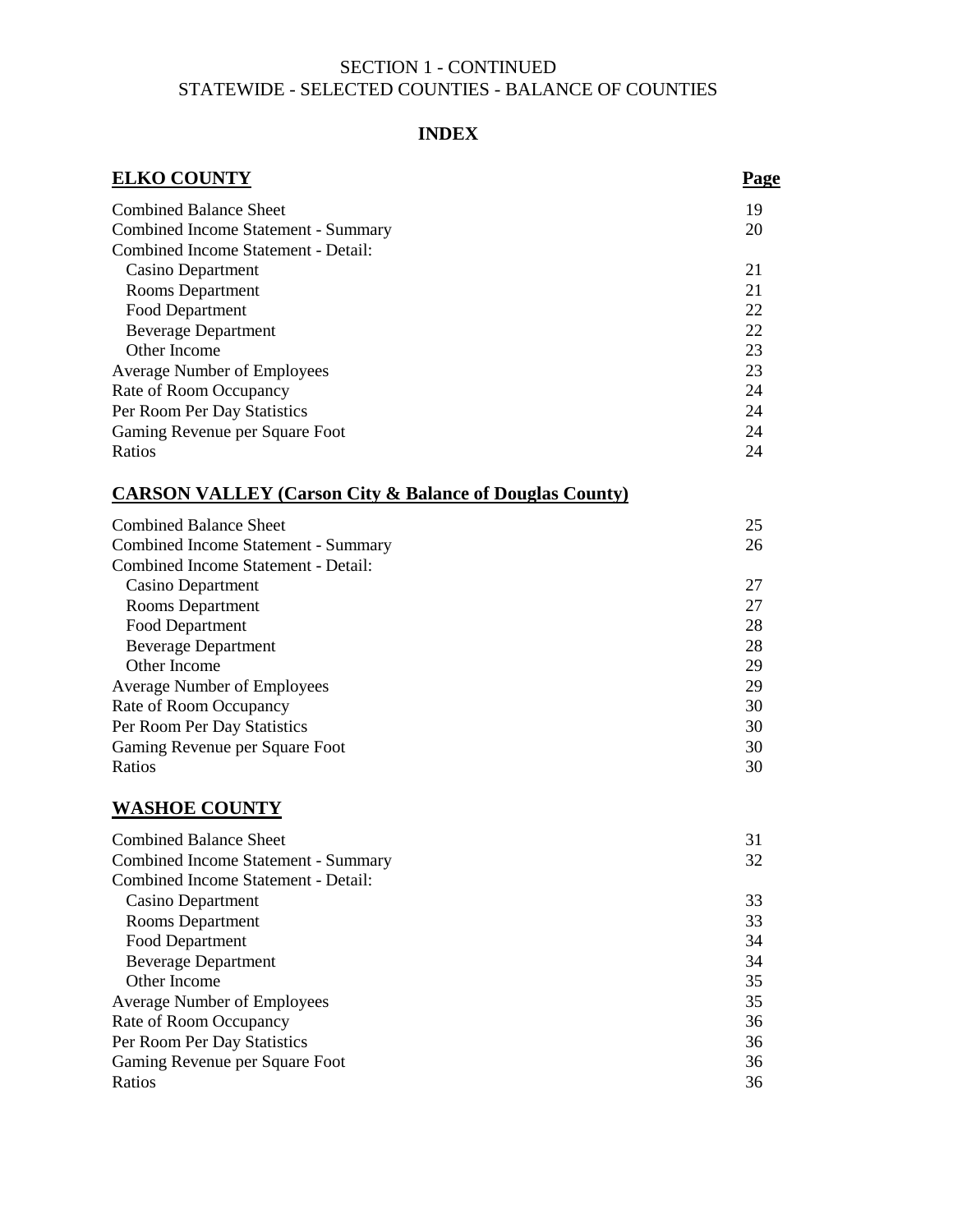# SECTION 1 - CONTINUED STATEWIDE - SELECTED COUNTIES - BALANCE OF COUNTIES

#### **INDEX**

# **BALANCE OF COUNTIES** Page Combined Balance Sheet 37 Combined Income Statement - Summary 38 Combined Income Statement - Detail: Casino Department 39 Rooms Department 39 Food Department 40 Beverage Department 40 Other Income 41 Average Number of Employees 41 Rate of Room Occupancy 42 Per Room Per Day Statistics 42 Gaming Revenue per Square Foot 42 Ratios and the set of the set of the set of the set of the set of the set of the set of the set of the set of the set of the set of the set of the set of the set of the set of the set of the set of the set of the set of th

# SECTION 2 DETAIL OF SELECTED GROUPS

# **INDEX**

# **CLARK COUNTY - LAS VEGAS STRIP AREA With Gaming Revenue of \$1,000,000 and Over Page**

| <b>Combined Balance Sheet</b>       | 43 |
|-------------------------------------|----|
| Combined Income Statement - Summary | 44 |
| Combined Income Statement - Detail: |    |
| Casino Department                   | 45 |
| <b>Rooms Department</b>             | 45 |
| Food Department                     | 46 |
| <b>Beverage Department</b>          | 46 |
| Other Income                        | 47 |
| <b>Average Number of Employees</b>  | 47 |
| Rate of Room Occupancy              | 48 |
| Per Room Per Day Statistics         | 48 |
| Gaming Revenue per Square Foot      | 48 |
| Ratios                              | 48 |
|                                     |    |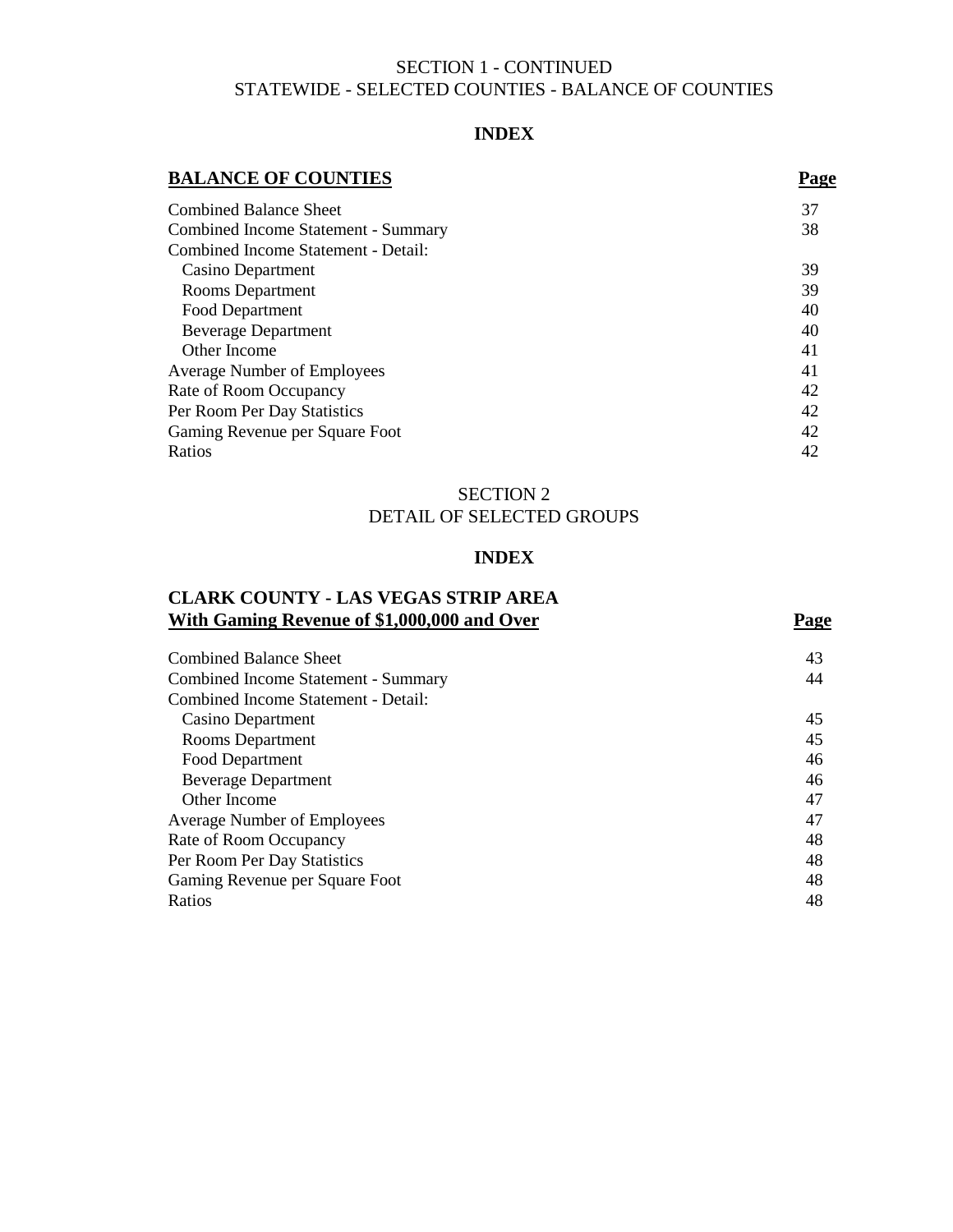# **INDEX**

# **CLARK COUNTY - LAS VEGAS STRIP AREA With Gaming Revenue of \$1,000,000 to \$72,000,000 Page**

| <b>Combined Balance Sheet</b>       | 49 |
|-------------------------------------|----|
| Combined Income Statement - Summary | 50 |
| Combined Income Statement - Detail: |    |
| Casino Department                   | 51 |
| Rooms Department                    | 51 |
| Food Department                     | 52 |
| <b>Beverage Department</b>          | 52 |
| Other Income                        | 53 |
| <b>Average Number of Employees</b>  | 53 |
| Rate of Room Occupancy              | 54 |
| Per Room Per Day Statistics         | 54 |
| Gaming Revenue per Square Foot      | 54 |
| Ratios                              | 54 |

# **CLARK COUNTY - LAS VEGAS STRIP AREA With Gaming Revenue of \$72,000,000 and Over**

| <b>Combined Balance Sheet</b>       | 55 |
|-------------------------------------|----|
| Combined Income Statement - Summary | 56 |
| Combined Income Statement - Detail: |    |
| Casino Department                   | 57 |
| Rooms Department                    | 57 |
| Food Department                     | 58 |
| <b>Beverage Department</b>          | 58 |
| Other Income                        | 59 |
| <b>Average Number of Employees</b>  | 59 |
| Rate of Room Occupancy              | 60 |
| Per Room Per Day Statistics         | 60 |
| Gaming Revenue per Square Foot      | 60 |
| Ratios                              | 60 |

# **CLARK COUNTY - DOWNTOWN LAS VEGAS AREA With Gaming Revenue of \$1,000,000 and Over**

| <b>Combined Balance Sheet</b>       | 61 |
|-------------------------------------|----|
| Combined Income Statement - Summary | 62 |
| Combined Income Statement - Detail: |    |
| Casino Department                   | 63 |
| <b>Rooms Department</b>             | 63 |
| Food Department                     | 64 |
| <b>Beverage Department</b>          | 64 |
| Other Income                        | 65 |
| <b>Average Number of Employees</b>  | 65 |
| Rate of Room Occupancy              | 66 |
| Per Room Per Day Statistics         | 66 |
| Gaming Revenue per Square Foot      | 66 |
| Ratios                              | 66 |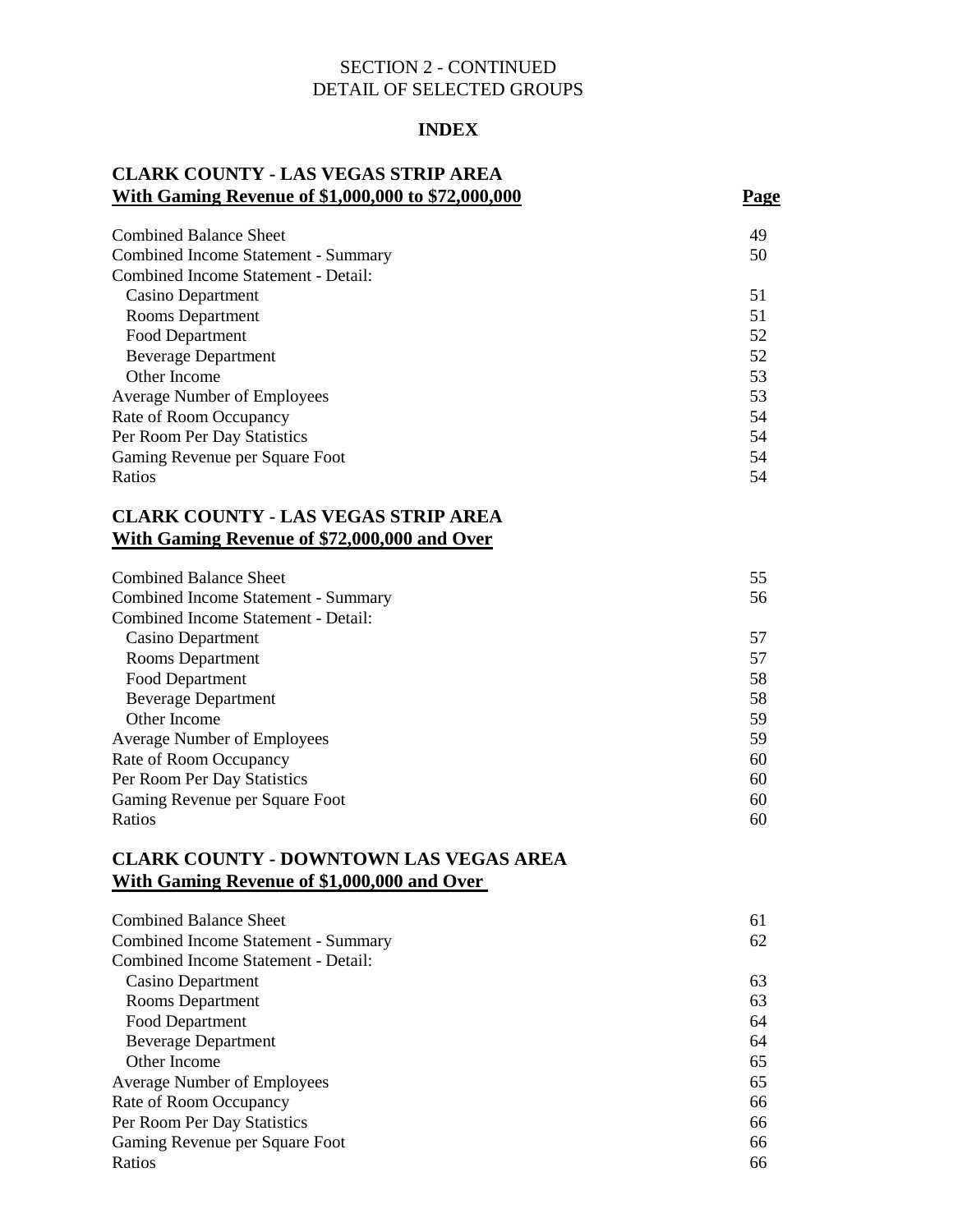# **INDEX**

| <b>CLARK COUNTY - DOWNTOWN LAS VEGAS AREA</b><br><u>With Gaming Revenue of \$1,000,000 to \$12,000,000</u> | <b>Page</b> |
|------------------------------------------------------------------------------------------------------------|-------------|
| Insufficient number of Licensees to display financial information for strata                               | 67          |
| <b>CLARK COUNTY - DOWNTOWN LAS VEGAS AREA</b><br><b>With Gaming Revenue of \$12,000,000 and Over</b>       |             |
| <b>Combined Balance Sheet</b>                                                                              | 68          |
| <b>Combined Income Statement - Summary</b>                                                                 | 69          |
| Combined Income Statement - Detail:                                                                        |             |
| <b>Casino Department</b>                                                                                   | 70          |
| <b>Rooms Department</b>                                                                                    | 70          |
| <b>Food Department</b>                                                                                     | 71          |
| <b>Beverage Department</b>                                                                                 | 71          |
| Other Income                                                                                               | 72          |
| <b>Average Number of Employees</b>                                                                         | 72          |
| Rate of Room Occupancy                                                                                     | 73          |
| Per Room Per Day Statistics                                                                                | 73          |
| Gaming Revenue per Square Foot                                                                             | 73          |
| Ratios                                                                                                     | 73          |
| <b>CLARK COUNTY - LAUGHLIN AREA</b><br><b>With Gaming Revenue of \$1,000,000 and Over</b>                  |             |
|                                                                                                            |             |
| <b>Combined Balance Sheet</b>                                                                              | 74          |
| <b>Combined Income Statement - Summary</b>                                                                 | 75          |
| Combined Income Statement - Detail:                                                                        |             |
| <b>Casino Department</b>                                                                                   | 76          |
| <b>Rooms</b> Department                                                                                    | 76          |
| Food Department                                                                                            | 77          |
| <b>Beverage Department</b>                                                                                 | 77          |
| Other Income                                                                                               | 78          |
| <b>Average Number of Employees</b>                                                                         | 78          |
| Rate of Room Occupancy                                                                                     | 79          |

Per Room Per Day Statistics 79 Gaming Revenue per Square Foot 79 Ratios 79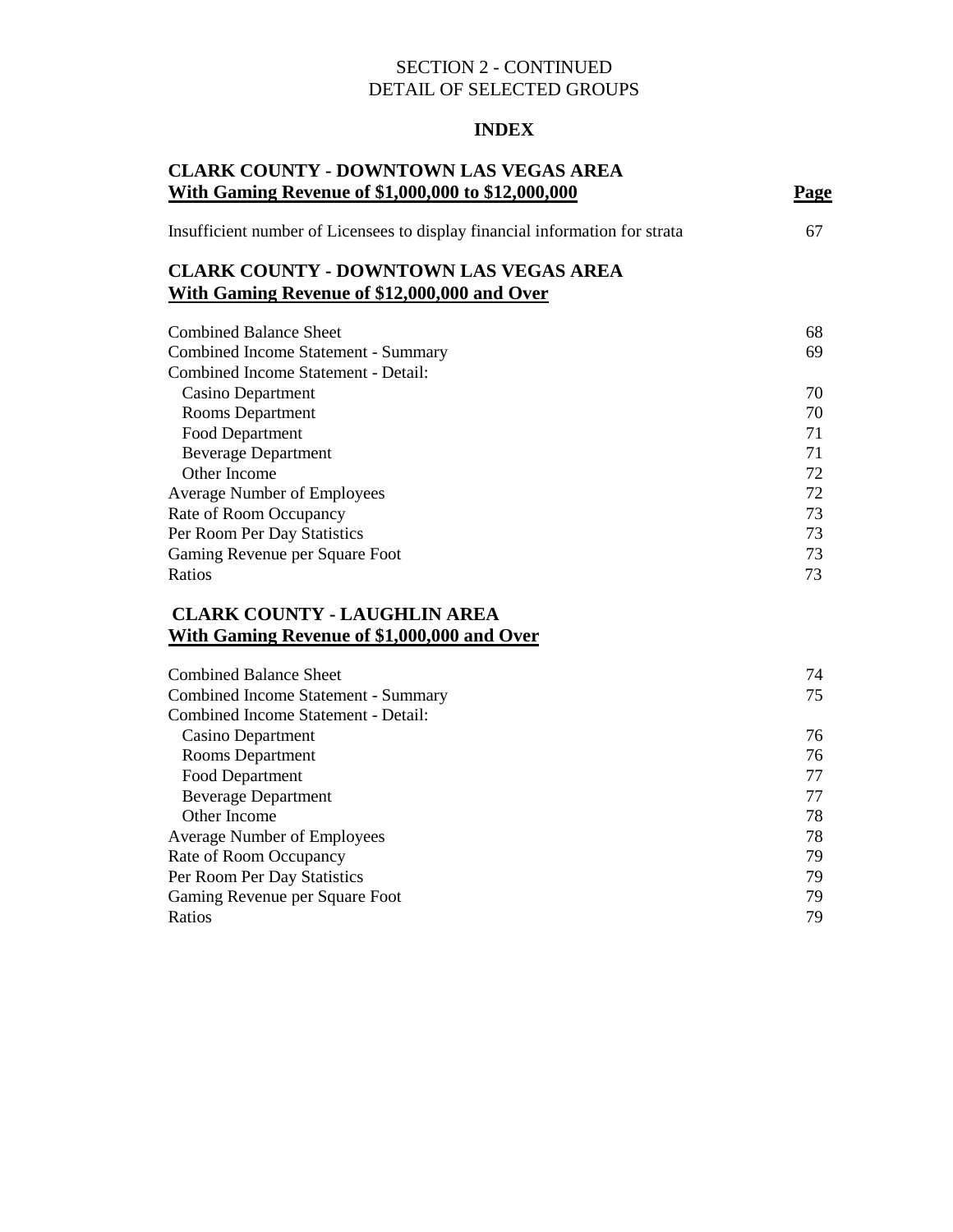# **INDEX**

# **CLARK COUNTY - BOULDER STRIP AREA With Gaming Revenue of \$1,000,000 and Over Page**

| 80 |
|----|
| 81 |
|    |
| 82 |
| 82 |
| 83 |
| 83 |
| 84 |
| 84 |
| 85 |
| 85 |
| 85 |
| 85 |
|    |

# **CLARK COUNTY - BALANCE OF COUNTY With Gaming Revenue of \$1,000,000 and Over**

| <b>Combined Balance Sheet</b>       | 86 |
|-------------------------------------|----|
| Combined Income Statement - Summary | 87 |
| Combined Income Statement - Detail: |    |
| Casino Department                   | 88 |
| Rooms Department                    | 88 |
| Food Department                     | 89 |
| <b>Beverage Department</b>          | 89 |
| Other Income                        | 90 |
| <b>Average Number of Employees</b>  | 90 |
| Rate of Room Occupancy              | 91 |
| Per Room Per Day Statistics         | 91 |
| Gaming Revenue per Square Foot      | 91 |
| Ratios                              | 91 |

# **ELKO COUNTY - WENDOVER AREA With Gaming Revenue of \$1,000,000 and Over**

| Combined Balance Sheet              | 92 |
|-------------------------------------|----|
| Combined Income Statement - Summary | 93 |
| Combined Income Statement - Detail: |    |
| Casino Department                   | 94 |
| Rooms Department                    | 94 |
| Food Department                     | 95 |
| <b>Beverage Department</b>          | 95 |
| Other Income                        | 96 |
| <b>Average Number of Employees</b>  | 96 |
| Rate of Room Occupancy              | 97 |
| Per Room Per Day Statistics         | 97 |
| Gaming Revenue per Square Foot      | 97 |
| Ratios                              | 97 |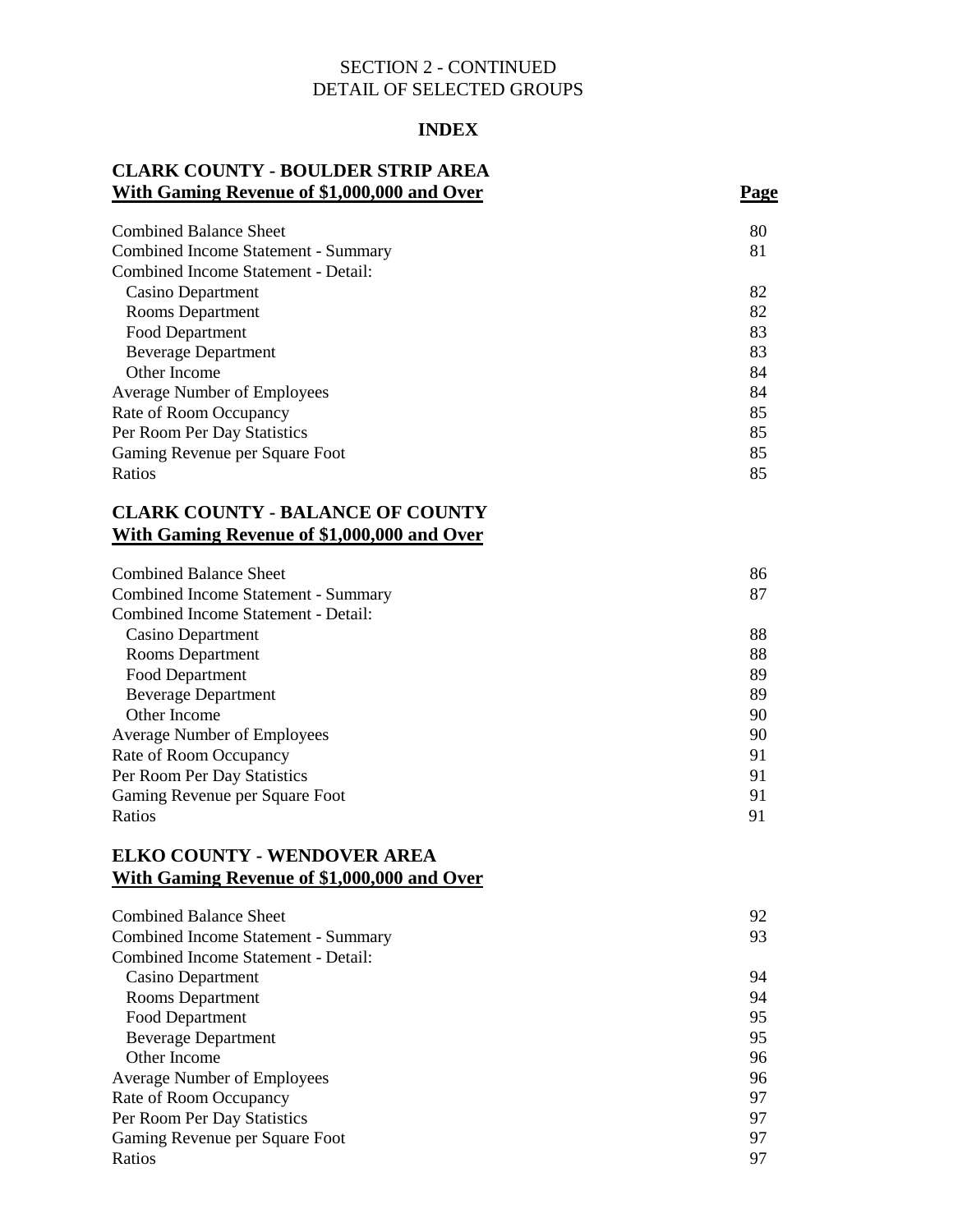### **INDEX**

# **WASHOE COUNTY - RENO/SPARKS AREA With Gaming Revenue of \$1,000,000 and Over Page**

| <b>Combined Balance Sheet</b>       | 98  |
|-------------------------------------|-----|
| Combined Income Statement - Summary | 99  |
| Combined Income Statement - Detail: |     |
| Casino Department                   | 100 |
| <b>Rooms Department</b>             | 100 |
| Food Department                     | 101 |
| <b>Beverage Department</b>          | 101 |
| Other Income                        | 102 |
| <b>Average Number of Employees</b>  | 102 |
| Rate of Room Occupancy              | 103 |
| Per Room Per Day Statistics         | 103 |
| Gaming Revenue per Square Foot      | 103 |
| Ratios                              | 103 |

# **WASHOE COUNTY - RENO/SPARKS AREA With Gaming Revenue of \$1,000,000 to \$12,000,000**

| <b>Combined Balance Sheet</b>       | 104 |
|-------------------------------------|-----|
| Combined Income Statement - Summary | 105 |
| Combined Income Statement - Detail: |     |
| Casino Department                   | 106 |
| Rooms Department                    | 106 |
| Food Department                     | 107 |
| <b>Beverage Department</b>          | 107 |
| Other Income                        | 108 |
| <b>Average Number of Employees</b>  | 108 |
| Rate of Room Occupancy              | 109 |
| Per Room Per Day Statistics         | 109 |
| Gaming Revenue per Square Foot      | 109 |
| Ratios                              | 109 |

# **WASHOE COUNTY - RENO/SPARKS AREA With Gaming Revenue of \$12,000,000 to \$36,000,000**

| <b>Combined Balance Sheet</b>       | 110 |
|-------------------------------------|-----|
| Combined Income Statement - Summary | 111 |
| Combined Income Statement - Detail: |     |
| Casino Department                   | 112 |
| <b>Rooms</b> Department             | 112 |
| Food Department                     | 113 |
| <b>Beverage Department</b>          | 113 |
| Other Income                        | 114 |
| <b>Average Number of Employees</b>  | 114 |
| Rate of Room Occupancy              | 115 |
| Per Room Per Day Statistics         | 115 |
| Gaming Revenue per Square Foot      | 115 |
| Ratios                              | 115 |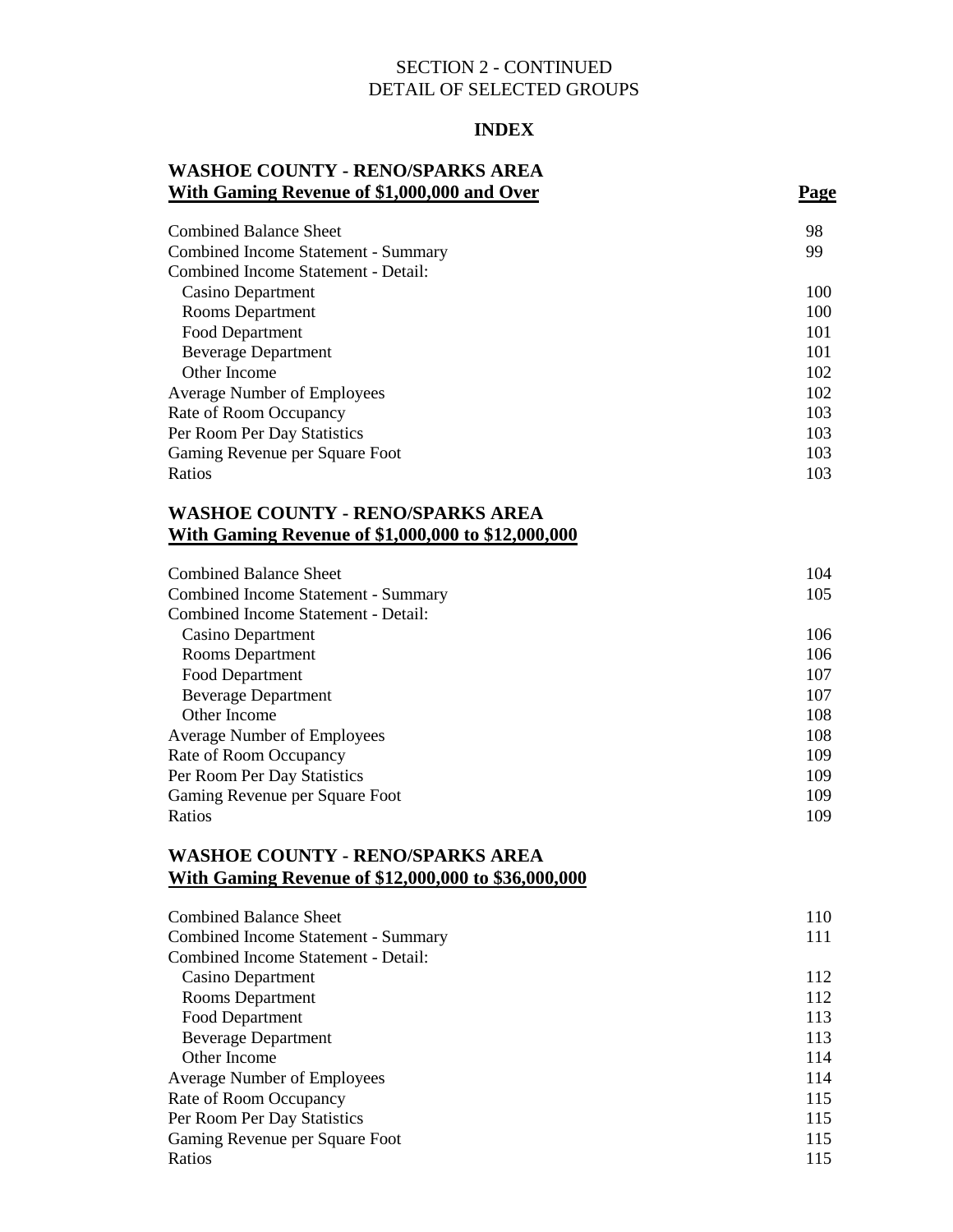# **INDEX**

# **WASHOE COUNTY - RENO/SPARKS AREA With Gaming Revenue of \$36,000,000 and Over Page**

| Combined Balance Sheet                     | 116 |
|--------------------------------------------|-----|
| <b>Combined Income Statement - Summary</b> | 117 |
| Combined Income Statement - Detail:        |     |
| Casino Department                          | 118 |
| <b>Rooms Department</b>                    | 118 |
| Food Department                            | 119 |
| <b>Beverage Department</b>                 | 119 |
| Other Income                               | 120 |
| <b>Average Number of Employees</b>         | 120 |
| Rate of Room Occupancy                     | 121 |
| Per Room Per Day Statistics                | 121 |
| Gaming Revenue per Square Foot             | 121 |
| Ratios                                     | 121 |

# **WASHOE COUNTY - BALANCE OF COUNTY With Gaming Revenue of \$1,000,000 and Over**

| <b>Combined Balance Sheet</b>       | 122 |
|-------------------------------------|-----|
| Combined Income Statement - Summary | 123 |
| Combined Income Statement - Detail: |     |
| Casino Department                   | 124 |
| Rooms Department                    | 124 |
| Food Department                     | 125 |
| <b>Beverage Department</b>          | 125 |
| Other Income                        | 126 |
| <b>Average Number of Employees</b>  | 126 |
| Rate of Room Occupancy              | 127 |
| Per Room Per Day Statistics         | 127 |
| Gaming Revenue per Square Foot      | 127 |
| Ratios                              | 127 |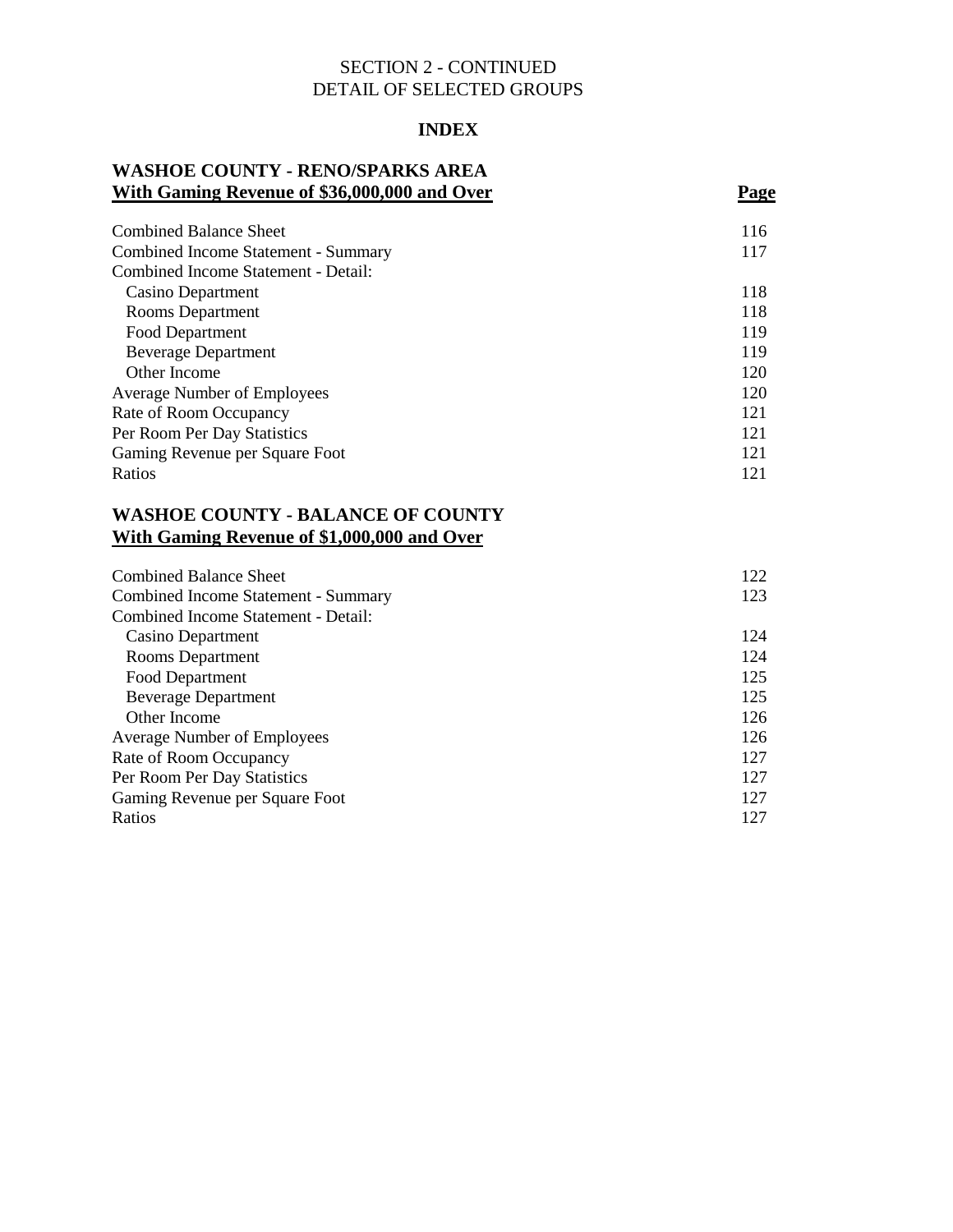# SECTION 3 DETAIL OF SELECTED GROUPS

## **INDEX**

# **STATEWIDE - CASINOS WITH ROOMS FACILITIES With Gaming Revenue of \$1,000,000 and Over Page**

| <b>Combined Balance Sheet</b>       | 128 |
|-------------------------------------|-----|
| Combined Income Statement - Summary | 129 |
| Combined Income Statement - Detail: |     |
| Casino Department                   | 130 |
| Rooms Department                    | 130 |
| Food Department                     | 131 |
| <b>Beverage Department</b>          | 131 |
| Other Income                        | 132 |
| <b>Average Number of Employees</b>  | 132 |
| Rate of Room Occupancy              | 133 |
| Per Room Per Day Statistics         | 133 |
| Gaming Revenue per Square Foot      | 133 |
| Ratios                              | 133 |

# **STATEWIDE - CASINOS WITH ROOMS FACILITIES With Gaming Revenue of \$1,000,000 to \$12,000,000**

| <b>Combined Balance Sheet</b>       | 134 |
|-------------------------------------|-----|
| Combined Income Statement - Summary | 135 |
| Combined Income Statement - Detail: |     |
| Casino Department                   | 136 |
| Rooms Department                    | 136 |
| Food Department                     | 137 |
| <b>Beverage Department</b>          | 137 |
| Other Income                        | 138 |
| <b>Average Number of Employees</b>  | 138 |
| Rate of Room Occupancy              | 139 |
| Per Room Per Day Statistics         | 139 |
| Gaming Revenue per Square Foot      | 139 |
| Ratios                              | 139 |

# **STATEWIDE - CASINOS WITH ROOMS FACILITIES With Gaming Revenue of \$12,000,000 to \$36,000,000**

| <b>Combined Balance Sheet</b>       | 140 |
|-------------------------------------|-----|
| Combined Income Statement - Summary | 141 |
| Combined Income Statement - Detail: |     |
| Casino Department                   | 142 |
| <b>Rooms Department</b>             | 142 |
| Food Department                     | 143 |
| <b>Beverage Department</b>          | 143 |
| Other Income                        | 144 |
| <b>Average Number of Employees</b>  | 144 |
| Rate of Room Occupancy              | 145 |
| Per Room Per Day Statistics         | 145 |
| Gaming Revenue per Square Foot      | 145 |
| Ratios                              | 145 |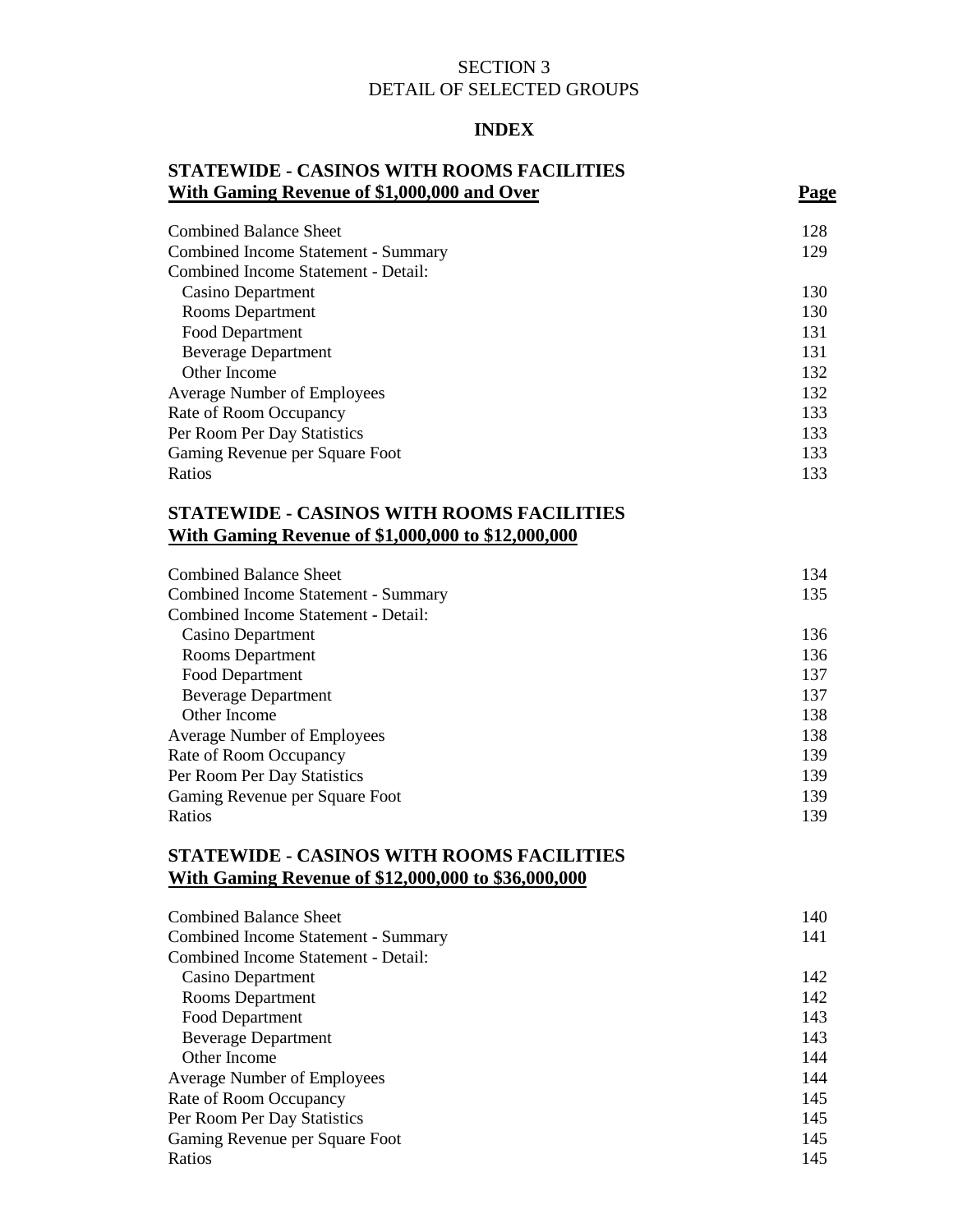# **INDEX**

# **STATEWIDE - CASINOS WITH ROOMS FACILITIES With Gaming Revenue of \$36,000,000 to \$72,000,000 Page**

| <b>Combined Balance Sheet</b>       | 146 |
|-------------------------------------|-----|
| Combined Income Statement - Summary | 147 |
| Combined Income Statement - Detail: |     |
| Casino Department                   | 148 |
| <b>Rooms</b> Department             | 148 |
| Food Department                     | 149 |
| <b>Beverage Department</b>          | 149 |
| Other Income                        | 150 |
| <b>Average Number of Employees</b>  | 150 |
| Rate of Room Occupancy              | 151 |
| Per Room Per Day Statistics         | 151 |
| Gaming Revenue per Square Foot      | 151 |
| Ratios                              | 151 |

# **STATEWIDE - CASINOS WITH ROOMS FACILITIES With Gaming Revenue of \$72,000,000 and Over**

| <b>Combined Balance Sheet</b>       | 152 |
|-------------------------------------|-----|
| Combined Income Statement - Summary | 153 |
| Combined Income Statement - Detail: |     |
| Casino Department                   | 154 |
| Rooms Department                    | 154 |
| Food Department                     | 155 |
| <b>Beverage Department</b>          | 155 |
| Other Income                        | 156 |
| <b>Average Number of Employees</b>  | 156 |
| Rate of Room Occupancy              | 157 |
| Per Room Per Day Statistics         | 157 |
| Gaming Revenue per Square Foot      | 157 |
| Ratios                              | 157 |

# **STATEWIDE - PUBLICLY OWNED CASINO OPERATIONS With Gaming Revenue of \$12,000,000 and Over**

| <b>Combined Balance Sheet</b>       | 158 |
|-------------------------------------|-----|
| Combined Income Statement - Summary | 159 |
| Combined Income Statement - Detail: |     |
| Casino Department                   | 160 |
| <b>Rooms Department</b>             | 160 |
| Food Department                     | 161 |
| <b>Beverage Department</b>          | 161 |
| Other Income                        | 162 |
| <b>Average Number of Employees</b>  | 162 |
| Rate of Room Occupancy              | 163 |
| Per Room Per Day Statistics         | 163 |
| Gaming Revenue per Square Foot      | 163 |
| Ratios                              | 163 |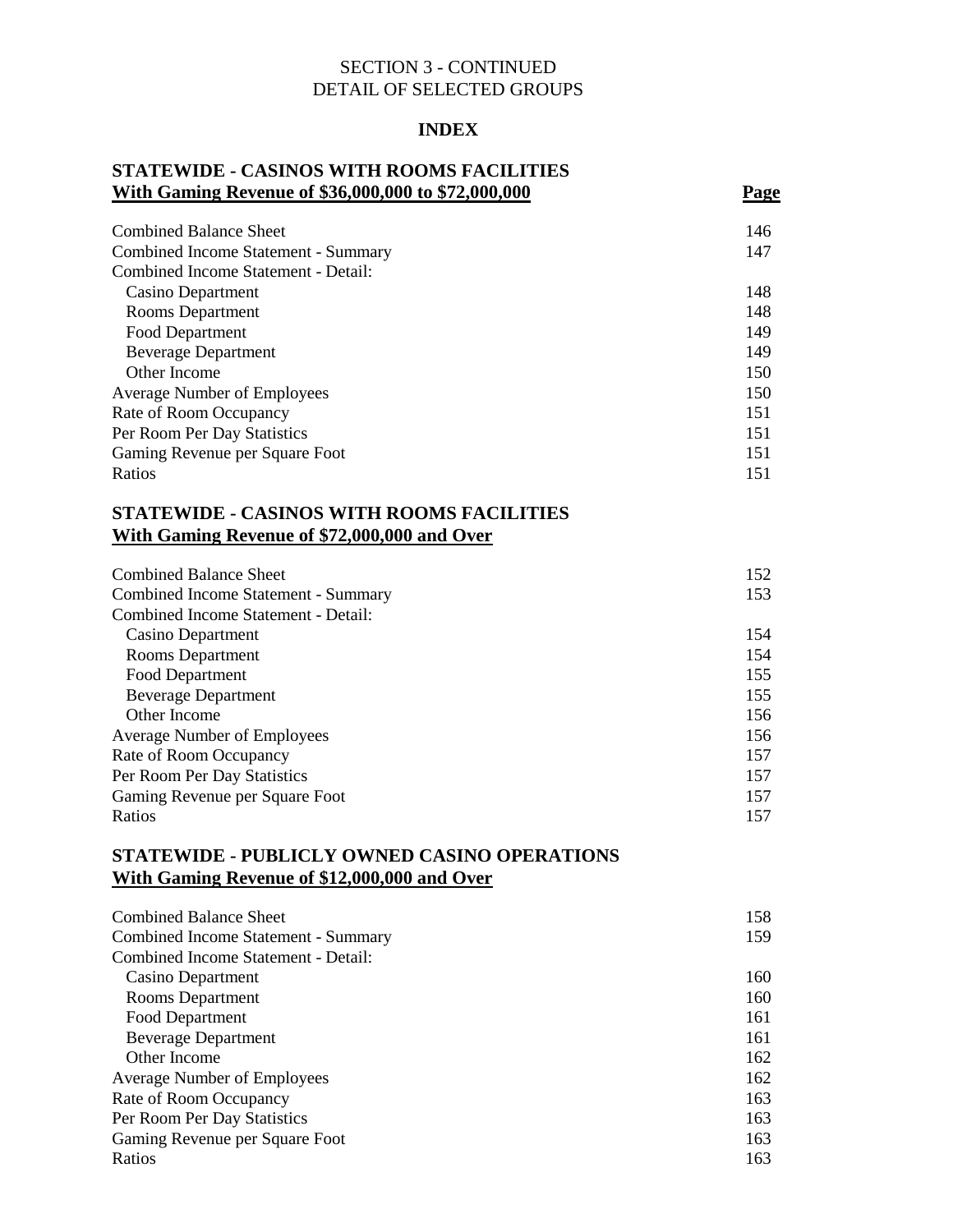**Gaming Abstract**

#### Fiscal Year 2020

Section 1 - Statewide - Selected Counties - Balance of Counties Statewide, Gaming Revenue of \$1,000,000 and over

| <b>Combined Balance Sheet</b>                      |                       |                        | <b>Dollars</b>               | % Share |
|----------------------------------------------------|-----------------------|------------------------|------------------------------|---------|
| <b>Assets</b>                                      |                       |                        |                              |         |
| <b>Current Assets</b>                              |                       |                        |                              |         |
| Cash                                               |                       |                        | 2,400,059,637                | 3.0     |
| Receivables                                        | Total                 | Allowance              |                              |         |
| Casino                                             | 667,152,079           | 303,123,690            | 364,028,389                  | 0.5     |
| Trade                                              | 284,932,682           | 28,983,694             | 255,948,988                  | 0.3     |
| Sundry                                             | 20,258,176,056        | 2,281,871              | 20,255,894,185               | 25.2    |
| <b>Notes</b>                                       | 30,959,017            | 0                      | 30,959,017                   | 0.0     |
| <b>Prepaid Expenses</b>                            |                       |                        | 388,315,048                  | 0.5     |
| <b>Other Current Assets</b>                        |                       |                        | 3,220,631,205                | 4.0     |
| <b>Total Current Assets</b>                        |                       |                        | 26,915,836,469               | 33.5    |
| <b>Fixed Assets</b>                                | Cost                  | Depeciation            |                              |         |
| Land                                               | 6,971,611,836         |                        | 6,971,611,836                | 8.7     |
| Land Improvements                                  | 1,064,528,356         | 557,648,321            | 506,880,035                  | 0.6     |
| <b>Building &amp; Improvements</b>                 | 24,971,137,673        | 7,438,877,446          | 17,532,260,227               | 21.8    |
| Furniture & Equipment                              | 14,733,288,619        | 10,372,011,830         | 4,361,276,789                | 5.4     |
| Leasehold Imporvements                             | 1,253,510,396         | 114,430,092            | 1,139,080,304                | 1.4     |
| <b>Construction in Progress</b>                    | 1,045,571,600         |                        | 1,045,571,600                | 1.3     |
| <b>Total Fixed Assets</b>                          |                       |                        | 31,556,680,791               | 39.3    |
| <b>Other Assets</b>                                |                       |                        | 21,822,202,242               | 27.2    |
| <b>Total Assets</b>                                |                       |                        | 80,294,719,502               | 100.0   |
| <b>Liabilities and Capital</b><br>Liabilities      |                       |                        |                              |         |
|                                                    |                       |                        |                              |         |
| <b>Current Liabilities</b>                         |                       |                        |                              | 0.4     |
| Accounts Payable - Trade                           |                       |                        | 327,418,979<br>7,119,444,711 | 8.9     |
| Accounts Payable - Other                           |                       |                        |                              | 0.4     |
| Current Portion of long Term Debt                  |                       |                        | 296,515,245                  |         |
| <b>Accrued Expenses</b>                            |                       |                        | 796,364,586                  | 1.0     |
| <b>Other Current Liabilities</b>                   |                       |                        | 4,119,463,564                | 5.1     |
| <b>Total Current Liabilities</b>                   |                       |                        | 12,659,207,085               | 15.8    |
| Long Term Debt                                     | <b>Total Owing</b>    | <b>Current Portion</b> |                              |         |
| Mortgages                                          | 1,775,496,957         | 145,388,415            | 1,630,108,542                | 2.0     |
| Debentures & Bonds                                 | 120,679,095           | 8,250,000              | 112,429,095                  | 0.1     |
| Notes                                              | 5,250,484,903         | 31,485,901             | 5,218,999,002                | 6.5     |
| Contracts                                          | 5,378,107,197         | 67,071,547             | 5,311,035,650                | 6.6     |
| Other                                              | 7,441,565,220         | 44,319,382             | 7,397,245,838                | 9.2     |
| <b>Total Long Term Debt</b>                        |                       |                        | 19,669,818,127               | 24.5    |
| <b>Other Liabilities</b>                           |                       |                        | 13,734,693,865               | 17.1    |
| <b>Total Liabilities</b>                           |                       |                        | 46,063,719,077               | 57.4    |
| Capital                                            |                       |                        |                              |         |
| Owners Capital Accounts (other than corporations)  |                       |                        | (2,094,104,469)              | (2.6)   |
| Capital Stock and Other Capital (for corporations) |                       |                        | 18,387,782,986               | 22.9    |
| <b>Retained Earnings</b>                           |                       |                        | 17,937,321,908               | 22.3    |
| <b>Total Capital</b>                               |                       |                        | 34,231,000,425               | 42.6    |
| <b>Total Liabilities and Capital</b>               |                       |                        | 80,294,719,502               | 100.0   |
| <b>Average Assets</b>                              | <b>Upper Quartile</b> | Median                 | Lower Quartile               |         |
|                                                    |                       |                        |                              |         |
| 300,729,286                                        | 86,719,953            | 9,299,730              | 9,299,730                    |         |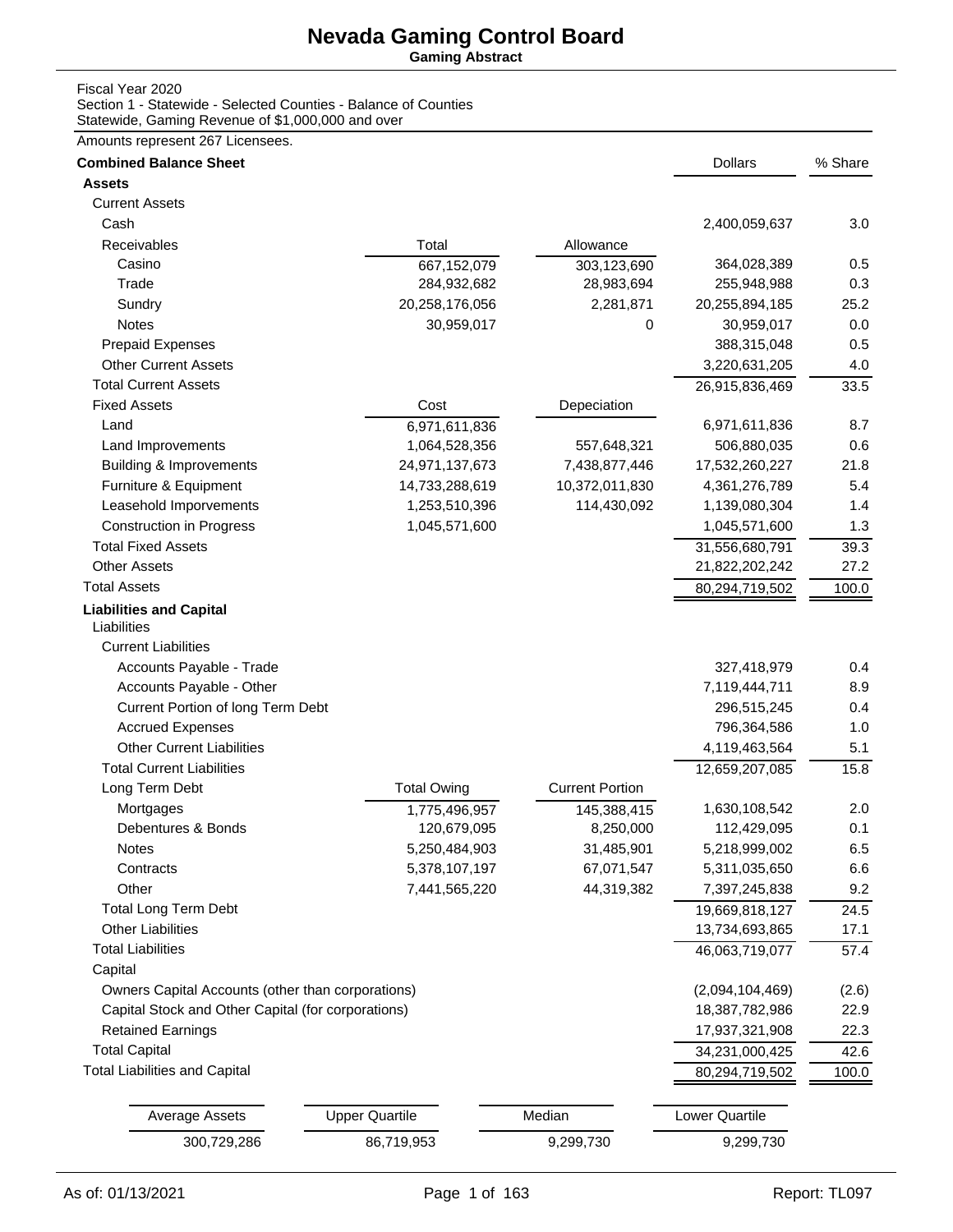**Gaming Abstract**

Fiscal Year 2020 Section 1 - Statewide - Selected Counties - Balance of Counties Statewide, Gaming Revenue of \$1,000,000 and over

| <b>Combined Income Statement - Summary</b>                        | <b>Dollars</b>  | % Share |
|-------------------------------------------------------------------|-----------------|---------|
| Revenue                                                           |                 |         |
| Gaming                                                            | 6,746,883,467   | 36.8    |
| Rooms                                                             | 4,719,602,887   | 25.7    |
| Food                                                              | 3,127,263,125   | 17.0    |
| Beverage                                                          | 1,486,376,111   | 8.1     |
| Other                                                             | 2,268,109,302   | 12.4    |
| <b>Total Revenue</b>                                              | 18,348,234,892  | 100.0   |
| Cost of Sales                                                     | 1,339,041,081   | 7.3     |
| Gross Margin                                                      | 17,009,193,811  | 92.7    |
| <b>Departmental Expenses</b>                                      | 8,597,361,898   | 46.9    |
| Departmental Income                                               | 8,411,831,913   | 45.8    |
| General & Administrative Expenses                                 |                 |         |
| <b>Advertising &amp; Promotion</b>                                | 261,648,763     | 1.4     |
| <b>Bad Debt Expense</b>                                           | 10,860,622      | 0.1     |
| Depreciation - Buildings                                          | 1,124,665,926   | 6.1     |
| Depreciation & Amortizartion - Other                              | 1,089,765,824   | 5.9     |
| Energy Expense (e.g. electricity, gas, oil)                       | 273,331,279     | 1.5     |
| <b>Equipment Rental or Lease</b>                                  | 53,578,361      | 0.3     |
| <b>Interest Expense</b>                                           | 1,163,885,500   | 6.3     |
| Music & Entertainment                                             | 201,317,337     | 1.1     |
| Payroll - Taxes                                                   | 93,973,976      | 0.5     |
| Payroll - Employee Benefits                                       | 324,094,268     | 1.8     |
| Payroll - Officers                                                | 41,687,008      | 0.2     |
| Payroll - Other Employees                                         | 1,268,663,105   | 6.9     |
| <b>Rent of Premises</b>                                           | 185,719,866     | 1.0     |
| <b>Taxes - Real Estate</b>                                        | 188,996,096     | 1.0     |
| Taxes & Licenses - Other                                          | 104,391,649     | 0.6     |
| Utilities (other than energy expense items)                       | 122,832,261     | 0.7     |
| Other G & A                                                       | (990, 722, 665) | (5.4)   |
| Total General & Administrative Expenses                           | 5,518,689,176   | 30.1    |
| Net Income (Loss) before Fed Income Taxes and Extraordinary Items | 2,893,142,737   | 15.8    |

| Average Revenue | Upper Quartile | Median    | Lower Quartile |
|-----------------|----------------|-----------|----------------|
| 68.719.981      | 50.358.912     | 7,879,045 | 7,879,045      |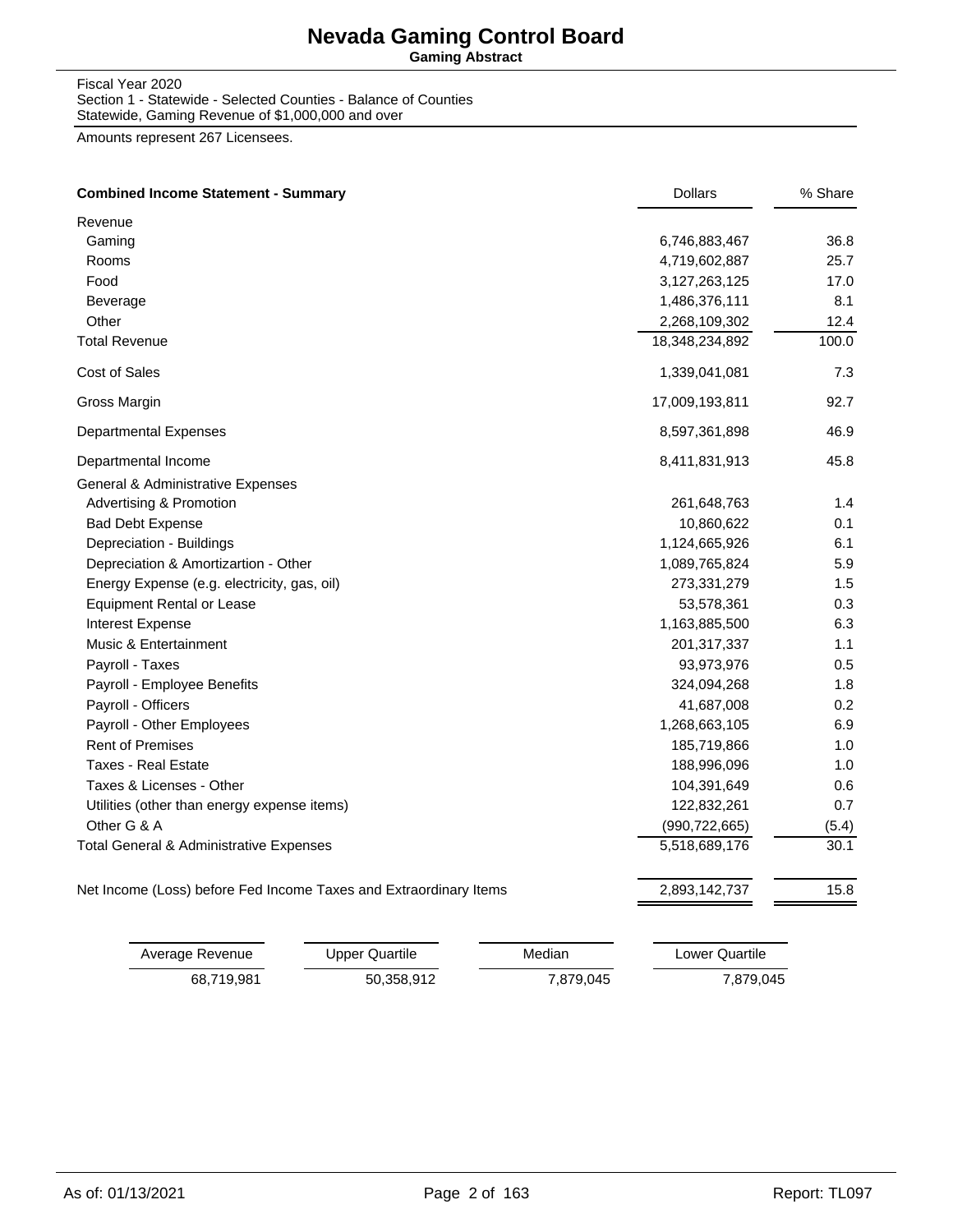**Gaming Abstract**

Fiscal Year 2020 Section 1 - Statewide - Selected Counties - Balance of Counties Statewide, Gaming Revenue of \$1,000,000 and over

Amounts represent 267 Licensees.

# **Combined income Statement - Detail Casino Department** % Share **Casino Department** % Share **Casino Department** % Share **Casino Department** % Share **Casino Accounts to the Casino Accounts of the Casino Accounts of the Casino Accounts of the Casino Accounts o Revenue** Table Games (Includes Keno and Bingo) 2,524,035,237 37.4 Slot Machines 6,399,554,662 94.9 Card Games (poker, pan, etc.) 102,005,367 1.5 Race Book 29,681,089 0.4 Sports Book 216,674,994 3.2 Contra Revenue (Complimentary Expense) (2,525,067,882) (37.4) Total Revenue 6,746,883,467 100.0 **Departmental Expenses** Bad Debt Expense 133,281,513 2.0 Commisions 60,136,417 0.9 Gaming Taxes and Licenses 693,999,763 10.3 Preferred Guest Expenses (exclusive of complimentaries) 141,375,358 2.1 Payroll - Taxes 128,725,419 1.9 Payroll - Employee Benefits 261,220,713 3.9 Payroll - Officers 0.2 Payroll - Other Employees 1,052,382,080 15.6 Race Wire Fees **6.1 Contract 1.1 Contract 1.1 Contract 1.1** Contract 1.1 Contract 1.1 Contract 1.1 Contract 1.1 Contract 1.1 Contract 1.1 Contract 1.1 Contract 1.1 Contract 1.1 Contract 1.1 Contract 1.1 Contract 1.1 Contra Other Departmental Expenses 700,094,201 10.4 Total Departmental Expenses 47.3 Departmental Income (Loss) 3,557,153,326 52.7 **Rooms Department** % Share **Community Share 2008** Share 2008 2009 2012 2013 2014 2015 2016 2017 2018 2019 2014 2015 2016 2017 2018 2017 2018 2017 2018 2017 2018 2017 2018 2017 2018 2017 2018 2017 2018 2017 2018 2017 2018 2 **Revenue** Room Sales 3,870,283,661 82.0 Complimentary Room Sales **19.4** 2013, 2013 19:42 19:42 19:42 Contra Revenue (Complimentary Expense) (64,401,642) (1.4) Total Revenue 4,719,602,887 100.0 **Departmental Expenses** Bad Debt Expense 11,678,849 0.2 Payroll - Taxes 74,378,970 1.6 Payroll - Employee Benefits 263,186,120 5.6 Payroll - Officers 6.240,336 0.1

Payroll - Other Employees **874,489,576** 18.5 Other Departmental Expenses 696,828,310 12.6 Total Departmental Expenses 1,826,802,161 38.7

Departmental Income (Loss) 2,892,800,726 61.3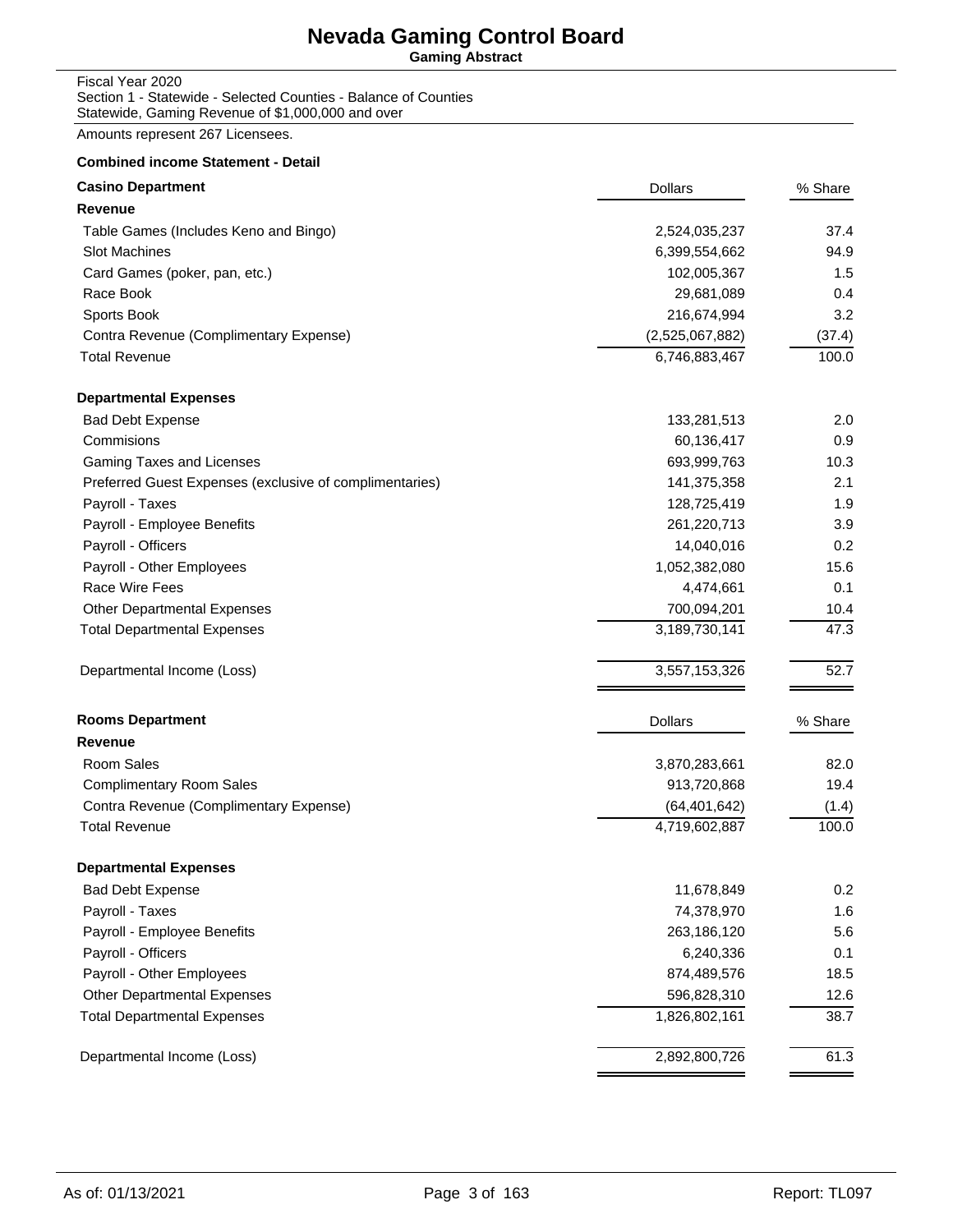**Gaming Abstract**

Fiscal Year 2020 Section 1 - Statewide - Selected Counties - Balance of Counties Statewide, Gaming Revenue of \$1,000,000 and over

Amounts represent 267 Licensees.

#### **Combined income Statement - Detail**

| <b>Food Department</b>                 | <b>Dollars</b> | % Share |
|----------------------------------------|----------------|---------|
| <b>Revenue</b>                         |                |         |
| <b>Food Sales</b>                      | 2,704,405,139  | 86.5    |
| <b>Complimentary Food Sales</b>        | 469,065,698    | 15.0    |
| Contra Revenue (Complimentary Expense) | (46, 207, 712) | (1.5)   |
| <b>Total Revenue</b>                   | 3,127,263,125  | 100.0   |
| Cost of Sales                          | 845,646,728    | 27.0    |
| Gross Margin                           | 2,281,616,397  | 73.0    |
| <b>Departmental Expenses</b>           |                |         |
| <b>Bad Debt Expense</b>                | 2,941,085      | 0.1     |
| Payroll - Taxes                        | 130,954,062    | 4.2     |
| Payroll - Employee Benefits            | 337,122,622    | 10.8    |
| Payroll - Officers                     | 12,634,535     | 0.4     |
| Payroll - Other Employees              | 1,283,805,954  | 41.1    |
| <b>Other Departmental Expenses</b>     | 303,712,604    | 9.7     |
| <b>Total Departmental Expenses</b>     | 2,071,170,862  | 66.2    |
| Departmental Income (Loss)             | 210,445,535    | 6.7     |
| <b>Beverage Department</b>             | <b>Dollars</b> | % Share |
| Revenue                                |                |         |
| <b>Beverage Sales</b>                  | 801,817,314    | 53.9    |
| <b>Complimentary Beverage Sales</b>    | 702,611,140    | 47.3    |
| Contra Revenue (Complimentary Expense) | (18,052,343)   | (1.2)   |
| <b>Total Revenue</b>                   | 1,486,376,111  | 100.0   |
| Cost of Sales                          | 255,680,176    | 17.2    |
| Gross Margin                           | 1,230,695,935  | 82.8    |
| <b>Departmental Expenses</b>           |                |         |
| <b>Bad Debt Expense</b>                | 435,564        | 0.0     |
| Payroll - Taxes                        | 35,306,415     | 2.4     |
| Payroll - Employee Benefits            | 86,921,851     | 5.8     |
| Payroll - Officers                     | 543,423        | 0.0     |
| Payroll - Other Employees              | 275,487,108    | 18.5    |
| <b>Other Departmental Expenses</b>     | 195,437,782    | 13.1    |
| <b>Total Departmental Expenses</b>     | 594,132,143    | 40.0    |
| Departmental Income (Loss)             | 636,563,792    | 42.8    |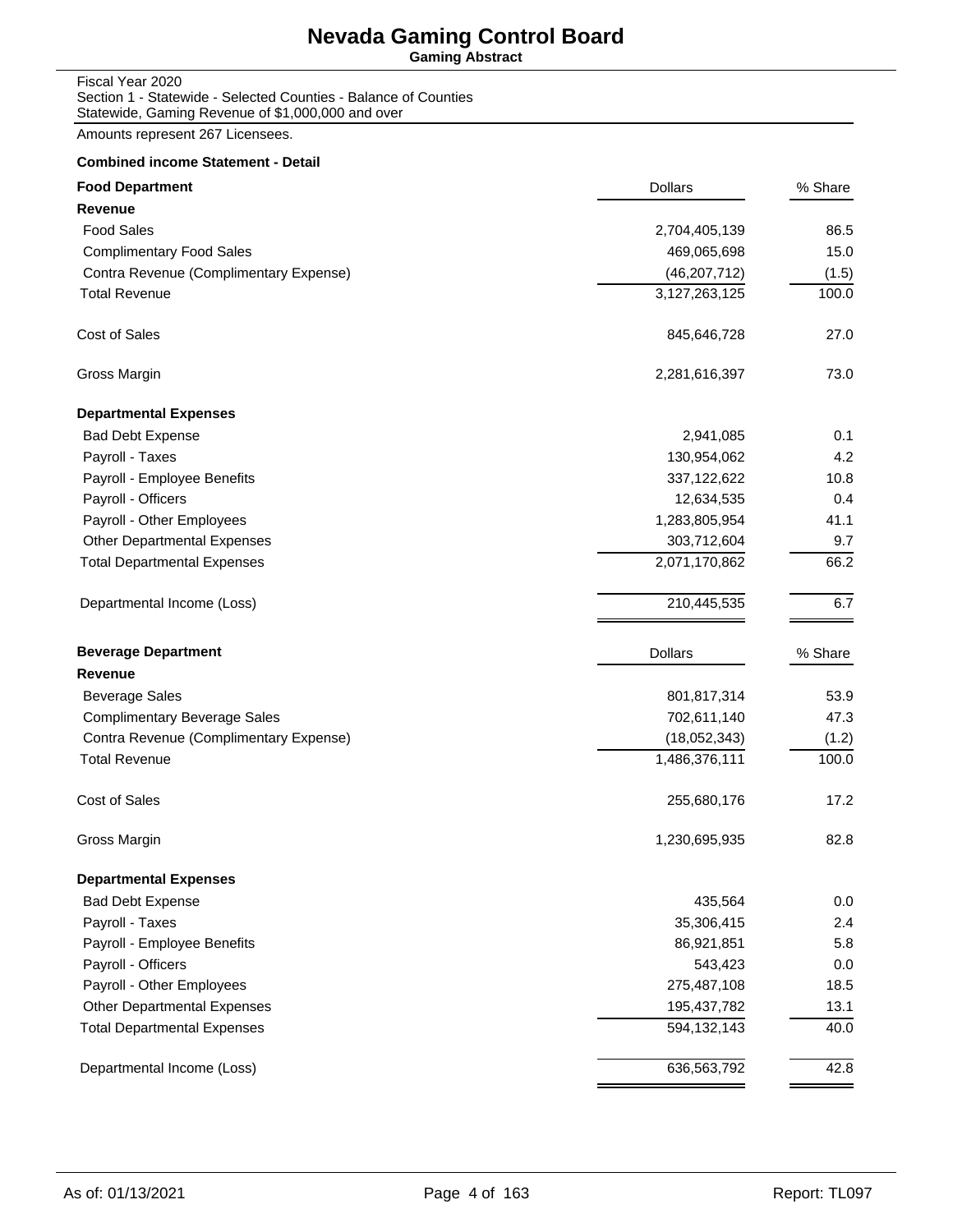**Gaming Abstract**

Fiscal Year 2020 Section 1 - Statewide - Selected Counties - Balance of Counties Statewide, Gaming Revenue of \$1,000,000 and over

Amounts represent 267 Licensees.

#### **Combined income Statement - Detail**

| <b>Other Income</b>                      | <b>Dollars</b> | % Share |  |
|------------------------------------------|----------------|---------|--|
| <b>Revenue</b>                           |                |         |  |
| Other Operating and Non-Operating Income | 2,202,590,240  | 97.1    |  |
| Other Complimentary Items                | 107,038,515    | 4.7     |  |
| Contra Revenue (Complimentary Expense)   | (41, 519, 453) | (1.8)   |  |
| <b>Total Revenue</b>                     | 2,268,109,302  | 100.0   |  |
| Cost of Sales                            | 237,714,177    | 10.5    |  |
| Gross Margin                             | 2,030,395,125  | 89.5    |  |
| <b>Departmental Expenses</b>             |                |         |  |
| <b>Bad Debt Expense</b>                  | 13,523,832     | 0.6     |  |
| Payroll - Taxes                          | 31,297,714     | 1.4     |  |
| Payroll - Employee Benefits              | 61,037,017     | 2.7     |  |
| Payroll - Officers                       | 4,508,536      | 0.2     |  |
| Payroll - Other Employees                | 338, 167, 472  | 14.9    |  |
| <b>Other Departmental Expenses</b>       | 466,992,020    | 20.6    |  |
| <b>Total Departmental Expenses</b>       | 915,526,591    | 40.4    |  |
| Departmental Income (Loss)               | 1,114,868,534  | 49.2    |  |
|                                          |                |         |  |

#### **Average Number of Employees**

| Casino Department        | 33,202  |
|--------------------------|---------|
| Rooms Department         | 24,028  |
| <b>Food Department</b>   | 36,565  |
| Beverage Department      | 9.719   |
| G & A Department         | 22.996  |
| <b>Other Departments</b> | 9,416   |
| Total                    | 135.926 |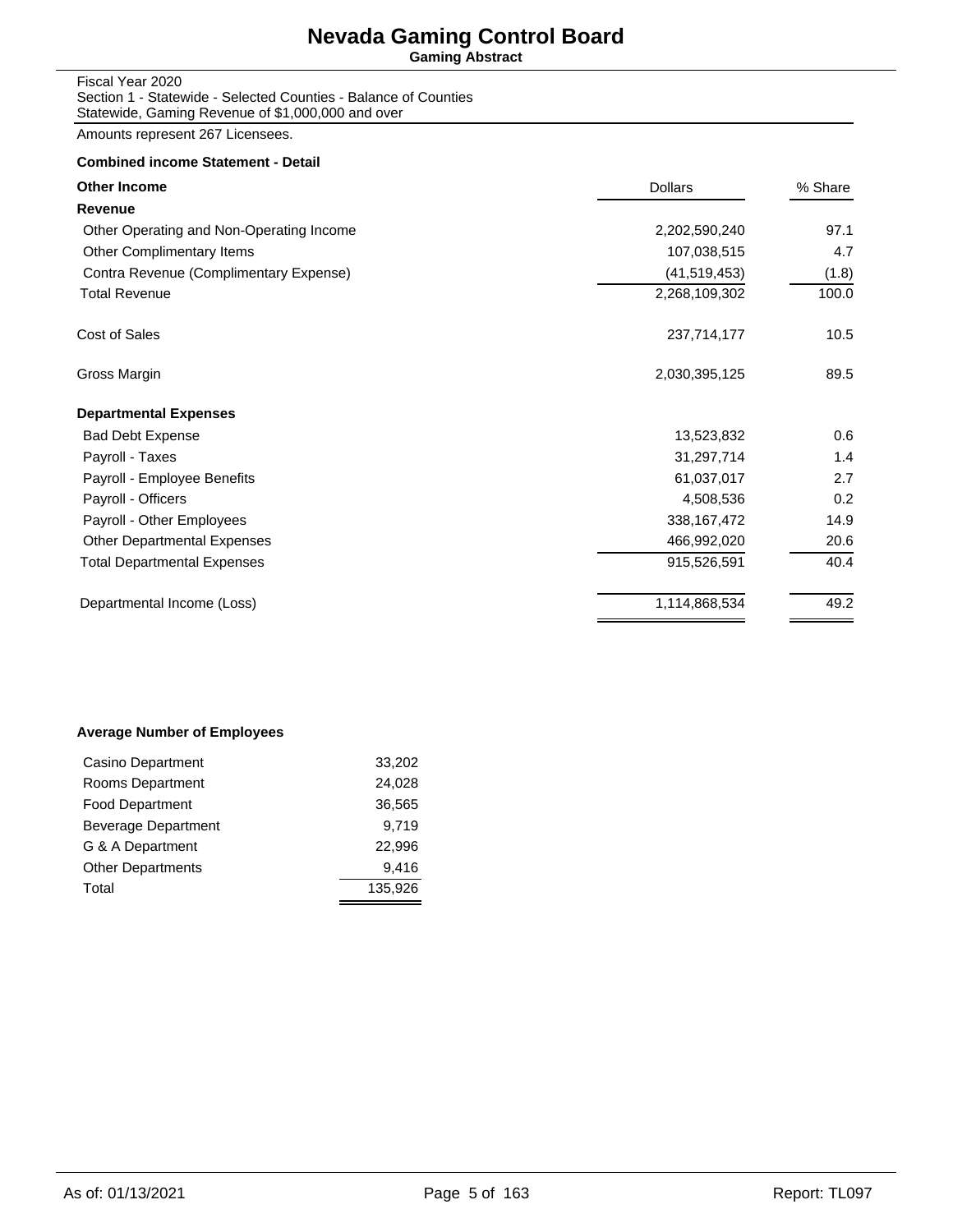**Gaming Abstract**

#### Fiscal Year 2020

Section 1 - Statewide - Selected Counties - Balance of Counties Statewide, Gaming Revenue of \$1,000,000 and over

Amounts represent 267 Licensees.

#### **Rate of Room Occupancy**

| Month     | Available Rooms | Rooms Occupied | % of Occupancy |
|-----------|-----------------|----------------|----------------|
| July      | 4,236,414       | 3,776,437      | 89.1           |
| August    | 4,205,158       | 3,615,805      | 86.0           |
| September | 4,080,629       | 3,487,284      | 85.5           |
| October   | 4,185,501       | 3,609,882      | 86.2           |
| November  | 4,048,805       | 3,417,785      | 84.4           |
| December  | 4,164,310       | 3,357,727      | 80.6           |
| January   | 4,359,303       | 3,596,936      | 82.5           |
| February  | 4,041,767       | 3,376,190      | 83.5           |
| March     | 2,968,151       | 1,611,051      | 54.3           |
| April     | 1,203,308       | 28,584         | 2.4            |
| May       | 1,206,593       | 29,308         | 2.4            |
| June      | 3,130,594       | 1,212,388      | 38.7           |
| Total     | 41,830,533      | 31,119,377     | 74.4           |

| Per Room Per Day Statistics                                      | <b>Dollars</b> |
|------------------------------------------------------------------|----------------|
| Average Table Revenue (Includes Keno and Bingo) Per Room Per Day | 81.11          |
| Average Slot Revenue Per Room Per Day                            | 205.65         |
| Average Food Sales Per Room Per Day                              | 101.98         |
| Average Beverage Sales Per Room Per Day                          | 48.34          |
| Average Rooms Department Payroll Per Room Per Day                | 39.15          |
| Average Room Rate Per Day                                        | 153.73         |

#### **Gaming Revenue Per Square Foot of Floor Space**

|                                       | # Casinos | Average Sq Ft | Revenue/Sq Ft |
|---------------------------------------|-----------|---------------|---------------|
| Table Games (Includes Keno and Bingo) | 147       | 9.736         | 1.764         |
| Slots                                 | 250       | 26.341        | 972           |
| Race and Sports                       | 94        | 4.002         | 655           |
| Card Games (poker, pan, etc.)         | 62        | 2.143         | 768           |
| Total                                 | 267       | 31.931        | 1.088         |

| Ratios                                                          | Percent |
|-----------------------------------------------------------------|---------|
| <b>Total Current Assets to Total Current Liabilities</b>        | 212.62  |
| <b>Total Capital to Total Liabilities</b>                       | 74.31   |
| <b>Total Capital to Total Current Liabilities</b>               | 270.40  |
| <b>Total Current Liabilities to Total Liabilities</b>           | 27.48   |
| Total Contra Revenue (Complimentary Expense) to Gaming Revenue* | 29.07   |
| Music and Entertainment Expense to Gaming Revenue               | 2.98    |
| <b>Total Revenue to Average Total Assets</b>                    | 23.42   |
| Total Revenue less Comp Sales to Average Total Assets           | 20.62   |
| Return on Invested Capital**                                    | 6.29    |
| Return on Average Assets***                                     | 5.18    |
|                                                                 |         |

\*Gaming revenue is equal to total gaming revenue before Contra Revenue (Complimentary Expense)<br>\*\*Return on invested capital is equal to the total of net income (before federal income taxes and extraorduinary items)<br>and int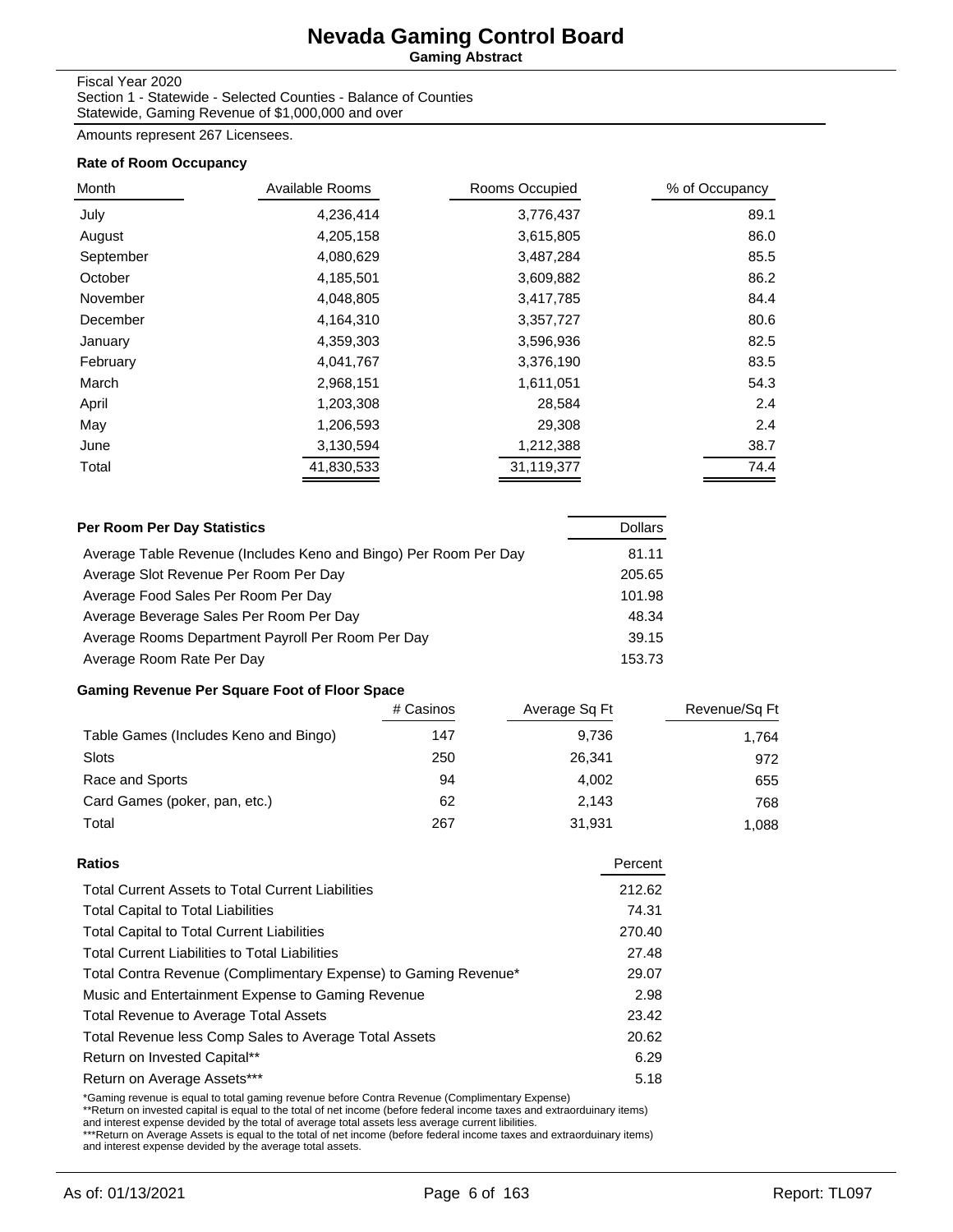**Gaming Abstract**

#### Fiscal Year 2020

Section 1 - Statewide - Selected Counties - Balance of Counties Clark County, Gaming Revenue of \$1,000,000 and over

| <b>Combined Balance Sheet</b>                      |                       |                        | <b>Dollars</b>        | % Share |
|----------------------------------------------------|-----------------------|------------------------|-----------------------|---------|
| <b>Assets</b>                                      |                       |                        |                       |         |
| <b>Current Assets</b>                              |                       |                        |                       |         |
| Cash                                               |                       |                        | 2,133,293,835         | 2.8     |
| Receivables                                        | Total                 | Allowance              |                       |         |
| Casino                                             | 656,478,639           | 300,782,203            | 355,696,436           | 0.5     |
| Trade                                              | 261,418,615           | 24,701,186             | 236,717,429           | 0.3     |
| Sundry                                             | 20,059,284,454        | 2,146,783              | 20,057,137,671        | 26.2    |
| Notes                                              | 5,341,415             | 0                      | 5,341,415             | 0.0     |
| <b>Prepaid Expenses</b>                            |                       |                        | 311,575,099           | 0.4     |
| <b>Other Current Assets</b>                        |                       |                        | 2,886,916,570         | 3.8     |
| <b>Total Current Assets</b>                        |                       |                        | 25,986,678,455        | 33.9    |
| <b>Fixed Assets</b>                                | Cost                  | Depeciation            |                       |         |
| Land                                               | 6,764,750,291         |                        | 6,764,750,291         | 8.8     |
| Land Improvements                                  | 1,006,897,242         | 528,058,821            | 478,838,421           | 0.6     |
| <b>Building &amp; Improvements</b>                 | 22,536,273,065        | 6,526,838,884          | 16,009,434,181        | 20.9    |
| Furniture & Equipment                              | 13,090,166,450        | 9,239,290,267          | 3,850,876,183         | 5.0     |
| Leasehold Imporvements                             | 1,205,830,162         | 92,766,597             | 1,113,063,565         | 1.5     |
| <b>Construction in Progress</b>                    | 955,140,963           |                        | 955,140,963           | 1.2     |
| <b>Total Fixed Assets</b>                          |                       |                        | 29,172,103,604        | 38.1    |
| <b>Other Assets</b>                                |                       |                        | 21,446,365,811        | 28.0    |
| <b>Total Assets</b>                                |                       |                        | 76,605,147,870        | 100.0   |
| <b>Liabilities and Capital</b><br>Liabilities      |                       |                        |                       |         |
| <b>Current Liabilities</b>                         |                       |                        |                       |         |
| Accounts Payable - Trade                           |                       |                        | 272,939,029           | 0.4     |
| Accounts Payable - Other                           |                       |                        | 7,105,947,370         | 9.3     |
| Current Portion of long Term Debt                  |                       |                        | 270,527,291           | 0.4     |
| <b>Accrued Expenses</b>                            |                       |                        | 646,865,804           | 0.8     |
| <b>Other Current Liabilities</b>                   |                       |                        | 3,900,074,625         | 5.1     |
| <b>Total Current Liabilities</b>                   |                       |                        | 12,196,354,119        | 15.9    |
| Long Term Debt                                     | <b>Total Owing</b>    | <b>Current Portion</b> |                       |         |
| Mortgages                                          | 1,703,620,091         | 143,829,714            | 1,559,790,377         | 2.0     |
| Debentures & Bonds                                 | 51,015,000            | 2,000,000              | 49,015,000            | 0.1     |
| Notes                                              | 4,972,783,153         | 23,008,611             | 4,949,774,542         | 6.5     |
| Contracts                                          | 4,865,905,396         | 62,390,830             | 4,803,514,566         | 6.3     |
| Other                                              | 7,073,915,630         | 39,298,136             | 7,034,617,494         | 9.2     |
| <b>Total Long Term Debt</b>                        |                       |                        | 18,396,711,979        | 24.0    |
| <b>Other Liabilities</b>                           |                       |                        | 13,128,523,748        | 17.1    |
| <b>Total Liabilities</b>                           |                       |                        | 43,721,589,846        | 57.1    |
| Capital                                            |                       |                        |                       |         |
| Owners Capital Accounts (other than corporations)  |                       |                        | (2,349,146,528)       | (3.1)   |
| Capital Stock and Other Capital (for corporations) |                       |                        | 17,827,000,062        | 23.3    |
| <b>Retained Earnings</b>                           |                       |                        | 17,405,704,490        | 22.7    |
| <b>Total Capital</b>                               |                       |                        | 32,883,558,024        | 42.9    |
| <b>Total Liabilities and Capital</b>               |                       |                        | 76,605,147,870        | 100.0   |
| <b>Average Assets</b>                              | <b>Upper Quartile</b> | Median                 | <b>Lower Quartile</b> |         |
| 487,930,878                                        | 223,889,684           | 19,435,059             | 19,435,059            |         |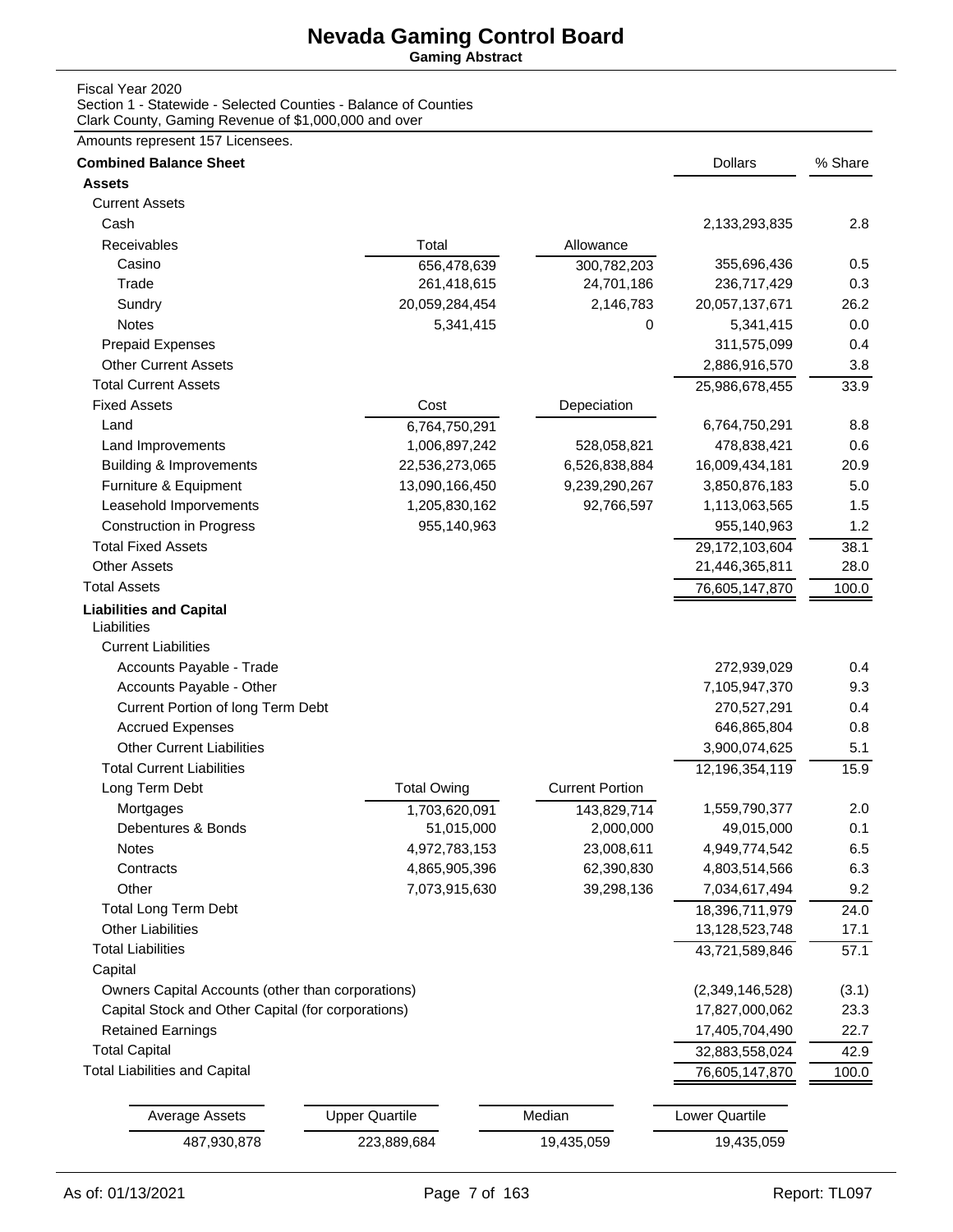**Gaming Abstract**

Fiscal Year 2020 Section 1 - Statewide - Selected Counties - Balance of Counties Clark County, Gaming Revenue of \$1,000,000 and over

| <b>Combined Income Statement - Summary</b><br><b>Dollars</b>                       | % Share            |
|------------------------------------------------------------------------------------|--------------------|
| Revenue                                                                            |                    |
| Gaming<br>5,773,824,541                                                            | 35.4               |
| Rooms<br>4,356,094,934                                                             | 26.7               |
| Food<br>2,829,088,942                                                              | 17.4               |
| 1,291,263,412<br>Beverage                                                          | 7.9                |
| Other<br>2,048,150,214                                                             | 12.6               |
| <b>Total Revenue</b><br>16,298,422,043                                             | 100.0              |
| Cost of Sales<br>1,112,346,122                                                     | 6.8                |
| Gross Margin<br>15,186,075,921                                                     | 93.2               |
| <b>Departmental Expenses</b><br>7,762,767,367                                      | 47.6               |
| Departmental Income<br>7,423,308,554                                               | 45.5               |
| General & Administrative Expenses                                                  |                    |
| <b>Advertising &amp; Promotion</b><br>208,474,071                                  | 1.3                |
| <b>Bad Debt Expense</b>                                                            | 0.1<br>9,001,064   |
| 1,037,252,691<br>Depreciation - Buildings                                          | 6.4                |
| Depreciation & Amortizartion - Other                                               | 5.8<br>938,028,694 |
| Energy Expense (e.g. electricity, gas, oil)<br>225,202,825                         | 1.4                |
| <b>Equipment Rental or Lease</b>                                                   | 0.3<br>48,752,344  |
| 1,034,522,858<br><b>Interest Expense</b>                                           | 6.3                |
| Music & Entertainment<br>192,049,856                                               | 1.2                |
| Payroll - Taxes                                                                    | 0.5<br>83,230,241  |
| Payroll - Employee Benefits<br>293,200,615                                         | 1.8                |
| Payroll - Officers                                                                 | 0.2<br>31,938,070  |
| Payroll - Other Employees<br>1,105,961,615                                         | 6.8                |
| <b>Rent of Premises</b><br>143,445,412                                             | 0.9                |
| Taxes - Real Estate<br>168,723,798                                                 | 1.0                |
| Taxes & Licenses - Other                                                           | 94,054,511<br>0.6  |
| 104,451,718<br>Utilities (other than energy expense items)                         | 0.6                |
| Other G & A<br>(1,207,523,629)                                                     | (7.4)              |
| 4,510,766,754<br><b>Total General &amp; Administrative Expenses</b>                | 27.7               |
| Net Income (Loss) before Fed Income Taxes and Extraordinary Items<br>2,912,541,800 | 17.9               |

| Average Revenue | Upper Quartile | Median     | Lower Quartile |
|-----------------|----------------|------------|----------------|
| 103.811.605     | 96.915.885     | 24.611.906 | 24,611,906     |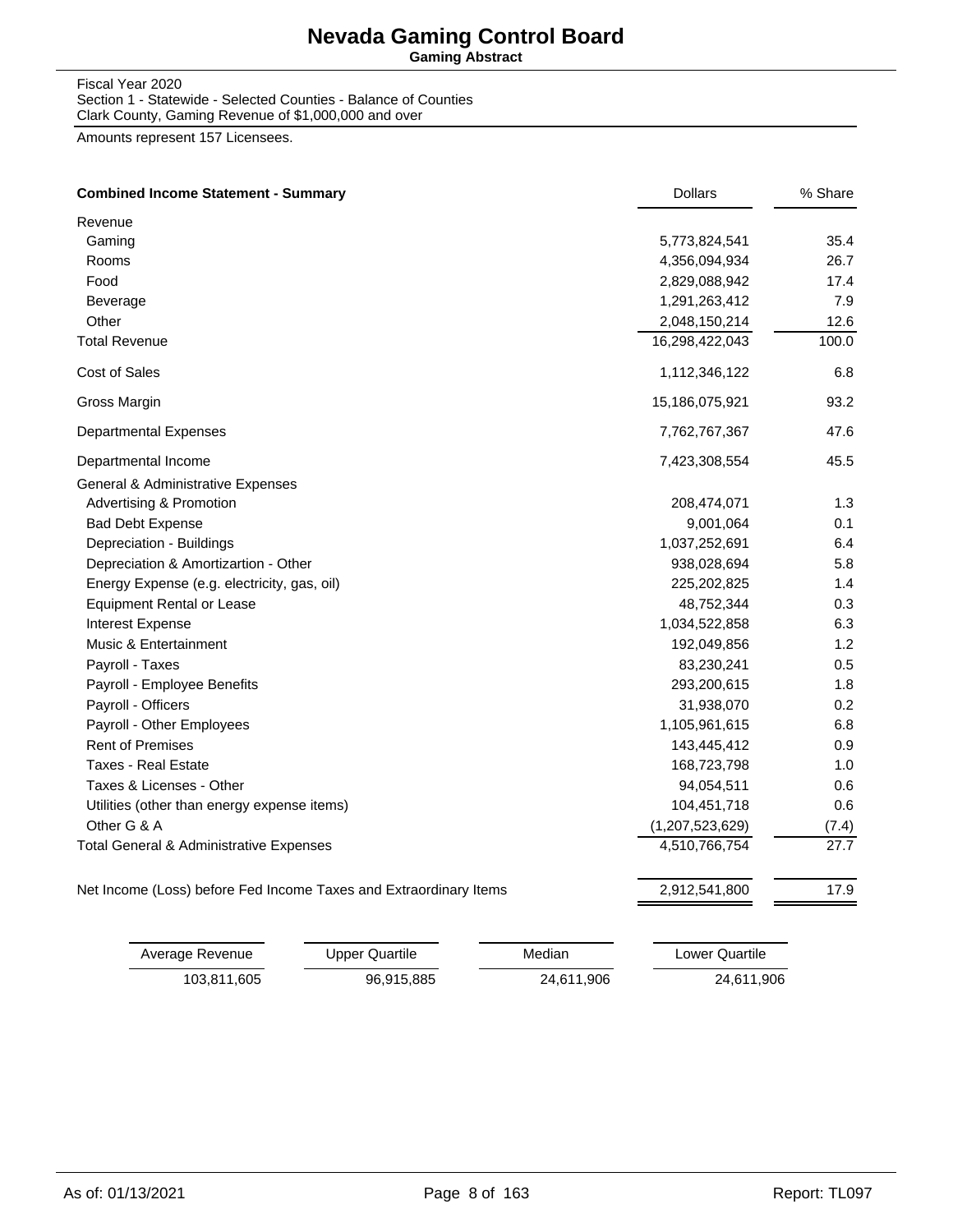**Gaming Abstract**

Fiscal Year 2020 Section 1 - Statewide - Selected Counties - Balance of Counties Clark County, Gaming Revenue of \$1,000,000 and over

| <b>Combined income Statement - Detail</b>               |                 |         |
|---------------------------------------------------------|-----------------|---------|
| <b>Casino Department</b>                                | <b>Dollars</b>  | % Share |
| <b>Revenue</b>                                          |                 |         |
| Table Games (Includes Keno and Bingo)                   | 2,344,223,049   | 40.6    |
| <b>Slot Machines</b>                                    | 5,311,174,259   | 92.0    |
| Card Games (poker, pan, etc.)                           | 94,786,854      | 1.6     |
| Race Book                                               | 25,969,902      | 0.4     |
| Sports Book                                             | 200,131,020     | 3.5     |
| Contra Revenue (Complimentary Expense)                  | (2,202,460,543) | (38.1)  |
| <b>Total Revenue</b>                                    | 5,773,824,541   | 100.0   |
| <b>Departmental Expenses</b>                            |                 |         |
| <b>Bad Debt Expense</b>                                 | 131,201,254     | 2.3     |
| Commisions                                              | 46,463,971      | 0.8     |
| Gaming Taxes and Licenses                               | 588,521,798     | 10.2    |
| Preferred Guest Expenses (exclusive of complimentaries) | 136,632,642     | 2.4     |
| Payroll - Taxes                                         | 111,589,182     | 1.9     |
| Payroll - Employee Benefits                             | 235,773,922     | 4.1     |
| Payroll - Officers                                      | 13,842,856      | 0.2     |
| Payroll - Other Employees                               | 924,212,698     | 16.0    |
| Race Wire Fees                                          | 3,752,742       | 0.1     |
| Other Departmental Expenses                             | 612,769,570     | 10.6    |
| <b>Total Departmental Expenses</b>                      | 2,804,760,635   | 48.6    |
| Departmental Income (Loss)                              | 2,969,063,906   | 51.4    |
| <b>Rooms Department</b>                                 | <b>Dollars</b>  | % Share |
| Revenue                                                 |                 |         |
| Room Sales                                              | 3,619,583,633   | 83.1    |
| <b>Complimentary Room Sales</b>                         | 790,153,842     | 18.1    |
| Contra Revenue (Complimentary Expense)                  | (53, 642, 541)  | (1.2)   |
| <b>Total Revenue</b>                                    | 4,356,094,934   | 100.0   |
| <b>Departmental Expenses</b>                            |                 |         |
| <b>Bad Debt Expense</b>                                 | 11,408,633      | 0.3     |
| Payroll - Taxes                                         | 67,418,092      | 1.5     |
| Payroll - Employee Benefits                             | 251,557,343     | 5.8     |
| Payroll - Officers                                      | 6,026,264       | 0.1     |
| Payroll - Other Employees                               | 803,259,056     | 18.4    |
| <b>Other Departmental Expenses</b>                      | 547,911,859     | 12.6    |
| <b>Total Departmental Expenses</b>                      | 1,687,581,247   | 38.7    |
| Departmental Income (Loss)                              | 2,668,513,687   | 61.3    |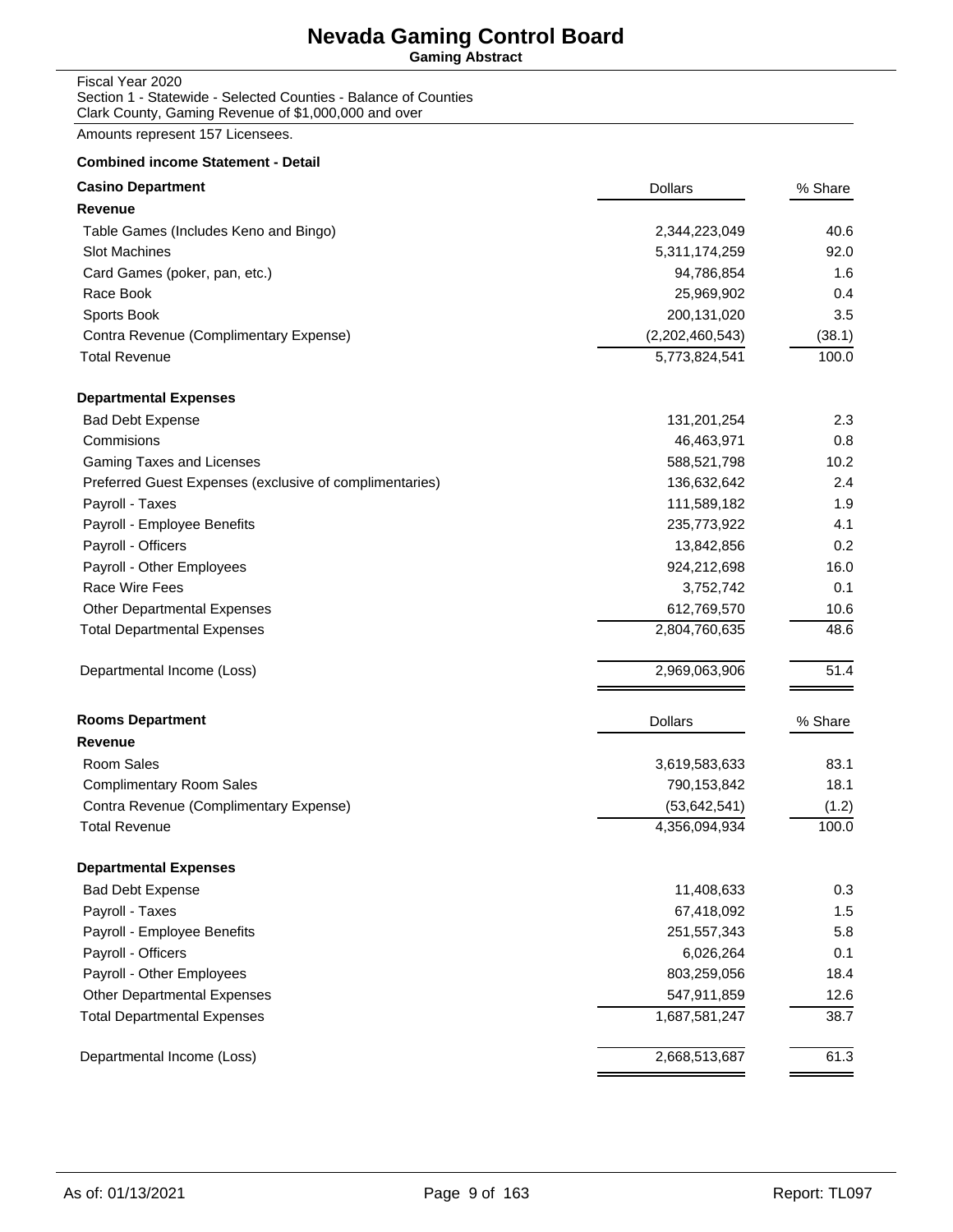**Gaming Abstract**

Fiscal Year 2020 Section 1 - Statewide - Selected Counties - Balance of Counties Clark County, Gaming Revenue of \$1,000,000 and over

| <b>Food Department</b>                 | <b>Dollars</b> | % Share |
|----------------------------------------|----------------|---------|
| <b>Revenue</b>                         |                |         |
| <b>Food Sales</b>                      | 2,477,159,620  | 87.6    |
| <b>Complimentary Food Sales</b>        | 389,240,325    | 13.8    |
| Contra Revenue (Complimentary Expense) | (37, 311, 003) | (1.3)   |
| <b>Total Revenue</b>                   | 2,829,088,942  | 100.0   |
| Cost of Sales                          | 726,000,537    | 25.7    |
| Gross Margin                           | 2,103,088,405  | 74.3    |
| <b>Departmental Expenses</b>           |                |         |
| <b>Bad Debt Expense</b>                | 1,644,106      | 0.1     |
| Payroll - Taxes                        | 116,011,674    | 4.1     |
| Payroll - Employee Benefits            | 317,810,902    | 11.2    |
| Payroll - Officers                     | 11,849,483     | 0.4     |
| Payroll - Other Employees              | 1,152,220,732  | 40.7    |
| <b>Other Departmental Expenses</b>     | 276,178,121    | 9.8     |
| <b>Total Departmental Expenses</b>     | 1,875,715,018  | 66.3    |
| Departmental Income (Loss)             | 227, 373, 387  | 8.0     |
| <b>Beverage Department</b>             | <b>Dollars</b> | % Share |
| <b>Revenue</b>                         |                |         |
| <b>Beverage Sales</b>                  | 736,921,789    | 57.1    |
| <b>Complimentary Beverage Sales</b>    | 566,832,245    | 43.9    |
| Contra Revenue (Complimentary Expense) | (12, 490, 622) | (1.0)   |
| <b>Total Revenue</b>                   | 1,291,263,412  | 100.0   |
| Cost of Sales                          | 212,743,706    | 16.5    |
| Gross Margin                           | 1,078,519,706  | 83.5    |
| <b>Departmental Expenses</b>           |                |         |
| <b>Bad Debt Expense</b>                | 421,920        | 0.0     |
| Payroll - Taxes                        | 31,392,026     | 2.4     |
| Payroll - Employee Benefits            | 80,853,628     | 6.3     |
| Payroll - Officers                     | 467,304        | 0.0     |
| Payroll - Other Employees              | 249,152,215    | 19.3    |
| Other Departmental Expenses            | 187,846,187    | 14.5    |
| <b>Total Departmental Expenses</b>     | 550,133,280    | 42.6    |
| Departmental Income (Loss)             | 528,386,426    | 40.9    |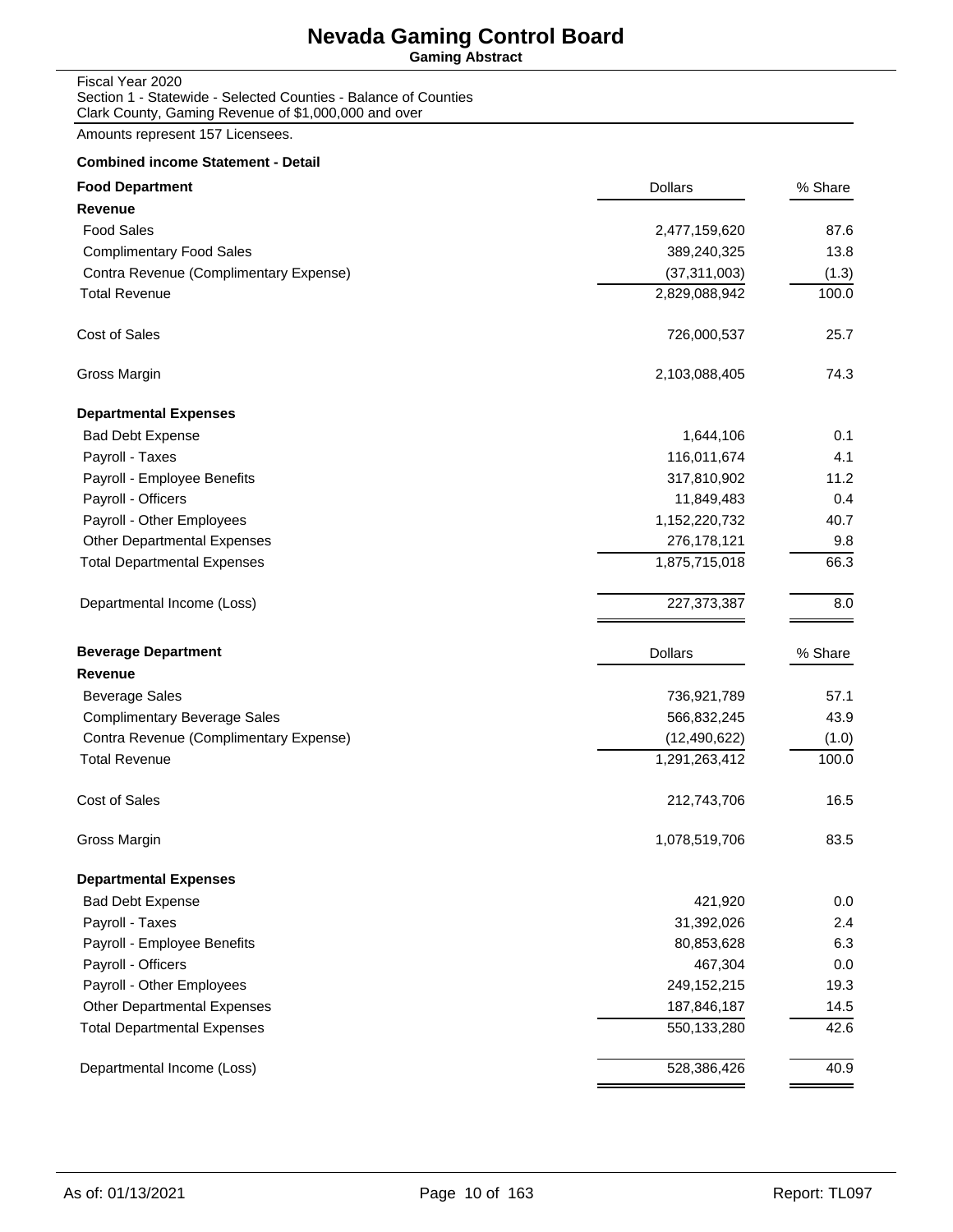**Gaming Abstract**

Fiscal Year 2020 Section 1 - Statewide - Selected Counties - Balance of Counties Clark County, Gaming Revenue of \$1,000,000 and over

Amounts represent 157 Licensees.

#### **Combined income Statement - Detail**

| <b>Other Income</b>                      | <b>Dollars</b> | % Share |
|------------------------------------------|----------------|---------|
| Revenue                                  |                |         |
| Other Operating and Non-Operating Income | 1,999,228,329  | 97.6    |
| Other Complimentary Items                | 83,590,480     | 4.1     |
| Contra Revenue (Complimentary Expense)   | (34,668,595)   | (1.7)   |
| <b>Total Revenue</b>                     | 2,048,150,214  | 100.0   |
| Cost of Sales                            | 173,601,879    | 8.5     |
| Gross Margin                             | 1,874,548,335  | 91.5    |
| <b>Departmental Expenses</b>             |                |         |
| <b>Bad Debt Expense</b>                  | 13,499,058     | 0.7     |
| Payroll - Taxes                          | 28,047,669     | 1.4     |
| Payroll - Employee Benefits              | 57,264,261     | 2.8     |
| Payroll - Officers                       | 4,508,536      | 0.2     |
| Payroll - Other Employees                | 310,397,331    | 15.2    |
| <b>Other Departmental Expenses</b>       | 430,860,332    | 21.0    |
| <b>Total Departmental Expenses</b>       | 844,577,187    | 41.2    |
| Departmental Income (Loss)               | 1,029,971,148  | 50.3    |
|                                          |                |         |

#### **Average Number of Employees**

| Casino Department        | 27,533  |
|--------------------------|---------|
| Rooms Department         | 21,181  |
| <b>Food Department</b>   | 30,389  |
| Beverage Department      | 8.019   |
| G & A Department         | 19.119  |
| <b>Other Departments</b> | 7,870   |
| Total                    | 114,111 |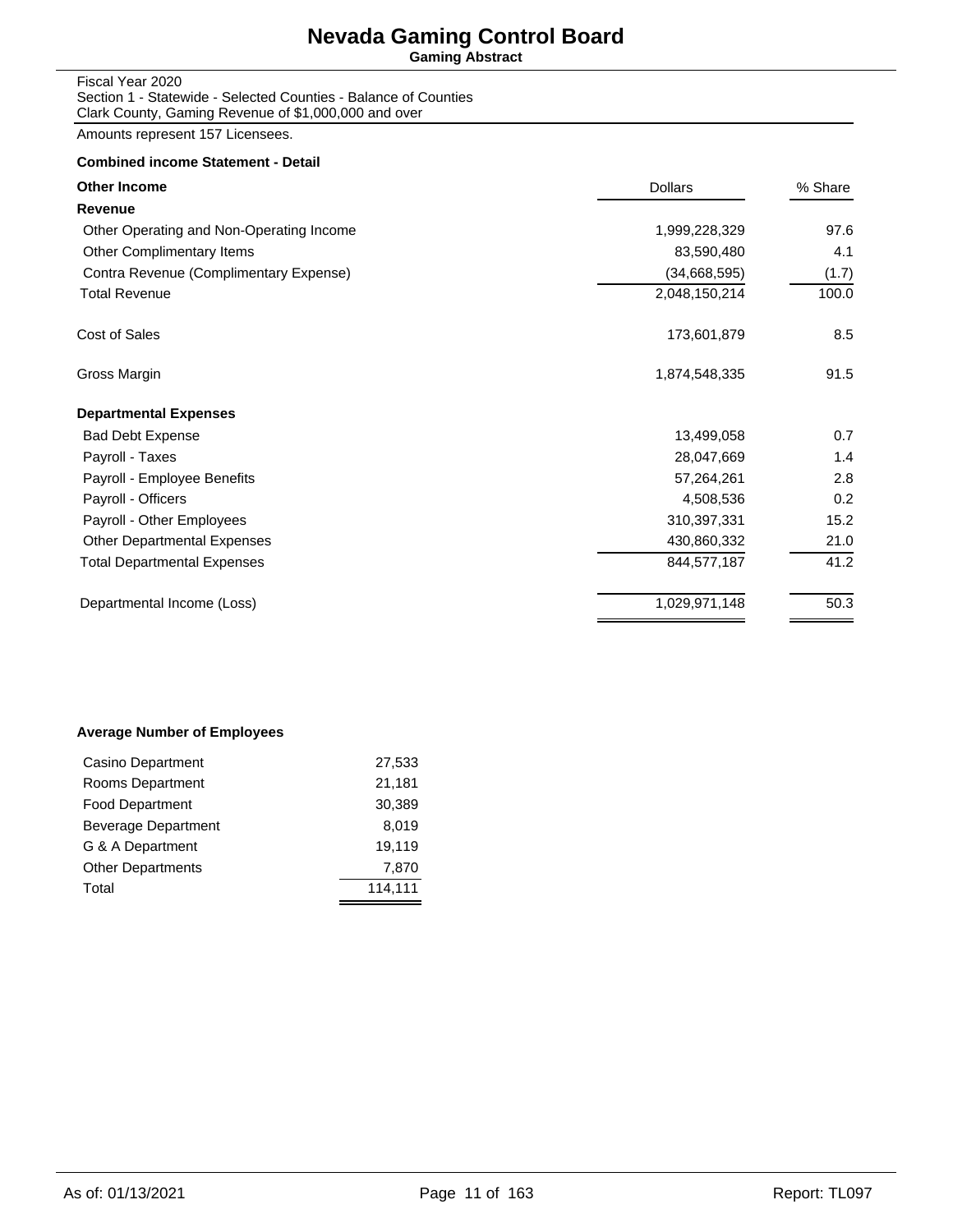**Gaming Abstract**

#### Fiscal Year 2020

Section 1 - Statewide - Selected Counties - Balance of Counties Clark County, Gaming Revenue of \$1,000,000 and over

Amounts represent 157 Licensees.

#### **Rate of Room Occupancy**

| Month     | Available Rooms | Rooms Occupied | % of Occupancy |
|-----------|-----------------|----------------|----------------|
| July      | 3,656,605       | 3,335,135      | 91.2           |
| August    | 3,646,682       | 3,171,064      | 87.0           |
| September | 3,529,512       | 3,072,165      | 87.0           |
| October   | 3,644,235       | 3,234,635      | 88.8           |
| November  | 3,526,198       | 3,093,468      | 87.7           |
| December  | 3,601,471       | 3,018,984      | 83.8           |
| January   | 3,838,769       | 3,279,284      | 85.4           |
| February  | 3,546,972       | 3,039,078      | 85.7           |
| March     | 2,569,866       | 1,431,613      | 55.7           |
| April     | 931,058         | 14,825         | 1.6            |
| May       | 928,941         | 10,497         | 1.1            |
| June      | 2,612,043       | 991,267        | 37.9           |
| Total     | 36,032,352      | 27,692,015     | 76.9           |

| Per Room Per Day Statistics                                      | <b>Dollars</b> |
|------------------------------------------------------------------|----------------|
| Average Table Revenue (Includes Keno and Bingo) Per Room Per Day | 84.65          |
| Average Slot Revenue Per Room Per Day                            | 191.79         |
| Average Food Sales Per Room Per Day                              | 103.51         |
| Average Beverage Sales Per Room Per Day                          | 47.08          |
| Average Rooms Department Payroll Per Room Per Day                | 40.74          |
| Average Room Rate Per Day                                        | 159.24         |

#### **Gaming Revenue Per Square Foot of Floor Space**

|                                       | # Casinos | Average Sq Ft | Revenue/Sq Ft |
|---------------------------------------|-----------|---------------|---------------|
| Table Games (Includes Keno and Bingo) | 95        | 11,575        | 2,132         |
| Slots                                 | 145       | 33.941        | 1.079         |
| Race and Sports                       | 75        | 4.389         | 687           |
| Card Games (poker, pan, etc.)         | 38        | 2,737         | 911           |
| Total                                 | 157       | 41.110        | 1.236         |

| Ratios                                                          | Percent |
|-----------------------------------------------------------------|---------|
| <b>Total Current Assets to Total Current Liabilities</b>        | 213.07  |
| <b>Total Capital to Total Liabilities</b>                       | 75.21   |
| <b>Total Capital to Total Current Liabilities</b>               | 269.62  |
| <b>Total Current Liabilities to Total Liabilities</b>           | 27.90   |
| Total Contra Revenue (Complimentary Expense) to Gaming Revenue* | 29.34   |
| Music and Entertainment Expense to Gaming Revenue               | 3.33    |
| <b>Total Revenue to Average Total Assets</b>                    | 21.87   |
| Total Revenue less Comp Sales to Average Total Assets           | 19.41   |
| Return on Invested Capital**                                    | 6.45    |
| Return on Average Assets***                                     | 5.30    |
|                                                                 |         |

\*Gaming revenue is equal to total gaming revenue before Contra Revenue (Complimentary Expense)<br>\*\*Return on invested capital is equal to the total of net income (before federal income taxes and extraorduinary items)<br>and int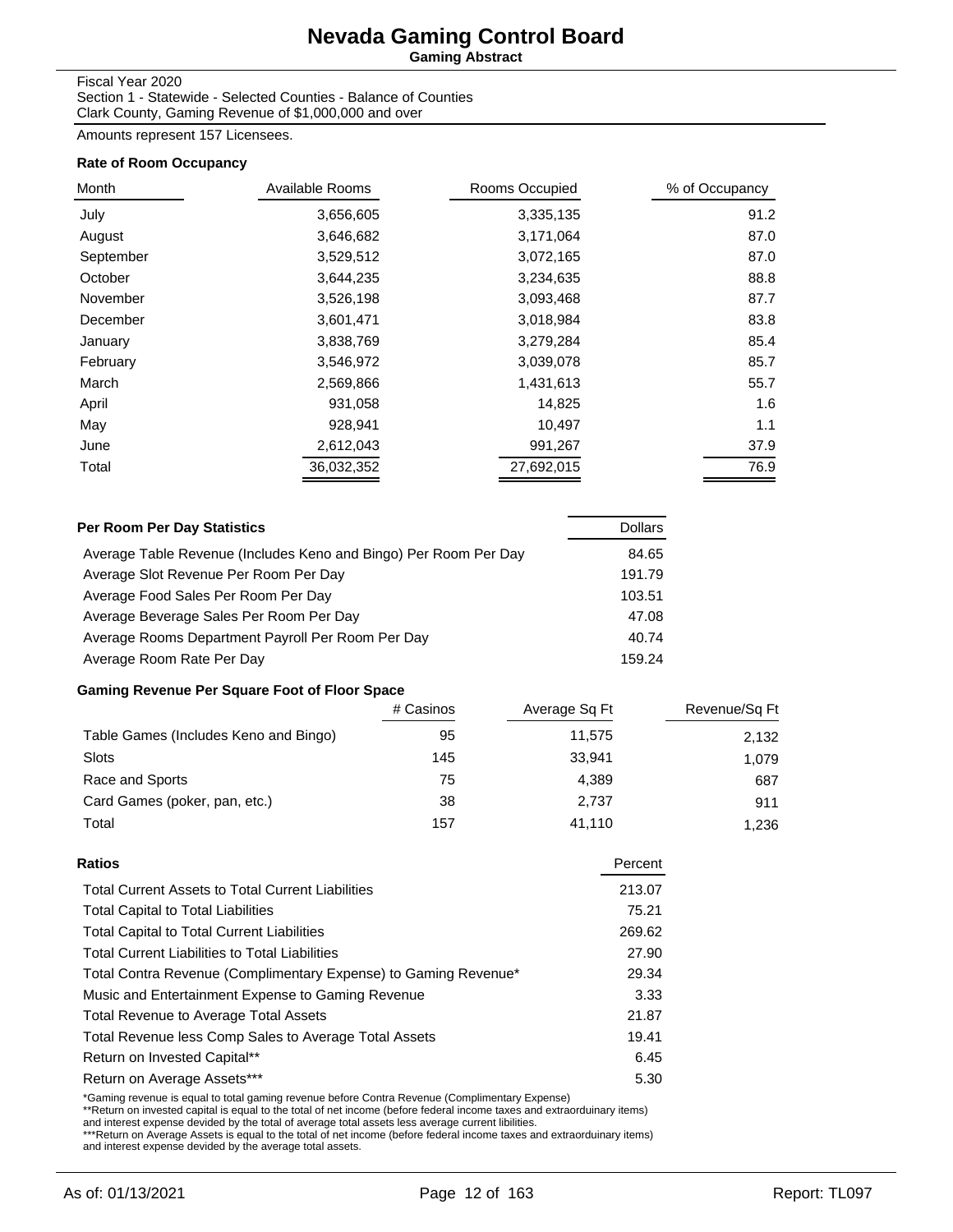**Gaming Abstract**

Fiscal Year 2020

Section 1 - Statewide - Selected Counties - Balance of Counties

Douglas County - South Shore Lake Tahoe, Gaming Revenue of \$1,000,000 and over

| <b>Combined Balance Sheet</b>                      |                       |                        | <b>Dollars</b>             | % Share      |
|----------------------------------------------------|-----------------------|------------------------|----------------------------|--------------|
| <b>Assets</b>                                      |                       |                        |                            |              |
| <b>Current Assets</b>                              |                       |                        |                            |              |
| Cash                                               |                       |                        | 20,460,705                 | 3.3          |
| Receivables                                        | Total                 | Allowance              |                            |              |
| Casino                                             | 4,848,615             | 1,303,934              | 3,544,681                  | 0.6          |
| Trade                                              | 3,207,497             | 393,939                | 2,813,558                  | 0.5          |
| Sundry                                             | 4,028,768             | 132,972                | 3,895,796                  | 0.6          |
| Notes                                              | 0                     | $\Omega$               | 0                          | 0.0          |
| <b>Prepaid Expenses</b>                            |                       |                        | 7,209,544                  | 1.2          |
| <b>Other Current Assets</b>                        |                       |                        | 3,785,111                  | 0.6          |
| <b>Total Current Assets</b>                        |                       |                        | 41,709,395                 | 6.8          |
| <b>Fixed Assets</b>                                | Cost                  | Depeciation            |                            |              |
| Land                                               | 12,588,264            |                        | 12,588,264                 | 2.1          |
| Land Improvements                                  | 0                     | 0                      | 0                          | 0.0          |
| <b>Building &amp; Improvements</b>                 | 536,286,643           | 106,782,372            | 429,504,271                | 70.1         |
| Furniture & Equipment                              | 62,902,563            | 36,776,756             | 26,125,807                 | 4.3          |
| Leasehold Imporvements                             | 912,863               | 120,819                | 792,044                    | 0.1          |
| <b>Construction in Progress</b>                    | 19,441,713            |                        | 19,441,713                 | 3.2          |
| <b>Total Fixed Assets</b>                          |                       |                        | 488,452,099                | 79.8         |
| <b>Other Assets</b>                                |                       |                        | 82,228,845                 | 13.4         |
| <b>Total Assets</b>                                |                       |                        | 612,390,339                | 100.0        |
| <b>Liabilities and Capital</b>                     |                       |                        |                            |              |
| Liabilities                                        |                       |                        |                            |              |
| <b>Current Liabilities</b>                         |                       |                        |                            |              |
| Accounts Payable - Trade                           |                       |                        | 5,032,774                  | 0.8          |
| Accounts Payable - Other                           |                       |                        | 4,834,508                  | 0.8          |
| Current Portion of long Term Debt                  |                       |                        | 71,437                     | 0.0          |
| <b>Accrued Expenses</b>                            |                       |                        | 26,209,752                 | 4.3          |
| <b>Other Current Liabilities</b>                   |                       |                        | 7,730,324                  | 1.3          |
| <b>Total Current Liabilities</b>                   |                       |                        | 43,878,795                 | 7.2          |
| Long Term Debt                                     | <b>Total Owing</b>    | <b>Current Portion</b> |                            |              |
| Mortgages                                          | 5,700,000             | $\mathbf 0$            | 5,700,000                  | 0.9          |
| Debentures & Bonds                                 | 0                     | 0                      | 0                          | 0.0          |
| <b>Notes</b>                                       | 14,691,320            | 0                      | 14,691,320                 | 2.4          |
| Contracts                                          | 506,863,816           | 0                      | 506,863,816                | 82.8         |
| Other                                              | 65,698,586            | 71,437                 | 65,627,149                 | 10.7         |
| <b>Total Long Term Debt</b>                        |                       |                        |                            |              |
| <b>Other Liabilities</b>                           |                       |                        | 592,882,285<br>124,810,547 | 96.8<br>20.4 |
| <b>Total Liabilities</b>                           |                       |                        |                            |              |
|                                                    |                       |                        | 761,571,627                | 124.4        |
| Capital                                            |                       |                        |                            |              |
| Owners Capital Accounts (other than corporations)  |                       |                        | 50,918,870                 | 8.3          |
| Capital Stock and Other Capital (for corporations) |                       |                        | 41,549,766                 | 6.8          |
| <b>Retained Earnings</b>                           |                       |                        | (241, 649, 924)            | (39.5)       |
| <b>Total Capital</b>                               |                       |                        | (149, 181, 288)            | (24.4)       |
| <b>Total Liabilities and Capital</b>               |                       |                        | 612,390,339                | 100.0        |
|                                                    |                       |                        |                            |              |
| <b>Average Assets</b>                              | <b>Upper Quartile</b> | Median                 | Lower Quartile             |              |
| 102,065,056                                        | 75,809,602            | 8,107,119              | 8,107,119                  |              |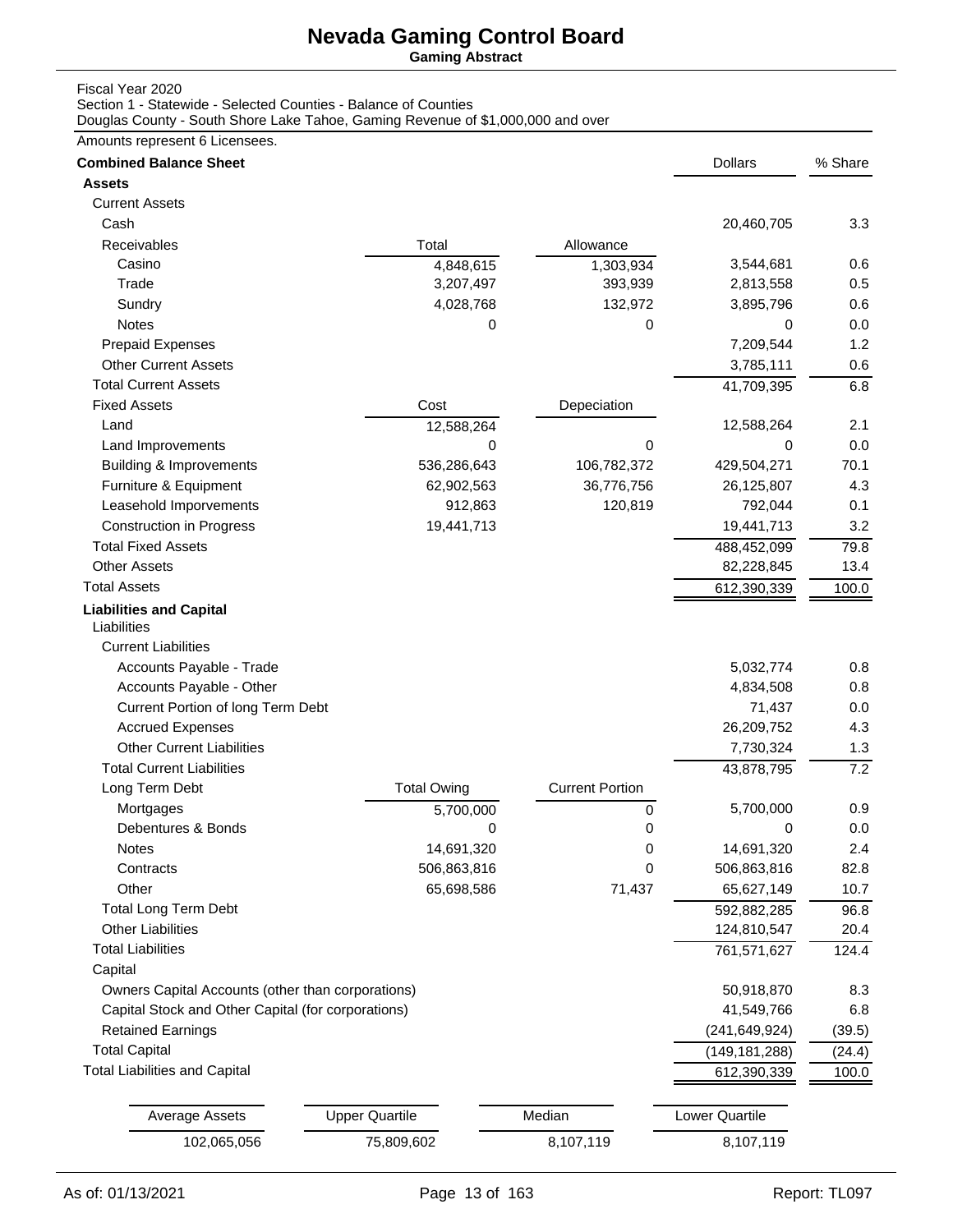**Gaming Abstract**

#### Fiscal Year 2020 Section 1 - Statewide - Selected Counties - Balance of Counties Douglas County - South Shore Lake Tahoe, Gaming Revenue of \$1,000,000 and over

| <b>Combined Income Statement - Summary</b>                        | <b>Dollars</b> | % Share |
|-------------------------------------------------------------------|----------------|---------|
| Revenue                                                           |                |         |
| Gaming                                                            | 131,274,877    | 46.3    |
| Rooms                                                             | 64,858,868     | 22.9    |
| Food                                                              | 36, 134, 417   | 12.8    |
| Beverage                                                          | 28,560,870     | 10.1    |
| Other                                                             | 22,463,641     | 7.9     |
| <b>Total Revenue</b>                                              | 283,292,673    | 100.0   |
| Cost of Sales                                                     | 21,228,271     | 7.5     |
| Gross Margin                                                      | 262,064,402    | 92.5    |
| <b>Departmental Expenses</b>                                      | 132,921,078    | 46.9    |
| Departmental Income                                               | 129,143,324    | 45.6    |
| General & Administrative Expenses                                 |                |         |
| <b>Advertising &amp; Promotion</b>                                | 3,509,033      | 1.2     |
| <b>Bad Debt Expense</b>                                           | 370,616        | 0.1     |
| Depreciation - Buildings                                          | 37,601,154     | 13.3    |
| Depreciation & Amortizartion - Other                              | 6,855,516      | 2.4     |
| Energy Expense (e.g. electricity, gas, oil)                       | 6,652,822      | 2.3     |
| <b>Equipment Rental or Lease</b>                                  | 1,410,878      | 0.5     |
| Interest Expense                                                  | 63,818,604     | 22.5    |
| Music & Entertainment                                             | 145,890        | 0.1     |
| Payroll - Taxes                                                   | 1,408,965      | 0.5     |
| Payroll - Employee Benefits                                       | 1,817,242      | 0.6     |
| Payroll - Officers                                                | 46,754         | 0.0     |
| Payroll - Other Employees                                         | 15,738,135     | 5.6     |
| <b>Rent of Premises</b>                                           | 12,878,140     | 4.5     |
| <b>Taxes - Real Estate</b>                                        | 2,023,199      | 0.7     |
| Taxes & Licenses - Other                                          | 1,056,533      | 0.4     |
| Utilities (other than energy expense items)                       | 2,900,230      | 1.0     |
| Other G & A                                                       | 36,771,443     | 13.0    |
| Total General & Administrative Expenses                           | 195,005,154    | 68.8    |
| Net Income (Loss) before Fed Income Taxes and Extraordinary Items | (65, 861, 830) | (23.2)  |

| Average Revenue | Upper Quartile | Median     | Lower Quartile |
|-----------------|----------------|------------|----------------|
| 47,215,446      | 39,566,764     | 35,757,953 | 35,757,953     |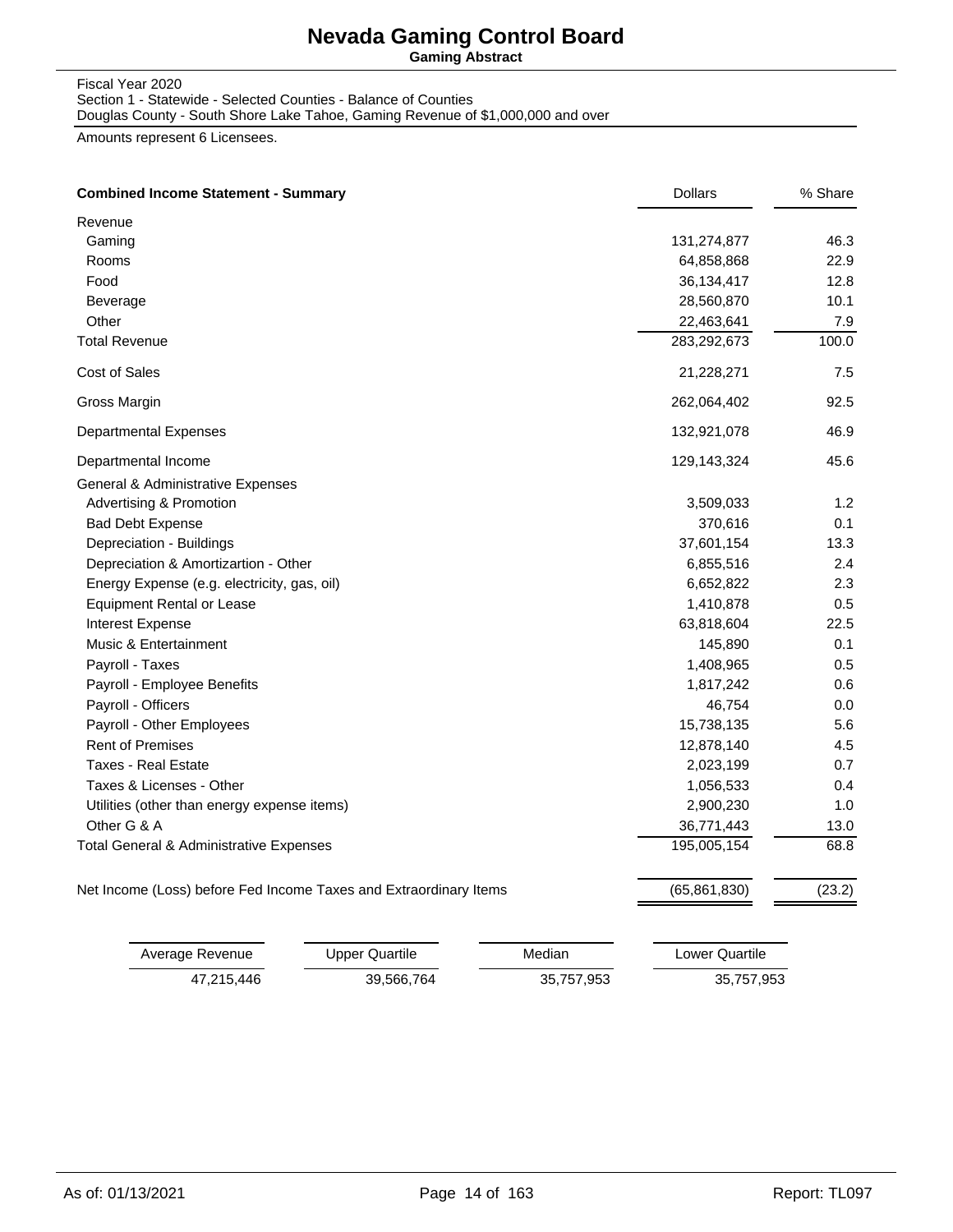**Gaming Abstract**

# Fiscal Year 2020 Section 1 - Statewide - Selected Counties - Balance of Counties

Douglas County - South Shore Lake Tahoe, Gaming Revenue of \$1,000,000 and over

Amounts represent 6 Licensees.

#### **Combined income Statement - Detail**

| <b>Casino Department</b>                                | <b>Dollars</b> | % Share |
|---------------------------------------------------------|----------------|---------|
| Revenue                                                 |                |         |
| Table Games (Includes Keno and Bingo)                   | 48,837,573     | 37.2    |
| <b>Slot Machines</b>                                    | 134,023,235    | 102.1   |
| Card Games (poker, pan, etc.)                           | 1,512,242      | 1.2     |
| Race Book                                               | 406,763        | 0.3     |
| Sports Book                                             | 3,959,039      | 3.0     |
| Contra Revenue (Complimentary Expense)                  | (57, 463, 975) | (43.8)  |
| <b>Total Revenue</b>                                    | 131,274,877    | 100.0   |
| <b>Departmental Expenses</b>                            |                |         |
| <b>Bad Debt Expense</b>                                 | 598,983        | 0.5     |
| Commisions                                              | (475)          | 0.0     |
| Gaming Taxes and Licenses                               | 13,154,306     | 10.0    |
| Preferred Guest Expenses (exclusive of complimentaries) | 460,945        | 0.4     |
| Payroll - Taxes                                         | 3,648,552      | 2.8     |
| Payroll - Employee Benefits                             | 6,934,930      | 5.3     |
| Payroll - Officers                                      | 0              | 0.0     |
| Payroll - Other Employees                               | 26,034,839     | 19.8    |
| Race Wire Fees                                          | 55,296         | 0.0     |
| Other Departmental Expenses                             | 19,327,551     | 14.7    |
| <b>Total Departmental Expenses</b>                      | 70,214,927     | 53.5    |
| Departmental Income (Loss)                              | 61,059,950     | 46.5    |
| <b>Rooms Department</b>                                 | <b>Dollars</b> | % Share |
| Revenue                                                 |                |         |
| Room Sales                                              | 42,931,513     | 66.2    |
| <b>Complimentary Room Sales</b>                         | 21,995,896     | 33.9    |
| Contra Revenue (Complimentary Expense)                  | (68, 541)      | (0.1)   |
| <b>Total Revenue</b>                                    | 64,858,868     | 100.0   |
| <b>Departmental Expenses</b>                            |                |         |
| <b>Bad Debt Expense</b>                                 | 34,067         | 0.1     |
| Payroll - Taxes                                         | 522,088        | 0.8     |
| Payroll - Employee Benefits                             | 951,203        | 1.5     |
| Payroll - Officers                                      | 0              | 0.0     |
| Payroll - Other Employees                               | 5,092,862      | 7.9     |
| Other Departmental Expenses                             | 12,719,600     | 19.6    |
| <b>Total Departmental Expenses</b>                      | 19,319,820     | 29.8    |
| Departmental Income (Loss)                              | 45,539,048     | 70.2    |
|                                                         |                |         |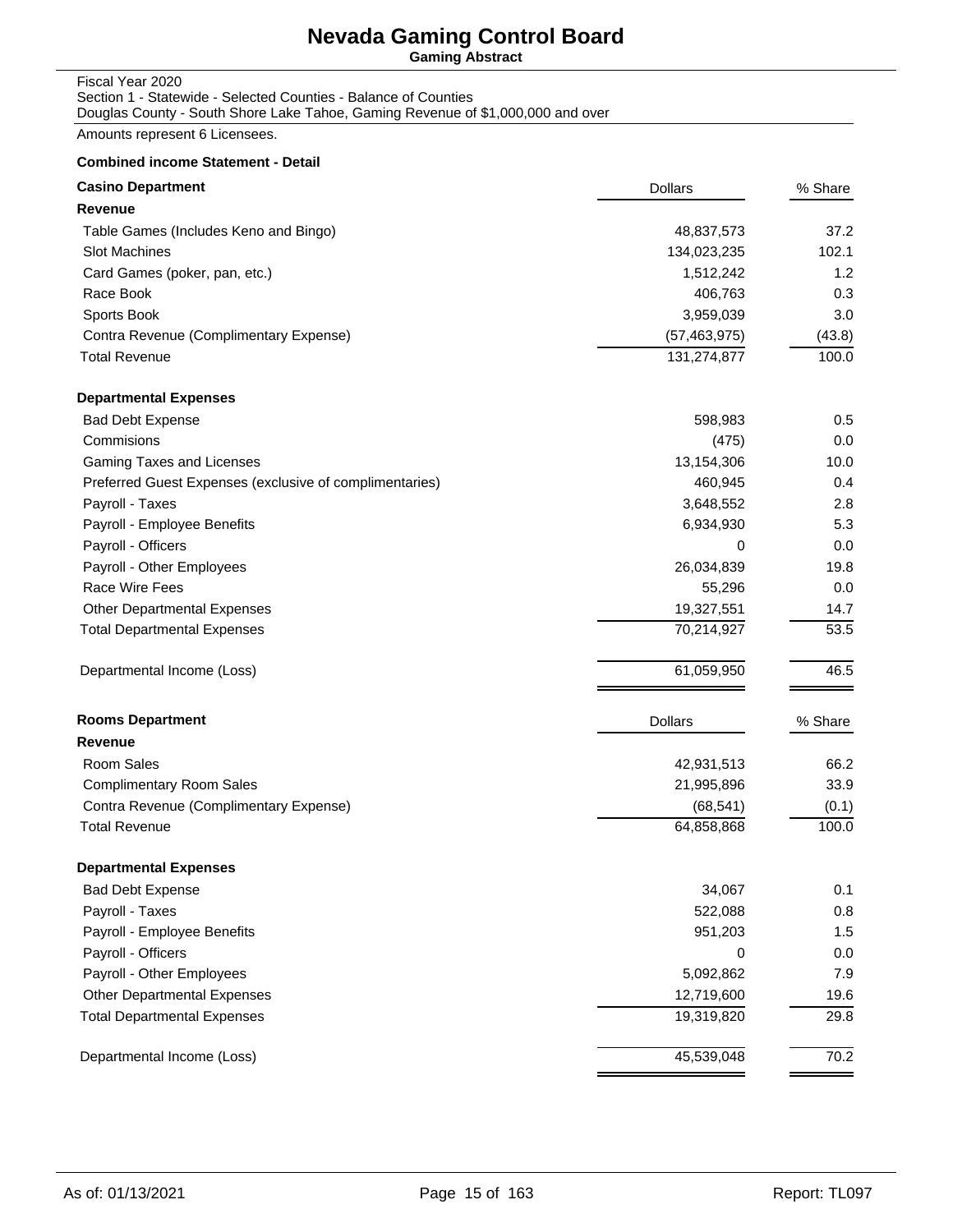**Gaming Abstract**

| Fiscal Year 2020                                                                |
|---------------------------------------------------------------------------------|
| Section 1 - Statewide - Selected Counties - Balance of Counties                 |
| Douglas County - South Shore Lake Tahoe, Gaming Revenue of \$1,000,000 and over |

Amounts represent 6 Licensees.

#### **Combined income Statement - Detail**

| <b>Food Department</b>                 | <b>Dollars</b> | % Share |
|----------------------------------------|----------------|---------|
| <b>Revenue</b>                         |                |         |
| <b>Food Sales</b>                      | 30,082,658     | 83.3    |
| <b>Complimentary Food Sales</b>        | 6,216,157      | 17.2    |
| Contra Revenue (Complimentary Expense) | (164, 398)     | (0.5)   |
| <b>Total Revenue</b>                   | 36,134,417     | 100.0   |
| Cost of Sales                          | 11,436,444     | 31.6    |
| Gross Margin                           | 24,697,973     | 68.4    |
| <b>Departmental Expenses</b>           |                |         |
| <b>Bad Debt Expense</b>                | 2,490          | 0.0     |
| Payroll - Taxes                        | 1,629,772      | 4.5     |
| Payroll - Employee Benefits            | 3,016,353      | 8.3     |
| Payroll - Officers                     | 0              | 0.0     |
| Payroll - Other Employees              | 15,086,516     | 41.8    |
| <b>Other Departmental Expenses</b>     | 2,850,128      | 7.9     |
| <b>Total Departmental Expenses</b>     | 22,585,259     | 62.5    |
| Departmental Income (Loss)             | 2,112,714      | 5.8     |
| <b>Beverage Department</b>             | <b>Dollars</b> | % Share |
| <b>Revenue</b>                         |                |         |
| <b>Beverage Sales</b>                  | 12,850,293     | 45.0    |
| <b>Complimentary Beverage Sales</b>    | 15,867,669     | 55.6    |
| Contra Revenue (Complimentary Expense) | (157,092)      | (0.6)   |
| <b>Total Revenue</b>                   | 28,560,870     | 100.0   |
| <b>Cost of Sales</b>                   | 5,866,915      | 20.5    |
| Gross Margin                           | 22,693,955     | 79.5    |
| <b>Departmental Expenses</b>           |                |         |
| <b>Bad Debt Expense</b>                | 3,654          | 0.0     |
| Payroll - Taxes                        | 650,971        | 2.3     |
| Payroll - Employee Benefits            | 1,339,744      | 4.7     |
| Payroll - Officers                     | 0              | 0.0     |
| Payroll - Other Employees              | 4,224,707      | 14.8    |
| Other Departmental Expenses            | 1,075,928      | 3.8     |
| <b>Total Departmental Expenses</b>     | 7,295,004      | 25.5    |
| Departmental Income (Loss)             | 15,398,951     | 53.9    |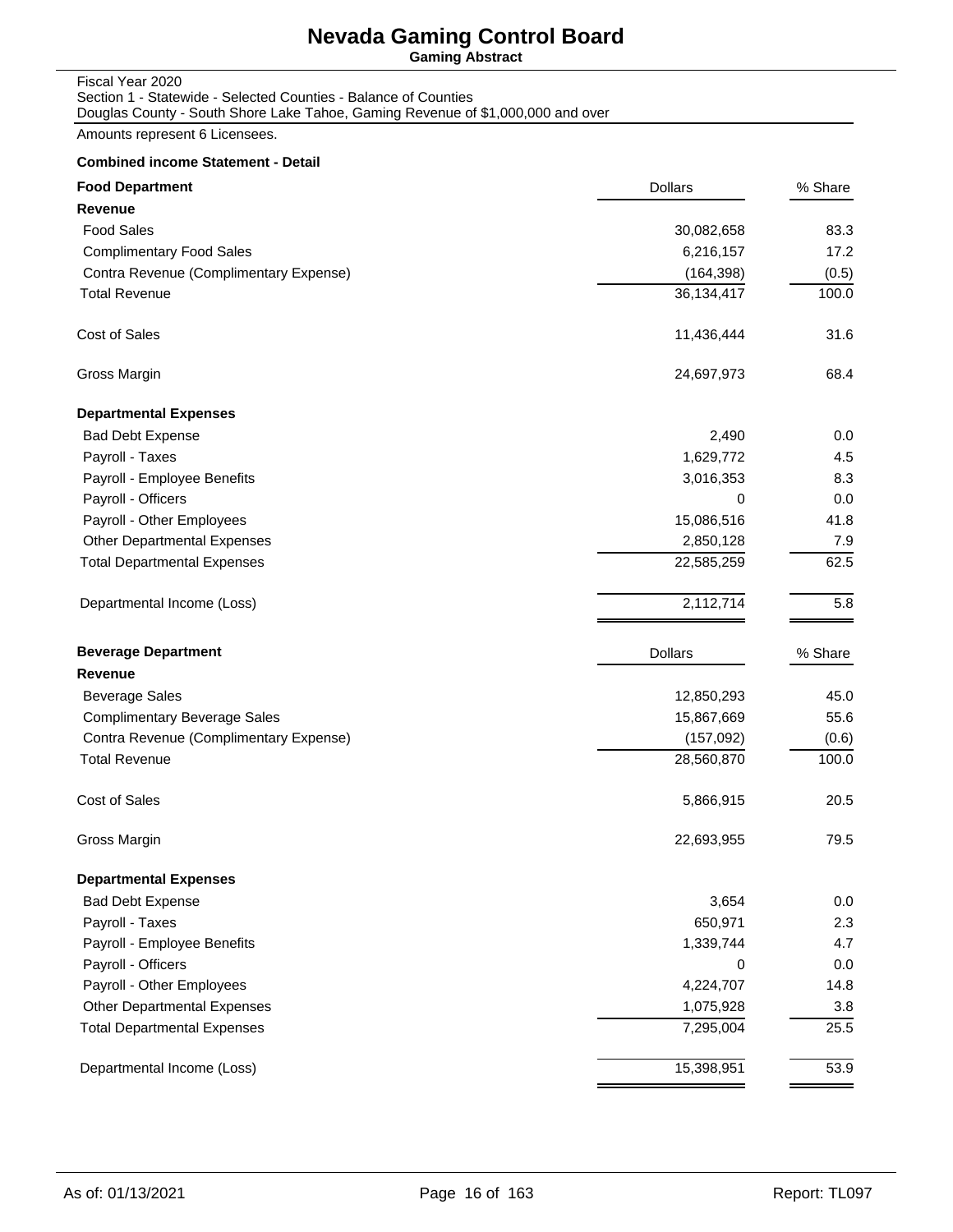**Gaming Abstract**

| Fiscal Year 2020                                                                |
|---------------------------------------------------------------------------------|
| Section 1 - Statewide - Selected Counties - Balance of Counties                 |
| Douglas County - South Shore Lake Tahoe, Gaming Revenue of \$1,000,000 and over |

Amounts represent 6 Licensees.

#### **Combined income Statement - Detail**

| <b>Other Income</b>                      | <b>Dollars</b> | % Share |
|------------------------------------------|----------------|---------|
| Revenue                                  |                |         |
| Other Operating and Non-Operating Income | 19,714,343     | 87.8    |
| Other Complimentary Items                | 2,848,090      | 12.7    |
| Contra Revenue (Complimentary Expense)   | (98, 792)      | (0.4)   |
| <b>Total Revenue</b>                     | 22,463,641     | 100.0   |
| Cost of Sales                            | 3,924,912      | 17.5    |
| Gross Margin                             | 18,538,729     | 82.5    |
| <b>Departmental Expenses</b>             |                |         |
| <b>Bad Debt Expense</b>                  | 1,323          | 0.0     |
| Payroll - Taxes                          | 523,951        | 2.3     |
| Payroll - Employee Benefits              | 1,099,841      | 4.9     |
| Payroll - Officers                       | 0              | 0.0     |
| Payroll - Other Employees                | 4,794,574      | 21.3    |
| <b>Other Departmental Expenses</b>       | 7,086,379      | 31.5    |
| Total Departmental Expenses              | 13,506,068     | 60.1    |
| Departmental Income (Loss)               | 5,032,661      | 22.4    |
|                                          |                |         |

#### **Average Number of Employees**

| Casino Department        | 1,032 |
|--------------------------|-------|
| Rooms Department         | 254   |
| <b>Food Department</b>   | 720   |
| Beverage Department      | 279   |
| G & A Department         | 287   |
| <b>Other Departments</b> | 249   |
| Total                    | 2.821 |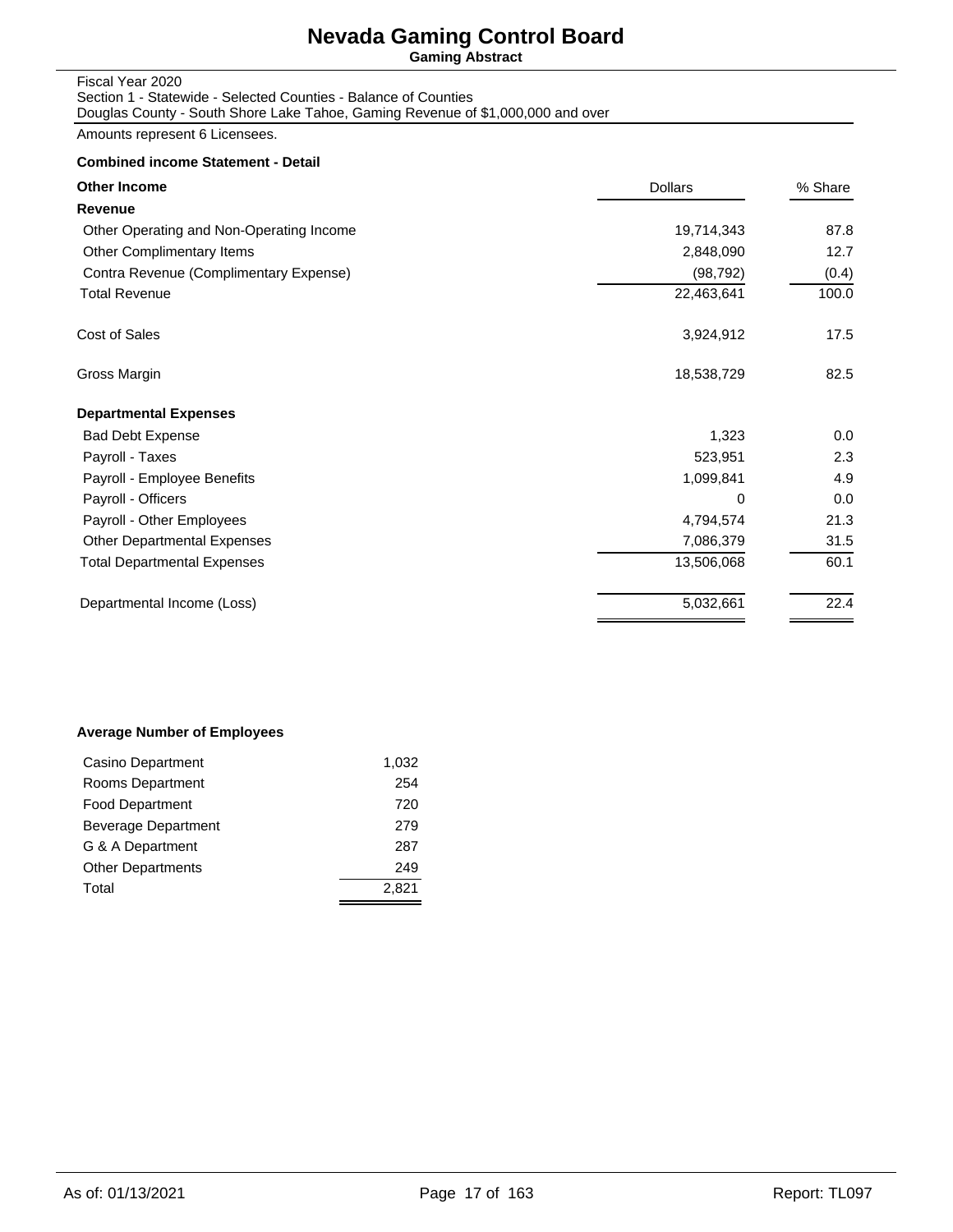**Gaming Abstract**

#### Fiscal Year 2020

Section 1 - Statewide - Selected Counties - Balance of Counties Douglas County - South Shore Lake Tahoe, Gaming Revenue of \$1,000,000 and over

Amounts represent 6 Licensees.

#### **Rate of Room Occupancy**

| Month     | Available Rooms | Rooms Occupied | % of Occupancy |
|-----------|-----------------|----------------|----------------|
| July      | 71,945          | 66,325         | 92.2           |
| August    | 71,828          | 63,092         | 87.8           |
| September | 69,489          | 51,758         | 74.5           |
| October   | 71,197          | 44,161         | 62.0           |
| November  | 67,979          | 37,409         | 55.0           |
| December  | 71,382          | 43,813         | 61.4           |
| January   | 70,865          | 46,434         | 65.5           |
| February  | 60,798          | 41,853         | 68.8           |
| March     | 55,044          | 19,285         | 35.0           |
| April     | 42,900          | 1              | 0.0            |
| May       | 42,821          | 392            | 0.9            |
| June      | 52,855          | 29,382         | 55.6           |
| Total     | 749,103         | 443,905        | 59.3           |

| Per Room Per Day Statistics                                      | <b>Dollars</b> |
|------------------------------------------------------------------|----------------|
| Average Table Revenue (Includes Keno and Bingo) Per Room Per Day | 110.02         |
| Average Slot Revenue Per Room Per Day                            | 301.92         |
| Average Food Sales Per Room Per Day                              | 81.77          |
| Average Beverage Sales Per Room Per Day                          | 64.69          |
| Average Rooms Department Payroll Per Room Per Day                | 14.79          |
| Average Room Rate Per Day                                        | 146.26         |

#### **Gaming Revenue Per Square Foot of Floor Space**

|                                       | # Casinos | Average Sq Ft | Revenue/Sq Ft |
|---------------------------------------|-----------|---------------|---------------|
| Table Games (Includes Keno and Bingo) |           | 9.903         | 1,233         |
| <b>Slots</b>                          | 5         | 29.450        | 910           |
| Race and Sports                       | 3         | 2.404         | 605           |
| Card Games (poker, pan, etc.)         | 2         | 1.971         | 384           |
| Total                                 | 6         | 33,002        | 953           |

| Percent  |
|----------|
| 95.06    |
| (19.59)  |
| (339.98) |
| 5.76     |
| 30.71    |
| 0.11     |
| 41.59    |
| 34.70    |
| (0.32)   |
| (0.30)   |
|          |

\*Gaming revenue is equal to total gaming revenue before Contra Revenue (Complimentary Expense)<br>\*\*Return on invested capital is equal to the total of net income (before federal income taxes and extraorduinary items)<br>and int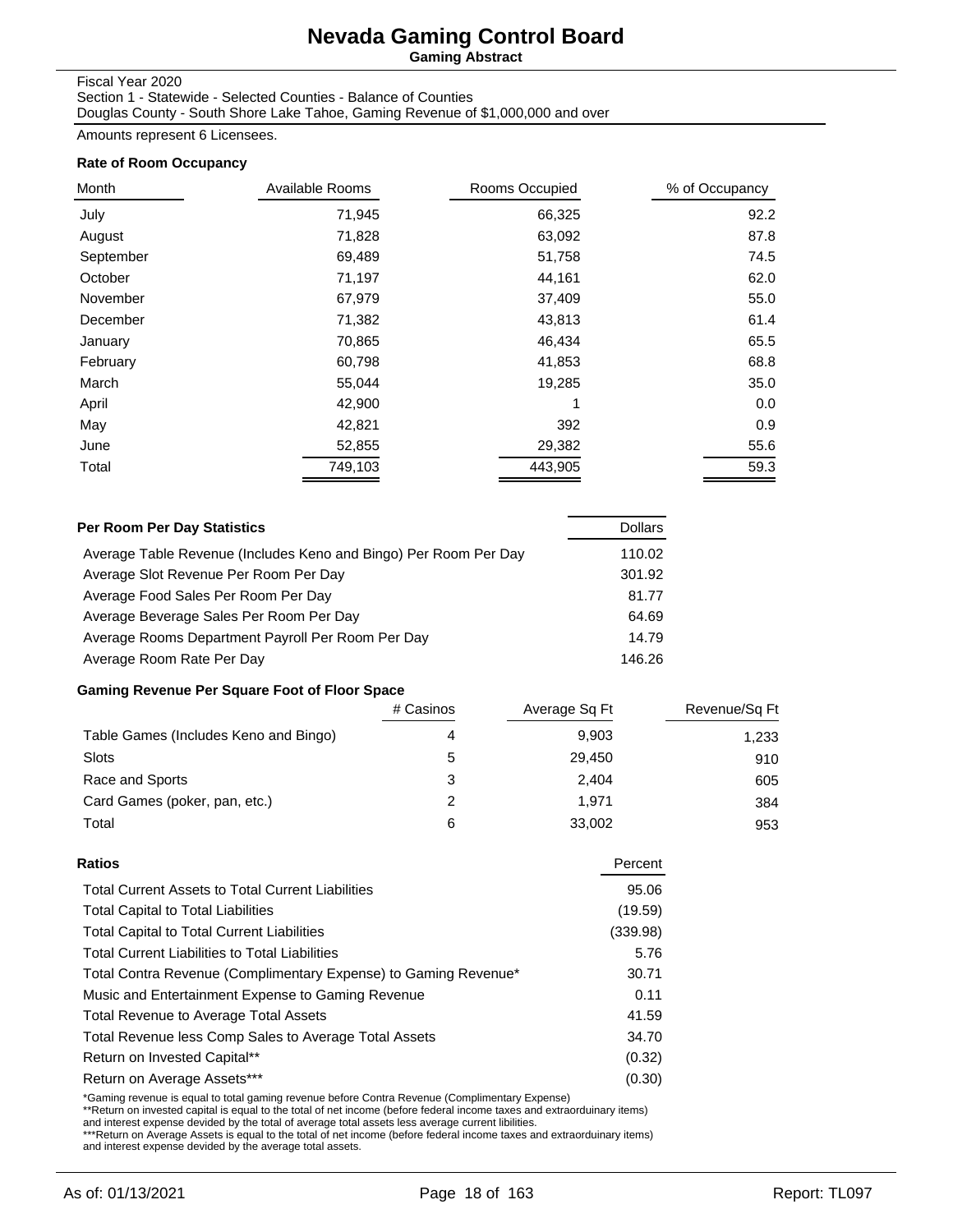**Gaming Abstract**

#### Fiscal Year 2020

Section 1 - Statewide - Selected Counties - Balance of Counties Elko County, Gaming Revenue of \$1,000,000 and over

| <b>Combined Balance Sheet</b>                      |                       |                        | <b>Dollars</b>        | % Share |
|----------------------------------------------------|-----------------------|------------------------|-----------------------|---------|
| <b>Assets</b>                                      |                       |                        |                       |         |
| <b>Current Assets</b>                              |                       |                        |                       |         |
| Cash                                               |                       |                        | 38,843,562            | 6.9     |
| Receivables                                        | Total                 | Allowance              |                       |         |
| Casino                                             | 828,892               | 11,258                 | 817,634               | 0.1     |
| Trade                                              | 3,505,261             | 0                      | 3,505,261             | 0.6     |
| Sundry                                             | 161,743,906           | 0                      | 161,743,906           | 28.6    |
| <b>Notes</b>                                       | 2,131,414             | 0                      | 2,131,414             | 0.4     |
| <b>Prepaid Expenses</b>                            |                       |                        | 7,113,669             | 1.3     |
| <b>Other Current Assets</b>                        |                       |                        | 12,487,926            | 2.2     |
| <b>Total Current Assets</b>                        |                       |                        | 226,643,372           | 40.1    |
| <b>Fixed Assets</b>                                | Cost                  | Depeciation            |                       |         |
| Land                                               | 25,124,917            |                        | 25,124,917            | 4.4     |
| Land Improvements                                  | 8,276,505             | 6,357,163              | 1,919,342             | 0.3     |
| <b>Building &amp; Improvements</b>                 | 316,007,965           | 150,166,433            | 165,841,532           | 29.3    |
| Furniture & Equipment                              | 274,816,501           | 199,468,680            | 75,347,821            | 13.3    |
| Leasehold Imporvements                             | 5,251,021             | 617,473                | 4,633,548             | 0.8     |
| <b>Construction in Progress</b>                    | 15,938,467            |                        | 15,938,467            | 2.8     |
| <b>Total Fixed Assets</b>                          |                       |                        | 288,805,627           | 51.0    |
| <b>Other Assets</b>                                |                       |                        | 50,424,486            | 8.9     |
| <b>Total Assets</b>                                |                       |                        | 565,873,485           | 100.0   |
| <b>Liabilities and Capital</b>                     |                       |                        |                       |         |
| Liabilities                                        |                       |                        |                       |         |
| <b>Current Liabilities</b>                         |                       |                        |                       |         |
| Accounts Payable - Trade                           |                       |                        | 6,101,541             | 1.1     |
| Accounts Payable - Other                           |                       |                        | 1,451,625             | 0.3     |
| Current Portion of long Term Debt                  |                       |                        | 1,705,334             | 0.3     |
| <b>Accrued Expenses</b>                            |                       |                        | 15,160,023            | 2.7     |
| <b>Other Current Liabilities</b>                   |                       |                        | 98,822,464            | 17.5    |
| <b>Total Current Liabilities</b>                   |                       |                        | 123,240,987           | 21.8    |
| Long Term Debt                                     | <b>Total Owing</b>    | <b>Current Portion</b> |                       |         |
| Mortgages                                          | 0                     | 0                      | 0                     | 0.0     |
| Debentures & Bonds                                 | 0                     | 0                      | 0                     | 0.0     |
| <b>Notes</b>                                       | 8,903,493             | 1,662,354              | 7,241,139             | 1.3     |
| Contracts                                          | 108,371               | 42,980                 | 65,391                | $0.0\,$ |
| Other                                              | 192,114,105           | 0                      | 192,114,105           | 34.0    |
| <b>Total Long Term Debt</b>                        |                       |                        | 199,420,635           | 35.2    |
| <b>Other Liabilities</b>                           |                       |                        | 25,332,091            | 4.5     |
| <b>Total Liabilities</b>                           |                       |                        | 347,993,713           | 61.5    |
| Capital                                            |                       |                        |                       |         |
| Owners Capital Accounts (other than corporations)  |                       |                        | 16,236,323            | 2.9     |
| Capital Stock and Other Capital (for corporations) |                       |                        | 157,884,040           | 27.9    |
| <b>Retained Earnings</b>                           |                       |                        | 43,759,409            | 7.7     |
| <b>Total Capital</b>                               |                       |                        | 217,879,772           | 38.5    |
| <b>Total Liabilities and Capital</b>               |                       |                        | 565,873,485           | 100.0   |
|                                                    |                       |                        |                       |         |
| <b>Average Assets</b>                              | <b>Upper Quartile</b> | Median                 | <b>Lower Quartile</b> |         |
|                                                    |                       |                        |                       |         |
| 33,286,675                                         | 22,525,733            | 8,238,314              | 8,238,314             |         |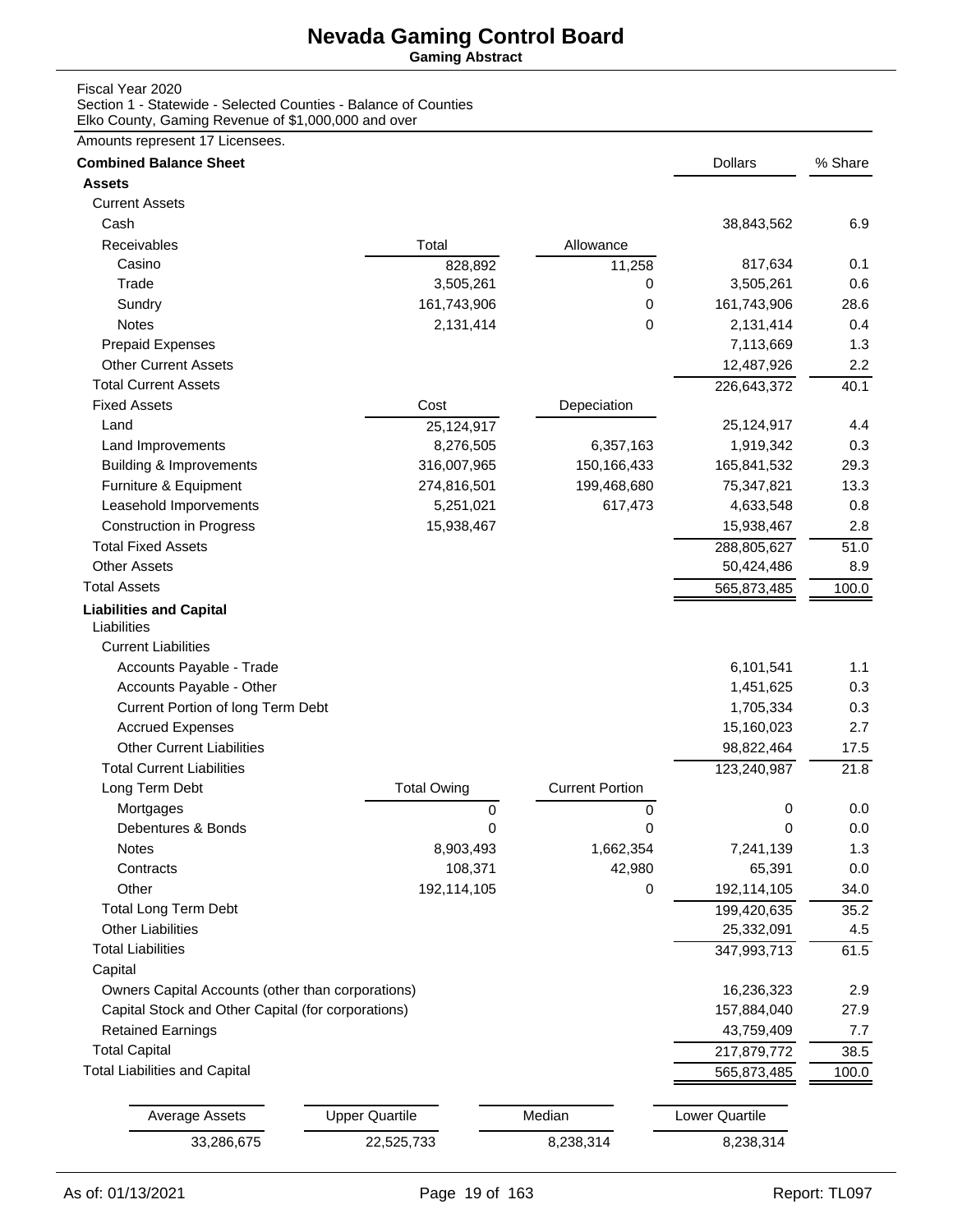**Gaming Abstract**

Fiscal Year 2020 Section 1 - Statewide - Selected Counties - Balance of Counties Elko County, Gaming Revenue of \$1,000,000 and over

| Revenue                                                           |               |         |
|-------------------------------------------------------------------|---------------|---------|
| Gaming                                                            | 181,095,570   | 57.2    |
| Rooms                                                             | 43,814,051    | 13.8    |
| Food                                                              | 34,037,155    | 10.7    |
| Beverage                                                          | 29,896,717    | 9.4     |
| Other                                                             | 27,982,432    | 8.8     |
| <b>Total Revenue</b>                                              | 316,825,925   | 100.0   |
| Cost of Sales                                                     | 34,049,659    | 10.7    |
| Gross Margin                                                      | 282,776,266   | 89.3    |
| <b>Departmental Expenses</b>                                      | 104,708,938   | 33.0    |
| Departmental Income                                               | 178,067,328   | 56.2    |
| General & Administrative Expenses                                 |               |         |
| Advertising & Promotion                                           | 11,601,407    | 3.7     |
| <b>Bad Debt Expense</b>                                           | 21,517        | 0.0     |
| Depreciation - Buildings                                          | 4,707,353     | 1.5     |
| Depreciation & Amortizartion - Other                              | 28,306,386    | 8.9     |
| Energy Expense (e.g. electricity, gas, oil)                       | 7,668,295     | 2.4     |
| <b>Equipment Rental or Lease</b>                                  | 40,956        | 0.0     |
| Interest Expense                                                  | 21,353,578    | 6.7     |
| Music & Entertainment                                             | 3,365,491     | 1.1     |
| Payroll - Taxes                                                   | 1,739,427     | 0.5     |
| Payroll - Employee Benefits                                       | 5,256,952     | 1.7     |
| Payroll - Officers                                                | 1,986,327     | 0.6     |
| Payroll - Other Employees                                         | 23,336,035    | 7.4     |
| <b>Rent of Premises</b>                                           | 11,950,072    | 3.8     |
| <b>Taxes - Real Estate</b>                                        | 3,227,786     | 1.0     |
| Taxes & Licenses - Other                                          | 2,516,885     | 0.8     |
| Utilities (other than energy expense items)                       | 2,521,226     | 0.8     |
| Other G & A                                                       | 36,534,090    | 11.5    |
| Total General & Administrative Expenses                           | 166, 133, 783 | 52.4    |
| Net Income (Loss) before Fed Income Taxes and Extraordinary Items | 11,933,545    | $3.8\,$ |

| Average Revenue | Upper Quartile | Median    | Lower Quartile |
|-----------------|----------------|-----------|----------------|
| 18.636.819      | 19.545.432     | 9.414.042 | 9.414.042      |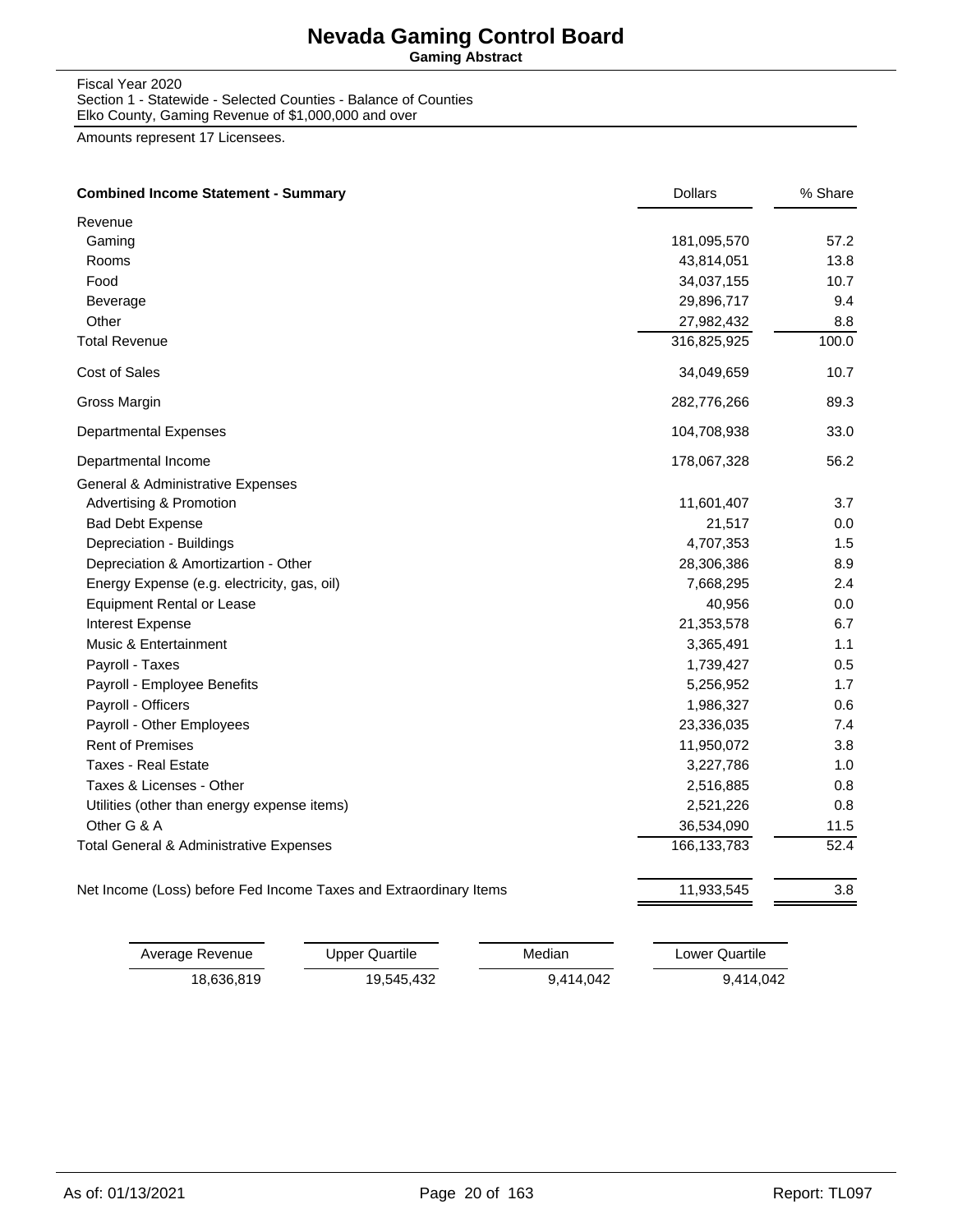**Gaming Abstract**

Fiscal Year 2020 Section 1 - Statewide - Selected Counties - Balance of Counties Elko County, Gaming Revenue of \$1,000,000 and over

| <b>Casino Department</b>                                | <b>Dollars</b> | % Share |
|---------------------------------------------------------|----------------|---------|
| Revenue                                                 |                |         |
| Table Games (Includes Keno and Bingo)                   | 37,130,804     | 20.5    |
| <b>Slot Machines</b>                                    | 211,807,617    | 117.0   |
| Card Games (poker, pan, etc.)                           | 859,690        | 0.5     |
| Race Book                                               | 208,694        | 0.1     |
| Sports Book                                             | 1,335,783      | 0.7     |
| Contra Revenue (Complimentary Expense)                  | (70, 247, 018) | (38.8)  |
| <b>Total Revenue</b>                                    | 181,095,570    | 100.0   |
| <b>Departmental Expenses</b>                            |                |         |
| <b>Bad Debt Expense</b>                                 | 21,467         | 0.0     |
| Commisions                                              | 412,711        | 0.2     |
| Gaming Taxes and Licenses                               | 19,588,027     | 10.8    |
| Preferred Guest Expenses (exclusive of complimentaries) | 979,034        | 0.5     |
| Payroll - Taxes                                         | 2,446,219      | 1.4     |
| Payroll - Employee Benefits                             | 3,034,810      | 1.7     |
| Payroll - Officers                                      | 0              | 0.0     |
| Payroll - Other Employees                               | 17,152,384     | 9.5     |
| Race Wire Fees                                          | 47,353         | 0.0     |
| <b>Other Departmental Expenses</b>                      | 8,732,631      | 4.8     |
| <b>Total Departmental Expenses</b>                      | 52,414,636     | 28.9    |
| Departmental Income (Loss)                              | 128,680,934    | 71.1    |
| <b>Rooms Department</b>                                 | <b>Dollars</b> | % Share |
| Revenue                                                 |                |         |
| Room Sales                                              | 21,682,851     | 49.5    |
| <b>Complimentary Room Sales</b>                         | 22,796,681     | 52.0    |
| Contra Revenue (Complimentary Expense)                  | (665, 481)     | (1.5)   |
| <b>Total Revenue</b>                                    | 43,814,051     | 100.0   |
| <b>Departmental Expenses</b>                            |                |         |
| <b>Bad Debt Expense</b>                                 | (1,633)        | 0.0     |
| Payroll - Taxes                                         | 969,978        | 2.2     |
| Payroll - Employee Benefits                             | 1,505,208      | 3.4     |
| Payroll - Officers                                      | 214,072        | 0.5     |
| Payroll - Other Employees                               | 10,795,808     | 24.6    |
| <b>Other Departmental Expenses</b>                      | 5,090,458      | 11.6    |
| <b>Total Departmental Expenses</b>                      | 18,573,891     | 42.4    |
| Departmental Income (Loss)                              | 25,240,160     | 57.6    |
|                                                         |                |         |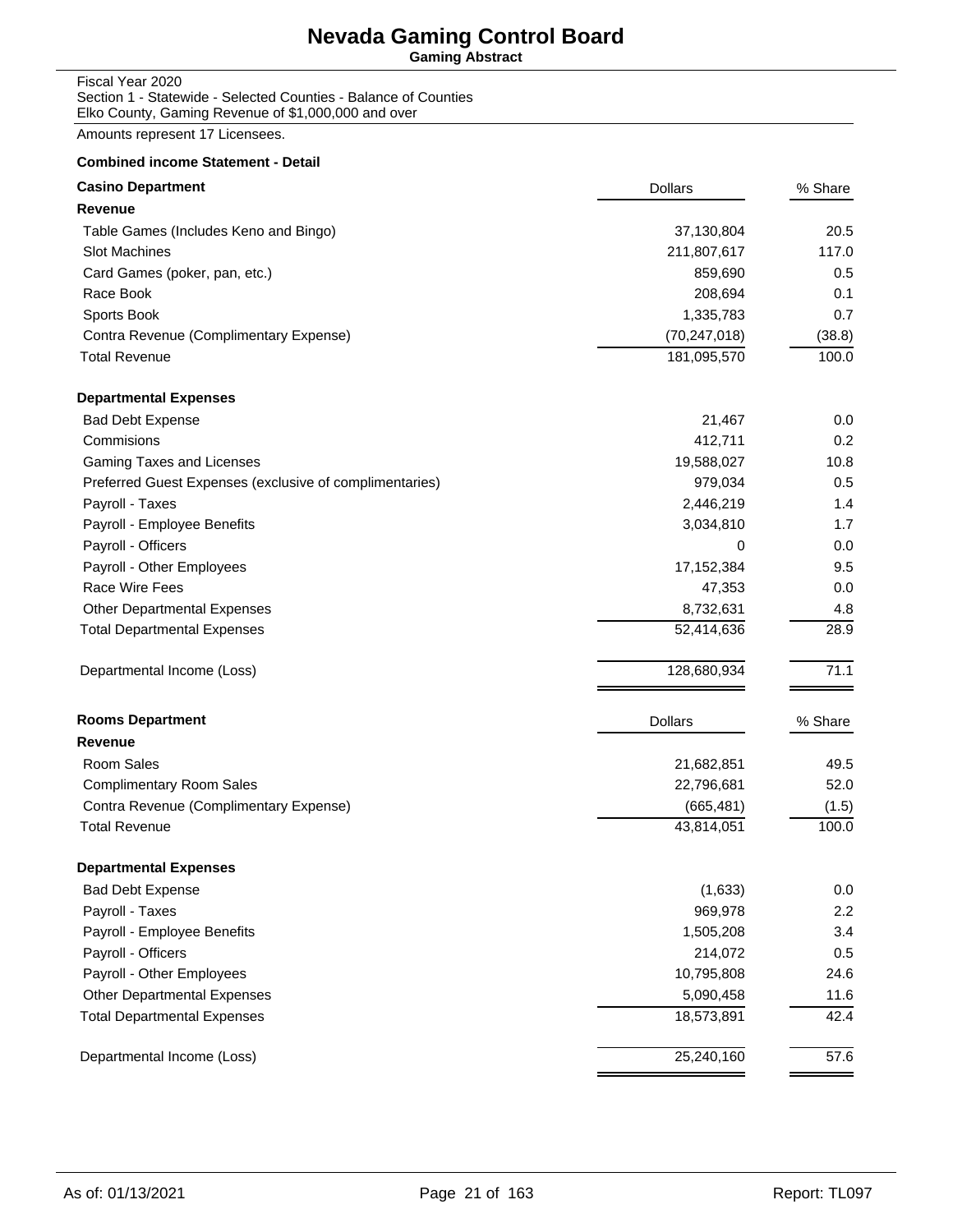**Gaming Abstract**

Fiscal Year 2020 Section 1 - Statewide - Selected Counties - Balance of Counties Elko County, Gaming Revenue of \$1,000,000 and over

Amounts represent 17 Licensees.

#### **Combined income Statement - Detail**

| <b>Food Department</b>                 | <b>Dollars</b> | % Share |
|----------------------------------------|----------------|---------|
| Revenue                                |                |         |
| <b>Food Sales</b>                      | 22,160,811     | 65.1    |
| <b>Complimentary Food Sales</b>        | 12,495,052     | 36.7    |
| Contra Revenue (Complimentary Expense) | (618, 708)     | (1.8)   |
| <b>Total Revenue</b>                   | 34,037,155     | 100.0   |
| Cost of Sales                          | 17,607,190     | 51.7    |
| Gross Margin                           | 16,429,965     | 48.3    |
| <b>Departmental Expenses</b>           |                |         |
| <b>Bad Debt Expense</b>                | 0              | 0.0     |
| Payroll - Taxes                        | 1,538,208      | 4.5     |
| Payroll - Employee Benefits            | 1,915,486      | 5.6     |
| Payroll - Officers                     | 621,623        | 1.8     |
| Payroll - Other Employees              | 14,102,043     | 41.4    |
| <b>Other Departmental Expenses</b>     | 2,549,996      | 7.5     |
| <b>Total Departmental Expenses</b>     | 20,727,356     | 60.9    |
| Departmental Income (Loss)             | (4,297,391)    | (12.6)  |
| <b>Beverage Department</b>             | <b>Dollars</b> | % Share |
| <b>Revenue</b>                         |                |         |
| <b>Beverage Sales</b>                  | 5,409,813      | 18.1    |
| <b>Complimentary Beverage Sales</b>    | 24,494,060     | 81.9    |
| Contra Revenue (Complimentary Expense) | (7, 156)       | 0.0     |
| <b>Total Revenue</b>                   | 29,896,717     | 100.0   |
| <b>Cost of Sales</b>                   | 5,553,978      | 18.6    |
| Gross Margin                           | 24,342,739     | 81.4    |
| <b>Departmental Expenses</b>           |                |         |
| <b>Bad Debt Expense</b>                | 0              | 0.0     |
| Payroll - Taxes                        | 543,360        | 1.8     |
| Payroll - Employee Benefits            | 691,558        | 2.3     |
| Payroll - Officers                     | 37,540         | 0.1     |
| Payroll - Other Employees              | 3,764,743      | 12.6    |
| <b>Other Departmental Expenses</b>     | 413,447        | 1.4     |
| <b>Total Departmental Expenses</b>     | 5,450,648      | 18.2    |
| Departmental Income (Loss)             | 18,892,091     | 63.2    |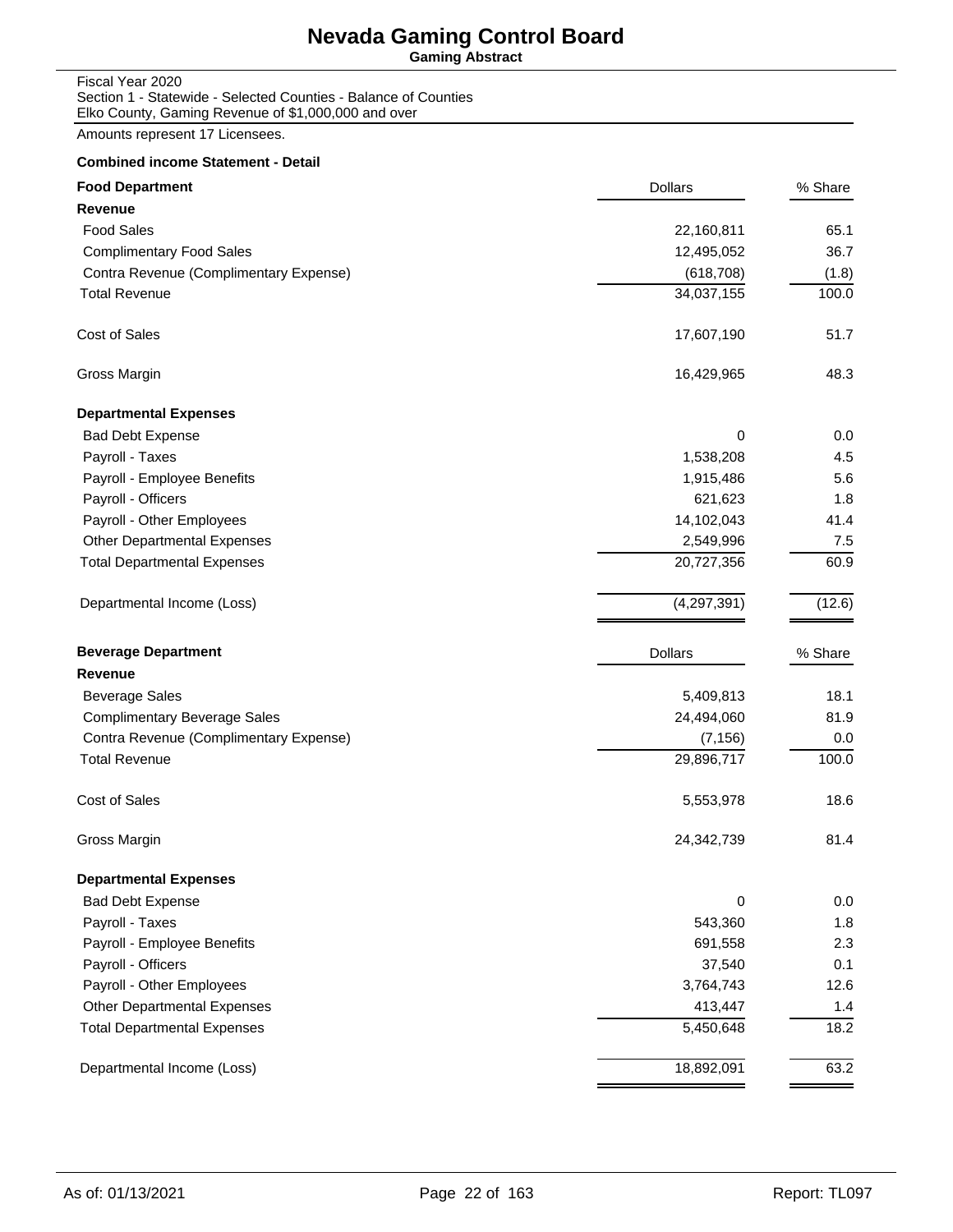**Gaming Abstract**

Fiscal Year 2020 Section 1 - Statewide - Selected Counties - Balance of Counties Elko County, Gaming Revenue of \$1,000,000 and over

Amounts represent 17 Licensees.

#### **Combined income Statement - Detail**

| <b>Other Income</b>                      | <b>Dollars</b> | % Share |
|------------------------------------------|----------------|---------|
| Revenue                                  |                |         |
| Other Operating and Non-Operating Income | 25,364,920     | 90.6    |
| Other Complimentary Items                | 5,091,088      | 18.2    |
| Contra Revenue (Complimentary Expense)   | (2,473,576)    | (8.8)   |
| <b>Total Revenue</b>                     | 27,982,432     | 100.0   |
| Cost of Sales                            | 10,888,491     | 38.9    |
| Gross Margin                             | 17,093,941     | 61.1    |
| <b>Departmental Expenses</b>             |                |         |
| <b>Bad Debt Expense</b>                  | 0              | 0.0     |
| Payroll - Taxes                          | 220,575        | 0.8     |
| Payroll - Employee Benefits              | 142,536        | 0.5     |
| Payroll - Officers                       | 0              | 0.0     |
| Payroll - Other Employees                | 2,098,040      | 7.5     |
| Other Departmental Expenses              | 5,081,256      | 18.2    |
| <b>Total Departmental Expenses</b>       | 7,542,407      | 27.0    |
| Departmental Income (Loss)               | 9,551,534      | 34.1    |

#### **Average Number of Employees**

| Casino Department          | 830   |
|----------------------------|-------|
| Rooms Department           | 531   |
| <b>Food Department</b>     | 836   |
| <b>Beverage Department</b> | 275   |
| G & A Department           | 787   |
| <b>Other Departments</b>   | 103   |
| Total                      | 3.362 |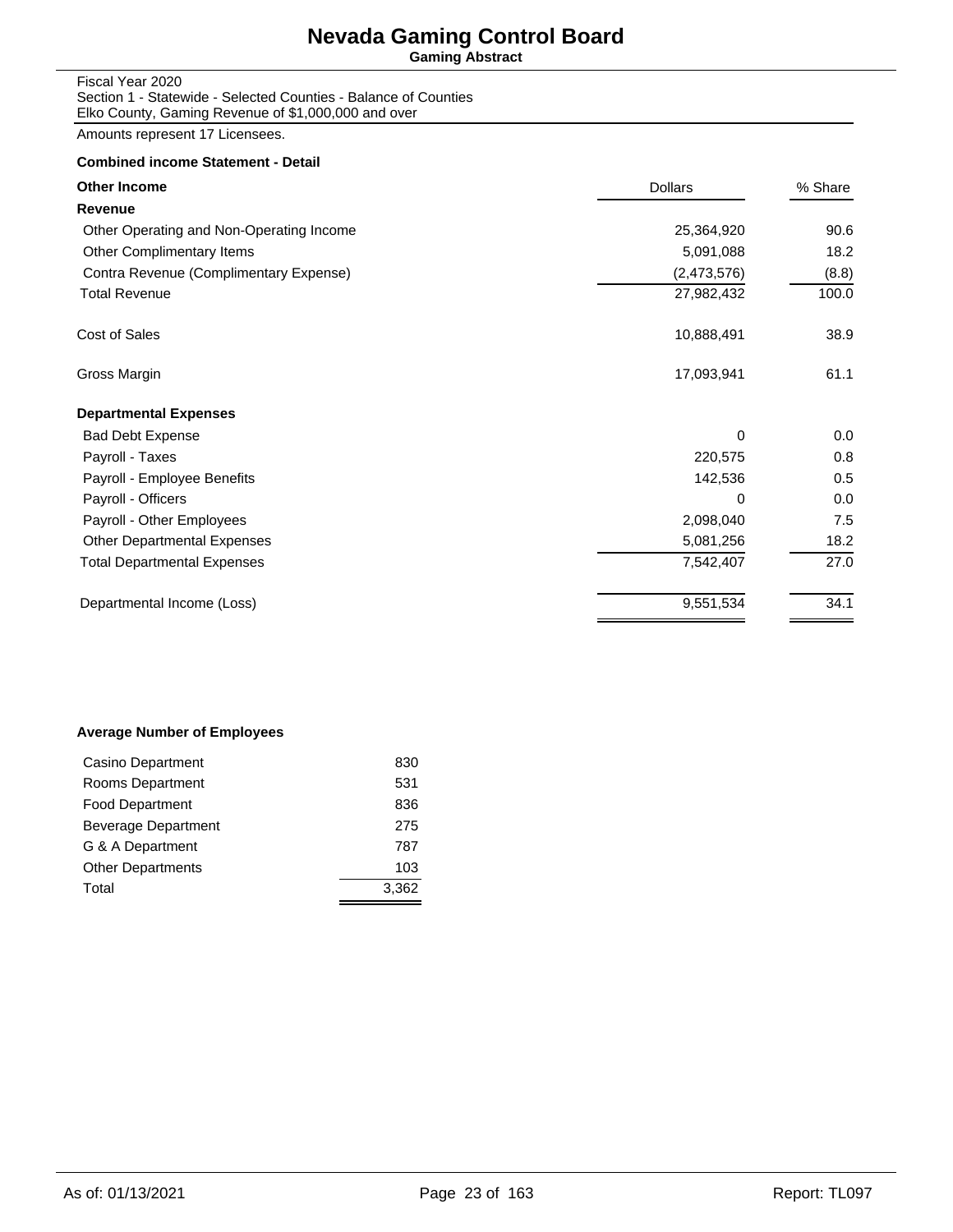**Gaming Abstract**

#### Fiscal Year 2020

Section 1 - Statewide - Selected Counties - Balance of Counties Elko County, Gaming Revenue of \$1,000,000 and over

Amounts represent 17 Licensees.

#### **Rate of Room Occupancy**

| Month     | Available Rooms | Rooms Occupied | % of Occupancy |
|-----------|-----------------|----------------|----------------|
| July      | 87,470          | 58,596         | 67.0           |
| August    | 87,995          | 57,693         | 65.6           |
| September | 96,182          | 61,454         | 63.9           |
| October   | 90,863          | 54,166         | 59.6           |
| November  | 89,113          | 49,595         | 55.7           |
| December  | 100,499         | 50,960         | 50.7           |
| January   | 91,756          | 49,334         | 53.8           |
| February  | 89,060          | 49,720         | 55.8           |
| March     | 62,950          | 33,870         | 53.8           |
| April     | 9,977           | 3,526          | 35.3           |
| May       | 9,671           | 5,079          | 52.5           |
| June      | 91,245          | 37,861         | 41.5           |
| Total     | 906,781         | 511,854        | 56.4           |

| Per Room Per Day Statistics                                      | <b>Dollars</b> |
|------------------------------------------------------------------|----------------|
| Average Table Revenue (Includes Keno and Bingo) Per Room Per Day | 72.54          |
| Average Slot Revenue Per Room Per Day                            | 413.80         |
| Average Food Sales Per Room Per Day                              | 67.71          |
| Average Beverage Sales Per Room Per Day                          | 58.42          |
| Average Rooms Department Payroll Per Room Per Day                | 26.35          |
| Average Room Rate Per Day                                        | 86.90          |

### **Gaming Revenue Per Square Foot of Floor Space**

|                                       | # Casinos | Average Sq Ft | Revenue/Sq Ft |
|---------------------------------------|-----------|---------------|---------------|
| Table Games (Includes Keno and Bingo) | 10        | 8,077         | 460           |
| <b>Slots</b>                          | 17        | 19.674        | 633           |
| Race and Sports                       | 3         | 2.224         | 231           |
| Card Games (poker, pan, etc.)         | 4         | 1.174         | 183           |
| Total                                 | 17        | 25.094        | 589           |

| Ratios                                                          | Percent |
|-----------------------------------------------------------------|---------|
| <b>Total Current Assets to Total Current Liabilities</b>        | 183.90  |
| <b>Total Capital to Total Liabilities</b>                       | 62.61   |
| <b>Total Capital to Total Current Liabilities</b>               | 176.79  |
| <b>Total Current Liabilities to Total Liabilities</b>           | 35.41   |
| Total Contra Revenue (Complimentary Expense) to Gaming Revenue* | 29.45   |
| Music and Entertainment Expense to Gaming Revenue               | 1.86    |
| <b>Total Revenue to Average Total Assets</b>                    | 52.76   |
| Total Revenue less Comp Sales to Average Total Assets           | 41.95   |
| Return on Invested Capital**                                    | 6.80    |
| Return on Average Assets***                                     | 5.54    |
|                                                                 |         |

\*Gaming revenue is equal to total gaming revenue before Contra Revenue (Complimentary Expense)<br>\*\*Return on invested capital is equal to the total of net income (before federal income taxes and extraorduinary items)<br>and int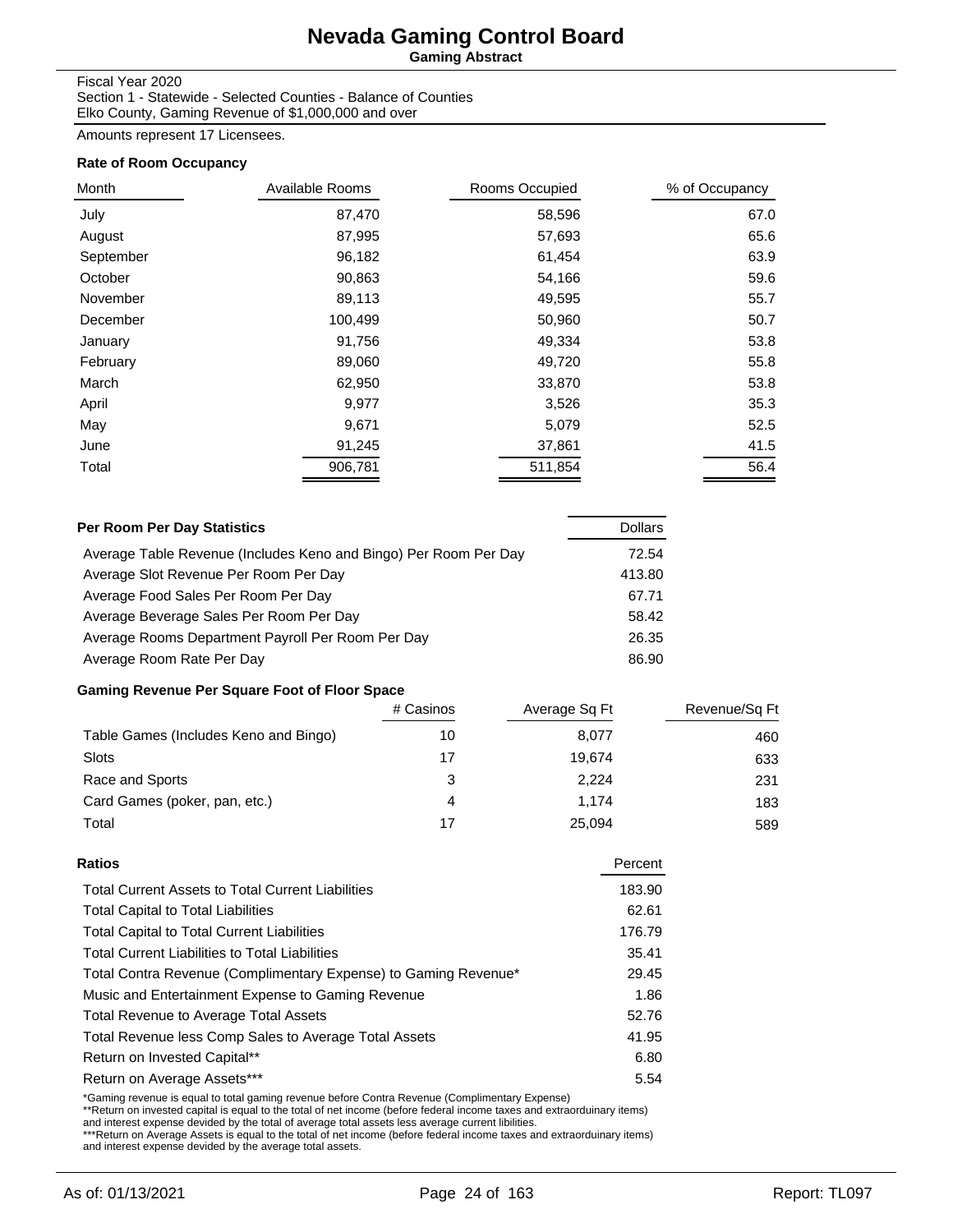**Gaming Abstract**

Fiscal Year 2020

Section 1 - Statewide - Selected Counties - Balance of Counties

Carson Valley (Carson City & Balance of Douglas County), Gaming Revenue of \$1,000,000 and over

| Amounts represent 15 Licensees.                    |                       |                        |                |         |
|----------------------------------------------------|-----------------------|------------------------|----------------|---------|
| <b>Combined Balance Sheet</b>                      |                       |                        | <b>Dollars</b> | % Share |
| <b>Assets</b>                                      |                       |                        |                |         |
| <b>Current Assets</b>                              |                       |                        |                |         |
| Cash                                               |                       |                        | 28,209,433     | 18.6    |
| Receivables                                        | Total                 | Allowance              |                |         |
| Casino                                             | 143,272               | 110,419                | 32,853         | 0.0     |
| Trade                                              | 764,779               | 0                      | 764,779        | 0.5     |
| Sundry                                             | 1,578,295             | 0                      | 1,578,295      | 1.0     |
| Notes                                              | 1,195,360             | 0                      | 1,195,360      | 0.8     |
| <b>Prepaid Expenses</b>                            |                       |                        | 3,069,034      | 2.0     |
| <b>Other Current Assets</b>                        |                       |                        | 4,954,796      | 3.3     |
| <b>Total Current Assets</b>                        |                       |                        | 39,804,550     | 26.2    |
| <b>Fixed Assets</b>                                | Cost                  | Depeciation            |                |         |
| Land                                               | 17,031,815            |                        | 17,031,815     | 11.2    |
| Land Improvements                                  | 10,079,016            | 8,113,890              | 1,965,126      | 1.3     |
| <b>Building &amp; Improvements</b>                 | 60,553,869            | 28,181,510             | 32,372,359     | 21.3    |
| Furniture & Equipment                              | 104,116,885           | 82,283,552             | 21,833,333     | 14.4    |
| Leasehold Imporvements                             | 10,011,488            | 2,844,939              | 7,166,549      | 4.7     |
| <b>Construction in Progress</b>                    | 1,747,551             |                        | 1,747,551      | 1.2     |
| <b>Total Fixed Assets</b>                          |                       |                        | 82,116,733     | 54.1    |
| <b>Other Assets</b>                                |                       |                        | 29,751,099     | 19.6    |
| <b>Total Assets</b>                                |                       |                        | 151,672,382    | 100.0   |
| <b>Liabilities and Capital</b><br>Liabilities      |                       |                        |                |         |
| <b>Current Liabilities</b>                         |                       |                        |                |         |
| Accounts Payable - Trade                           |                       |                        | 2,751,594      | 1.8     |
| Accounts Payable - Other                           |                       |                        | 403,949        | 0.3     |
| Current Portion of long Term Debt                  |                       |                        | 6,419,472      | 4.2     |
| <b>Accrued Expenses</b>                            |                       |                        | 6,355,891      | 4.2     |
| <b>Other Current Liabilities</b>                   |                       |                        | 3,481,994      | 2.3     |
| <b>Total Current Liabilities</b>                   |                       |                        | 19,412,900     | 12.8    |
| Long Term Debt                                     | <b>Total Owing</b>    | <b>Current Portion</b> |                |         |
| Mortgages                                          | 5,503,241             | 183,941                | 5,319,300      | 3.5     |
| Debentures & Bonds                                 | 0                     | 0                      | $\Omega$       | 0.0     |
| <b>Notes</b>                                       | 45,357,840            | 1,429,809              | 43,928,031     | 29.0    |
| Contracts                                          | 526,479               | 437,422                | 89,057         | 0.1     |
| Other                                              | 21,801,465            | 4,368,300              | 17,433,165     | 11.5    |
| <b>Total Long Term Debt</b>                        |                       |                        | 66,769,553     | 44.0    |
| <b>Other Liabilities</b>                           |                       |                        | 5,497,054      | 3.6     |
| <b>Total Liabilities</b>                           |                       |                        | 91,679,507     | 60.4    |
| Capital                                            |                       |                        |                |         |
| Owners Capital Accounts (other than corporations)  |                       |                        | 9,405,775      | 6.2     |
| Capital Stock and Other Capital (for corporations) |                       |                        | 14,115,521     | 9.3     |
| <b>Retained Earnings</b>                           |                       |                        | 36,471,579     | 24.0    |
| <b>Total Capital</b>                               |                       |                        | 59,992,875     | 39.6    |
| <b>Total Liabilities and Capital</b>               |                       |                        | 151,672,382    |         |
|                                                    |                       |                        |                | 100.0   |
| <b>Average Assets</b>                              | <b>Upper Quartile</b> | Median                 | Lower Quartile |         |
| 10,111,492                                         | 15,582,416            | 7,487,659              | 7,487,659      |         |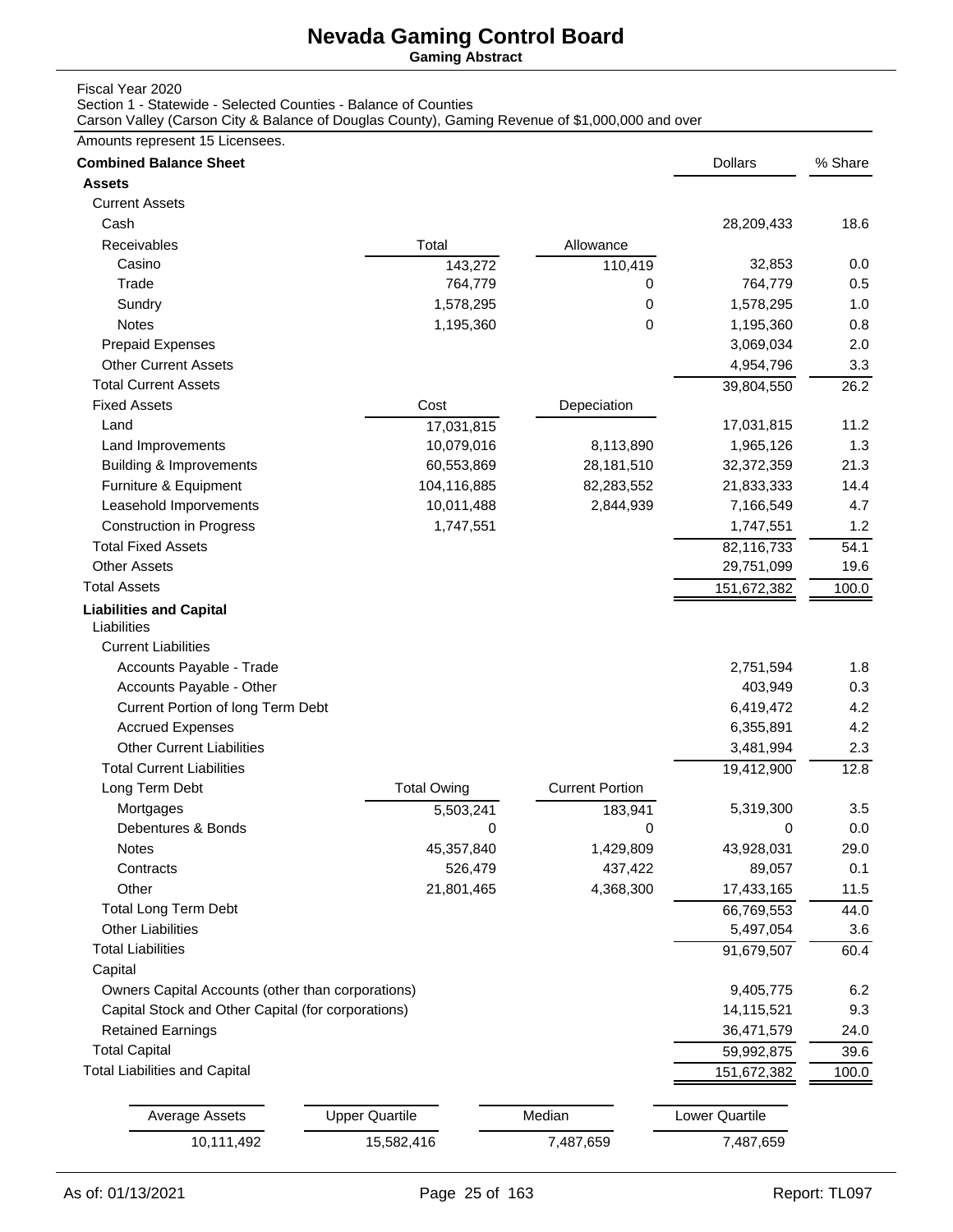**Gaming Abstract**

#### Fiscal Year 2020 Section 1 - Statewide - Selected Counties - Balance of Counties Carson Valley (Carson City & Balance of Douglas County), Gaming Revenue of \$1,000,000 and over

| <b>Combined Income Statement - Summary</b>                        | <b>Dollars</b> | % Share |
|-------------------------------------------------------------------|----------------|---------|
| Revenue                                                           |                |         |
| Gaming                                                            | 79,340,643     | 64.6    |
| Rooms                                                             | 7,554,521      | 6.1     |
| Food                                                              | 17,667,539     | 14.4    |
| Beverage                                                          | 8,053,763      | 6.6     |
| Other                                                             | 10,246,327     | 8.3     |
| <b>Total Revenue</b>                                              | 122,862,793    | 100.0   |
| Cost of Sales                                                     | 17,828,428     | 14.5    |
| Gross Margin                                                      | 105,034,365    | 85.5    |
| <b>Departmental Expenses</b>                                      | 48,224,595     | 39.3    |
| Departmental Income                                               | 56,809,770     | 46.2    |
| <b>General &amp; Administrative Expenses</b>                      |                |         |
| Advertising & Promotion                                           | 3,063,917      | 2.5     |
| <b>Bad Debt Expense</b>                                           | 129,421        | 0.1     |
| Depreciation - Buildings                                          | 3,009,338      | 2.4     |
| Depreciation & Amortizartion - Other                              | 5,791,466      | 4.7     |
| Energy Expense (e.g. electricity, gas, oil)                       | 3,233,846      | 2.6     |
| <b>Equipment Rental or Lease</b>                                  | 149,476        | 0.1     |
| <b>Interest Expense</b>                                           | 3,270,234      | 2.7     |
| Music & Entertainment                                             | 740,790        | 0.6     |
| Payroll - Taxes                                                   | 961,305        | 0.8     |
| Payroll - Employee Benefits                                       | 1,195,607      | 1.0     |
| Payroll - Officers                                                | 658,814        | 0.5     |
| Payroll - Other Employees                                         | 9,391,816      | 7.6     |
| <b>Rent of Premises</b>                                           | 3,049,794      | 2.5     |
| <b>Taxes - Real Estate</b>                                        | 770,398        | 0.6     |
| Taxes & Licenses - Other                                          | 592,183        | 0.5     |
| Utilities (other than energy expense items)                       | 1,223,707      | 1.0     |
| Other G & A                                                       | 15,818,719     | 12.9    |
| Total General & Administrative Expenses                           | 53,050,831     | 43.2    |
| Net Income (Loss) before Fed Income Taxes and Extraordinary Items | 3,758,939      | 3.1     |

| Average Revenue | Upper Quartile | Median    | Lower Quartile |
|-----------------|----------------|-----------|----------------|
| 8.190.853       | 9.436.639      | 6.401.172 | 6.401.172      |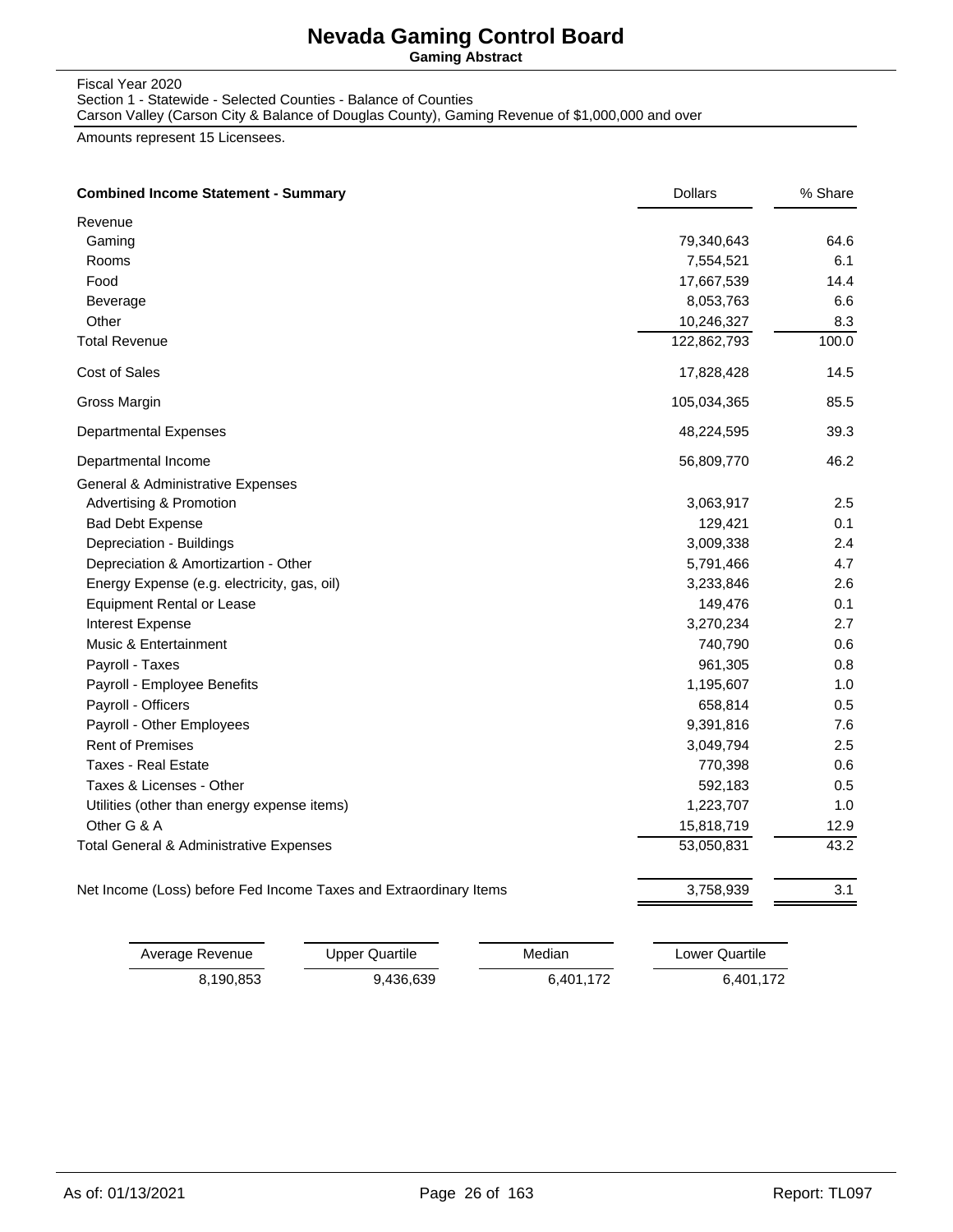**Gaming Abstract**

### Fiscal Year 2020

Section 1 - Statewide - Selected Counties - Balance of Counties

Carson Valley (Carson City & Balance of Douglas County), Gaming Revenue of \$1,000,000 and over

Amounts represent 15 Licensees.

#### **Combined income Statement - Detail**

| <b>Casino Department</b>                                | <b>Dollars</b> | % Share |
|---------------------------------------------------------|----------------|---------|
| Revenue                                                 |                |         |
| Table Games (Includes Keno and Bingo)                   | 2,742,731      | 3.5     |
| Slot Machines                                           | 90,312,324     | 113.8   |
| Card Games (poker, pan, etc.)                           | 249,695        | 0.3     |
| Race Book                                               | 458,506        | 0.6     |
| Sports Book                                             | 146,229        | 0.2     |
| Contra Revenue (Complimentary Expense)                  | (14, 568, 842) | (18.4)  |
| <b>Total Revenue</b>                                    | 79,340,643     | 100.0   |
| <b>Departmental Expenses</b>                            |                |         |
| <b>Bad Debt Expense</b>                                 | 0              | 0.0     |
| Commisions                                              | 3,762,305      | 4.7     |
| Gaming Taxes and Licenses                               | 7,389,497      | 9.3     |
| Preferred Guest Expenses (exclusive of complimentaries) | 907,049        | 1.1     |
| Payroll - Taxes                                         | 719,164        | 0.9     |
| Payroll - Employee Benefits                             | 863,791        | 1.1     |
| Payroll - Officers                                      | 120,000        | 0.2     |
| Payroll - Other Employees                               | 7,489,830      | 9.4     |
| Race Wire Fees                                          | 154,885        | 0.2     |
| Other Departmental Expenses                             | 4,170,823      | 5.3     |
| <b>Total Departmental Expenses</b>                      | 25,577,344     | 32.2    |
| Departmental Income (Loss)                              | 53,763,299     | 67.8    |
| <b>Rooms Department</b>                                 | <b>Dollars</b> | % Share |
| Revenue                                                 |                |         |
| Room Sales                                              | 6,716,490      | 88.9    |
| <b>Complimentary Room Sales</b>                         | 1,025,928      | 13.6    |
| Contra Revenue (Complimentary Expense)                  | (187, 897)     | (2.5)   |
| <b>Total Revenue</b>                                    | 7,554,521      | 100.0   |
| <b>Departmental Expenses</b>                            |                |         |
| <b>Bad Debt Expense</b>                                 | $\pmb{0}$      | 0.0     |
| Payroll - Taxes                                         | 178,852        | 2.4     |
| Payroll - Employee Benefits                             | 273,707        | 3.6     |
| Payroll - Officers                                      | 0              | 0.0     |
| Payroll - Other Employees                               | 1,903,569      | 25.2    |
| Other Departmental Expenses                             | 1,392,613      | 18.4    |
| <b>Total Departmental Expenses</b>                      | 3,748,741      | 49.6    |
| Departmental Income (Loss)                              | 3,805,780      | 50.4    |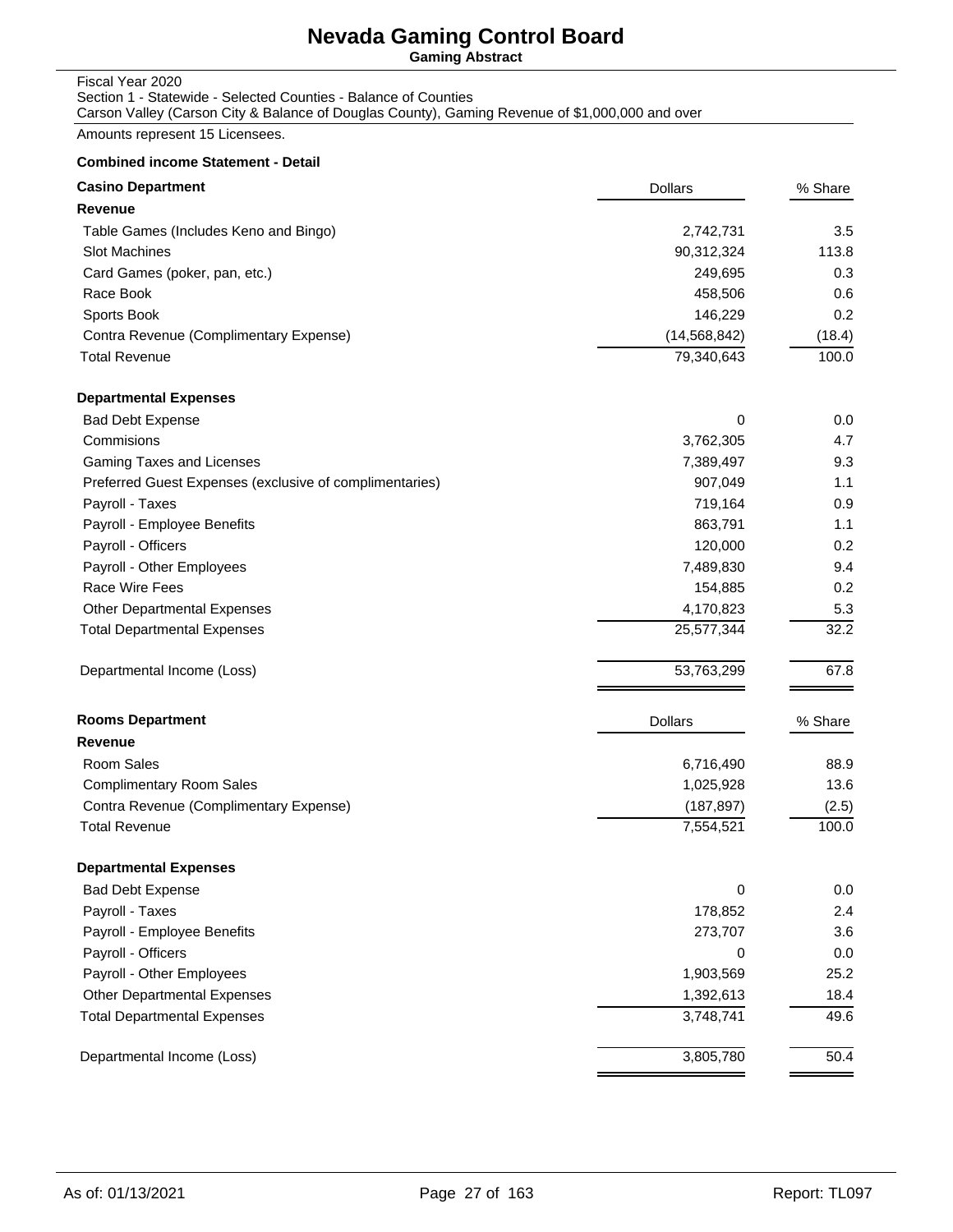**Gaming Abstract**

### Fiscal Year 2020

Section 1 - Statewide - Selected Counties - Balance of Counties

Carson Valley (Carson City & Balance of Douglas County), Gaming Revenue of \$1,000,000 and over

Amounts represent 15 Licensees.

#### **Combined income Statement - Detail**

| <b>Food Department</b>                 | <b>Dollars</b> | % Share |
|----------------------------------------|----------------|---------|
| Revenue                                |                |         |
| <b>Food Sales</b>                      | 14,425,699     | 81.7    |
| <b>Complimentary Food Sales</b>        | 4,466,924      | 25.3    |
| Contra Revenue (Complimentary Expense) | (1,225,084)    | (6.9)   |
| <b>Total Revenue</b>                   | 17,667,539     | 100.0   |
| <b>Cost of Sales</b>                   | 8,523,040      | 48.2    |
| Gross Margin                           | 9,144,499      | 51.8    |
| <b>Departmental Expenses</b>           |                |         |
| <b>Bad Debt Expense</b>                | 0              | 0.0     |
| Payroll - Taxes                        | 1,034,063      | 5.9     |
| Payroll - Employee Benefits            | 1,038,503      | 5.9     |
| Payroll - Officers                     | 80,000         | 0.5     |
| Payroll - Other Employees              | 9,726,842      | 55.1    |
| <b>Other Departmental Expenses</b>     | 1,619,128      | 9.2     |
| <b>Total Departmental Expenses</b>     | 13,498,536     | 76.4    |
| Departmental Income (Loss)             | (4,354,037)    | (24.6)  |
| <b>Beverage Department</b>             | <b>Dollars</b> | % Share |
| <b>Revenue</b>                         |                |         |
| <b>Beverage Sales</b>                  | 2,305,933      | 28.6    |
| <b>Complimentary Beverage Sales</b>    | 6,651,270      | 82.6    |
| Contra Revenue (Complimentary Expense) | (903, 440)     | (11.2)  |
| <b>Total Revenue</b>                   | 8,053,763      | 100.0   |
| Cost of Sales                          | 3,185,277      | 39.6    |
| Gross Margin                           | 4,868,486      | 60.4    |
| <b>Departmental Expenses</b>           |                |         |
| <b>Bad Debt Expense</b>                | 0              | 0.0     |
| Payroll - Taxes                        | 163,292        | 2.0     |
| Payroll - Employee Benefits            | 259,390        | 3.2     |
| Payroll - Officers                     | 0              | 0.0     |
| Payroll - Other Employees              | 1,310,018      | 16.3    |
| Other Departmental Expenses            | 552,669        | 6.9     |
| <b>Total Departmental Expenses</b>     | 2,285,369      | 28.4    |
| Departmental Income (Loss)             | 2,583,117      | 32.1    |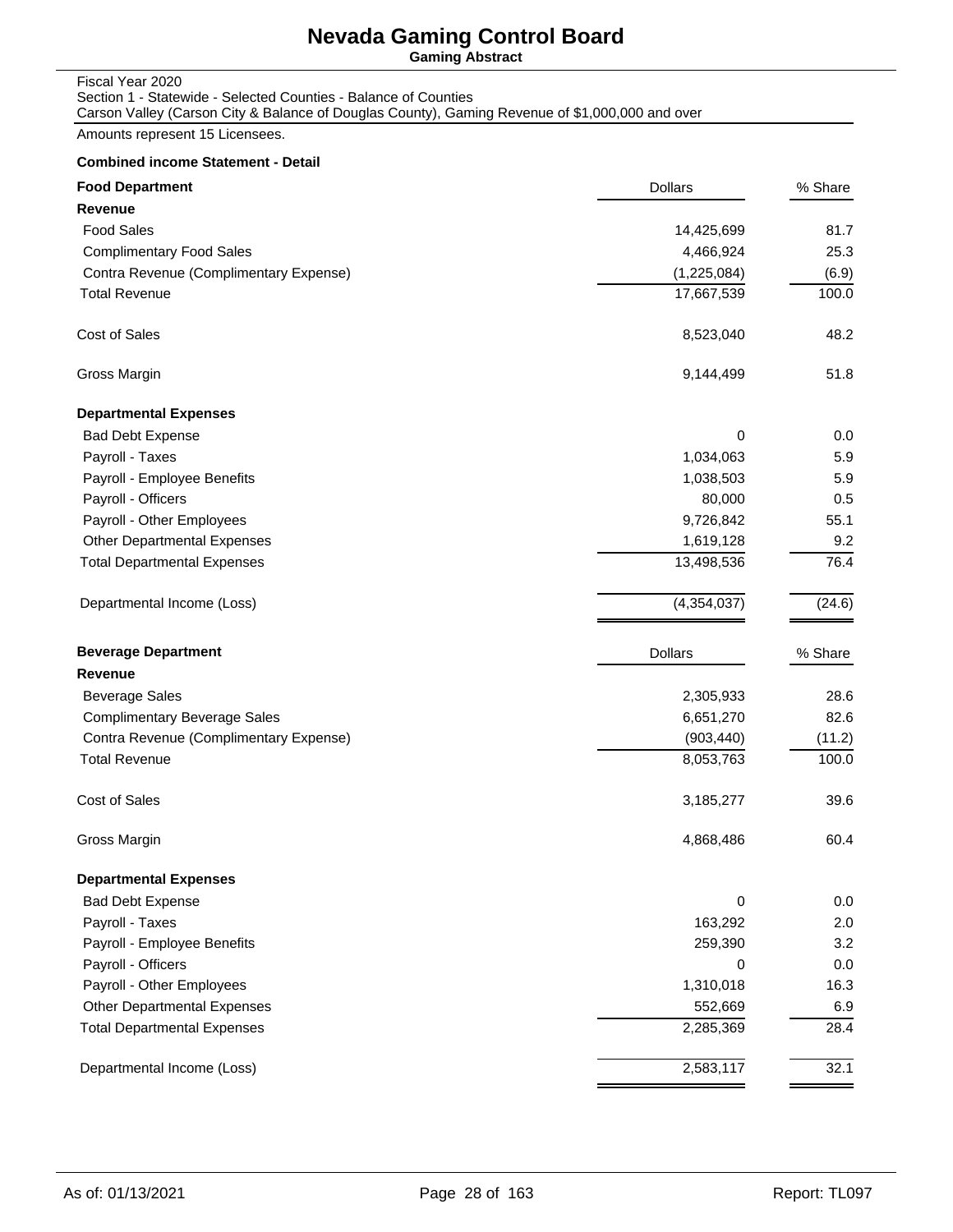**Gaming Abstract**

### Fiscal Year 2020

### Section 1 - Statewide - Selected Counties - Balance of Counties

Carson Valley (Carson City & Balance of Douglas County), Gaming Revenue of \$1,000,000 and over

Amounts represent 15 Licensees.

#### **Combined income Statement - Detail**

| <b>Other Income</b>                      | <b>Dollars</b> | % Share |
|------------------------------------------|----------------|---------|
| Revenue                                  |                |         |
| Other Operating and Non-Operating Income | 10,167,155     | 99.2    |
| Other Complimentary Items                | 138,175        | 1.3     |
| Contra Revenue (Complimentary Expense)   | (59,003)       | (0.6)   |
| <b>Total Revenue</b>                     | 10,246,327     | 100.0   |
| Cost of Sales                            | 6,120,111      | 59.7    |
| Gross Margin                             | 4,126,216      | 40.3    |
| <b>Departmental Expenses</b>             |                |         |
| <b>Bad Debt Expense</b>                  | 0              | 0.0     |
| Payroll - Taxes                          | 216,091        | 2.1     |
| Payroll - Employee Benefits              | 127,311        | 1.2     |
| Payroll - Officers                       | 0              | 0.0     |
| Payroll - Other Employees                | 2,053,281      | 20.0    |
| <b>Other Departmental Expenses</b>       | 717,922        | 7.0     |
| <b>Total Departmental Expenses</b>       | 3,114,605      | 30.4    |
| Departmental Income (Loss)               | 1,011,611      | 9.9     |
|                                          |                |         |

#### **Average Number of Employees**

| Casino Department        | 385   |
|--------------------------|-------|
| Rooms Department         | 95    |
| <b>Food Department</b>   | 520   |
| Beverage Department      | 109   |
| G & A Department         | 233   |
| <b>Other Departments</b> | 61    |
| Total                    | 1.403 |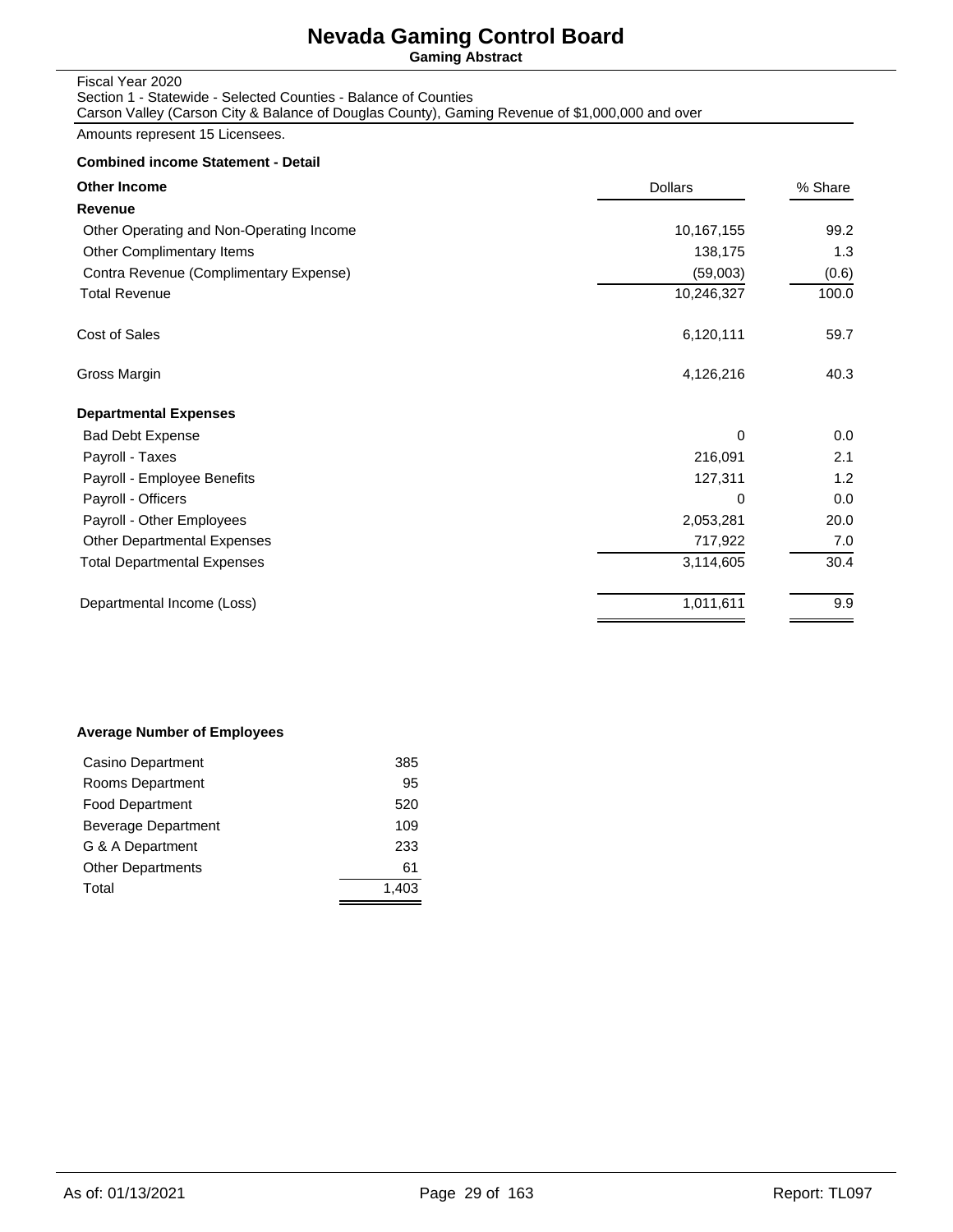**Gaming Abstract**

#### Fiscal Year 2020

Section 1 - Statewide - Selected Counties - Balance of Counties

Carson Valley (Carson City & Balance of Douglas County), Gaming Revenue of \$1,000,000 and over

Amounts represent 15 Licensees.

#### **Rate of Room Occupancy**

| Month     | Available Rooms | Rooms Occupied | % of Occupancy |
|-----------|-----------------|----------------|----------------|
| July      | 18,506          | 13,111         | 70.8           |
| August    | 18,576          | 12,853         | 69.2           |
| September | 17,769          | 11,866         | 66.8           |
| October   | 18,262          | 9,819          | 53.8           |
| November  | 17,736          | 7,012          | 39.5           |
| December  | 18,175          | 6,887          | 37.9           |
| January   | 18,411          | 6,762          | 36.7           |
| February  | 16,742          | 6,976          | 41.7           |
| March     | 16,266          | 5,973          | 36.7           |
| April     | 12,859          | 3,362          | 26.1           |
| May       | 11,801          | 3,844          | 32.6           |
| June      | 16,909          | 8,741          | 51.7           |
| Total     | 202,012         | 97,206         | 48.1           |

| Per Room Per Day Statistics                                      | <b>Dollars</b> |
|------------------------------------------------------------------|----------------|
| Average Table Revenue (Includes Keno and Bingo) Per Room Per Day | 28.22          |
| Average Slot Revenue Per Room Per Day                            | 929.08         |
| Average Food Sales Per Room Per Day                              | 194.36         |
| Average Beverage Sales Per Room Per Day                          | 92.15          |
| Average Rooms Department Payroll Per Room Per Day                | 24.24          |
| Average Room Rate Per Day                                        | 79.65          |

### **Gaming Revenue Per Square Foot of Floor Space**

|                                       | # Casinos | Average Sq Ft | Revenue/Sq Ft |
|---------------------------------------|-----------|---------------|---------------|
| Table Games (Includes Keno and Bingo) |           | 1.994         | 229           |
| <b>Slots</b>                          | 15        | 13,896        | 433           |
| Race and Sports                       | 3         | 501           | 402           |
| Card Games (poker, pan, etc.)         |           | 513           | 122           |
| Total                                 | 15        | 14.931        | 419           |

| Ratios                                                          | Percent |
|-----------------------------------------------------------------|---------|
| <b>Total Current Assets to Total Current Liabilities</b>        | 205.04  |
| <b>Total Capital to Total Liabilities</b>                       | 65.44   |
| <b>Total Capital to Total Current Liabilities</b>               | 309.04  |
| <b>Total Current Liabilities to Total Liabilities</b>           | 21.17   |
| Total Contra Revenue (Complimentary Expense) to Gaming Revenue* | 18.04   |
| Music and Entertainment Expense to Gaming Revenue               | 0.93    |
| <b>Total Revenue to Average Total Assets</b>                    | 82.72   |
| Total Revenue less Comp Sales to Average Total Assets           | 74.45   |
| Return on Invested Capital**                                    | 5.44    |
| Return on Average Assets***                                     | 4.73    |
|                                                                 |         |

\*Gaming revenue is equal to total gaming revenue before Contra Revenue (Complimentary Expense)<br>\*\*Return on invested capital is equal to the total of net income (before federal income taxes and extraorduinary items)<br>and int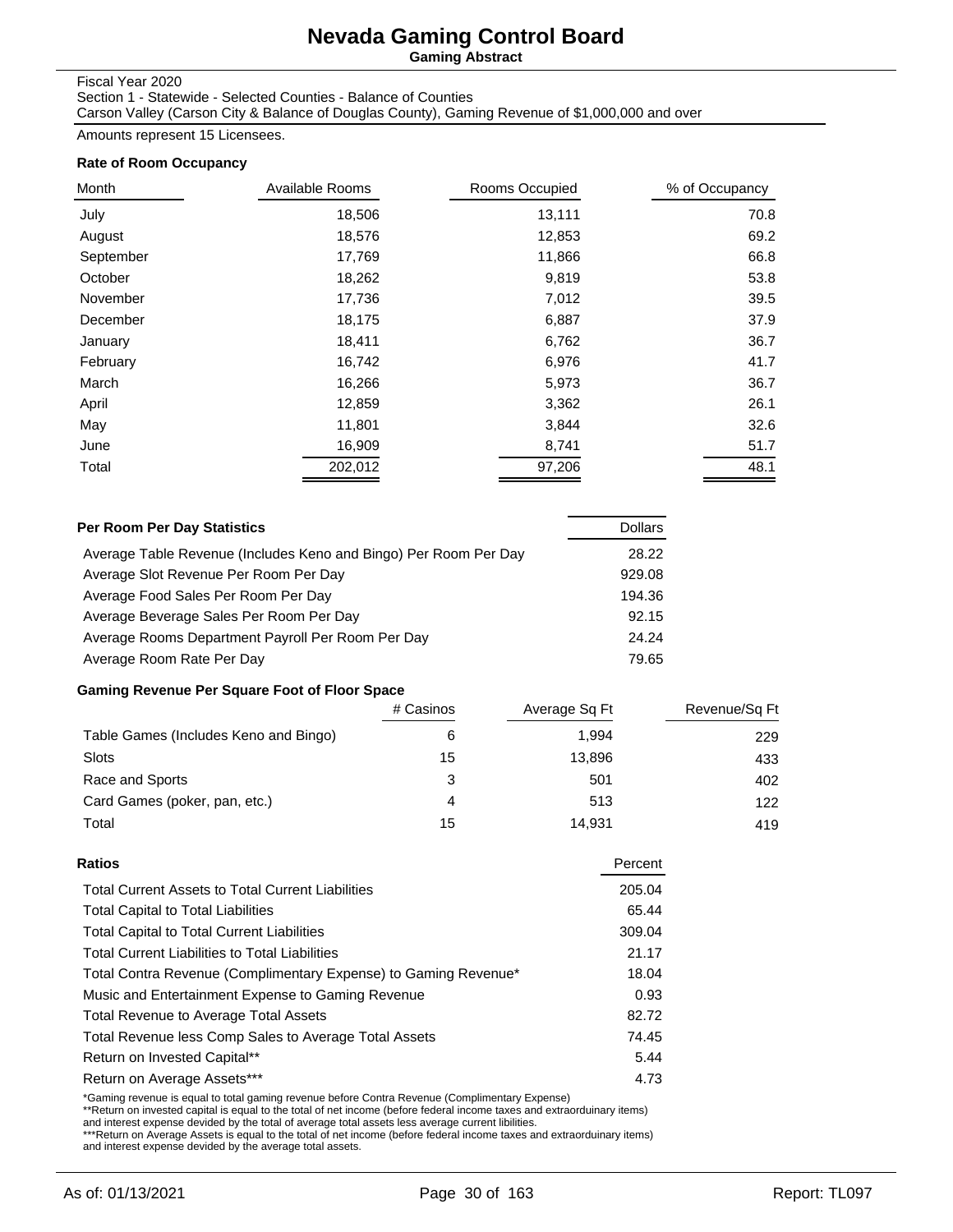**Gaming Abstract**

#### Fiscal Year 2020

Section 1 - Statewide - Selected Counties - Balance of Counties Washoe County, Gaming Revenue of \$1,000,000 and over

| <b>Combined Balance Sheet</b>                           |                         |                        | <b>Dollars</b>        | % Share |
|---------------------------------------------------------|-------------------------|------------------------|-----------------------|---------|
| <b>Assets</b>                                           |                         |                        |                       |         |
| <b>Current Assets</b>                                   |                         |                        |                       |         |
| Cash                                                    |                         |                        | 133,891,216           | 6.3     |
| <b>Receivables</b>                                      | Total                   | Allowance              |                       |         |
| Casino                                                  | 4,668,019               | 915,876                | 3,752,143             | 0.2     |
| Trade                                                   | 15,627,911              | 3,888,569              | 11,739,342            | 0.6     |
| Sundry                                                  | 31,404,063              | 2,116                  | 31,401,947            | 1.5     |
| <b>Notes</b>                                            | 16,337,185              | 0                      | 16,337,185            | 0.8     |
| <b>Prepaid Expenses</b>                                 |                         |                        | 55,818,964            | 2.6     |
| <b>Other Current Assets</b>                             |                         |                        | 297,545,302           | 14.0    |
| <b>Total Current Assets</b>                             |                         |                        | 550,486,099           | 26.0    |
| <b>Fixed Assets</b>                                     | Cost                    | Depeciation            |                       |         |
| Land                                                    | 124,298,419             |                        | 124,298,419           | 5.9     |
| Land Improvements                                       | 28,353,743              | 11,644,997             | 16,708,746            | 0.8     |
| <b>Building &amp; Improvements</b>                      | 1,422,218,548           | 588,595,428            | 833,623,120           | 39.4    |
| Furniture & Equipment                                   | 1,073,907,585           | 726,393,761            | 347,513,824           | 16.4    |
| Leasehold Imporvements                                  | 22,128,960              | 13,341,067             | 8,787,893             | 0.4     |
| <b>Construction in Progress</b>                         | 52,727,351              |                        | 52,727,351            | 2.5     |
| <b>Total Fixed Assets</b>                               |                         |                        | 1,383,659,353         | 65.3    |
| <b>Other Assets</b>                                     |                         |                        | 183,829,487           | 8.7     |
| <b>Total Assets</b>                                     |                         |                        | 2,117,974,939         | 100.0   |
| <b>Liabilities and Capital</b><br>Liabilities           |                         |                        |                       |         |
| <b>Current Liabilities</b>                              |                         |                        |                       |         |
| Accounts Payable - Trade                                |                         |                        | 34,961,286            | 1.7     |
| Accounts Payable - Other                                |                         |                        | 4,641,026             | 0.2     |
| Current Portion of long Term Debt                       |                         |                        | 14,105,989            | 0.7     |
| <b>Accrued Expenses</b>                                 |                         |                        | 96,782,786            | 4.6     |
| <b>Other Current Liabilities</b>                        |                         |                        | 69,598,075            | 3.3     |
| <b>Total Current Liabilities</b>                        |                         |                        | 220,089,162           | 10.4    |
| Long Term Debt                                          | <b>Total Owing</b>      | <b>Current Portion</b> |                       |         |
| Mortgages                                               | 44,938,959              | 720,000                | 44,218,959            | 2.1     |
| Debentures & Bonds                                      | 69,664,095              | 6,250,000              | 63,414,095            | 3.0     |
| Notes                                                   | 201,810,853             | 3,921,289              | 197,889,564           | 9.3     |
|                                                         |                         |                        |                       | 0.0     |
| Contracts<br>Other                                      | 3,302,993<br>86,643,795 | 3,209,520<br>5,180     | 93,473<br>86,638,615  | 4.1     |
|                                                         |                         |                        |                       |         |
| <b>Total Long Term Debt</b><br><b>Other Liabilities</b> |                         |                        | 392,254,706           | 18.5    |
|                                                         |                         |                        | 435,989,679           | 20.6    |
| <b>Total Liabilities</b>                                |                         |                        | 1,048,333,547         | 49.5    |
| Capital                                                 |                         |                        |                       |         |
| Owners Capital Accounts (other than corporations)       |                         |                        | 139,265,397           | 6.6     |
| Capital Stock and Other Capital (for corporations)      |                         |                        | 345,569,356           | 16.3    |
| <b>Retained Earnings</b>                                |                         |                        | 584,806,639           | 27.6    |
| <b>Total Capital</b>                                    |                         |                        | 1,069,641,392         | 50.5    |
| <b>Total Liabilities and Capital</b>                    |                         |                        | 2,117,974,939         | 100.0   |
| <b>Average Assets</b>                                   | <b>Upper Quartile</b>   | Median                 | <b>Lower Quartile</b> |         |
| 64,181,058                                              | 75,418,156              | 16,739,664             | 16,739,664            |         |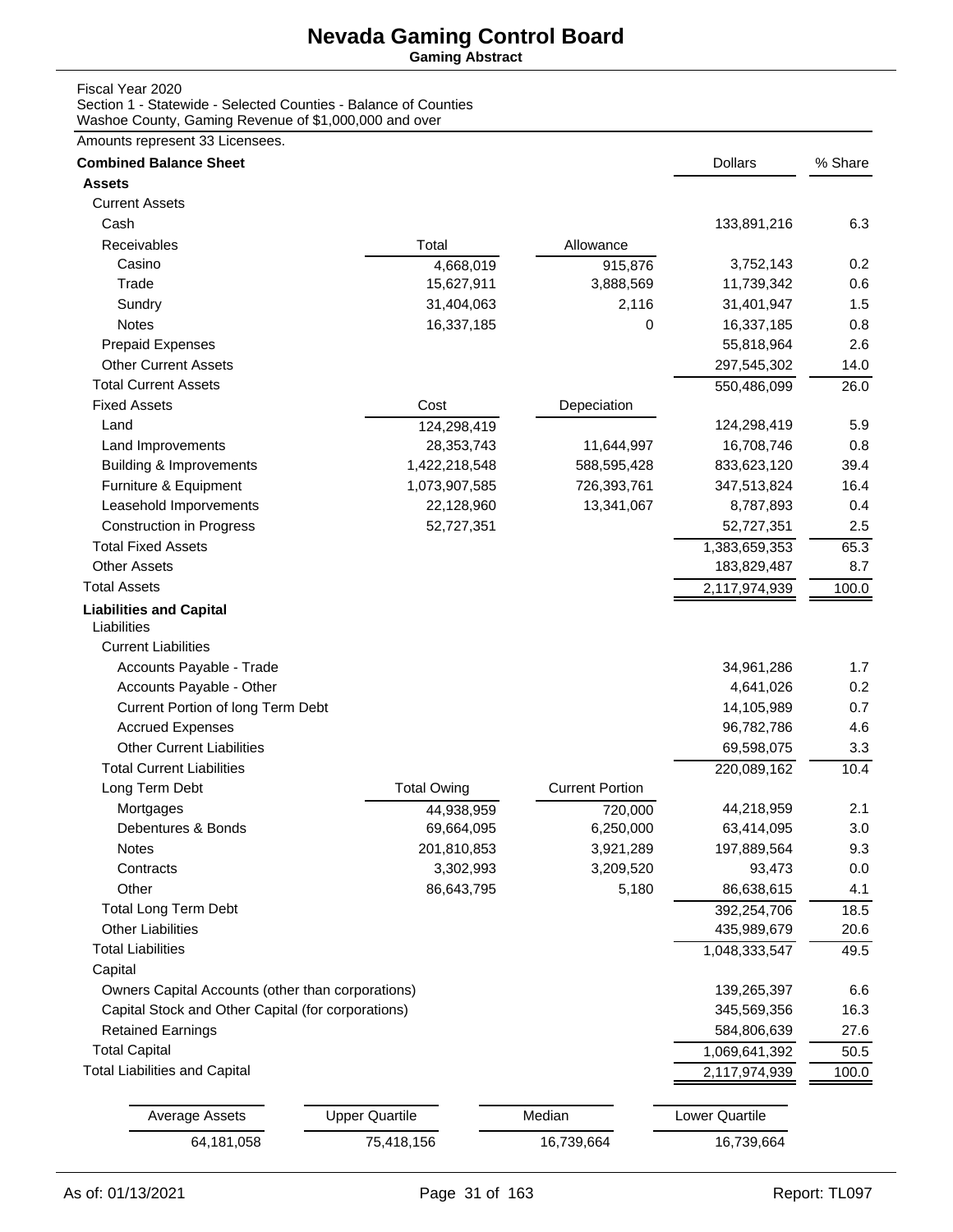**Gaming Abstract**

Fiscal Year 2020 Section 1 - Statewide - Selected Counties - Balance of Counties Washoe County, Gaming Revenue of \$1,000,000 and over

| Revenue<br>Gaming<br>Rooms                                        |               |       |
|-------------------------------------------------------------------|---------------|-------|
|                                                                   |               |       |
|                                                                   | 474,929,043   | 40.7  |
|                                                                   | 234,540,736   | 20.1  |
| Food                                                              | 188,892,225   | 16.2  |
| Beverage                                                          | 117,097,049   | 10.0  |
| Other                                                             | 150,856,531   | 12.9  |
| <b>Total Revenue</b>                                              | 1,166,315,584 | 100.0 |
| Cost of Sales                                                     | 134,315,090   | 11.5  |
| Gross Margin                                                      | 1,032,000,494 | 88.5  |
| <b>Departmental Expenses</b>                                      | 479,428,904   | 41.1  |
| Departmental Income                                               | 552,571,590   | 47.4  |
| General & Administrative Expenses                                 |               |       |
| <b>Advertising &amp; Promotion</b>                                | 31,590,625    | 2.7   |
| <b>Bad Debt Expense</b>                                           | 1,302,226     | 0.1   |
| Depreciation - Buildings                                          | 40,039,907    | 3.4   |
| Depreciation & Amortizartion - Other                              | 98,937,175    | 8.5   |
| Energy Expense (e.g. electricity, gas, oil)                       | 25,180,924    | 2.2   |
| <b>Equipment Rental or Lease</b>                                  | 2,976,123     | 0.3   |
| <b>Interest Expense</b>                                           | 38,383,081    | 3.3   |
| Music & Entertainment                                             | 5,008,866     | 0.4   |
| Payroll - Taxes                                                   | 5,503,751     | 0.5   |
| Payroll - Employee Benefits                                       | 20,857,367    | 1.8   |
| Payroll - Officers                                                | 6,394,912     | 0.5   |
| Payroll - Other Employees                                         | 103,936,241   | 8.9   |
| <b>Rent of Premises</b>                                           | 10,731,775    | 0.9   |
| <b>Taxes - Real Estate</b>                                        | 12,880,499    | 1.1   |
| Taxes & Licenses - Other                                          | 5,342,767     | 0.5   |
| Utilities (other than energy expense items)                       | 11,027,946    | 0.9   |
| Other G & A                                                       | 111,186,517   | 9.5   |
| Total General & Administrative Expenses                           | 531,280,702   | 45.6  |
| Net Income (Loss) before Fed Income Taxes and Extraordinary Items | 21,290,888    | 1.8   |

| Average Revenue | Upper Quartile | Median     | Lower Quartile |
|-----------------|----------------|------------|----------------|
| 35.342.896      | 43.816.491     | 14,925,513 | 14,925,513     |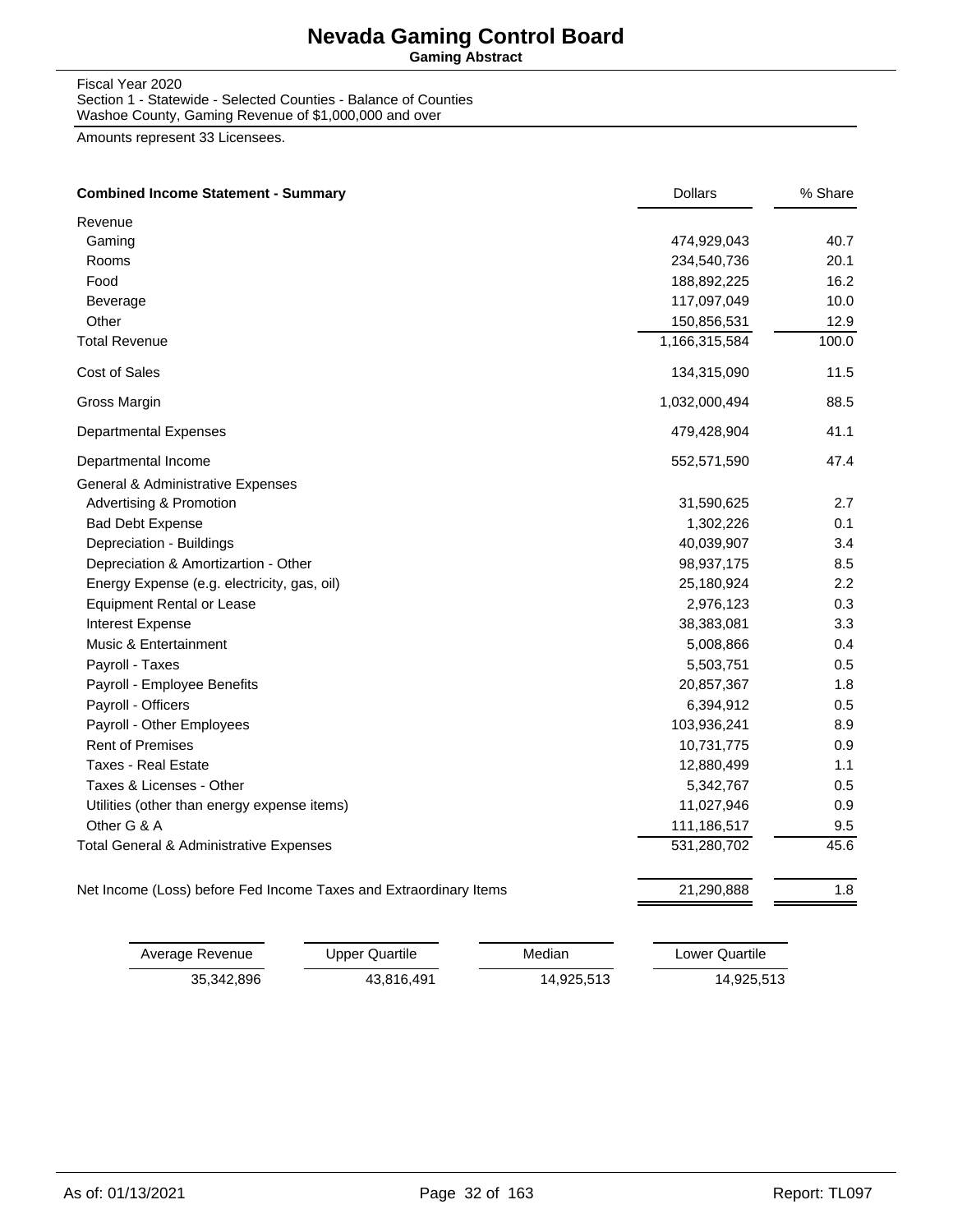**Gaming Abstract**

Sports Book 11,103,792 2.3 Contra Revenue (Complimentary Expense) (165,596,607) (34.9) Total Revenue 100.0 **100.0** 100.0 **100.0** 100.0 **100.0** 100.0 **100.0** 100.0 **100.0** 100.0 **100.0** 

Fiscal Year 2020 Section 1 - Statewide - Selected Counties - Balance of Counties Washoe County, Gaming Revenue of \$1,000,000 and over

Amounts represent 33 Licensees.

| <b>Combined income Statement - Detail</b> |                |         |
|-------------------------------------------|----------------|---------|
| <b>Casino Department</b>                  | <b>Dollars</b> | % Share |
| Revenue                                   |                |         |
| Table Games (Includes Keno and Bingo)     | 88,910,813     | 18.7    |
| <b>Slot Machines</b>                      | 533,423,903    | 112.3   |
| Card Games (poker, pan, etc.)             | 4.449.918      | 0.9     |
| Race Book                                 | 2,637,224      | 0.6     |

| <b>Departmental Expenses</b>                            |                |         |
|---------------------------------------------------------|----------------|---------|
| <b>Bad Debt Expense</b>                                 | 1,455,102      | 0.3     |
| Commisions                                              | 7,295,848      | 1.5     |
| Gaming Taxes and Licenses                               | 55,962,297     | 11.8    |
| Preferred Guest Expenses (exclusive of complimentaries) | 1,180,369      | 0.2     |
| Payroll - Taxes                                         | 8,948,667      | 1.9     |
| Payroll - Employee Benefits                             | 12,645,390     | 2.7     |
| Payroll - Officers                                      | 0              | 0.0     |
| Payroll - Other Employees                               | 64,088,343     | 13.5    |
| Race Wire Fees                                          | 464,385        | 0.1     |
| <b>Other Departmental Expenses</b>                      | 43,671,252     | 9.2     |
| <b>Total Departmental Expenses</b>                      | 195,711,653    | 41.2    |
| Departmental Income (Loss)                              | 279,217,390    | 58.8    |
| <b>Rooms Department</b>                                 | <b>Dollars</b> | % Share |
| <b>Revenue</b>                                          |                |         |
| Room Sales                                              | 166,883,017    | 71.2    |
| <b>Complimentary Room Sales</b>                         | 77,364,071     | 33.0    |
| Contra Revenue (Complimentary Expense)                  | (9,706,352)    | (4.1)   |
| <b>Total Revenue</b>                                    | 234,540,736    | 100.0   |
| <b>Departmental Expenses</b>                            |                |         |
| <b>Bad Debt Expense</b>                                 | 237,782        | 0.1     |
| Payroll - Taxes                                         | 4,956,231      | 2.1     |
| Payroll - Employee Benefits                             | 8,666,370      | 3.7     |
| Payroll - Officers                                      | 0              | 0.0     |
| Payroll - Other Employees                               | 50,384,793     | 21.5    |
| <b>Other Departmental Expenses</b>                      | 26,627,054     | 11.4    |
| <b>Total Departmental Expenses</b>                      | 90,872,230     | 38.7    |
| Departmental Income (Loss)                              | 143,668,506    | 61.3    |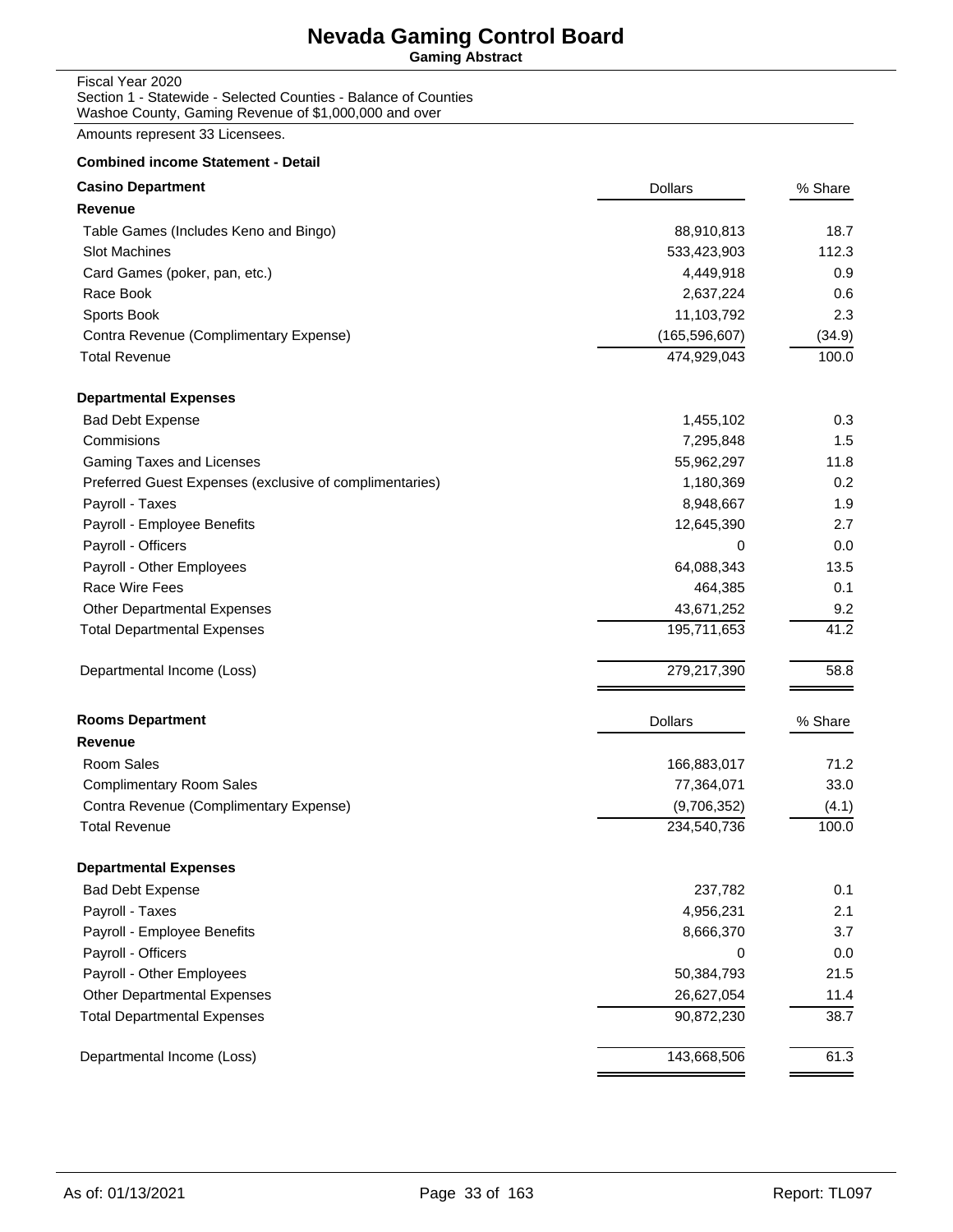**Gaming Abstract**

Fiscal Year 2020 Section 1 - Statewide - Selected Counties - Balance of Counties Washoe County, Gaming Revenue of \$1,000,000 and over

Amounts represent 33 Licensees.

| <b>Combined income Statement - Detail</b> |                |         |
|-------------------------------------------|----------------|---------|
| <b>Food Department</b>                    | <b>Dollars</b> | % Share |
| Revenue                                   |                |         |
| <b>Food Sales</b>                         | 142,680,494    | 75.5    |
| <b>Complimentary Food Sales</b>           | 52,627,598     | 27.9    |
| Contra Revenue (Complimentary Expense)    | (6, 415, 867)  | (3.4)   |
| <b>Total Revenue</b>                      | 188,892,225    | 100.0   |
| Cost of Sales                             | 71,956,866     | 38.1    |
| Gross Margin                              | 116,935,359    | 61.9    |
| <b>Departmental Expenses</b>              |                |         |
| <b>Bad Debt Expense</b>                   | 1,294,489      | 0.7     |
| Payroll - Taxes                           | 9,502,892      | 5.0     |
| Payroll - Employee Benefits               | 12,108,765     | 6.4     |
| Payroll - Officers                        | 44,850         | 0.0     |
| Payroll - Other Employees                 | 81,890,664     | 43.4    |
| <b>Other Departmental Expenses</b>        | 18,069,768     | 9.6     |
| <b>Total Departmental Expenses</b>        | 122,911,428    | 65.1    |
| Departmental Income (Loss)                | (5,976,069)    | (3.2)   |
| <b>Beverage Department</b>                | <b>Dollars</b> | % Share |
| Revenue                                   |                |         |
| <b>Beverage Sales</b>                     | 40,757,656     | 34.8    |
| <b>Complimentary Beverage Sales</b>       | 80,274,869     | 68.6    |
| Contra Revenue (Complimentary Expense)    | (3,935,476)    | (3.4)   |
| <b>Total Revenue</b>                      | 117,097,049    | 100.0   |
| Cost of Sales                             | 23,944,024     | 20.4    |
| Gross Margin                              | 93,153,025     | 79.6    |
| <b>Departmental Expenses</b>              |                |         |
| <b>Bad Debt Expense</b>                   | 9,990          | 0.0     |
| Payroll - Taxes                           | 2,302,858      | 2.0     |
| Payroll - Employee Benefits               | 3,477,131      | 3.0     |
| Payroll - Officers                        | 0              | 0.0     |
| Payroll - Other Employees                 | 15,058,883     | 12.9    |

Departmental Income (Loss) 67,366,762 57.5

Other Departmental Expenses 4,937,401 4.2 Total Departmental Expenses 22.0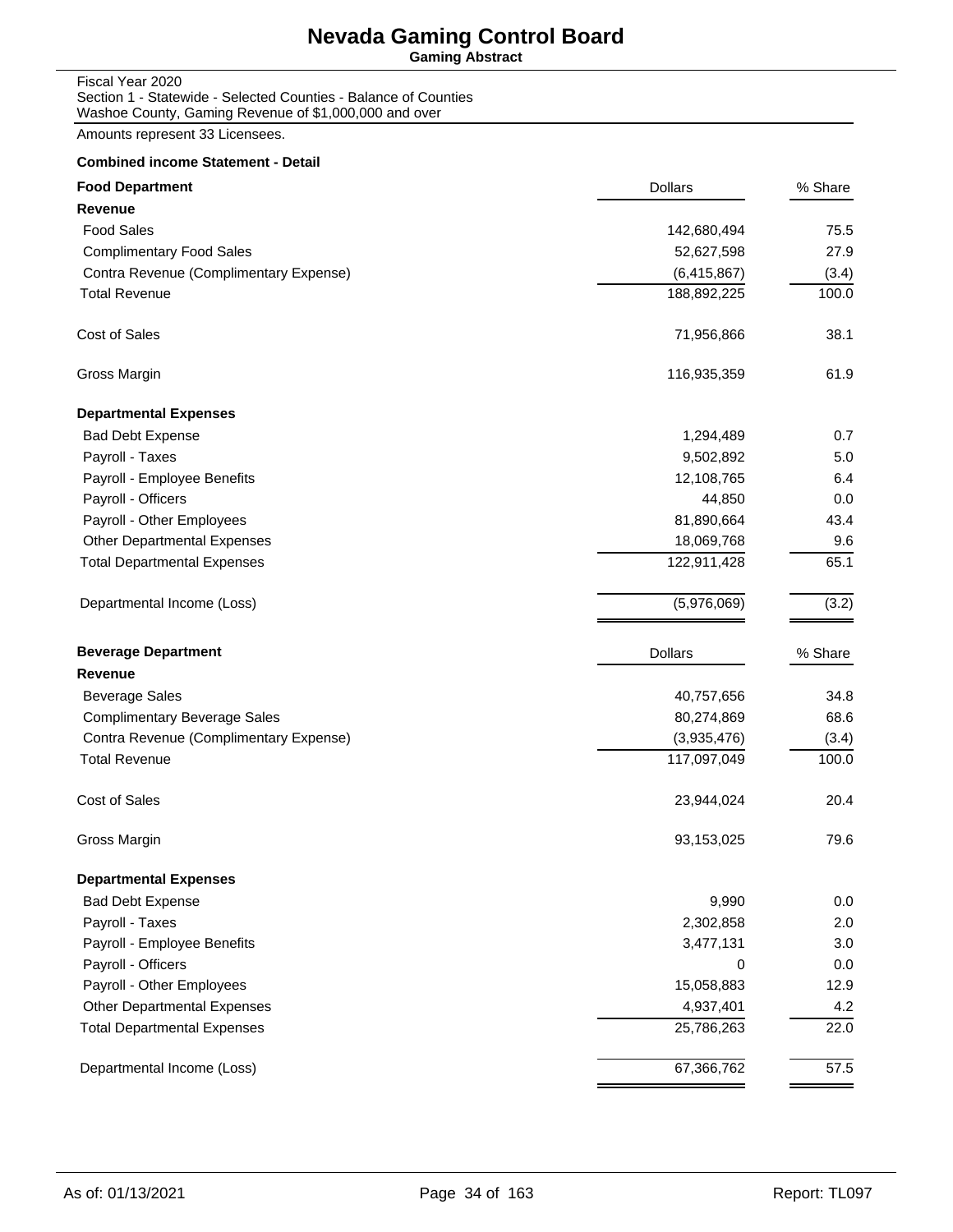**Gaming Abstract**

Fiscal Year 2020 Section 1 - Statewide - Selected Counties - Balance of Counties Washoe County, Gaming Revenue of \$1,000,000 and over

Amounts represent 33 Licensees.

#### **Combined income Statement - Detail**

| <b>Dollars</b> | % Share |
|----------------|---------|
|                |         |
| 138,973,933    | 92.1    |
| 15,069,934     | 10.0    |
| (3, 187, 336)  | (2.1)   |
| 150,856,531    | 100.0   |
| 38,414,200     | 25.5    |
| 112,442,331    | 74.5    |
|                |         |
| 23,451         | 0.0     |
| 2,111,288      | 1.4     |
| 2,302,578      | 1.5     |
| 0              | 0.0     |
| 17,241,357     | 11.4    |
| 22,468,656     | 14.9    |
| 44, 147, 330   | 29.3    |
| 68,295,001     | 45.3    |
|                |         |

#### **Average Number of Employees**

| Casino Department        | 2,758  |
|--------------------------|--------|
| Rooms Department         | 1,777  |
| <b>Food Department</b>   | 3.546  |
| Beverage Department      | 875    |
| G & A Department         | 2.281  |
| <b>Other Departments</b> | 1,064  |
| Total                    | 12,301 |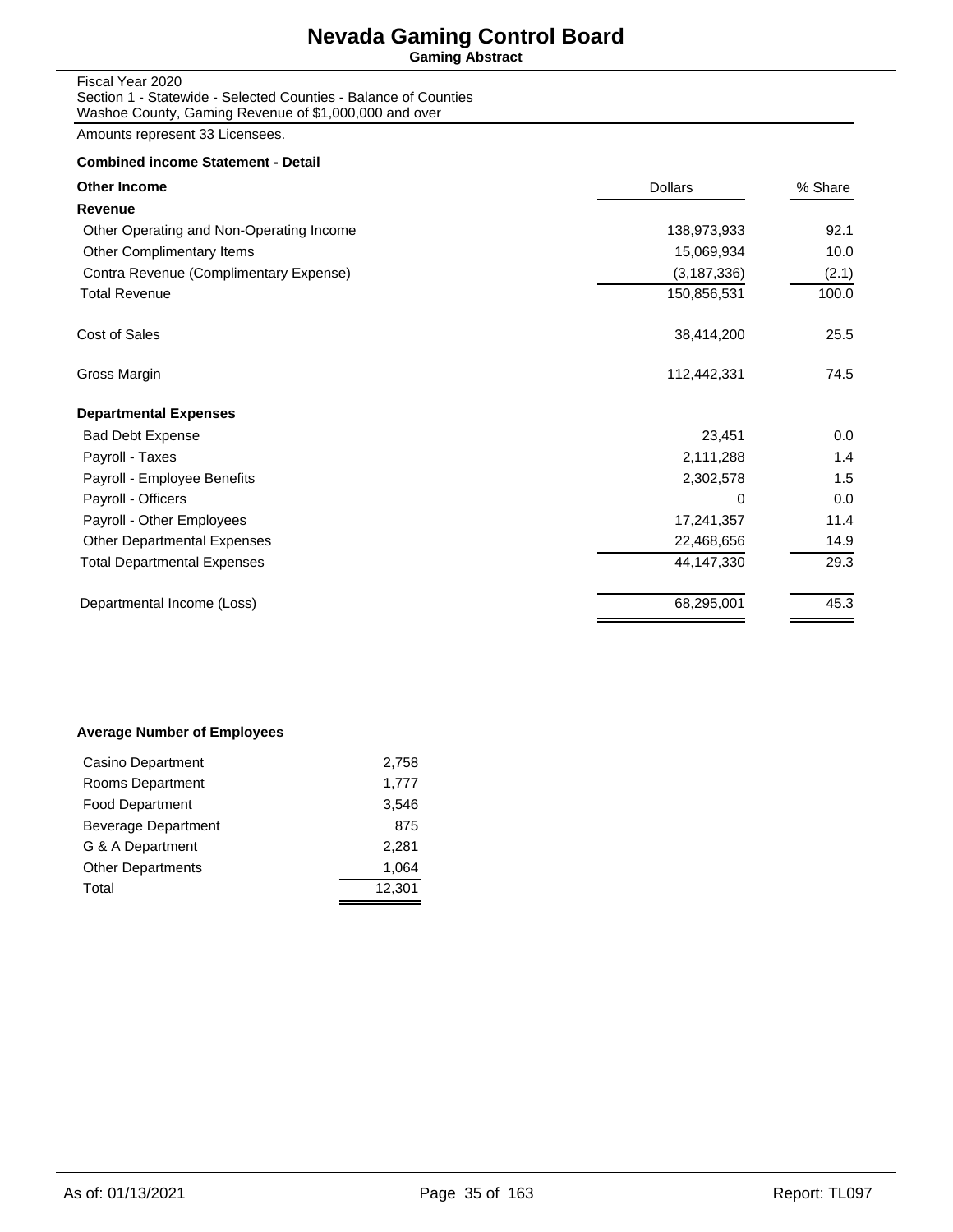**Gaming Abstract**

### Fiscal Year 2020

Section 1 - Statewide - Selected Counties - Balance of Counties Washoe County, Gaming Revenue of \$1,000,000 and over

Amounts represent 33 Licensees.

#### **Rate of Room Occupancy**

| Month     | Available Rooms | Rooms Occupied | % of Occupancy |
|-----------|-----------------|----------------|----------------|
| July      | 371,516         | 282,535        | 76.0           |
| August    | 349,538         | 289,970        | 83.0           |
| September | 338,077         | 270,063        | 79.9           |
| October   | 330,449         | 247,255        | 74.8           |
| November  | 318,970         | 214,364        | 67.2           |
| December  | 342,921         | 222,655        | 64.9           |
| January   | 309,599         | 203,153        | 65.6           |
| February  | 300,349         | 224,668        | 74.8           |
| March     | 235,023         | 109,601        | 46.6           |
| April     | 184,320         | 2,994          | 1.6            |
| May       | 189,537         | 3,159          | 1.7            |
| June      | 328,148         | 132,115        | 40.3           |
| Total     | 3,598,447       | 2,202,532      | 61.2           |

| Per Room Per Day Statistics                                      | <b>Dollars</b> |
|------------------------------------------------------------------|----------------|
| Average Table Revenue (Includes Keno and Bingo) Per Room Per Day | 40.37          |
| Average Slot Revenue Per Room Per Day                            | 242.19         |
| Average Food Sales Per Room Per Day                              | 88.67          |
| Average Beverage Sales Per Room Per Day                          | 54.95          |
| Average Rooms Department Payroll Per Room Per Day                | 29.06          |
| Average Room Rate Per Day                                        | 110.89         |

### **Gaming Revenue Per Square Foot of Floor Space**

|                                       | # Casinos | Average Sq Ft | Revenue/Sq Ft |
|---------------------------------------|-----------|---------------|---------------|
| Table Games (Includes Keno and Bingo) | 20        | 8.819         | 504           |
| Slots                                 | 29        | 25,066        | 734           |
| Race and Sports                       | 9         | 3.514         | 434           |
| Card Games (poker, pan, etc.)         | 8         | 1.870         | 298           |
| Total                                 | 33        | 28.784        | 674           |

| <b>Total Current Assets to Total Current Liabilities</b><br><b>Total Capital to Total Liabilities</b><br><b>Total Capital to Total Current Liabilities</b><br><b>Total Current Liabilities to Total Liabilities</b><br>Total Contra Revenue (Complimentary Expense) to Gaming Revenue*<br>Music and Entertainment Expense to Gaming Revenue<br><b>Total Revenue to Average Total Assets</b><br>Total Revenue less Comp Sales to Average Total Assets<br>Return on Invested Capital** | Ratios                      | Percent |
|--------------------------------------------------------------------------------------------------------------------------------------------------------------------------------------------------------------------------------------------------------------------------------------------------------------------------------------------------------------------------------------------------------------------------------------------------------------------------------------|-----------------------------|---------|
|                                                                                                                                                                                                                                                                                                                                                                                                                                                                                      |                             | 250.12  |
|                                                                                                                                                                                                                                                                                                                                                                                                                                                                                      |                             | 102.03  |
|                                                                                                                                                                                                                                                                                                                                                                                                                                                                                      |                             | 486.00  |
|                                                                                                                                                                                                                                                                                                                                                                                                                                                                                      |                             | 20.99   |
|                                                                                                                                                                                                                                                                                                                                                                                                                                                                                      |                             | 29.48   |
|                                                                                                                                                                                                                                                                                                                                                                                                                                                                                      |                             | 1.05    |
|                                                                                                                                                                                                                                                                                                                                                                                                                                                                                      |                             | 54.71   |
|                                                                                                                                                                                                                                                                                                                                                                                                                                                                                      |                             | 44.14   |
|                                                                                                                                                                                                                                                                                                                                                                                                                                                                                      |                             | 3.16    |
|                                                                                                                                                                                                                                                                                                                                                                                                                                                                                      | Return on Average Assets*** | 2.80    |

\*Gaming revenue is equal to total gaming revenue before Contra Revenue (Complimentary Expense)<br>\*\*Return on invested capital is equal to the total of net income (before federal income taxes and extraorduinary items)<br>and int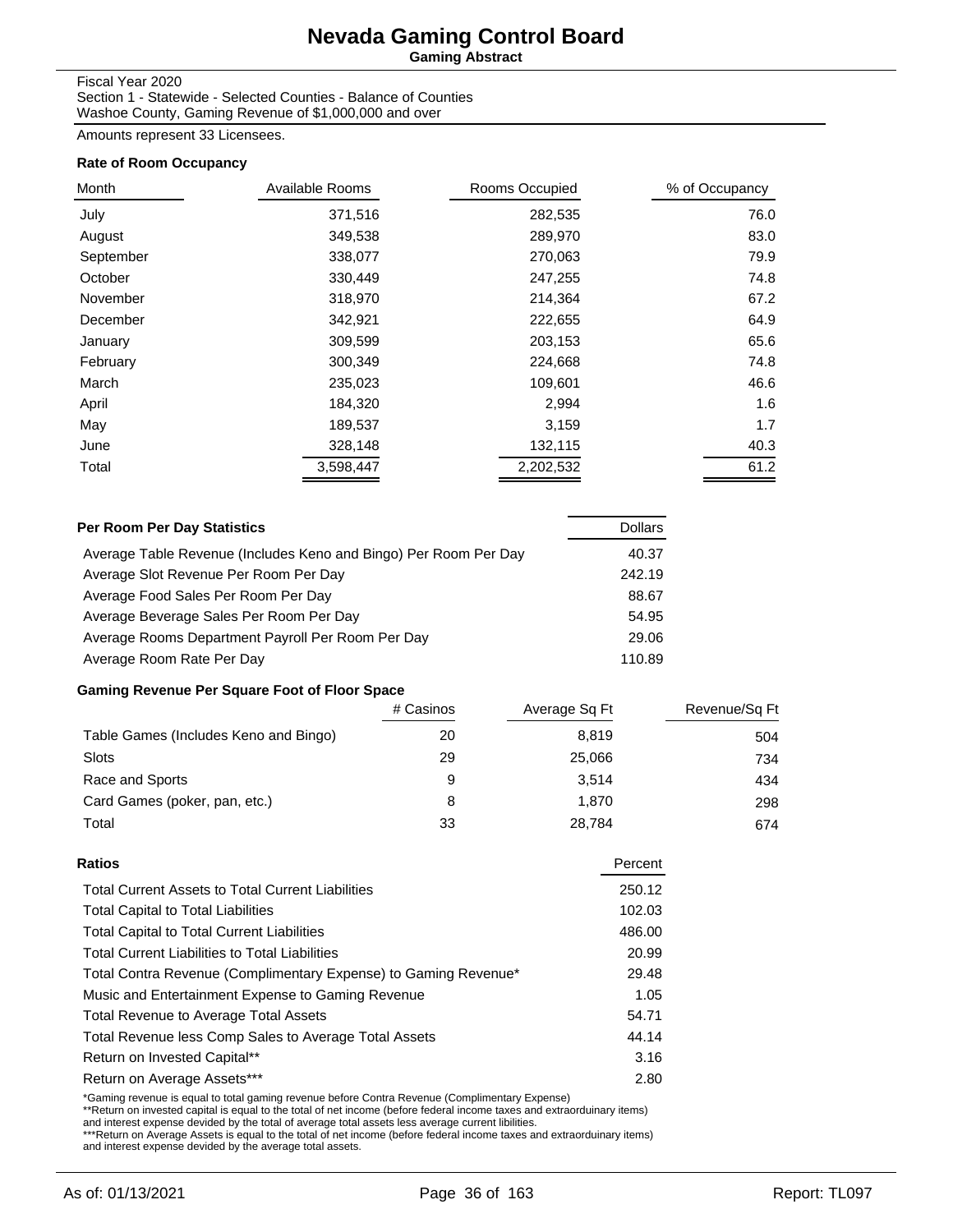**Gaming Abstract**

#### Fiscal Year 2020

Section 1 - Statewide - Selected Counties - Balance of Counties Balance of Counties, Gaming Revenue of \$1,000,000 and over

| <b>Combined Balance Sheet</b>                      |                       |                        | <b>Dollars</b> | % Share |
|----------------------------------------------------|-----------------------|------------------------|----------------|---------|
| <b>Assets</b>                                      |                       |                        |                |         |
| <b>Current Assets</b>                              |                       |                        |                |         |
| Cash                                               |                       |                        | 45,360,886     | 18.8    |
| Receivables                                        | Total                 | Allowance              |                |         |
| Casino                                             | 184,642               | 0                      | 184,642        | 0.1     |
| Trade                                              | 408,619               | 0                      | 408,619        | 0.2     |
| Sundry                                             | 136,570               | 0                      | 136,570        | 0.1     |
| Notes                                              | 5,953,643             | 0                      | 5,953,643      | 2.5     |
| <b>Prepaid Expenses</b>                            |                       |                        | 3,528,738      | 1.5     |
| <b>Other Current Assets</b>                        |                       |                        | 14,941,500     | 6.2     |
| <b>Total Current Assets</b>                        |                       |                        | 70,514,598     | 29.2    |
| <b>Fixed Assets</b>                                | Cost                  | Depeciation            |                |         |
| Land                                               | 27,818,130            |                        | 27,818,130     | 11.5    |
| Land Improvements                                  | 10,921,850            | 3,473,450              | 7,448,400      | 3.1     |
| <b>Building &amp; Improvements</b>                 | 99,797,583            | 38,312,819             | 61,484,764     | 25.4    |
| Furniture & Equipment                              | 127,378,635           | 87,798,814             | 39,579,821     | 16.4    |
| Leasehold Imporvements                             | 9,375,902             | 4,739,197              | 4,636,705      | 1.9     |
| <b>Construction in Progress</b>                    | 575,555               |                        | 575,555        | 0.2     |
| <b>Total Fixed Assets</b>                          |                       |                        | 141,543,375    | 58.6    |
| <b>Other Assets</b>                                |                       |                        | 29,602,514     | 12.2    |
| <b>Total Assets</b>                                |                       |                        | 241,660,487    | 100.0   |
|                                                    |                       |                        |                |         |
| <b>Liabilities and Capital</b><br>Liabilities      |                       |                        |                |         |
| <b>Current Liabilities</b>                         |                       |                        |                |         |
| Accounts Payable - Trade                           |                       |                        | 5,632,755      | 2.3     |
| Accounts Payable - Other                           |                       |                        | 2,166,233      | 0.9     |
| Current Portion of long Term Debt                  |                       |                        | 3,685,722      | 1.5     |
| <b>Accrued Expenses</b>                            |                       |                        | 4,990,330      | 2.1     |
| <b>Other Current Liabilities</b>                   |                       |                        | 39,756,082     |         |
| <b>Total Current Liabilities</b>                   |                       |                        |                | 16.5    |
|                                                    |                       |                        | 56,231,122     | 23.3    |
| Long Term Debt                                     | <b>Total Owing</b>    | <b>Current Portion</b> |                |         |
| Mortgages                                          | 15,734,666            | 654,760                | 15,079,906     | 6.2     |
| Debentures & Bonds                                 | 0                     | 0                      | 0              | 0.0     |
| Notes                                              | 6,938,244             | 1,463,838              | 5,474,406      | 2.3     |
| Contracts                                          | 1,400,142             | 990,795                | 409,347        | 0.2     |
| Other                                              | 1,391,639             | 576,329                | 815,310        | 0.3     |
| <b>Total Long Term Debt</b>                        |                       |                        | 21,778,969     | 9.0     |
| <b>Other Liabilities</b>                           |                       |                        | 14,540,746     | 6.0     |
| <b>Total Liabilities</b>                           |                       |                        | 92,550,837     | 38.3    |
| Capital                                            |                       |                        |                |         |
| Owners Capital Accounts (other than corporations)  |                       |                        | 39,215,694     | 16.2    |
| Capital Stock and Other Capital (for corporations) |                       |                        | 1,664,241      | 0.7     |
| <b>Retained Earnings</b>                           |                       |                        | 108,229,715    | 44.8    |
| <b>Total Capital</b>                               |                       |                        | 149,109,650    | 61.7    |
| <b>Total Liabilities and Capital</b>               |                       |                        | 241,660,487    | 100.0   |
|                                                    |                       |                        |                |         |
| <b>Average Assets</b>                              | <b>Upper Quartile</b> | Median                 | Lower Quartile |         |
| 6,196,422                                          | 6,552,995             | 3,731,385              | 3,731,385      |         |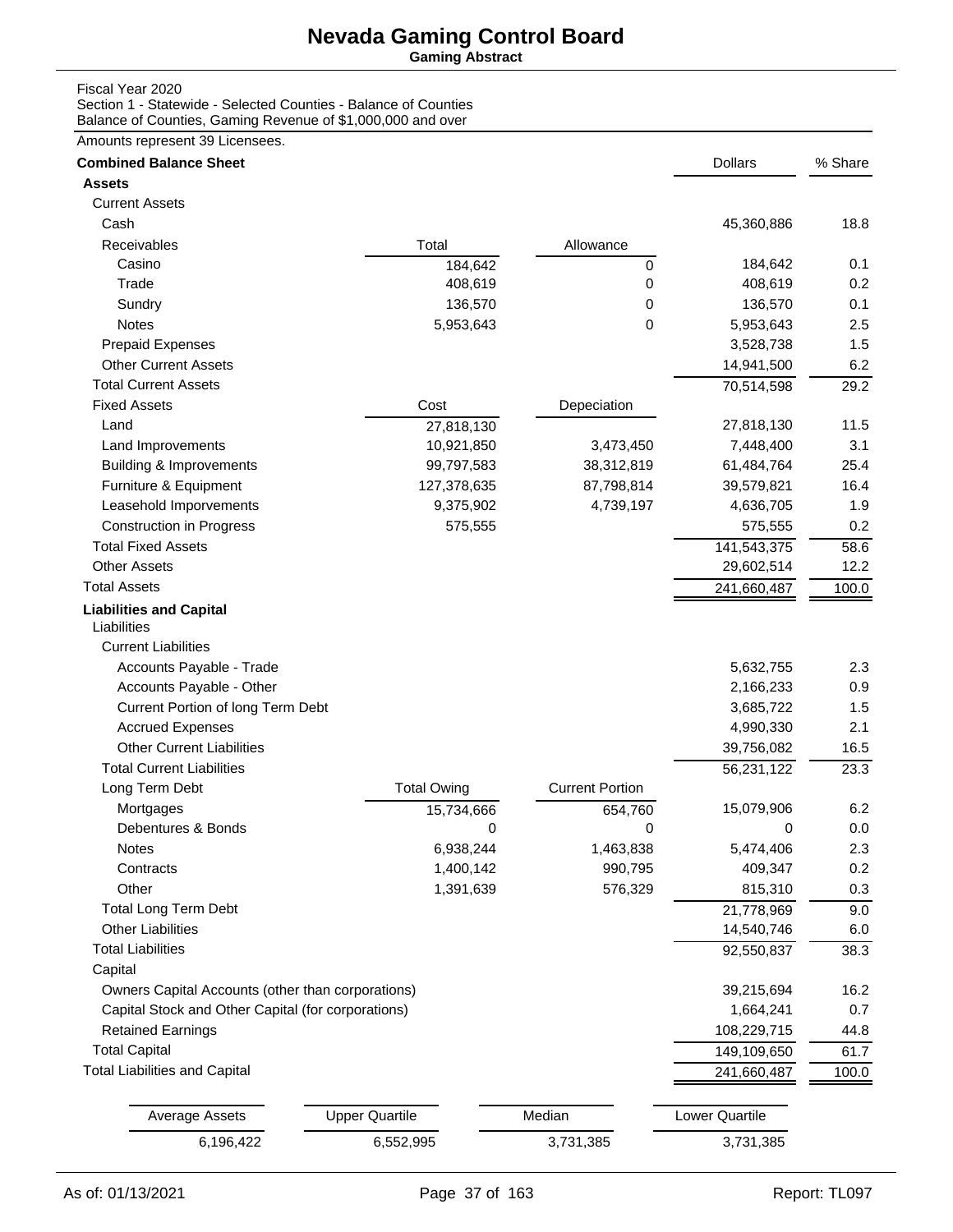**Gaming Abstract**

Fiscal Year 2020 Section 1 - Statewide - Selected Counties - Balance of Counties Balance of Counties, Gaming Revenue of \$1,000,000 and over

| <b>Combined Income Statement - Summary</b>                        | <b>Dollars</b> | % Share |
|-------------------------------------------------------------------|----------------|---------|
| Revenue                                                           |                |         |
| Gaming                                                            | 106,418,793    | 66.3    |
| Rooms                                                             | 12,739,777     | 7.9     |
| Food                                                              | 21,442,847     | 13.4    |
| Beverage                                                          | 11,504,300     | 7.2     |
| Other                                                             | 8,410,157      | 5.2     |
| <b>Total Revenue</b>                                              | 160,515,874    | 100.0   |
| Cost of Sales                                                     | 19,273,511     | 12.0    |
| Gross Margin                                                      | 141,242,363    | 88.0    |
| <b>Departmental Expenses</b>                                      | 69,311,016     | 43.2    |
| Departmental Income                                               | 71,931,347     | 44.8    |
| General & Administrative Expenses                                 |                |         |
| <b>Advertising &amp; Promotion</b>                                | 3,409,710      | 2.1     |
| <b>Bad Debt Expense</b>                                           | 35,778         | 0.0     |
| Depreciation - Buildings                                          | 2,055,483      | 1.3     |
| Depreciation & Amortizartion - Other                              | 11,846,587     | 7.4     |
| Energy Expense (e.g. electricity, gas, oil)                       | 5,392,567      | 3.4     |
| <b>Equipment Rental or Lease</b>                                  | 248,584        | 0.2     |
| <b>Interest Expense</b>                                           | 2,537,145      | 1.6     |
| Music & Entertainment                                             | 6,444          | 0.0     |
| Payroll - Taxes                                                   | 1,130,287      | 0.7     |
| Payroll - Employee Benefits                                       | 1,766,485      | 1.1     |
| Payroll - Officers                                                | 662,131        | 0.4     |
| Payroll - Other Employees                                         | 10,299,263     | 6.4     |
| <b>Rent of Premises</b>                                           | 3,664,673      | 2.3     |
| Taxes - Real Estate                                               | 1,370,416      | 0.9     |
| Taxes & Licenses - Other                                          | 828,770        | 0.5     |
| Utilities (other than energy expense items)                       | 707,434        | 0.4     |
| Other G & A                                                       | 16,490,195     | 10.3    |
| Total General & Administrative Expenses                           | 62,451,952     | 38.9    |
| Net Income (Loss) before Fed Income Taxes and Extraordinary Items | 9,479,395      | 5.9     |

| Average Revenue | Upper Quartile | Median    | Lower Quartile |
|-----------------|----------------|-----------|----------------|
| 4.115.792       | 5.366.231      | 3,385,316 | 3,385,316      |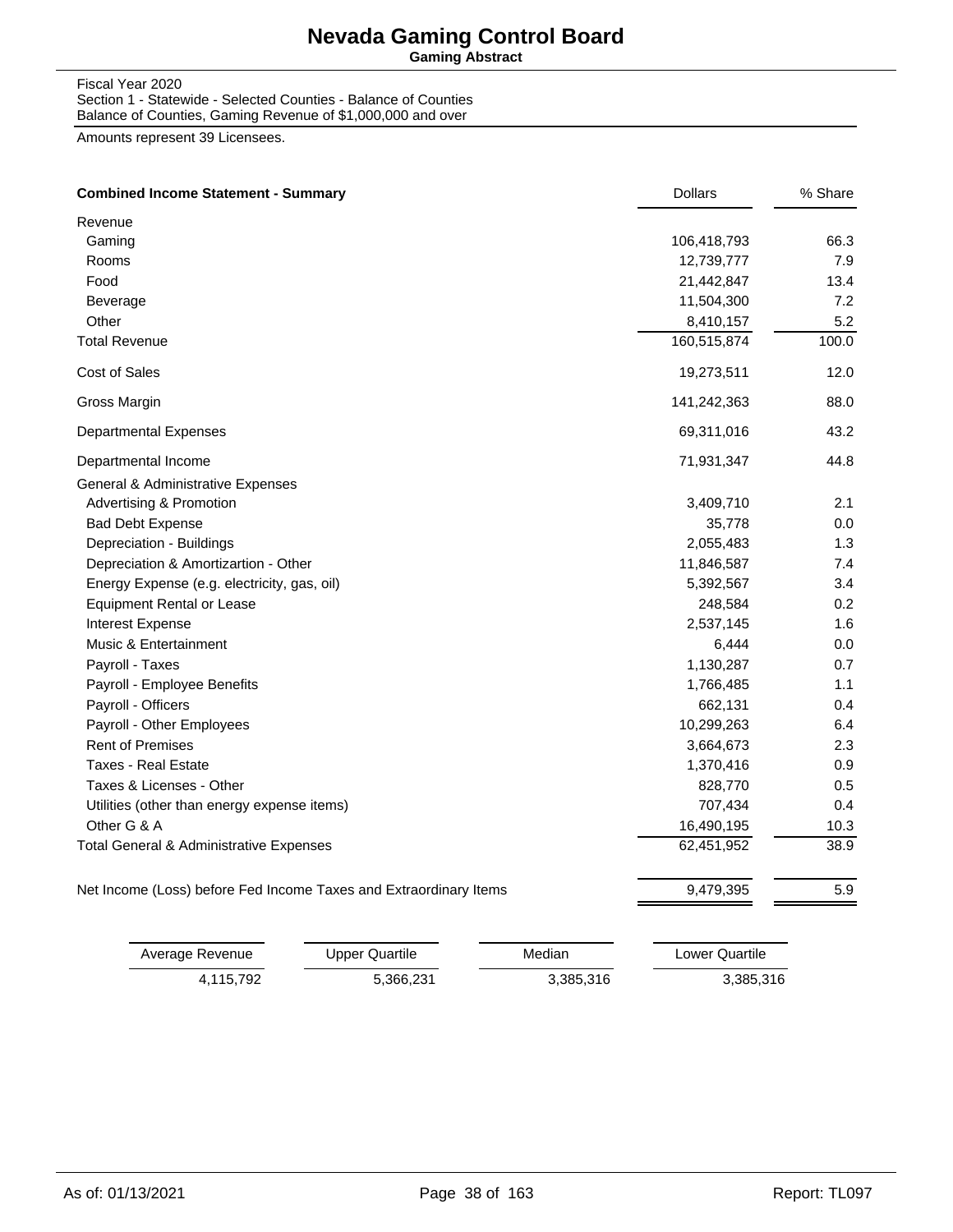**Gaming Abstract**

Fiscal Year 2020 Section 1 - Statewide - Selected Counties - Balance of Counties Balance of Counties, Gaming Revenue of \$1,000,000 and over

| <b>Combined income Statement - Detail</b>               |                |         |
|---------------------------------------------------------|----------------|---------|
| <b>Casino Department</b>                                | <b>Dollars</b> | % Share |
| <b>Revenue</b>                                          |                |         |
| Table Games (Includes Keno and Bingo)                   | 2,190,267      | 2.1     |
| <b>Slot Machines</b>                                    | 118,813,324    | 111.6   |
| Card Games (poker, pan, etc.)                           | 146,968        | 0.1     |
| Race Book                                               | 0              | 0.0     |
| Sports Book                                             | (869)          | 0.0     |
| Contra Revenue (Complimentary Expense)                  | (14, 730, 897) | (13.8)  |
| <b>Total Revenue</b>                                    | 106,418,793    | 100.0   |
| <b>Departmental Expenses</b>                            |                |         |
| <b>Bad Debt Expense</b>                                 | 4,707          | 0.0     |
| Commisions                                              | 2,202,057      | 2.1     |
| Gaming Taxes and Licenses                               | 9,383,838      | 8.8     |
| Preferred Guest Expenses (exclusive of complimentaries) | 1,215,319      | 1.1     |
| Payroll - Taxes                                         | 1,373,635      | 1.3     |
| Payroll - Employee Benefits                             | 1,967,870      | 1.8     |
| Payroll - Officers                                      | 77,160         | 0.1     |
| Payroll - Other Employees                               | 13,403,986     | 12.6    |
| Race Wire Fees                                          | 0              | 0.0     |
| <b>Other Departmental Expenses</b>                      | 11,422,374     | 10.7    |
| <b>Total Departmental Expenses</b>                      | 41,050,946     | 38.6    |
| Departmental Income (Loss)                              | 65,367,847     | 61.4    |
| <b>Rooms Department</b>                                 | <b>Dollars</b> | % Share |
| <b>Revenue</b>                                          |                |         |
| Room Sales                                              | 12,486,157     | 98.0    |
| <b>Complimentary Room Sales</b>                         | 384,450        | 3.0     |
| Contra Revenue (Complimentary Expense)                  | (130, 830)     | (1.0)   |
| <b>Total Revenue</b>                                    | 12,739,777     | 100.0   |
| <b>Departmental Expenses</b>                            |                |         |
| <b>Bad Debt Expense</b>                                 | 0              | 0.0     |
| Payroll - Taxes                                         | 333,729        | 2.6     |
| Payroll - Employee Benefits                             | 232,289        | 1.8     |
| Payroll - Officers                                      | 0              | 0.0     |
| Payroll - Other Employees                               | 3,053,488      | 24.0    |
| Other Departmental Expenses                             | 3,086,726      | 24.2    |
| <b>Total Departmental Expenses</b>                      | 6,706,232      | 52.6    |
| Departmental Income (Loss)                              | 6,033,545      | 47.4    |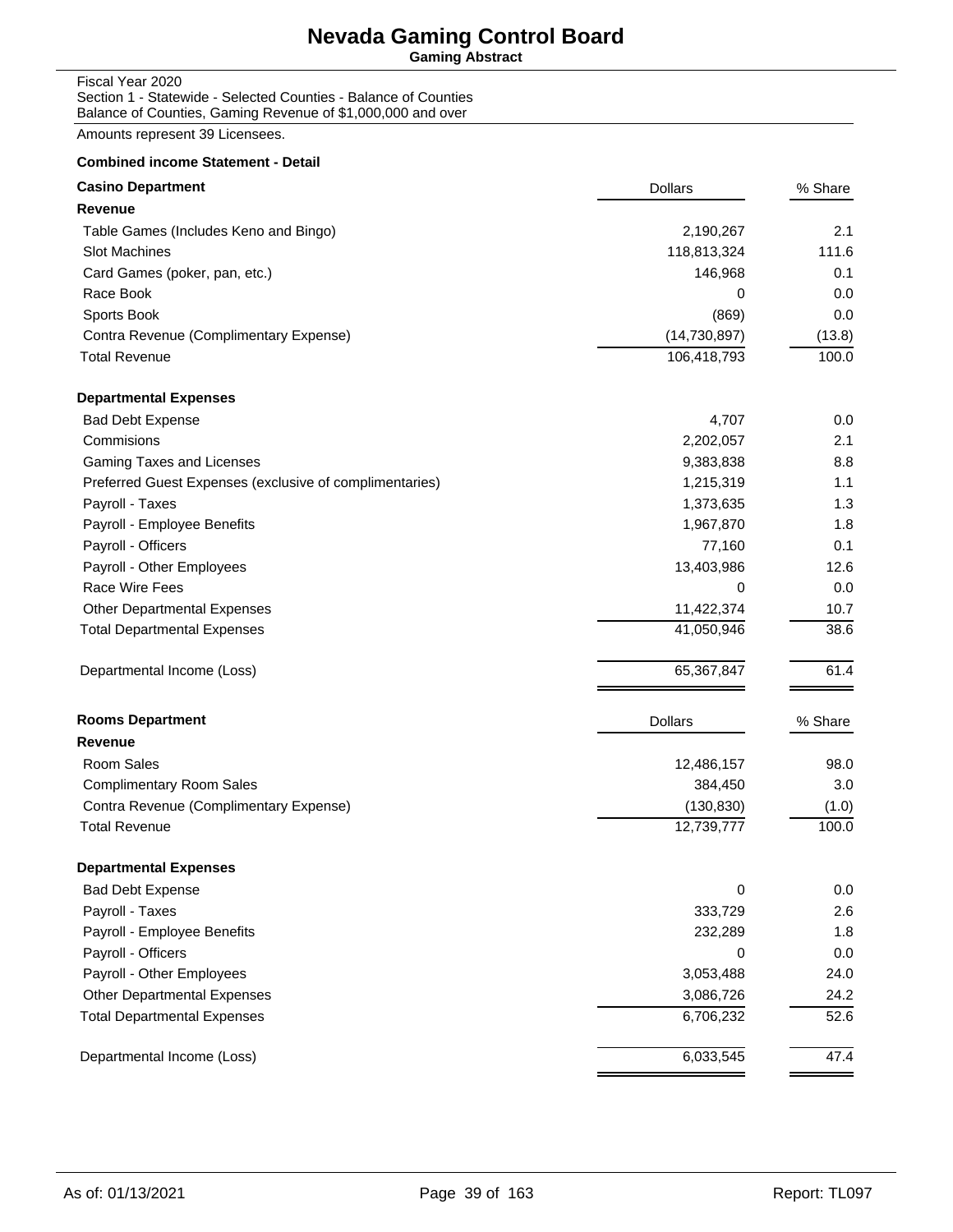**Gaming Abstract**

Fiscal Year 2020 Section 1 - Statewide - Selected Counties - Balance of Counties Balance of Counties, Gaming Revenue of \$1,000,000 and over

| <b>Combined income Statement - Detail</b> |                |         |
|-------------------------------------------|----------------|---------|
| <b>Food Department</b>                    | <b>Dollars</b> | % Share |
| Revenue                                   |                |         |
| <b>Food Sales</b>                         | 17,895,857     | 83.5    |
| <b>Complimentary Food Sales</b>           | 4,019,642      | 18.7    |
| Contra Revenue (Complimentary Expense)    | (472, 652)     | (2.2)   |
| <b>Total Revenue</b>                      | 21,442,847     | 100.0   |
| Cost of Sales                             | 10,122,651     | 47.2    |
| Gross Margin                              | 11,320,196     | 52.8    |
| <b>Departmental Expenses</b>              |                |         |
| <b>Bad Debt Expense</b>                   | 0              | 0.0     |
| Payroll - Taxes                           | 1,237,453      | 5.8     |
| Payroll - Employee Benefits               | 1,232,613      | 5.7     |
| Payroll - Officers                        | 38,579         | 0.2     |
| Payroll - Other Employees                 | 10,779,157     | 50.3    |
| <b>Other Departmental Expenses</b>        | 2,445,463      | 11.4    |
| <b>Total Departmental Expenses</b>        | 15,733,265     | 73.4    |
| Departmental Income (Loss)                | (4, 413, 069)  | (20.6)  |
| <b>Beverage Department</b>                | <b>Dollars</b> | % Share |
| Revenue                                   |                |         |
| <b>Beverage Sales</b>                     | 3,571,830      | 31.0    |
| <b>Complimentary Beverage Sales</b>       | 8,491,027      | 73.8    |
| Contra Revenue (Complimentary Expense)    | (558, 557)     | (4.9)   |
| <b>Total Revenue</b>                      | 11,504,300     | 100.0   |
| Cost of Sales                             | 4,386,276      | 38.1    |
| Gross Margin                              | 7,118,024      | 61.9    |
| <b>Departmental Expenses</b>              |                |         |
| <b>Bad Debt Expense</b>                   | 0              | 0.0     |
| Payroll - Taxes                           | 253,908        | 2.2     |
| Payroll - Employee Benefits               | 300,400        | 2.6     |
| Payroll - Officers                        | 38,579         | 0.3     |
| Payroll - Other Employees                 | 1,976,542      | 17.2    |
| <b>Other Departmental Expenses</b>        | 612,150        | 5.3     |
| <b>Total Departmental Expenses</b>        | 3,181,579      | 27.7    |
| Departmental Income (Loss)                | 3,936,445      | 34.2    |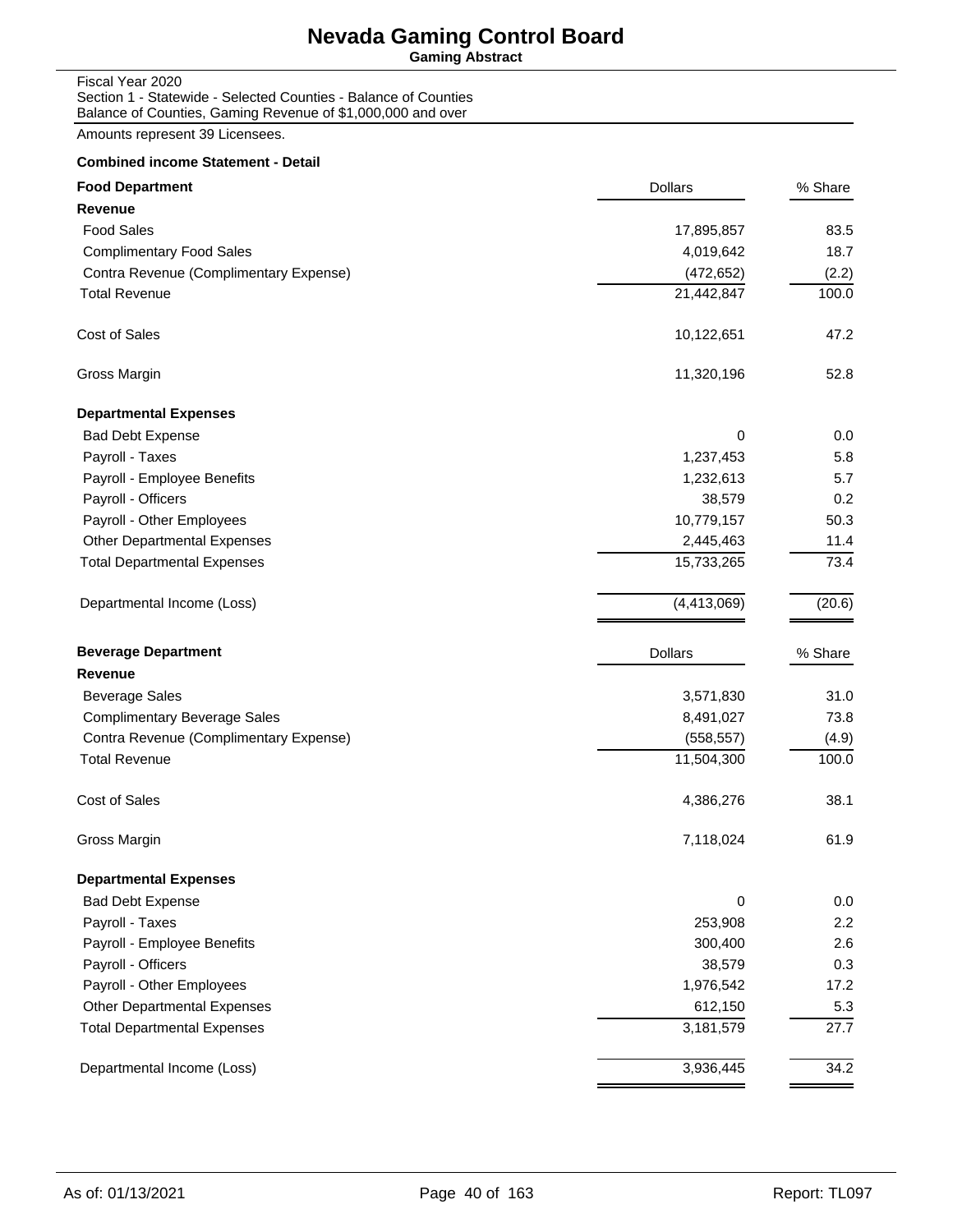**Gaming Abstract**

Fiscal Year 2020 Section 1 - Statewide - Selected Counties - Balance of Counties Balance of Counties, Gaming Revenue of \$1,000,000 and over

Amounts represent 39 Licensees.

#### **Combined income Statement - Detail**

| <b>Other Income</b>                      | <b>Dollars</b> | % Share |
|------------------------------------------|----------------|---------|
| Revenue                                  |                |         |
| Other Operating and Non-Operating Income | 9,141,560      | 108.7   |
| Other Complimentary Items                | 300,748        | 3.6     |
| Contra Revenue (Complimentary Expense)   | (1,032,151)    | (12.3)  |
| <b>Total Revenue</b>                     | 8,410,157      | 100.0   |
| Cost of Sales                            | 4,764,584      | 56.7    |
| Gross Margin                             | 3,645,573      | 43.3    |
| <b>Departmental Expenses</b>             |                |         |
| <b>Bad Debt Expense</b>                  | 0              | 0.0     |
| Payroll - Taxes                          | 178,140        | 2.1     |
| Payroll - Employee Benefits              | 100,490        | 1.2     |
| Payroll - Officers                       | 0              | 0.0     |
| Payroll - Other Employees                | 1,582,889      | 18.8    |
| <b>Other Departmental Expenses</b>       | 777,475        | 9.2     |
| <b>Total Departmental Expenses</b>       | 2,638,994      | 31.4    |
| Departmental Income (Loss)               | 1,006,579      | 12.0    |
|                                          |                |         |

#### **Average Number of Employees**

| Casino Department        | 664   |
|--------------------------|-------|
| Rooms Department         | 190   |
| <b>Food Department</b>   | 554   |
| Beverage Department      | 162   |
| G & A Department         | 289   |
| <b>Other Departments</b> | 69    |
| Total                    | 1.928 |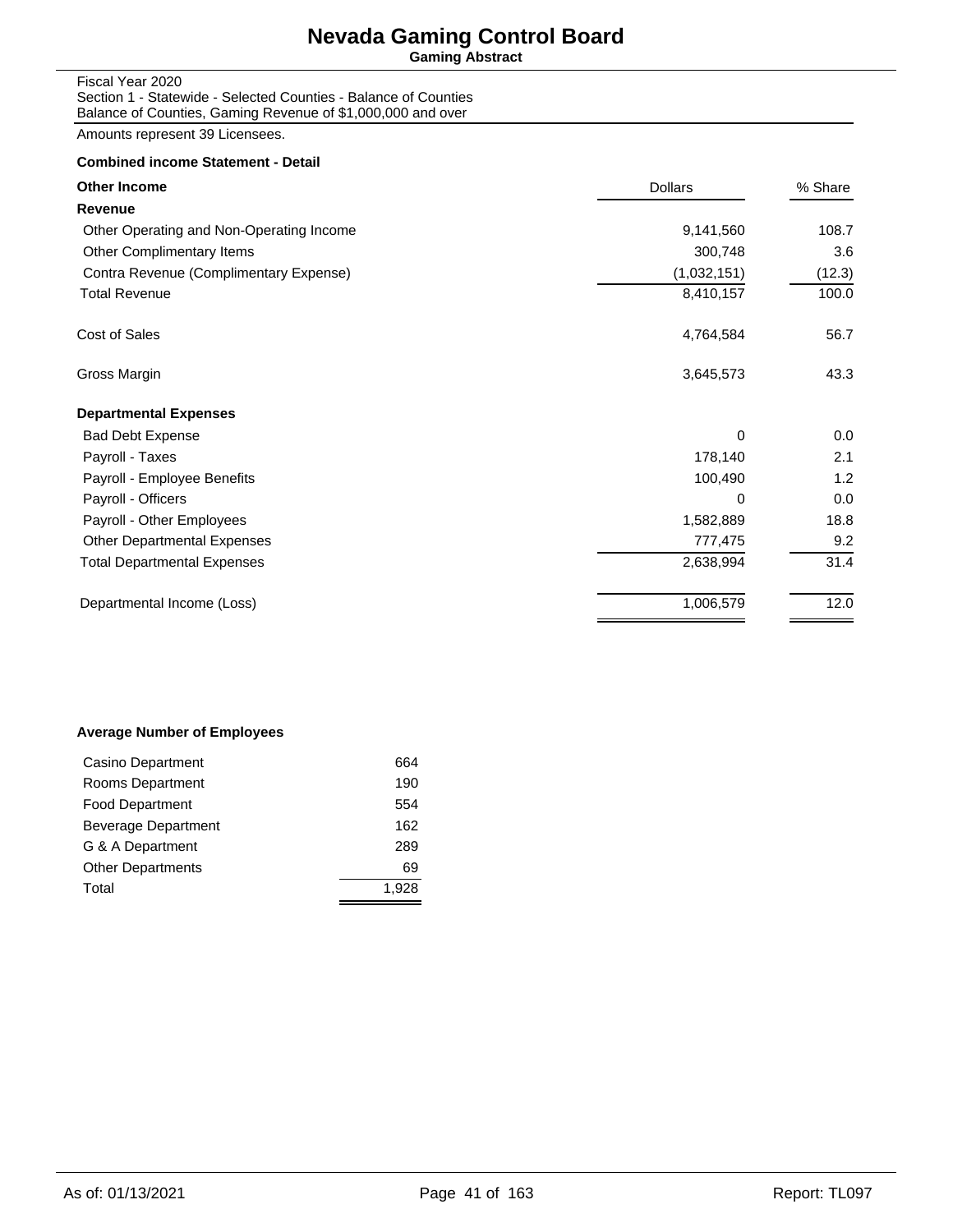**Gaming Abstract**

#### Fiscal Year 2020

Section 1 - Statewide - Selected Counties - Balance of Counties Balance of Counties, Gaming Revenue of \$1,000,000 and over

Amounts represent 39 Licensees.

#### **Rate of Room Occupancy**

| Month     | Available Rooms | Rooms Occupied | % of Occupancy |
|-----------|-----------------|----------------|----------------|
| July      | 30,372          | 20,735         | 68.3           |
| August    | 30,539          | 21,133         | 69.2           |
| September | 29,600          | 19,978         | 67.5           |
| October   | 30,495          | 19,846         | 65.1           |
| November  | 28,809          | 15,937         | 55.3           |
| December  | 29,862          | 14,428         | 48.3           |
| January   | 29,903          | 11,969         | 40.0           |
| February  | 27,846          | 13,895         | 49.9           |
| March     | 29,002          | 10,709         | 36.9           |
| April     | 22,194          | 3,876          | 17.5           |
| May       | 23,822          | 6,337          | 26.6           |
| June      | 29,394          | 13,022         | 44.3           |
| Total     | 341,838         | 171,865        | 50.3           |

| Per Room Per Day Statistics                                      | <b>Dollars</b> |
|------------------------------------------------------------------|----------------|
| Average Table Revenue (Includes Keno and Bingo) Per Room Per Day | 12.74          |
| Average Slot Revenue Per Room Per Day                            | 691.32         |
| Average Food Sales Per Room Per Day                              | 127.52         |
| Average Beverage Sales Per Room Per Day                          | 70.19          |
| Average Rooms Department Payroll Per Room Per Day                | 21.06          |
| Average Room Rate Per Day                                        | 74.89          |

### **Gaming Revenue Per Square Foot of Floor Space**

|                                       | # Casinos | Average Sq Ft | Revenue/Sq Ft |
|---------------------------------------|-----------|---------------|---------------|
| Table Games (Includes Keno and Bingo) | 12        | 1,902         | 96            |
| <b>Slots</b>                          | 39        | 6.330         | 481           |
| Race and Sports                       |           |               | (869)         |
| Card Games (poker, pan, etc.)         | 6         | 534           | 46            |
| Total                                 | 39        | 6.997         | 444           |

| Percent |
|---------|
| 125.40  |
| 161.11  |
| 265.17  |
| 60.76   |
| 13.97   |
| 0.01    |
| 65.17   |
| 59.82   |
| 6.44    |
| 4.88    |
|         |

\*Gaming revenue is equal to total gaming revenue before Contra Revenue (Complimentary Expense)<br>\*\*Return on invested capital is equal to the total of net income (before federal income taxes and extraorduinary items)<br>and int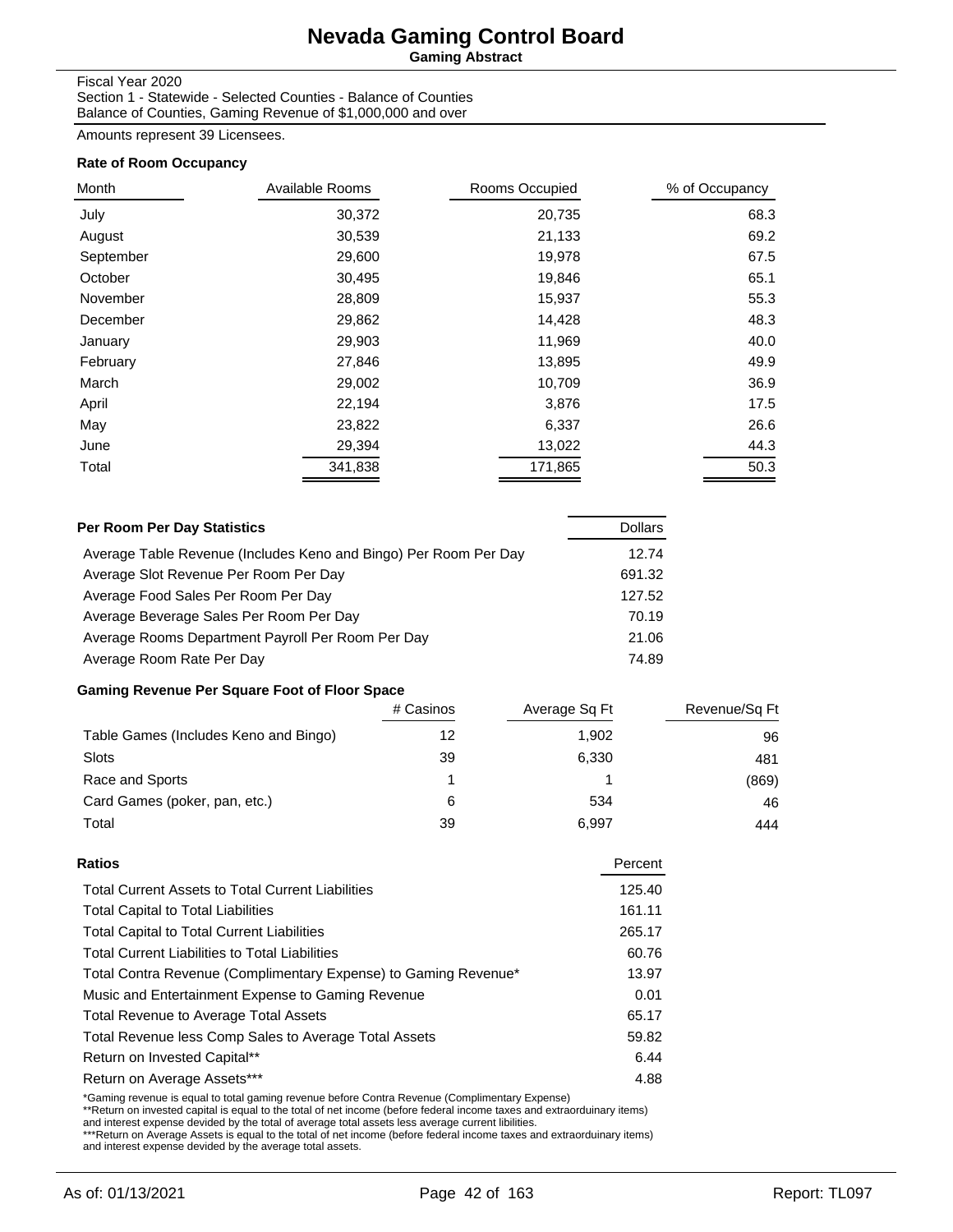**Gaming Abstract**

### Fiscal Year 2020

Section 2 - Detail of Selected Groups

Clark County - Las Vegas Strip Area, Gaming Revenue of \$1,000,000 and over

| <b>Assets</b><br><b>Current Assets</b><br>Cash<br>1,694,587,245<br>Receivables<br>Total<br>Allowance<br>Casino<br>344,766,559<br>640,289,698<br>295,523,139<br>Trade<br>163,099,924<br>21,638,602<br>141,461,322<br>20,034,634,847<br>2,100,587<br>Sundry<br>20,032,534,260<br>Notes<br>825,000<br>825,000<br>0<br>215,660,313<br><b>Prepaid Expenses</b><br><b>Other Current Assets</b><br>859,619,742<br><b>Total Current Assets</b><br>23,289,454,441<br><b>Fixed Assets</b><br>Cost<br>Depeciation<br>Land<br>5,903,616,228<br>5,903,616,228<br>843,671,844<br>424,176,440<br>419,495,404<br>Land Improvements<br>18.2<br><b>Building &amp; Improvements</b><br>16,446,869,304<br>4,591,687,697<br>11,855,181,607<br>Furniture & Equipment<br>5.1<br>10,845,514,784<br>7,498,441,156<br>3,347,073,628<br>Leasehold Imporvements<br>1.5<br>1,046,187,283<br>38,623,484<br>1,007,563,799<br>1.3<br><b>Construction in Progress</b><br>874,545,928<br>874,545,928<br><b>Total Fixed Assets</b><br>23,407,476,594<br>35.9<br><b>Other Assets</b><br>18,555,624,917<br>28.4<br><b>Total Assets</b><br>65,252,555,952<br>100.0<br><b>Liabilities and Capital</b><br>Liabilities<br><b>Current Liabilities</b><br>Accounts Payable - Trade<br>208,499,705<br>Accounts Payable - Other<br>7,046,078,603<br>Current Portion of long Term Debt<br>235,490,274<br>407,283,462<br><b>Accrued Expenses</b><br><b>Other Current Liabilities</b><br>3,604,262,160<br><b>Total Current Liabilities</b><br>11,501,614,204<br><b>Total Owing</b><br><b>Current Portion</b><br>Long Term Debt<br>Mortgages<br>1,490,286,000<br>1,631,486,000<br>141,200,000<br>Debentures & Bonds<br>51,015,000<br>2,000,000<br>49,015,000<br>0.1<br>7.1<br>4,641,731,363<br>9,424,365<br>4,632,306,998<br>Notes<br>7.3<br>Contracts<br>4,845,060,812<br>53,032,195<br>4,792,028,617<br>Other<br>5,563,812,699<br>29,833,714<br>8.5<br>5,533,978,985<br><b>Total Long Term Debt</b><br>16,497,615,600<br>25.3<br><b>Other Liabilities</b><br>12,729,827,296<br>19.5<br><b>Total Liabilities</b><br>40,729,057,100<br>62.4<br>Capital<br>Owners Capital Accounts (other than corporations)<br>(3,697,000,726)<br>(5.7)<br>Capital Stock and Other Capital (for corporations)<br>12,975,161,798<br>19.9<br><b>Retained Earnings</b><br>15,245,337,780<br>23.4<br><b>Total Capital</b><br>24,523,498,852<br>37.6<br><b>Total Liabilities and Capital</b><br>65,252,555,952<br>100.0<br><b>Upper Quartile</b><br>Median<br><b>Lower Quartile</b><br><b>Average Assets</b><br>1,591,525,754<br>1,653,511,930<br>560,765,081<br>560,765,081 | <b>Combined Balance Sheet</b> |  | <b>Dollars</b> | % Share |
|--------------------------------------------------------------------------------------------------------------------------------------------------------------------------------------------------------------------------------------------------------------------------------------------------------------------------------------------------------------------------------------------------------------------------------------------------------------------------------------------------------------------------------------------------------------------------------------------------------------------------------------------------------------------------------------------------------------------------------------------------------------------------------------------------------------------------------------------------------------------------------------------------------------------------------------------------------------------------------------------------------------------------------------------------------------------------------------------------------------------------------------------------------------------------------------------------------------------------------------------------------------------------------------------------------------------------------------------------------------------------------------------------------------------------------------------------------------------------------------------------------------------------------------------------------------------------------------------------------------------------------------------------------------------------------------------------------------------------------------------------------------------------------------------------------------------------------------------------------------------------------------------------------------------------------------------------------------------------------------------------------------------------------------------------------------------------------------------------------------------------------------------------------------------------------------------------------------------------------------------------------------------------------------------------------------------------------------------------------------------------------------------------------------------------------------------------------------------------------------------------------------------------------------------------------------------------------------------------------|-------------------------------|--|----------------|---------|
|                                                                                                                                                                                                                                                                                                                                                                                                                                                                                                                                                                                                                                                                                                                                                                                                                                                                                                                                                                                                                                                                                                                                                                                                                                                                                                                                                                                                                                                                                                                                                                                                                                                                                                                                                                                                                                                                                                                                                                                                                                                                                                                                                                                                                                                                                                                                                                                                                                                                                                                                                                                                        |                               |  |                |         |
|                                                                                                                                                                                                                                                                                                                                                                                                                                                                                                                                                                                                                                                                                                                                                                                                                                                                                                                                                                                                                                                                                                                                                                                                                                                                                                                                                                                                                                                                                                                                                                                                                                                                                                                                                                                                                                                                                                                                                                                                                                                                                                                                                                                                                                                                                                                                                                                                                                                                                                                                                                                                        |                               |  |                |         |
|                                                                                                                                                                                                                                                                                                                                                                                                                                                                                                                                                                                                                                                                                                                                                                                                                                                                                                                                                                                                                                                                                                                                                                                                                                                                                                                                                                                                                                                                                                                                                                                                                                                                                                                                                                                                                                                                                                                                                                                                                                                                                                                                                                                                                                                                                                                                                                                                                                                                                                                                                                                                        |                               |  |                | 2.6     |
|                                                                                                                                                                                                                                                                                                                                                                                                                                                                                                                                                                                                                                                                                                                                                                                                                                                                                                                                                                                                                                                                                                                                                                                                                                                                                                                                                                                                                                                                                                                                                                                                                                                                                                                                                                                                                                                                                                                                                                                                                                                                                                                                                                                                                                                                                                                                                                                                                                                                                                                                                                                                        |                               |  |                |         |
|                                                                                                                                                                                                                                                                                                                                                                                                                                                                                                                                                                                                                                                                                                                                                                                                                                                                                                                                                                                                                                                                                                                                                                                                                                                                                                                                                                                                                                                                                                                                                                                                                                                                                                                                                                                                                                                                                                                                                                                                                                                                                                                                                                                                                                                                                                                                                                                                                                                                                                                                                                                                        |                               |  |                | 0.5     |
|                                                                                                                                                                                                                                                                                                                                                                                                                                                                                                                                                                                                                                                                                                                                                                                                                                                                                                                                                                                                                                                                                                                                                                                                                                                                                                                                                                                                                                                                                                                                                                                                                                                                                                                                                                                                                                                                                                                                                                                                                                                                                                                                                                                                                                                                                                                                                                                                                                                                                                                                                                                                        |                               |  |                | 0.2     |
|                                                                                                                                                                                                                                                                                                                                                                                                                                                                                                                                                                                                                                                                                                                                                                                                                                                                                                                                                                                                                                                                                                                                                                                                                                                                                                                                                                                                                                                                                                                                                                                                                                                                                                                                                                                                                                                                                                                                                                                                                                                                                                                                                                                                                                                                                                                                                                                                                                                                                                                                                                                                        |                               |  |                | 30.7    |
|                                                                                                                                                                                                                                                                                                                                                                                                                                                                                                                                                                                                                                                                                                                                                                                                                                                                                                                                                                                                                                                                                                                                                                                                                                                                                                                                                                                                                                                                                                                                                                                                                                                                                                                                                                                                                                                                                                                                                                                                                                                                                                                                                                                                                                                                                                                                                                                                                                                                                                                                                                                                        |                               |  |                | 0.0     |
|                                                                                                                                                                                                                                                                                                                                                                                                                                                                                                                                                                                                                                                                                                                                                                                                                                                                                                                                                                                                                                                                                                                                                                                                                                                                                                                                                                                                                                                                                                                                                                                                                                                                                                                                                                                                                                                                                                                                                                                                                                                                                                                                                                                                                                                                                                                                                                                                                                                                                                                                                                                                        |                               |  |                | 0.3     |
|                                                                                                                                                                                                                                                                                                                                                                                                                                                                                                                                                                                                                                                                                                                                                                                                                                                                                                                                                                                                                                                                                                                                                                                                                                                                                                                                                                                                                                                                                                                                                                                                                                                                                                                                                                                                                                                                                                                                                                                                                                                                                                                                                                                                                                                                                                                                                                                                                                                                                                                                                                                                        |                               |  |                | 1.3     |
|                                                                                                                                                                                                                                                                                                                                                                                                                                                                                                                                                                                                                                                                                                                                                                                                                                                                                                                                                                                                                                                                                                                                                                                                                                                                                                                                                                                                                                                                                                                                                                                                                                                                                                                                                                                                                                                                                                                                                                                                                                                                                                                                                                                                                                                                                                                                                                                                                                                                                                                                                                                                        |                               |  |                | 35.7    |
|                                                                                                                                                                                                                                                                                                                                                                                                                                                                                                                                                                                                                                                                                                                                                                                                                                                                                                                                                                                                                                                                                                                                                                                                                                                                                                                                                                                                                                                                                                                                                                                                                                                                                                                                                                                                                                                                                                                                                                                                                                                                                                                                                                                                                                                                                                                                                                                                                                                                                                                                                                                                        |                               |  |                |         |
|                                                                                                                                                                                                                                                                                                                                                                                                                                                                                                                                                                                                                                                                                                                                                                                                                                                                                                                                                                                                                                                                                                                                                                                                                                                                                                                                                                                                                                                                                                                                                                                                                                                                                                                                                                                                                                                                                                                                                                                                                                                                                                                                                                                                                                                                                                                                                                                                                                                                                                                                                                                                        |                               |  |                | 9.0     |
|                                                                                                                                                                                                                                                                                                                                                                                                                                                                                                                                                                                                                                                                                                                                                                                                                                                                                                                                                                                                                                                                                                                                                                                                                                                                                                                                                                                                                                                                                                                                                                                                                                                                                                                                                                                                                                                                                                                                                                                                                                                                                                                                                                                                                                                                                                                                                                                                                                                                                                                                                                                                        |                               |  |                | 0.6     |
|                                                                                                                                                                                                                                                                                                                                                                                                                                                                                                                                                                                                                                                                                                                                                                                                                                                                                                                                                                                                                                                                                                                                                                                                                                                                                                                                                                                                                                                                                                                                                                                                                                                                                                                                                                                                                                                                                                                                                                                                                                                                                                                                                                                                                                                                                                                                                                                                                                                                                                                                                                                                        |                               |  |                |         |
|                                                                                                                                                                                                                                                                                                                                                                                                                                                                                                                                                                                                                                                                                                                                                                                                                                                                                                                                                                                                                                                                                                                                                                                                                                                                                                                                                                                                                                                                                                                                                                                                                                                                                                                                                                                                                                                                                                                                                                                                                                                                                                                                                                                                                                                                                                                                                                                                                                                                                                                                                                                                        |                               |  |                |         |
|                                                                                                                                                                                                                                                                                                                                                                                                                                                                                                                                                                                                                                                                                                                                                                                                                                                                                                                                                                                                                                                                                                                                                                                                                                                                                                                                                                                                                                                                                                                                                                                                                                                                                                                                                                                                                                                                                                                                                                                                                                                                                                                                                                                                                                                                                                                                                                                                                                                                                                                                                                                                        |                               |  |                |         |
|                                                                                                                                                                                                                                                                                                                                                                                                                                                                                                                                                                                                                                                                                                                                                                                                                                                                                                                                                                                                                                                                                                                                                                                                                                                                                                                                                                                                                                                                                                                                                                                                                                                                                                                                                                                                                                                                                                                                                                                                                                                                                                                                                                                                                                                                                                                                                                                                                                                                                                                                                                                                        |                               |  |                |         |
|                                                                                                                                                                                                                                                                                                                                                                                                                                                                                                                                                                                                                                                                                                                                                                                                                                                                                                                                                                                                                                                                                                                                                                                                                                                                                                                                                                                                                                                                                                                                                                                                                                                                                                                                                                                                                                                                                                                                                                                                                                                                                                                                                                                                                                                                                                                                                                                                                                                                                                                                                                                                        |                               |  |                |         |
|                                                                                                                                                                                                                                                                                                                                                                                                                                                                                                                                                                                                                                                                                                                                                                                                                                                                                                                                                                                                                                                                                                                                                                                                                                                                                                                                                                                                                                                                                                                                                                                                                                                                                                                                                                                                                                                                                                                                                                                                                                                                                                                                                                                                                                                                                                                                                                                                                                                                                                                                                                                                        |                               |  |                |         |
|                                                                                                                                                                                                                                                                                                                                                                                                                                                                                                                                                                                                                                                                                                                                                                                                                                                                                                                                                                                                                                                                                                                                                                                                                                                                                                                                                                                                                                                                                                                                                                                                                                                                                                                                                                                                                                                                                                                                                                                                                                                                                                                                                                                                                                                                                                                                                                                                                                                                                                                                                                                                        |                               |  |                |         |
|                                                                                                                                                                                                                                                                                                                                                                                                                                                                                                                                                                                                                                                                                                                                                                                                                                                                                                                                                                                                                                                                                                                                                                                                                                                                                                                                                                                                                                                                                                                                                                                                                                                                                                                                                                                                                                                                                                                                                                                                                                                                                                                                                                                                                                                                                                                                                                                                                                                                                                                                                                                                        |                               |  |                |         |
|                                                                                                                                                                                                                                                                                                                                                                                                                                                                                                                                                                                                                                                                                                                                                                                                                                                                                                                                                                                                                                                                                                                                                                                                                                                                                                                                                                                                                                                                                                                                                                                                                                                                                                                                                                                                                                                                                                                                                                                                                                                                                                                                                                                                                                                                                                                                                                                                                                                                                                                                                                                                        |                               |  |                |         |
|                                                                                                                                                                                                                                                                                                                                                                                                                                                                                                                                                                                                                                                                                                                                                                                                                                                                                                                                                                                                                                                                                                                                                                                                                                                                                                                                                                                                                                                                                                                                                                                                                                                                                                                                                                                                                                                                                                                                                                                                                                                                                                                                                                                                                                                                                                                                                                                                                                                                                                                                                                                                        |                               |  |                |         |
|                                                                                                                                                                                                                                                                                                                                                                                                                                                                                                                                                                                                                                                                                                                                                                                                                                                                                                                                                                                                                                                                                                                                                                                                                                                                                                                                                                                                                                                                                                                                                                                                                                                                                                                                                                                                                                                                                                                                                                                                                                                                                                                                                                                                                                                                                                                                                                                                                                                                                                                                                                                                        |                               |  |                | 0.3     |
|                                                                                                                                                                                                                                                                                                                                                                                                                                                                                                                                                                                                                                                                                                                                                                                                                                                                                                                                                                                                                                                                                                                                                                                                                                                                                                                                                                                                                                                                                                                                                                                                                                                                                                                                                                                                                                                                                                                                                                                                                                                                                                                                                                                                                                                                                                                                                                                                                                                                                                                                                                                                        |                               |  |                | 10.8    |
|                                                                                                                                                                                                                                                                                                                                                                                                                                                                                                                                                                                                                                                                                                                                                                                                                                                                                                                                                                                                                                                                                                                                                                                                                                                                                                                                                                                                                                                                                                                                                                                                                                                                                                                                                                                                                                                                                                                                                                                                                                                                                                                                                                                                                                                                                                                                                                                                                                                                                                                                                                                                        |                               |  |                | 0.4     |
|                                                                                                                                                                                                                                                                                                                                                                                                                                                                                                                                                                                                                                                                                                                                                                                                                                                                                                                                                                                                                                                                                                                                                                                                                                                                                                                                                                                                                                                                                                                                                                                                                                                                                                                                                                                                                                                                                                                                                                                                                                                                                                                                                                                                                                                                                                                                                                                                                                                                                                                                                                                                        |                               |  |                | 0.6     |
|                                                                                                                                                                                                                                                                                                                                                                                                                                                                                                                                                                                                                                                                                                                                                                                                                                                                                                                                                                                                                                                                                                                                                                                                                                                                                                                                                                                                                                                                                                                                                                                                                                                                                                                                                                                                                                                                                                                                                                                                                                                                                                                                                                                                                                                                                                                                                                                                                                                                                                                                                                                                        |                               |  |                | 5.5     |
|                                                                                                                                                                                                                                                                                                                                                                                                                                                                                                                                                                                                                                                                                                                                                                                                                                                                                                                                                                                                                                                                                                                                                                                                                                                                                                                                                                                                                                                                                                                                                                                                                                                                                                                                                                                                                                                                                                                                                                                                                                                                                                                                                                                                                                                                                                                                                                                                                                                                                                                                                                                                        |                               |  |                | 17.6    |
|                                                                                                                                                                                                                                                                                                                                                                                                                                                                                                                                                                                                                                                                                                                                                                                                                                                                                                                                                                                                                                                                                                                                                                                                                                                                                                                                                                                                                                                                                                                                                                                                                                                                                                                                                                                                                                                                                                                                                                                                                                                                                                                                                                                                                                                                                                                                                                                                                                                                                                                                                                                                        |                               |  |                |         |
|                                                                                                                                                                                                                                                                                                                                                                                                                                                                                                                                                                                                                                                                                                                                                                                                                                                                                                                                                                                                                                                                                                                                                                                                                                                                                                                                                                                                                                                                                                                                                                                                                                                                                                                                                                                                                                                                                                                                                                                                                                                                                                                                                                                                                                                                                                                                                                                                                                                                                                                                                                                                        |                               |  |                | 2.3     |
|                                                                                                                                                                                                                                                                                                                                                                                                                                                                                                                                                                                                                                                                                                                                                                                                                                                                                                                                                                                                                                                                                                                                                                                                                                                                                                                                                                                                                                                                                                                                                                                                                                                                                                                                                                                                                                                                                                                                                                                                                                                                                                                                                                                                                                                                                                                                                                                                                                                                                                                                                                                                        |                               |  |                |         |
|                                                                                                                                                                                                                                                                                                                                                                                                                                                                                                                                                                                                                                                                                                                                                                                                                                                                                                                                                                                                                                                                                                                                                                                                                                                                                                                                                                                                                                                                                                                                                                                                                                                                                                                                                                                                                                                                                                                                                                                                                                                                                                                                                                                                                                                                                                                                                                                                                                                                                                                                                                                                        |                               |  |                |         |
|                                                                                                                                                                                                                                                                                                                                                                                                                                                                                                                                                                                                                                                                                                                                                                                                                                                                                                                                                                                                                                                                                                                                                                                                                                                                                                                                                                                                                                                                                                                                                                                                                                                                                                                                                                                                                                                                                                                                                                                                                                                                                                                                                                                                                                                                                                                                                                                                                                                                                                                                                                                                        |                               |  |                |         |
|                                                                                                                                                                                                                                                                                                                                                                                                                                                                                                                                                                                                                                                                                                                                                                                                                                                                                                                                                                                                                                                                                                                                                                                                                                                                                                                                                                                                                                                                                                                                                                                                                                                                                                                                                                                                                                                                                                                                                                                                                                                                                                                                                                                                                                                                                                                                                                                                                                                                                                                                                                                                        |                               |  |                |         |
|                                                                                                                                                                                                                                                                                                                                                                                                                                                                                                                                                                                                                                                                                                                                                                                                                                                                                                                                                                                                                                                                                                                                                                                                                                                                                                                                                                                                                                                                                                                                                                                                                                                                                                                                                                                                                                                                                                                                                                                                                                                                                                                                                                                                                                                                                                                                                                                                                                                                                                                                                                                                        |                               |  |                |         |
|                                                                                                                                                                                                                                                                                                                                                                                                                                                                                                                                                                                                                                                                                                                                                                                                                                                                                                                                                                                                                                                                                                                                                                                                                                                                                                                                                                                                                                                                                                                                                                                                                                                                                                                                                                                                                                                                                                                                                                                                                                                                                                                                                                                                                                                                                                                                                                                                                                                                                                                                                                                                        |                               |  |                |         |
|                                                                                                                                                                                                                                                                                                                                                                                                                                                                                                                                                                                                                                                                                                                                                                                                                                                                                                                                                                                                                                                                                                                                                                                                                                                                                                                                                                                                                                                                                                                                                                                                                                                                                                                                                                                                                                                                                                                                                                                                                                                                                                                                                                                                                                                                                                                                                                                                                                                                                                                                                                                                        |                               |  |                |         |
|                                                                                                                                                                                                                                                                                                                                                                                                                                                                                                                                                                                                                                                                                                                                                                                                                                                                                                                                                                                                                                                                                                                                                                                                                                                                                                                                                                                                                                                                                                                                                                                                                                                                                                                                                                                                                                                                                                                                                                                                                                                                                                                                                                                                                                                                                                                                                                                                                                                                                                                                                                                                        |                               |  |                |         |
|                                                                                                                                                                                                                                                                                                                                                                                                                                                                                                                                                                                                                                                                                                                                                                                                                                                                                                                                                                                                                                                                                                                                                                                                                                                                                                                                                                                                                                                                                                                                                                                                                                                                                                                                                                                                                                                                                                                                                                                                                                                                                                                                                                                                                                                                                                                                                                                                                                                                                                                                                                                                        |                               |  |                |         |
|                                                                                                                                                                                                                                                                                                                                                                                                                                                                                                                                                                                                                                                                                                                                                                                                                                                                                                                                                                                                                                                                                                                                                                                                                                                                                                                                                                                                                                                                                                                                                                                                                                                                                                                                                                                                                                                                                                                                                                                                                                                                                                                                                                                                                                                                                                                                                                                                                                                                                                                                                                                                        |                               |  |                |         |
|                                                                                                                                                                                                                                                                                                                                                                                                                                                                                                                                                                                                                                                                                                                                                                                                                                                                                                                                                                                                                                                                                                                                                                                                                                                                                                                                                                                                                                                                                                                                                                                                                                                                                                                                                                                                                                                                                                                                                                                                                                                                                                                                                                                                                                                                                                                                                                                                                                                                                                                                                                                                        |                               |  |                |         |
|                                                                                                                                                                                                                                                                                                                                                                                                                                                                                                                                                                                                                                                                                                                                                                                                                                                                                                                                                                                                                                                                                                                                                                                                                                                                                                                                                                                                                                                                                                                                                                                                                                                                                                                                                                                                                                                                                                                                                                                                                                                                                                                                                                                                                                                                                                                                                                                                                                                                                                                                                                                                        |                               |  |                |         |
|                                                                                                                                                                                                                                                                                                                                                                                                                                                                                                                                                                                                                                                                                                                                                                                                                                                                                                                                                                                                                                                                                                                                                                                                                                                                                                                                                                                                                                                                                                                                                                                                                                                                                                                                                                                                                                                                                                                                                                                                                                                                                                                                                                                                                                                                                                                                                                                                                                                                                                                                                                                                        |                               |  |                |         |
|                                                                                                                                                                                                                                                                                                                                                                                                                                                                                                                                                                                                                                                                                                                                                                                                                                                                                                                                                                                                                                                                                                                                                                                                                                                                                                                                                                                                                                                                                                                                                                                                                                                                                                                                                                                                                                                                                                                                                                                                                                                                                                                                                                                                                                                                                                                                                                                                                                                                                                                                                                                                        |                               |  |                |         |
|                                                                                                                                                                                                                                                                                                                                                                                                                                                                                                                                                                                                                                                                                                                                                                                                                                                                                                                                                                                                                                                                                                                                                                                                                                                                                                                                                                                                                                                                                                                                                                                                                                                                                                                                                                                                                                                                                                                                                                                                                                                                                                                                                                                                                                                                                                                                                                                                                                                                                                                                                                                                        |                               |  |                |         |
|                                                                                                                                                                                                                                                                                                                                                                                                                                                                                                                                                                                                                                                                                                                                                                                                                                                                                                                                                                                                                                                                                                                                                                                                                                                                                                                                                                                                                                                                                                                                                                                                                                                                                                                                                                                                                                                                                                                                                                                                                                                                                                                                                                                                                                                                                                                                                                                                                                                                                                                                                                                                        |                               |  |                |         |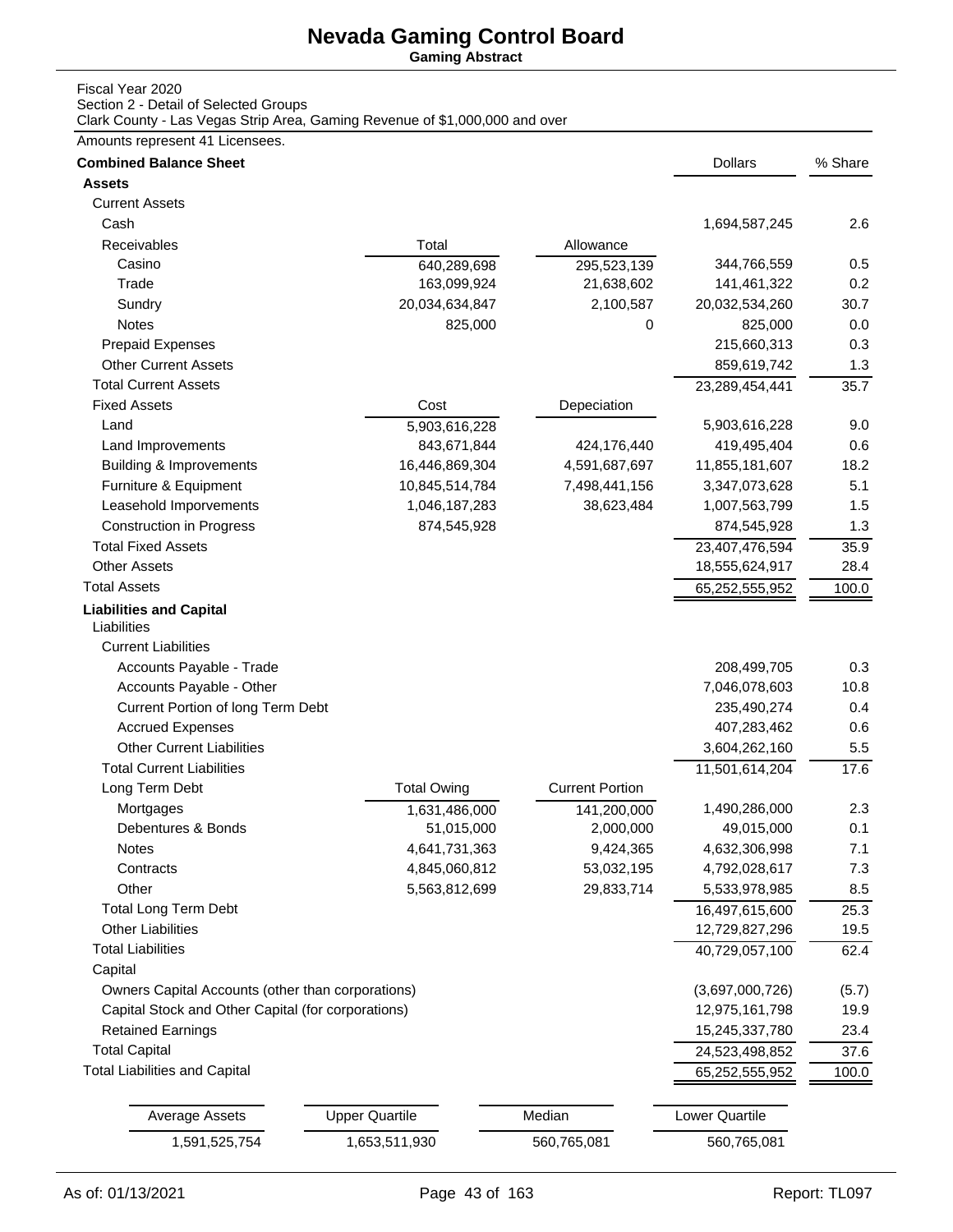**Gaming Abstract**

Fiscal Year 2020 Section 2 - Detail of Selected Groups Clark County - Las Vegas Strip Area, Gaming Revenue of \$1,000,000 and over

| <b>Combined Income Statement - Summary</b>                        | <b>Dollars</b>  | % Share |
|-------------------------------------------------------------------|-----------------|---------|
| Revenue                                                           |                 |         |
| Gaming                                                            | 3,387,496,073   | 27.9    |
| Rooms                                                             | 3,806,689,706   | 31.4    |
| Food                                                              | 2,245,083,970   | 18.5    |
| Beverage                                                          | 931,173,231     | 7.7     |
| Other                                                             | 1,756,265,984   | 14.5    |
| <b>Total Revenue</b>                                              | 12,126,708,964  | 100.0   |
| Cost of Sales                                                     | 758,254,432     | 6.3     |
| Gross Margin                                                      | 11,368,454,532  | 93.7    |
| <b>Departmental Expenses</b>                                      | 5,966,806,592   | 49.2    |
| Departmental Income                                               | 5,401,647,940   | 44.5    |
| General & Administrative Expenses                                 |                 |         |
| <b>Advertising &amp; Promotion</b>                                | 140,516,984     | 1.2     |
| <b>Bad Debt Expense</b>                                           | 6,090,894       | 0.1     |
| Depreciation - Buildings                                          | 765,075,722     | 6.3     |
| Depreciation & Amortizartion - Other                              | 773,443,621     | 6.4     |
| Energy Expense (e.g. electricity, gas, oil)                       | 143,729,739     | 1.2     |
| <b>Equipment Rental or Lease</b>                                  | 11,986,096      | 0.1     |
| <b>Interest Expense</b>                                           | 911,691,914     | 7.5     |
| Music & Entertainment                                             | 183,377,913     | 1.5     |
| Payroll - Taxes                                                   | 57,872,408      | 0.5     |
| Payroll - Employee Benefits                                       | 226,832,572     | 1.9     |
| Payroll - Officers                                                | 22,541,801      | 0.2     |
| Payroll - Other Employees                                         | 764,177,015     | 6.3     |
| <b>Rent of Premises</b>                                           | 76,280,930      | 0.6     |
| <b>Taxes - Real Estate</b>                                        | 139,782,019     | 1.2     |
| Taxes & Licenses - Other                                          | 76,065,749      | 0.6     |
| Utilities (other than energy expense items)                       | 74,690,912      | 0.6     |
| Other G & A                                                       | (1,712,728,687) | (14.1)  |
| Total General & Administrative Expenses                           | 2,661,427,602   | 21.9    |
| Net Income (Loss) before Fed Income Taxes and Extraordinary Items | 2,740,220,338   | 22.6    |

| Average Revenue | Upper Quartile | Median      | Lower Quartile |
|-----------------|----------------|-------------|----------------|
| 295,773,389     | 310.488.226    | 175.724.417 | 175.724.417    |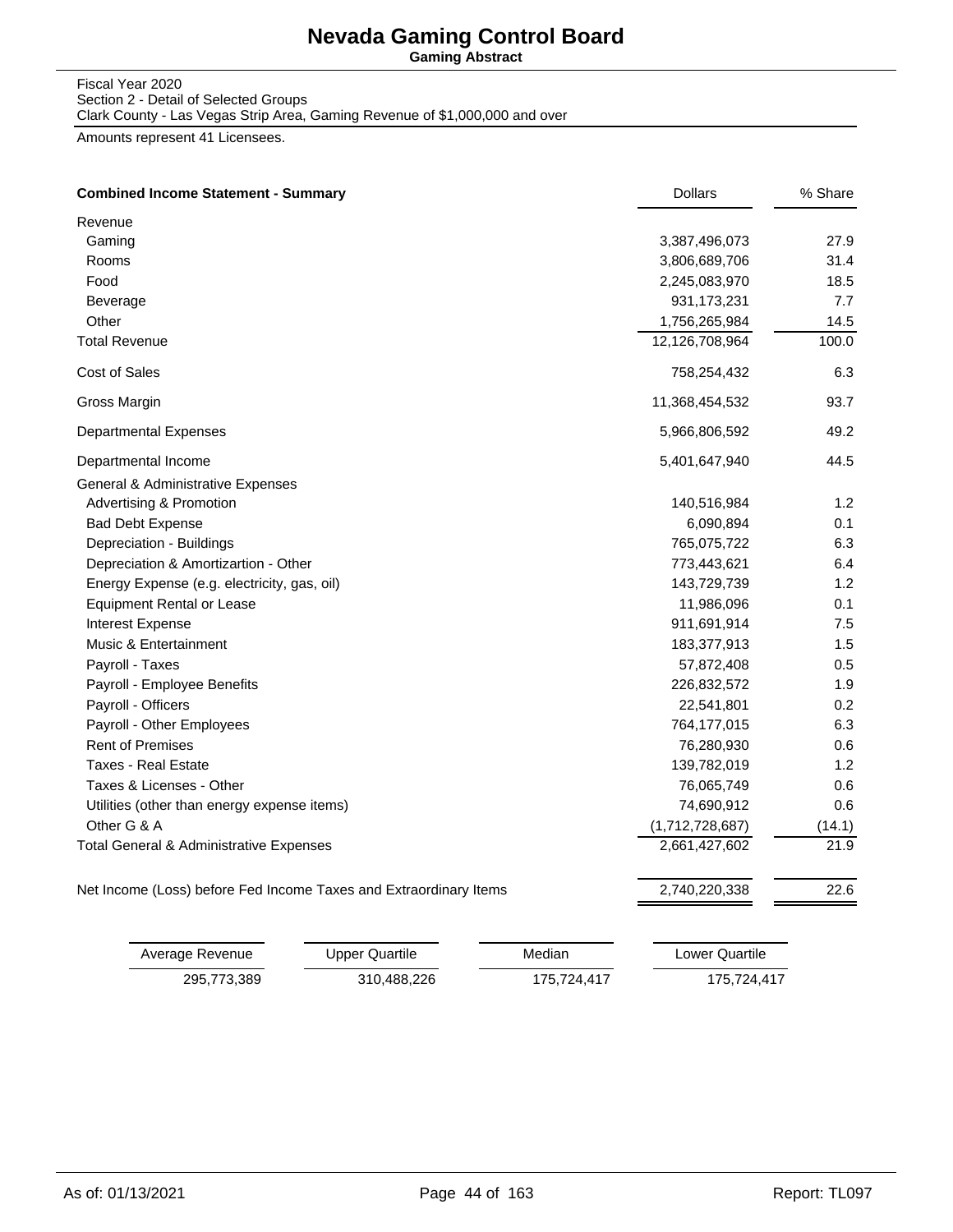**Gaming Abstract**

#### Fiscal Year 2020 Section 2 - Detail of Selected Groups Clark County - Las Vegas Strip Area, Gaming Revenue of \$1,000,000 and over

Amounts represent 41 Licensees.

#### **Combined income Statement - Detail**

| <b>Casino Department</b>                                | <b>Dollars</b>  | % Share |
|---------------------------------------------------------|-----------------|---------|
| Revenue                                                 |                 |         |
| Table Games (Includes Keno and Bingo)                   | 1,970,924,214   | 58.2    |
| <b>Slot Machines</b>                                    | 2,788,714,612   | 82.3    |
| Card Games (poker, pan, etc.)                           | 70,915,076      | 2.1     |
| Race Book                                               | 11,245,163      | 0.3     |
| Sports Book                                             | 91,181,630      | 2.7     |
| Contra Revenue (Complimentary Expense)                  | (1,545,484,622) | (45.6)  |
| <b>Total Revenue</b>                                    | 3,387,496,073   | 100.0   |
| <b>Departmental Expenses</b>                            |                 |         |
| <b>Bad Debt Expense</b>                                 | 129,315,199     | 3.8     |
| Commisions                                              | 11,420,739      | 0.3     |
| Gaming Taxes and Licenses                               | 347,921,349     | 10.3    |
| Preferred Guest Expenses (exclusive of complimentaries) | 117,410,114     | 3.5     |
| Payroll - Taxes                                         | 80,844,185      | 2.4     |
| Payroll - Employee Benefits                             | 164,599,680     | 4.9     |
| Payroll - Officers                                      | 12,269,691      | 0.4     |
| Payroll - Other Employees                               | 668,779,250     | 19.7    |
| Race Wire Fees                                          | 2,171,182       | 0.1     |
| Other Departmental Expenses                             | 430,602,283     | 12.7    |
| <b>Total Departmental Expenses</b>                      | 1,965,333,672   | 58.0    |
| Departmental Income (Loss)                              | 1,422,162,401   | 42.0    |
| <b>Rooms Department</b>                                 | <b>Dollars</b>  | % Share |
| Revenue                                                 |                 |         |
| Room Sales                                              | 3,215,117,314   | 84.5    |
| <b>Complimentary Room Sales</b>                         | 638,706,283     | 16.8    |
| Contra Revenue (Complimentary Expense)                  | (47, 133, 891)  | (1.2)   |
| <b>Total Revenue</b>                                    | 3,806,689,706   | 100.0   |
| <b>Departmental Expenses</b>                            |                 |         |
| <b>Bad Debt Expense</b>                                 | 10,092,469      | 0.3     |
| Payroll - Taxes                                         | 55,954,314      | 1.5     |
| Payroll - Employee Benefits                             | 214,764,644     | 5.6     |
| Payroll - Officers                                      | 5,206,260       | 0.1     |
| Payroll - Other Employees                               | 674,641,562     | 17.7    |
| Other Departmental Expenses                             | 461,938,244     | 12.1    |
| <b>Total Departmental Expenses</b>                      | 1,422,597,493   | 37.4    |
| Departmental Income (Loss)                              | 2,384,092,213   | 62.6    |
|                                                         |                 |         |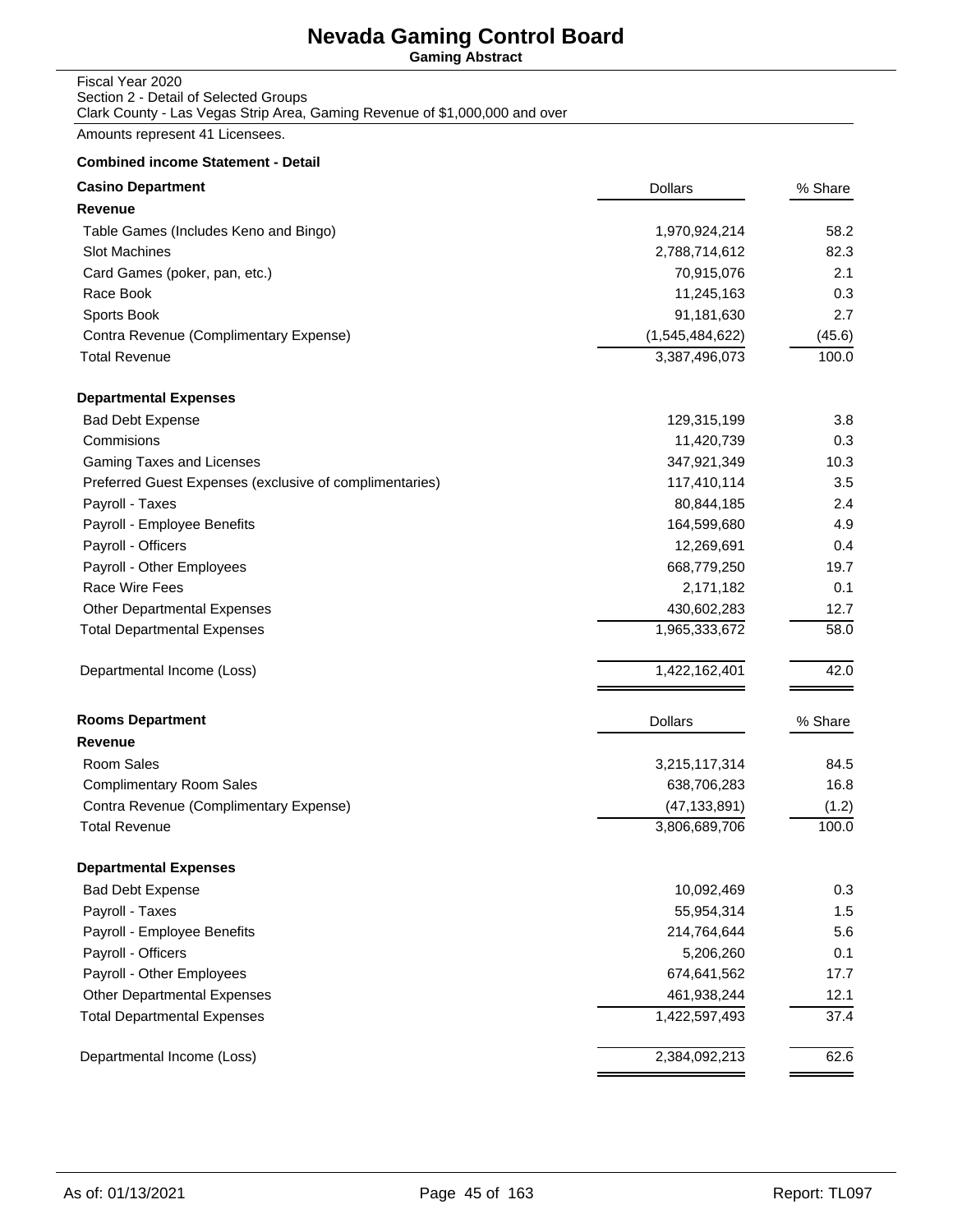**Gaming Abstract**

#### Fiscal Year 2020 Section 2 - Detail of Selected Groups Clark County - Las Vegas Strip Area, Gaming Revenue of \$1,000,000 and over

Amounts represent 41 Licensees.

#### **Combined income Statement - Detail**

| <b>Food Department</b>                 | <b>Dollars</b> | % Share |
|----------------------------------------|----------------|---------|
| Revenue                                |                |         |
| <b>Food Sales</b>                      | 2,053,180,687  | 91.5    |
| <b>Complimentary Food Sales</b>        | 222,620,953    | 9.9     |
| Contra Revenue (Complimentary Expense) | (30,717,670)   | (1.4)   |
| <b>Total Revenue</b>                   | 2,245,083,970  | 100.0   |
| Cost of Sales                          | 510,749,753    | 22.7    |
| Gross Margin                           | 1,734,334,217  | 77.3    |
| <b>Departmental Expenses</b>           |                |         |
| <b>Bad Debt Expense</b>                | 1,615,386      | 0.1     |
| Payroll - Taxes                        | 86,660,450     | 3.9     |
| Payroll - Employee Benefits            | 235,687,583    | 10.5    |
| Payroll - Officers                     | 10,736,552     | 0.5     |
| Payroll - Other Employees              | 864,816,962    | 38.5    |
| <b>Other Departmental Expenses</b>     | 231,251,272    | 10.3    |
| <b>Total Departmental Expenses</b>     | 1,430,768,205  | 63.7    |
| Departmental Income (Loss)             | 303,566,012    | 13.5    |
| <b>Beverage Department</b>             | <b>Dollars</b> | % Share |
| Revenue                                |                |         |
| <b>Beverage Sales</b>                  | 612,323,761    | 65.8    |
| <b>Complimentary Beverage Sales</b>    | 328,504,224    | 35.3    |
| Contra Revenue (Complimentary Expense) | (9,654,754)    | (1.0)   |
| <b>Total Revenue</b>                   | 931, 173, 231  | 100.0   |
| Cost of Sales                          | 136,298,294    | 14.6    |
| Gross Margin                           | 794,874,937    | 85.4    |
| <b>Departmental Expenses</b>           |                |         |
| <b>Bad Debt Expense</b>                | 420,835        | 0.0     |
| Payroll - Taxes                        | 22,720,353     | 2.4     |
| Payroll - Employee Benefits            | 56,496,567     | 6.1     |
| Payroll - Officers                     | 395,446        | 0.0     |
| Payroll - Other Employees              | 183,636,059    | 19.7    |
| <b>Other Departmental Expenses</b>     | 171,928,280    | 18.5    |
| <b>Total Departmental Expenses</b>     | 435,597,540    | 46.8    |
| Departmental Income (Loss)             | 359,277,397    | 38.6    |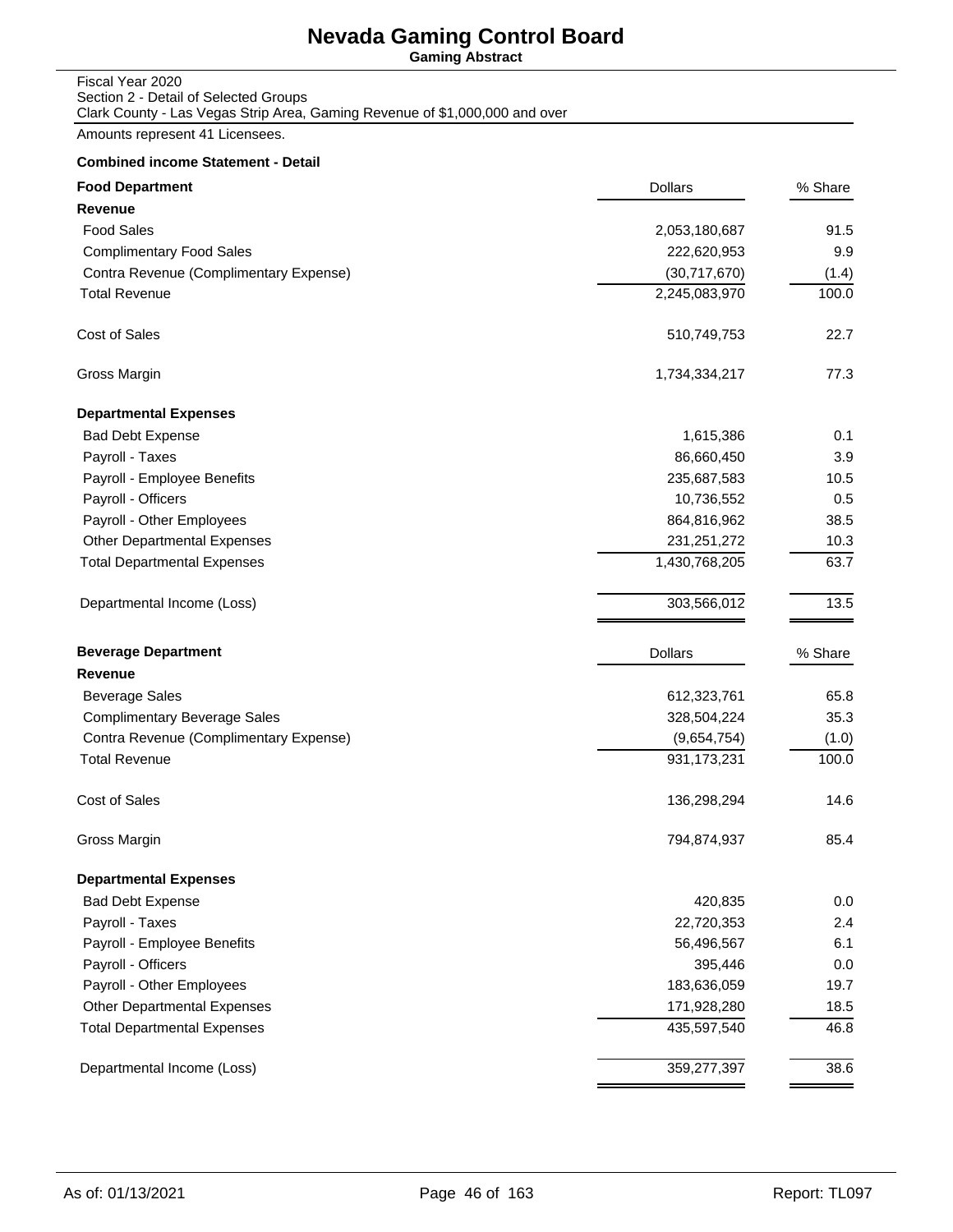**Gaming Abstract**

#### Fiscal Year 2020 Section 2 - Detail of Selected Groups Clark County - Las Vegas Strip Area, Gaming Revenue of \$1,000,000 and over

Amounts represent 41 Licensees.

#### **Combined income Statement - Detail**

| <b>Other Income</b>                      | <b>Dollars</b> | % Share |
|------------------------------------------|----------------|---------|
| Revenue                                  |                |         |
| Other Operating and Non-Operating Income | 1,719,194,716  | 97.9    |
| Other Complimentary Items                | 61,973,270     | 3.5     |
| Contra Revenue (Complimentary Expense)   | (24, 902, 002) | (1.4)   |
| <b>Total Revenue</b>                     | 1,756,265,984  | 100.0   |
| Cost of Sales                            | 111,206,385    | 6.3     |
| Gross Margin                             | 1,645,059,599  | 93.7    |
| <b>Departmental Expenses</b>             |                |         |
| <b>Bad Debt Expense</b>                  | 13,028,133     | 0.7     |
| Payroll - Taxes                          | 22,974,073     | 1.3     |
| Payroll - Employee Benefits              | 47,093,981     | 2.7     |
| Payroll - Officers                       | 3,991,382      | 0.2     |
| Payroll - Other Employees                | 254,907,864    | 14.5    |
| <b>Other Departmental Expenses</b>       | 370,514,249    | 21.1    |
| Total Departmental Expenses              | 712,509,682    | 40.6    |
| Departmental Income (Loss)               | 932,549,917    | 53.1    |
|                                          |                |         |

#### **Average Number of Employees**

| Casino Department        | 18,856 |
|--------------------------|--------|
| Rooms Department         | 17,192 |
| <b>Food Department</b>   | 21,290 |
| Beverage Department      | 5,447  |
| G & A Department         | 12.083 |
| <b>Other Departments</b> | 6,158  |
| Total                    | 81,026 |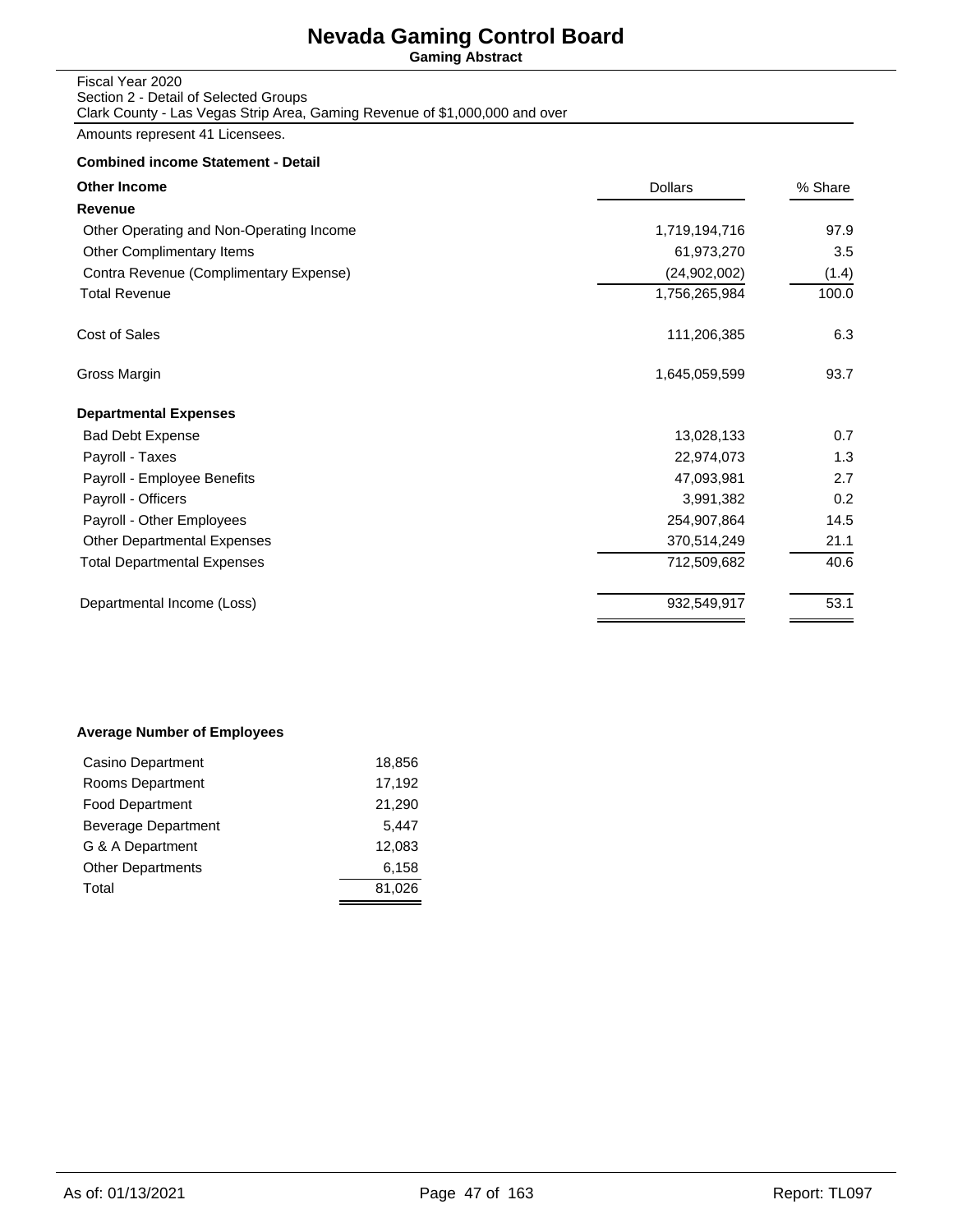**Gaming Abstract**

#### Fiscal Year 2020

Section 2 - Detail of Selected Groups Clark County - Las Vegas Strip Area, Gaming Revenue of \$1,000,000 and over

Amounts represent 41 Licensees.

#### **Rate of Room Occupancy**

| Month     | Available Rooms | Rooms Occupied | % of Occupancy |
|-----------|-----------------|----------------|----------------|
| July      | 2,613,077       | 2,500,139      | 95.7           |
| August    | 2,602,141       | 2,396,075      | 92.1           |
| September | 2,517,602       | 2,329,885      | 92.5           |
| October   | 2,598,600       | 2,447,002      | 94.2           |
| November  | 2,527,015       | 2,343,451      | 92.7           |
| December  | 2,597,628       | 2,327,404      | 89.6           |
| January   | 2,791,586       | 2,534,975      | 90.8           |
| February  | 2,568,969       | 2,310,386      | 89.9           |
| March     | 1,922,863       | 1,052,534      | 54.7           |
| April     | 841,545         | 9,855          | 1.2            |
| May       | 839,808         | 2,772          | 0.3            |
| June      | 1,798,729       | 573,198        | 31.9           |
| Total     | 26,219,563      | 20,827,676     | 79.4           |

| Per Room Per Day Statistics                                      | <b>Dollars</b> |
|------------------------------------------------------------------|----------------|
| Average Table Revenue (Includes Keno and Bingo) Per Room Per Day | 94.63          |
| Average Slot Revenue Per Room Per Day                            | 133.89         |
| Average Food Sales Per Room Per Day                              | 109.27         |
| Average Beverage Sales Per Room Per Day                          | 45.17          |
| Average Rooms Department Payroll Per Room Per Day                | 45.64          |
| Average Room Rate Per Day                                        | 185.03         |

### **Gaming Revenue Per Square Foot of Floor Space**

|                                       | # Casinos | Average Sq Ft | Revenue/Sq Ft |
|---------------------------------------|-----------|---------------|---------------|
| Table Games (Includes Keno and Bingo) | 35        | 17,852        | 3.154         |
| Slots                                 | 37        | 54.278        | 1,389         |
| Race and Sports                       | 29        | 5.254         | 672           |
| Card Games (poker, pan, etc.)         | 20        | 3.201         | 1.108         |
| Total                                 | 41        | 69,500        | 1.731         |

| Ratios                                                          | Percent |
|-----------------------------------------------------------------|---------|
| <b>Total Current Assets to Total Current Liabilities</b>        | 202.49  |
| <b>Total Capital to Total Liabilities</b>                       | 60.21   |
| <b>Total Capital to Total Current Liabilities</b>               | 213.22  |
| <b>Total Current Liabilities to Total Liabilities</b>           | 28.24   |
| Total Contra Revenue (Complimentary Expense) to Gaming Revenue* | 33.61   |
| Music and Entertainment Expense to Gaming Revenue               | 5.41    |
| <b>Total Revenue to Average Total Assets</b>                    | 19.47   |
| Total Revenue less Comp Sales to Average Total Assets           | 17.46   |
| Return on Invested Capital**                                    | 7.34    |
| Return on Average Assets***                                     | 5.86    |

\*Gaming revenue is equal to total gaming revenue before Contra Revenue (Complimentary Expense)<br>\*\*Return on invested capital is equal to the total of net income (before federal income taxes and extraorduinary items)<br>and int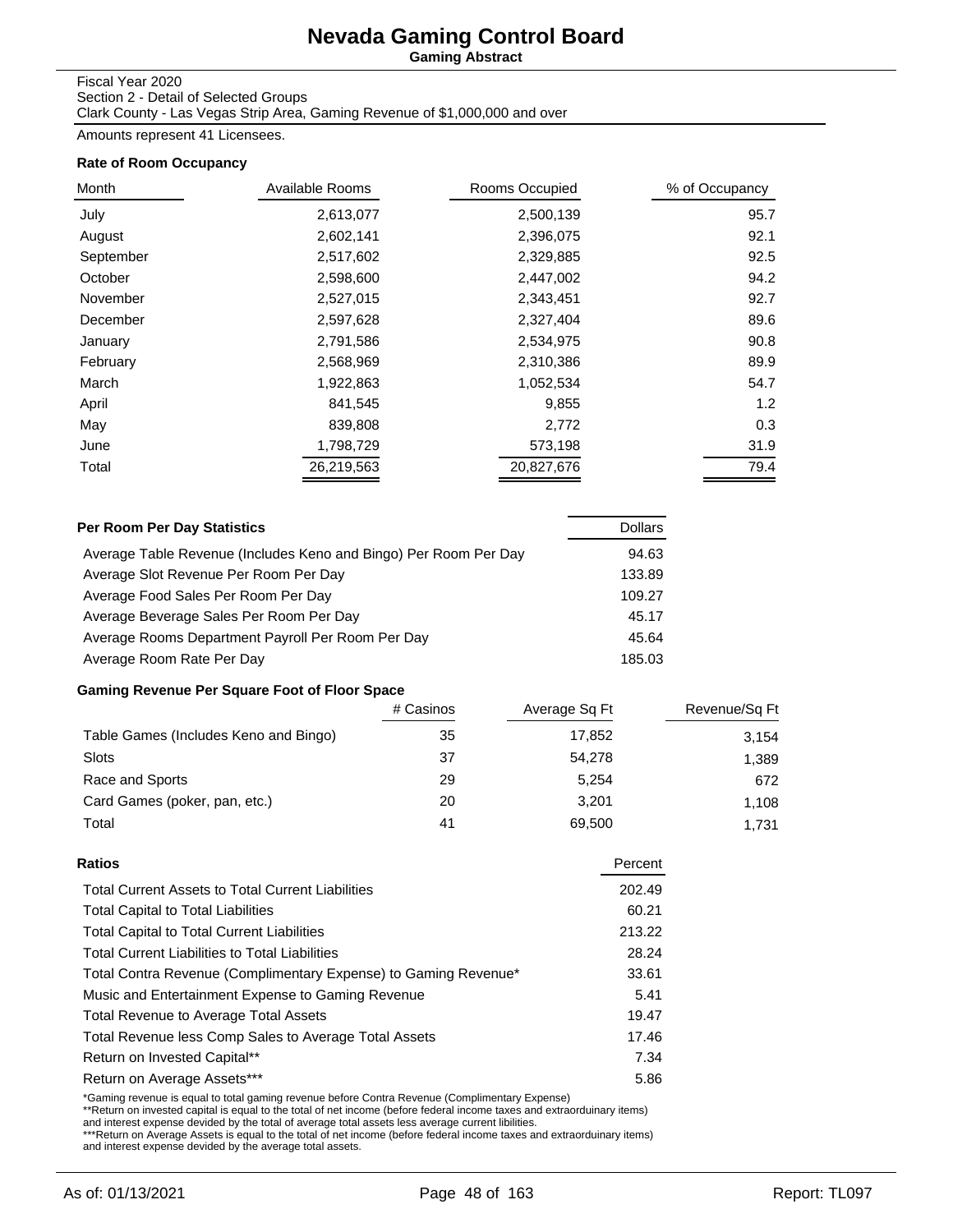**Gaming Abstract**

### Fiscal Year 2020

Section 2 - Detail of Selected Groups

Clark County - Las Vegas Strip Area, Gaming Revenue of \$1,000,000 to \$72,000,000

| <b>Combined Balance Sheet</b>                      |                       |                        | <b>Dollars</b>        | % Share |
|----------------------------------------------------|-----------------------|------------------------|-----------------------|---------|
| <b>Assets</b>                                      |                       |                        |                       |         |
| <b>Current Assets</b>                              |                       |                        |                       |         |
| Cash                                               |                       |                        | 110,726,788           | 5.3     |
| Receivables                                        | Total                 | Allowance              |                       |         |
| Casino                                             | 7,131,819             | 4,092,427              | 3,039,392             | 0.1     |
| Trade                                              | 19,827,697            | 5,459,545              | 14,368,152            | 0.7     |
| Sundry                                             | 5,388,908             | 14,367                 | 5,374,541             | 0.3     |
| Notes                                              | 825,000               | 0                      | 825,000               | 0.0     |
| <b>Prepaid Expenses</b>                            |                       |                        | 15,369,707            | 0.7     |
| <b>Other Current Assets</b>                        |                       |                        | 34,386,102            | 1.7     |
| <b>Total Current Assets</b>                        |                       |                        | 184,089,682           | 8.9     |
| <b>Fixed Assets</b>                                | Cost                  | Depeciation            |                       |         |
| Land                                               | 219,642,940           |                        | 219,642,940           | 10.6    |
| Land Improvements                                  | 3,752,204             | 5,582,194              | (1,829,990)           | (0.1)   |
| <b>Building &amp; Improvements</b>                 | 544,851,821           | 115,877,410            | 428,974,411           | 20.6    |
| Furniture & Equipment                              | 298,728,340           | 205,078,725            | 93,649,615            | 4.5     |
| Leasehold Imporvements                             | 46,405,991            | 35,120,551             | 11,285,440            | 0.5     |
| <b>Construction in Progress</b>                    | 638,853,230           |                        | 638,853,230           | 30.7    |
| <b>Total Fixed Assets</b>                          |                       |                        | 1,390,575,646         | 66.9    |
| <b>Other Assets</b>                                |                       |                        | 504,907,105           | 24.3    |
| <b>Total Assets</b>                                |                       |                        | 2,079,572,433         | 100.0   |
| <b>Liabilities and Capital</b><br>Liabilities      |                       |                        |                       |         |
| <b>Current Liabilities</b>                         |                       |                        |                       |         |
| Accounts Payable - Trade                           |                       |                        | 65,198,560            | 3.1     |
| Accounts Payable - Other                           |                       |                        | 22,690,398            | 1.1     |
| Current Portion of long Term Debt                  |                       |                        | 151,615,927           | 7.3     |
| <b>Accrued Expenses</b>                            |                       |                        | 39,824,409            | 1.9     |
| <b>Other Current Liabilities</b>                   |                       |                        | 69,639,527            | 3.3     |
| <b>Total Current Liabilities</b>                   |                       |                        | 348,968,821           | 16.8    |
| Long Term Debt                                     | <b>Total Owing</b>    | <b>Current Portion</b> |                       |         |
| Mortgages                                          | 251,486,000           | 141,200,000            | 110,286,000           | 5.3     |
| Debentures & Bonds                                 | 0                     | 0                      | 0                     | 0.0     |
| Notes                                              | 474,622,689           | 9,424,365              | 465,198,324           | 22.4    |
| Contracts                                          | 43,245                | 43,245                 | 0                     | 0.0     |
| Other                                              | 156,961,864           | 948,317                | 156,013,547           | 7.5     |
| <b>Total Long Term Debt</b>                        |                       |                        | 731,497,871           | 35.2    |
| <b>Other Liabilities</b>                           |                       |                        | 11,036,267            | 0.5     |
| <b>Total Liabilities</b>                           |                       |                        | 1,091,502,959         | 52.5    |
| Capital                                            |                       |                        |                       |         |
| Owners Capital Accounts (other than corporations)  |                       |                        | 455,566,096           | 21.9    |
| Capital Stock and Other Capital (for corporations) |                       |                        | 840,100,849           | 40.4    |
| <b>Retained Earnings</b>                           |                       |                        | (307, 597, 471)       | (14.8)  |
| <b>Total Capital</b>                               |                       |                        | 988,069,474           | 47.5    |
| <b>Total Liabilities and Capital</b>               |                       |                        | 2,079,572,433         | 100.0   |
|                                                    |                       |                        |                       |         |
| <b>Average Assets</b>                              | <b>Upper Quartile</b> | Median                 | <b>Lower Quartile</b> |         |
| 122,327,790                                        | 154,664,210           | 60,560,076             | 60,560,076            |         |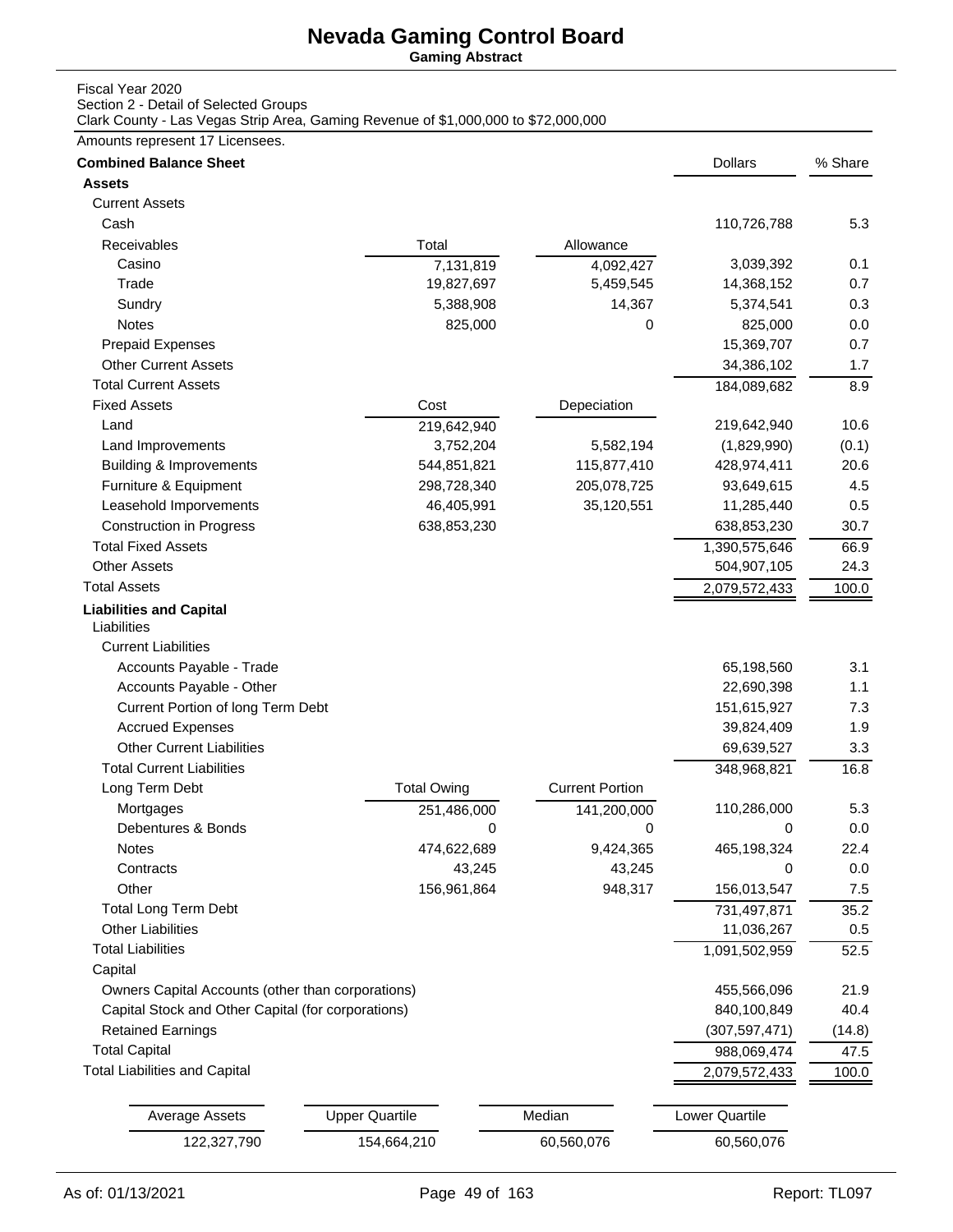**Gaming Abstract**

Fiscal Year 2020 Section 2 - Detail of Selected Groups Clark County - Las Vegas Strip Area, Gaming Revenue of \$1,000,000 to \$72,000,000

| <b>Combined Income Statement - Summary</b>                        | <b>Dollars</b>  | % Share |
|-------------------------------------------------------------------|-----------------|---------|
| Revenue                                                           |                 |         |
| Gaming                                                            | 283,784,976     | 34.6    |
| Rooms                                                             | 268,180,535     | 32.7    |
| Food                                                              | 124,592,032     | 15.2    |
| Beverage                                                          | 55,334,978      | 6.7     |
| Other                                                             | 89,321,604      | 10.9    |
| <b>Total Revenue</b>                                              | 821,214,125     | 100.0   |
| Cost of Sales                                                     | 53,432,161      | 6.5     |
| Gross Margin                                                      | 767,781,964     | 93.5    |
| <b>Departmental Expenses</b>                                      | 436,867,131     | 53.2    |
| Departmental Income                                               | 330,914,833     | 40.3    |
| General & Administrative Expenses                                 |                 |         |
| <b>Advertising &amp; Promotion</b>                                | 12,896,019      | 1.6     |
| <b>Bad Debt Expense</b>                                           | 574,902         | 0.1     |
| Depreciation - Buildings                                          | (135, 967, 459) | (16.6)  |
| Depreciation & Amortizartion - Other                              | 219,668,214     | 26.7    |
| Energy Expense (e.g. electricity, gas, oil)                       | 19,077,377      | 2.3     |
| <b>Equipment Rental or Lease</b>                                  | 4,156,226       | $0.5\,$ |
| <b>Interest Expense</b>                                           | 36,125,911      | 4.4     |
| Music & Entertainment                                             | 418,531         | 0.1     |
| Payroll - Taxes                                                   | 6,926,394       | 0.8     |
| Payroll - Employee Benefits                                       | 25,185,667      | 3.1     |
| Payroll - Officers                                                | 1,860,193       | 0.2     |
| Payroll - Other Employees                                         | 73,832,960      | 9.0     |
| <b>Rent of Premises</b>                                           | 43,822,496      | 5.3     |
| <b>Taxes - Real Estate</b>                                        | 7,981,757       | 1.0     |
| Taxes & Licenses - Other                                          | 3,522,794       | 0.4     |
| Utilities (other than energy expense items)                       | 9,455,960       | 1.2     |
| Other G & A                                                       | 304,054,947     | 37.0    |
| Total General & Administrative Expenses                           | 633,592,889     | 77.2    |
| Net Income (Loss) before Fed Income Taxes and Extraordinary Items | (302, 678, 056) | (36.9)  |

| Average Revenue | Upper Quartile | Median     | Lower Quartile |
|-----------------|----------------|------------|----------------|
| 48.306.713      | 61.750.574     | 26.154.999 | 26,154,999     |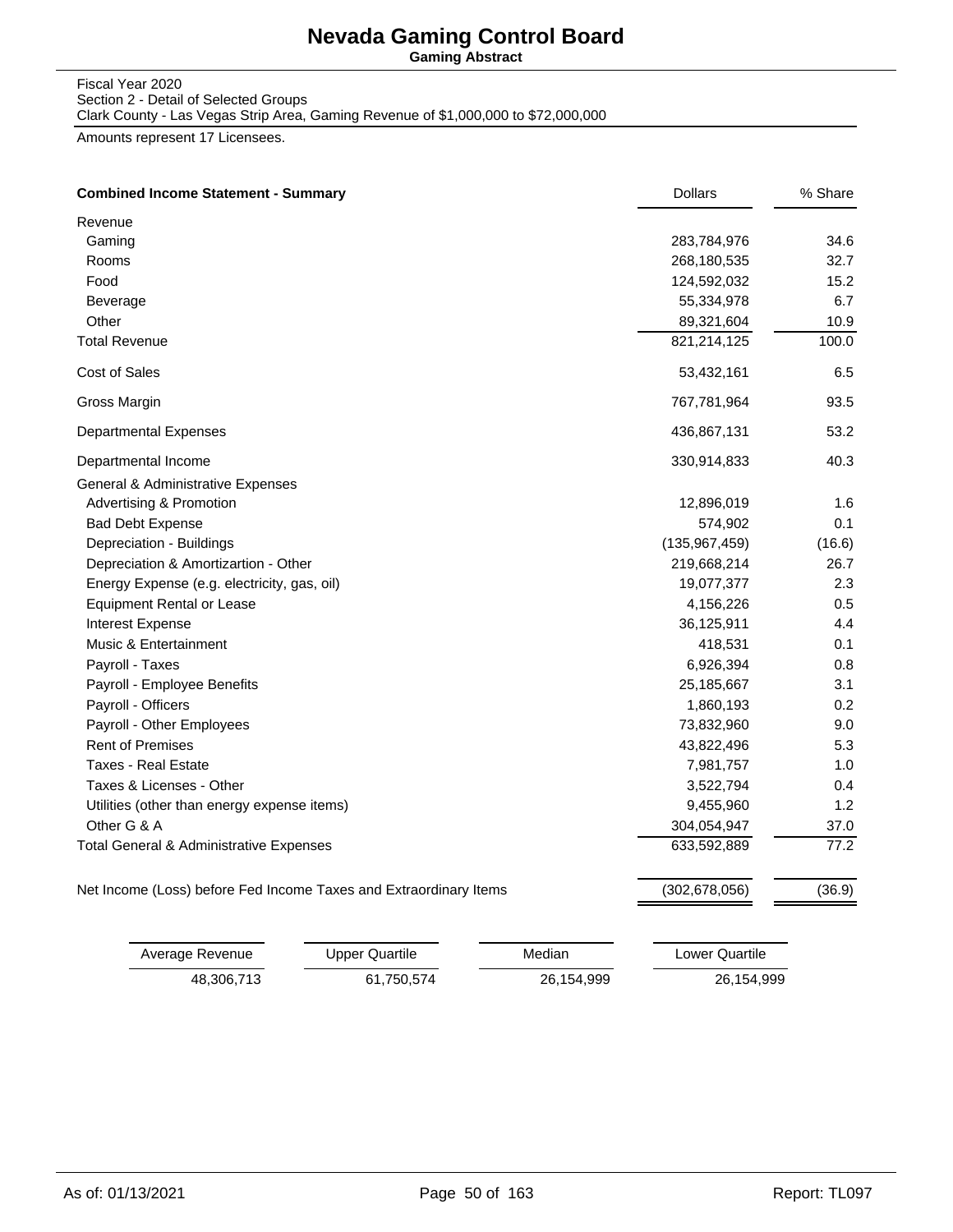**Gaming Abstract**

#### Fiscal Year 2020 Section 2 - Detail of Selected Groups Clark County - Las Vegas Strip Area, Gaming Revenue of \$1,000,000 to \$72,000,000

Amounts represent 17 Licensees.

#### **Combined income Statement - Detail**

| <b>Casino Department</b>                                | <b>Dollars</b> | % Share |
|---------------------------------------------------------|----------------|---------|
| Revenue                                                 |                |         |
| Table Games (Includes Keno and Bingo)                   | 72,563,721     | 25.6    |
| Slot Machines                                           | 264,357,447    | 93.2    |
| Card Games (poker, pan, etc.)                           | 511,758        | 0.2     |
| Race Book                                               | 1,905,422      | 0.7     |
| Sports Book                                             | 24,976,089     | 8.8     |
| Contra Revenue (Complimentary Expense)                  | (80, 529, 461) | (28.4)  |
| <b>Total Revenue</b>                                    | 283,784,976    | 100.0   |
| <b>Departmental Expenses</b>                            |                |         |
| <b>Bad Debt Expense</b>                                 | 961,884        | 0.3     |
| Commisions                                              | 6,598,073      | 2.3     |
| Gaming Taxes and Licenses                               | 29,613,481     | 10.4    |
| Preferred Guest Expenses (exclusive of complimentaries) | 1,186,044      | 0.4     |
| Payroll - Taxes                                         | 7,804,986      | 2.8     |
| Payroll - Employee Benefits                             | 16,053,608     | 5.7     |
| Payroll - Officers                                      | 1,289,486      | 0.5     |
| Payroll - Other Employees                               | 58,921,388     | 20.8    |
| Race Wire Fees                                          | 728,976        | 0.3     |
| <b>Other Departmental Expenses</b>                      | 43,297,064     | 15.3    |
| <b>Total Departmental Expenses</b>                      | 166,454,990    | 58.7    |
| Departmental Income (Loss)                              | 117,329,986    | 41.3    |
| <b>Rooms Department</b>                                 | <b>Dollars</b> | % Share |
| <b>Revenue</b>                                          |                |         |
| Room Sales                                              | 246,291,159    | 91.8    |
| <b>Complimentary Room Sales</b>                         | 26,855,404     | 10.0    |
| Contra Revenue (Complimentary Expense)                  | (4,966,028)    | (1.9)   |
| <b>Total Revenue</b>                                    | 268,180,535    | 100.0   |
| <b>Departmental Expenses</b>                            |                |         |
| <b>Bad Debt Expense</b>                                 | 556,845        | 0.2     |
| Payroll - Taxes                                         | 6,469,816      | 2.4     |
| Payroll - Employee Benefits                             | 23,658,657     | 8.8     |
| Payroll - Officers                                      | 1,766,306      | 0.7     |
| Payroll - Other Employees                               | 56,126,089     | 20.9    |
| <b>Other Departmental Expenses</b>                      | 40,748,528     | 15.2    |
| <b>Total Departmental Expenses</b>                      | 129,326,241    | 48.2    |
| Departmental Income (Loss)                              | 138,854,294    | 51.8    |
|                                                         |                |         |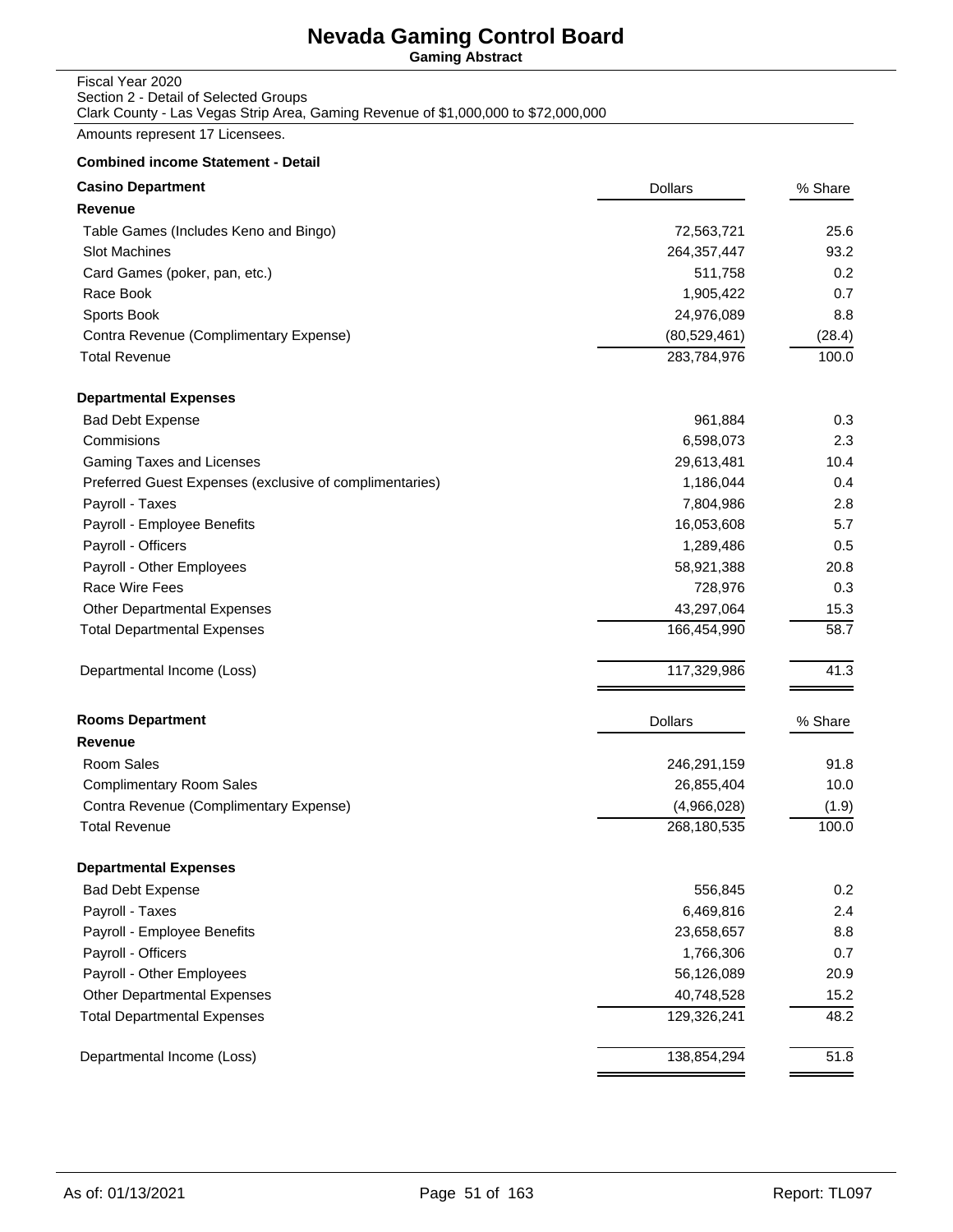**Gaming Abstract**

| Fiscal Year 2020                                                                   |
|------------------------------------------------------------------------------------|
| Section 2 - Detail of Selected Groups                                              |
| Clark County - Las Vegas Strip Area, Gaming Revenue of \$1,000,000 to \$72,000,000 |

Amounts represent 17 Licensees.

### **Combined income Statement - Detail**

| <b>Food Department</b>                 | <b>Dollars</b> | % Share |
|----------------------------------------|----------------|---------|
| <b>Revenue</b>                         |                |         |
| <b>Food Sales</b>                      | 109,702,150    | 88.0    |
| <b>Complimentary Food Sales</b>        | 16,333,305     | 13.1    |
| Contra Revenue (Complimentary Expense) | (1,443,423)    | (1.2)   |
| <b>Total Revenue</b>                   | 124,592,032    | 100.0   |
| Cost of Sales                          | 33,721,219     | 27.1    |
| Gross Margin                           | 90,870,813     | 72.9    |
| <b>Departmental Expenses</b>           |                |         |
| <b>Bad Debt Expense</b>                | 50,090         | 0.0     |
| Payroll - Taxes                        | 6,425,812      | 5.2     |
| Payroll - Employee Benefits            | 19,697,303     | 15.8    |
| Payroll - Officers                     | 62,064         | 0.0     |
| Payroll - Other Employees              | 49,412,726     | 39.7    |
| <b>Other Departmental Expenses</b>     | 10,863,671     | 8.7     |
| <b>Total Departmental Expenses</b>     | 86,511,666     | 69.4    |
| Departmental Income (Loss)             | 4,359,147      | 3.5     |
| <b>Beverage Department</b>             | <b>Dollars</b> | % Share |
| Revenue                                |                |         |
| <b>Beverage Sales</b>                  | 30,697,721     | 55.5    |
| <b>Complimentary Beverage Sales</b>    | 26,232,121     | 47.4    |
| Contra Revenue (Complimentary Expense) | (1,594,864)    | (2.9)   |
| <b>Total Revenue</b>                   | 55,334,978     | 100.0   |
| Cost of Sales                          | 10,134,825     | 18.3    |
| Gross Margin                           | 45,200,153     | 81.7    |
| <b>Departmental Expenses</b>           |                |         |
| <b>Bad Debt Expense</b>                | 22,671         | 0.0     |
| Payroll - Taxes                        | 1,619,533      | 2.9     |
| Payroll - Employee Benefits            | 4,590,168      | 8.3     |
| Payroll - Officers                     | 23,846         | 0.0     |
| Payroll - Other Employees              | 11,183,128     | 20.2    |
| Other Departmental Expenses            | 2,982,234      | 5.4     |
| <b>Total Departmental Expenses</b>     | 20,421,580     | 36.9    |
| Departmental Income (Loss)             | 24,778,573     | 44.8    |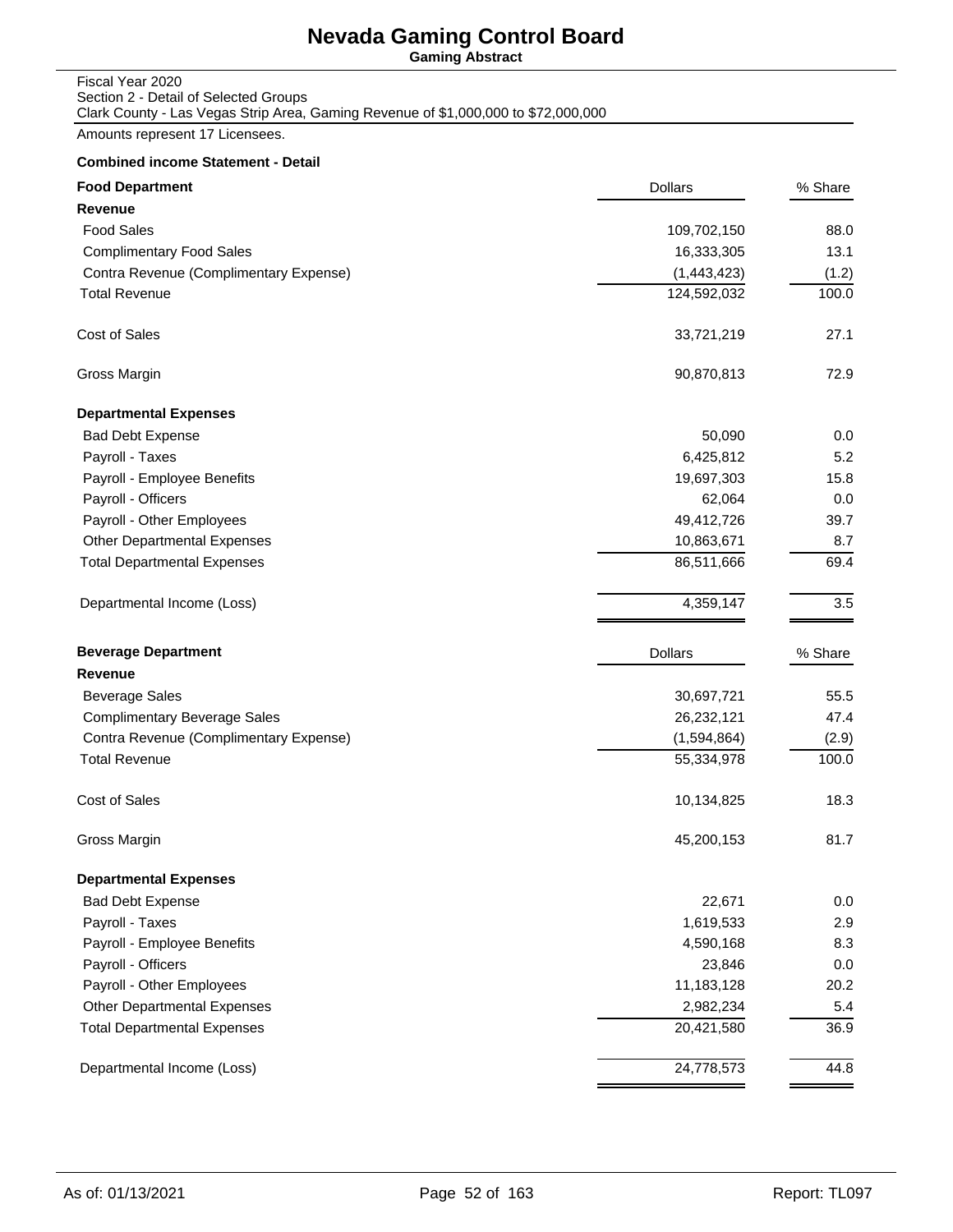**Gaming Abstract**

#### Fiscal Year 2020 Section 2 - Detail of Selected Groups Clark County - Las Vegas Strip Area, Gaming Revenue of \$1,000,000 to \$72,000,000

Amounts represent 17 Licensees.

#### **Combined income Statement - Detail**

| <b>Dollars</b> | % Share |  |
|----------------|---------|--|
|                |         |  |
| 88,405,369     | 99.0    |  |
| 1,976,650      | 2.2     |  |
| (1,060,415)    | (1.2)   |  |
| 89,321,604     | 100.0   |  |
| 9,576,117      | 10.7    |  |
| 79,745,487     | 89.3    |  |
|                |         |  |
| 214,936        | 0.2     |  |
| 1,439,045      | 1.6     |  |
| 2,912,835      | 3.3     |  |
| 268,256        | 0.3     |  |
| 13,082,152     | 14.6    |  |
| 16,235,430     | 18.2    |  |
| 34, 152, 654   | 38.2    |  |
| 45,592,833     | 51.0    |  |
|                |         |  |

#### **Average Number of Employees**

| Casino Department          | 2,015 |
|----------------------------|-------|
| Rooms Department           | 1,696 |
| <b>Food Department</b>     | 1,739 |
| <b>Beverage Department</b> | 514   |
| G & A Department           | 1.385 |
| <b>Other Departments</b>   | 422   |
| Total                      | 7.771 |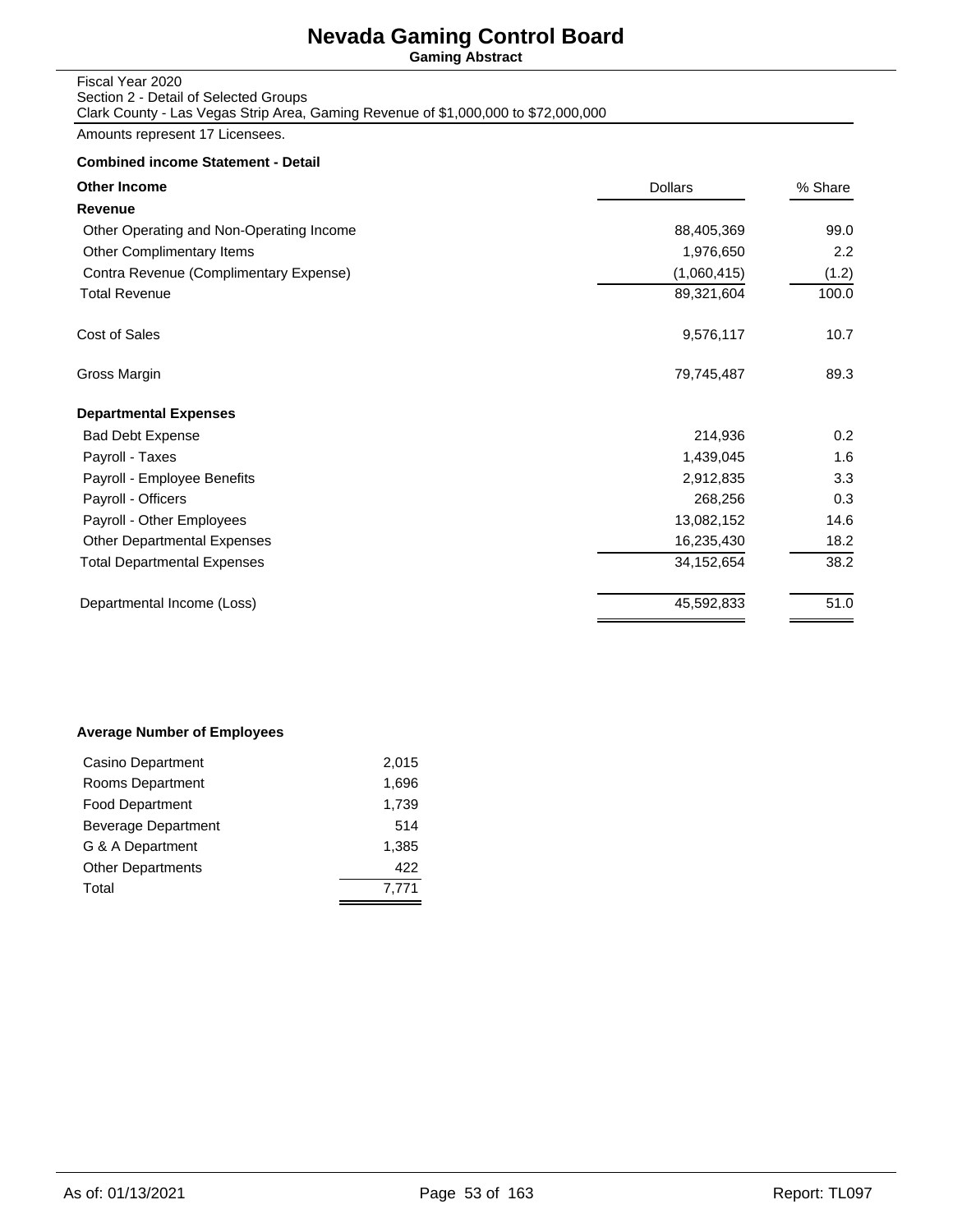**Gaming Abstract**

#### Fiscal Year 2020

Section 2 - Detail of Selected Groups Clark County - Las Vegas Strip Area, Gaming Revenue of \$1,000,000 to \$72,000,000

Amounts represent 17 Licensees.

#### **Rate of Room Occupancy**

| Month     | Available Rooms | Rooms Occupied | % of Occupancy |
|-----------|-----------------|----------------|----------------|
| July      | 244,328         | 226,709        | 92.8           |
| August    | 245,583         | 214,397        | 87.3           |
| September | 235,759         | 208,619        | 88.5           |
| October   | 242,439         | 219,480        | 90.5           |
| November  | 235,619         | 208,843        | 88.6           |
| December  | 242,055         | 202,218        | 83.5           |
| January   | 409,386         | 319,583        | 78.1           |
| February  | 337,811         | 260,548        | 77.1           |
| March     | 282,632         | 145,087        | 51.3           |
| April     | 63,945          | 9,855          | 15.4           |
| May       | 59,016          | 2,765          | 4.7            |
| June      | 221,808         | 54,864         | 24.7           |
| Total     | 2,820,381       | 2,072,968      | 73.5           |

| Per Room Per Day Statistics                                      | <b>Dollars</b> |
|------------------------------------------------------------------|----------------|
| Average Table Revenue (Includes Keno and Bingo) Per Room Per Day | 35.00          |
| Average Slot Revenue Per Room Per Day                            | 127.53         |
| Average Food Sales Per Room Per Day                              | 60.80          |
| Average Beverage Sales Per Room Per Day                          | 27.46          |
| Average Rooms Department Payroll Per Room Per Day                | 42.46          |
| Average Room Rate Per Day                                        | 131.77         |

### **Gaming Revenue Per Square Foot of Floor Space**

|                                       | # Casinos | Average Sq Ft | Revenue/Sq Ft |
|---------------------------------------|-----------|---------------|---------------|
| Table Games (Includes Keno and Bingo) |           | 6,385         | 1,033         |
| Slots                                 | 13        | 26,787        | 759           |
| Race and Sports                       | 8         | 5,373         | 625           |
| Card Games (poker, pan, etc.)         | 4         | 1.198         | 107           |
| Total                                 | 17        | 27.426        | 781           |

| Ratios                                                          | Percent |
|-----------------------------------------------------------------|---------|
| <b>Total Current Assets to Total Current Liabilities</b>        | 52.75   |
| <b>Total Capital to Total Liabilities</b>                       | 90.52   |
| <b>Total Capital to Total Current Liabilities</b>               | 283.14  |
| <b>Total Current Liabilities to Total Liabilities</b>           | 31.97   |
| Total Contra Revenue (Complimentary Expense) to Gaming Revenue* | 24.59   |
| Music and Entertainment Expense to Gaming Revenue               | 0.15    |
| <b>Total Revenue to Average Total Assets</b>                    | 46.98   |
| Total Revenue less Comp Sales to Average Total Assets           | 42.89   |
| Return on Invested Capital**                                    | (17.93) |
| Return on Average Assets***                                     | (15.25) |
|                                                                 |         |

\*Gaming revenue is equal to total gaming revenue before Contra Revenue (Complimentary Expense)<br>\*\*Return on invested capital is equal to the total of net income (before federal income taxes and extraorduinary items)<br>and int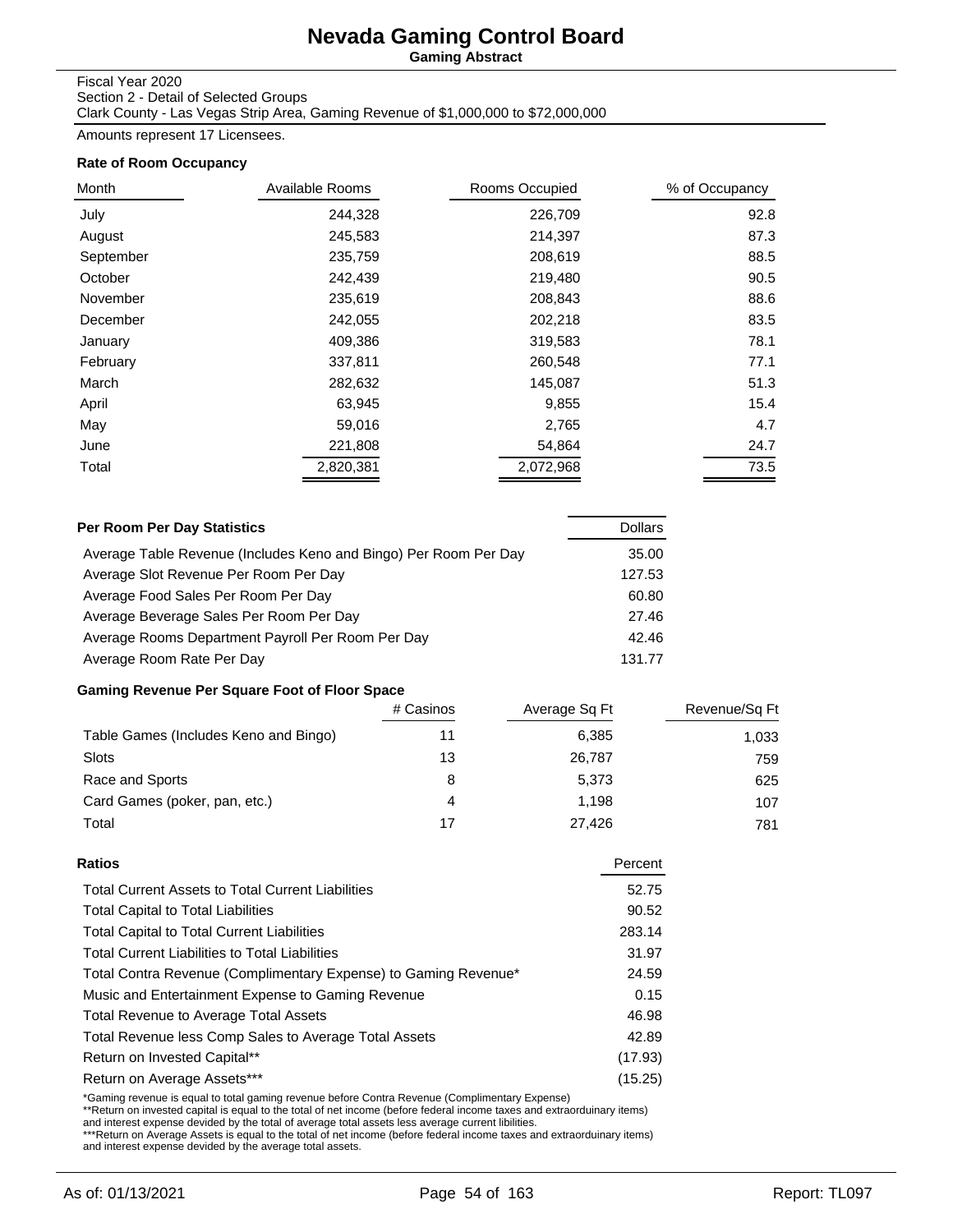**Gaming Abstract**

### Fiscal Year 2020

Section 2 - Detail of Selected Groups

Clark County - Las Vegas Strip Area, Gaming Revenue of \$72,000,000 and over

| <b>Combined Balance Sheet</b>                      |                             |                        | <b>Dollars</b>                   | % Share      |
|----------------------------------------------------|-----------------------------|------------------------|----------------------------------|--------------|
| <b>Assets</b>                                      |                             |                        |                                  |              |
| <b>Current Assets</b>                              |                             |                        |                                  |              |
| Cash                                               |                             |                        | 1,583,860,457                    | 2.5          |
| Receivables                                        | Total                       | Allowance              |                                  |              |
| Casino                                             | 633,157,879                 | 291,430,712            | 341,727,167                      | 0.5          |
| Trade                                              | 143,272,227                 | 16,179,057             | 127,093,170                      | 0.2          |
| Sundry                                             | 20,029,245,939              | 2,086,220              | 20,027,159,719                   | 31.7         |
| Notes                                              | 0                           | 0                      | 0                                | 0.0          |
| <b>Prepaid Expenses</b>                            |                             |                        | 200,290,606                      | 0.3          |
| <b>Other Current Assets</b>                        |                             |                        | 825,233,640                      | 1.3          |
| <b>Total Current Assets</b>                        |                             |                        | 23,105,364,759                   | 36.6         |
| <b>Fixed Assets</b>                                | Cost                        | Depeciation            |                                  |              |
| Land                                               | 5,683,973,288               |                        | 5,683,973,288                    | 9.0          |
| Land Improvements                                  | 839,919,640                 | 418,594,246            | 421,325,394                      | 0.7          |
| <b>Building &amp; Improvements</b>                 | 15,902,017,483              | 4,475,810,287          | 11,426,207,196                   | 18.1         |
| Furniture & Equipment                              | 10,546,786,444              | 7,293,362,431          | 3,253,424,013                    | 5.2          |
| Leasehold Imporvements                             | 999,781,292                 | 3,502,933              | 996,278,359                      | 1.6          |
| <b>Construction in Progress</b>                    | 235,692,698                 |                        | 235,692,698                      | 0.4          |
| <b>Total Fixed Assets</b>                          |                             |                        | 22,016,900,948                   | 34.9         |
| <b>Other Assets</b>                                |                             |                        | 18,050,717,812                   | 28.6         |
| <b>Total Assets</b>                                |                             |                        | 63,172,983,519                   | 100.0        |
| <b>Liabilities and Capital</b>                     |                             |                        |                                  |              |
| Liabilities                                        |                             |                        |                                  |              |
| <b>Current Liabilities</b>                         |                             |                        |                                  |              |
| Accounts Payable - Trade                           |                             |                        | 143,301,145                      | 0.2          |
| Accounts Payable - Other                           |                             |                        | 7,023,388,205                    | 11.1         |
| Current Portion of long Term Debt                  |                             |                        | 83,874,347                       | 0.1          |
| <b>Accrued Expenses</b>                            |                             |                        | 367,459,053                      | 0.6          |
| <b>Other Current Liabilities</b>                   |                             |                        | 3,534,622,633                    | 5.6          |
| <b>Total Current Liabilities</b>                   |                             |                        | 11,152,645,383                   | 17.7         |
| Long Term Debt                                     | <b>Total Owing</b>          | <b>Current Portion</b> |                                  |              |
| Mortgages                                          |                             |                        | 1,380,000,000                    | 2.2          |
| Debentures & Bonds                                 | 1,380,000,000<br>51,015,000 | 0<br>2,000,000         | 49,015,000                       | 0.1          |
| Notes                                              | 4,167,108,674               | 0                      | 4,167,108,674                    | $6.6\,$      |
| Contracts                                          | 4,845,017,567               | 52,988,950             | 4,792,028,617                    | 7.6          |
| Other                                              | 5,406,850,835               | 28,885,397             | 5,377,965,438                    | 8.5          |
| <b>Total Long Term Debt</b>                        |                             |                        |                                  |              |
| <b>Other Liabilities</b>                           |                             |                        | 15,766,117,729<br>12,718,791,029 | 25.0<br>20.1 |
| <b>Total Liabilities</b>                           |                             |                        |                                  |              |
|                                                    |                             |                        | 39,637,554,141                   | 62.7         |
| Capital                                            |                             |                        |                                  |              |
| Owners Capital Accounts (other than corporations)  |                             |                        | (4, 152, 566, 822)               | (6.6)        |
| Capital Stock and Other Capital (for corporations) |                             |                        | 12,135,060,949                   | 19.2         |
| <b>Retained Earnings</b>                           |                             |                        | 15,552,935,251                   | 24.6         |
| <b>Total Capital</b>                               |                             |                        | 23,535,429,378                   | 37.3         |
| <b>Total Liabilities and Capital</b>               |                             |                        | 63,172,983,519                   | 100.0        |
|                                                    | <b>Upper Quartile</b>       | Median                 | Lower Quartile                   |              |
| <b>Average Assets</b>                              |                             |                        |                                  |              |
| 2,632,207,646                                      | 3,060,957,791               | 1,540,541,542          | 1,540,541,542                    |              |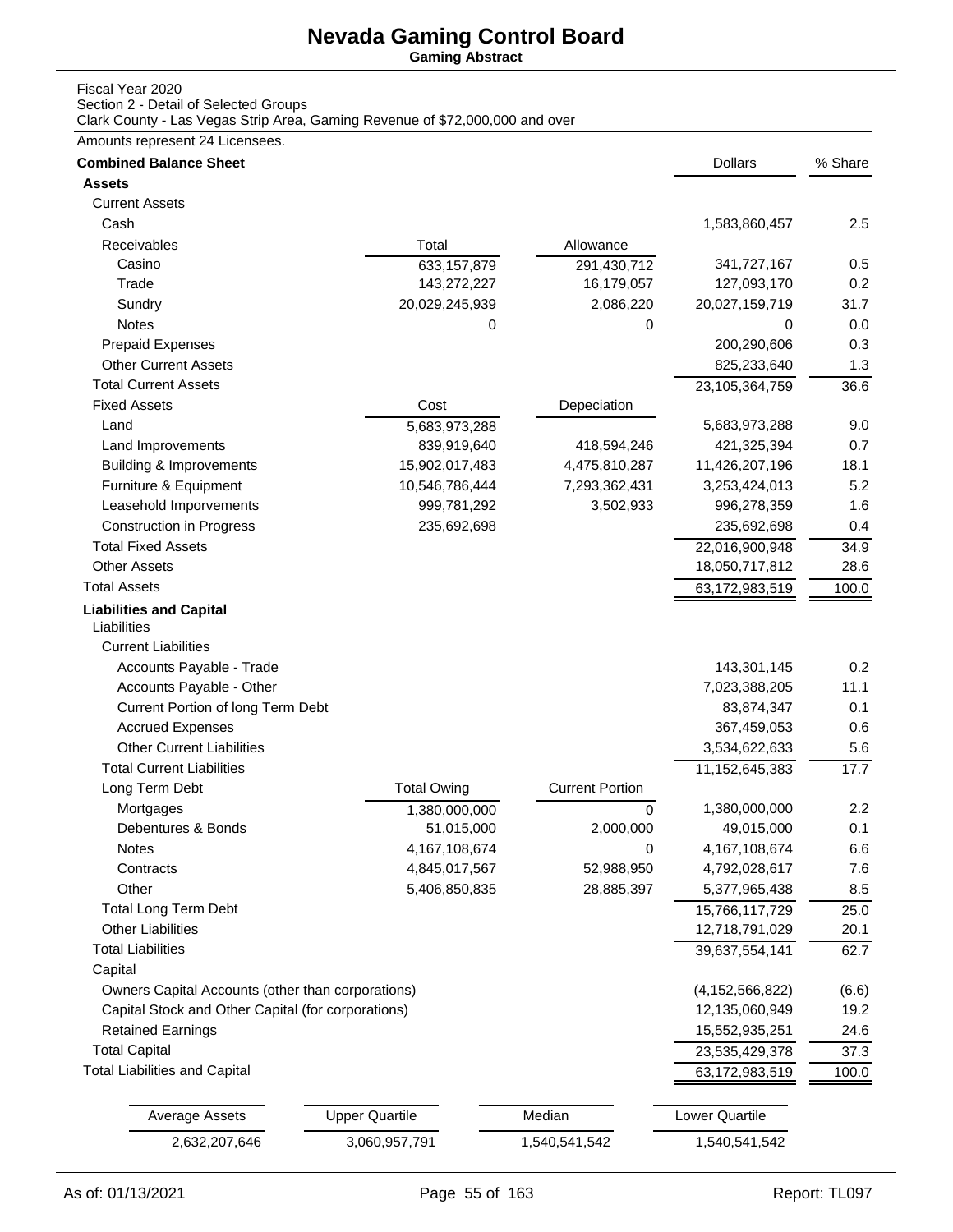**Gaming Abstract**

Fiscal Year 2020 Section 2 - Detail of Selected Groups Clark County - Las Vegas Strip Area, Gaming Revenue of \$72,000,000 and over

| <b>Combined Income Statement - Summary</b>                        | <b>Dollars</b>  | % Share |
|-------------------------------------------------------------------|-----------------|---------|
| Revenue                                                           |                 |         |
| Gaming                                                            | 3,103,711,097   | 27.5    |
| Rooms                                                             | 3,538,509,171   | 31.3    |
| Food                                                              | 2,120,491,938   | 18.8    |
| Beverage                                                          | 875,838,253     | 7.7     |
| Other                                                             | 1,666,944,380   | 14.7    |
| <b>Total Revenue</b>                                              | 11,305,494,839  | 100.0   |
| Cost of Sales                                                     | 704,822,271     | 6.2     |
| Gross Margin                                                      | 10,600,672,568  | 93.8    |
| <b>Departmental Expenses</b>                                      | 5,529,939,461   | 48.9    |
| Departmental Income                                               | 5,070,733,107   | 44.9    |
| General & Administrative Expenses                                 |                 |         |
| Advertising & Promotion                                           | 127,620,965     | 1.1     |
| <b>Bad Debt Expense</b>                                           | 5,515,992       | 0.0     |
| Depreciation - Buildings                                          | 901,043,181     | 8.0     |
| Depreciation & Amortizartion - Other                              | 553,775,407     | 4.9     |
| Energy Expense (e.g. electricity, gas, oil)                       | 124,652,362     | 1.1     |
| <b>Equipment Rental or Lease</b>                                  | 7,829,870       | 0.1     |
| <b>Interest Expense</b>                                           | 875,566,003     | 7.7     |
| Music & Entertainment                                             | 182,959,382     | 1.6     |
| Payroll - Taxes                                                   | 50,946,014      | 0.5     |
| Payroll - Employee Benefits                                       | 201,646,905     | 1.8     |
| Payroll - Officers                                                | 20,681,608      | 0.2     |
| Payroll - Other Employees                                         | 690,344,055     | 6.1     |
| <b>Rent of Premises</b>                                           | 32,458,434      | 0.3     |
| <b>Taxes - Real Estate</b>                                        | 131,800,262     | 1.2     |
| Taxes & Licenses - Other                                          | 72,542,955      | 0.6     |
| Utilities (other than energy expense items)                       | 65,234,952      | 0.6     |
| Other G & A                                                       | (2,016,783,634) | (17.8)  |
| Total General & Administrative Expenses                           | 2,027,834,713   | 17.9    |
| Net Income (Loss) before Fed Income Taxes and Extraordinary Items | 3,042,898,394   | 26.9    |

| Average Revenue | Upper Quartile | Median      | Lower Quartile |
|-----------------|----------------|-------------|----------------|
| 471.062.285     | 736,688,074    | 282,711,196 | 282,711,196    |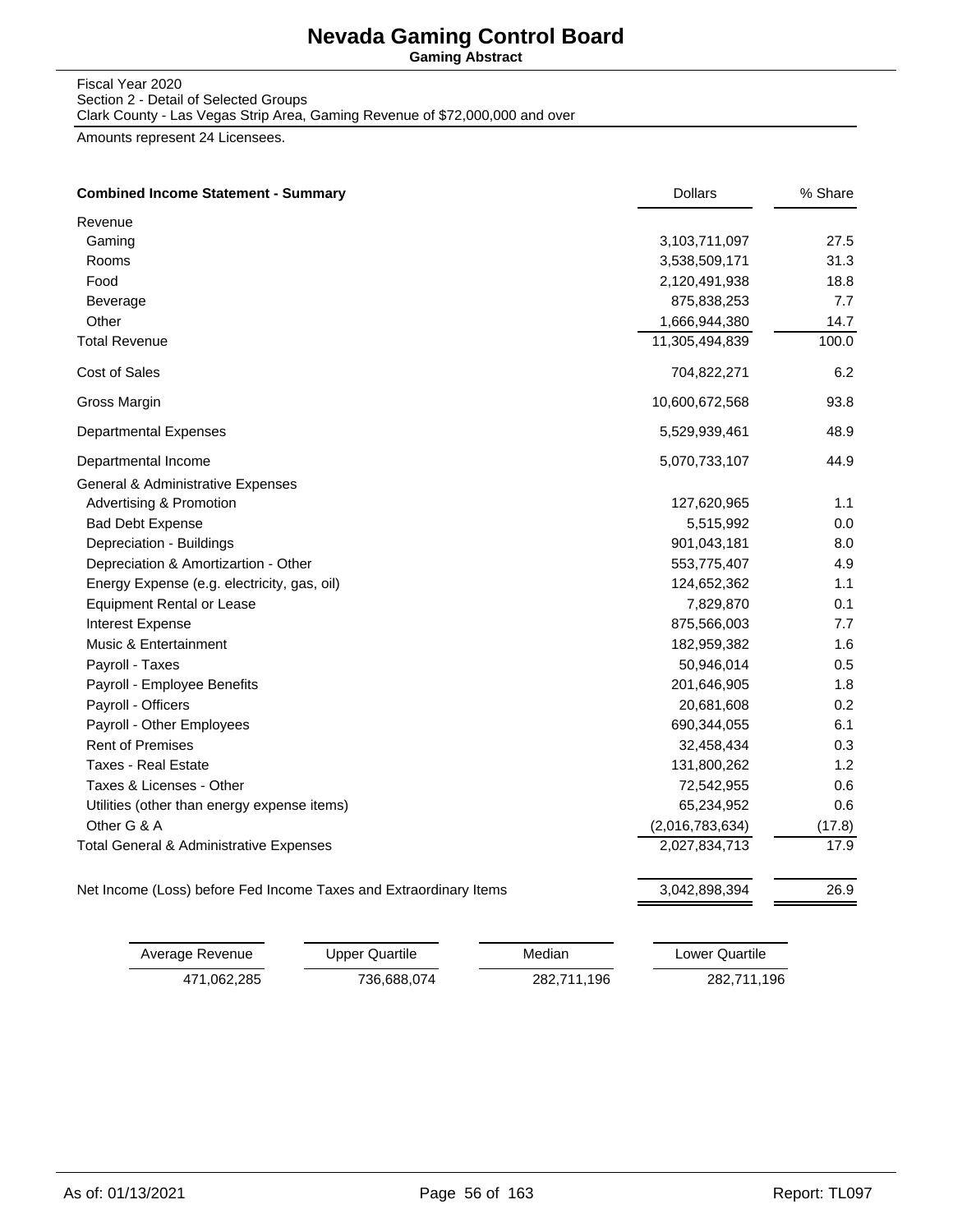**Gaming Abstract**

### Fiscal Year 2020 Section 2 - Detail of Selected Groups Clark County - Las Vegas Strip Area, Gaming Revenue of \$72,000,000 and over

Amounts represent 24 Licensees.

| <b>Casino Department</b>                                | <b>Dollars</b>  | % Share |
|---------------------------------------------------------|-----------------|---------|
| Revenue                                                 |                 |         |
| Table Games (Includes Keno and Bingo)                   | 1,898,360,493   | 61.2    |
| <b>Slot Machines</b>                                    | 2,524,357,165   | 81.3    |
| Card Games (poker, pan, etc.)                           | 70,403,318      | 2.3     |
| Race Book                                               | 9,339,741       | 0.3     |
| Sports Book                                             | 66,205,541      | 2.1     |
| Contra Revenue (Complimentary Expense)                  | (1,464,955,161) | (47.2)  |
| <b>Total Revenue</b>                                    | 3,103,711,097   | 100.0   |
| <b>Departmental Expenses</b>                            |                 |         |
| <b>Bad Debt Expense</b>                                 | 128,353,315     | 4.1     |
| Commisions                                              | 4,822,666       | 0.2     |
| Gaming Taxes and Licenses                               | 318,307,868     | 10.3    |
| Preferred Guest Expenses (exclusive of complimentaries) | 116,224,070     | 3.7     |
| Payroll - Taxes                                         | 73,039,199      | 2.4     |
| Payroll - Employee Benefits                             | 148,546,072     | 4.8     |
| Payroll - Officers                                      | 10,980,205      | 0.4     |
| Payroll - Other Employees                               | 609,857,862     | 19.6    |
| Race Wire Fees                                          | 1,442,206       | 0.0     |
| <b>Other Departmental Expenses</b>                      | 387,305,219     | 12.5    |
| <b>Total Departmental Expenses</b>                      | 1,798,878,682   | 58.0    |
| Departmental Income (Loss)                              | 1,304,832,415   | 42.0    |
| <b>Rooms Department</b>                                 | <b>Dollars</b>  | % Share |
| Revenue                                                 |                 |         |
| Room Sales                                              | 2,968,826,155   | 83.9    |
| <b>Complimentary Room Sales</b>                         | 611,850,879     | 17.3    |
| Contra Revenue (Complimentary Expense)                  | (42, 167, 863)  | (1.2)   |
| <b>Total Revenue</b>                                    | 3,538,509,171   | 100.0   |
| <b>Departmental Expenses</b>                            |                 |         |
| <b>Bad Debt Expense</b>                                 | 9,535,624       | 0.3     |
| Payroll - Taxes                                         | 49,484,498      | 1.4     |
| Payroll - Employee Benefits                             | 191,105,987     | 5.4     |
| Payroll - Officers                                      | 3,439,954       | 0.1     |
| Payroll - Other Employees                               | 618,515,473     | 17.5    |
| Other Departmental Expenses                             | 421,189,716     | 11.9    |
| <b>Total Departmental Expenses</b>                      | 1,293,271,252   | 36.5    |
| Departmental Income (Loss)                              | 2,245,237,919   | 63.5    |
|                                                         |                 |         |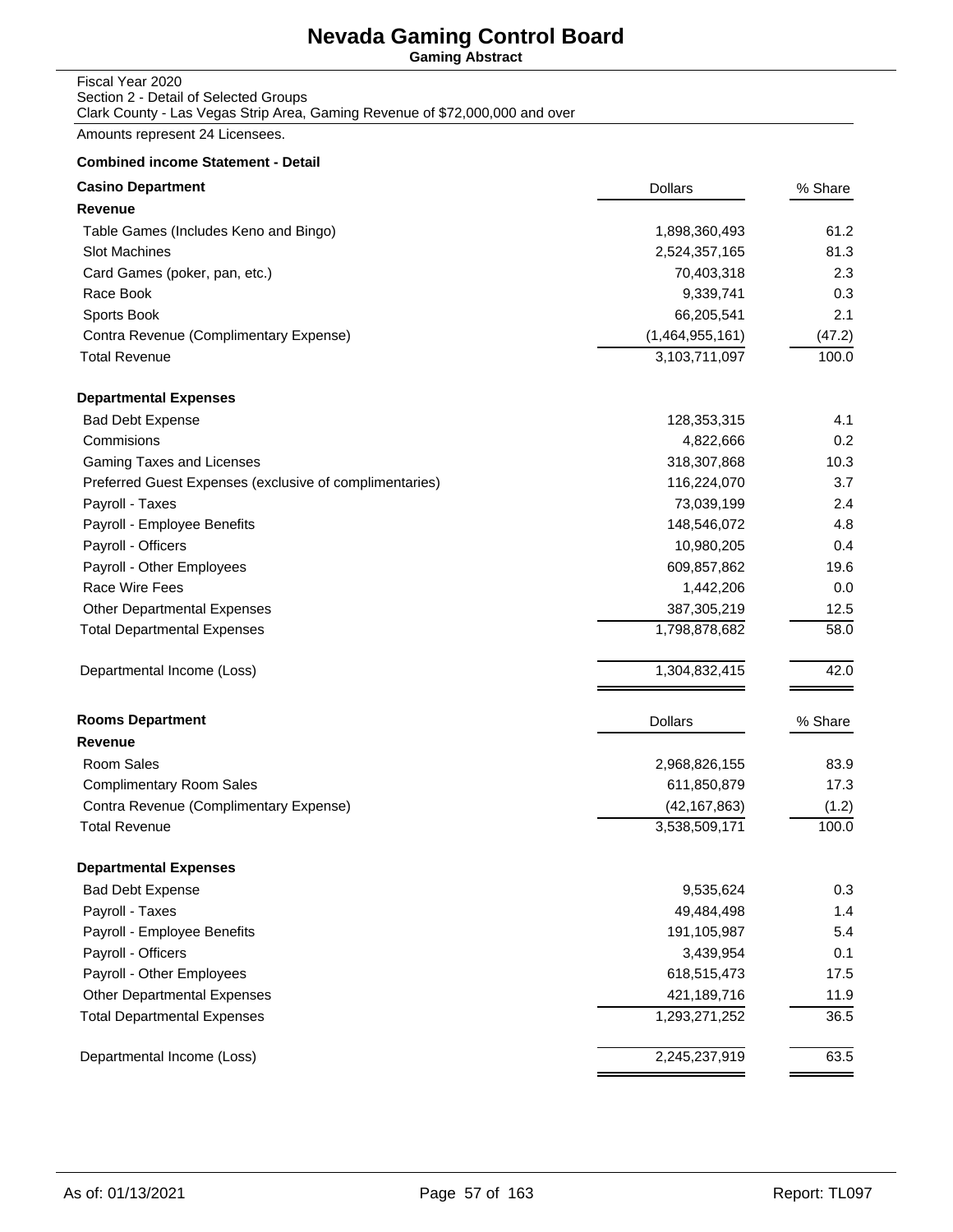**Gaming Abstract**

### Fiscal Year 2020 Section 2 - Detail of Selected Groups Clark County - Las Vegas Strip Area, Gaming Revenue of \$72,000,000 and over

Amounts represent 24 Licensees.

| <b>Food Department</b>                 | <b>Dollars</b> | % Share |
|----------------------------------------|----------------|---------|
| Revenue                                |                |         |
| <b>Food Sales</b>                      | 1,943,478,537  | 91.7    |
| <b>Complimentary Food Sales</b>        | 206,287,648    | 9.7     |
| Contra Revenue (Complimentary Expense) | (29, 274, 247) | (1.4)   |
| <b>Total Revenue</b>                   | 2,120,491,938  | 100.0   |
| Cost of Sales                          | 477,028,534    | 22.5    |
| Gross Margin                           | 1,643,463,404  | 77.5    |
| <b>Departmental Expenses</b>           |                |         |
| <b>Bad Debt Expense</b>                | 1,565,296      | 0.1     |
| Payroll - Taxes                        | 80,234,638     | 3.8     |
| Payroll - Employee Benefits            | 215,990,280    | 10.2    |
| Payroll - Officers                     | 10,674,488     | 0.5     |
| Payroll - Other Employees              | 815,404,236    | 38.5    |
| <b>Other Departmental Expenses</b>     | 220,387,601    | 10.4    |
| <b>Total Departmental Expenses</b>     | 1,344,256,539  | 63.4    |
| Departmental Income (Loss)             | 299,206,865    | 14.1    |
| <b>Beverage Department</b>             | <b>Dollars</b> | % Share |
| <b>Revenue</b>                         |                |         |
| <b>Beverage Sales</b>                  | 581,626,040    | 66.4    |
| <b>Complimentary Beverage Sales</b>    | 302,272,103    | 34.5    |
| Contra Revenue (Complimentary Expense) | (8,059,890)    | (0.9)   |
| <b>Total Revenue</b>                   | 875,838,253    | 100.0   |
| Cost of Sales                          | 126, 163, 469  | 14.4    |
| Gross Margin                           | 749,674,784    | 85.6    |
| <b>Departmental Expenses</b>           |                |         |
| <b>Bad Debt Expense</b>                | 398,164        | 0.0     |
| Payroll - Taxes                        | 21,100,820     | 2.4     |
| Payroll - Employee Benefits            | 51,906,399     | 5.9     |
| Payroll - Officers                     | 371,600        | 0.0     |
| Payroll - Other Employees              | 172,452,931    | 19.7    |
| Other Departmental Expenses            | 168,946,046    | 19.3    |
| <b>Total Departmental Expenses</b>     | 415,175,960    | 47.4    |
| Departmental Income (Loss)             | 334,498,824    | 38.2    |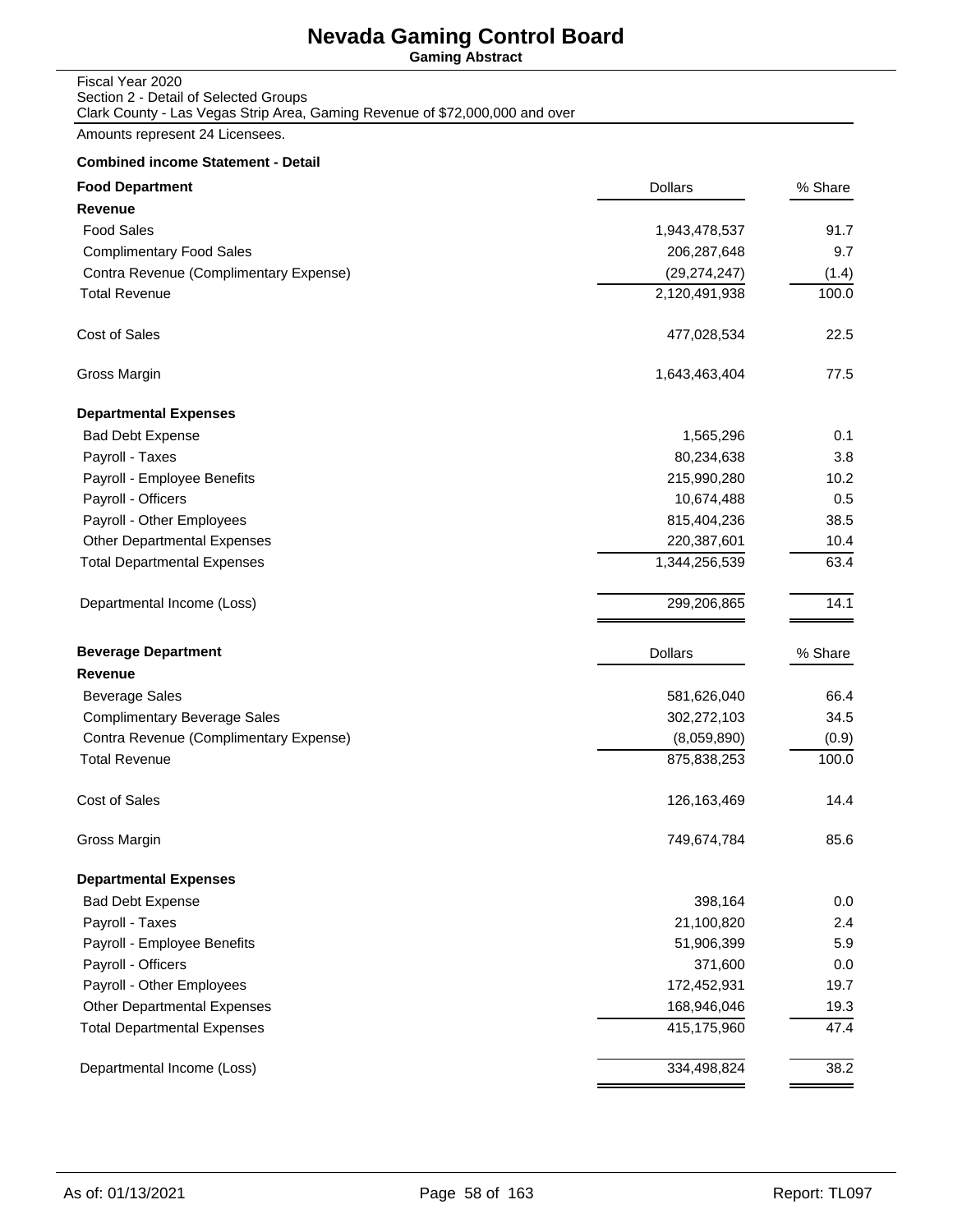**Gaming Abstract**

#### Fiscal Year 2020 Section 2 - Detail of Selected Groups Clark County - Las Vegas Strip Area, Gaming Revenue of \$72,000,000 and over

Amounts represent 24 Licensees.

### **Combined income Statement - Detail**

| <b>Other Income</b>                      | <b>Dollars</b> | % Share |
|------------------------------------------|----------------|---------|
| Revenue                                  |                |         |
| Other Operating and Non-Operating Income | 1,630,789,347  | 97.8    |
| Other Complimentary Items                | 59,996,620     | 3.6     |
| Contra Revenue (Complimentary Expense)   | (23,841,587)   | (1.4)   |
| <b>Total Revenue</b>                     | 1,666,944,380  | 100.0   |
| Cost of Sales                            | 101,630,268    | 6.1     |
| Gross Margin                             | 1,565,314,112  | 93.9    |
| <b>Departmental Expenses</b>             |                |         |
| <b>Bad Debt Expense</b>                  | 12,813,197     | 0.8     |
| Payroll - Taxes                          | 21,535,028     | 1.3     |
| Payroll - Employee Benefits              | 44, 181, 146   | 2.7     |
| Payroll - Officers                       | 3,723,126      | 0.2     |
| Payroll - Other Employees                | 241,825,712    | 14.5    |
| <b>Other Departmental Expenses</b>       | 354,278,819    | 21.3    |
| Total Departmental Expenses              | 678,357,028    | 40.7    |
| Departmental Income (Loss)               | 886,957,084    | 53.2    |
|                                          |                |         |

### **Average Number of Employees**

| Casino Department          | 16,841 |
|----------------------------|--------|
| Rooms Department           | 15,496 |
| <b>Food Department</b>     | 19,551 |
| <b>Beverage Department</b> | 4.933  |
| G & A Department           | 10.698 |
| <b>Other Departments</b>   | 5,736  |
| Total                      | 73,255 |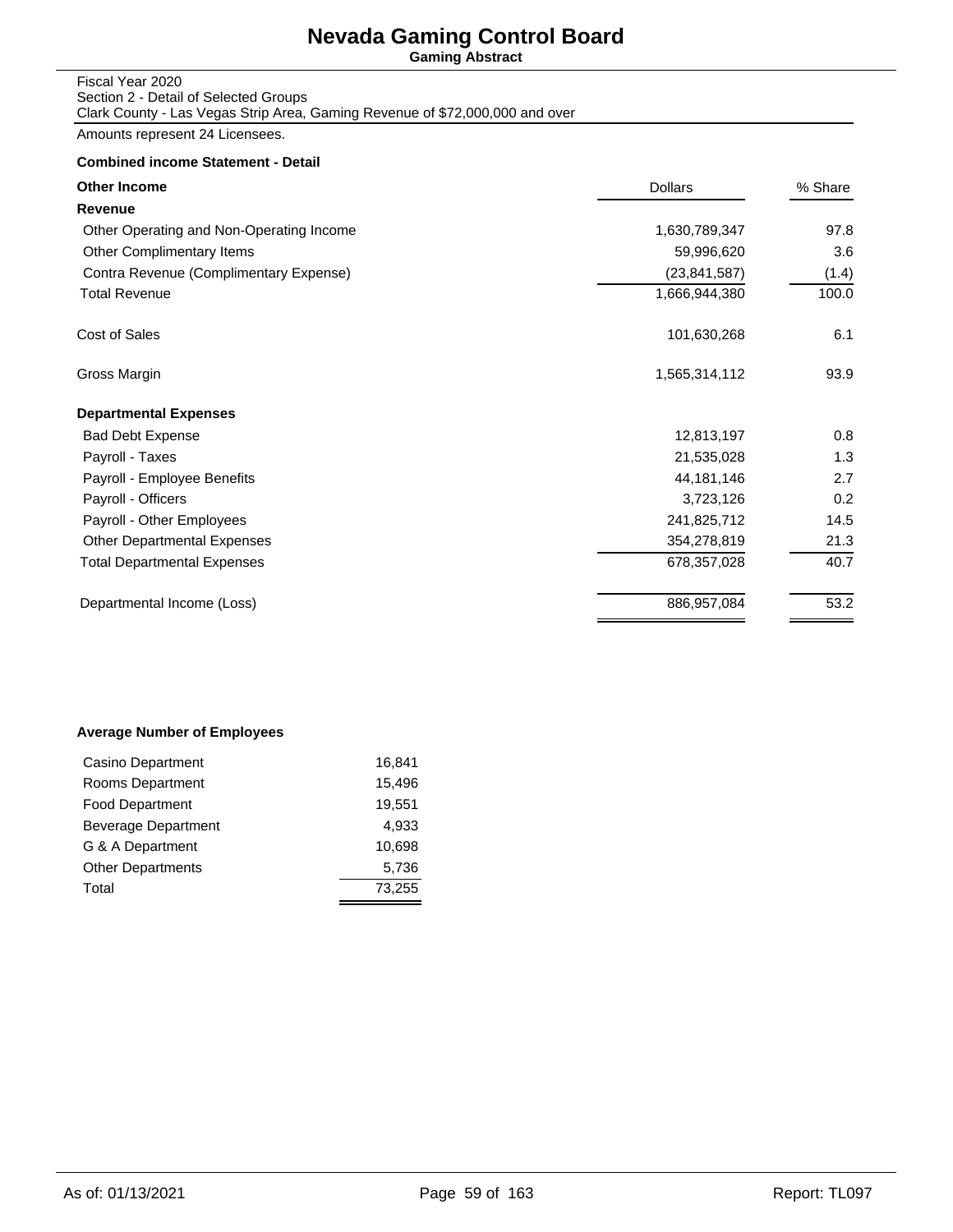**Gaming Abstract**

#### Fiscal Year 2020

Section 2 - Detail of Selected Groups Clark County - Las Vegas Strip Area, Gaming Revenue of \$72,000,000 and over

Amounts represent 24 Licensees.

### **Rate of Room Occupancy**

| Month     | Available Rooms | Rooms Occupied | % of Occupancy |
|-----------|-----------------|----------------|----------------|
| July      | 2,368,749       | 2,273,430      | 96.0           |
| August    | 2,356,558       | 2,181,678      | 92.6           |
| September | 2,281,843       | 2,121,266      | 93.0           |
| October   | 2,356,161       | 2,227,522      | 94.5           |
| November  | 2,291,396       | 2,134,608      | 93.2           |
| December  | 2,355,573       | 2,125,186      | 90.2           |
| January   | 2,382,200       | 2,215,392      | 93.0           |
| February  | 2,231,158       | 2,049,838      | 91.9           |
| March     | 1,640,231       | 907,447        | 55.3           |
| April     | 777,600         | $\Omega$       | 0.0            |
| May       | 780,792         | 7              | 0.0            |
| June      | 1,576,921       | 518,334        | 32.9           |
| Total     | 23,399,182      | 18,754,708     | 80.2           |

| Per Room Per Day Statistics                                      | <b>Dollars</b> |
|------------------------------------------------------------------|----------------|
| Average Table Revenue (Includes Keno and Bingo) Per Room Per Day | 101.22         |
| Average Slot Revenue Per Room Per Day                            | 134.60         |
| Average Food Sales Per Room Per Day                              | 114.63         |
| Average Beverage Sales Per Room Per Day                          | 47.13          |
| Average Rooms Department Payroll Per Room Per Day                | 45.99          |
| Average Room Rate Per Day                                        | 190.92         |

## **Gaming Revenue Per Square Foot of Floor Space**

|                                       | # Casinos | Average Sq Ft | Revenue/Sq Ft |
|---------------------------------------|-----------|---------------|---------------|
| Table Games (Includes Keno and Bingo) | 24        | 23,107        | 3.423         |
| Slots                                 | 24        | 69.169        | 1.521         |
| Race and Sports                       | 21        | 5.209         | 691           |
| Card Games (poker, pan, etc.)         | 16        | 3.702         | 1.189         |
| Total                                 | 24        | 99,302        | 1.917         |

| Ratios                                                          | Percent |
|-----------------------------------------------------------------|---------|
| <b>Total Current Assets to Total Current Liabilities</b>        | 207.17  |
| <b>Total Capital to Total Liabilities</b>                       | 59.38   |
| <b>Total Capital to Total Current Liabilities</b>               | 211.03  |
| <b>Total Current Liabilities to Total Liabilities</b>           | 28.14   |
| Total Contra Revenue (Complimentary Expense) to Gaming Revenue* | 34.33   |
| Music and Entertainment Expense to Gaming Revenue               | 5.89    |
| <b>Total Revenue to Average Total Assets</b>                    | 18.67   |
| Total Revenue less Comp Sales to Average Total Assets           | 16.72   |
| Return on Invested Capital**                                    | 8.12    |
| Return on Average Assets***                                     | 6.47    |
|                                                                 |         |

\*Gaming revenue is equal to total gaming revenue before Contra Revenue (Complimentary Expense)<br>\*\*Return on invested capital is equal to the total of net income (before federal income taxes and extraorduinary items)<br>and int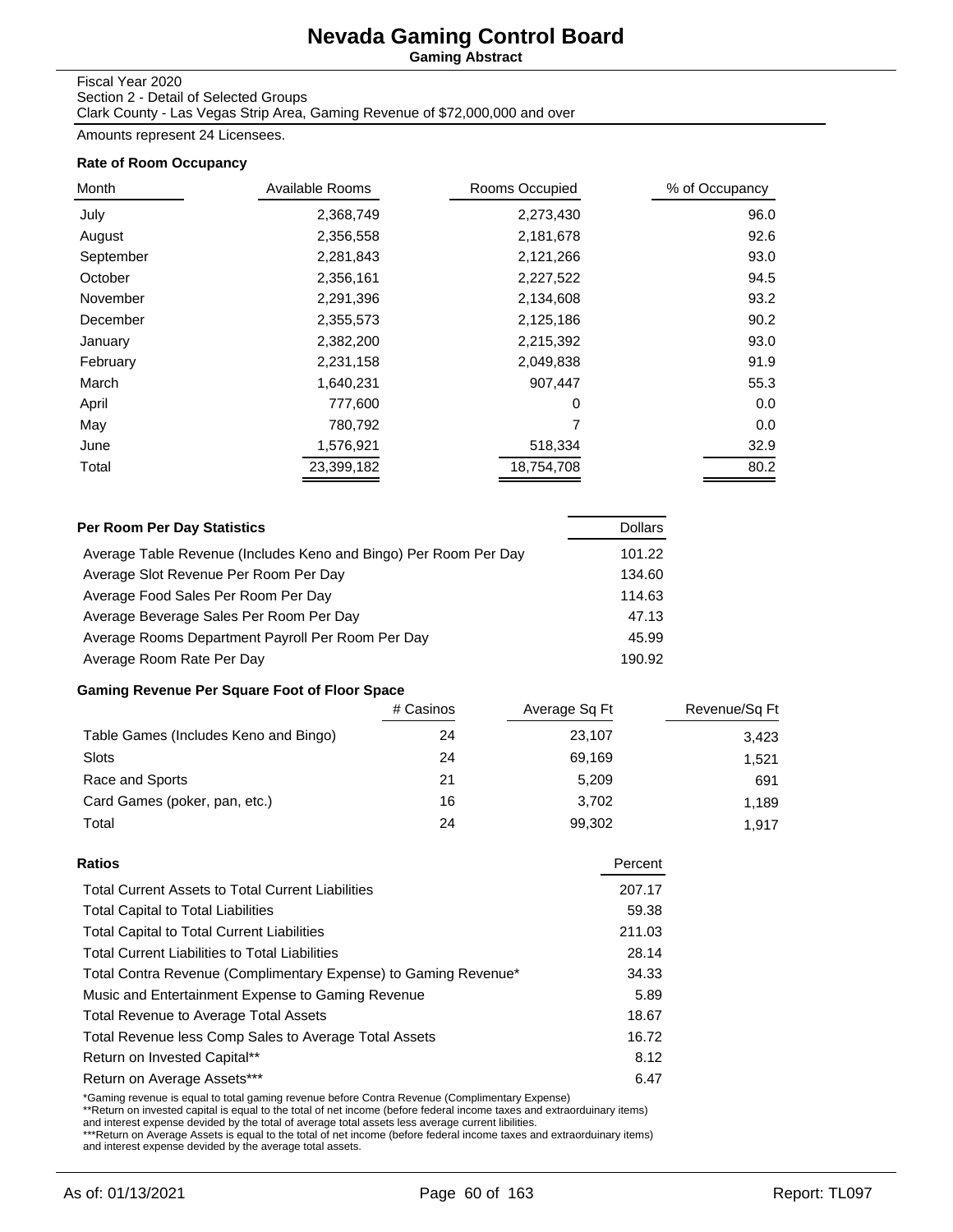**Gaming Abstract**

## Fiscal Year 2020

Section 2 - Detail of Selected Groups

Clark County - Downtown Las Vegas Area, Gaming Revenue of \$1,000,000 and over

## Amounts represent 15 Licensees.

| <b>Combined Balance Sheet</b>                      |                       |                        | <b>Dollars</b>        | % Share |
|----------------------------------------------------|-----------------------|------------------------|-----------------------|---------|
| <b>Assets</b>                                      |                       |                        |                       |         |
| <b>Current Assets</b>                              |                       |                        |                       |         |
| Cash                                               |                       |                        | 68,120,176            | 4.3     |
| Receivables                                        | Total                 | Allowance              |                       |         |
| Casino                                             | 6,655,546             | 2,484,148              | 4,171,398             | 0.3     |
| Trade                                              | 6,256,258             | 333,020                | 5,923,238             | 0.4     |
| Sundry                                             | 3,609,170             | 16,500                 | 3,592,670             | 0.2     |
| Notes                                              | 0                     | 0                      | 0                     | 0.0     |
| <b>Prepaid Expenses</b>                            |                       |                        | 17,373,652            | 1.1     |
| <b>Other Current Assets</b>                        |                       |                        | 53,186,649            | 3.3     |
| <b>Total Current Assets</b>                        |                       |                        | 152,367,783           | 9.5     |
| <b>Fixed Assets</b>                                | Cost                  | Depeciation            |                       |         |
| Land                                               | 228,857,270           |                        | 228,857,270           | 14.3    |
| Land Improvements                                  | 12,221,897            | 6,801,976              | 5,419,921             | 0.3     |
| <b>Building &amp; Improvements</b>                 | 1,288,580,986         | 461,033,851            | 827,547,135           | 51.7    |
| Furniture & Equipment                              | 617,072,857           | 468,303,304            | 148,769,553           | 9.3     |
| Leasehold Imporvements                             | 73,656,540            | 17,275,872             | 56,380,668            | 3.5     |
| <b>Construction in Progress</b>                    | 37,139,128            |                        | 37,139,128            | 2.3     |
| <b>Total Fixed Assets</b>                          |                       |                        | 1,304,113,675         | 81.5    |
| <b>Other Assets</b>                                |                       |                        | 143,892,473           | 9.0     |
| <b>Total Assets</b>                                |                       |                        | 1,600,373,931         | 100.0   |
| <b>Liabilities and Capital</b><br>Liabilities      |                       |                        |                       |         |
| <b>Current Liabilities</b>                         |                       |                        |                       |         |
| Accounts Payable - Trade                           |                       |                        | 23,670,325            | 1.5     |
| Accounts Payable - Other                           |                       |                        | 16,528,431            | 1.0     |
| Current Portion of long Term Debt                  |                       |                        | 4,679,147             | 0.3     |
| <b>Accrued Expenses</b>                            |                       |                        | 58,464,195            | 3.7     |
| <b>Other Current Liabilities</b>                   |                       |                        | 52, 161, 772          | 3.3     |
| <b>Total Current Liabilities</b>                   |                       |                        | 155,503,870           | 9.7     |
| Long Term Debt                                     | <b>Total Owing</b>    | <b>Current Portion</b> |                       |         |
| Mortgages                                          | 0                     | 0                      | 0                     | 0.0     |
| Debentures & Bonds                                 | 0                     | 0                      | 0                     | 0.0     |
| Notes                                              | 65,802,310            | 465,955                | 65,336,355            | 4.1     |
| Contracts                                          | 8,672,693             | 3,612,258              | 5,060,435             | 0.3     |
| Other                                              | 116,807,598           | 600,934                | 116,206,664           | 7.3     |
| <b>Total Long Term Debt</b>                        |                       |                        | 186,603,454           | 11.7    |
| <b>Other Liabilities</b>                           |                       |                        | 191,045,211           | 11.9    |
| <b>Total Liabilities</b>                           |                       |                        | 533, 152, 535         | 33.3    |
| Capital                                            |                       |                        |                       |         |
| Owners Capital Accounts (other than corporations)  |                       |                        | 689,894,154           | 43.1    |
| Capital Stock and Other Capital (for corporations) |                       |                        | 278,500,496           | 17.4    |
| <b>Retained Earnings</b>                           |                       |                        | 98,826,746            | 6.2     |
| <b>Total Capital</b>                               |                       |                        | 1,067,221,396         | 66.7    |
| <b>Total Liabilities and Capital</b>               |                       |                        | 1,600,373,931         | 100.0   |
|                                                    |                       |                        |                       |         |
| <b>Average Assets</b>                              | <b>Upper Quartile</b> | Median                 | <b>Lower Quartile</b> |         |
| 106,691,595                                        | 95,714,648            | 37,510,966             | 37,510,966            |         |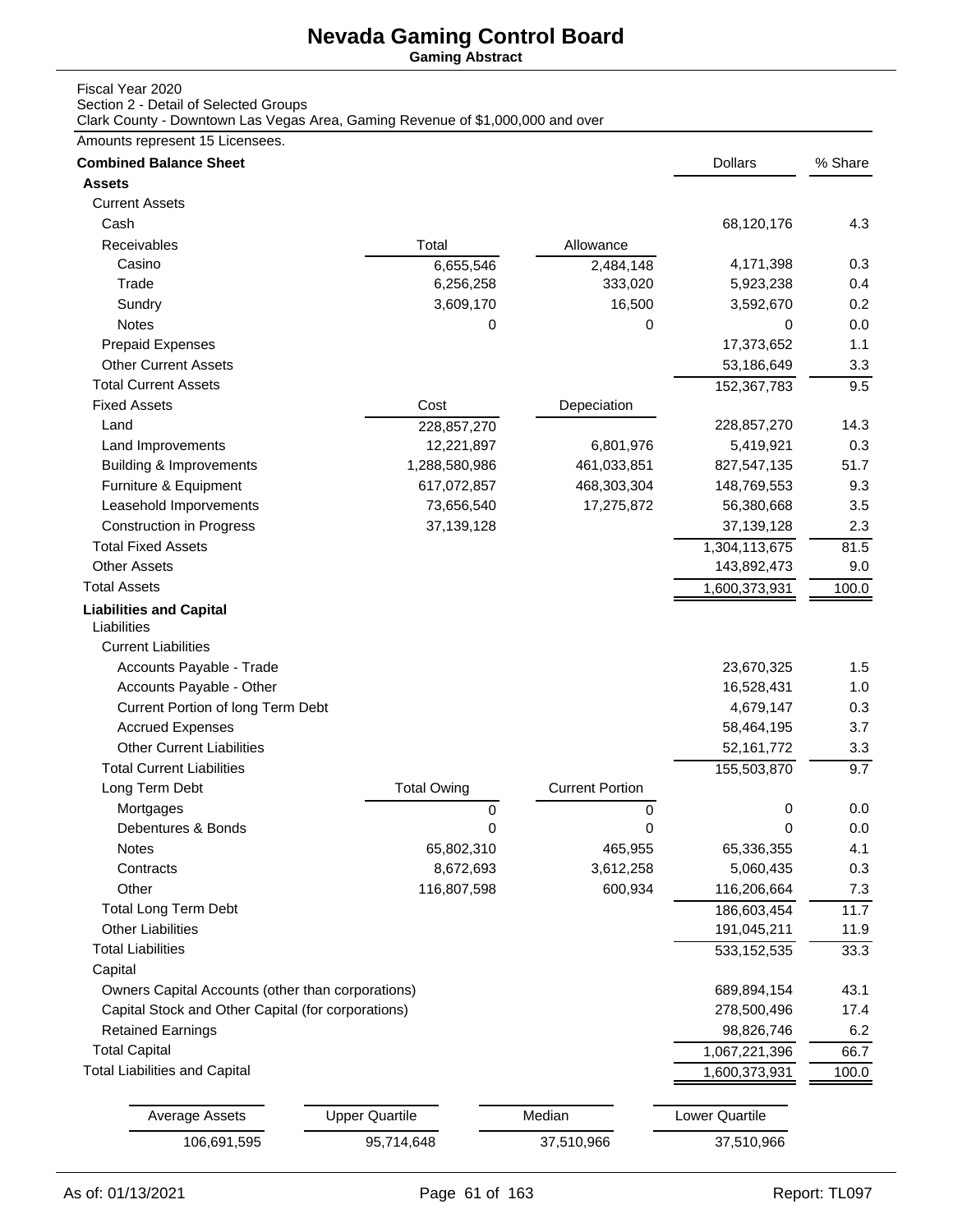**Gaming Abstract**

Fiscal Year 2020 Section 2 - Detail of Selected Groups Clark County - Downtown Las Vegas Area, Gaming Revenue of \$1,000,000 and over

Amounts represent 15 Licensees.

| <b>Combined Income Statement - Summary</b>                        | <b>Dollars</b> | % Share |
|-------------------------------------------------------------------|----------------|---------|
| Revenue                                                           |                |         |
| Gaming                                                            | 436,238,178    | 46.8    |
| Rooms                                                             | 184,383,034    | 19.8    |
| Food                                                              | 131,077,871    | 14.1    |
| Beverage                                                          | 110,212,173    | 11.8    |
| Other                                                             | 70,406,926     | 7.6     |
| <b>Total Revenue</b>                                              | 932,318,182    | 100.0   |
| Cost of Sales                                                     | 68,288,477     | 7.3     |
| Gross Margin                                                      | 864,029,705    | 92.7    |
| <b>Departmental Expenses</b>                                      | 441,984,279    | 47.4    |
| Departmental Income                                               | 422,045,426    | 45.3    |
| General & Administrative Expenses                                 |                |         |
| Advertising & Promotion                                           | 11,165,296     | 1.2     |
| <b>Bad Debt Expense</b>                                           | 31,043         | 0.0     |
| Depreciation - Buildings                                          | 52,543,684     | 5.6     |
| Depreciation & Amortizartion - Other                              | 47,856,451     | 5.1     |
| Energy Expense (e.g. electricity, gas, oil)                       | 17,258,536     | 1.9     |
| <b>Equipment Rental or Lease</b>                                  | 603,829        | 0.1     |
| <b>Interest Expense</b>                                           | 22,367,918     | 2.4     |
| Music & Entertainment                                             | 565,738        | 0.1     |
| Payroll - Taxes                                                   | 5,796,583      | 0.6     |
| Payroll - Employee Benefits                                       | 16,339,876     | 1.8     |
| Payroll - Officers                                                | 3,362,746      | 0.4     |
| Payroll - Other Employees                                         | 77,491,144     | 8.3     |
| <b>Rent of Premises</b>                                           | 14,520,340     | 1.6     |
| <b>Taxes - Real Estate</b>                                        | 4,781,969      | 0.5     |
| Taxes & Licenses - Other                                          | 4,989,634      | 0.5     |
| Utilities (other than energy expense items)                       | 6,891,240      | 0.7     |
| Other G & A                                                       | 113,564,817    | 12.2    |
| Total General & Administrative Expenses                           | 400,130,844    | 42.9    |
| Net Income (Loss) before Fed Income Taxes and Extraordinary Items | 21,914,582     | 2.4     |

| Average Revenue | Upper Quartile | Median     | Lower Quartile |
|-----------------|----------------|------------|----------------|
| 62.154.545      | 66.135.988     | 45.075.284 | 45,075,284     |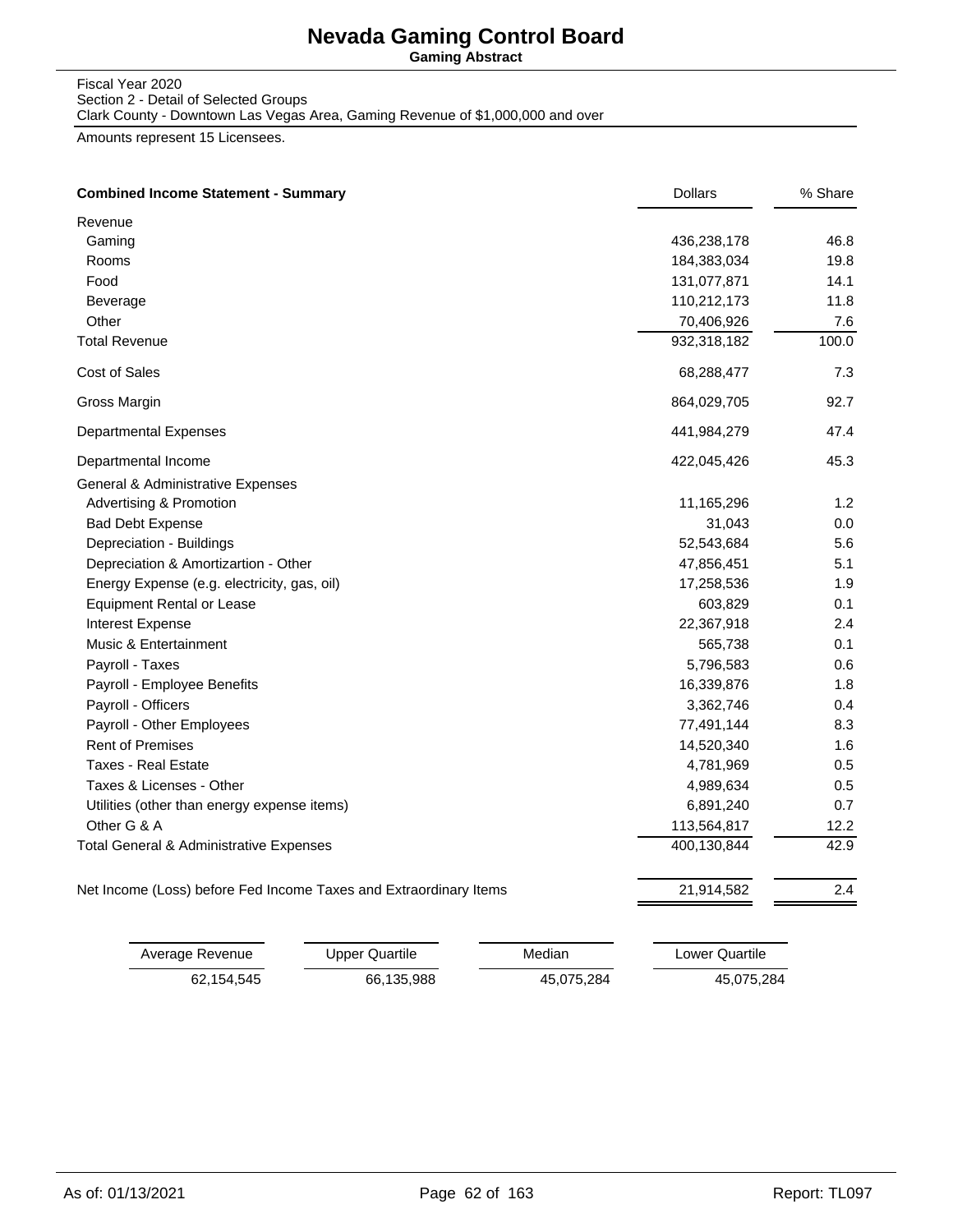**Gaming Abstract**

### Fiscal Year 2020 Section 2 - Detail of Selected Groups Clark County - Downtown Las Vegas Area, Gaming Revenue of \$1,000,000 and over

Amounts represent 15 Licensees.

| Revenue<br>114,028,668<br>Table Games (Includes Keno and Bingo)<br><b>Slot Machines</b><br>364,693,403<br>Card Games (poker, pan, etc.)<br>3,195,055<br>Race Book<br>609,709<br>Sports Book<br>52,295,026<br>Contra Revenue (Complimentary Expense)<br>(98, 583, 683)<br><b>Total Revenue</b><br>436,238,178<br><b>Departmental Expenses</b><br><b>Bad Debt Expense</b><br>546,734<br>Commisions<br>13,759,688<br>Gaming Taxes and Licenses<br>43,781,614<br>Preferred Guest Expenses (exclusive of complimentaries)<br>3,060,329<br>Payroll - Taxes<br>7,518,133<br>Payroll - Employee Benefits<br>15,165,782<br>Payroll - Officers<br>0<br>Payroll - Other Employees<br>66,254,472<br>Race Wire Fees<br>203,677<br>41,808,750<br><b>Other Departmental Expenses</b><br>192,099,179<br><b>Total Departmental Expenses</b><br>244,138,999<br>Departmental Income (Loss)<br><b>Rooms Department</b><br><b>Dollars</b><br>% Share<br><b>Revenue</b><br>Room Sales<br>152,350,363<br>35,074,522<br><b>Complimentary Room Sales</b><br>(3,041,851)<br>Contra Revenue (Complimentary Expense)<br><b>Total Revenue</b><br>184,383,034<br><b>Departmental Expenses</b><br>219,951<br><b>Bad Debt Expense</b><br>Payroll - Taxes<br>4,414,050<br>Payroll - Employee Benefits<br>17,095,311<br>Payroll - Officers<br>0<br>Payroll - Other Employees<br>50,729,317<br><b>Other Departmental Expenses</b><br>27,073,711<br><b>Total Departmental Expenses</b><br>99,532,340 | <b>Casino Department</b> | <b>Dollars</b> | % Share |
|------------------------------------------------------------------------------------------------------------------------------------------------------------------------------------------------------------------------------------------------------------------------------------------------------------------------------------------------------------------------------------------------------------------------------------------------------------------------------------------------------------------------------------------------------------------------------------------------------------------------------------------------------------------------------------------------------------------------------------------------------------------------------------------------------------------------------------------------------------------------------------------------------------------------------------------------------------------------------------------------------------------------------------------------------------------------------------------------------------------------------------------------------------------------------------------------------------------------------------------------------------------------------------------------------------------------------------------------------------------------------------------------------------------------------------------------------------------|--------------------------|----------------|---------|
|                                                                                                                                                                                                                                                                                                                                                                                                                                                                                                                                                                                                                                                                                                                                                                                                                                                                                                                                                                                                                                                                                                                                                                                                                                                                                                                                                                                                                                                                  |                          |                |         |
|                                                                                                                                                                                                                                                                                                                                                                                                                                                                                                                                                                                                                                                                                                                                                                                                                                                                                                                                                                                                                                                                                                                                                                                                                                                                                                                                                                                                                                                                  |                          |                | 26.1    |
|                                                                                                                                                                                                                                                                                                                                                                                                                                                                                                                                                                                                                                                                                                                                                                                                                                                                                                                                                                                                                                                                                                                                                                                                                                                                                                                                                                                                                                                                  |                          |                | 83.6    |
|                                                                                                                                                                                                                                                                                                                                                                                                                                                                                                                                                                                                                                                                                                                                                                                                                                                                                                                                                                                                                                                                                                                                                                                                                                                                                                                                                                                                                                                                  |                          |                | 0.7     |
|                                                                                                                                                                                                                                                                                                                                                                                                                                                                                                                                                                                                                                                                                                                                                                                                                                                                                                                                                                                                                                                                                                                                                                                                                                                                                                                                                                                                                                                                  |                          |                | 0.1     |
|                                                                                                                                                                                                                                                                                                                                                                                                                                                                                                                                                                                                                                                                                                                                                                                                                                                                                                                                                                                                                                                                                                                                                                                                                                                                                                                                                                                                                                                                  |                          |                | 12.0    |
|                                                                                                                                                                                                                                                                                                                                                                                                                                                                                                                                                                                                                                                                                                                                                                                                                                                                                                                                                                                                                                                                                                                                                                                                                                                                                                                                                                                                                                                                  |                          |                | (22.6)  |
|                                                                                                                                                                                                                                                                                                                                                                                                                                                                                                                                                                                                                                                                                                                                                                                                                                                                                                                                                                                                                                                                                                                                                                                                                                                                                                                                                                                                                                                                  |                          |                | 100.0   |
|                                                                                                                                                                                                                                                                                                                                                                                                                                                                                                                                                                                                                                                                                                                                                                                                                                                                                                                                                                                                                                                                                                                                                                                                                                                                                                                                                                                                                                                                  |                          |                |         |
|                                                                                                                                                                                                                                                                                                                                                                                                                                                                                                                                                                                                                                                                                                                                                                                                                                                                                                                                                                                                                                                                                                                                                                                                                                                                                                                                                                                                                                                                  |                          |                | 0.1     |
|                                                                                                                                                                                                                                                                                                                                                                                                                                                                                                                                                                                                                                                                                                                                                                                                                                                                                                                                                                                                                                                                                                                                                                                                                                                                                                                                                                                                                                                                  |                          |                | 3.2     |
|                                                                                                                                                                                                                                                                                                                                                                                                                                                                                                                                                                                                                                                                                                                                                                                                                                                                                                                                                                                                                                                                                                                                                                                                                                                                                                                                                                                                                                                                  |                          |                | 10.0    |
|                                                                                                                                                                                                                                                                                                                                                                                                                                                                                                                                                                                                                                                                                                                                                                                                                                                                                                                                                                                                                                                                                                                                                                                                                                                                                                                                                                                                                                                                  |                          |                | 0.7     |
|                                                                                                                                                                                                                                                                                                                                                                                                                                                                                                                                                                                                                                                                                                                                                                                                                                                                                                                                                                                                                                                                                                                                                                                                                                                                                                                                                                                                                                                                  |                          |                | 1.7     |
|                                                                                                                                                                                                                                                                                                                                                                                                                                                                                                                                                                                                                                                                                                                                                                                                                                                                                                                                                                                                                                                                                                                                                                                                                                                                                                                                                                                                                                                                  |                          |                | 3.5     |
|                                                                                                                                                                                                                                                                                                                                                                                                                                                                                                                                                                                                                                                                                                                                                                                                                                                                                                                                                                                                                                                                                                                                                                                                                                                                                                                                                                                                                                                                  |                          |                | 0.0     |
|                                                                                                                                                                                                                                                                                                                                                                                                                                                                                                                                                                                                                                                                                                                                                                                                                                                                                                                                                                                                                                                                                                                                                                                                                                                                                                                                                                                                                                                                  |                          |                | 15.2    |
|                                                                                                                                                                                                                                                                                                                                                                                                                                                                                                                                                                                                                                                                                                                                                                                                                                                                                                                                                                                                                                                                                                                                                                                                                                                                                                                                                                                                                                                                  |                          |                | 0.0     |
|                                                                                                                                                                                                                                                                                                                                                                                                                                                                                                                                                                                                                                                                                                                                                                                                                                                                                                                                                                                                                                                                                                                                                                                                                                                                                                                                                                                                                                                                  |                          |                | 9.6     |
|                                                                                                                                                                                                                                                                                                                                                                                                                                                                                                                                                                                                                                                                                                                                                                                                                                                                                                                                                                                                                                                                                                                                                                                                                                                                                                                                                                                                                                                                  |                          |                | 44.0    |
|                                                                                                                                                                                                                                                                                                                                                                                                                                                                                                                                                                                                                                                                                                                                                                                                                                                                                                                                                                                                                                                                                                                                                                                                                                                                                                                                                                                                                                                                  |                          |                | 56.0    |
|                                                                                                                                                                                                                                                                                                                                                                                                                                                                                                                                                                                                                                                                                                                                                                                                                                                                                                                                                                                                                                                                                                                                                                                                                                                                                                                                                                                                                                                                  |                          |                |         |
|                                                                                                                                                                                                                                                                                                                                                                                                                                                                                                                                                                                                                                                                                                                                                                                                                                                                                                                                                                                                                                                                                                                                                                                                                                                                                                                                                                                                                                                                  |                          |                |         |
|                                                                                                                                                                                                                                                                                                                                                                                                                                                                                                                                                                                                                                                                                                                                                                                                                                                                                                                                                                                                                                                                                                                                                                                                                                                                                                                                                                                                                                                                  |                          |                | 82.6    |
|                                                                                                                                                                                                                                                                                                                                                                                                                                                                                                                                                                                                                                                                                                                                                                                                                                                                                                                                                                                                                                                                                                                                                                                                                                                                                                                                                                                                                                                                  |                          |                | 19.0    |
|                                                                                                                                                                                                                                                                                                                                                                                                                                                                                                                                                                                                                                                                                                                                                                                                                                                                                                                                                                                                                                                                                                                                                                                                                                                                                                                                                                                                                                                                  |                          |                | (1.6)   |
|                                                                                                                                                                                                                                                                                                                                                                                                                                                                                                                                                                                                                                                                                                                                                                                                                                                                                                                                                                                                                                                                                                                                                                                                                                                                                                                                                                                                                                                                  |                          |                | 100.0   |
|                                                                                                                                                                                                                                                                                                                                                                                                                                                                                                                                                                                                                                                                                                                                                                                                                                                                                                                                                                                                                                                                                                                                                                                                                                                                                                                                                                                                                                                                  |                          |                |         |
|                                                                                                                                                                                                                                                                                                                                                                                                                                                                                                                                                                                                                                                                                                                                                                                                                                                                                                                                                                                                                                                                                                                                                                                                                                                                                                                                                                                                                                                                  |                          |                | 0.1     |
|                                                                                                                                                                                                                                                                                                                                                                                                                                                                                                                                                                                                                                                                                                                                                                                                                                                                                                                                                                                                                                                                                                                                                                                                                                                                                                                                                                                                                                                                  |                          |                | 2.4     |
|                                                                                                                                                                                                                                                                                                                                                                                                                                                                                                                                                                                                                                                                                                                                                                                                                                                                                                                                                                                                                                                                                                                                                                                                                                                                                                                                                                                                                                                                  |                          |                | 9.3     |
|                                                                                                                                                                                                                                                                                                                                                                                                                                                                                                                                                                                                                                                                                                                                                                                                                                                                                                                                                                                                                                                                                                                                                                                                                                                                                                                                                                                                                                                                  |                          |                | 0.0     |
|                                                                                                                                                                                                                                                                                                                                                                                                                                                                                                                                                                                                                                                                                                                                                                                                                                                                                                                                                                                                                                                                                                                                                                                                                                                                                                                                                                                                                                                                  |                          |                | 27.5    |
|                                                                                                                                                                                                                                                                                                                                                                                                                                                                                                                                                                                                                                                                                                                                                                                                                                                                                                                                                                                                                                                                                                                                                                                                                                                                                                                                                                                                                                                                  |                          |                | 14.7    |
|                                                                                                                                                                                                                                                                                                                                                                                                                                                                                                                                                                                                                                                                                                                                                                                                                                                                                                                                                                                                                                                                                                                                                                                                                                                                                                                                                                                                                                                                  |                          |                | 54.0    |
| 84,850,694<br>Departmental Income (Loss)                                                                                                                                                                                                                                                                                                                                                                                                                                                                                                                                                                                                                                                                                                                                                                                                                                                                                                                                                                                                                                                                                                                                                                                                                                                                                                                                                                                                                         |                          |                | 46.0    |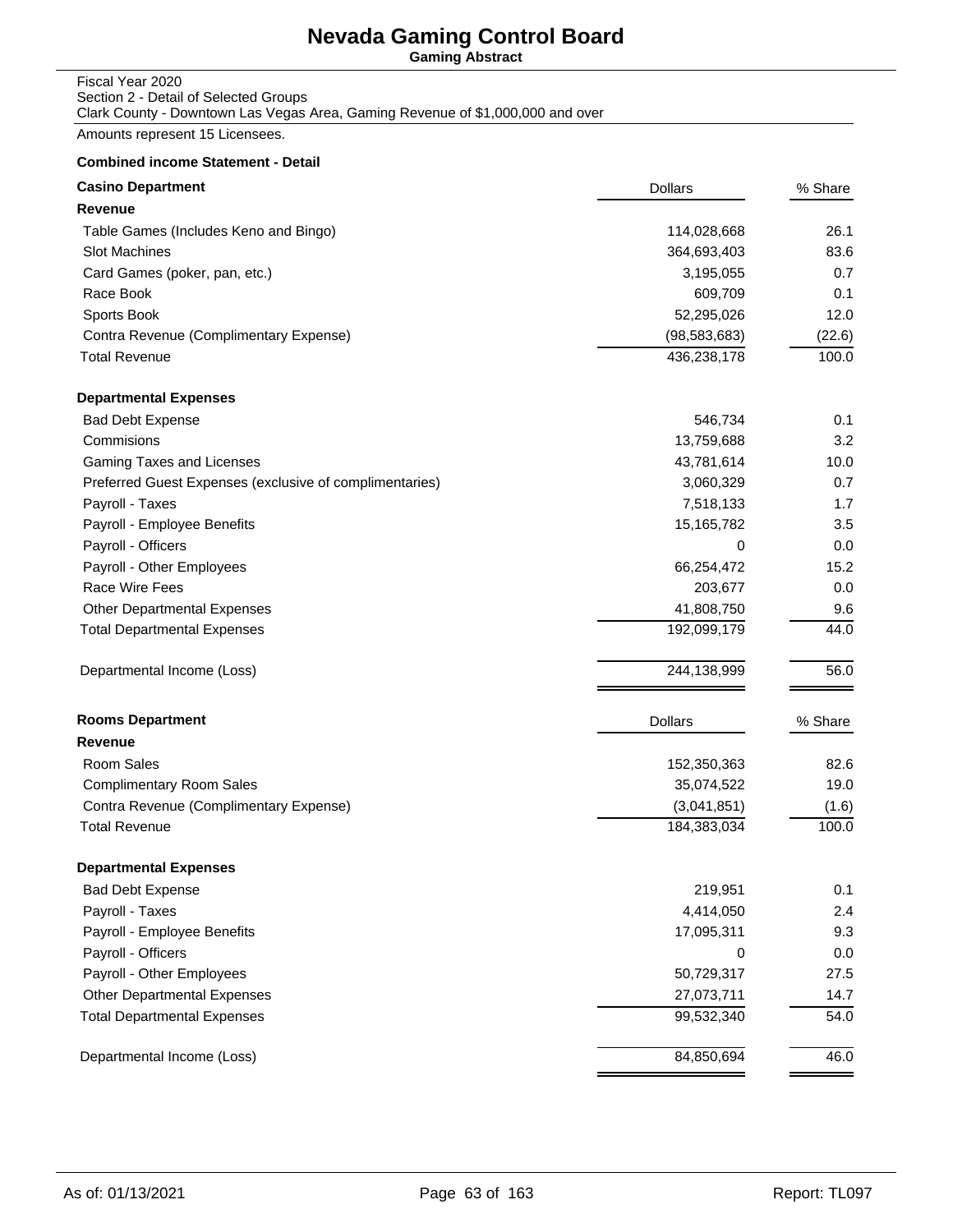**Gaming Abstract**

| Fiscal Year 2020                                                               |
|--------------------------------------------------------------------------------|
| Section 2 - Detail of Selected Groups                                          |
| Clark County - Downtown Las Vegas Area, Gaming Revenue of \$1,000,000 and over |

Amounts represent 15 Licensees.

| <b>Food Department</b>                 | <b>Dollars</b> | % Share           |
|----------------------------------------|----------------|-------------------|
| <b>Revenue</b>                         |                |                   |
| <b>Food Sales</b>                      | 111,414,035    | 85.0              |
| <b>Complimentary Food Sales</b>        | 21,951,374     | 16.7              |
| Contra Revenue (Complimentary Expense) | (2, 287, 538)  | (1.7)             |
| <b>Total Revenue</b>                   | 131,077,871    | 100.0             |
| Cost of Sales                          | 43,063,047     | 32.9              |
| Gross Margin                           | 88,014,824     | 67.1              |
| <b>Departmental Expenses</b>           |                |                   |
| <b>Bad Debt Expense</b>                | 6,761          | 0.0               |
| Payroll - Taxes                        | 6,015,445      | 4.6               |
| Payroll - Employee Benefits            | 23,328,231     | 17.8              |
| Payroll - Officers                     | 0              | 0.0               |
| Payroll - Other Employees              | 61,044,034     | 46.6              |
| <b>Other Departmental Expenses</b>     | 7,807,200      | 6.0               |
| <b>Total Departmental Expenses</b>     | 98,201,671     | 74.9              |
| Departmental Income (Loss)             | (10, 186, 847) | (7.8)             |
| <b>Beverage Department</b>             | <b>Dollars</b> | % Share           |
| <b>Revenue</b>                         |                |                   |
| <b>Beverage Sales</b>                  | 62,641,368     | 56.8              |
| <b>Complimentary Beverage Sales</b>    | 48,889,736     | 44.4              |
| Contra Revenue (Complimentary Expense) | (1,318,931)    | (1.2)             |
| <b>Total Revenue</b>                   | 110,212,173    | 100.0             |
| Cost of Sales                          | 21,441,517     | 19.5              |
| Gross Margin                           | 88,770,656     | 80.5              |
| <b>Departmental Expenses</b>           |                |                   |
| <b>Bad Debt Expense</b>                | 0              | 0.0               |
| Payroll - Taxes                        | 2,130,967      | 1.9               |
| Payroll - Employee Benefits            | 7,870,776      | 7.1               |
| Payroll - Officers                     | 0              | 0.0               |
| Payroll - Other Employees              | 17,473,037     | 15.9              |
| Other Departmental Expenses            | 5,753,627      | 5.2               |
| <b>Total Departmental Expenses</b>     | 33,228,407     | 30.1              |
| Departmental Income (Loss)             | 55,542,249     | $\overline{50.4}$ |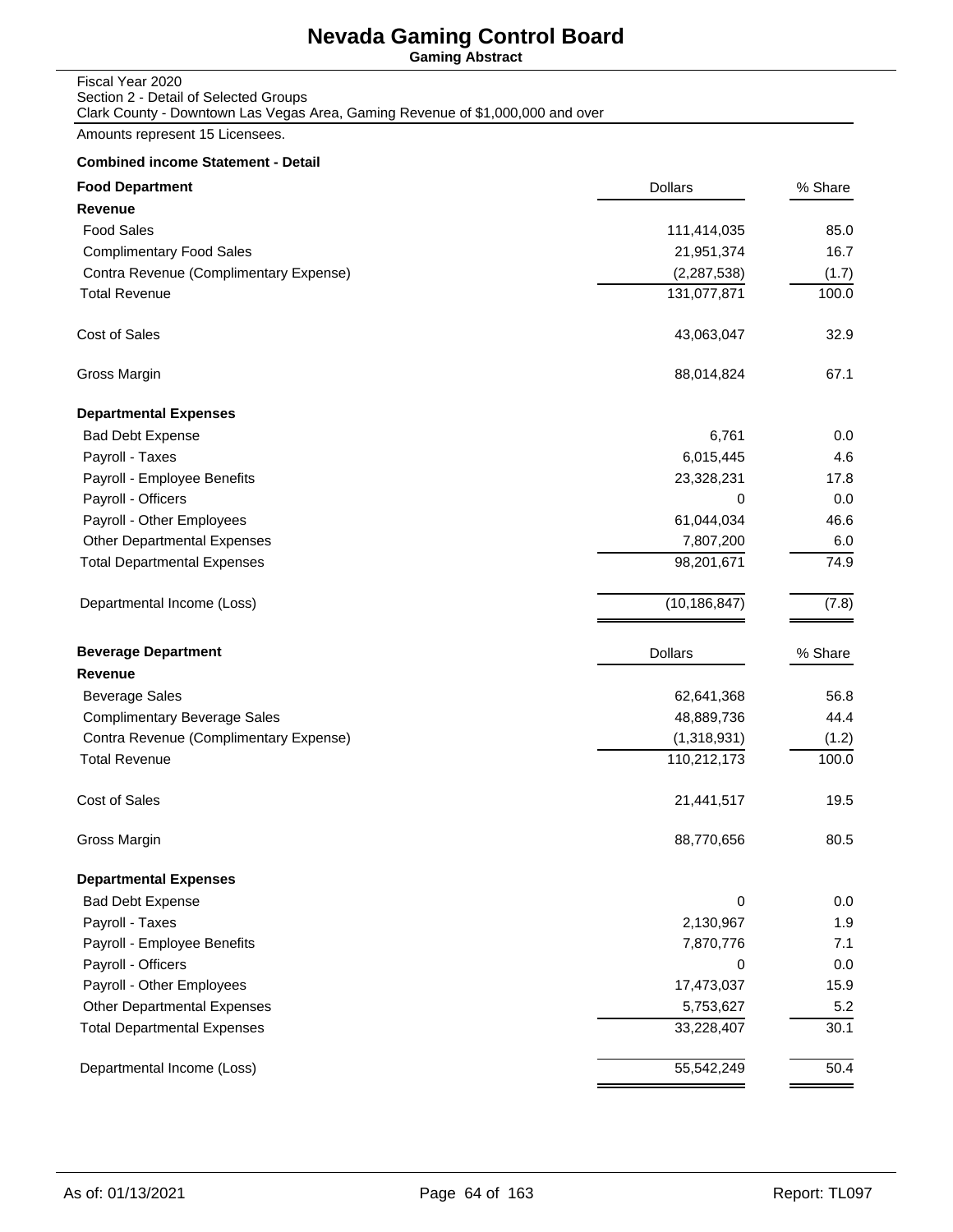**Gaming Abstract**

| Fiscal Year 2020                                                               |
|--------------------------------------------------------------------------------|
| Section 2 - Detail of Selected Groups                                          |
| Clark County - Downtown Las Vegas Area, Gaming Revenue of \$1,000,000 and over |

Amounts represent 15 Licensees.

## **Combined income Statement - Detail**

| <b>Other Income</b>                      | <b>Dollars</b> | % Share |  |
|------------------------------------------|----------------|---------|--|
| Revenue                                  |                |         |  |
| Other Operating and Non-Operating Income | 65,998,761     | 93.7    |  |
| Other Complimentary Items                | 7,094,777      | 10.1    |  |
| Contra Revenue (Complimentary Expense)   | (2,686,612)    | (3.8)   |  |
| <b>Total Revenue</b>                     | 70,406,926     | 100.0   |  |
| Cost of Sales                            | 3,783,913      | 5.4     |  |
| Gross Margin                             | 66,623,013     | 94.6    |  |
| <b>Departmental Expenses</b>             |                |         |  |
| <b>Bad Debt Expense</b>                  | 40,038         | 0.1     |  |
| Payroll - Taxes                          | 841,152        | 1.2     |  |
| Payroll - Employee Benefits              | 1,685,854      | 2.4     |  |
| Payroll - Officers                       | 0              | 0.0     |  |
| Payroll - Other Employees                | 9,163,384      | 13.0    |  |
| <b>Other Departmental Expenses</b>       | 7,192,254      | 10.2    |  |
| <b>Total Departmental Expenses</b>       | 18,922,682     | 26.9    |  |
| Departmental Income (Loss)               | 47,700,331     | 67.7    |  |
|                                          |                |         |  |

### **Average Number of Employees**

| Casino Department        | 2,334 |
|--------------------------|-------|
| Rooms Department         | 1,415 |
| <b>Food Department</b>   | 1,923 |
| Beverage Department      | 604   |
| G & A Department         | 1.570 |
| <b>Other Departments</b> | 405   |
| Total                    | 8.251 |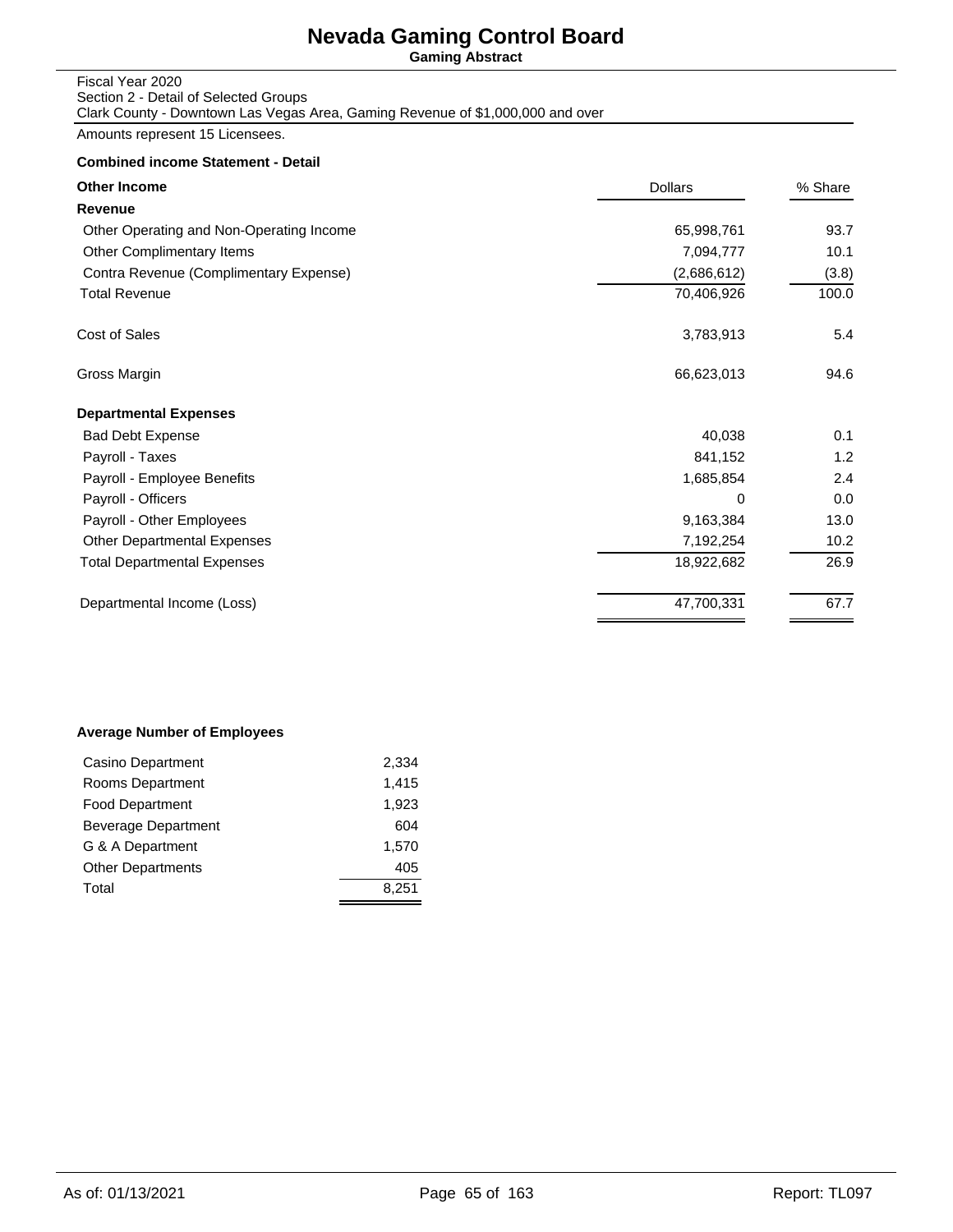**Gaming Abstract**

### Fiscal Year 2020

Section 2 - Detail of Selected Groups Clark County - Downtown Las Vegas Area, Gaming Revenue of \$1,000,000 and over

Amounts represent 15 Licensees.

### **Rate of Room Occupancy**

| Month     | Available Rooms | Rooms Occupied | % of Occupancy |
|-----------|-----------------|----------------|----------------|
| July      | 295,646         | 269,069        | 91.0           |
| August    | 297,274         | 260,307        | 87.6           |
| September | 293,104         | 258,208        | 88.1           |
| October   | 303,763         | 273,815        | 90.1           |
| November  | 288,443         | 253,981        | 88.1           |
| December  | 296,653         | 247,095        | 83.3           |
| January   | 304,120         | 263,078        | 86.5           |
| February  | 281,149         | 250,372        | 89.1           |
| March     | 180,225         | 127,815        | 70.9           |
| April     | 90              | (37)           | (41.1)         |
| May       | 411             | (23)           | (5.6)          |
| June      | 239,859         | 93,553         | 39.0           |
| Total     | 2,780,737       | 2,297,233      | 82.6           |

| Per Room Per Day Statistics                                      | <b>Dollars</b> |
|------------------------------------------------------------------|----------------|
| Average Table Revenue (Includes Keno and Bingo) Per Room Per Day | 49.64          |
| Average Slot Revenue Per Room Per Day                            | 158.75         |
| Average Food Sales Per Room Per Day                              | 58.05          |
| Average Beverage Sales Per Room Per Day                          | 48.55          |
| Average Rooms Department Payroll Per Room Per Day                | 31.45          |
| Average Room Rate Per Day                                        | 81.59          |

## **Gaming Revenue Per Square Foot of Floor Space**

|                                       | # Casinos | Average Sq Ft | Revenue/Sq Ft |
|---------------------------------------|-----------|---------------|---------------|
| Table Games (Includes Keno and Bingo) | 12        | 5,870         | 1.619         |
| Slots                                 | 13        | 27.511        | 1.020         |
| Race and Sports                       | 9         | 1.498         | 3,923         |
| Card Games (poker, pan, etc.)         | 3         | 1.398         | 762           |
| Total                                 | 15        | 29.718        | 1.200         |

| Percent |
|---------|
| 97.98   |
| 200.17  |
| 686.30  |
| 29.17   |
| 20.18   |
| 0.13    |
| 47.67   |
| 41.89   |
| 2.51    |
| 2.26    |
|         |

\*Gaming revenue is equal to total gaming revenue before Contra Revenue (Complimentary Expense)<br>\*\*Return on invested capital is equal to the total of net income (before federal income taxes and extraorduinary items)<br>and int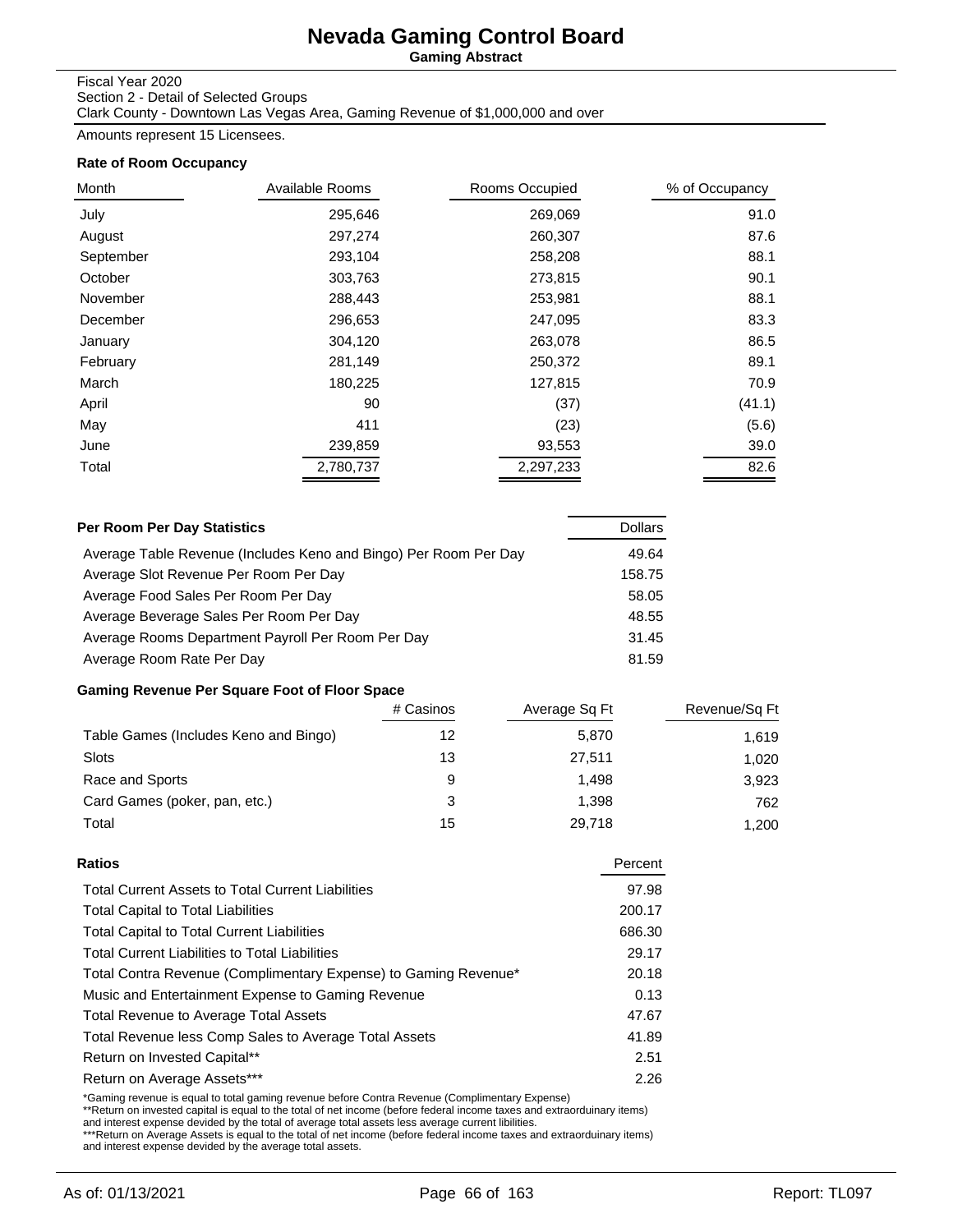**Gaming Abstract**

Fiscal Year 2020 Section 2 - Detail of Selected Groups Clark County - Downtown Las Vegas Area, Gaming Revenue of \$1,000,000 to \$12,000,000

Insufficient Licensees - can not print this page.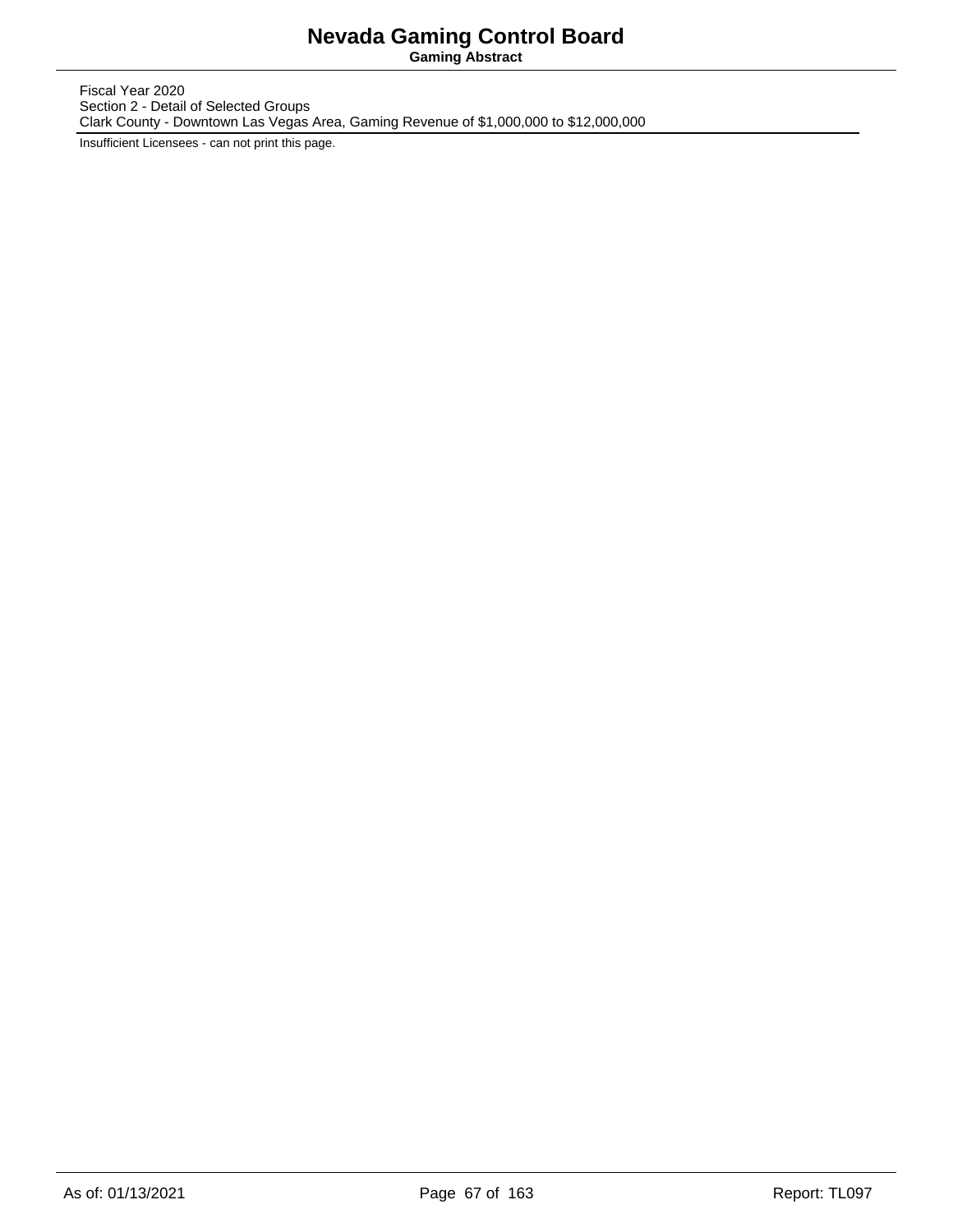**Gaming Abstract**

## Fiscal Year 2020

Section 2 - Detail of Selected Groups

Clark County - Downtown Las Vegas Area, Gaming Revenue of \$12,000,000 and over

### Amounts represent 12 Licensees.

| <b>Combined Balance Sheet</b>                      |                       |                        | <b>Dollars</b> | % Share |
|----------------------------------------------------|-----------------------|------------------------|----------------|---------|
| <b>Assets</b>                                      |                       |                        |                |         |
| <b>Current Assets</b>                              |                       |                        |                |         |
| Cash                                               |                       |                        | 62,122,995     | 3.9     |
| Receivables                                        | Total                 | Allowance              |                |         |
| Casino                                             | 5,472,781             | 1,610,164              | 3,862,617      | 0.2     |
| Trade                                              | 5,832,323             | 382,527                | 5,449,796      | 0.3     |
| Sundry                                             | 3,609,170             | 16,500                 | 3,592,670      | 0.2     |
| Notes                                              | 0                     | 0                      | $\Omega$       | 0.0     |
| <b>Prepaid Expenses</b>                            |                       |                        | 16,267,368     | 1.0     |
| <b>Other Current Assets</b>                        |                       |                        | 52,949,372     | 3.4     |
| <b>Total Current Assets</b>                        |                       |                        | 144,244,818    | 9.1     |
| <b>Fixed Assets</b>                                | Cost                  | Depeciation            |                |         |
| Land                                               | 228,857,270           |                        | 228,857,270    | 14.5    |
| Land Improvements                                  | 12,221,897            | 6,801,976              | 5,419,921      | 0.3     |
| <b>Building &amp; Improvements</b>                 | 1,288,580,986         | 461,033,851            | 827,547,135    | 52.5    |
| Furniture & Equipment                              | 599,576,941           | 458,865,099            | 140,711,842    | 8.9     |
| Leasehold Imporvements                             | 71,186,185            | 17,275,872             | 53,910,313     | 3.4     |
| <b>Construction in Progress</b>                    | 33,028,208            |                        | 33,028,208     | 2.1     |
| <b>Total Fixed Assets</b>                          |                       |                        | 1,289,474,689  | 81.7    |
| <b>Other Assets</b>                                |                       |                        | 143,865,574    | 9.1     |
| <b>Total Assets</b>                                |                       |                        | 1,577,585,081  | 100.0   |
| <b>Liabilities and Capital</b><br>Liabilities      |                       |                        |                |         |
| <b>Current Liabilities</b>                         |                       |                        |                |         |
| Accounts Payable - Trade                           |                       |                        | 23,460,898     | 1.5     |
| Accounts Payable - Other                           |                       |                        | 13,597,730     | 0.9     |
| Current Portion of long Term Debt                  |                       |                        | 4,679,147      | 0.3     |
| <b>Accrued Expenses</b>                            |                       |                        | 55,001,445     | 3.5     |
| <b>Other Current Liabilities</b>                   |                       |                        | 53,040,392     | 3.4     |
| <b>Total Current Liabilities</b>                   |                       |                        | 149,779,612    | 9.5     |
| Long Term Debt                                     | <b>Total Owing</b>    | <b>Current Portion</b> |                |         |
| Mortgages                                          | 0                     | 0                      | 0              | 0.0     |
| Debentures & Bonds                                 | 0                     | 0                      | 0              | 0.0     |
| Notes                                              | 40,242,307            | 465,955                | 39,776,352     | 2.5     |
| Contracts                                          | 8,672,693             | 3,612,258              | 5,060,435      | 0.3     |
| Other                                              | 106,644,486           | 600,934                | 106,043,552    | 6.7     |
| <b>Total Long Term Debt</b>                        |                       |                        | 150,880,339    | 9.6     |
| <b>Other Liabilities</b>                           |                       |                        | 70,755,575     | 4.5     |
| <b>Total Liabilities</b>                           |                       |                        | 371,415,526    | 23.5    |
| Capital                                            |                       |                        |                |         |
| Owners Capital Accounts (other than corporations)  |                       |                        | 635,738,693    | 40.3    |
| Capital Stock and Other Capital (for corporations) |                       |                        | 278,500,496    | 17.7    |
| <b>Retained Earnings</b>                           |                       |                        | 291,930,366    | 18.5    |
| <b>Total Capital</b>                               |                       |                        | 1,206,169,555  | 76.5    |
| <b>Total Liabilities and Capital</b>               |                       |                        | 1,577,585,081  | 100.0   |
|                                                    |                       |                        |                |         |
| <b>Average Assets</b>                              | <b>Upper Quartile</b> | Median                 | Lower Quartile |         |
| 131,465,423                                        | 95,714,648            | 47,703,534             | 47,703,534     |         |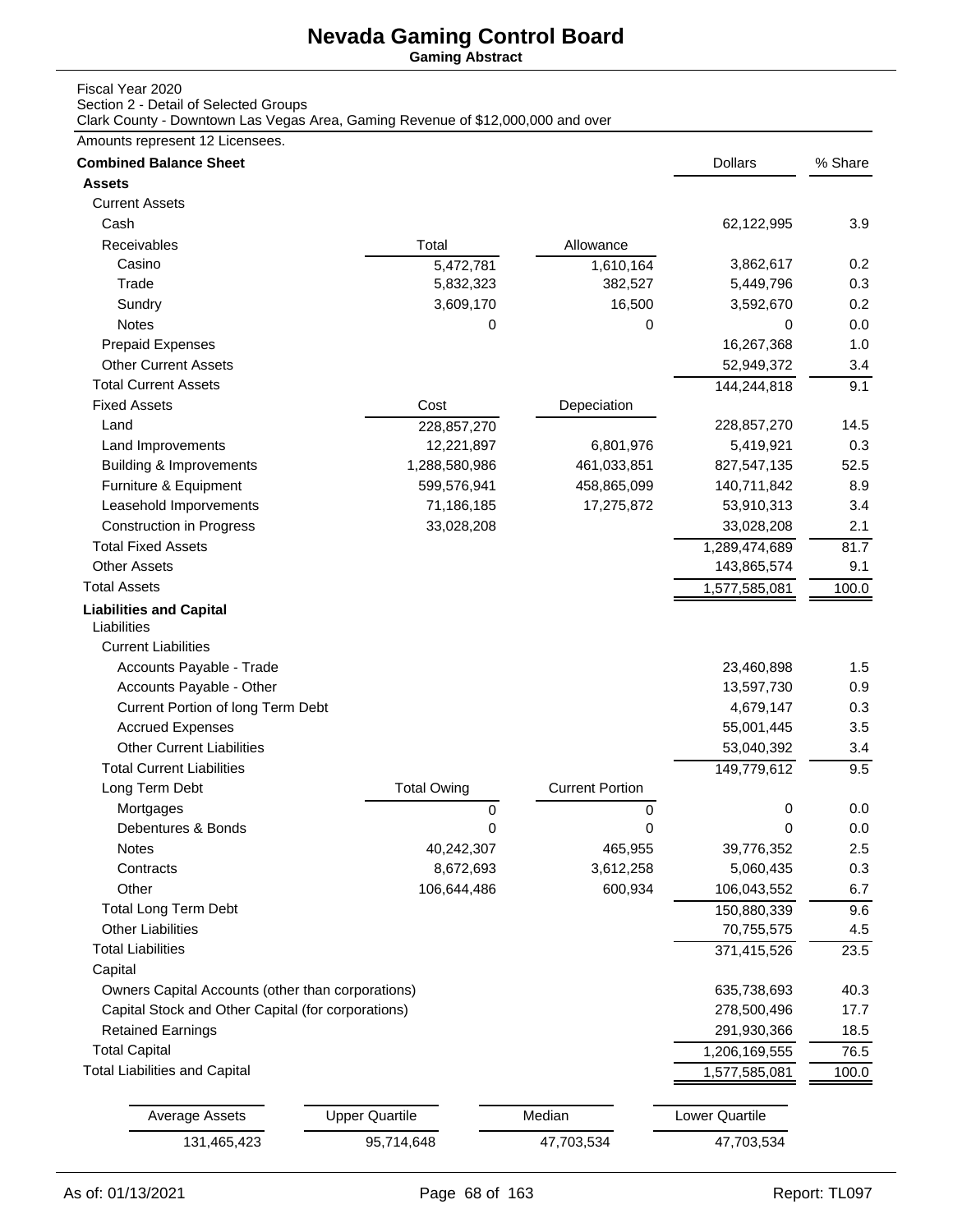**Gaming Abstract**

#### Fiscal Year 2020 Section 2 - Detail of Selected Groups Clark County - Downtown Las Vegas Area, Gaming Revenue of \$12,000,000 and over

Amounts represent 12 Licensees.

| <b>Combined Income Statement - Summary</b>                        | <b>Dollars</b> | % Share |
|-------------------------------------------------------------------|----------------|---------|
| Revenue                                                           |                |         |
| Gaming                                                            | 424,700,598    | 47.3    |
| Rooms                                                             | 174,334,794    | 19.4    |
| Food                                                              | 125,989,292    | 14.0    |
| Beverage                                                          | 107,641,578    | 12.0    |
| Other                                                             | 64,934,846     | 7.2     |
| <b>Total Revenue</b>                                              | 897,601,108    | 100.0   |
| Cost of Sales                                                     | 65,260,449     | 7.3     |
| Gross Margin                                                      | 832,340,659    | 92.7    |
| Departmental Expenses                                             | 416,769,224    | 46.4    |
| Departmental Income                                               | 415,571,435    | 46.3    |
| General & Administrative Expenses                                 |                |         |
| Advertising & Promotion                                           | 9,762,070      | 1.1     |
| <b>Bad Debt Expense</b>                                           | (4,052)        | 0.0     |
| Depreciation - Buildings                                          | 52,543,684     | 5.9     |
| Depreciation & Amortizartion - Other                              | 47,603,908     | 5.3     |
| Energy Expense (e.g. electricity, gas, oil)                       | 16,431,243     | 1.8     |
| <b>Equipment Rental or Lease</b>                                  | 485,764        | 0.1     |
| Interest Expense                                                  | 7,781,943      | 0.9     |
| Music & Entertainment                                             | 565,738        | 0.1     |
| Payroll - Taxes                                                   | 5,432,547      | 0.6     |
| Payroll - Employee Benefits                                       | 15,064,161     | 1.7     |
| Payroll - Officers                                                | 3,304,718      | 0.4     |
| Payroll - Other Employees                                         | 74,124,119     | 8.3     |
| <b>Rent of Premises</b>                                           | 14,400,340     | 1.6     |
| <b>Taxes - Real Estate</b>                                        | 4,702,567      | 0.5     |
| Taxes & Licenses - Other                                          | 4,511,255      | 0.5     |
| Utilities (other than energy expense items)                       | 6,530,201      | 0.7     |
| Other G & A                                                       | 96,797,761     | 10.8    |
| Total General & Administrative Expenses                           | 360,037,967    | 40.1    |
| Net Income (Loss) before Fed Income Taxes and Extraordinary Items | 55,533,468     | 6.2     |

| Average Revenue | Upper Quartile | Median     | Lower Quartile |
|-----------------|----------------|------------|----------------|
| 74.800.092      | 66,135,988     | 49.179.386 | 49,179,386     |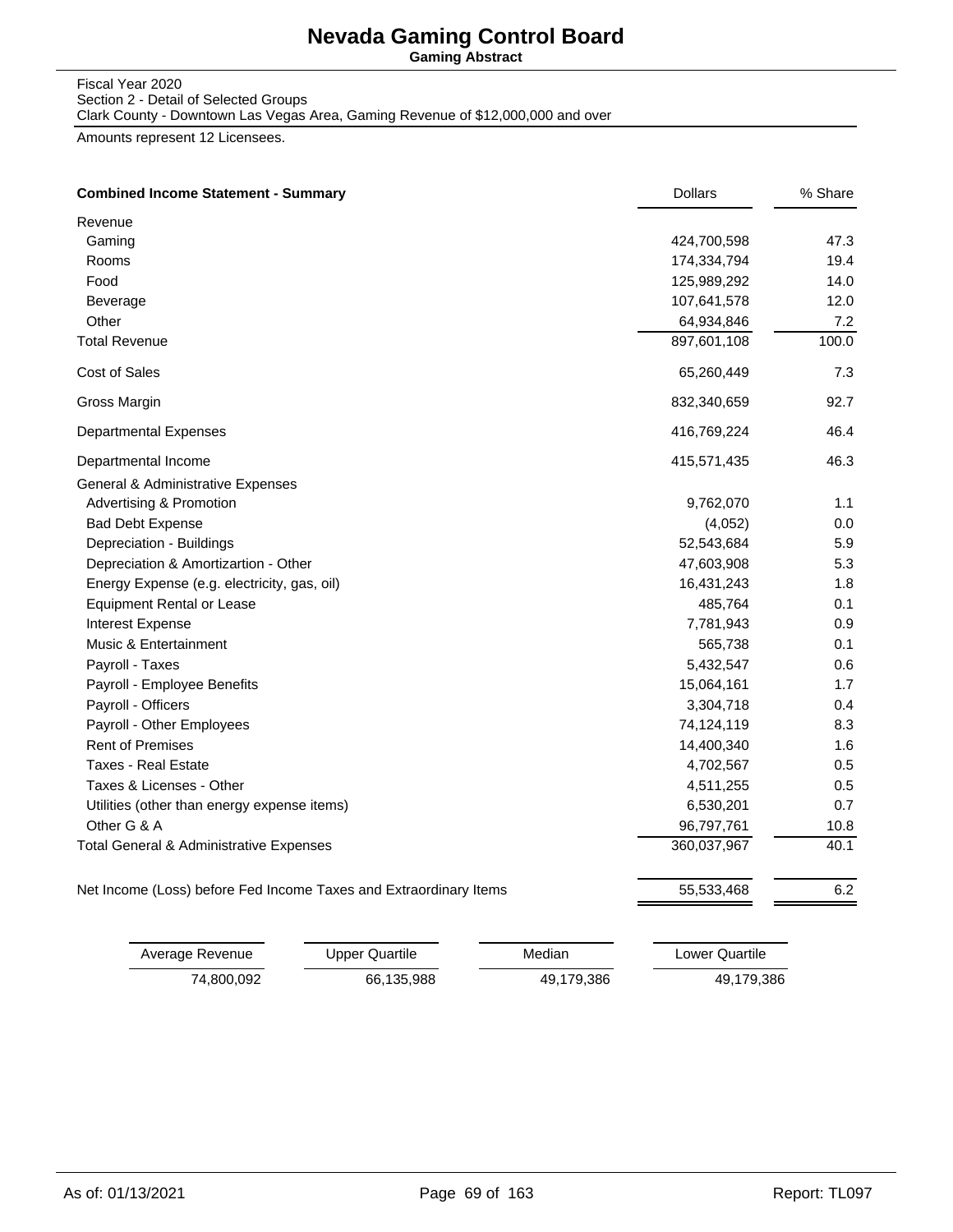**Gaming Abstract**

#### Fiscal Year 2020 Section 2 - Detail of Selected Groups Clark County - Downtown Las Vegas Area, Gaming Revenue of \$12,000,000 and over

Amounts represent 12 Licensees.

| <b>Casino Department</b>                                | <b>Dollars</b> | % Share |
|---------------------------------------------------------|----------------|---------|
| <b>Revenue</b>                                          |                |         |
| Table Games (Includes Keno and Bingo)                   | 111,661,222    | 26.3    |
| Slot Machines                                           | 356,846,889    | 84.0    |
| Card Games (poker, pan, etc.)                           | 3,195,055      | 0.8     |
| Race Book                                               | 497,962        | 0.1     |
| Sports Book                                             | 50,930,900     | 12.0    |
| Contra Revenue (Complimentary Expense)                  | (98, 431, 430) | (23.2)  |
| <b>Total Revenue</b>                                    | 424,700,598    | 100.0   |
| <b>Departmental Expenses</b>                            |                |         |
| <b>Bad Debt Expense</b>                                 | 541,764        | 0.1     |
| Commisions                                              | 13,759,688     | 3.2     |
| Gaming Taxes and Licenses                               | 42,755,344     | 10.1    |
| Preferred Guest Expenses (exclusive of complimentaries) | 3,060,329      | 0.7     |
| Payroll - Taxes                                         | 7,036,172      | 1.7     |
| Payroll - Employee Benefits                             | 14,183,803     | 3.3     |
| Payroll - Officers                                      | 0              | 0.0     |
| Payroll - Other Employees                               | 63,032,688     | 14.8    |
| Race Wire Fees                                          | 146,782        | 0.0     |
| <b>Other Departmental Expenses</b>                      | 36,927,164     | 8.7     |
| <b>Total Departmental Expenses</b>                      | 181,443,734    | 42.7    |
| Departmental Income (Loss)                              | 243,256,864    | 57.3    |
| <b>Rooms Department</b>                                 | <b>Dollars</b> | % Share |
| <b>Revenue</b>                                          |                |         |
| Room Sales                                              | 142,309,077    | 81.6    |
| <b>Complimentary Room Sales</b>                         | 34,010,589     | 19.5    |
| Contra Revenue (Complimentary Expense)                  | (1,984,872)    | (1.1)   |
| <b>Total Revenue</b>                                    | 174,334,794    | 100.0   |
| <b>Departmental Expenses</b>                            |                |         |
| <b>Bad Debt Expense</b>                                 | 219,951        | 0.1     |
| Payroll - Taxes                                         | 4,070,339      | 2.3     |
| Payroll - Employee Benefits                             | 15,236,526     | 8.7     |
| Payroll - Officers                                      | 0              | 0.0     |
| Payroll - Other Employees                               | 47,353,208     | 27.2    |
| Other Departmental Expenses                             | 25,495,335     | 14.6    |
| <b>Total Departmental Expenses</b>                      | 92,375,359     | 53.0    |
| Departmental Income (Loss)                              | 81,959,435     | 47.0    |
|                                                         |                |         |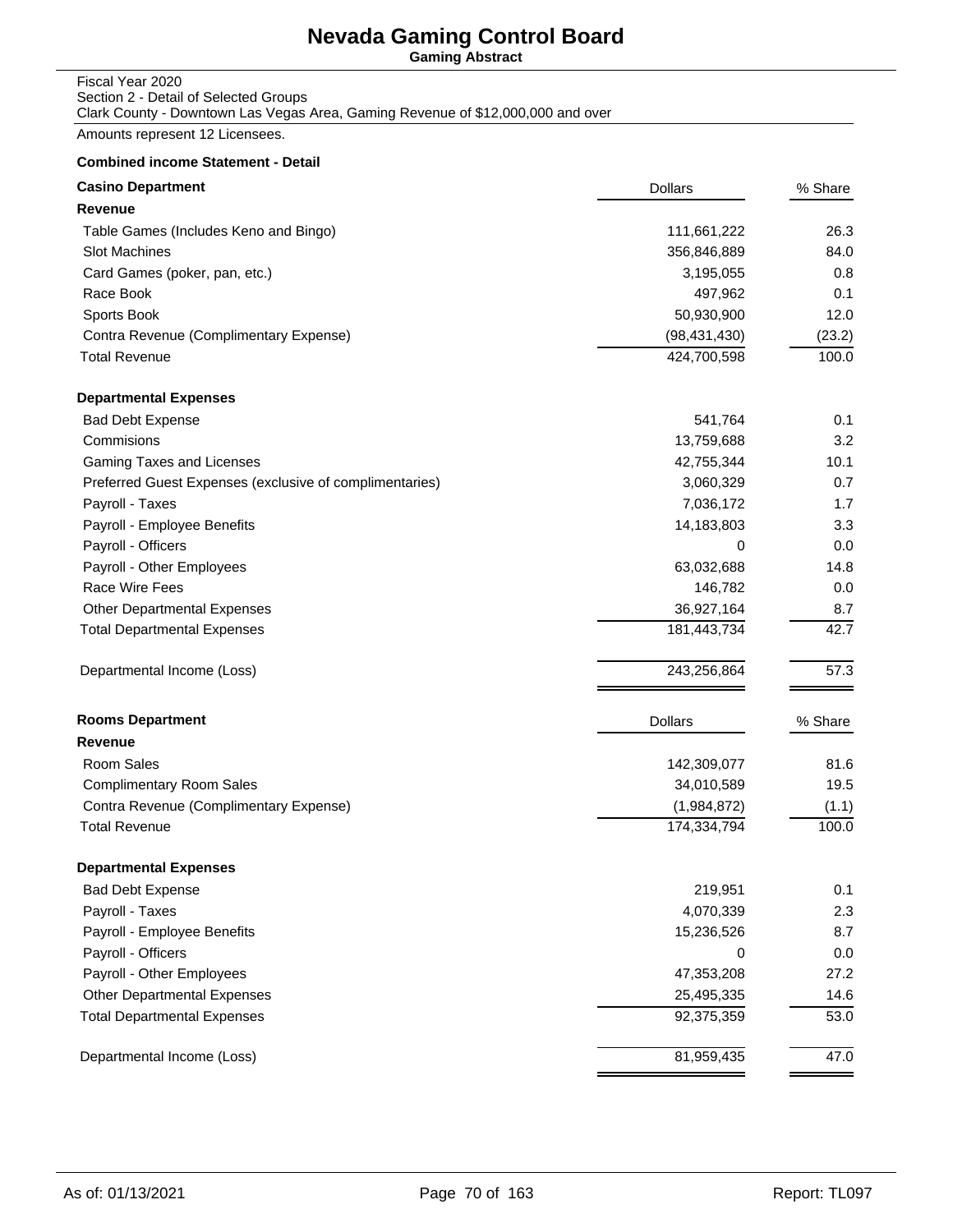**Gaming Abstract**

| Fiscal Year 2020                                                                |
|---------------------------------------------------------------------------------|
| Section 2 - Detail of Selected Groups                                           |
| Clark County - Downtown Las Vegas Area, Gaming Revenue of \$12,000,000 and over |

Amounts represent 12 Licensees.

| <b>Food Department</b>                 | <b>Dollars</b> | % Share |
|----------------------------------------|----------------|---------|
| <b>Revenue</b>                         |                |         |
| <b>Food Sales</b>                      | 106,290,771    | 84.4    |
| <b>Complimentary Food Sales</b>        | 21, 151, 405   | 16.8    |
| Contra Revenue (Complimentary Expense) | (1,452,884)    | (1.2)   |
| <b>Total Revenue</b>                   | 125,989,292    | 100.0   |
| Cost of Sales                          | 41,371,181     | 32.8    |
| Gross Margin                           | 84,618,111     | 67.2    |
| <b>Departmental Expenses</b>           |                |         |
| <b>Bad Debt Expense</b>                | 6,761          | 0.0     |
| Payroll - Taxes                        | 5,632,921      | 4.5     |
| Payroll - Employee Benefits            | 21,883,978     | 17.4    |
| Payroll - Officers                     | 0              | 0.0     |
| Payroll - Other Employees              | 58,158,433     | 46.2    |
| <b>Other Departmental Expenses</b>     | 6,824,192      | 5.4     |
| <b>Total Departmental Expenses</b>     | 92,506,285     | 73.4    |
| Departmental Income (Loss)             | (7,888,174)    | (6.3)   |
| <b>Beverage Department</b>             | <b>Dollars</b> | % Share |
| <b>Revenue</b>                         |                |         |
| <b>Beverage Sales</b>                  | 60,070,780     | 55.8    |
| <b>Complimentary Beverage Sales</b>    | 47,983,897     | 44.6    |
| Contra Revenue (Complimentary Expense) | (413,099)      | (0.4)   |
| <b>Total Revenue</b>                   | 107,641,578    | 100.0   |
| <b>Cost of Sales</b>                   | 20,435,000     | 19.0    |
| Gross Margin                           | 87,206,578     | 81.0    |
| <b>Departmental Expenses</b>           |                |         |
| <b>Bad Debt Expense</b>                | 0              | 0.0     |
| Payroll - Taxes                        | 2,067,680      | 1.9     |
| Payroll - Employee Benefits            | 7,521,884      | 7.0     |
| Payroll - Officers                     | 0              | 0.0     |
| Payroll - Other Employees              | 16,930,442     | 15.7    |
| Other Departmental Expenses            | 5,526,556      | 5.1     |
| <b>Total Departmental Expenses</b>     | 32,046,562     | 29.8    |
| Departmental Income (Loss)             | 55,160,016     | 51.2    |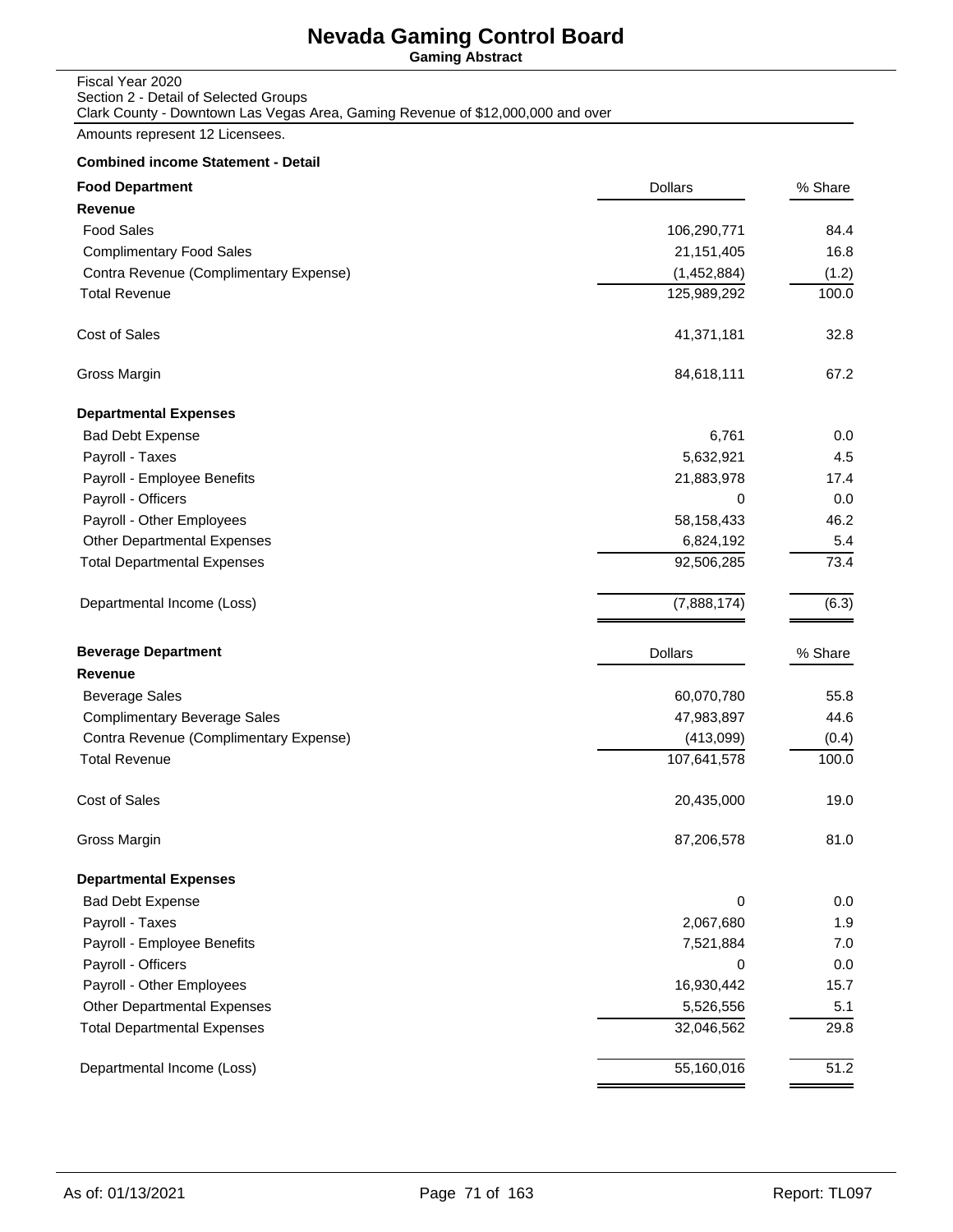**Gaming Abstract**

| Fiscal Year 2020                                                                |
|---------------------------------------------------------------------------------|
| Section 2 - Detail of Selected Groups                                           |
| Clark County - Downtown Las Vegas Area, Gaming Revenue of \$12,000,000 and over |

Amounts represent 12 Licensees.

## **Combined income Statement - Detail**

| <b>Other Income</b>                      | <b>Dollars</b> |       |
|------------------------------------------|----------------|-------|
| Revenue                                  |                |       |
| Other Operating and Non-Operating Income | 60,511,449     | 93.2  |
| Other Complimentary Items                | 6,893,232      | 10.6  |
| Contra Revenue (Complimentary Expense)   | (2,469,835)    | (3.8) |
| <b>Total Revenue</b>                     | 64,934,846     | 100.0 |
| Cost of Sales                            | 3,454,268      | 5.3   |
| Gross Margin                             | 61,480,578     | 94.7  |
| <b>Departmental Expenses</b>             |                |       |
| <b>Bad Debt Expense</b>                  | 40,038         | 0.1   |
| Payroll - Taxes                          | 841,152        | 1.3   |
| Payroll - Employee Benefits              | 1,685,854      | 2.6   |
| Payroll - Officers                       | 0              | 0.0   |
| Payroll - Other Employees                | 9,115,732      | 14.0  |
| <b>Other Departmental Expenses</b>       | 6,714,508      | 10.3  |
| <b>Total Departmental Expenses</b>       | 18,397,284     | 28.3  |
| Departmental Income (Loss)               | 43,083,294     | 66.3  |
|                                          |                |       |

### **Average Number of Employees**

| Casino Department        | 2,191 |
|--------------------------|-------|
| Rooms Department         | 1,274 |
| <b>Food Department</b>   | 1,709 |
| Beverage Department      | 568   |
| G & A Department         | 1.499 |
| <b>Other Departments</b> | 405   |
| Total                    | 7.646 |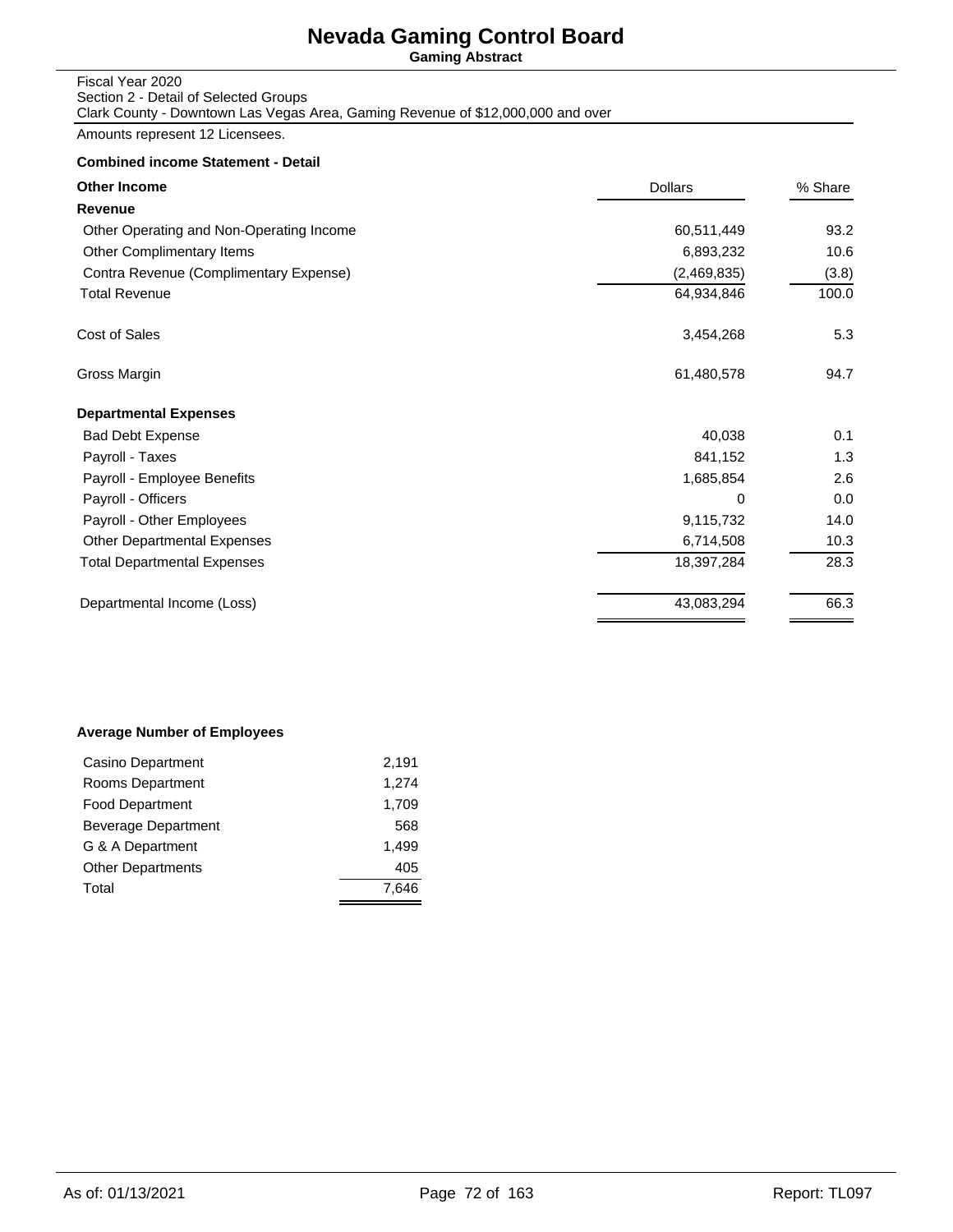**Gaming Abstract**

### Fiscal Year 2020

Section 2 - Detail of Selected Groups Clark County - Downtown Las Vegas Area, Gaming Revenue of \$12,000,000 and over

Amounts represent 12 Licensees.

### **Rate of Room Occupancy**

| Month     | Available Rooms | Rooms Occupied | % of Occupancy |
|-----------|-----------------|----------------|----------------|
| July      | 276,635         | 252,124        | 91.1           |
| August    | 278,325         | 243,653        | 87.5           |
| September | 274,814         | 242,607        | 88.3           |
| October   | 284,567         | 255,677        | 89.8           |
| November  | 270,973         | 238,193        | 87.9           |
| December  | 279,190         | 231,486        | 82.9           |
| January   | 284,645         | 245,795        | 86.4           |
| February  | 262,960         | 234,459        | 89.2           |
| March     | 169,277         | 118,690        | 70.1           |
| April     | 0               | $\Omega$       |                |
| May       | 0               | 0              |                |
| June      | 231,371         | 86,949         | 37.6           |
| Total     | 2,612,757       | 2,149,633      | 82.3           |

| Per Room Per Day Statistics                                      | <b>Dollars</b> |
|------------------------------------------------------------------|----------------|
| Average Table Revenue (Includes Keno and Bingo) Per Room Per Day | 51.94          |
| Average Slot Revenue Per Room Per Day                            | 166.00         |
| Average Food Sales Per Room Per Day                              | 59.29          |
| Average Beverage Sales Per Room Per Day                          | 50.27          |
| Average Rooms Department Payroll Per Room Per Day                | 31.01          |
| Average Room Rate Per Day                                        | 82.02          |

## **Gaming Revenue Per Square Foot of Floor Space**

|                                       | # Casinos | Average Sq Ft | Revenue/Sq Ft |
|---------------------------------------|-----------|---------------|---------------|
| Table Games (Includes Keno and Bingo) | 11        | 6,086         | 1.668         |
| Slots                                 | 11        | 30.478        | 1.064         |
| Race and Sports                       | 8         | 1.120         | 5,740         |
| Card Games (poker, pan, etc.)         | 3         | 1.398         | 762           |
| Total                                 | 12        | 34,613        | 1.259         |

| Percent |
|---------|
| 96.30   |
| 324.75  |
| 805.30  |
| 40.33   |
| 20.02   |
| 0.13    |
| 46.41   |
| 40.72   |
| 3.62    |
| 3.27    |
|         |

\*Gaming revenue is equal to total gaming revenue before Contra Revenue (Complimentary Expense)<br>\*\*Return on invested capital is equal to the total of net income (before federal income taxes and extraorduinary items)<br>and int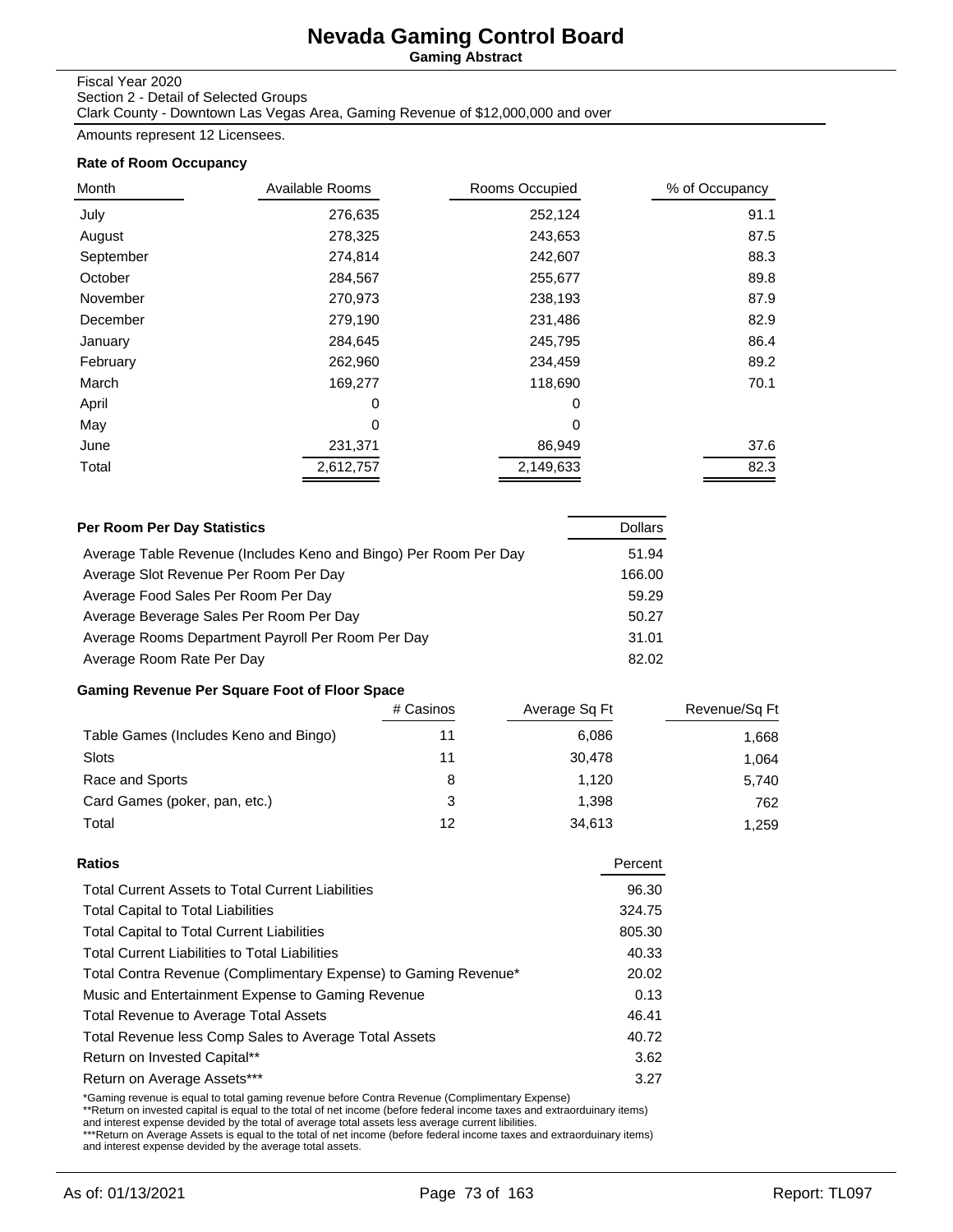**Gaming Abstract**

## Fiscal Year 2020

Section 2 - Detail of Selected Groups Clark County - Laughlin Area, Gaming Revenue of \$1,000,000 and over

### Amounts represent 9 Licensees.

| <b>Combined Balance Sheet</b>                      |                       |                        | <b>Dollars</b> | % Share |
|----------------------------------------------------|-----------------------|------------------------|----------------|---------|
| <b>Assets</b>                                      |                       |                        |                |         |
| <b>Current Assets</b>                              |                       |                        |                |         |
| Cash                                               |                       |                        | 92,876,856     | 7.4     |
| Receivables                                        | Total                 | Allowance              |                |         |
| Casino                                             | 834,098               | 66,953                 | 767,145        | 0.1     |
| Trade                                              | 4,506,236             | 225,669                | 4,280,567      | 0.3     |
| Sundry                                             | 7,892,044             | 29,696                 | 7,862,348      | 0.6     |
| Notes                                              | 0                     | $\Omega$               | 0              | 0.0     |
| <b>Prepaid Expenses</b>                            |                       |                        | 15,448,063     | 1.2     |
| <b>Other Current Assets</b>                        |                       |                        | 22,034,051     | 1.8     |
| <b>Total Current Assets</b>                        |                       |                        | 143,269,030    | 11.5    |
| <b>Fixed Assets</b>                                | Cost                  | Depeciation            |                |         |
| Land                                               | 91,744,366            |                        | 91,744,366     | 7.3     |
| Land Improvements                                  | 26,675,209            | 19,783,324             | 6,891,885      | 0.6     |
| <b>Building &amp; Improvements</b>                 | 690,915,032           | 200,228,304            | 490,686,728    | 39.2    |
| Furniture & Equipment                              | 215,334,236           | 163,714,242            | 51,619,994     | 4.1     |
| Leasehold Imporvements                             | 18,750,930            | 7,961,322              | 10,789,608     | 0.9     |
| <b>Construction in Progress</b>                    | 18,784,711            |                        | 18,784,711     | 1.5     |
| <b>Total Fixed Assets</b>                          |                       |                        | 670,517,292    | 53.6    |
| <b>Other Assets</b>                                |                       |                        | 436,874,793    | 34.9    |
| <b>Total Assets</b>                                |                       |                        | 1,250,661,115  | 100.0   |
| <b>Liabilities and Capital</b><br>Liabilities      |                       |                        |                |         |
| <b>Current Liabilities</b>                         |                       |                        |                |         |
| Accounts Payable - Trade                           |                       |                        | 10,401,286     | 0.8     |
| Accounts Payable - Other                           |                       |                        | 7,683,261      | 0.6     |
| Current Portion of long Term Debt                  |                       |                        | 3,697,490      | 0.3     |
| <b>Accrued Expenses</b>                            |                       |                        | 85,379,633     | 6.8     |
| <b>Other Current Liabilities</b>                   |                       |                        | 87,795,096     | 7.0     |
| <b>Total Current Liabilities</b>                   |                       |                        | 194,956,766    | 15.6    |
| Long Term Debt                                     | <b>Total Owing</b>    | <b>Current Portion</b> |                |         |
| Mortgages                                          | 0                     | 0                      | 0              | 0.0     |
| Debentures & Bonds                                 | 0                     | 0                      | 0              | 0.0     |
| Notes                                              | 207,195               | 176,809                | 30,386         | 0.0     |
| Contracts                                          | 4,248,705             | 2,257,843              | 1,990,862      | 0.2     |
| Other                                              | 213,473,161           | 1,262,838              | 212,210,323    | 17.0    |
| <b>Total Long Term Debt</b>                        |                       |                        | 214,231,571    | 17.1    |
| <b>Other Liabilities</b>                           |                       |                        | 19,923,475     | 1.6     |
| <b>Total Liabilities</b>                           |                       |                        | 429,111,812    | 34.3    |
| Capital                                            |                       |                        |                |         |
| Owners Capital Accounts (other than corporations)  |                       |                        | 12,702,305     | 1.0     |
| Capital Stock and Other Capital (for corporations) |                       |                        | 585,348,667    | 46.8    |
| <b>Retained Earnings</b>                           |                       |                        | 223,498,331    | 17.9    |
| <b>Total Capital</b>                               |                       |                        | 821,549,303    | 65.7    |
| <b>Total Liabilities and Capital</b>               |                       |                        | 1,250,661,115  | 100.0   |
|                                                    |                       |                        |                |         |
| <b>Average Assets</b>                              | <b>Upper Quartile</b> | Median                 | Lower Quartile |         |
| 138,962,346                                        | 216,251,477           | 148,321,828            | 148,321,828    |         |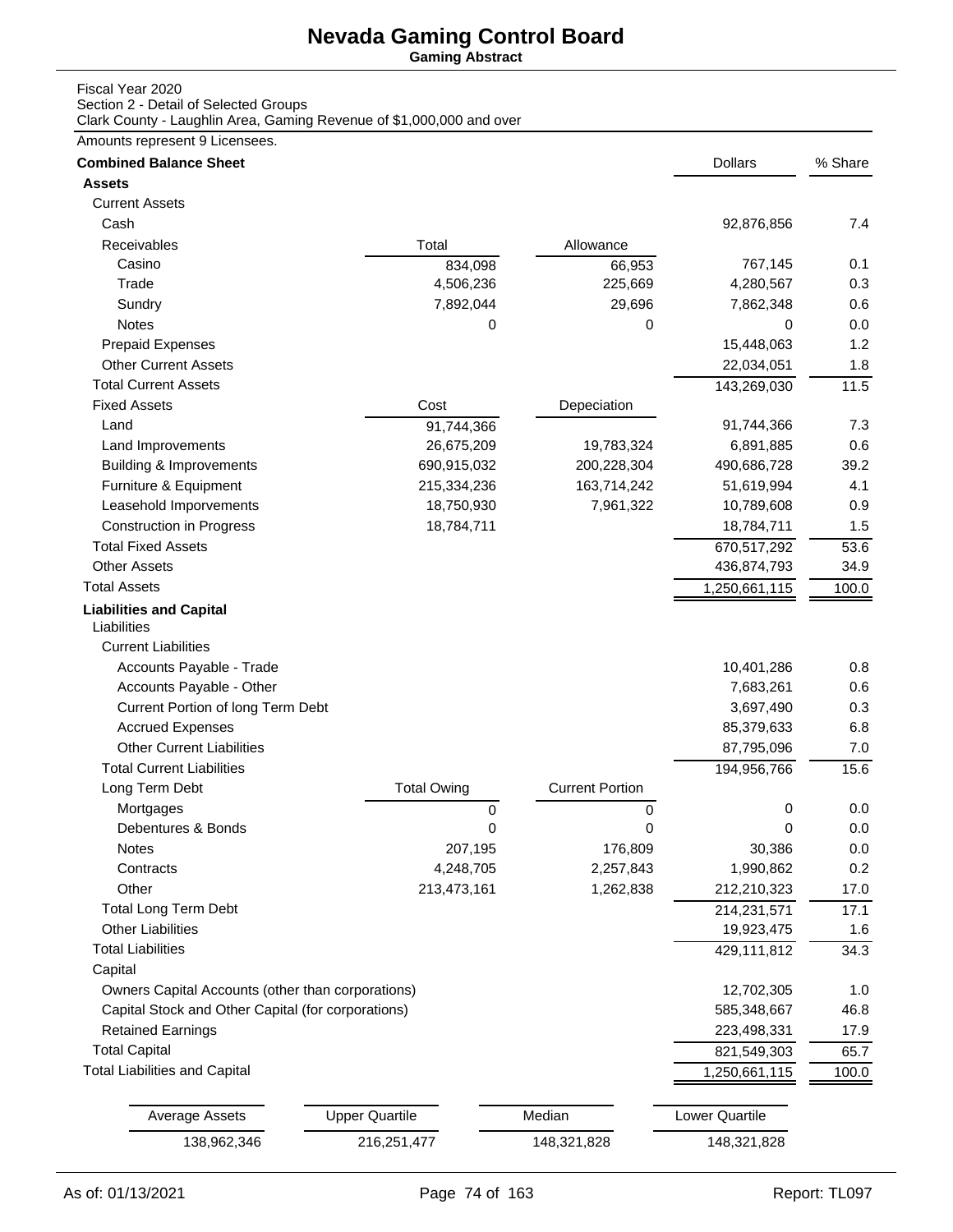**Gaming Abstract**

#### Fiscal Year 2020 Section 2 - Detail of Selected Groups Clark County - Laughlin Area, Gaming Revenue of \$1,000,000 and over

Amounts represent 9 Licensees.

| <b>Combined Income Statement - Summary</b>                        | <b>Dollars</b> | % Share |
|-------------------------------------------------------------------|----------------|---------|
| Revenue                                                           |                |         |
| Gaming                                                            | 277,343,919    | 52.2    |
| Rooms                                                             | 100,497,798    | 18.9    |
| Food                                                              | 59,576,963     | 11.2    |
| Beverage                                                          | 59,689,535     | 11.2    |
| Other                                                             | 33,720,547     | 6.4     |
| <b>Total Revenue</b>                                              | 530,828,762    | 100.0   |
| Cost of Sales                                                     | 39,794,475     | 7.5     |
| Gross Margin                                                      | 491,034,287    | 92.5    |
| <b>Departmental Expenses</b>                                      | 248,131,176    | 46.7    |
| Departmental Income                                               | 242,903,111    | 45.8    |
| General & Administrative Expenses                                 |                |         |
| <b>Advertising &amp; Promotion</b>                                | 8,971,394      | 1.7     |
| <b>Bad Debt Expense</b>                                           | 196,274        | 0.0     |
| Depreciation - Buildings                                          | 33,355,305     | 6.3     |
| Depreciation & Amortizartion - Other                              | 36,323,059     | 6.8     |
| Energy Expense (e.g. electricity, gas, oil)                       | 12,061,994     | 2.3     |
| <b>Equipment Rental or Lease</b>                                  | 1,318,949      | 0.2     |
| Interest Expense                                                  | 23,612,119     | 4.4     |
| Music & Entertainment                                             | 1,641,137      | 0.3     |
| Payroll - Taxes                                                   | 3,041,748      | 0.6     |
| Payroll - Employee Benefits                                       | 5,990,340      | 1.1     |
| Payroll - Officers                                                | 2,127,301      | 0.4     |
| Payroll - Other Employees                                         | 36,684,578     | 6.9     |
| <b>Rent of Premises</b>                                           | 3,580,115      | 0.7     |
| <b>Taxes - Real Estate</b>                                        | 5,125,635      | 1.0     |
| Taxes & Licenses - Other                                          | 2,369,689      | 0.4     |
| Utilities (other than energy expense items)                       | 4,562,142      | 0.9     |
| Other G & A                                                       | 75,000,749     | 14.1    |
| Total General & Administrative Expenses                           | 255,962,528    | 48.2    |
| Net Income (Loss) before Fed Income Taxes and Extraordinary Items | (13,059,417)   | (2.5)   |

| Average Revenue | Upper Quartile | Median     | Lower Quartile |
|-----------------|----------------|------------|----------------|
| 58.980.974      | 92.166.671     | 43.410.954 | 43,410,954     |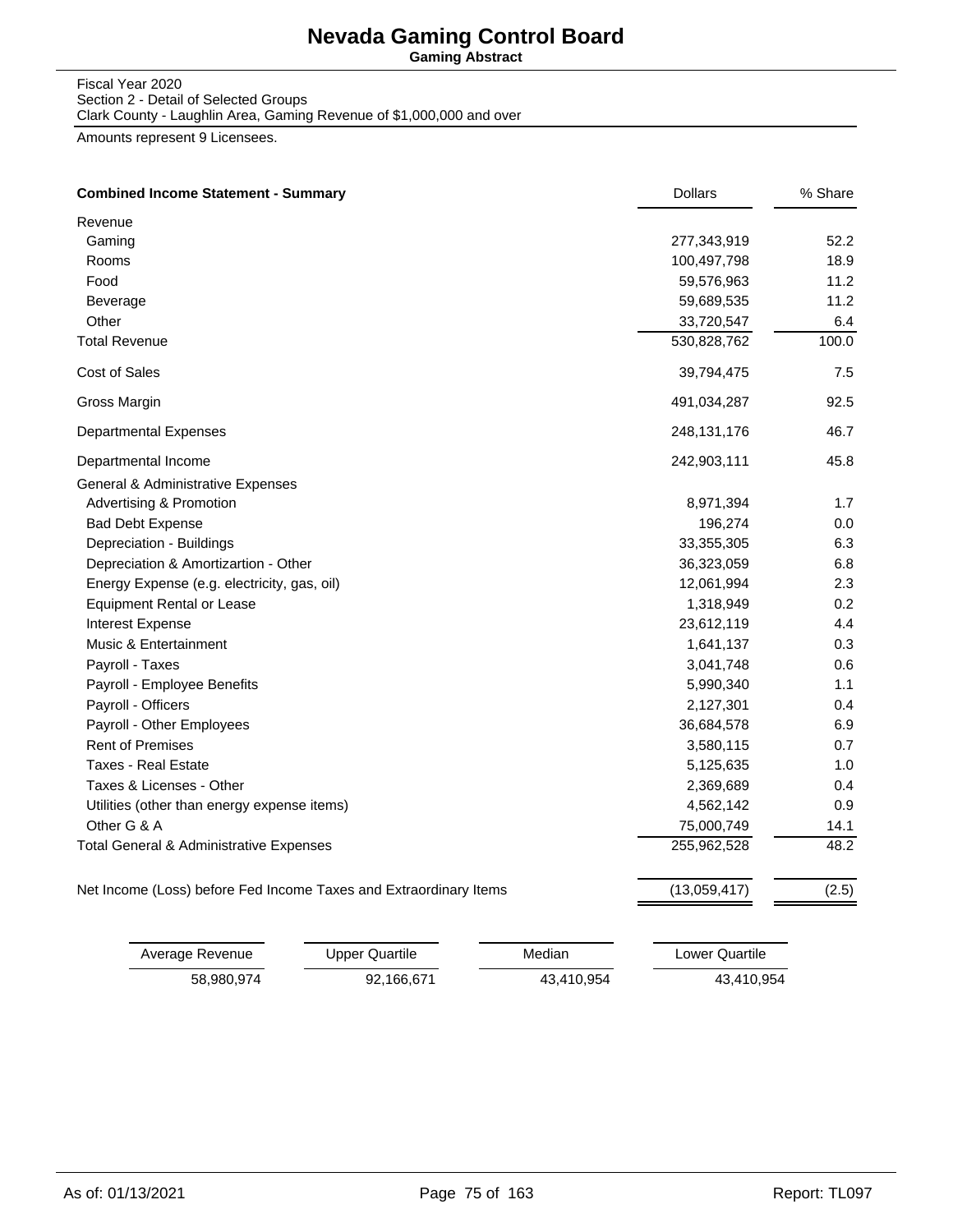**Gaming Abstract**

### Fiscal Year 2020 Section 2 - Detail of Selected Groups Clark County - Laughlin Area, Gaming Revenue of \$1,000,000 and over

Amounts represent 9 Licensees.

| <b>Casino Department</b>                                | <b>Dollars</b> | % Share |
|---------------------------------------------------------|----------------|---------|
| Revenue                                                 |                |         |
| Table Games (Includes Keno and Bingo)                   | 35,586,055     | 12.8    |
| Slot Machines                                           | 370,925,520    | 133.7   |
| Card Games (poker, pan, etc.)                           | 1,743,025      | 0.6     |
| Race Book                                               | 215,222        | 0.1     |
| Sports Book                                             | 884,761        | 0.3     |
| Contra Revenue (Complimentary Expense)                  | (132,010,664)  | (47.6)  |
| <b>Total Revenue</b>                                    | 277,343,919    | 100.0   |
| <b>Departmental Expenses</b>                            |                |         |
| <b>Bad Debt Expense</b>                                 | 28,785         | 0.0     |
| Commisions                                              | 3,385,661      | 1.2     |
| Gaming Taxes and Licenses                               | 31,597,202     | 11.4    |
| Preferred Guest Expenses (exclusive of complimentaries) | 5,359,747      | 1.9     |
| Payroll - Taxes                                         | 3,463,172      | 1.2     |
| Payroll - Employee Benefits                             | 6,907,301      | 2.5     |
| Payroll - Officers                                      | 1,039,162      | 0.4     |
| Payroll - Other Employees                               | 26,862,754     | 9.7     |
| Race Wire Fees                                          | 3,078          | 0.0     |
| <b>Other Departmental Expenses</b>                      | 45,938,358     | 16.6    |
| <b>Total Departmental Expenses</b>                      | 124,585,220    | 44.9    |
| Departmental Income (Loss)                              | 152,758,699    | 55.1    |
| <b>Rooms Department</b>                                 | <b>Dollars</b> | % Share |
| <b>Revenue</b>                                          |                |         |
| Room Sales                                              | 49,566,097     | 49.3    |
| <b>Complimentary Room Sales</b>                         | 51,553,149     | 51.3    |
| Contra Revenue (Complimentary Expense)                  | (621, 448)     | (0.6)   |
| <b>Total Revenue</b>                                    | 100,497,798    | 100.0   |
| <b>Departmental Expenses</b>                            |                |         |
| <b>Bad Debt Expense</b>                                 | 44,626         | 0.0     |
| Payroll - Taxes                                         | 1,810,497      | 1.8     |
| Payroll - Employee Benefits                             | 3,770,151      | 3.8     |
| Payroll - Officers                                      | 389,033        | 0.4     |
| Payroll - Other Employees                               | 19,118,063     | 19.0    |
| Other Departmental Expenses                             | 18,057,407     | 18.0    |
| <b>Total Departmental Expenses</b>                      | 43,189,777     | 43.0    |
| Departmental Income (Loss)                              | 57,308,021     | 57.0    |
|                                                         |                |         |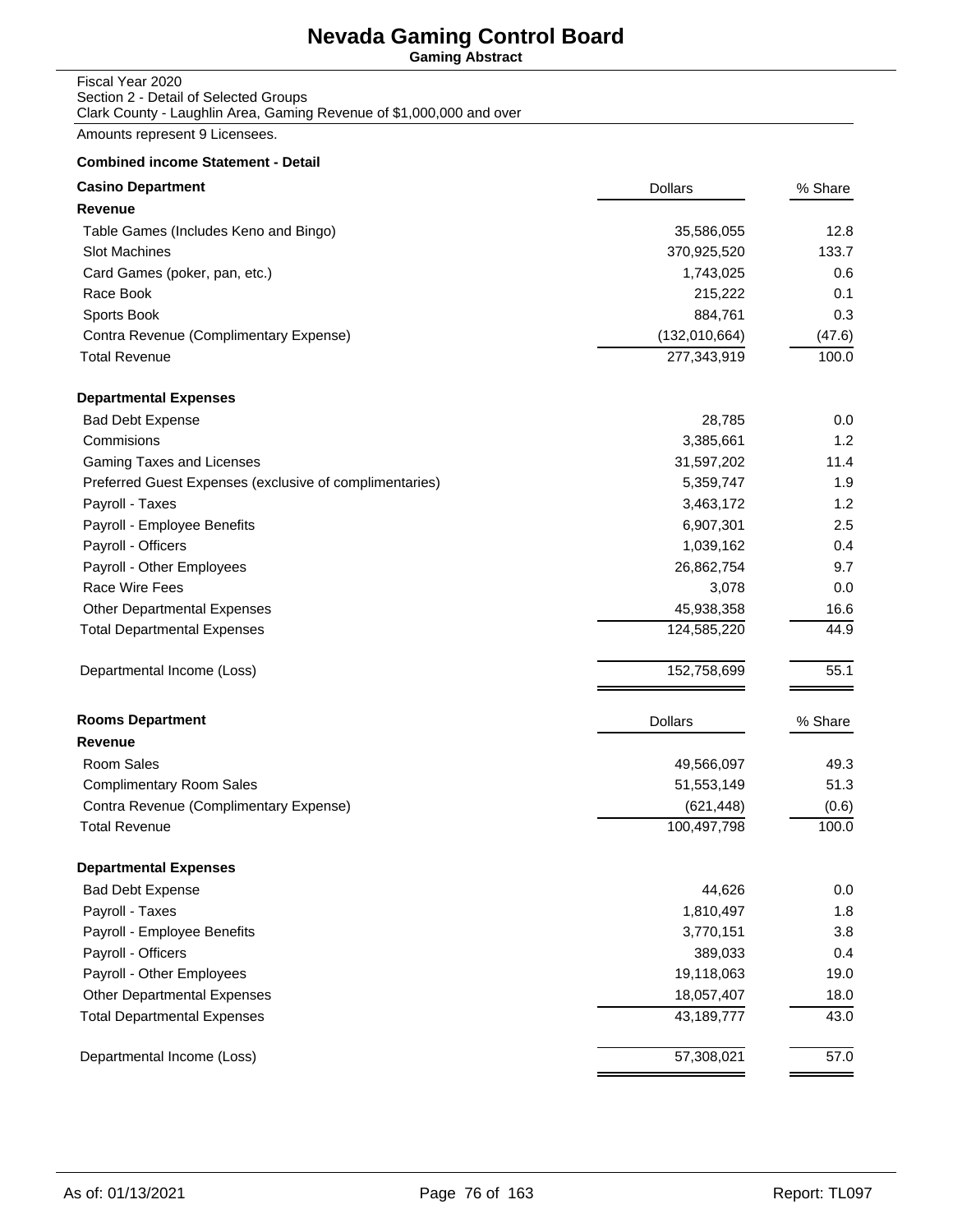**Gaming Abstract**

| Fiscal Year 2020                                                     |
|----------------------------------------------------------------------|
| Section 2 - Detail of Selected Groups                                |
| Clark County - Laughlin Area, Gaming Revenue of \$1,000,000 and over |

Amounts represent 9 Licensees.

| <b>Food Department</b>                 | <b>Dollars</b> | % Share |
|----------------------------------------|----------------|---------|
| <b>Revenue</b>                         |                |         |
| <b>Food Sales</b>                      | 44,275,271     | 74.3    |
| <b>Complimentary Food Sales</b>        | 16,260,989     | 27.3    |
| Contra Revenue (Complimentary Expense) | (959, 297)     | (1.6)   |
| <b>Total Revenue</b>                   | 59,576,963     | 100.0   |
| <b>Cost of Sales</b>                   | 22,823,540     | 38.3    |
| Gross Margin                           | 36,753,423     | 61.7    |
| <b>Departmental Expenses</b>           |                |         |
| <b>Bad Debt Expense</b>                | 1,977          | 0.0     |
| Payroll - Taxes                        | 2,687,809      | 4.5     |
| Payroll - Employee Benefits            | 5,015,229      | 8.4     |
| Payroll - Officers                     | 806,030        | 1.4     |
| Payroll - Other Employees              | 24,004,973     | 40.3    |
| <b>Other Departmental Expenses</b>     | 3,778,750      | 6.3     |
| <b>Total Departmental Expenses</b>     | 36,294,768     | 60.9    |
| Departmental Income (Loss)             | 458,655        | 0.8     |
| <b>Beverage Department</b>             | <b>Dollars</b> | % Share |
| <b>Revenue</b>                         |                |         |
| <b>Beverage Sales</b>                  | 12,286,240     | 20.6    |
| <b>Complimentary Beverage Sales</b>    | 47,471,956     | 79.5    |
| Contra Revenue (Complimentary Expense) | (68, 661)      | (0.1)   |
| <b>Total Revenue</b>                   | 59,689,535     | 100.0   |
| <b>Cost of Sales</b>                   | 9,866,354      | 16.5    |
| Gross Margin                           | 49,823,181     | 83.5    |
| <b>Departmental Expenses</b>           |                |         |
| <b>Bad Debt Expense</b>                | 1,122          | 0.0     |
| Payroll - Taxes                        | 868,029        | 1.5     |
| Payroll - Employee Benefits            | 2,016,438      | 3.4     |
| Payroll - Officers                     | 65,301         | 0.1     |
| Payroll - Other Employees              | 6,456,359      | 10.8    |
| Other Departmental Expenses            | 1,976,877      | 3.3     |
| <b>Total Departmental Expenses</b>     | 11,384,126     | 19.1    |
| Departmental Income (Loss)             | 38,439,055     | 64.4    |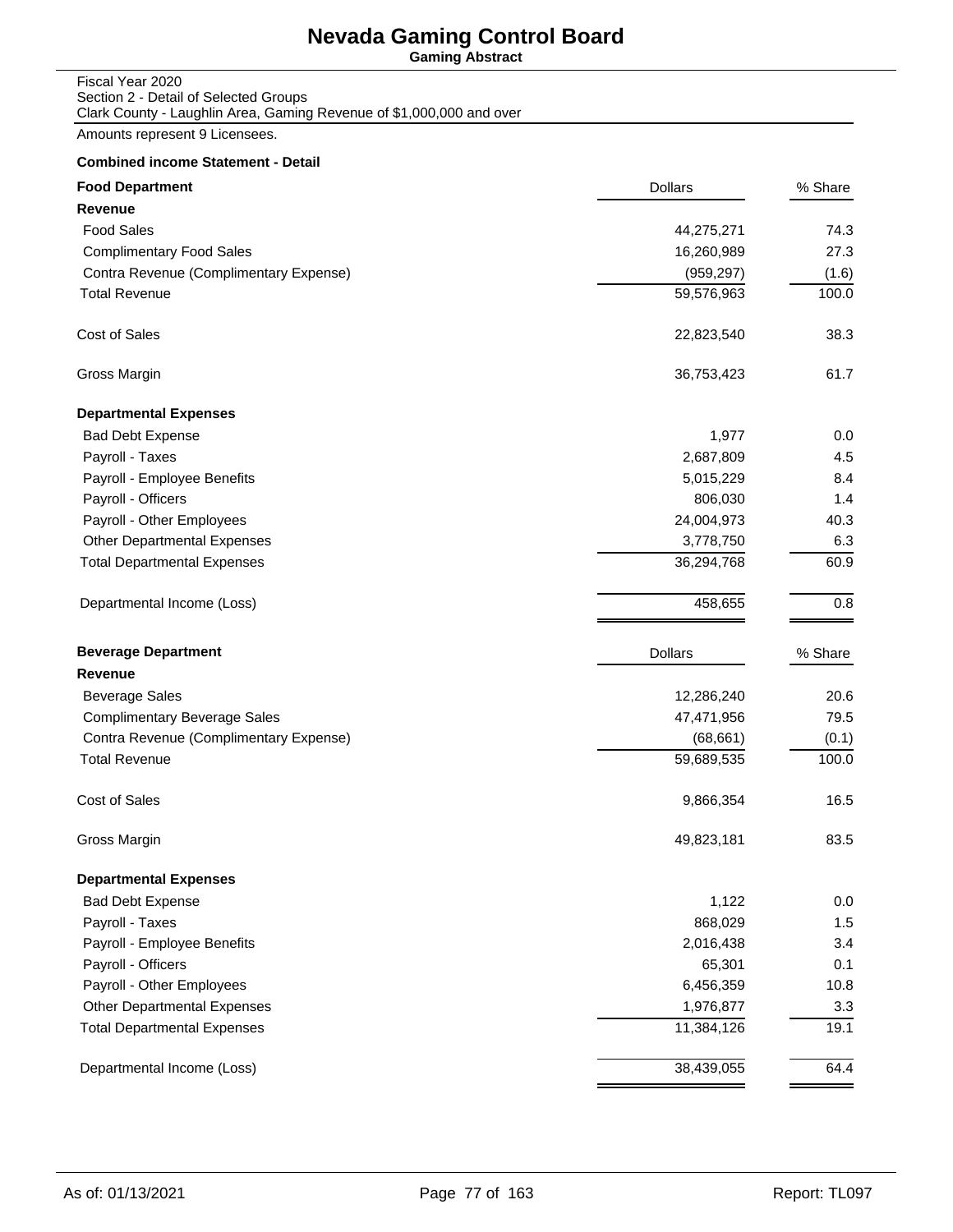**Gaming Abstract**

| Fiscal Year 2020                                                     |
|----------------------------------------------------------------------|
| Section 2 - Detail of Selected Groups                                |
| Clark County - Laughlin Area, Gaming Revenue of \$1,000,000 and over |

Amounts represent 9 Licensees.

## **Combined income Statement - Detail**

| <b>Other Income</b>                      | <b>Dollars</b> | % Share |  |
|------------------------------------------|----------------|---------|--|
| Revenue                                  |                |         |  |
| Other Operating and Non-Operating Income | 31,457,437     | 93.3    |  |
| Other Complimentary Items                | 4,616,910      | 13.7    |  |
| Contra Revenue (Complimentary Expense)   | (2,353,800)    | (7.0)   |  |
| <b>Total Revenue</b>                     | 33,720,547     | 100.0   |  |
| <b>Cost of Sales</b>                     | 7,104,581      | 21.1    |  |
| Gross Margin                             | 26,615,966     | 78.9    |  |
| <b>Departmental Expenses</b>             |                |         |  |
| <b>Bad Debt Expense</b>                  | 3,858          | 0.0     |  |
| Payroll - Taxes                          | 552,083        | 1.6     |  |
| Payroll - Employee Benefits              | 1,220,077      | 3.6     |  |
| Payroll - Officers                       | 434,678        | 1.3     |  |
| Payroll - Other Employees                | 4,722,538      | 14.0    |  |
| Other Departmental Expenses              | 25,744,051     | 76.3    |  |
| Total Departmental Expenses              | 32,677,285     | 96.9    |  |
| Departmental Income (Loss)               | (6,061,319)    | (18.0)  |  |
|                                          |                |         |  |

### **Average Number of Employees**

| Casino Department        | 1,181 |
|--------------------------|-------|
| Rooms Department         | 811   |
| <b>Food Department</b>   | 1,234 |
| Beverage Department      | 396   |
| G & A Department         | 1.008 |
| <b>Other Departments</b> | 228   |
| Total                    | 4.858 |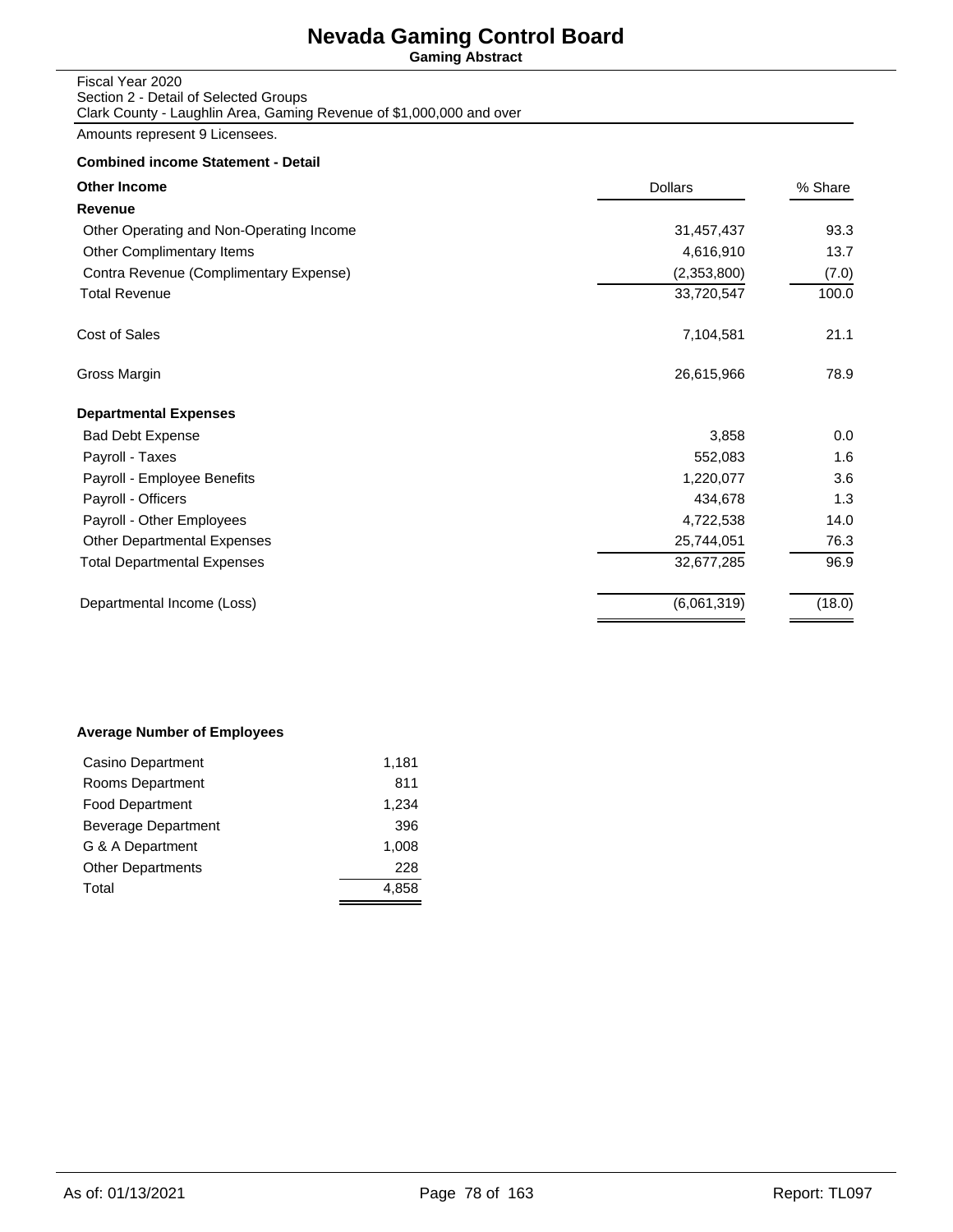**Gaming Abstract**

#### Fiscal Year 2020 Section 2 - Detail of Selected Groups

Clark County - Laughlin Area, Gaming Revenue of \$1,000,000 and over

Amounts represent 9 Licensees.

### **Rate of Room Occupancy**

| Month     | Available Rooms | Rooms Occupied | % of Occupancy |
|-----------|-----------------|----------------|----------------|
| July      | 288,909         | 217,259        | 75.2           |
| August    | 289,406         | 186,352        | 64.4           |
| September | 278,192         | 162,708        | 58.5           |
| October   | 285,213         | 168,195        | 59.0           |
| November  | 272,106         | 161,748        | 59.4           |
| December  | 281,088         | 126,755        | 45.1           |
| January   | 286,687         | 160,855        | 56.1           |
| February  | 270,611         | 168,173        | 62.1           |
| March     | 179,332         | 89,536         | 49.9           |
| April     | 65,380          | $\Omega$       | 0.0            |
| May       | 62,042          | 0              | 0.0            |
| June      | 200,167         | 127,002        | 63.4           |
| Total     | 2,759,133       | 1,568,583      | 56.9           |

| Per Room Per Day Statistics                                      | <b>Dollars</b> |
|------------------------------------------------------------------|----------------|
| Average Table Revenue (Includes Keno and Bingo) Per Room Per Day | 22.69          |
| Average Slot Revenue Per Room Per Day                            | 236.47         |
| Average Food Sales Per Room Per Day                              | 38.59          |
| Average Beverage Sales Per Room Per Day                          | 38.10          |
| Average Rooms Department Payroll Per Room Per Day                | 15.99          |
| Average Room Rate Per Day                                        | 64.47          |

## **Gaming Revenue Per Square Foot of Floor Space**

|                                       | # Casinos | Average Sq Ft | Revenue/Sq Ft |
|---------------------------------------|-----------|---------------|---------------|
| Table Games (Includes Keno and Bingo) |           | 6,396         | 696           |
| Slots                                 |           | 43,305        | 952           |
| Race and Sports                       | 3         | 938           | 391           |
| Card Games (poker, pan, etc.)         | 3         | 1.591         | 365           |
| Total                                 | я         | 49,833        | 913           |

| Ratios                                                          | Percent |
|-----------------------------------------------------------------|---------|
| <b>Total Current Assets to Total Current Liabilities</b>        | 73.49   |
| <b>Total Capital to Total Liabilities</b>                       | 191.45  |
| <b>Total Capital to Total Current Liabilities</b>               | 421.40  |
| <b>Total Current Liabilities to Total Liabilities</b>           | 45.43   |
| Total Contra Revenue (Complimentary Expense) to Gaming Revenue* | 33.23   |
| Music and Entertainment Expense to Gaming Revenue               | 0.59    |
| <b>Total Revenue to Average Total Assets</b>                    | 39.70   |
| Total Revenue less Comp Sales to Average Total Assets           | 30.73   |
| Return on Invested Capital**                                    | 0.91    |
| Return on Average Assets***                                     | 0.79    |
|                                                                 |         |

\*Gaming revenue is equal to total gaming revenue before Contra Revenue (Complimentary Expense)<br>\*\*Return on invested capital is equal to the total of net income (before federal income taxes and extraorduinary items)<br>and int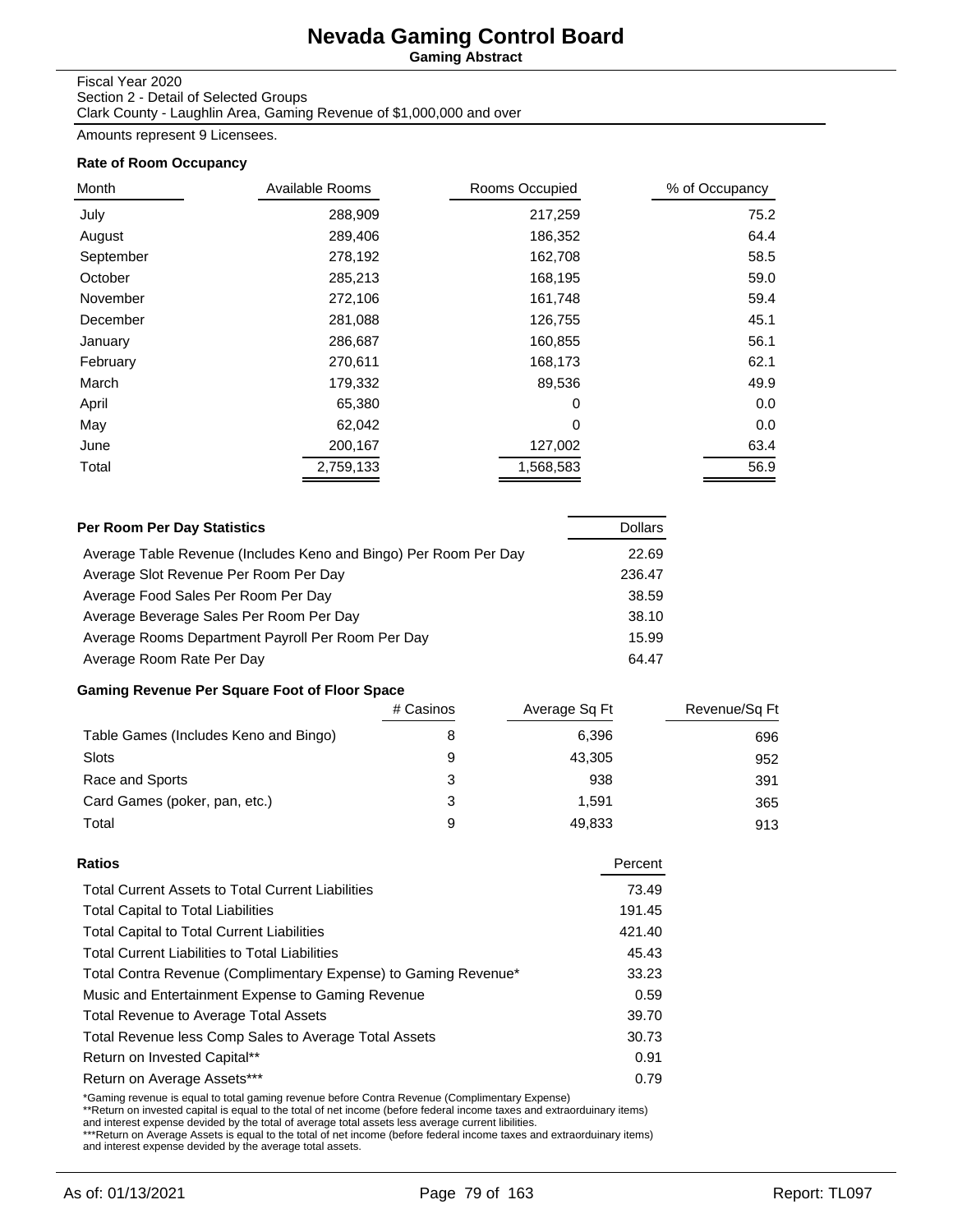**Gaming Abstract**

## Fiscal Year 2020

Section 2 - Detail of Selected Groups

Clark County - Boulder Strip Area, Gaming Revenue of \$1,000,000 and over

### Amounts represent 33 Licensees.

| <b>Combined Balance Sheet</b>                      |                       |                        | <b>Dollars</b> | % Share |
|----------------------------------------------------|-----------------------|------------------------|----------------|---------|
| <b>Assets</b>                                      |                       |                        |                |         |
| <b>Current Assets</b>                              |                       |                        |                |         |
| Cash                                               |                       |                        | 77,561,688     | 3.6     |
| Receivables                                        | Total                 | Allowance              |                |         |
| Casino                                             | 1,617,858             | 406,054                | 1,211,804      | 0.1     |
| Trade                                              | 35,635,907            | 1,561,738              | 34,074,169     | 1.6     |
| Sundry                                             | 196,552               | 0                      | 196,552        | 0.0     |
| Notes                                              | 1,006,292             | 0                      | 1,006,292      | 0.0     |
| <b>Prepaid Expenses</b>                            |                       |                        | 18,338,082     | 0.9     |
| <b>Other Current Assets</b>                        |                       |                        | 756,344,543    | 35.1    |
| <b>Total Current Assets</b>                        |                       |                        | 888,733,130    | 41.2    |
| <b>Fixed Assets</b>                                | Cost                  | Depeciation            |                |         |
| Land                                               | 185,046,535           |                        | 185,046,535    | 8.6     |
| Land Improvements                                  | 3,775,477             | 1,975,016              | 1,800,461      | 0.1     |
| <b>Building &amp; Improvements</b>                 | 1,185,853,957         | 419,696,159            | 766, 157, 798  | 35.6    |
| Furniture & Equipment                              | 494,099,426           | 358,106,372            | 135,993,054    | 6.3     |
| Leasehold Imporvements                             | 24,378,154            | 10,160,619             | 14,217,535     | 0.7     |
| <b>Construction in Progress</b>                    | 10,076,059            |                        | 10,076,059     | 0.5     |
| <b>Total Fixed Assets</b>                          |                       |                        | 1,113,291,442  | 51.7    |
| <b>Other Assets</b>                                |                       |                        | 152,759,190    | 7.1     |
| <b>Total Assets</b>                                |                       |                        | 2,154,783,762  | 100.0   |
| <b>Liabilities and Capital</b>                     |                       |                        |                |         |
| Liabilities                                        |                       |                        |                |         |
| <b>Current Liabilities</b>                         |                       |                        |                |         |
| Accounts Payable - Trade                           |                       |                        | 8,279,107      | 0.4     |
| Accounts Payable - Other                           |                       |                        | 5,592,340      | 0.3     |
| Current Portion of long Term Debt                  |                       |                        | 1,642,719      | 0.1     |
| <b>Accrued Expenses</b>                            |                       |                        | 25,675,964     | 1.2     |
| <b>Other Current Liabilities</b>                   |                       |                        | 90,385,053     | 4.2     |
| <b>Total Current Liabilities</b>                   |                       |                        | 131,575,183    | 6.1     |
| Long Term Debt                                     | <b>Total Owing</b>    | <b>Current Portion</b> |                |         |
| Mortgages                                          | 6,149,953             | 288,000                | 5,861,953      | 0.3     |
| Debentures & Bonds                                 | 0                     | 0                      | 0              | 0.0     |
| Notes                                              | 6,127,393             | 190,114                | 5,937,279      | 0.3     |
| Contracts                                          | 459,605               | 459,605                | 0              | 0.0     |
| Other                                              | 151,195,462           | 705,000                | 150,490,462    | 7.0     |
| <b>Total Long Term Debt</b>                        |                       |                        | 162,289,694    | $7.5\,$ |
| <b>Other Liabilities</b>                           |                       |                        | 76,176,452     | 3.5     |
| <b>Total Liabilities</b>                           |                       |                        | 370,041,329    | 17.2    |
| Capital                                            |                       |                        |                |         |
| Owners Capital Accounts (other than corporations)  |                       |                        | 8,676,788      | 0.4     |
| Capital Stock and Other Capital (for corporations) |                       | 1,031,073,770          | 47.9           |         |
| <b>Retained Earnings</b>                           |                       |                        | 744,991,875    | 34.6    |
| <b>Total Capital</b>                               |                       |                        | 1,784,742,433  | 82.8    |
| <b>Total Liabilities and Capital</b>               |                       |                        | 2,154,783,762  | 100.0   |
|                                                    |                       |                        |                |         |
| <b>Average Assets</b>                              | <b>Upper Quartile</b> | Median                 | Lower Quartile |         |
| 65,296,477                                         | 24,256,818            | 4,487,455              | 4,487,455      |         |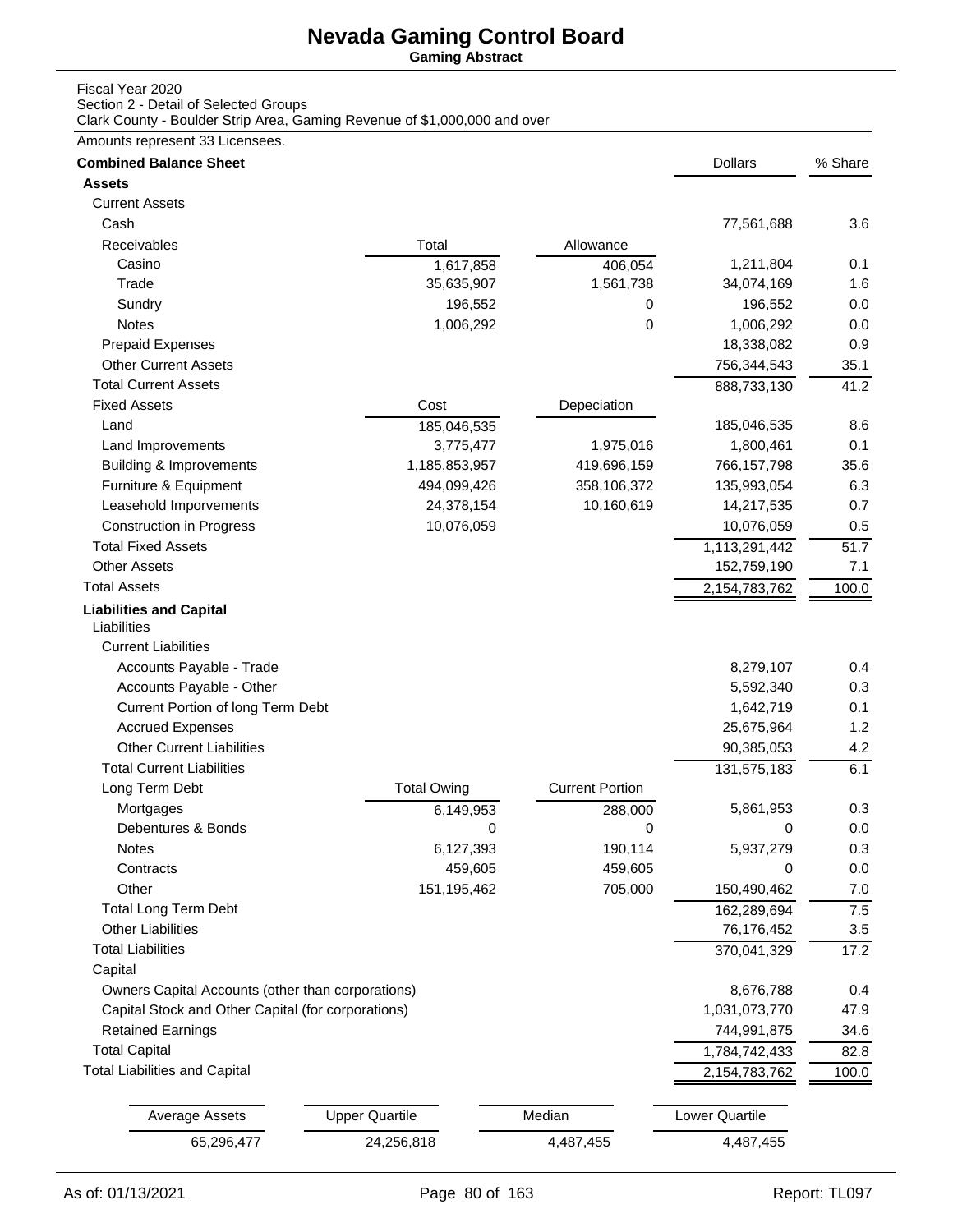**Gaming Abstract**

#### Fiscal Year 2020 Section 2 - Detail of Selected Groups Clark County - Boulder Strip Area, Gaming Revenue of \$1,000,000 and over

Amounts represent 33 Licensees.

| <b>Combined Income Statement - Summary</b>                        | <b>Dollars</b> | % Share |
|-------------------------------------------------------------------|----------------|---------|
| Revenue                                                           |                |         |
| Gaming                                                            | 557,683,971    | 63.4    |
| Rooms                                                             | 79,309,254     | 9.0     |
| Food                                                              | 133,508,877    | 15.2    |
| Beverage                                                          | 67,237,498     | 7.6     |
| Other                                                             | 41,602,848     | 4.7     |
| <b>Total Revenue</b>                                              | 879,342,448    | 100.0   |
| Cost of Sales                                                     | 73,596,539     | 8.4     |
| Gross Margin                                                      | 805,745,909    | 91.6    |
| <b>Departmental Expenses</b>                                      | 345,667,380    | 39.3    |
| Departmental Income                                               | 460,078,529    | 52.3    |
| <b>General &amp; Administrative Expenses</b>                      |                |         |
| <b>Advertising &amp; Promotion</b>                                | 13,084,547     | 1.5     |
| <b>Bad Debt Expense</b>                                           | 251,081        | 0.0     |
| Depreciation - Buildings                                          | 64,267,654     | 7.3     |
| Depreciation & Amortizartion - Other                              | 22,080,756     | 2.5     |
| Energy Expense (e.g. electricity, gas, oil)                       | 17,431,505     | 2.0     |
| <b>Equipment Rental or Lease</b>                                  | 15,572,897     | 1.8     |
| Interest Expense                                                  | 7,306,249      | 0.8     |
| <b>Music &amp; Entertainment</b>                                  | 1,719,252      | 0.2     |
| Payroll - Taxes                                                   | 5,473,161      | 0.6     |
| Payroll - Employee Benefits                                       | 16,930,793     | 1.9     |
| Payroll - Officers                                                | 594,000        | 0.1     |
| Payroll - Other Employees                                         | 83,002,413     | 9.4     |
| <b>Rent of Premises</b>                                           | 24, 147, 945   | 2.7     |
| <b>Taxes - Real Estate</b>                                        | 6,416,073      | 0.7     |
| Taxes & Licenses - Other                                          | 3,970,159      | 0.5     |
| Utilities (other than energy expense items)                       | 6,329,122      | 0.7     |
| Other G & A                                                       | 89,735,434     | 10.2    |
| Total General & Administrative Expenses                           | 378,313,041    | 43.0    |
| Net Income (Loss) before Fed Income Taxes and Extraordinary Items | 81,765,488     | 9.3     |

| Average Revenue | Upper Quartile | Median    | Lower Quartile |
|-----------------|----------------|-----------|----------------|
| 26.646.741      | 14,837,108     | 6.288.937 | 6,288,937      |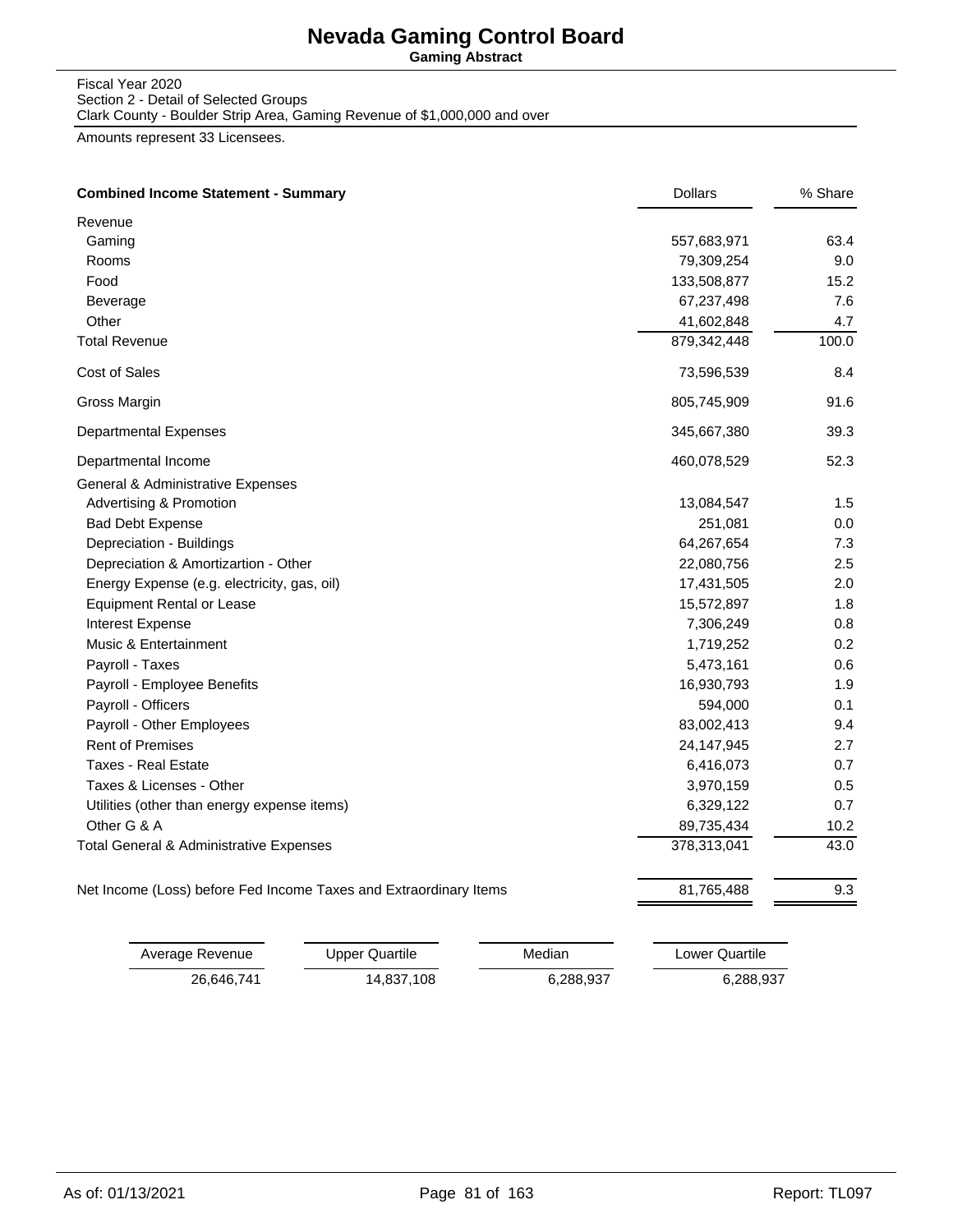**Gaming Abstract**

### Fiscal Year 2020 Section 2 - Detail of Selected Groups Clark County - Boulder Strip Area, Gaming Revenue of \$1,000,000 and over

Amounts represent 33 Licensees.

| <b>Casino Department</b>                                | <b>Dollars</b>  | % Share |
|---------------------------------------------------------|-----------------|---------|
| <b>Revenue</b>                                          |                 |         |
| Table Games (Includes Keno and Bingo)                   | 58,655,913      | 10.5    |
| Slot Machines                                           | 660,442,570     | 118.4   |
| Card Games (poker, pan, etc.)                           | 3,693,726       | 0.7     |
| Race Book                                               | 4,142,311       | 0.7     |
| Sports Book                                             | 14,167,995      | 2.5     |
| Contra Revenue (Complimentary Expense)                  | (183, 418, 544) | (32.9)  |
| <b>Total Revenue</b>                                    | 557,683,971     | 100.0   |
| <b>Departmental Expenses</b>                            |                 |         |
| <b>Bad Debt Expense</b>                                 | 94,488          | 0.0     |
| Commisions                                              | 3,883,678       | 0.7     |
| Gaming Taxes and Licenses                               | 55,672,273      | 10.0    |
| Preferred Guest Expenses (exclusive of complimentaries) | 5,114,173       | 0.9     |
| Payroll - Taxes                                         | 6,412,241       | 1.1     |
| Payroll - Employee Benefits                             | 17,726,774      | 3.2     |
| Payroll - Officers                                      | 0               | 0.0     |
| Payroll - Other Employees                               | 49,667,205      | 8.9     |
| Race Wire Fees                                          | 187,134         | 0.0     |
| Other Departmental Expenses                             | 24,496,749      | 4.4     |
| <b>Total Departmental Expenses</b>                      | 163,254,715     | 29.3    |
| Departmental Income (Loss)                              | 394,429,256     | 70.7    |
| <b>Rooms Department</b>                                 | <b>Dollars</b>  | % Share |
| <b>Revenue</b>                                          |                 |         |
| Room Sales                                              | 58,026,047      | 73.2    |
| <b>Complimentary Room Sales</b>                         | 21,573,736      | 27.2    |
| Contra Revenue (Complimentary Expense)                  | (290, 529)      | (0.4)   |
| <b>Total Revenue</b>                                    | 79,309,254      | 100.0   |
| <b>Departmental Expenses</b>                            |                 |         |
| <b>Bad Debt Expense</b>                                 | 939,922         | 1.2     |
| Payroll - Taxes                                         | 1,600,289       | 2.0     |
| Payroll - Employee Benefits                             | 4,913,203       | 6.2     |
| Payroll - Officers                                      | 0               | 0.0     |
| Payroll - Other Employees                               | 17,018,290      | 21.5    |
| <b>Other Departmental Expenses</b>                      | 9,975,956       | 12.6    |
| <b>Total Departmental Expenses</b>                      | 34,447,660      | 43.4    |
| Departmental Income (Loss)                              | 44,861,594      | 56.6    |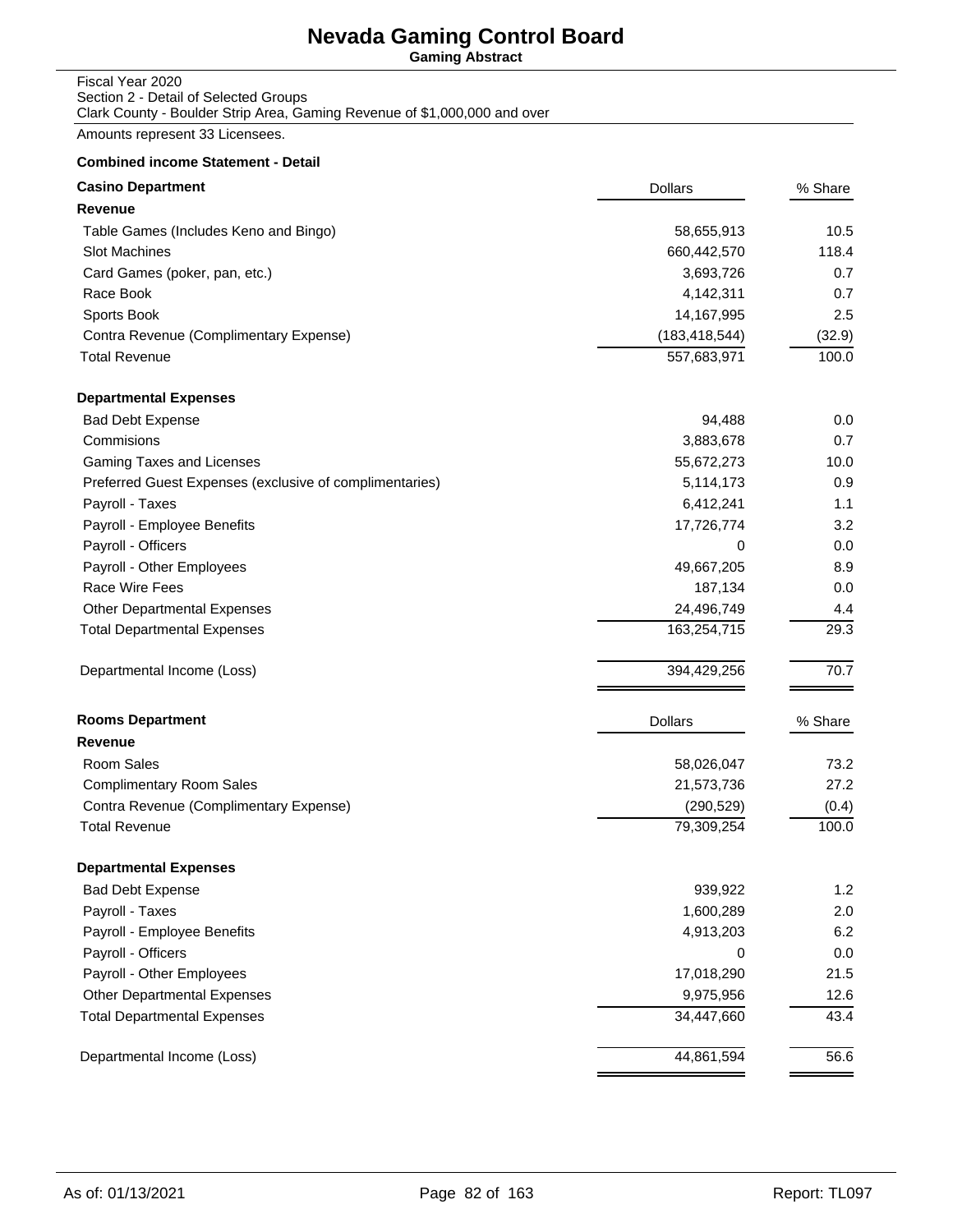**Gaming Abstract**

| Fiscal Year 2020                                                          |
|---------------------------------------------------------------------------|
| Section 2 - Detail of Selected Groups                                     |
| Clark County - Boulder Strip Area, Gaming Revenue of \$1,000,000 and over |

Amounts represent 33 Licensees.

| <b>Food Department</b>                 | <b>Dollars</b> | % Share |
|----------------------------------------|----------------|---------|
| <b>Revenue</b>                         |                |         |
| <b>Food Sales</b>                      | 88,593,054     | 66.4    |
| <b>Complimentary Food Sales</b>        | 45,732,358     | 34.3    |
| Contra Revenue (Complimentary Expense) | (816, 535)     | (0.6)   |
| <b>Total Revenue</b>                   | 133,508,877    | 100.0   |
| Cost of Sales                          | 49,373,056     | 37.0    |
| Gross Margin                           | 84,135,821     | 63.0    |
| <b>Departmental Expenses</b>           |                |         |
| <b>Bad Debt Expense</b>                | 0              | 0.0     |
| Payroll - Taxes                        | 7,603,249      | 5.7     |
| Payroll - Employee Benefits            | 19,400,970     | 14.5    |
| Payroll - Officers                     | 0              | 0.0     |
| Payroll - Other Employees              | 66,710,252     | 50.0    |
| <b>Other Departmental Expenses</b>     | 9,094,842      | 6.8     |
| <b>Total Departmental Expenses</b>     | 102,809,313    | 77.0    |
| Departmental Income (Loss)             | (18, 673, 492) | (14.0)  |
| <b>Beverage Department</b>             | <b>Dollars</b> | % Share |
| Revenue                                |                |         |
| <b>Beverage Sales</b>                  | 15,682,373     | 23.3    |
| <b>Complimentary Beverage Sales</b>    | 52,462,792     | 78.0    |
| Contra Revenue (Complimentary Expense) | (907, 667)     | (1.3)   |
| <b>Total Revenue</b>                   | 67,237,498     | 100.0   |
| Cost of Sales                          | 14,805,808     | 22.0    |
| Gross Margin                           | 52,431,690     | 78.0    |
| <b>Departmental Expenses</b>           |                |         |
| <b>Bad Debt Expense</b>                | 0              | 0.0     |
| Payroll - Taxes                        | 2,292,570      | 3.4     |
| Payroll - Employee Benefits            | 6,060,806      | 9.0     |
| Payroll - Officers                     | 0              | 0.0     |
| Payroll - Other Employees              | 16,213,768     | 24.1    |
| <b>Other Departmental Expenses</b>     | 2,271,362      | 3.4     |
| <b>Total Departmental Expenses</b>     | 26,838,506     | 39.9    |
| Departmental Income (Loss)             | 25,593,184     | 38.1    |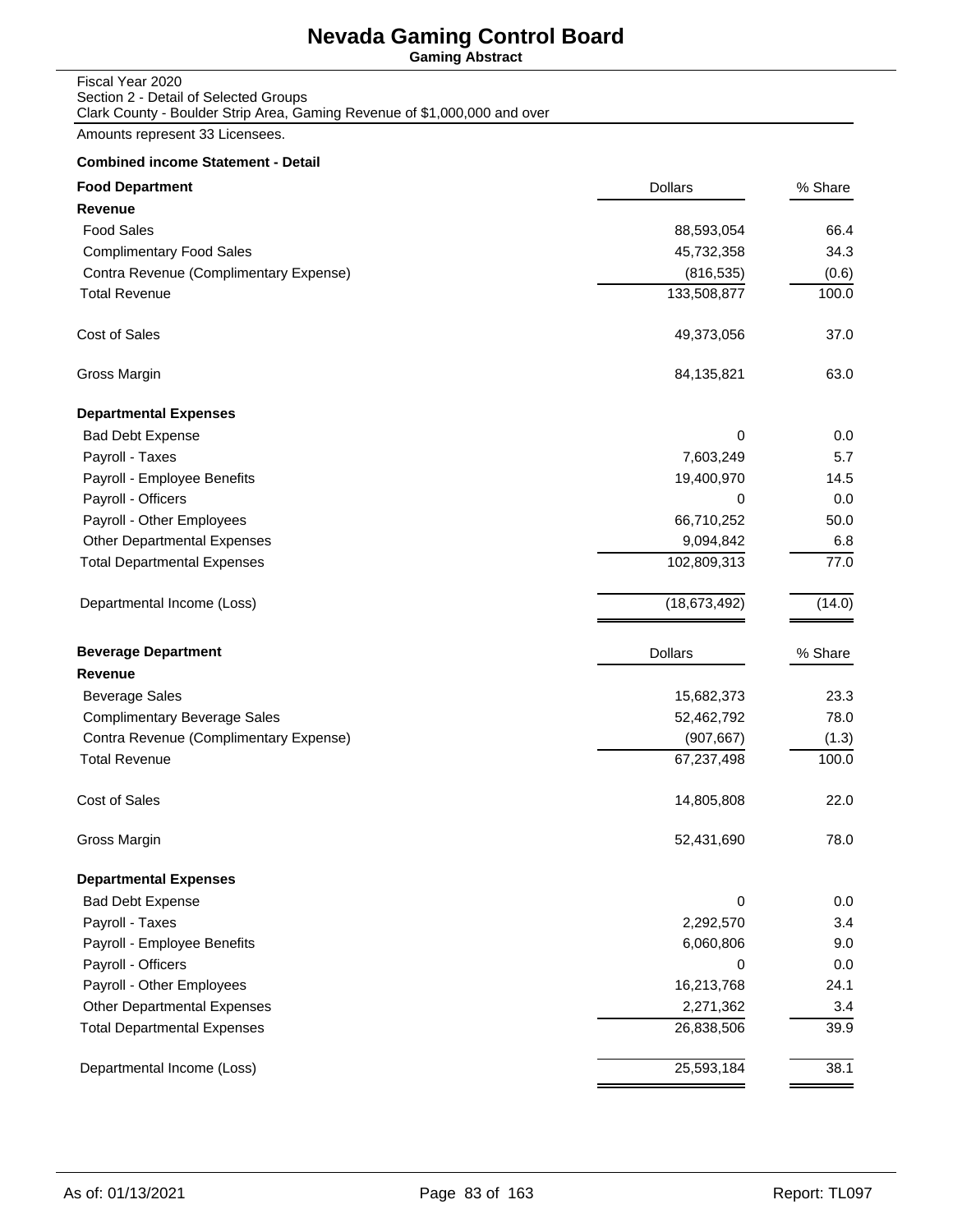**Gaming Abstract**

#### Fiscal Year 2020 Section 2 - Detail of Selected Groups Clark County - Boulder Strip Area, Gaming Revenue of \$1,000,000 and over

Amounts represent 33 Licensees.

### **Combined income Statement - Detail**

| <b>Other Income</b>                      | <b>Dollars</b> | % Share |
|------------------------------------------|----------------|---------|
| Revenue                                  |                |         |
| Other Operating and Non-Operating Income | 39,756,232     | 95.6    |
| Other Complimentary Items                | 3,071,148      | 7.4     |
| Contra Revenue (Complimentary Expense)   | (1,224,532)    | (2.9)   |
| <b>Total Revenue</b>                     | 41,602,848     | 100.0   |
| Cost of Sales                            | 9,417,675      | 22.6    |
| Gross Margin                             | 32,185,173     | 77.4    |
| <b>Departmental Expenses</b>             |                |         |
| <b>Bad Debt Expense</b>                  | 0              | 0.0     |
| Payroll - Taxes                          | 882,788        | 2.1     |
| Payroll - Employee Benefits              | 2,689,550      | 6.5     |
| Payroll - Officers                       | 0              | 0.0     |
| Payroll - Other Employees                | 10,195,718     | 24.5    |
| <b>Other Departmental Expenses</b>       | 4,549,130      | 10.9    |
| <b>Total Departmental Expenses</b>       | 18,317,186     | 44.0    |
| Departmental Income (Loss)               | 13,867,987     | 33.3    |

### **Average Number of Employees**

| Casino Department          | 1,594 |
|----------------------------|-------|
| Rooms Department           | 469   |
| <b>Food Department</b>     | 1,925 |
| <b>Beverage Department</b> | 562   |
| G & A Department           | 1.481 |
| <b>Other Departments</b>   | 259   |
| Total                      | 6.290 |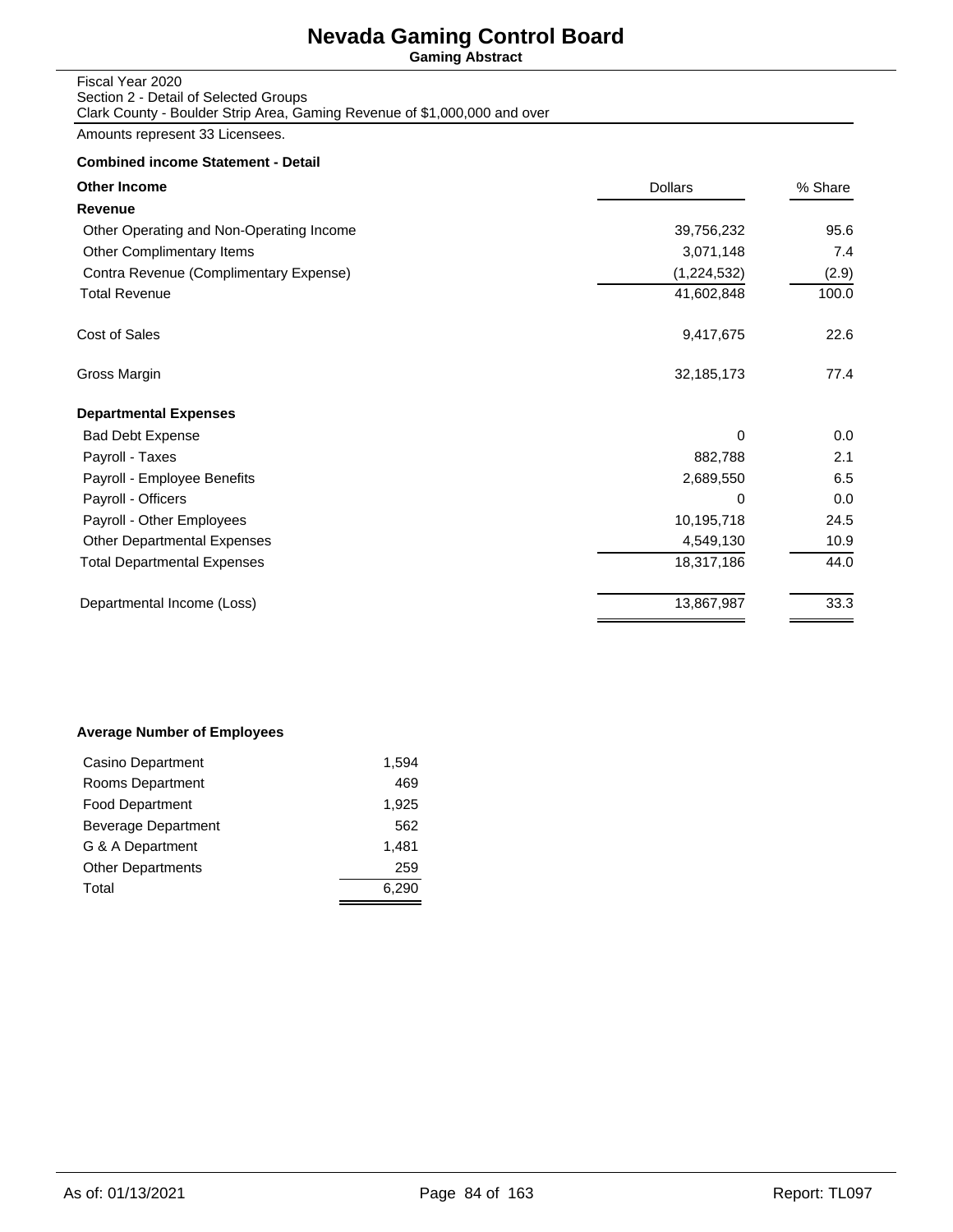**Gaming Abstract**

#### Fiscal Year 2020

Section 2 - Detail of Selected Groups Clark County - Boulder Strip Area, Gaming Revenue of \$1,000,000 and over

Amounts represent 33 Licensees.

### **Rate of Room Occupancy**

| Month     | Available Rooms | Rooms Occupied | % of Occupancy |
|-----------|-----------------|----------------|----------------|
| July      | 112,482         | 93,789         | 83.4           |
| August    | 112,552         | 85,501         | 76.0           |
| September | 109,170         | 90,372         | 82.8           |
| October   | 112,357         | 95,044         | 84.6           |
| November  | 108,731         | 88,562         | 81.5           |
| December  | 112,024         | 87,960         | 78.5           |
| January   | 112,707         | 88,162         | 78.2           |
| February  | 105,242         | 83,812         | 79.6           |
| March     | 71,914          | 46,760         | 65.0           |
| April     | 8,220           | 782            | 9.5            |
| May       | 8,486           | 1,057          | 12.5           |
| June      | 79,319          | 40,291         | 50.8           |
| Total     | 1,053,204       | 802,092        | 76.2           |

| Per Room Per Day Statistics                                      | <b>Dollars</b> |
|------------------------------------------------------------------|----------------|
| Average Table Revenue (Includes Keno and Bingo) Per Room Per Day | 73.13          |
| Average Slot Revenue Per Room Per Day                            | 823.40         |
| Average Food Sales Per Room Per Day                              | 167.47         |
| Average Beverage Sales Per Room Per Day                          | 84.96          |
| Average Rooms Department Payroll Per Room Per Day                | 29.34          |
| Average Room Rate Per Day                                        | 99.24          |

## **Gaming Revenue Per Square Foot of Floor Space**

|                                       | # Casinos | Average Sq Ft | Revenue/Sq Ft |
|---------------------------------------|-----------|---------------|---------------|
| Table Games (Includes Keno and Bingo) | 15        | 7,321         | 534           |
| <b>Slots</b>                          | 32        | 25,536        | 808           |
| Race and Sports                       | 14        | 4.214         | 310           |
| Card Games (poker, pan, etc.)         | 5         | 2.059         | 359           |
| Total                                 | 33        | 30.190        | 744           |

| Percent  |
|----------|
| 675.46   |
| 482.31   |
| 1,356.44 |
| 35.56    |
| 25.19    |
| 0.31     |
| 37.19    |
| 31.99    |
| 4.03     |
| 3.77     |
|          |

\*Gaming revenue is equal to total gaming revenue before Contra Revenue (Complimentary Expense)<br>\*\*Return on invested capital is equal to the total of net income (before federal income taxes and extraorduinary items)<br>and int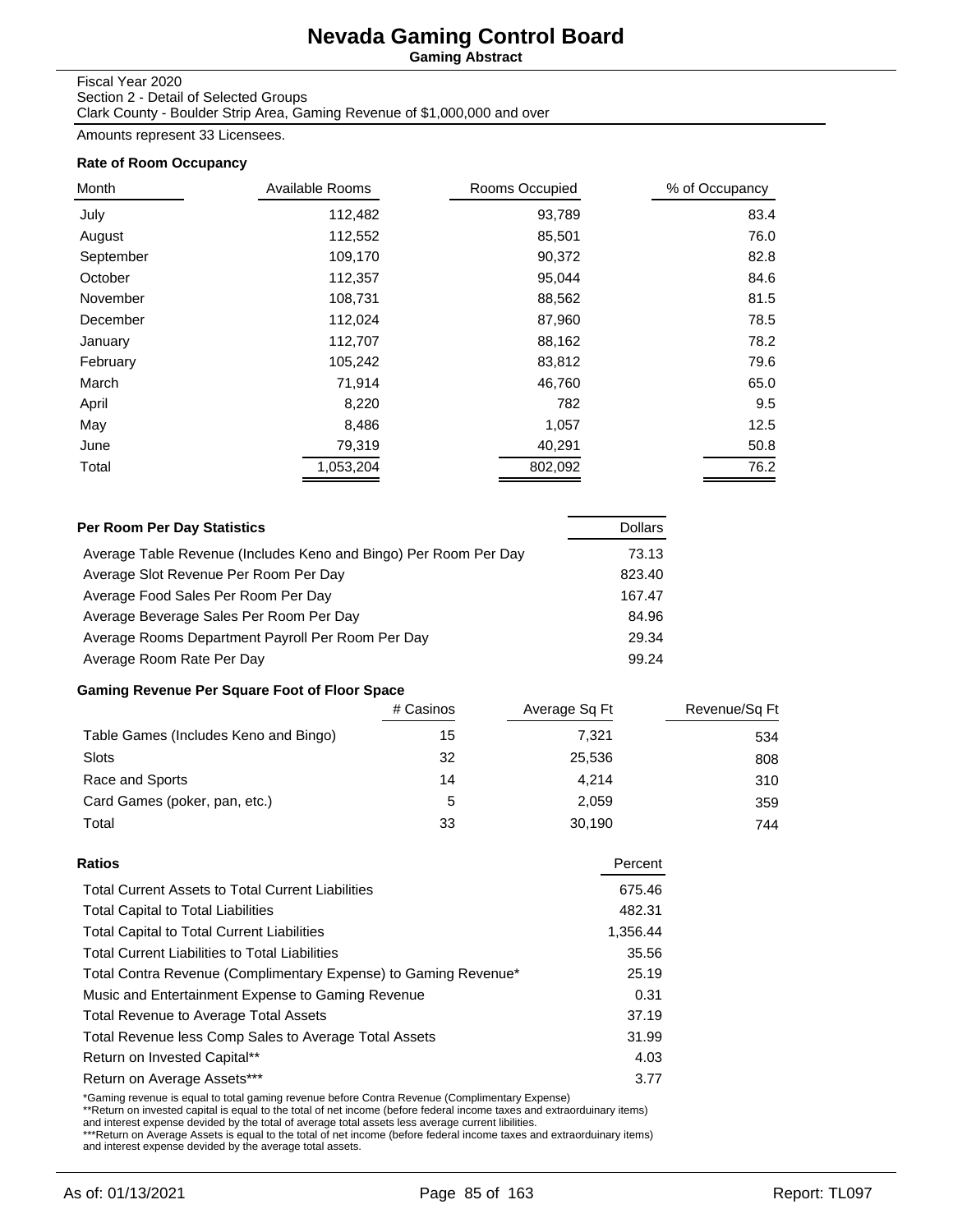**Gaming Abstract**

## Fiscal Year 2020

Section 2 - Detail of Selected Groups

Clark County - Balance of County, Gaming Revenue of \$1,000,000 and over

### Amounts represent 59 Licensees.

| <b>Combined Balance Sheet</b>                      |                       |                        | <b>Dollars</b> | % Share |
|----------------------------------------------------|-----------------------|------------------------|----------------|---------|
| <b>Assets</b>                                      |                       |                        |                |         |
| <b>Current Assets</b>                              |                       |                        |                |         |
| Cash                                               |                       |                        | 200, 147, 870  | 3.2     |
| Receivables                                        | Total                 | Allowance              |                |         |
| Casino                                             | 7,081,439             | 2,301,909              | 4,779,530      | 0.1     |
| Trade                                              | 51,920,290            | 942,157                | 50,978,133     | 0.8     |
| Sundry                                             | 12,951,841            | 0                      | 12,951,841     | 0.2     |
| Notes                                              | 3,510,123             | 0                      | 3,510,123      | 0.1     |
| <b>Prepaid Expenses</b>                            |                       |                        | 44,754,989     | 0.7     |
| <b>Other Current Assets</b>                        |                       |                        | 1,195,731,585  | 18.8    |
| <b>Total Current Assets</b>                        |                       |                        | 1,512,854,071  | 23.8    |
| <b>Fixed Assets</b>                                | Cost                  | Depeciation            |                |         |
| Land                                               | 355,485,892           |                        | 355,485,892    | 5.6     |
| Land Improvements                                  | 120,552,815           | 75,322,065             | 45,230,750     | 0.7     |
| <b>Building &amp; Improvements</b>                 | 2,924,053,786         | 854,192,873            | 2,069,860,913  | 32.6    |
| Furniture & Equipment                              | 918,145,147           | 750,725,193            | 167,419,954    | 2.6     |
| Leasehold Imporvements                             | 42,857,255            | 18,745,300             | 24,111,955     | 0.4     |
| <b>Construction in Progress</b>                    | 14,595,137            |                        | 14,595,137     | 0.2     |
| <b>Total Fixed Assets</b>                          |                       |                        | 2,676,704,601  | 42.2    |
| <b>Other Assets</b>                                |                       |                        | 2,157,214,438  | 34.0    |
| <b>Total Assets</b>                                |                       |                        | 6,346,773,110  | 100.0   |
| <b>Liabilities and Capital</b><br>Liabilities      |                       |                        |                |         |
| <b>Current Liabilities</b>                         |                       |                        |                |         |
| Accounts Payable - Trade                           |                       |                        | 22,088,606     | 0.3     |
| Accounts Payable - Other                           |                       |                        | 30,064,735     | 0.5     |
| Current Portion of long Term Debt                  |                       |                        | 25,017,661     | 0.4     |
| <b>Accrued Expenses</b>                            |                       |                        | 70,062,550     | 1.1     |
| <b>Other Current Liabilities</b>                   |                       |                        | 65,470,544     | 1.0     |
| <b>Total Current Liabilities</b>                   |                       |                        | 212,704,096    | 3.4     |
| Long Term Debt                                     | <b>Total Owing</b>    | <b>Current Portion</b> |                |         |
| Mortgages                                          | 65,984,138            | 2,341,714              | 63,642,424     | 1.0     |
| Debentures & Bonds                                 | 0                     | 0                      | 0              | 0.0     |
| Notes                                              | 258,914,892           | 12,751,368             | 246,163,524    | 3.9     |
| Contracts                                          | 7,463,581             | 3,028,929              | 4,434,652      | 0.1     |
| Other                                              | 1,028,626,710         | 6,895,650              | 1,021,731,060  | 16.1    |
| <b>Total Long Term Debt</b>                        |                       |                        | 1,335,971,660  | 21.0    |
| <b>Other Liabilities</b>                           |                       |                        | 111,551,314    | 1.8     |
| <b>Total Liabilities</b>                           |                       |                        | 1,660,227,070  | 26.2    |
| Capital                                            |                       |                        |                |         |
| Owners Capital Accounts (other than corporations)  |                       |                        | 636,580,951    | 10.0    |
| Capital Stock and Other Capital (for corporations) |                       |                        | 2,956,915,331  | 46.6    |
| <b>Retained Earnings</b>                           |                       |                        | 1,093,049,758  | 17.2    |
| <b>Total Capital</b>                               |                       |                        | 4,686,546,040  | 73.8    |
| <b>Total Liabilities and Capital</b>               |                       |                        | 6,346,773,110  | 100.0   |
| <b>Average Assets</b>                              | <b>Upper Quartile</b> | Median                 | Lower Quartile |         |
| 107,572,425                                        | 49,047,779            | 4,922,331              | 4,922,331      |         |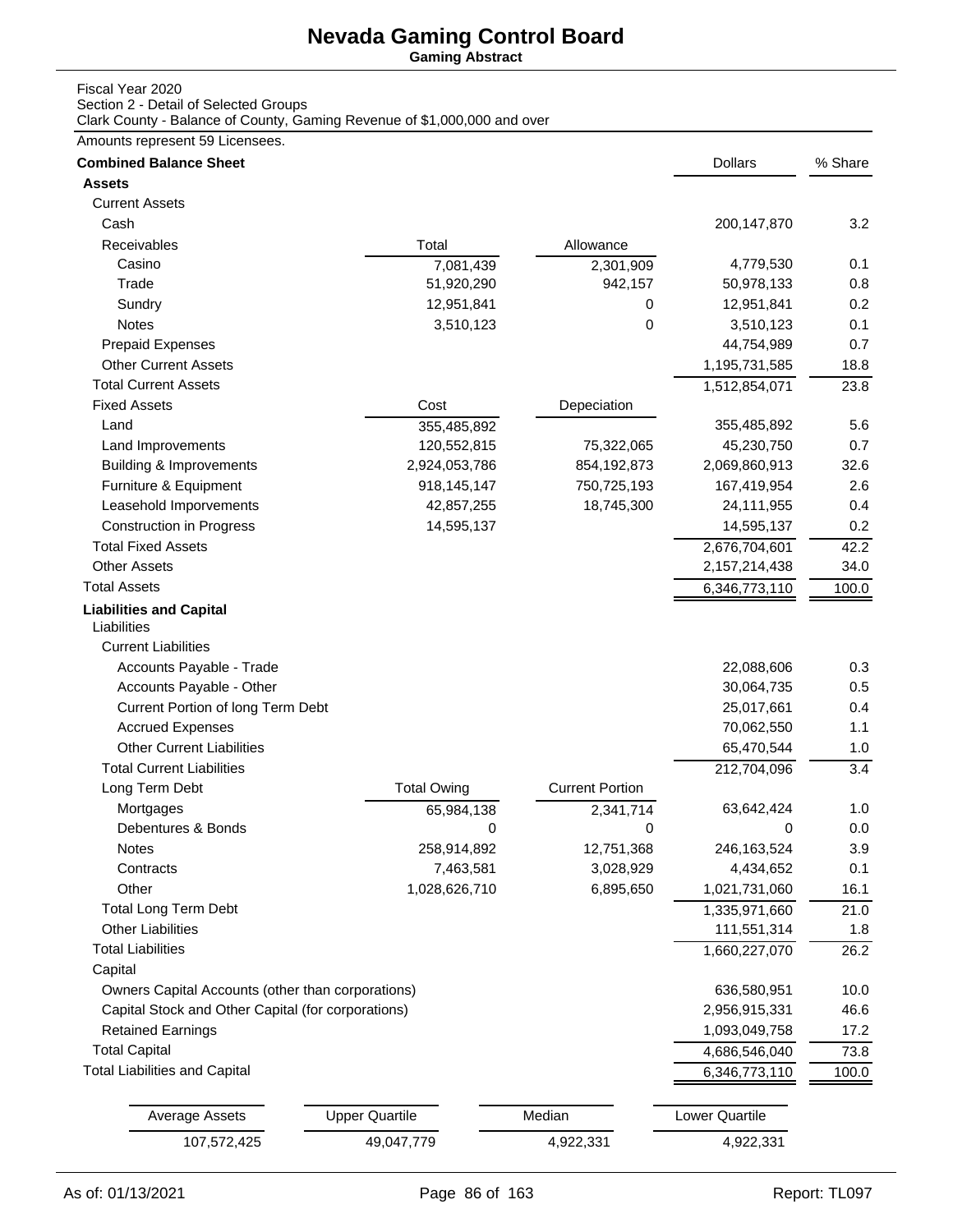**Gaming Abstract**

#### Fiscal Year 2020 Section 2 - Detail of Selected Groups Clark County - Balance of County, Gaming Revenue of \$1,000,000 and over

Amounts represent 59 Licensees.

| <b>Combined Income Statement - Summary</b><br><b>Dollars</b>      | % Share                |
|-------------------------------------------------------------------|------------------------|
| Revenue                                                           |                        |
| Gaming                                                            | 1,115,062,400<br>61.0  |
| Rooms                                                             | 185,215,142<br>10.1    |
| Food                                                              | 259,841,261<br>14.2    |
| Beverage                                                          | 122,950,975<br>6.7     |
| Other                                                             | 146,153,909<br>8.0     |
| <b>Total Revenue</b>                                              | 1,829,223,687<br>100.0 |
| Cost of Sales                                                     | 172,412,199<br>9.4     |
| Gross Margin                                                      | 1,656,811,488<br>90.6  |
| <b>Departmental Expenses</b>                                      | 760,177,940<br>41.6    |
| Departmental Income                                               | 49.0<br>896,633,548    |
| General & Administrative Expenses                                 |                        |
| <b>Advertising &amp; Promotion</b>                                | 34,735,850<br>1.9      |
| <b>Bad Debt Expense</b>                                           | 2,431,772<br>0.1       |
| Depreciation - Buildings                                          | 122,010,326<br>6.7     |
| Depreciation & Amortizartion - Other                              | 58,324,807<br>3.2      |
| Energy Expense (e.g. electricity, gas, oil)                       | 34,721,051<br>1.9      |
| <b>Equipment Rental or Lease</b>                                  | 19,270,573<br>1.1      |
| Interest Expense                                                  | 69,544,658<br>3.8      |
| Music & Entertainment                                             | 4,745,816<br>0.3       |
| Payroll - Taxes                                                   | 11,046,341<br>0.6      |
| Payroll - Employee Benefits                                       | 27,107,034<br>1.5      |
| Payroll - Officers                                                | 3,312,222<br>0.2       |
| Payroll - Other Employees                                         | 144,606,465<br>7.9     |
| <b>Rent of Premises</b>                                           | 24,916,082<br>1.4      |
| <b>Taxes - Real Estate</b>                                        | 12,618,102<br>0.7      |
| Taxes & Licenses - Other                                          | 6,659,280<br>0.4       |
| Utilities (other than energy expense items)                       | 11,978,302<br>0.7      |
| Other G & A                                                       | 226,904,058<br>12.4    |
| Total General & Administrative Expenses                           | 814,932,739<br>44.6    |
| Net Income (Loss) before Fed Income Taxes and Extraordinary Items | 81,700,809<br>4.5      |

| Average Revenue | Upper Quartile | Median    | Lower Quartile |
|-----------------|----------------|-----------|----------------|
| 31.003.791      | 45,143,430     | 3.985.389 | 3.985.389      |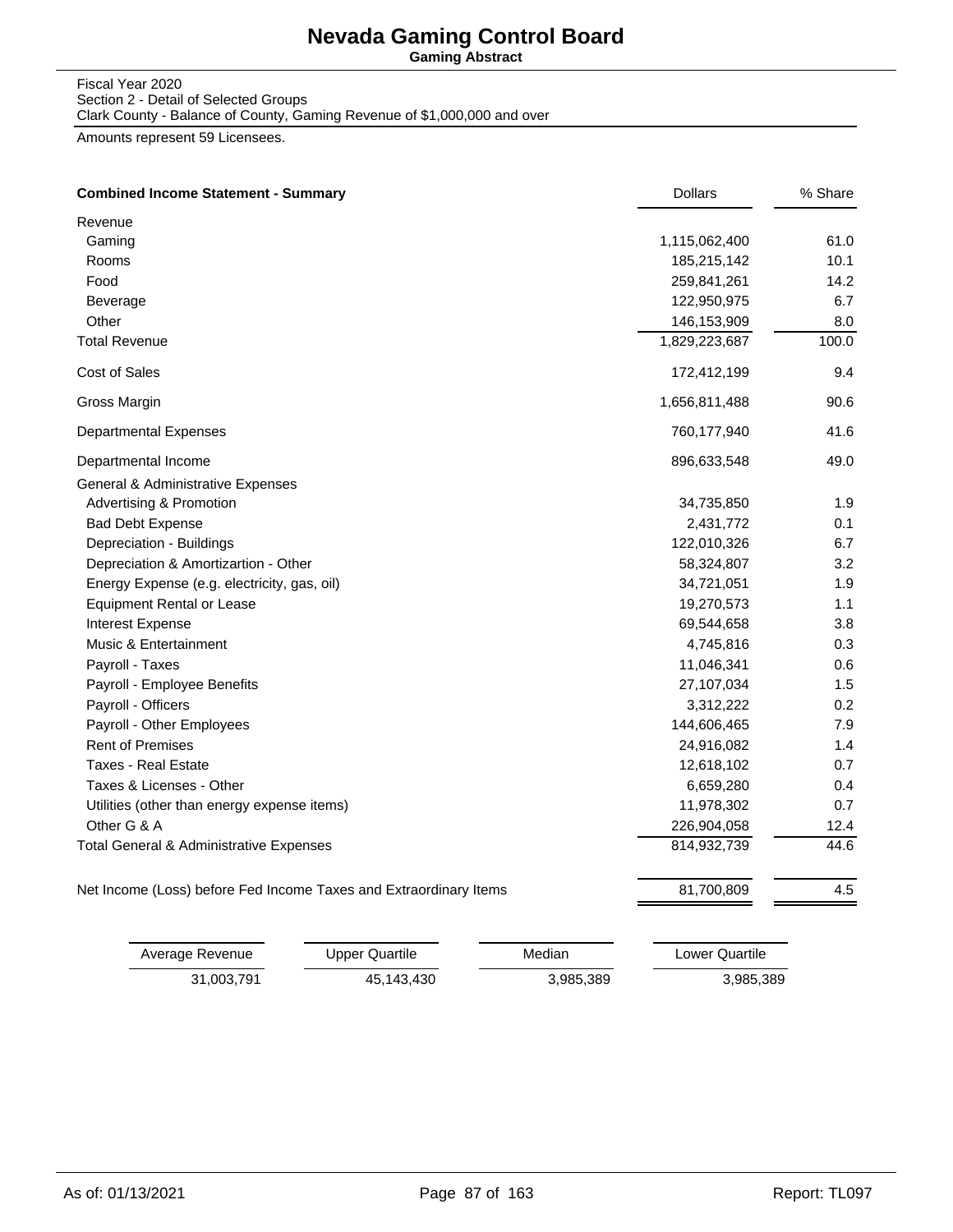**Gaming Abstract**

### Fiscal Year 2020 Section 2 - Detail of Selected Groups Clark County - Balance of County, Gaming Revenue of \$1,000,000 and over

Amounts represent 59 Licensees.

| <b>Casino Department</b>                                | <b>Dollars</b>  | % Share |
|---------------------------------------------------------|-----------------|---------|
| <b>Revenue</b>                                          |                 |         |
| Table Games (Includes Keno and Bingo)                   | 165,028,199     | 14.8    |
| Slot Machines                                           | 1,126,398,154   | 101.0   |
| Card Games (poker, pan, etc.)                           | 15,239,972      | 1.4     |
| Race Book                                               | 9,757,497       | 0.9     |
| Sports Book                                             | 41,601,608      | 3.7     |
| Contra Revenue (Complimentary Expense)                  | (242, 963, 030) | (21.8)  |
| <b>Total Revenue</b>                                    | 1,115,062,400   | 100.0   |
| <b>Departmental Expenses</b>                            |                 |         |
| <b>Bad Debt Expense</b>                                 | 1,216,048       | 0.1     |
| Commisions                                              | 14,014,205      | 1.3     |
| Gaming Taxes and Licenses                               | 109,549,360     | 9.8     |
| Preferred Guest Expenses (exclusive of complimentaries) | 5,688,279       | 0.5     |
| Payroll - Taxes                                         | 13,351,451      | 1.2     |
| Payroll - Employee Benefits                             | 31,374,385      | 2.8     |
| Payroll - Officers                                      | 534,003         | 0.0     |
| Payroll - Other Employees                               | 112,649,017     | 10.1    |
| Race Wire Fees                                          | 1,187,671       | 0.1     |
| <b>Other Departmental Expenses</b>                      | 69,923,430      | 6.3     |
| <b>Total Departmental Expenses</b>                      | 359,487,849     | 32.2    |
| Departmental Income (Loss)                              | 755,574,551     | 67.8    |
| <b>Rooms Department</b>                                 | <b>Dollars</b>  | % Share |
| <b>Revenue</b>                                          |                 |         |
| Room Sales                                              | 144,523,812     | 78.0    |
| <b>Complimentary Room Sales</b>                         | 43,246,152      | 23.3    |
| Contra Revenue (Complimentary Expense)                  | (2,554,822)     | (1.4)   |
| <b>Total Revenue</b>                                    | 185,215,142     | 100.0   |
| <b>Departmental Expenses</b>                            |                 |         |
| <b>Bad Debt Expense</b>                                 | 111,665         | 0.1     |
| Payroll - Taxes                                         | 3,638,942       | 2.0     |
| Payroll - Employee Benefits                             | 11,014,034      | 5.9     |
| Payroll - Officers                                      | 430,971         | 0.2     |
| Payroll - Other Employees                               | 41,751,824      | 22.5    |
| <b>Other Departmental Expenses</b>                      | 30,866,541      | 16.7    |
| <b>Total Departmental Expenses</b>                      | 87,813,977      | 47.4    |
| Departmental Income (Loss)                              | 97,401,165      | 52.6    |
|                                                         |                 |         |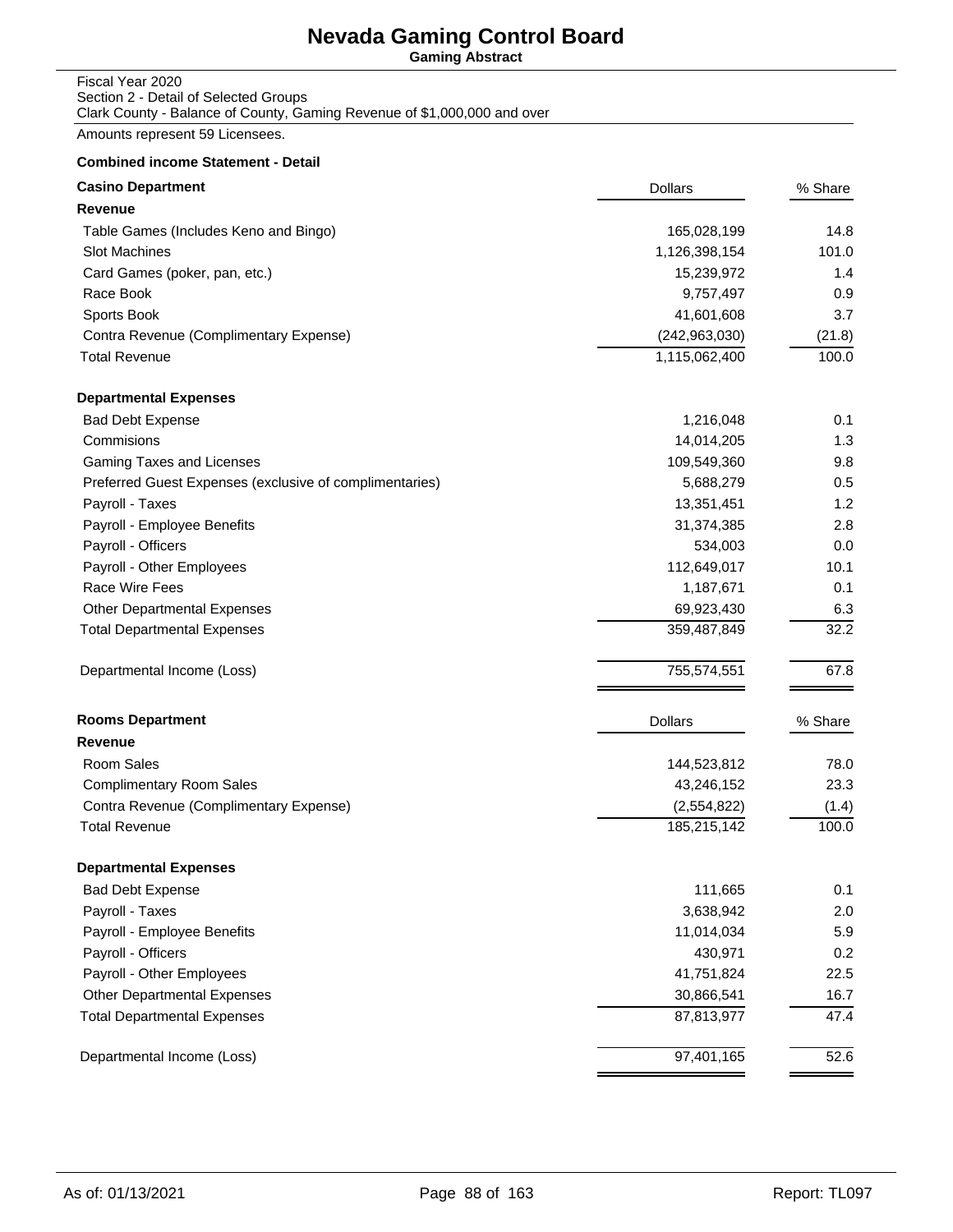**Gaming Abstract**

| Fiscal Year 2020                                                         |
|--------------------------------------------------------------------------|
| Section 2 - Detail of Selected Groups                                    |
| Clark County - Balance of County, Gaming Revenue of \$1,000,000 and over |

Amounts represent 59 Licensees.

| <b>Food Department</b>                 | <b>Dollars</b> | % Share |
|----------------------------------------|----------------|---------|
| <b>Revenue</b>                         |                |         |
| <b>Food Sales</b>                      | 179,696,573    | 69.2    |
| <b>Complimentary Food Sales</b>        | 82,674,651     | 31.8    |
| Contra Revenue (Complimentary Expense) | (2,529,963)    | (1.0)   |
| <b>Total Revenue</b>                   | 259,841,261    | 100.0   |
| Cost of Sales                          | 99,991,141     | 38.5    |
| Gross Margin                           | 159,850,120    | 61.5    |
| <b>Departmental Expenses</b>           |                |         |
| <b>Bad Debt Expense</b>                | 19,982         | 0.0     |
| Payroll - Taxes                        | 13,044,721     | 5.0     |
| Payroll - Employee Benefits            | 34,378,889     | 13.2    |
| Payroll - Officers                     | 306,901        | 0.1     |
| Payroll - Other Employees              | 135,644,511    | 52.2    |
| <b>Other Departmental Expenses</b>     | 24,246,057     | 9.3     |
| <b>Total Departmental Expenses</b>     | 207,641,061    | 79.9    |
| Departmental Income (Loss)             | (47, 790, 941) | (18.4)  |
| <b>Beverage Department</b>             | <b>Dollars</b> | % Share |
| Revenue                                |                |         |
| <b>Beverage Sales</b>                  | 33,988,047     | 27.6    |
| <b>Complimentary Beverage Sales</b>    | 89,503,537     | 72.8    |
| Contra Revenue (Complimentary Expense) | (540, 609)     | (0.4)   |
| <b>Total Revenue</b>                   | 122,950,975    | 100.0   |
| <b>Cost of Sales</b>                   | 30,331,733     | 24.7    |
| Gross Margin                           | 92,619,242     | 75.3    |
| <b>Departmental Expenses</b>           |                |         |
| <b>Bad Debt Expense</b>                | (37)           | 0.0     |
| Payroll - Taxes                        | 3,380,107      | 2.7     |
| Payroll - Employee Benefits            | 8,409,041      | 6.8     |
| Payroll - Officers                     | 6,557          | 0.0     |
| Payroll - Other Employees              | 25,372,992     | 20.6    |
| Other Departmental Expenses            | 5,916,041      | 4.8     |
| <b>Total Departmental Expenses</b>     | 43,084,701     | 35.0    |
| Departmental Income (Loss)             | 49,534,541     | 40.3    |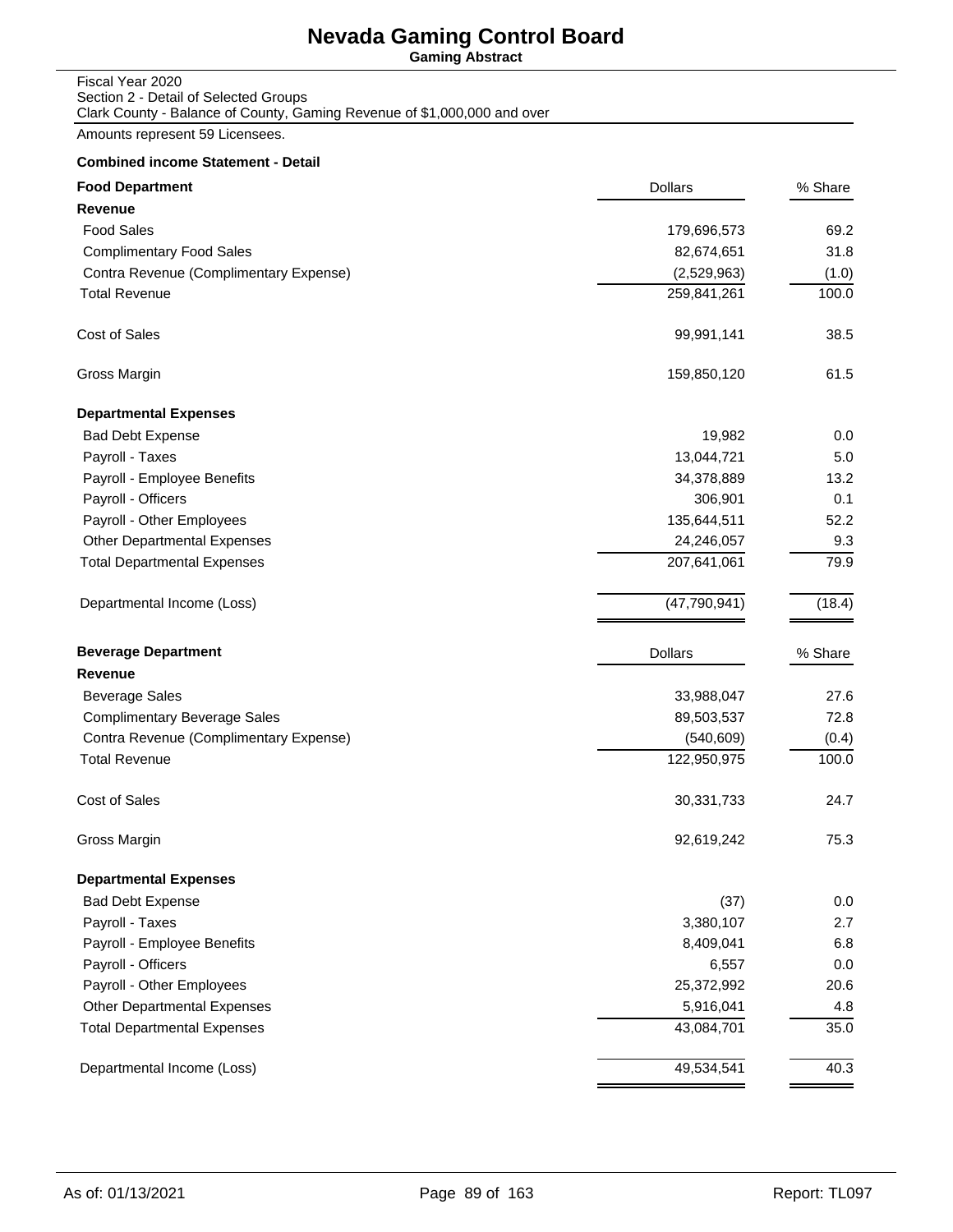**Gaming Abstract**

#### Fiscal Year 2020 Section 2 - Detail of Selected Groups Clark County - Balance of County, Gaming Revenue of \$1,000,000 and over

Amounts represent 59 Licensees.

### **Combined income Statement - Detail**

| <b>Other Income</b>                      | <b>Dollars</b> | % Share |
|------------------------------------------|----------------|---------|
| Revenue                                  |                |         |
| Other Operating and Non-Operating Income | 142,821,183    | 97.7    |
| Other Complimentary Items                | 6,834,375      | 4.7     |
| Contra Revenue (Complimentary Expense)   | (3,501,649)    | (2.4)   |
| <b>Total Revenue</b>                     | 146,153,909    | 100.0   |
| Cost of Sales                            | 42,089,325     | 28.8    |
| Gross Margin                             | 104,064,584    | 71.2    |
| <b>Departmental Expenses</b>             |                |         |
| <b>Bad Debt Expense</b>                  | 427,029        | 0.3     |
| Payroll - Taxes                          | 2,797,573      | 1.9     |
| Payroll - Employee Benefits              | 4,574,799      | 3.1     |
| Payroll - Officers                       | 82,476         | 0.1     |
| Payroll - Other Employees                | 31,407,827     | 21.5    |
| <b>Other Departmental Expenses</b>       | 22,860,648     | 15.6    |
| <b>Total Departmental Expenses</b>       | 62,150,352     | 42.5    |
| Departmental Income (Loss)               | 41,914,232     | 28.7    |
|                                          |                |         |

### **Average Number of Employees**

| 3,568  |
|--------|
| 1,294  |
| 4,017  |
| 1.010  |
| 2.977  |
| 820    |
| 13.686 |
|        |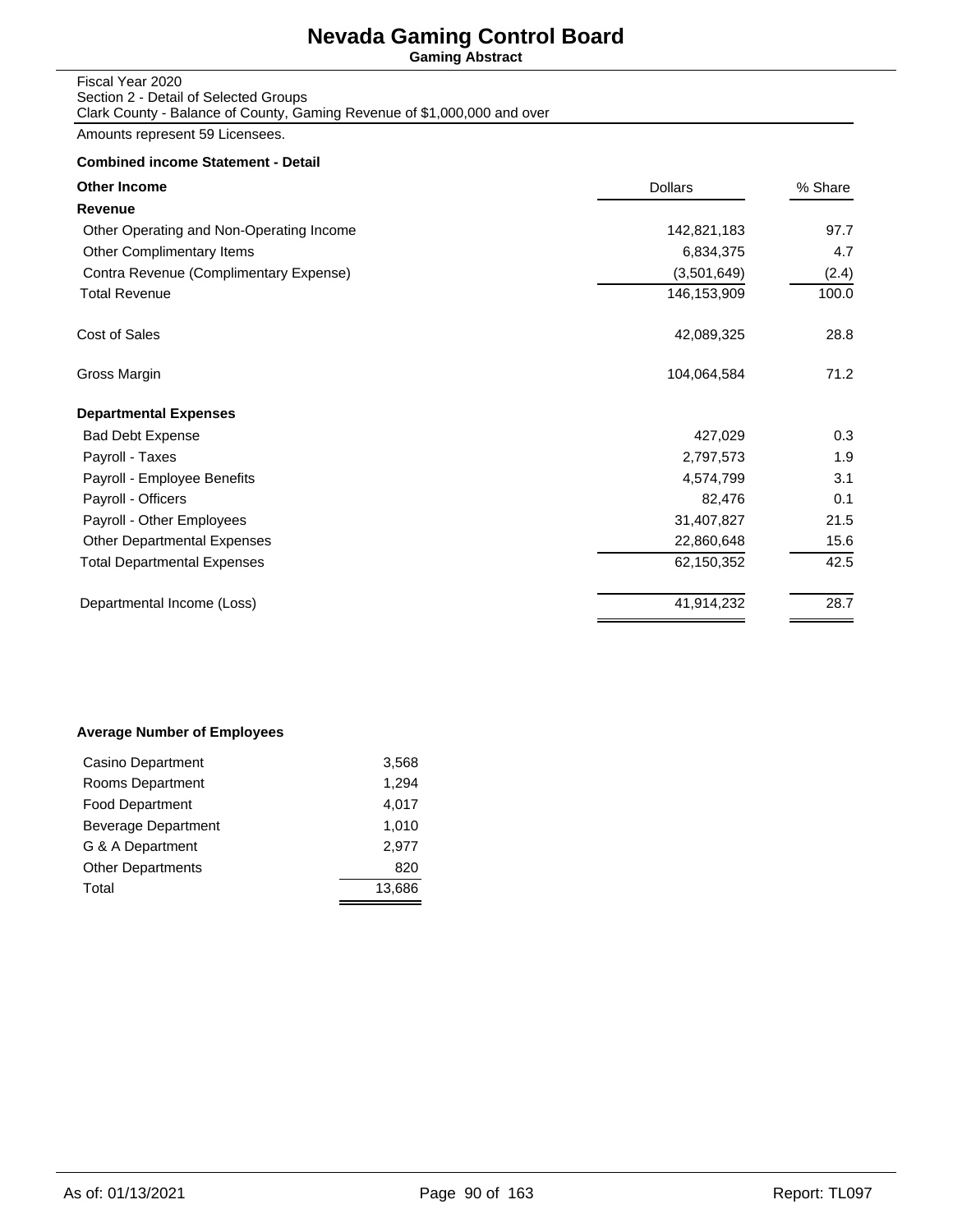**Gaming Abstract**

### Fiscal Year 2020

Section 2 - Detail of Selected Groups Clark County - Balance of County, Gaming Revenue of \$1,000,000 and over

Amounts represent 59 Licensees.

### **Rate of Room Occupancy**

| Month     | Available Rooms | Rooms Occupied | % of Occupancy |
|-----------|-----------------|----------------|----------------|
| July      | 346,491         | 254,879        | 73.6           |
| August    | 345,309         | 242,829        | 70.3           |
| September | 331,444         | 230,992        | 69.7           |
| October   | 344,302         | 250,579        | 72.8           |
| November  | 329,903         | 245,726        | 74.5           |
| December  | 314,078         | 229,770        | 73.2           |
| January   | 343,669         | 232,214        | 67.6           |
| February  | 321,001         | 226,335        | 70.5           |
| March     | 215,532         | 114,968        | 53.3           |
| April     | 15,823          | 4,225          | 26.7           |
| May       | 18,194          | 6,691          | 36.8           |
| June      | 293,969         | 157,223        | 53.5           |
| Total     | 3,219,715       | 2,196,431      | 68.2           |

| Per Room Per Day Statistics                                      | <b>Dollars</b> |
|------------------------------------------------------------------|----------------|
| Average Table Revenue (Includes Keno and Bingo) Per Room Per Day | 75.13          |
| Average Slot Revenue Per Room Per Day                            | 512.83         |
| Average Food Sales Per Room Per Day                              | 119.45         |
| Average Beverage Sales Per Room Per Day                          | 56.22          |
| Average Rooms Department Payroll Per Room Per Day                | 25.88          |
| Average Room Rate Per Day                                        | 85.49          |

## **Gaming Revenue Per Square Foot of Floor Space**

|                                       | # Casinos | Average Sq Ft | Revenue/Sq Ft |
|---------------------------------------|-----------|---------------|---------------|
| Table Games (Includes Keno and Bingo) | 25        | 9.736         | 678           |
| Slots                                 | 54        | 24.974        | 835           |
| Race and Sports                       | 20        | 5.076         | 506           |
| Card Games (poker, pan, etc.)         |           | 2.962         | 735           |
| Total                                 | 59        | 29,055        | 792           |

| Ratios                                                          | Percent  |
|-----------------------------------------------------------------|----------|
| <b>Total Current Assets to Total Current Liabilities</b>        | 711.25   |
| <b>Total Capital to Total Liabilities</b>                       | 282.28   |
| <b>Total Capital to Total Current Liabilities</b>               | 2,203.32 |
| <b>Total Current Liabilities to Total Liabilities</b>           | 12.81    |
| Total Contra Revenue (Complimentary Expense) to Gaming Revenue* | 18.56    |
| Music and Entertainment Expense to Gaming Revenue               | 0.43     |
| <b>Total Revenue to Average Total Assets</b>                    | 27.79    |
| Total Revenue less Comp Sales to Average Total Assets           | 24.41    |
| Return on Invested Capital**                                    | 2.40     |
| Return on Average Assets***                                     | 2.30     |
|                                                                 |          |

\*Gaming revenue is equal to total gaming revenue before Contra Revenue (Complimentary Expense)<br>\*\*Return on invested capital is equal to the total of net income (before federal income taxes and extraorduinary items)<br>and int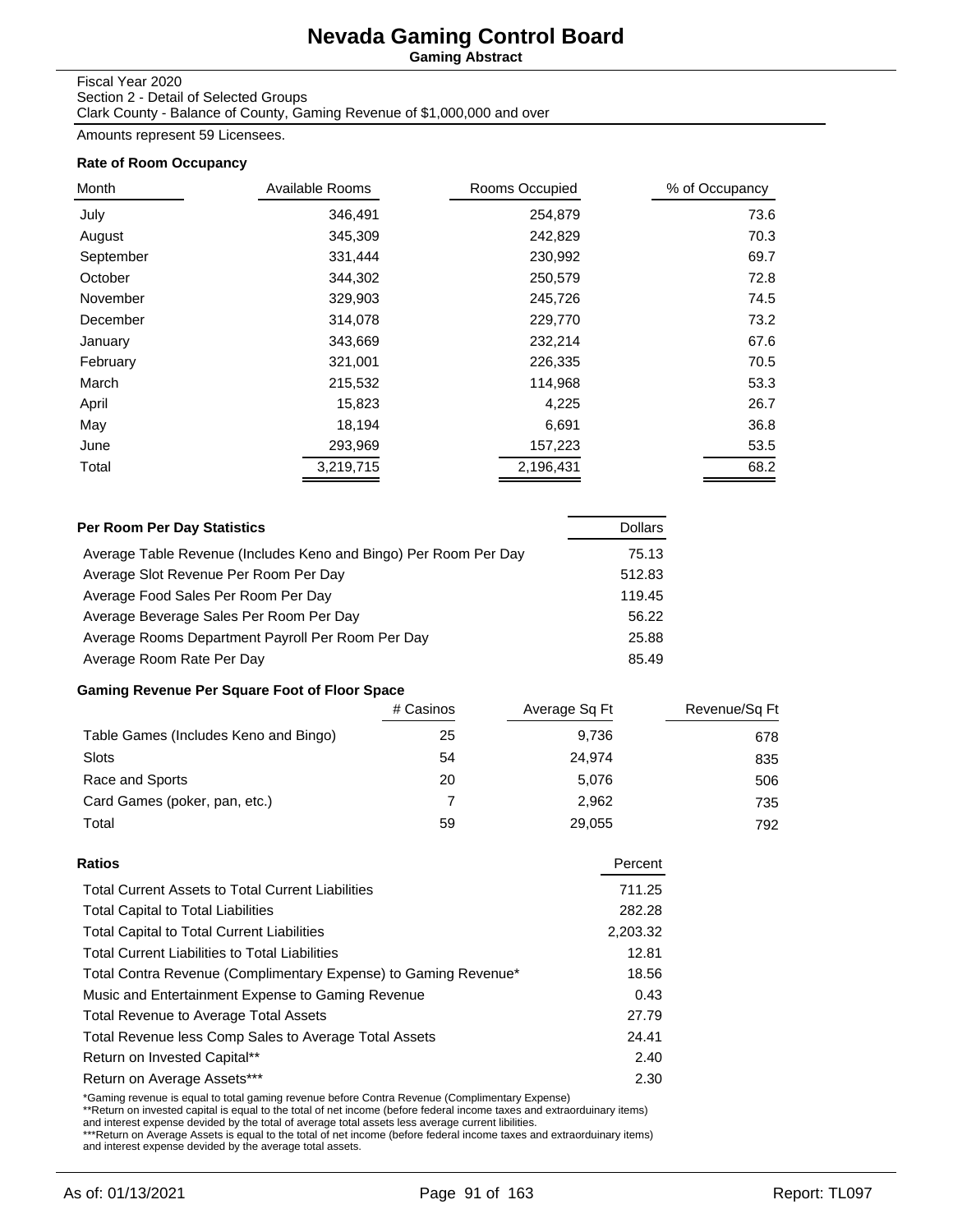**Gaming Abstract**

### Fiscal Year 2020

Section 2 - Detail of Selected Groups

Elko County - Wendover Area, Gaming Revenue of \$1,000,000 and over

## Amounts represent 6 Licensees.

| <b>Combined Balance Sheet</b>                      |                       |                        | <b>Dollars</b>        | % Share |
|----------------------------------------------------|-----------------------|------------------------|-----------------------|---------|
| <b>Assets</b>                                      |                       |                        |                       |         |
| <b>Current Assets</b>                              |                       |                        |                       |         |
| Cash                                               |                       |                        | 26,941,674            | 5.8     |
| Receivables                                        | Total                 | Allowance              |                       |         |
| Casino                                             | 156,550               | 11,258                 | 145,292               | 0.0     |
| Trade                                              | 2,775,423             | 0                      | 2,775,423             | 0.6     |
| Sundry                                             | 161,730,351           | 0                      | 161,730,351           | 34.9    |
| Notes                                              | 0                     | 0                      | 0                     | 0.0     |
| <b>Prepaid Expenses</b>                            |                       |                        | 5,618,881             | 1.2     |
| <b>Other Current Assets</b>                        |                       |                        | 11,505,254            | 2.5     |
| <b>Total Current Assets</b>                        |                       |                        | 208,716,875           | 45.0    |
| <b>Fixed Assets</b>                                | Cost                  | Depeciation            |                       |         |
| Land                                               | 21,022,955            |                        | 21,022,955            | 4.5     |
| Land Improvements                                  | 6,867,950             | 5,092,116              | 1,775,834             | 0.4     |
| <b>Building &amp; Improvements</b>                 | 276,996,044           | 131,735,427            | 145,260,617           | 31.3    |
| Furniture & Equipment                              | 209,044,978           | 159,200,298            | 49,844,680            | 10.7    |
| Leasehold Imporvements                             | 244,978               | 244,978                | 0                     | 0.0     |
| <b>Construction in Progress</b>                    | 15,376,533            |                        | 15,376,533            | 3.3     |
| <b>Total Fixed Assets</b>                          |                       |                        | 233,280,619           | 50.3    |
| <b>Other Assets</b>                                |                       |                        | 21,941,190            | 4.7     |
| <b>Total Assets</b>                                |                       |                        | 463,938,684           | 100.0   |
| <b>Liabilities and Capital</b>                     |                       |                        |                       |         |
| Liabilities                                        |                       |                        |                       |         |
| <b>Current Liabilities</b>                         |                       |                        |                       |         |
| Accounts Payable - Trade                           |                       |                        | 3,512,020             | 0.8     |
| Accounts Payable - Other                           |                       |                        | 114,845               | 0.0     |
| Current Portion of long Term Debt                  |                       |                        | 42,980                | 0.0     |
| <b>Accrued Expenses</b>                            |                       |                        | 9,696,154             | 2.1     |
| <b>Other Current Liabilities</b>                   |                       |                        | 80,924,381            | 17.4    |
| <b>Total Current Liabilities</b>                   |                       |                        | 94,290,380            | 20.3    |
| Long Term Debt                                     | <b>Total Owing</b>    | <b>Current Portion</b> |                       |         |
| Mortgages                                          | 0                     | 0                      | 0                     | 0.0     |
| Debentures & Bonds                                 | 0                     | 0                      | 0                     | 0.0     |
| Notes                                              | 1,353,950             | 0                      | 1,353,950             | 0.3     |
| Contracts                                          | 108,371               | 42,980                 | 65,391                | 0.0     |
| Other                                              | 171,743,929           | 0                      | 171,743,929           | 37.0    |
| <b>Total Long Term Debt</b>                        |                       |                        | 173,163,270           | 37.3    |
| <b>Other Liabilities</b>                           |                       |                        | 11,056,758            | 2.4     |
| <b>Total Liabilities</b>                           |                       |                        | 278,510,408           | 60.0    |
| Capital                                            |                       |                        |                       |         |
| Owners Capital Accounts (other than corporations)  |                       |                        | 50,000                | 0.0     |
| Capital Stock and Other Capital (for corporations) |                       |                        | 129,830,443           | 28.0    |
| <b>Retained Earnings</b>                           |                       |                        | 55,547,833            | 12.0    |
| <b>Total Capital</b>                               |                       |                        | 185,428,276           |         |
| <b>Total Liabilities and Capital</b>               |                       |                        |                       | 40.0    |
|                                                    |                       |                        | 463,938,684           | 100.0   |
| <b>Average Assets</b>                              | <b>Upper Quartile</b> | Median                 | <b>Lower Quartile</b> |         |
| 77,323,114                                         | 133,397,002           |                        |                       |         |
|                                                    |                       | 103,805,626            | 103,805,626           |         |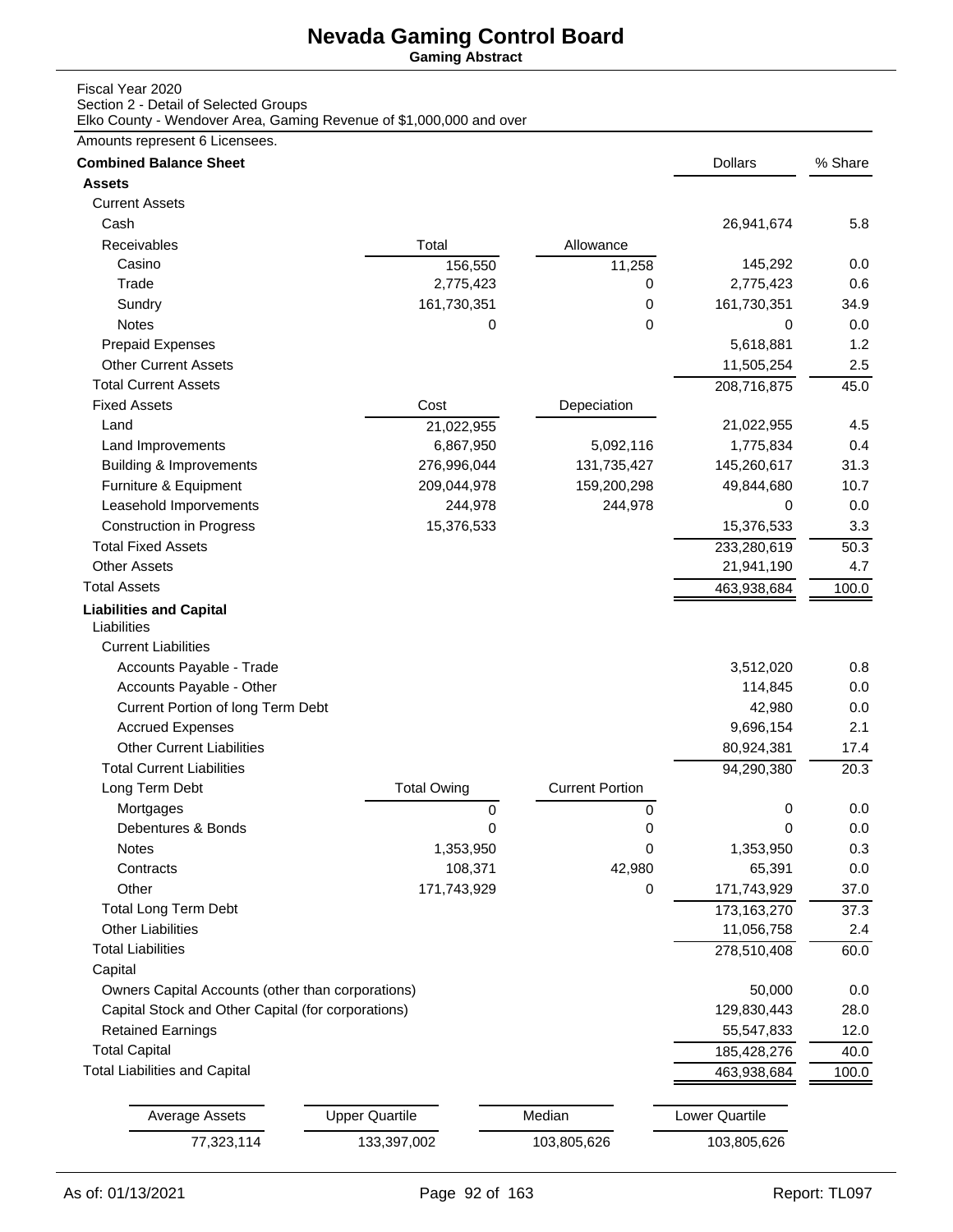**Gaming Abstract**

Fiscal Year 2020 Section 2 - Detail of Selected Groups Elko County - Wendover Area, Gaming Revenue of \$1,000,000 and over

Amounts represent 6 Licensees.

| <b>Combined Income Statement - Summary</b>                        | <b>Dollars</b> | % Share          |
|-------------------------------------------------------------------|----------------|------------------|
| Revenue                                                           |                |                  |
| Gaming                                                            | 113,950,499    | 56.5             |
| Rooms                                                             | 27,896,586     | 13.8             |
| Food                                                              | 21,118,366     | 10.5             |
| Beverage                                                          | 22,232,102     | 11.0             |
| Other                                                             | 16,578,284     | 8.2              |
| <b>Total Revenue</b>                                              | 201,775,837    | 100.0            |
| Cost of Sales                                                     | 17,592,619     | 8.7              |
| Gross Margin                                                      | 184, 183, 218  | 91.3             |
| <b>Departmental Expenses</b>                                      | 63,667,198     | 31.6             |
| Departmental Income                                               | 120,516,020    | 59.7             |
| General & Administrative Expenses                                 |                |                  |
| Advertising & Promotion                                           | 5,924,984      | 2.9              |
| <b>Bad Debt Expense</b>                                           | 2,603          | 0.0              |
| Depreciation - Buildings                                          | 4,537,253      | $2.2\phantom{0}$ |
| Depreciation & Amortizartion - Other                              | 20,947,979     | 10.4             |
| Energy Expense (e.g. electricity, gas, oil)                       | 4,166,222      | 2.1              |
| <b>Equipment Rental or Lease</b>                                  | 29,021         | 0.0              |
| Interest Expense                                                  | 5,366,815      | 2.7              |
| Music & Entertainment                                             | 2,746,754      | 1.4              |
| Payroll - Taxes                                                   | 1,222,167      | 0.6              |
| Payroll - Employee Benefits                                       | 1,868,429      | 0.9              |
| Payroll - Officers                                                | 0              | 0.0              |
| Payroll - Other Employees                                         | 14,959,965     | 7.4              |
| <b>Rent of Premises</b>                                           | 7,815,088      | 3.9              |
| <b>Taxes - Real Estate</b>                                        | 2,062,256      | 1.0              |
| Taxes & Licenses - Other                                          | 2,154,963      | 1.1              |
| Utilities (other than energy expense items)                       | 1,747,648      | 0.9              |
| Other G & A                                                       | 26,497,533     | 13.1             |
| Total General & Administrative Expenses                           | 102,049,680    | 50.6             |
| Net Income (Loss) before Fed Income Taxes and Extraordinary Items | 18,466,340     | 9.2              |

| Average Revenue | Upper Quartile | Median     | Lower Quartile |
|-----------------|----------------|------------|----------------|
| 33.629.306      | 62.744.923     | 40.621.405 | 40,621,405     |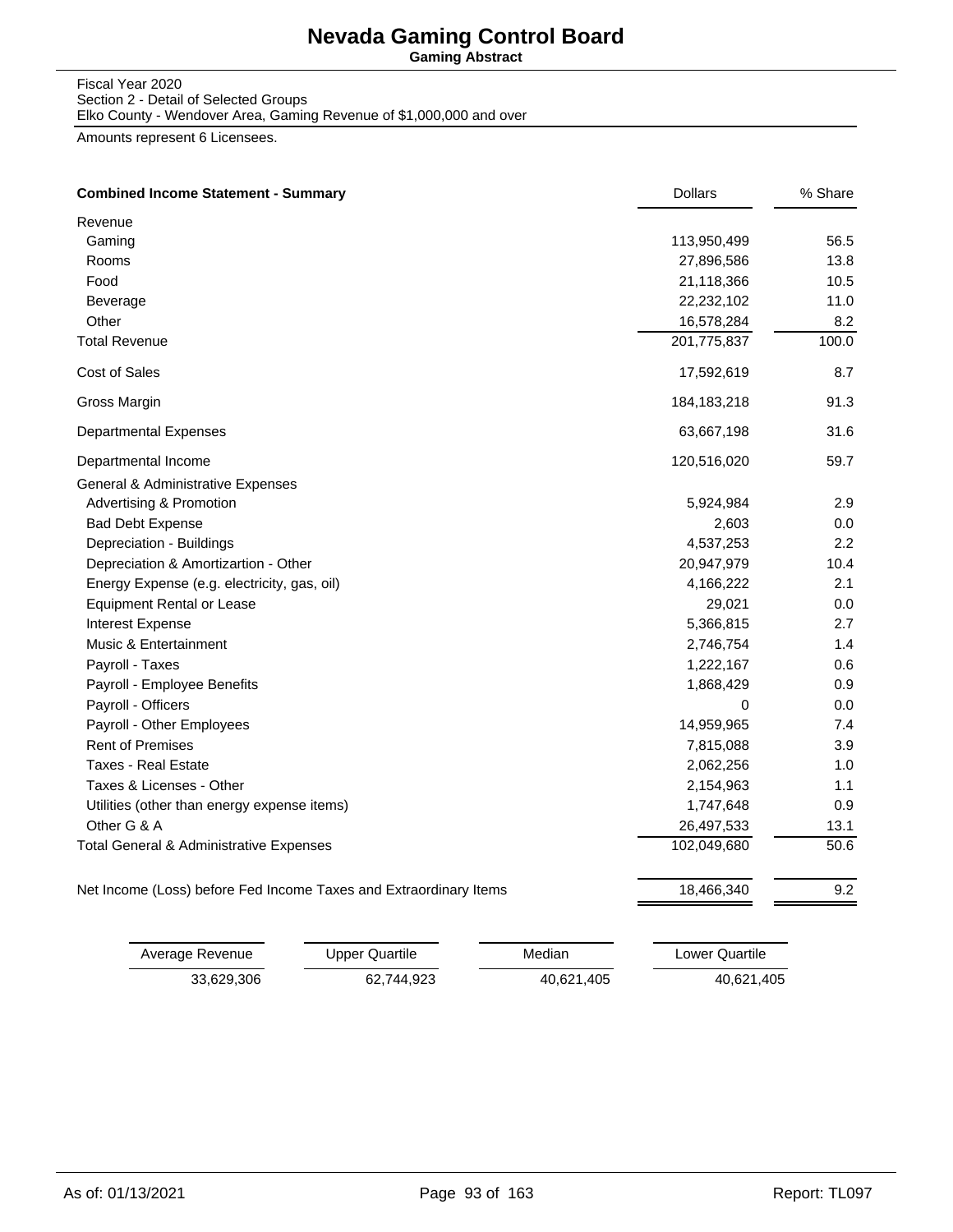**Gaming Abstract**

#### Fiscal Year 2020 Section 2 - Detail of Selected Groups Elko County - Wendover Area, Gaming Revenue of \$1,000,000 and over

Amounts represent 6 Licensees.

| <b>Casino Department</b>                                | <b>Dollars</b> | % Share |
|---------------------------------------------------------|----------------|---------|
| <b>Revenue</b>                                          |                |         |
| Table Games (Includes Keno and Bingo)                   | 29,928,329     | 26.3    |
| Slot Machines                                           | 137,101,988    | 120.3   |
| Card Games (poker, pan, etc.)                           | 543,908        | 0.5     |
| Race Book                                               | 208,694        | 0.2     |
| Sports Book                                             | 1,335,783      | 1.2     |
| Contra Revenue (Complimentary Expense)                  | (55, 168, 203) | (48.4)  |
| <b>Total Revenue</b>                                    | 113,950,499    | 100.0   |
| <b>Departmental Expenses</b>                            |                |         |
| <b>Bad Debt Expense</b>                                 | 7,562          | 0.0     |
| Commisions                                              | 0              | 0.0     |
| Gaming Taxes and Licenses                               | 13,974,115     | 12.3    |
| Preferred Guest Expenses (exclusive of complimentaries) | 17,014         | 0.0     |
| Payroll - Taxes                                         | 1,675,839      | 1.5     |
| Payroll - Employee Benefits                             | 1,615,529      | 1.4     |
| Payroll - Officers                                      | 0              | 0.0     |
| Payroll - Other Employees                               | 10,152,108     | 8.9     |
| Race Wire Fees                                          | 47,353         | 0.0     |
| Other Departmental Expenses                             | 5,221,233      | 4.6     |
| <b>Total Departmental Expenses</b>                      | 32,710,753     | 28.7    |
| Departmental Income (Loss)                              | 81,239,746     | 71.3    |
| <b>Rooms Department</b>                                 | <b>Dollars</b> | % Share |
| <b>Revenue</b>                                          |                |         |
| Room Sales                                              | 9,978,319      | 35.8    |
| <b>Complimentary Room Sales</b>                         | 17,986,714     | 64.5    |
| Contra Revenue (Complimentary Expense)                  | (68, 447)      | (0.2)   |
| <b>Total Revenue</b>                                    | 27,896,586     | 100.0   |
| <b>Departmental Expenses</b>                            |                |         |
| <b>Bad Debt Expense</b>                                 | 0              | 0.0     |
| Payroll - Taxes                                         | 559,240        | 2.0     |
| Payroll - Employee Benefits                             | 866,415        | 3.1     |
| Payroll - Officers                                      | 0              | 0.0     |
| Payroll - Other Employees                               | 6,715,948      | 24.1    |
| Other Departmental Expenses                             | 2,551,502      | 9.1     |
| <b>Total Departmental Expenses</b>                      | 10,693,105     | 38.3    |
| Departmental Income (Loss)                              | 17,203,481     | 61.7    |
|                                                         |                |         |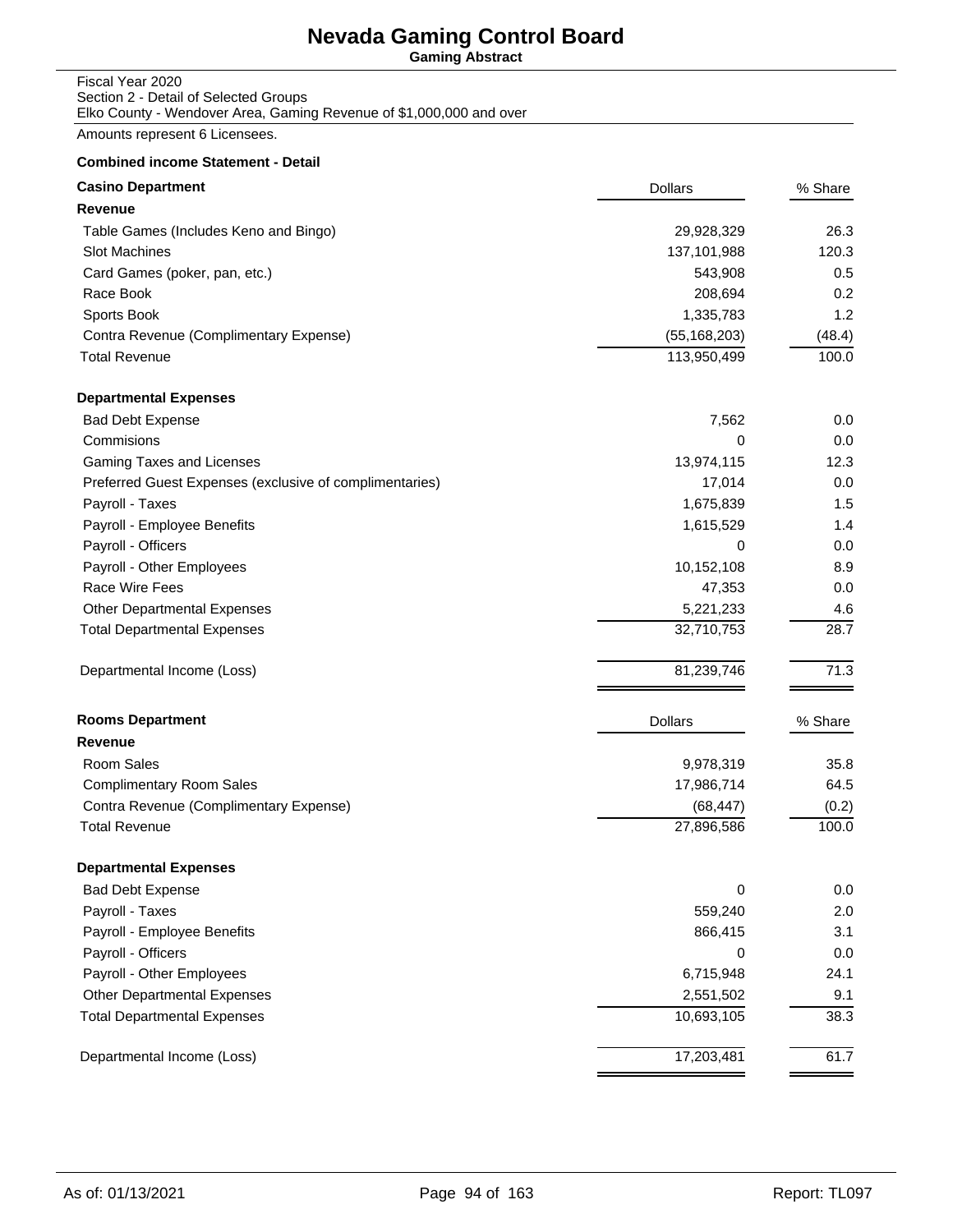**Gaming Abstract**

| Fiscal Year 2020                                                    |
|---------------------------------------------------------------------|
| Section 2 - Detail of Selected Groups                               |
| Elko County - Wendover Area, Gaming Revenue of \$1,000,000 and over |

Amounts represent 6 Licensees.

| <b>Food Department</b>                 | <b>Dollars</b> | % Share            |
|----------------------------------------|----------------|--------------------|
| <b>Revenue</b>                         |                |                    |
| <b>Food Sales</b>                      | 10,830,594     | 51.3               |
| <b>Complimentary Food Sales</b>        | 10,739,603     | 50.9               |
| Contra Revenue (Complimentary Expense) | (451, 831)     | (2.1)              |
| <b>Total Revenue</b>                   | 21,118,366     | 100.0              |
| Cost of Sales                          | 11,420,286     | 54.1               |
| Gross Margin                           | 9,698,080      | 45.9               |
| <b>Departmental Expenses</b>           |                |                    |
| <b>Bad Debt Expense</b>                | 0              | 0.0                |
| Payroll - Taxes                        | 861,999        | 4.1                |
| Payroll - Employee Benefits            | 858,164        | 4.1                |
| Payroll - Officers                     | 0              | 0.0                |
| Payroll - Other Employees              | 8,507,455      | 40.3               |
| <b>Other Departmental Expenses</b>     | 1,354,496      | 6.4                |
| <b>Total Departmental Expenses</b>     | 11,582,114     | 54.8               |
| Departmental Income (Loss)             | (1,884,034)    | (8.9)              |
| <b>Beverage Department</b>             | <b>Dollars</b> | % Share            |
| Revenue                                |                |                    |
| <b>Beverage Sales</b>                  | 2,993,234      | 13.5               |
| <b>Complimentary Beverage Sales</b>    | 19,238,868     | 86.5               |
| Contra Revenue (Complimentary Expense) | 0              | 0.0                |
| <b>Total Revenue</b>                   | 22,232,102     | 100.0              |
| <b>Cost of Sales</b>                   | 3,319,622      | 14.9               |
| Gross Margin                           | 18,912,480     | 85.1               |
| <b>Departmental Expenses</b>           |                |                    |
| <b>Bad Debt Expense</b>                | 0              | 0.0                |
| Payroll - Taxes                        | 334,308        | 1.5                |
| Payroll - Employee Benefits            | 343,996        | 1.5                |
| Payroll - Officers                     | 0              | 0.0                |
| Payroll - Other Employees              | 2,231,482      | 10.0               |
| Other Departmental Expenses            | 237,100        | 1.1                |
| <b>Total Departmental Expenses</b>     | 3,146,886      | $\overline{1}$ 4.2 |
| Departmental Income (Loss)             | 15,765,594     | 70.9               |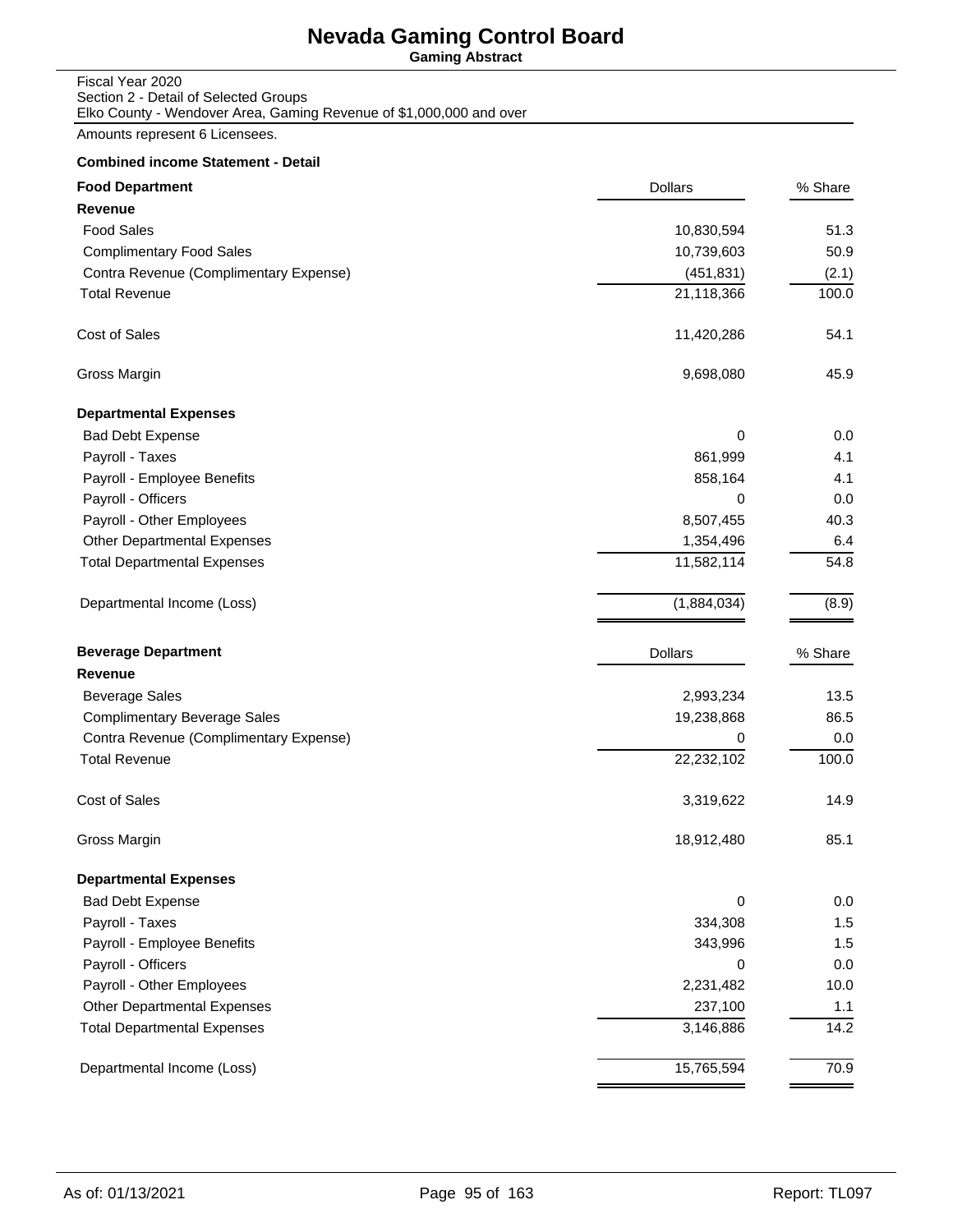**Gaming Abstract**

| Fiscal Year 2020                                                    |
|---------------------------------------------------------------------|
| Section 2 - Detail of Selected Groups                               |
| Elko County - Wendover Area, Gaming Revenue of \$1,000,000 and over |

Amounts represent 6 Licensees.

## **Combined income Statement - Detail**

| <b>Other Income</b>                      | <b>Dollars</b> | % Share |
|------------------------------------------|----------------|---------|
| Revenue                                  |                |         |
| Other Operating and Non-Operating Income | 13,218,720     | 79.7    |
| Other Complimentary Items                | 4,594,188      | 27.7    |
| Contra Revenue (Complimentary Expense)   | (1,234,624)    | (7.4)   |
| <b>Total Revenue</b>                     | 16,578,284     | 100.0   |
| Cost of Sales                            | 2,852,711      | 17.2    |
| Gross Margin                             | 13,725,573     | 82.8    |
| <b>Departmental Expenses</b>             |                |         |
| <b>Bad Debt Expense</b>                  | $\Omega$       | 0.0     |
| Payroll - Taxes                          | 67,297         | 0.4     |
| Payroll - Employee Benefits              | 138,934        | 0.8     |
| Payroll - Officers                       | $\Omega$       | 0.0     |
| Payroll - Other Employees                | 853,027        | 5.1     |
| <b>Other Departmental Expenses</b>       | 4,475,082      | 27.0    |
| <b>Total Departmental Expenses</b>       | 5,534,340      | 33.4    |
| Departmental Income (Loss)               | 8,191,233      | 49.4    |

### **Average Number of Employees**

| Casino Department        | 539   |
|--------------------------|-------|
| Rooms Department         | 320   |
| <b>Food Department</b>   | 422   |
| Beverage Department      | 178   |
| G & A Department         | 464   |
| <b>Other Departments</b> | 29    |
| Total                    | 1,952 |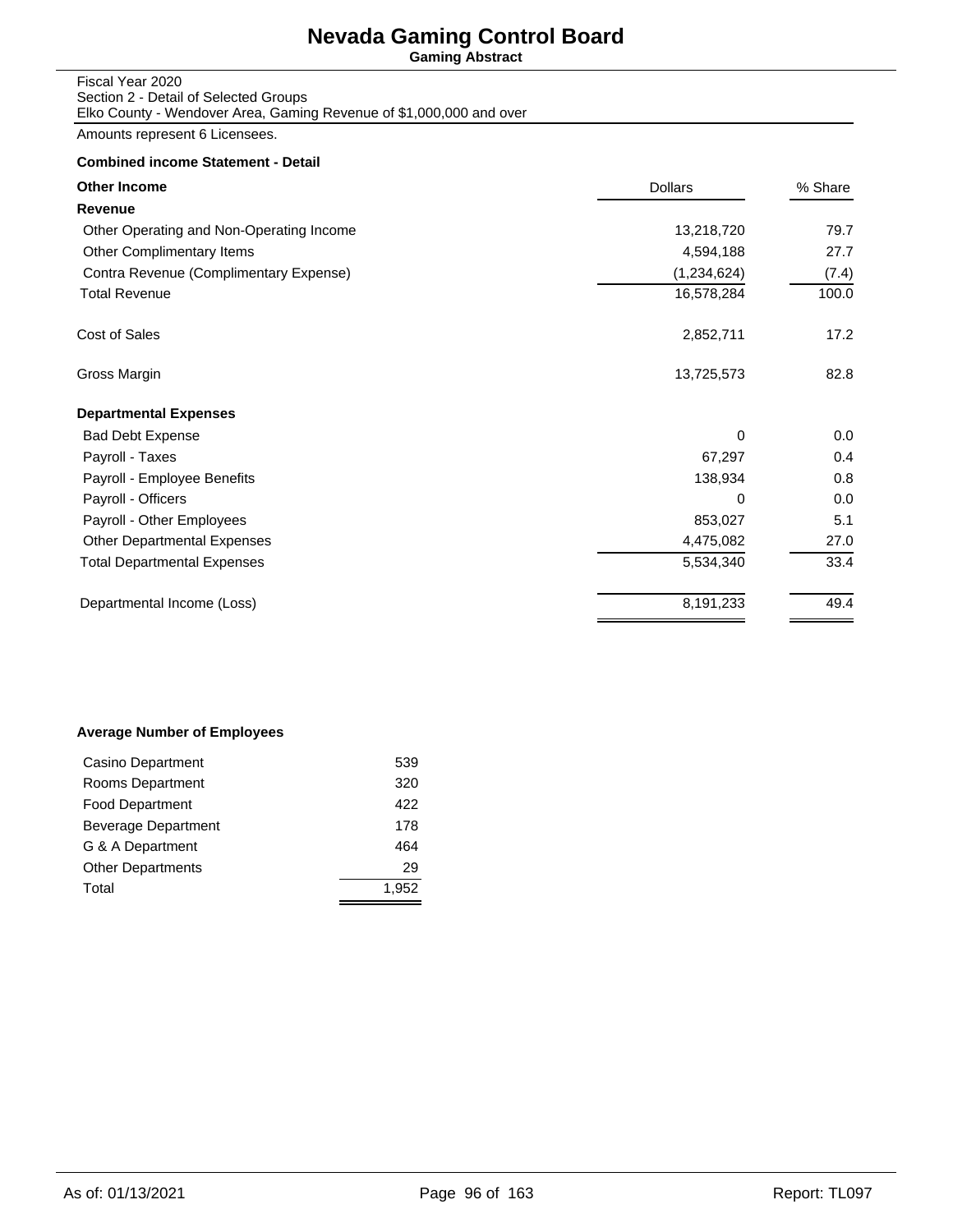**Gaming Abstract**

#### Fiscal Year 2020

Section 2 - Detail of Selected Groups Elko County - Wendover Area, Gaming Revenue of \$1,000,000 and over

Amounts represent 6 Licensees.

#### **Rate of Room Occupancy**

| Month     | Available Rooms | Rooms Occupied | % of Occupancy |
|-----------|-----------------|----------------|----------------|
| July      | 51,801          | 34,161         | 65.9           |
| August    | 52,349          | 32,581         | 62.2           |
| September | 61,076          | 39,130         | 64.1           |
| October   | 55,360          | 32,018         | 57.8           |
| November  | 54,154          | 31,652         | 58.4           |
| December  | 64,168          | 36,016         | 56.1           |
| January   | 55,510          | 32,675         | 58.9           |
| February  | 53,974          | 33,139         | 61.4           |
| March     | 37,668          | 23,131         | 61.4           |
| April     | 0               | $\Omega$       |                |
| May       | 0               | 0              |                |
| June      | 59,247          | 22,196         | 37.5           |
| Total     | 545,307         | 316,699        | 58.1           |

| Per Room Per Day Statistics                                      | <b>Dollars</b> |
|------------------------------------------------------------------|----------------|
| Average Table Revenue (Includes Keno and Bingo) Per Room Per Day | 94.50          |
| Average Slot Revenue Per Room Per Day                            | 432.91         |
| Average Food Sales Per Room Per Day                              | 68.11          |
| Average Beverage Sales Per Room Per Day                          | 70.20          |
| Average Rooms Department Payroll Per Room Per Day                | 25.71          |
| Average Room Rate Per Day                                        | 88.30          |

## **Gaming Revenue Per Square Foot of Floor Space**

|                                       | # Casinos | Average Sq Ft | Revenue/Sq Ft |
|---------------------------------------|-----------|---------------|---------------|
| Table Games (Includes Keno and Bingo) |           | 14,199        | 422           |
| <b>Slots</b>                          | 6         | 37,630        | 607           |
| Race and Sports                       | 3         | 2,224         | 231           |
| Card Games (poker, pan, etc.)         | 2         | 1.600         | 170           |
| Total                                 | 6         | 51,107        | 552           |

| <b>Ratios</b>                                                   | Percent |
|-----------------------------------------------------------------|---------|
| <b>Total Current Assets to Total Current Liabilities</b>        | 221.36  |
| <b>Total Capital to Total Liabilities</b>                       | 66.58   |
| <b>Total Capital to Total Current Liabilities</b>               | 196.66  |
| <b>Total Current Liabilities to Total Liabilities</b>           | 33.86   |
| Total Contra Revenue (Complimentary Expense) to Gaming Revenue* | 33.66   |
| Music and Entertainment Expense to Gaming Revenue               | 2.41    |
| <b>Total Revenue to Average Total Assets</b>                    | 41.58   |
| Total Revenue less Comp Sales to Average Total Assets           | 30.75   |
| Return on Invested Capital**                                    | 5.93    |
| Return on Average Assets***                                     | 4.91    |
|                                                                 |         |

\*Gaming revenue is equal to total gaming revenue before Contra Revenue (Complimentary Expense)<br>\*\*Return on invested capital is equal to the total of net income (before federal income taxes and extraorduinary items)<br>and int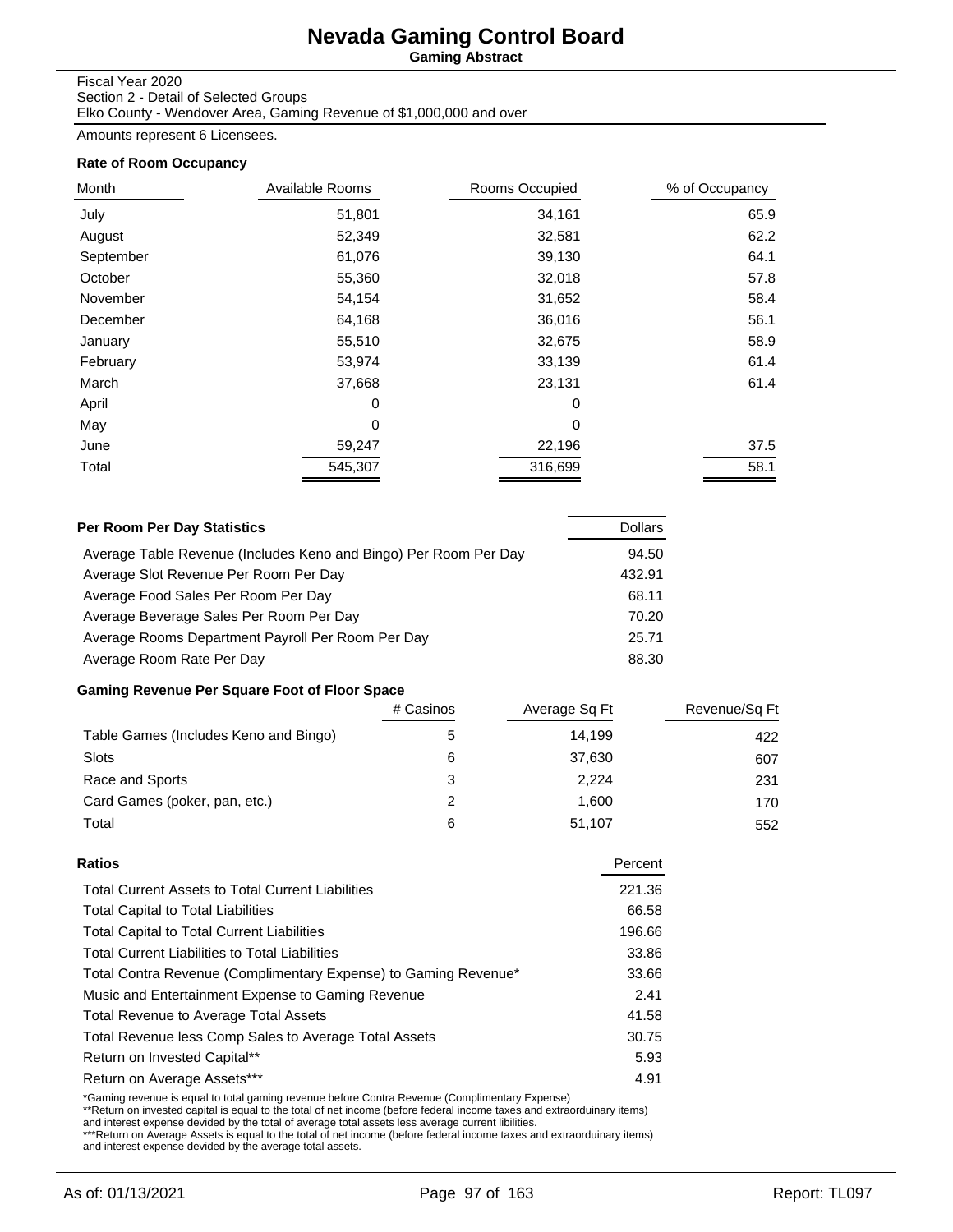**Gaming Abstract**

### Fiscal Year 2020

Section 2 - Detail of Selected Groups

Washoe County - Reno/Sparks Area, Gaming Revenue of \$1,000,000 and over

## Amounts represent 23 Licensees.

| <b>Combined Balance Sheet</b>                      |                       |                        | <b>Dollars</b> | % Share |
|----------------------------------------------------|-----------------------|------------------------|----------------|---------|
| <b>Assets</b>                                      |                       |                        |                |         |
| <b>Current Assets</b>                              |                       |                        |                |         |
| Cash                                               |                       |                        | 102,626,914    | 5.1     |
| Receivables                                        | Total                 | Allowance              |                |         |
| Casino                                             | 4,035,690             | 753,208                | 3,282,482      | 0.2     |
| Trade                                              | 15,253,166            | 3,887,984              | 11,365,182     | 0.6     |
| Sundry                                             | 30,970,325            | 2,116                  | 30,968,209     | 1.5     |
| Notes                                              | 13,474,717            | 0                      | 13,474,717     | 0.7     |
| <b>Prepaid Expenses</b>                            |                       |                        | 53,214,138     | 2.6     |
| <b>Other Current Assets</b>                        |                       |                        | 285,519,083    | 14.2    |
| <b>Total Current Assets</b>                        |                       |                        | 500,450,725    | 24.9    |
| <b>Fixed Assets</b>                                | Cost                  | Depeciation            |                |         |
| Land                                               | 115,629,454           |                        | 115,629,454    | 5.8     |
| Land Improvements                                  | 24,274,395            | 7,913,880              | 16,360,515     | 0.8     |
| <b>Building &amp; Improvements</b>                 | 1,374,455,516         | 567,876,534            | 806,578,982    | 40.1    |
| Furniture & Equipment                              | 1,014,648,286         | 681,317,883            | 333,330,403    | 16.6    |
| Leasehold Imporvements                             | 11,244,999            | 6,740,857              | 4,504,142      | 0.2     |
| <b>Construction in Progress</b>                    | 50,883,585            |                        | 50,883,585     | 2.5     |
| <b>Total Fixed Assets</b>                          |                       |                        | 1,327,287,081  | 66.1    |
| <b>Other Assets</b>                                |                       |                        | 181,621,014    | 9.0     |
| <b>Total Assets</b>                                |                       |                        | 2,009,358,820  | 100.0   |
| <b>Liabilities and Capital</b><br>Liabilities      |                       |                        |                |         |
| <b>Current Liabilities</b>                         |                       |                        |                |         |
| Accounts Payable - Trade                           |                       |                        | 31,351,351     | 1.6     |
| Accounts Payable - Other                           |                       |                        | 4,360,496      | 0.2     |
| Current Portion of long Term Debt                  |                       |                        | 10,470,653     | 0.5     |
| <b>Accrued Expenses</b>                            |                       |                        | 92,537,119     | 4.6     |
| <b>Other Current Liabilities</b>                   |                       |                        | 66,824,622     | 3.3     |
| <b>Total Current Liabilities</b>                   |                       |                        | 205,544,241    | 10.2    |
| Long Term Debt                                     | <b>Total Owing</b>    | <b>Current Portion</b> |                |         |
| Mortgages                                          | 42,665,668            | 720,000                | 41,945,668     | 2.1     |
| Debentures & Bonds                                 | 69,664,095            | 6,250,000              | 63,414,095     | 3.2     |
| <b>Notes</b>                                       | 190,501,220           | 2,483,842              | 188,017,378    | 9.4     |
| Contracts                                          | 1,105,104             | 1,011,631              | 93,473         | 0.0     |
| Other                                              | 86,570,242            | 5,180                  | 86,565,062     | 4.3     |
| <b>Total Long Term Debt</b>                        |                       |                        | 380,035,676    | 18.9    |
| <b>Other Liabilities</b>                           |                       |                        | 434,689,322    | 21.6    |
| <b>Total Liabilities</b>                           |                       |                        | 1,020,269,239  | 50.8    |
| Capital                                            |                       |                        |                |         |
| Owners Capital Accounts (other than corporations)  |                       |                        | 114,565,903    | 5.7     |
| Capital Stock and Other Capital (for corporations) |                       |                        | 335,091,094    | 16.7    |
| <b>Retained Earnings</b>                           |                       |                        | 539,432,584    | 26.8    |
| <b>Total Capital</b>                               |                       |                        | 989,089,581    | 49.2    |
| <b>Total Liabilities and Capital</b>               |                       |                        | 2,009,358,820  | 100.0   |
| <b>Average Assets</b>                              | <b>Upper Quartile</b> | Median                 | Lower Quartile |         |
|                                                    |                       |                        |                |         |
| 87,363,426                                         | 120,493,609           | 41,765,084             | 41,765,084     |         |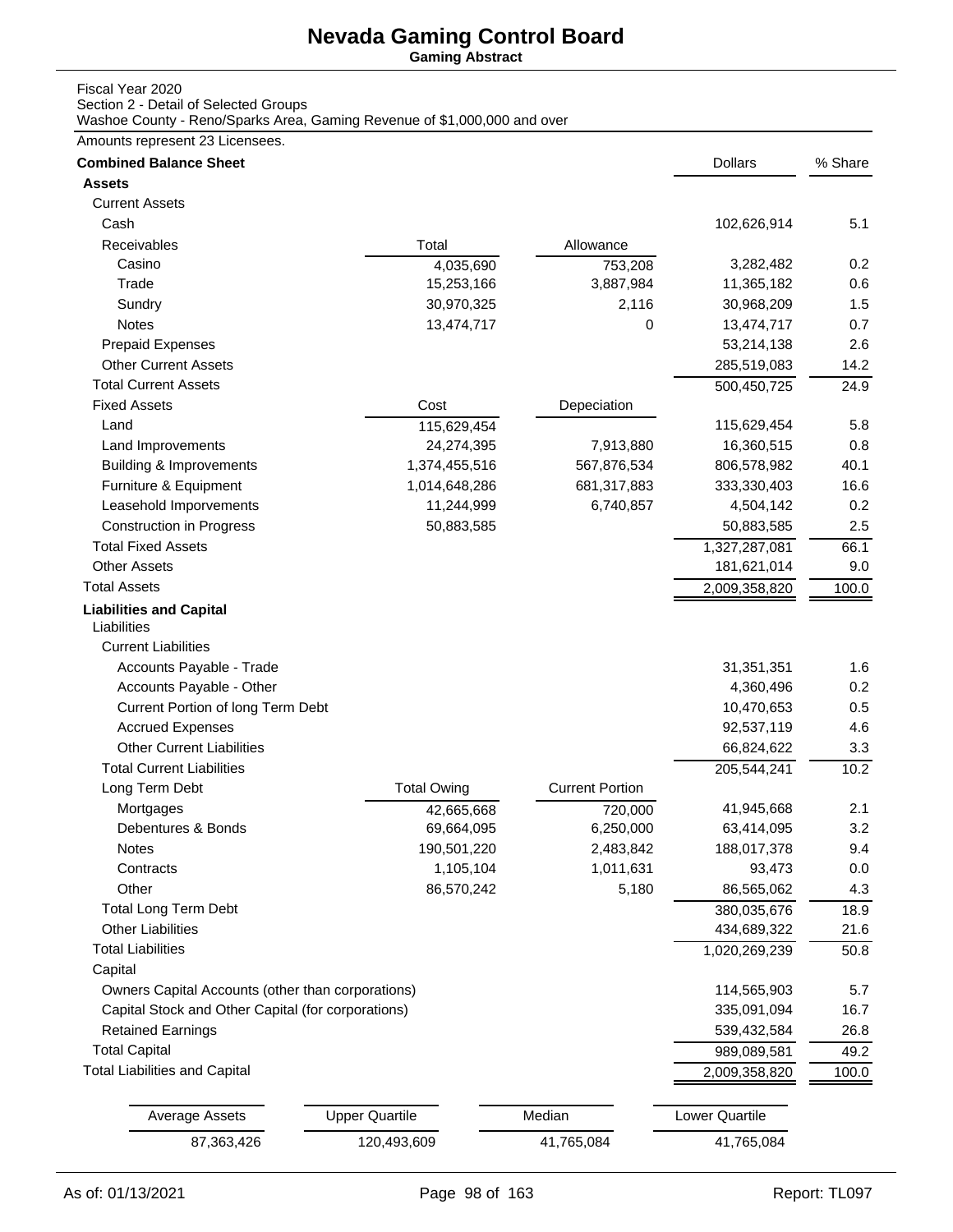**Gaming Abstract**

Fiscal Year 2020 Section 2 - Detail of Selected Groups Washoe County - Reno/Sparks Area, Gaming Revenue of \$1,000,000 and over

Amounts represent 23 Licensees.

| <b>Combined Income Statement - Summary</b>                        | <b>Dollars</b> | % Share |
|-------------------------------------------------------------------|----------------|---------|
| Revenue                                                           |                |         |
| Gaming                                                            | 409,636,693    | 39.4    |
| Rooms                                                             | 227,510,354    | 21.9    |
| Food                                                              | 176,550,650    | 17.0    |
| Beverage                                                          | 111,002,115    | 10.7    |
| Other                                                             | 115,060,790    | 11.1    |
| <b>Total Revenue</b>                                              | 1,039,760,602  | 100.0   |
| <b>Cost of Sales</b>                                              | 101,863,497    | 9.8     |
| Gross Margin                                                      | 937,897,105    | 90.2    |
| <b>Departmental Expenses</b>                                      | 433,073,603    | 41.7    |
| Departmental Income                                               | 504,823,502    | 48.6    |
| General & Administrative Expenses                                 |                |         |
| <b>Advertising &amp; Promotion</b>                                | 26,597,944     | 2.6     |
| <b>Bad Debt Expense</b>                                           | 1,150,802      | 0.1     |
| Depreciation - Buildings                                          | 38,979,909     | 3.7     |
| Depreciation & Amortizartion - Other                              | 93,681,790     | 9.0     |
| Energy Expense (e.g. electricity, gas, oil)                       | 22,779,112     | 2.2     |
| <b>Equipment Rental or Lease</b>                                  | 2,931,542      | 0.3     |
| <b>Interest Expense</b>                                           | 37,212,625     | 3.6     |
| <b>Music &amp; Entertainment</b>                                  | 4,572,687      | 0.4     |
| Payroll - Taxes                                                   | 4,862,610      | 0.5     |
| Payroll - Employee Benefits                                       | 19,030,308     | 1.8     |
| Payroll - Officers                                                | 4,197,217      | 0.4     |
| Payroll - Other Employees                                         | 98,339,018     | 9.5     |
| <b>Rent of Premises</b>                                           | 5,097,783      | 0.5     |
| <b>Taxes - Real Estate</b>                                        | 12,315,578     | 1.2     |
| Taxes & Licenses - Other                                          | 4,739,704      | 0.5     |
| Utilities (other than energy expense items)                       | 10,326,991     | 1.0     |
| Other G & A                                                       | 104,778,649    | 10.1    |
| Total General & Administrative Expenses                           | 491,594,269    | 47.3    |
| Net Income (Loss) before Fed Income Taxes and Extraordinary Items | 13,229,233     | 1.3     |

| Average Revenue | Upper Quartile | Median     | Lower Quartile |
|-----------------|----------------|------------|----------------|
| 45.206.983      | 71.042.978     | 17.398.231 | 17,398,231     |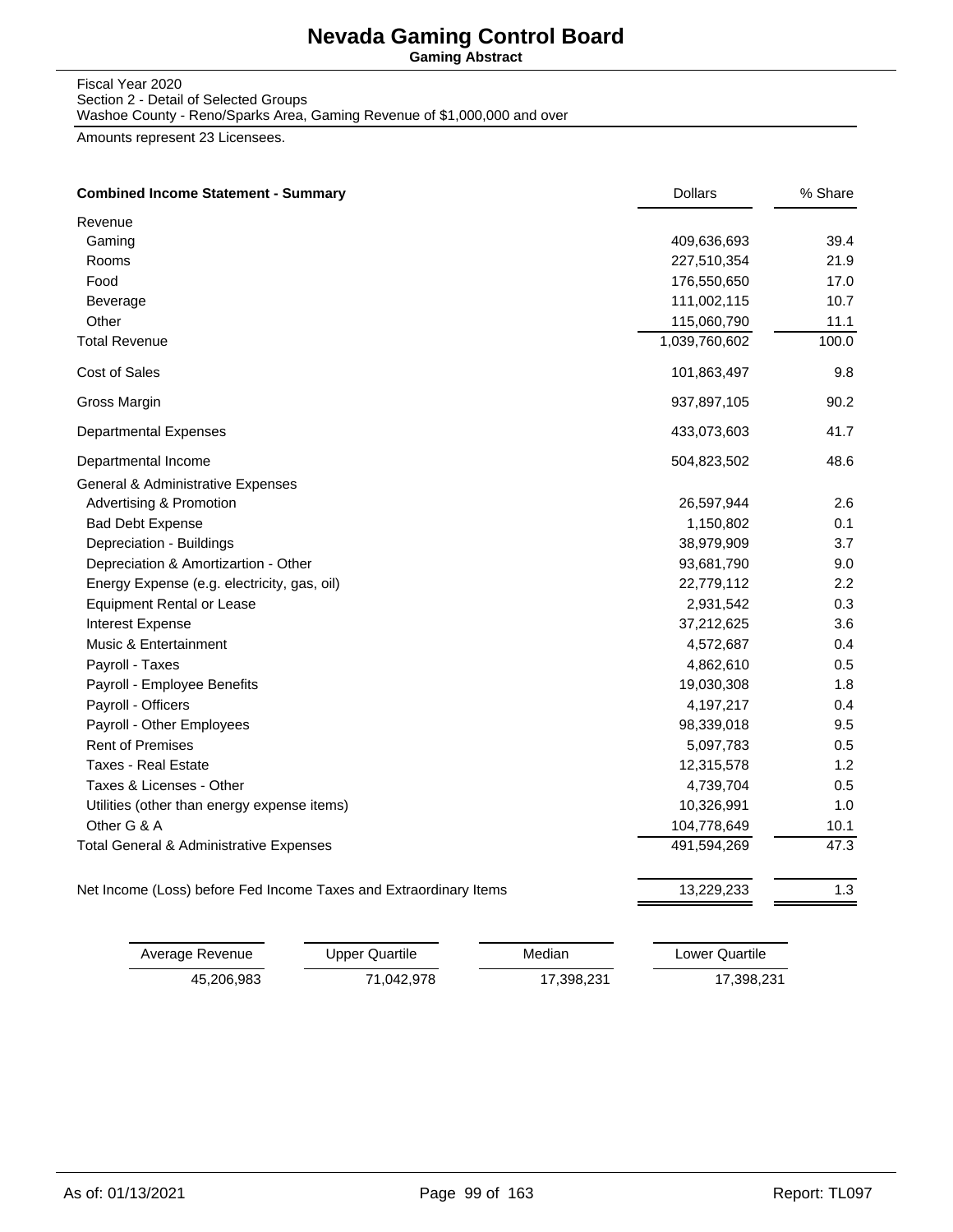**Gaming Abstract**

#### Fiscal Year 2020 Section 2 - Detail of Selected Groups Washoe County - Reno/Sparks Area, Gaming Revenue of \$1,000,000 and over

Amounts represent 23 Licensees.

| <b>Casino Department</b>                                | <b>Dollars</b>  | % Share |
|---------------------------------------------------------|-----------------|---------|
| <b>Revenue</b>                                          |                 |         |
| Table Games (Includes Keno and Bingo)                   | 82,657,150      | 20.2    |
| Slot Machines                                           | 466,241,752     | 113.8   |
| Card Games (poker, pan, etc.)                           | 4,388,901       | 1.1     |
| Race Book                                               | 2,637,126       | 0.6     |
| Sports Book                                             | 9,944,144       | 2.4     |
| Contra Revenue (Complimentary Expense)                  | (156, 232, 380) | (38.1)  |
| <b>Total Revenue</b>                                    | 409,636,693     | 100.0   |
| <b>Departmental Expenses</b>                            |                 |         |
| <b>Bad Debt Expense</b>                                 | 1,429,794       | 0.3     |
| Commisions                                              | 6,351,623       | 1.6     |
| Gaming Taxes and Licenses                               | 49,999,755      | 12.2    |
| Preferred Guest Expenses (exclusive of complimentaries) | (363, 602)      | (0.1)   |
| Payroll - Taxes                                         | 7,978,421       | 1.9     |
| Payroll - Employee Benefits                             | 11,611,493      | 2.8     |
| Payroll - Officers                                      | 0               | 0.0     |
| Payroll - Other Employees                               | 55,683,773      | 13.6    |
| Race Wire Fees                                          | 460,587         | 0.1     |
| <b>Other Departmental Expenses</b>                      | 36,883,107      | 9.0     |
| <b>Total Departmental Expenses</b>                      | 170,034,951     | 41.5    |
| Departmental Income (Loss)                              | 239,601,742     | 58.5    |
| <b>Rooms Department</b>                                 | <b>Dollars</b>  | % Share |
| <b>Revenue</b>                                          |                 |         |
| Room Sales                                              | 162,610,052     | 71.5    |
| <b>Complimentary Room Sales</b>                         | 74,542,268      | 32.8    |
| Contra Revenue (Complimentary Expense)                  | (9,641,966)     | (4.2)   |
| <b>Total Revenue</b>                                    | 227,510,354     | 100.0   |
| <b>Departmental Expenses</b>                            |                 |         |
| <b>Bad Debt Expense</b>                                 | 228,804         | 0.1     |
| Payroll - Taxes                                         | 4,819,662       | 2.1     |
| Payroll - Employee Benefits                             | 8,576,140       | 3.8     |
| Payroll - Officers                                      | 0               | 0.0     |
| Payroll - Other Employees                               | 48,981,887      | 21.5    |
| <b>Other Departmental Expenses</b>                      | 25,326,781      | 11.1    |
| <b>Total Departmental Expenses</b>                      | 87,933,274      | 38.7    |
| Departmental Income (Loss)                              | 139,577,080     | 61.3    |
|                                                         |                 |         |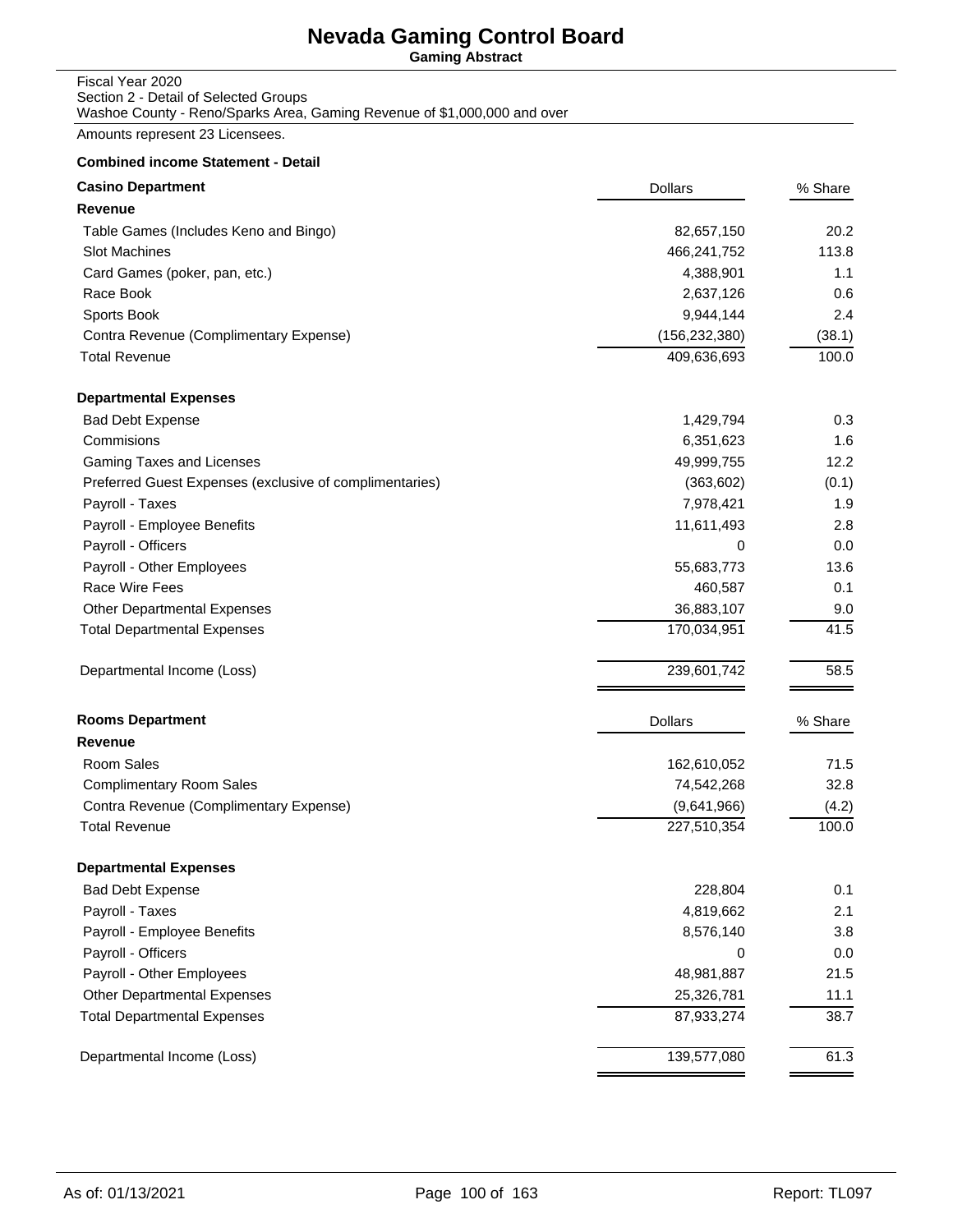**Gaming Abstract**

| Fiscal Year 2020                                                         |
|--------------------------------------------------------------------------|
| Section 2 - Detail of Selected Groups                                    |
| Washoe County - Reno/Sparks Area, Gaming Revenue of \$1,000,000 and over |

Amounts represent 23 Licensees.

| <b>Food Department</b>                 | <b>Dollars</b> | % Share |
|----------------------------------------|----------------|---------|
| <b>Revenue</b>                         |                |         |
| <b>Food Sales</b>                      | 132,556,646    | 75.1    |
| <b>Complimentary Food Sales</b>        | 50,179,833     | 28.4    |
| Contra Revenue (Complimentary Expense) | (6, 185, 829)  | (3.5)   |
| <b>Total Revenue</b>                   | 176,550,650    | 100.0   |
| Cost of Sales                          | 65,953,366     | 37.4    |
| Gross Margin                           | 110,597,284    | 62.6    |
| <b>Departmental Expenses</b>           |                |         |
| <b>Bad Debt Expense</b>                | 1,293,724      | 0.7     |
| Payroll - Taxes                        | 8,836,007      | 5.0     |
| Payroll - Employee Benefits            | 11,661,301     | 6.6     |
| Payroll - Officers                     | 0              | 0.0     |
| Payroll - Other Employees              | 75,593,698     | 42.8    |
| <b>Other Departmental Expenses</b>     | 16,417,743     | 9.3     |
| <b>Total Departmental Expenses</b>     | 113,802,473    | 64.5    |
| Departmental Income (Loss)             | (3,205,189)    | (1.8)   |
| <b>Beverage Department</b>             | <b>Dollars</b> | % Share |
| Revenue                                |                |         |
| <b>Beverage Sales</b>                  | 38,834,660     | 35.0    |
| <b>Complimentary Beverage Sales</b>    | 75,791,252     | 68.3    |
| Contra Revenue (Complimentary Expense) | (3,623,797)    | (3.3)   |
| <b>Total Revenue</b>                   | 111,002,115    | 100.0   |
| Cost of Sales                          | 22,076,402     | 19.9    |
| Gross Margin                           | 88,925,713     | 80.1    |
| <b>Departmental Expenses</b>           |                |         |
| <b>Bad Debt Expense</b>                | 9,990          | 0.0     |
| Payroll - Taxes                        | 2,167,211      | 2.0     |
| Payroll - Employee Benefits            | 3,364,606      | 3.0     |
| Payroll - Officers                     | 0              | 0.0     |
| Payroll - Other Employees              | 13,921,292     | 12.5    |
| Other Departmental Expenses            | 4,679,070      | 4.2     |
| <b>Total Departmental Expenses</b>     | 24,142,169     | 21.7    |
| Departmental Income (Loss)             | 64,783,544     | 58.4    |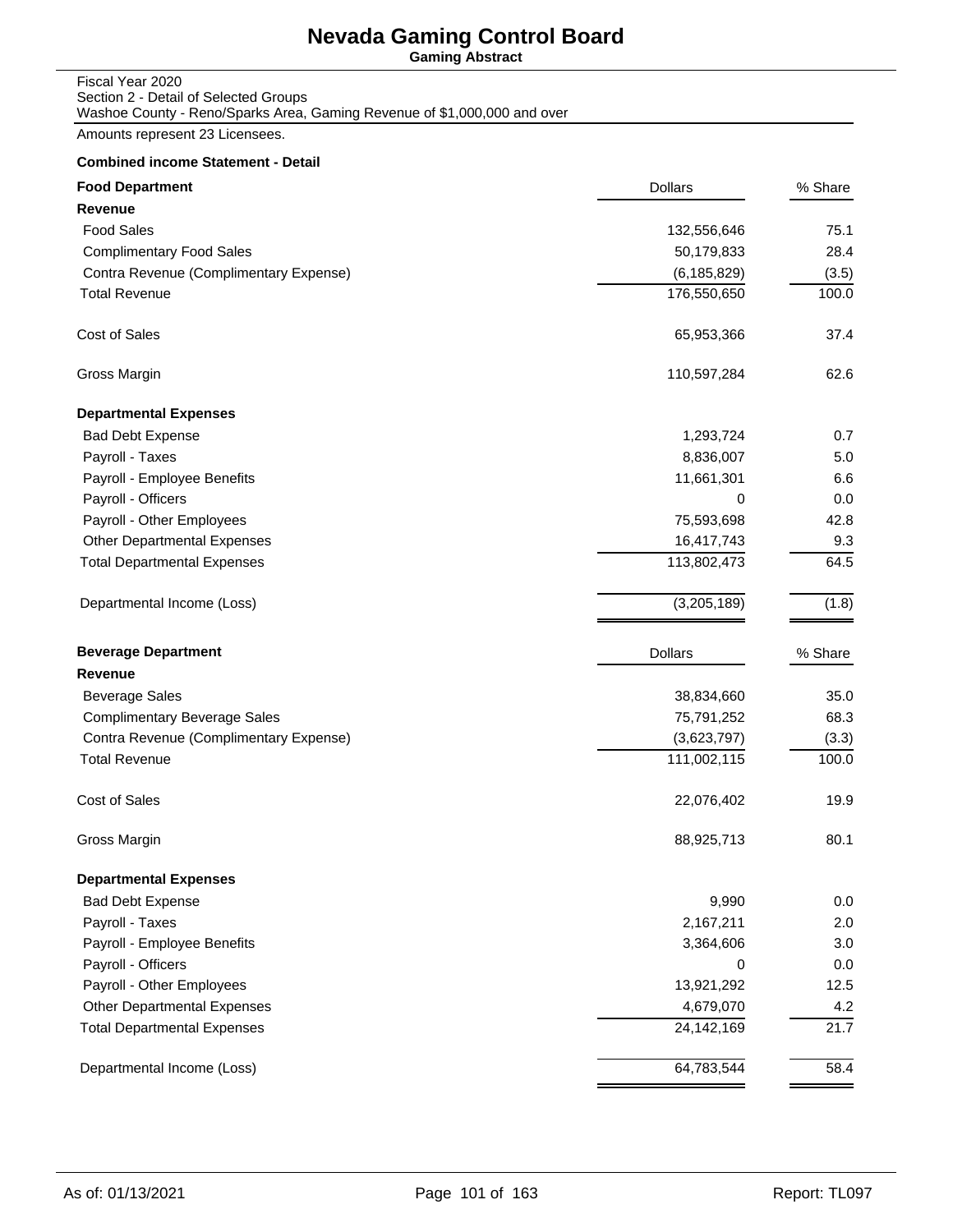**Gaming Abstract**

#### Fiscal Year 2020 Section 2 - Detail of Selected Groups Washoe County - Reno/Sparks Area, Gaming Revenue of \$1,000,000 and over

Amounts represent 23 Licensees.

#### **Combined income Statement - Detail**

| <b>Dollars</b> | % Share |
|----------------|---------|
|                |         |
| 103,421,997    | 89.9    |
| 14,723,629     | 12.8    |
| (3,084,836)    | (2.7)   |
| 115,060,790    | 100.0   |
| 13,833,729     | 12.0    |
| 101,227,061    | 88.0    |
|                |         |
| 21,688         | 0.0     |
| 1,844,459      | 1.6     |
| 2,024,652      | 1.8     |
| 0              | 0.0     |
| 14,284,289     | 12.4    |
| 18,985,648     | 16.5    |
| 37,160,736     | 32.3    |
| 64,066,325     | 55.7    |
|                |         |

#### **Average Number of Employees**

| Casino Department        | 2,431  |
|--------------------------|--------|
| Rooms Department         | 1,714  |
| <b>Food Department</b>   | 3,251  |
| Beverage Department      | 803    |
| G & A Department         | 2.100  |
| <b>Other Departments</b> | 984    |
| Total                    | 11,283 |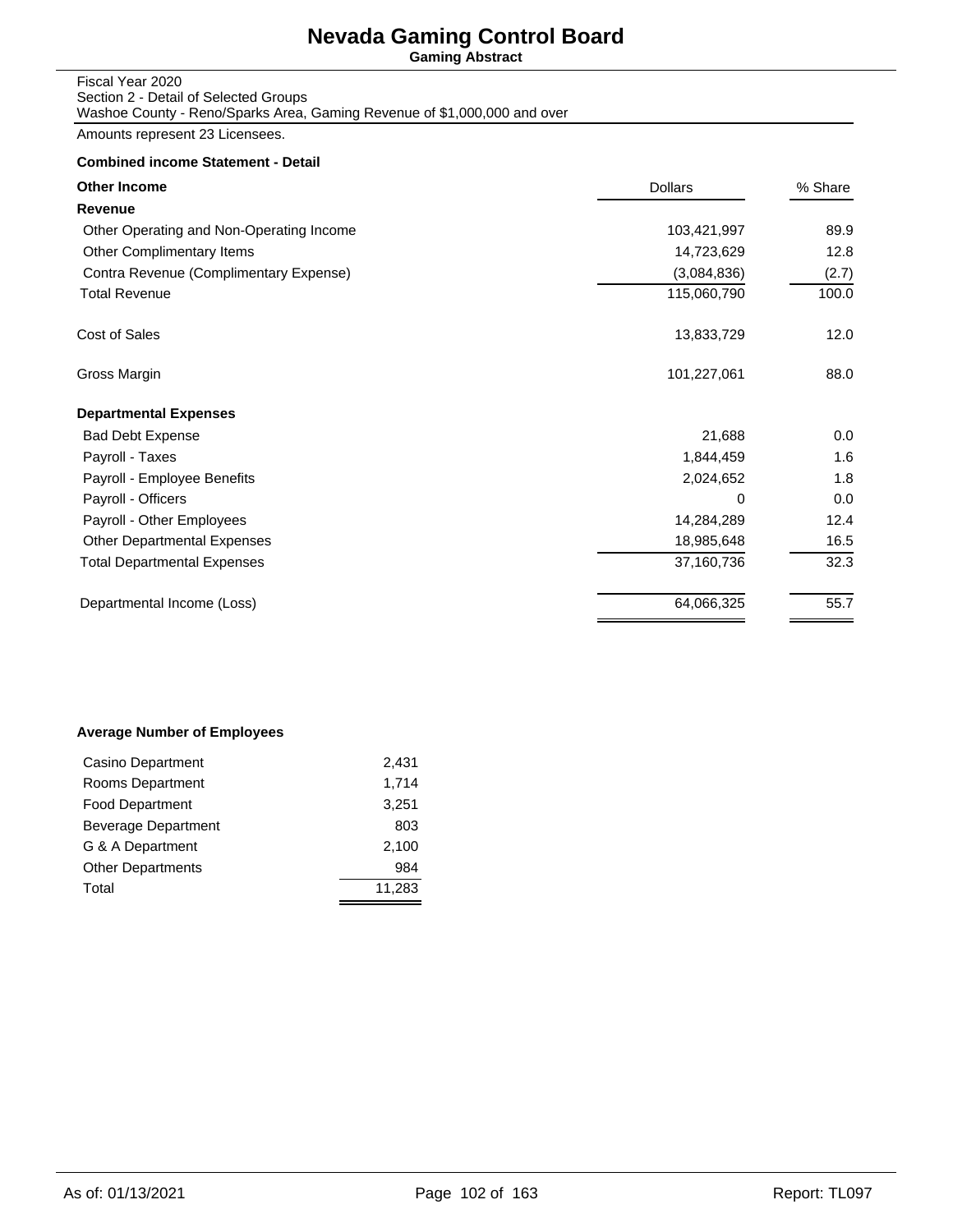**Gaming Abstract**

#### Fiscal Year 2020

Section 2 - Detail of Selected Groups Washoe County - Reno/Sparks Area, Gaming Revenue of \$1,000,000 and over

Amounts represent 23 Licensees.

#### **Rate of Room Occupancy**

| Month     | Available Rooms | Rooms Occupied | % of Occupancy |
|-----------|-----------------|----------------|----------------|
| July      | 355,149         | 269,359        | 75.8           |
| August    | 333,274         | 277,131        | 83.2           |
| September | 322,619         | 258,694        | 80.2           |
| October   | 314,848         | 236,991        | 75.3           |
| November  | 304,163         | 205,504        | 67.6           |
| December  | 327,355         | 214,233        | 65.4           |
| January   | 294,668         | 194,818        | 66.1           |
| February  | 285,361         | 214,950        | 75.3           |
| March     | 220,982         | 103,189        | 46.7           |
| April     | 177,900         | 6              | 0.0            |
| May       | 182,903         | 5              | 0.0            |
| June      | 315,897         | 123,919        | 39.2           |
| Total     | 3,435,119       | 2,098,799      | 61.1           |

| Per Room Per Day Statistics                                      | <b>Dollars</b> |
|------------------------------------------------------------------|----------------|
| Average Table Revenue (Includes Keno and Bingo) Per Room Per Day | 39.38          |
| Average Slot Revenue Per Room Per Day                            | 222.15         |
| Average Food Sales Per Room Per Day                              | 87.07          |
| Average Beverage Sales Per Room Per Day                          | 54.62          |
| Average Rooms Department Payroll Per Room Per Day                | 29.72          |
| Average Room Rate Per Day                                        | 112.99         |

### **Gaming Revenue Per Square Foot of Floor Space**

|                                       | # Casinos | Average Sq Ft | Revenue/Sq Ft |
|---------------------------------------|-----------|---------------|---------------|
| Table Games (Includes Keno and Bingo) | 16        | 10.140        | 509           |
| Slots                                 | 20        | 30,723        | 759           |
| Race and Sports                       | 8         | 3.818         | 412           |
| Card Games (poker, pan, etc.)         |           | 2.065         | 304           |
| Total                                 | 23        | 35.727        | 689           |

| Percent |
|---------|
| 243.48  |
| 96.94   |
| 481.21  |
| 20.15   |
| 31.59   |
| 1.12    |
| 51.40   |
| 40.76   |
| 2.81    |
| 2.49    |
|         |

\*Gaming revenue is equal to total gaming revenue before Contra Revenue (Complimentary Expense)<br>\*\*Return on invested capital is equal to the total of net income (before federal income taxes and extraorduinary items)<br>and int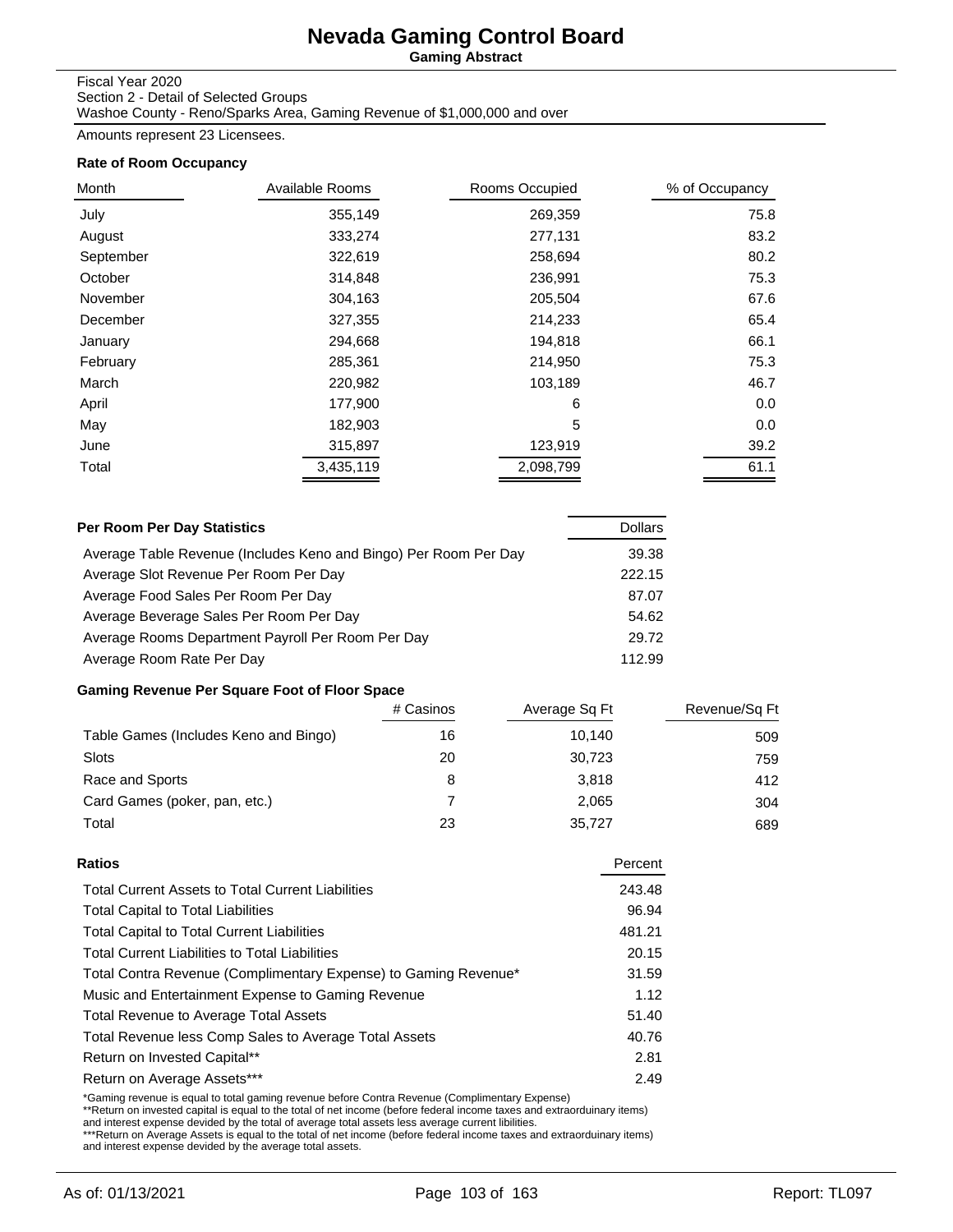**Gaming Abstract**

#### Fiscal Year 2020

Section 2 - Detail of Selected Groups

Washoe County - Reno/Sparks Area, Gaming Revenue of \$1,000,000 to \$12,000,000

### Amounts represent 11 Licensees.

| <b>Assets</b><br><b>Current Assets</b><br>Cash<br>23,564,260<br>25.9<br>Total<br>Receivables<br>Allowance<br>368,574<br>Casino<br>0.4<br>390,174<br>21,600<br>Trade<br>385,713<br>385,713<br>0.4<br>0<br>538,311<br>538,311<br>0.6<br>Sundry<br>0<br>Notes<br>13,474,717<br>0<br>13,474,717<br>14.8<br><b>Prepaid Expenses</b><br>1,797,268<br>2.0<br><b>Other Current Assets</b><br>7,390,075<br>8.1<br><b>Total Current Assets</b><br>47,518,918<br>52.2<br><b>Fixed Assets</b><br>Cost<br>Depeciation<br>12,235,966<br>Land<br>13.4<br>12,235,966<br>Land Improvements<br>0<br>0<br>0<br>0.0<br><b>Building &amp; Improvements</b><br>26,986,379<br>16,667,715<br>18.3<br>43,654,094<br>Furniture & Equipment<br>52,374,162<br>61,519,152<br>9,144,990<br>10.0<br>Leasehold Imporvements<br>525,298<br>0.7<br>1,127,025<br>601,727<br><b>Construction in Progress</b><br>569,839<br>0.6<br>569,839<br><b>Total Fixed Assets</b><br>39,220,237<br>43.1<br><b>Other Assets</b><br>4,355,522<br>4.8<br><b>Total Assets</b><br>91,094,677<br>100.0<br><b>Liabilities and Capital</b><br>Liabilities<br><b>Current Liabilities</b><br>Accounts Payable - Trade<br>911,433<br>1.0<br>Accounts Payable - Other<br>287,979<br>0.3<br>Current Portion of long Term Debt<br>1,618,483<br>1.8<br><b>Accrued Expenses</b><br>3,963,764<br>4.4<br><b>Other Current Liabilities</b><br>4,351,599<br>4.8<br><b>Total Current Liabilities</b><br>12.2<br>11,133,258<br><b>Current Portion</b><br>Long Term Debt<br><b>Total Owing</b><br>13.1<br>Mortgages<br>11,945,668<br>720,000<br>12,665,668<br>Debentures & Bonds<br>0<br>0<br>0<br>0.0<br>27.8<br>Notes<br>898,483<br>26,256,640<br>25,358,157<br>0.0<br>Contracts<br>0<br>0<br>0<br>Other<br>55,000<br>0<br>55,000<br>0.1<br><b>Total Long Term Debt</b><br>37,358,825<br>41.0<br><b>Other Liabilities</b><br>21,156<br>0.0<br><b>Total Liabilities</b><br>48,513,239<br>53.3<br>Capital<br>Owners Capital Accounts (other than corporations)<br>16,013,011<br>17.6<br>Capital Stock and Other Capital (for corporations)<br>15,517,572<br>17.0<br><b>Retained Earnings</b><br>12.1<br>11,050,855<br><b>Total Capital</b><br>42,581,438<br>46.7<br><b>Total Liabilities and Capital</b><br>91,094,677<br>100.0<br><b>Upper Quartile</b><br>Median<br>Lower Quartile<br><b>Average Assets</b><br>8,281,334<br>16,739,664<br>2,857,194<br>2,857,194 | <b>Combined Balance Sheet</b> |  | <b>Dollars</b> | % Share |
|----------------------------------------------------------------------------------------------------------------------------------------------------------------------------------------------------------------------------------------------------------------------------------------------------------------------------------------------------------------------------------------------------------------------------------------------------------------------------------------------------------------------------------------------------------------------------------------------------------------------------------------------------------------------------------------------------------------------------------------------------------------------------------------------------------------------------------------------------------------------------------------------------------------------------------------------------------------------------------------------------------------------------------------------------------------------------------------------------------------------------------------------------------------------------------------------------------------------------------------------------------------------------------------------------------------------------------------------------------------------------------------------------------------------------------------------------------------------------------------------------------------------------------------------------------------------------------------------------------------------------------------------------------------------------------------------------------------------------------------------------------------------------------------------------------------------------------------------------------------------------------------------------------------------------------------------------------------------------------------------------------------------------------------------------------------------------------------------------------------------------------------------------------------------------------------------------------------------------------------------------------------------------------------------------------------------------------------------------------------------------------------------|-------------------------------|--|----------------|---------|
|                                                                                                                                                                                                                                                                                                                                                                                                                                                                                                                                                                                                                                                                                                                                                                                                                                                                                                                                                                                                                                                                                                                                                                                                                                                                                                                                                                                                                                                                                                                                                                                                                                                                                                                                                                                                                                                                                                                                                                                                                                                                                                                                                                                                                                                                                                                                                                                              |                               |  |                |         |
|                                                                                                                                                                                                                                                                                                                                                                                                                                                                                                                                                                                                                                                                                                                                                                                                                                                                                                                                                                                                                                                                                                                                                                                                                                                                                                                                                                                                                                                                                                                                                                                                                                                                                                                                                                                                                                                                                                                                                                                                                                                                                                                                                                                                                                                                                                                                                                                              |                               |  |                |         |
|                                                                                                                                                                                                                                                                                                                                                                                                                                                                                                                                                                                                                                                                                                                                                                                                                                                                                                                                                                                                                                                                                                                                                                                                                                                                                                                                                                                                                                                                                                                                                                                                                                                                                                                                                                                                                                                                                                                                                                                                                                                                                                                                                                                                                                                                                                                                                                                              |                               |  |                |         |
|                                                                                                                                                                                                                                                                                                                                                                                                                                                                                                                                                                                                                                                                                                                                                                                                                                                                                                                                                                                                                                                                                                                                                                                                                                                                                                                                                                                                                                                                                                                                                                                                                                                                                                                                                                                                                                                                                                                                                                                                                                                                                                                                                                                                                                                                                                                                                                                              |                               |  |                |         |
|                                                                                                                                                                                                                                                                                                                                                                                                                                                                                                                                                                                                                                                                                                                                                                                                                                                                                                                                                                                                                                                                                                                                                                                                                                                                                                                                                                                                                                                                                                                                                                                                                                                                                                                                                                                                                                                                                                                                                                                                                                                                                                                                                                                                                                                                                                                                                                                              |                               |  |                |         |
|                                                                                                                                                                                                                                                                                                                                                                                                                                                                                                                                                                                                                                                                                                                                                                                                                                                                                                                                                                                                                                                                                                                                                                                                                                                                                                                                                                                                                                                                                                                                                                                                                                                                                                                                                                                                                                                                                                                                                                                                                                                                                                                                                                                                                                                                                                                                                                                              |                               |  |                |         |
|                                                                                                                                                                                                                                                                                                                                                                                                                                                                                                                                                                                                                                                                                                                                                                                                                                                                                                                                                                                                                                                                                                                                                                                                                                                                                                                                                                                                                                                                                                                                                                                                                                                                                                                                                                                                                                                                                                                                                                                                                                                                                                                                                                                                                                                                                                                                                                                              |                               |  |                |         |
|                                                                                                                                                                                                                                                                                                                                                                                                                                                                                                                                                                                                                                                                                                                                                                                                                                                                                                                                                                                                                                                                                                                                                                                                                                                                                                                                                                                                                                                                                                                                                                                                                                                                                                                                                                                                                                                                                                                                                                                                                                                                                                                                                                                                                                                                                                                                                                                              |                               |  |                |         |
|                                                                                                                                                                                                                                                                                                                                                                                                                                                                                                                                                                                                                                                                                                                                                                                                                                                                                                                                                                                                                                                                                                                                                                                                                                                                                                                                                                                                                                                                                                                                                                                                                                                                                                                                                                                                                                                                                                                                                                                                                                                                                                                                                                                                                                                                                                                                                                                              |                               |  |                |         |
|                                                                                                                                                                                                                                                                                                                                                                                                                                                                                                                                                                                                                                                                                                                                                                                                                                                                                                                                                                                                                                                                                                                                                                                                                                                                                                                                                                                                                                                                                                                                                                                                                                                                                                                                                                                                                                                                                                                                                                                                                                                                                                                                                                                                                                                                                                                                                                                              |                               |  |                |         |
|                                                                                                                                                                                                                                                                                                                                                                                                                                                                                                                                                                                                                                                                                                                                                                                                                                                                                                                                                                                                                                                                                                                                                                                                                                                                                                                                                                                                                                                                                                                                                                                                                                                                                                                                                                                                                                                                                                                                                                                                                                                                                                                                                                                                                                                                                                                                                                                              |                               |  |                |         |
|                                                                                                                                                                                                                                                                                                                                                                                                                                                                                                                                                                                                                                                                                                                                                                                                                                                                                                                                                                                                                                                                                                                                                                                                                                                                                                                                                                                                                                                                                                                                                                                                                                                                                                                                                                                                                                                                                                                                                                                                                                                                                                                                                                                                                                                                                                                                                                                              |                               |  |                |         |
|                                                                                                                                                                                                                                                                                                                                                                                                                                                                                                                                                                                                                                                                                                                                                                                                                                                                                                                                                                                                                                                                                                                                                                                                                                                                                                                                                                                                                                                                                                                                                                                                                                                                                                                                                                                                                                                                                                                                                                                                                                                                                                                                                                                                                                                                                                                                                                                              |                               |  |                |         |
|                                                                                                                                                                                                                                                                                                                                                                                                                                                                                                                                                                                                                                                                                                                                                                                                                                                                                                                                                                                                                                                                                                                                                                                                                                                                                                                                                                                                                                                                                                                                                                                                                                                                                                                                                                                                                                                                                                                                                                                                                                                                                                                                                                                                                                                                                                                                                                                              |                               |  |                |         |
|                                                                                                                                                                                                                                                                                                                                                                                                                                                                                                                                                                                                                                                                                                                                                                                                                                                                                                                                                                                                                                                                                                                                                                                                                                                                                                                                                                                                                                                                                                                                                                                                                                                                                                                                                                                                                                                                                                                                                                                                                                                                                                                                                                                                                                                                                                                                                                                              |                               |  |                |         |
|                                                                                                                                                                                                                                                                                                                                                                                                                                                                                                                                                                                                                                                                                                                                                                                                                                                                                                                                                                                                                                                                                                                                                                                                                                                                                                                                                                                                                                                                                                                                                                                                                                                                                                                                                                                                                                                                                                                                                                                                                                                                                                                                                                                                                                                                                                                                                                                              |                               |  |                |         |
|                                                                                                                                                                                                                                                                                                                                                                                                                                                                                                                                                                                                                                                                                                                                                                                                                                                                                                                                                                                                                                                                                                                                                                                                                                                                                                                                                                                                                                                                                                                                                                                                                                                                                                                                                                                                                                                                                                                                                                                                                                                                                                                                                                                                                                                                                                                                                                                              |                               |  |                |         |
|                                                                                                                                                                                                                                                                                                                                                                                                                                                                                                                                                                                                                                                                                                                                                                                                                                                                                                                                                                                                                                                                                                                                                                                                                                                                                                                                                                                                                                                                                                                                                                                                                                                                                                                                                                                                                                                                                                                                                                                                                                                                                                                                                                                                                                                                                                                                                                                              |                               |  |                |         |
|                                                                                                                                                                                                                                                                                                                                                                                                                                                                                                                                                                                                                                                                                                                                                                                                                                                                                                                                                                                                                                                                                                                                                                                                                                                                                                                                                                                                                                                                                                                                                                                                                                                                                                                                                                                                                                                                                                                                                                                                                                                                                                                                                                                                                                                                                                                                                                                              |                               |  |                |         |
|                                                                                                                                                                                                                                                                                                                                                                                                                                                                                                                                                                                                                                                                                                                                                                                                                                                                                                                                                                                                                                                                                                                                                                                                                                                                                                                                                                                                                                                                                                                                                                                                                                                                                                                                                                                                                                                                                                                                                                                                                                                                                                                                                                                                                                                                                                                                                                                              |                               |  |                |         |
|                                                                                                                                                                                                                                                                                                                                                                                                                                                                                                                                                                                                                                                                                                                                                                                                                                                                                                                                                                                                                                                                                                                                                                                                                                                                                                                                                                                                                                                                                                                                                                                                                                                                                                                                                                                                                                                                                                                                                                                                                                                                                                                                                                                                                                                                                                                                                                                              |                               |  |                |         |
|                                                                                                                                                                                                                                                                                                                                                                                                                                                                                                                                                                                                                                                                                                                                                                                                                                                                                                                                                                                                                                                                                                                                                                                                                                                                                                                                                                                                                                                                                                                                                                                                                                                                                                                                                                                                                                                                                                                                                                                                                                                                                                                                                                                                                                                                                                                                                                                              |                               |  |                |         |
|                                                                                                                                                                                                                                                                                                                                                                                                                                                                                                                                                                                                                                                                                                                                                                                                                                                                                                                                                                                                                                                                                                                                                                                                                                                                                                                                                                                                                                                                                                                                                                                                                                                                                                                                                                                                                                                                                                                                                                                                                                                                                                                                                                                                                                                                                                                                                                                              |                               |  |                |         |
|                                                                                                                                                                                                                                                                                                                                                                                                                                                                                                                                                                                                                                                                                                                                                                                                                                                                                                                                                                                                                                                                                                                                                                                                                                                                                                                                                                                                                                                                                                                                                                                                                                                                                                                                                                                                                                                                                                                                                                                                                                                                                                                                                                                                                                                                                                                                                                                              |                               |  |                |         |
|                                                                                                                                                                                                                                                                                                                                                                                                                                                                                                                                                                                                                                                                                                                                                                                                                                                                                                                                                                                                                                                                                                                                                                                                                                                                                                                                                                                                                                                                                                                                                                                                                                                                                                                                                                                                                                                                                                                                                                                                                                                                                                                                                                                                                                                                                                                                                                                              |                               |  |                |         |
|                                                                                                                                                                                                                                                                                                                                                                                                                                                                                                                                                                                                                                                                                                                                                                                                                                                                                                                                                                                                                                                                                                                                                                                                                                                                                                                                                                                                                                                                                                                                                                                                                                                                                                                                                                                                                                                                                                                                                                                                                                                                                                                                                                                                                                                                                                                                                                                              |                               |  |                |         |
|                                                                                                                                                                                                                                                                                                                                                                                                                                                                                                                                                                                                                                                                                                                                                                                                                                                                                                                                                                                                                                                                                                                                                                                                                                                                                                                                                                                                                                                                                                                                                                                                                                                                                                                                                                                                                                                                                                                                                                                                                                                                                                                                                                                                                                                                                                                                                                                              |                               |  |                |         |
|                                                                                                                                                                                                                                                                                                                                                                                                                                                                                                                                                                                                                                                                                                                                                                                                                                                                                                                                                                                                                                                                                                                                                                                                                                                                                                                                                                                                                                                                                                                                                                                                                                                                                                                                                                                                                                                                                                                                                                                                                                                                                                                                                                                                                                                                                                                                                                                              |                               |  |                |         |
|                                                                                                                                                                                                                                                                                                                                                                                                                                                                                                                                                                                                                                                                                                                                                                                                                                                                                                                                                                                                                                                                                                                                                                                                                                                                                                                                                                                                                                                                                                                                                                                                                                                                                                                                                                                                                                                                                                                                                                                                                                                                                                                                                                                                                                                                                                                                                                                              |                               |  |                |         |
|                                                                                                                                                                                                                                                                                                                                                                                                                                                                                                                                                                                                                                                                                                                                                                                                                                                                                                                                                                                                                                                                                                                                                                                                                                                                                                                                                                                                                                                                                                                                                                                                                                                                                                                                                                                                                                                                                                                                                                                                                                                                                                                                                                                                                                                                                                                                                                                              |                               |  |                |         |
|                                                                                                                                                                                                                                                                                                                                                                                                                                                                                                                                                                                                                                                                                                                                                                                                                                                                                                                                                                                                                                                                                                                                                                                                                                                                                                                                                                                                                                                                                                                                                                                                                                                                                                                                                                                                                                                                                                                                                                                                                                                                                                                                                                                                                                                                                                                                                                                              |                               |  |                |         |
|                                                                                                                                                                                                                                                                                                                                                                                                                                                                                                                                                                                                                                                                                                                                                                                                                                                                                                                                                                                                                                                                                                                                                                                                                                                                                                                                                                                                                                                                                                                                                                                                                                                                                                                                                                                                                                                                                                                                                                                                                                                                                                                                                                                                                                                                                                                                                                                              |                               |  |                |         |
|                                                                                                                                                                                                                                                                                                                                                                                                                                                                                                                                                                                                                                                                                                                                                                                                                                                                                                                                                                                                                                                                                                                                                                                                                                                                                                                                                                                                                                                                                                                                                                                                                                                                                                                                                                                                                                                                                                                                                                                                                                                                                                                                                                                                                                                                                                                                                                                              |                               |  |                |         |
|                                                                                                                                                                                                                                                                                                                                                                                                                                                                                                                                                                                                                                                                                                                                                                                                                                                                                                                                                                                                                                                                                                                                                                                                                                                                                                                                                                                                                                                                                                                                                                                                                                                                                                                                                                                                                                                                                                                                                                                                                                                                                                                                                                                                                                                                                                                                                                                              |                               |  |                |         |
|                                                                                                                                                                                                                                                                                                                                                                                                                                                                                                                                                                                                                                                                                                                                                                                                                                                                                                                                                                                                                                                                                                                                                                                                                                                                                                                                                                                                                                                                                                                                                                                                                                                                                                                                                                                                                                                                                                                                                                                                                                                                                                                                                                                                                                                                                                                                                                                              |                               |  |                |         |
|                                                                                                                                                                                                                                                                                                                                                                                                                                                                                                                                                                                                                                                                                                                                                                                                                                                                                                                                                                                                                                                                                                                                                                                                                                                                                                                                                                                                                                                                                                                                                                                                                                                                                                                                                                                                                                                                                                                                                                                                                                                                                                                                                                                                                                                                                                                                                                                              |                               |  |                |         |
|                                                                                                                                                                                                                                                                                                                                                                                                                                                                                                                                                                                                                                                                                                                                                                                                                                                                                                                                                                                                                                                                                                                                                                                                                                                                                                                                                                                                                                                                                                                                                                                                                                                                                                                                                                                                                                                                                                                                                                                                                                                                                                                                                                                                                                                                                                                                                                                              |                               |  |                |         |
|                                                                                                                                                                                                                                                                                                                                                                                                                                                                                                                                                                                                                                                                                                                                                                                                                                                                                                                                                                                                                                                                                                                                                                                                                                                                                                                                                                                                                                                                                                                                                                                                                                                                                                                                                                                                                                                                                                                                                                                                                                                                                                                                                                                                                                                                                                                                                                                              |                               |  |                |         |
|                                                                                                                                                                                                                                                                                                                                                                                                                                                                                                                                                                                                                                                                                                                                                                                                                                                                                                                                                                                                                                                                                                                                                                                                                                                                                                                                                                                                                                                                                                                                                                                                                                                                                                                                                                                                                                                                                                                                                                                                                                                                                                                                                                                                                                                                                                                                                                                              |                               |  |                |         |
|                                                                                                                                                                                                                                                                                                                                                                                                                                                                                                                                                                                                                                                                                                                                                                                                                                                                                                                                                                                                                                                                                                                                                                                                                                                                                                                                                                                                                                                                                                                                                                                                                                                                                                                                                                                                                                                                                                                                                                                                                                                                                                                                                                                                                                                                                                                                                                                              |                               |  |                |         |
|                                                                                                                                                                                                                                                                                                                                                                                                                                                                                                                                                                                                                                                                                                                                                                                                                                                                                                                                                                                                                                                                                                                                                                                                                                                                                                                                                                                                                                                                                                                                                                                                                                                                                                                                                                                                                                                                                                                                                                                                                                                                                                                                                                                                                                                                                                                                                                                              |                               |  |                |         |
|                                                                                                                                                                                                                                                                                                                                                                                                                                                                                                                                                                                                                                                                                                                                                                                                                                                                                                                                                                                                                                                                                                                                                                                                                                                                                                                                                                                                                                                                                                                                                                                                                                                                                                                                                                                                                                                                                                                                                                                                                                                                                                                                                                                                                                                                                                                                                                                              |                               |  |                |         |
|                                                                                                                                                                                                                                                                                                                                                                                                                                                                                                                                                                                                                                                                                                                                                                                                                                                                                                                                                                                                                                                                                                                                                                                                                                                                                                                                                                                                                                                                                                                                                                                                                                                                                                                                                                                                                                                                                                                                                                                                                                                                                                                                                                                                                                                                                                                                                                                              |                               |  |                |         |
|                                                                                                                                                                                                                                                                                                                                                                                                                                                                                                                                                                                                                                                                                                                                                                                                                                                                                                                                                                                                                                                                                                                                                                                                                                                                                                                                                                                                                                                                                                                                                                                                                                                                                                                                                                                                                                                                                                                                                                                                                                                                                                                                                                                                                                                                                                                                                                                              |                               |  |                |         |
|                                                                                                                                                                                                                                                                                                                                                                                                                                                                                                                                                                                                                                                                                                                                                                                                                                                                                                                                                                                                                                                                                                                                                                                                                                                                                                                                                                                                                                                                                                                                                                                                                                                                                                                                                                                                                                                                                                                                                                                                                                                                                                                                                                                                                                                                                                                                                                                              |                               |  |                |         |
|                                                                                                                                                                                                                                                                                                                                                                                                                                                                                                                                                                                                                                                                                                                                                                                                                                                                                                                                                                                                                                                                                                                                                                                                                                                                                                                                                                                                                                                                                                                                                                                                                                                                                                                                                                                                                                                                                                                                                                                                                                                                                                                                                                                                                                                                                                                                                                                              |                               |  |                |         |
|                                                                                                                                                                                                                                                                                                                                                                                                                                                                                                                                                                                                                                                                                                                                                                                                                                                                                                                                                                                                                                                                                                                                                                                                                                                                                                                                                                                                                                                                                                                                                                                                                                                                                                                                                                                                                                                                                                                                                                                                                                                                                                                                                                                                                                                                                                                                                                                              |                               |  |                |         |
|                                                                                                                                                                                                                                                                                                                                                                                                                                                                                                                                                                                                                                                                                                                                                                                                                                                                                                                                                                                                                                                                                                                                                                                                                                                                                                                                                                                                                                                                                                                                                                                                                                                                                                                                                                                                                                                                                                                                                                                                                                                                                                                                                                                                                                                                                                                                                                                              |                               |  |                |         |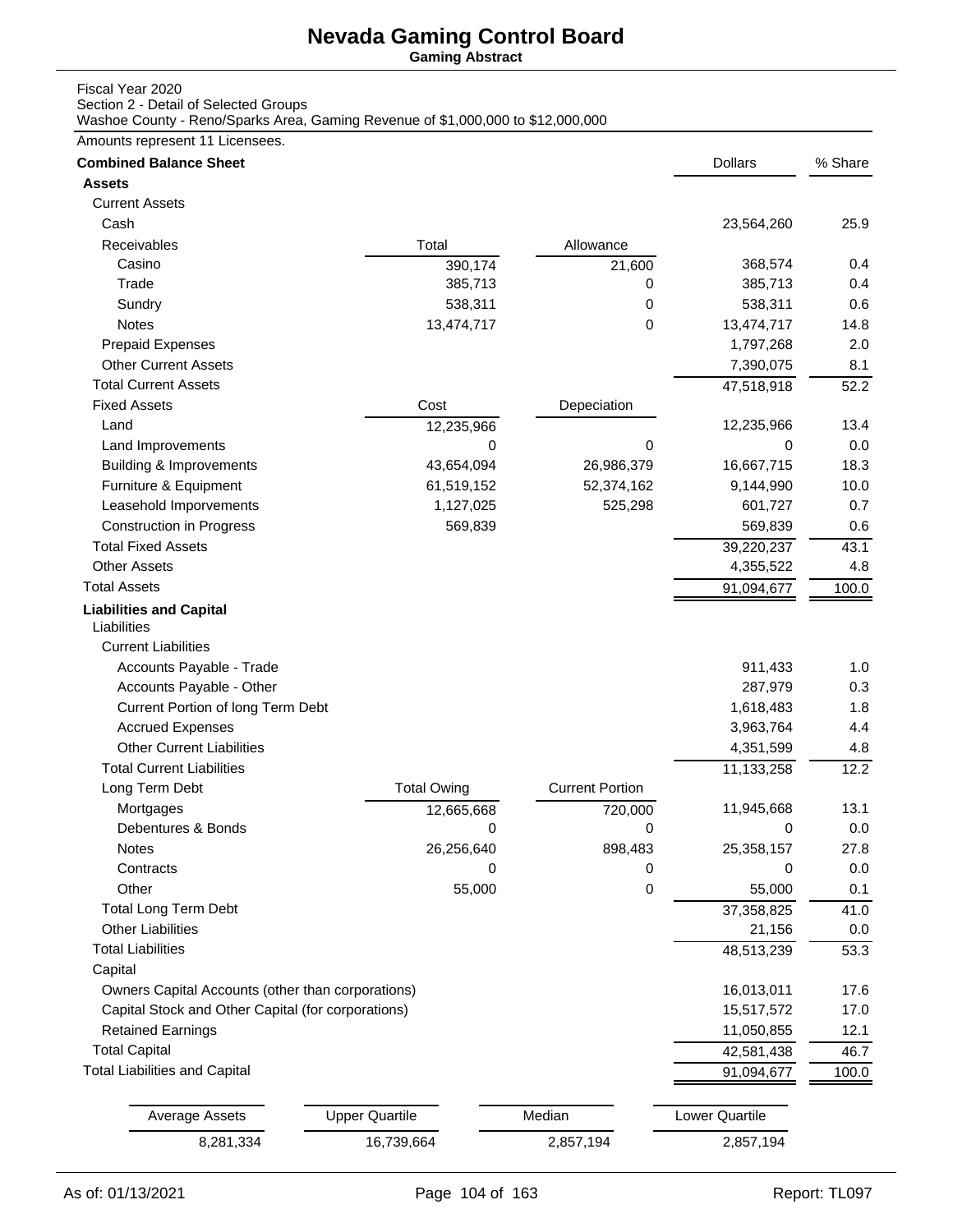**Gaming Abstract**

Fiscal Year 2020 Section 2 - Detail of Selected Groups

Washoe County - Reno/Sparks Area, Gaming Revenue of \$1,000,000 to \$12,000,000

Amounts represent 11 Licensees.

|                                                                   | <b>Dollars</b> | % Share |
|-------------------------------------------------------------------|----------------|---------|
| Revenue                                                           |                |         |
| Gaming                                                            | 55,895,707     | 76.3    |
| Rooms                                                             | 0              | 0.0     |
| Food                                                              | 7,432,546      | 10.1    |
| Beverage                                                          | 5,712,946      | 7.8     |
| Other                                                             | 4,216,050      | 5.8     |
| <b>Total Revenue</b>                                              | 73,257,249     | 100.0   |
| Cost of Sales                                                     | 6,793,516      | 9.3     |
| Gross Margin                                                      | 66,463,733     | 90.7    |
| <b>Departmental Expenses</b>                                      | 30,930,761     | 42.2    |
| Departmental Income                                               | 35,532,972     | 48.5    |
| General & Administrative Expenses                                 |                |         |
| Advertising & Promotion                                           | 1,618,049      | 2.2     |
| <b>Bad Debt Expense</b>                                           | 0              | 0.0     |
| Depreciation - Buildings                                          | 863,623        | 1.2     |
| Depreciation & Amortizartion - Other                              | 3,449,378      | 4.7     |
| Energy Expense (e.g. electricity, gas, oil)                       | 998,060        | 1.4     |
| <b>Equipment Rental or Lease</b>                                  | 6,991          | 0.0     |
| <b>Interest Expense</b>                                           | 1,322,205      | 1.8     |
| Music & Entertainment                                             | 47,679         | 0.1     |
| Payroll - Taxes                                                   | 573,020        | 0.8     |
| Payroll - Employee Benefits                                       | 1,548,183      | 2.1     |
| Payroll - Officers                                                | 698,190        | 1.0     |
| Payroll - Other Employees                                         | 5,641,924      | 7.7     |
| <b>Rent of Premises</b>                                           | 3,165,988      | 4.3     |
| Taxes - Real Estate                                               | 334,292        | 0.5     |
| Taxes & Licenses - Other                                          | 150,336        | 0.2     |
| Utilities (other than energy expense items)                       | 266,604        | 0.4     |
| Other G & A                                                       | 4,620,445      | 6.3     |
| Total General & Administrative Expenses                           | 25,304,967     | 34.5    |
| Net Income (Loss) before Fed Income Taxes and Extraordinary Items | 10,228,005     | 14.0    |

| Average Revenue | Upper Quartile | Median    | Lower Quartile |
|-----------------|----------------|-----------|----------------|
| 6.659.750       | 13,853,895     | 3,652,010 | 3,652,010      |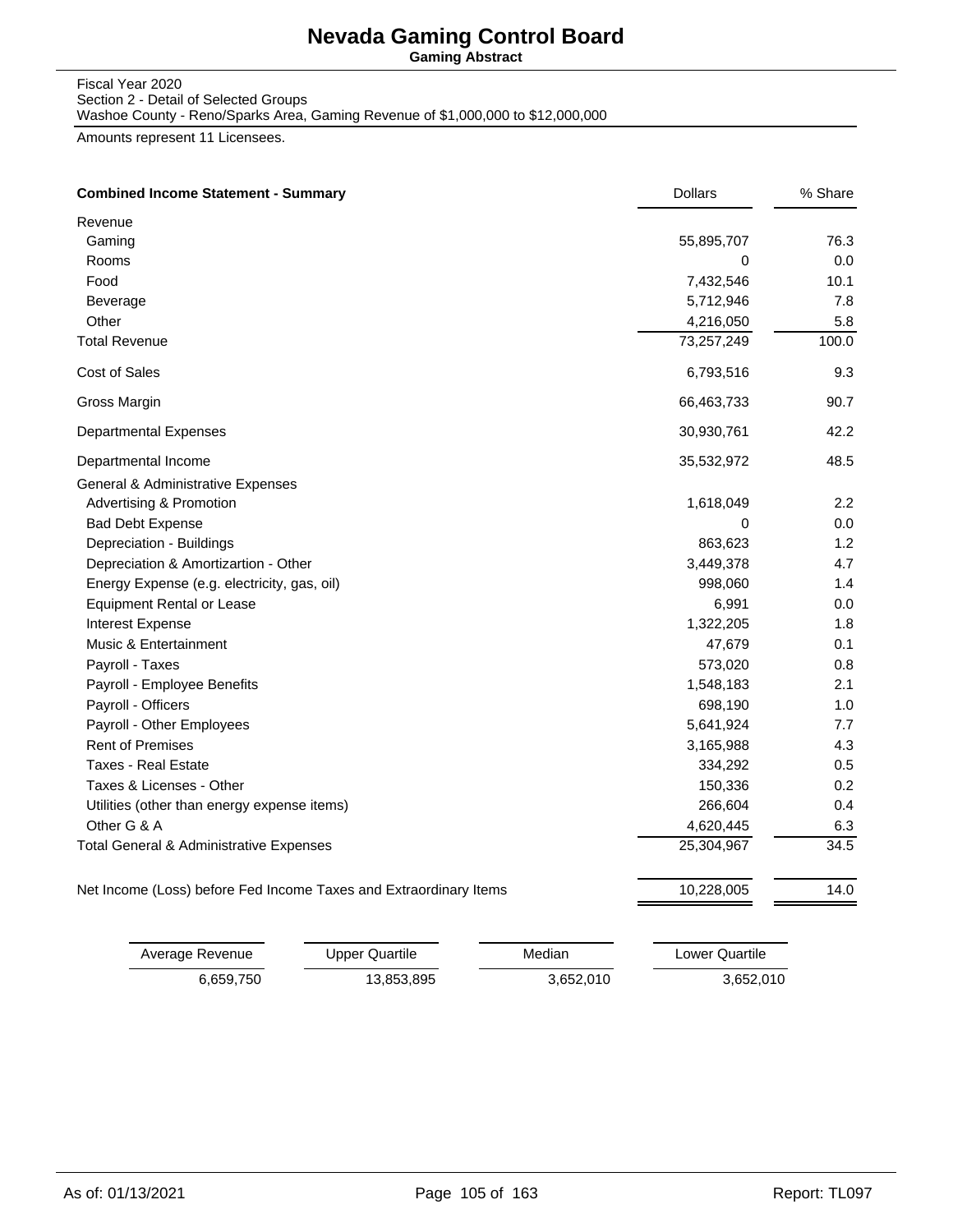**Gaming Abstract**

#### Fiscal Year 2020 Section 2 - Detail of Selected Groups Washoe County - Reno/Sparks Area, Gaming Revenue of \$1,000,000 to \$12,000,000

Amounts represent 11 Licensees.

| <b>Casino Department</b>                                | <b>Dollars</b> | % Share |
|---------------------------------------------------------|----------------|---------|
| Revenue                                                 |                |         |
| Table Games (Includes Keno and Bingo)                   | 3,610,593      | 6.5     |
| Slot Machines                                           | 47,230,138     | 84.5    |
| Card Games (poker, pan, etc.)                           | 150,730        | 0.3     |
| Race Book                                               | 685,903        | 1.2     |
| Sports Book                                             | 6,547,251      | 11.7    |
| Contra Revenue (Complimentary Expense)                  | (2,328,908)    | (4.2)   |
| <b>Total Revenue</b>                                    | 55,895,707     | 100.0   |
| <b>Departmental Expenses</b>                            |                |         |
| <b>Bad Debt Expense</b>                                 | 39,196         | 0.1     |
| Commisions                                              | 1,754,249      | 3.1     |
| Gaming Taxes and Licenses                               | 5,469,378      | 9.8     |
| Preferred Guest Expenses (exclusive of complimentaries) | 0              | 0.0     |
| Payroll - Taxes                                         | 726,504        | 1.3     |
| Payroll - Employee Benefits                             | 558,255        | 1.0     |
| Payroll - Officers                                      | 0              | 0.0     |
| Payroll - Other Employees                               | 6,993,191      | 12.5    |
| Race Wire Fees                                          | 226,652        | 0.4     |
| <b>Other Departmental Expenses</b>                      | 7,266,198      | 13.0    |
| <b>Total Departmental Expenses</b>                      | 23,033,623     | 41.2    |
| Departmental Income (Loss)                              | 32,862,084     | 58.8    |
| <b>Rooms Department</b>                                 | <b>Dollars</b> | % Share |
| <b>Revenue</b>                                          |                |         |
| Room Sales                                              | 0              |         |
| <b>Complimentary Room Sales</b>                         | 0              |         |
| Contra Revenue (Complimentary Expense)                  | 0              |         |
| <b>Total Revenue</b>                                    | $\mathbf 0$    |         |
| <b>Departmental Expenses</b>                            |                |         |
| <b>Bad Debt Expense</b>                                 | 0              |         |
| Payroll - Taxes                                         | 0              |         |
| Payroll - Employee Benefits                             | 0              |         |
| Payroll - Officers                                      | 0              |         |
| Payroll - Other Employees                               | 0              |         |
| Other Departmental Expenses                             | 0              |         |
| <b>Total Departmental Expenses</b>                      | 0              |         |
| Departmental Income (Loss)                              | 0              |         |
|                                                         |                |         |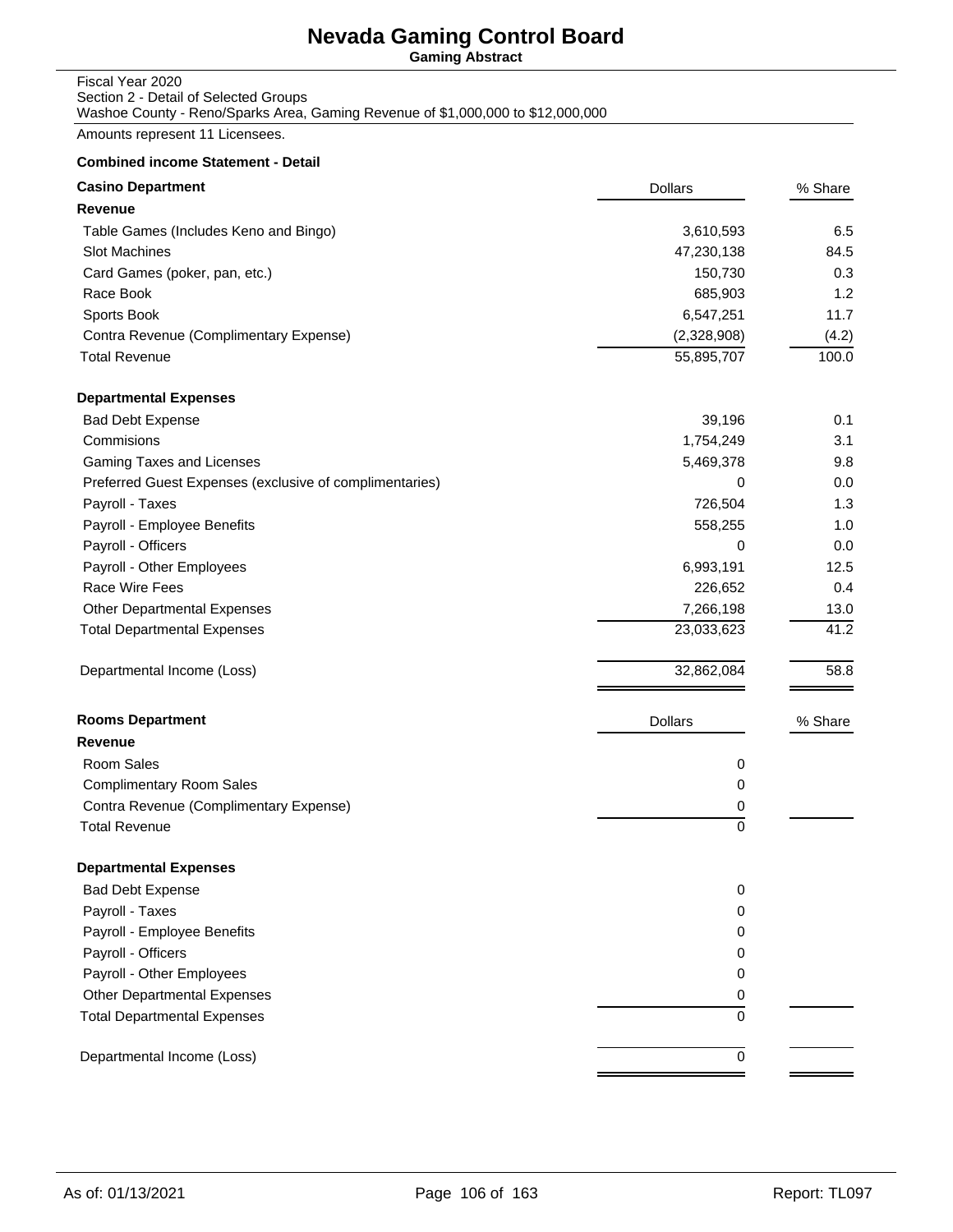**Gaming Abstract**

| Fiscal Year 2020                                                                |
|---------------------------------------------------------------------------------|
| Section 2 - Detail of Selected Groups                                           |
| Washoe County - Reno/Sparks Area, Gaming Revenue of \$1,000,000 to \$12,000,000 |

Amounts represent 11 Licensees.

| <b>Food Department</b>                 | <b>Dollars</b> | % Share |
|----------------------------------------|----------------|---------|
| <b>Revenue</b>                         |                |         |
| <b>Food Sales</b>                      | 6,009,883      | 80.9    |
| <b>Complimentary Food Sales</b>        | 1,652,460      | 22.2    |
| Contra Revenue (Complimentary Expense) | (229, 797)     | (3.1)   |
| <b>Total Revenue</b>                   | 7,432,546      | 100.0   |
| Cost of Sales                          | 3,863,735      | 52.0    |
| Gross Margin                           | 3,568,811      | 48.0    |
| <b>Departmental Expenses</b>           |                |         |
| <b>Bad Debt Expense</b>                | 1,279,600      | 17.2    |
| Payroll - Taxes                        | 420,964        | 5.7     |
| Payroll - Employee Benefits            | 261,191        | 3.5     |
| Payroll - Officers                     | 0              | 0.0     |
| Payroll - Other Employees              | 2,057,938      | 27.7    |
| <b>Other Departmental Expenses</b>     | 807,116        | 10.9    |
| <b>Total Departmental Expenses</b>     | 4,826,809      | 64.9    |
| Departmental Income (Loss)             | (1, 257, 998)  | (16.9)  |
| <b>Beverage Department</b>             | <b>Dollars</b> | % Share |
| <b>Revenue</b>                         |                |         |
| <b>Beverage Sales</b>                  | 1,148,679      | 20.1    |
| <b>Complimentary Beverage Sales</b>    | 4,614,845      | 80.8    |
| Contra Revenue (Complimentary Expense) | (50, 578)      | (0.9)   |
| <b>Total Revenue</b>                   | 5,712,946      | 100.0   |
| Cost of Sales                          | 2,254,712      | 39.5    |
| Gross Margin                           | 3,458,234      | 60.5    |
| <b>Departmental Expenses</b>           |                |         |
| <b>Bad Debt Expense</b>                | 0              | 0.0     |
| Payroll - Taxes                        | 182,395        | 3.2     |
| Payroll - Employee Benefits            | 96,396         | 1.7     |
| Payroll - Officers                     | 0              | 0.0     |
| Payroll - Other Employees              | 1,174,065      | 20.6    |
| <b>Other Departmental Expenses</b>     | 311,346        | 5.4     |
| <b>Total Departmental Expenses</b>     | 1,764,202      | 30.9    |
| Departmental Income (Loss)             | 1,694,032      | 29.7    |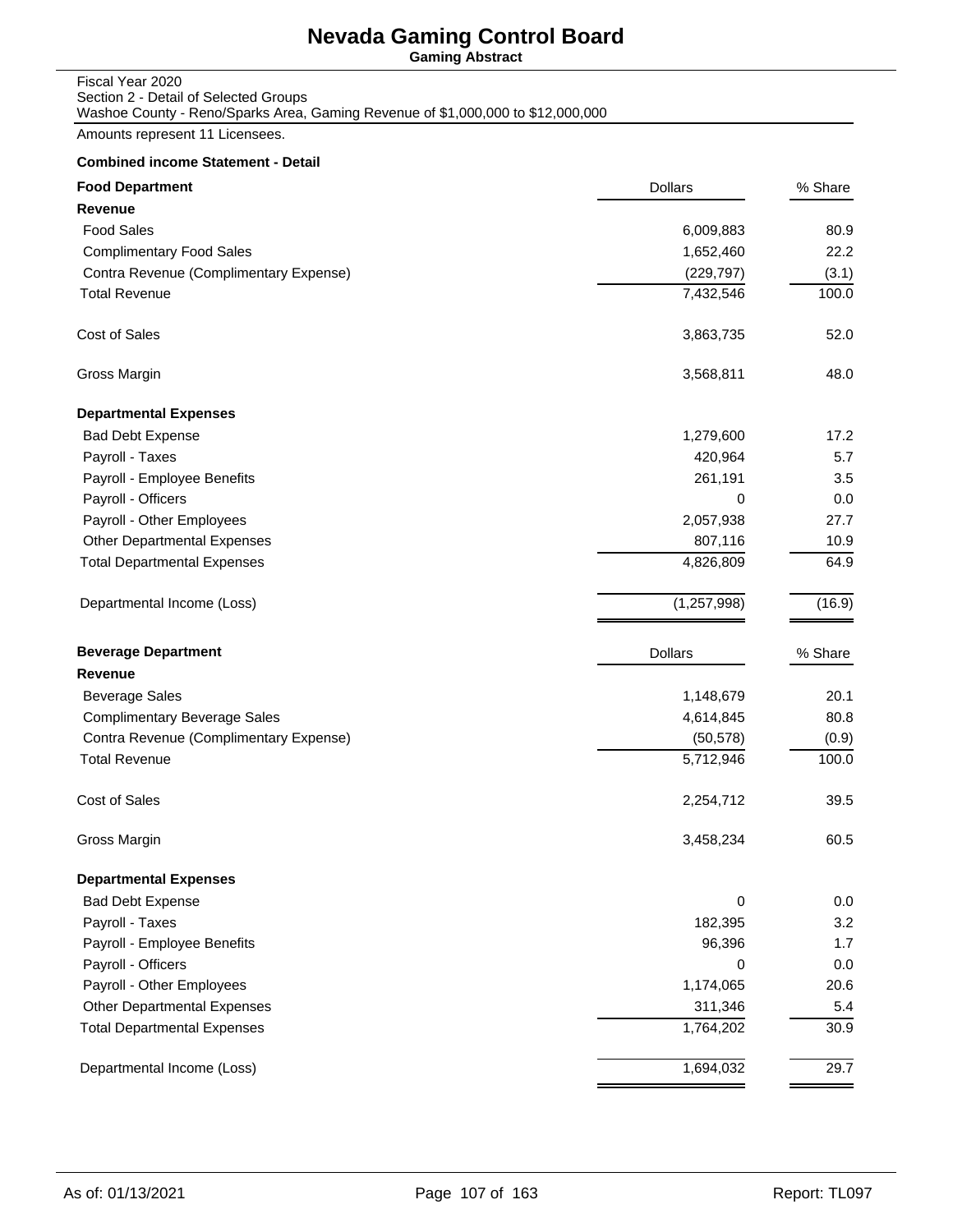**Gaming Abstract**

#### Fiscal Year 2020 Section 2 - Detail of Selected Groups Washoe County - Reno/Sparks Area, Gaming Revenue of \$1,000,000 to \$12,000,000

Amounts represent 11 Licensees.

#### **Combined income Statement - Detail**

| <b>Other Income</b>                      | <b>Dollars</b> | % Share |
|------------------------------------------|----------------|---------|
| Revenue                                  |                |         |
| Other Operating and Non-Operating Income | 4,110,252      | 97.5    |
| Other Complimentary Items                | 190,623        | 4.5     |
| Contra Revenue (Complimentary Expense)   | (84, 825)      | (2.0)   |
| <b>Total Revenue</b>                     | 4,216,050      | 100.0   |
| Cost of Sales                            | 675,069        | 16.0    |
| Gross Margin                             | 3,540,981      | 84.0    |
| <b>Departmental Expenses</b>             |                |         |
| <b>Bad Debt Expense</b>                  | 0              | 0.0     |
| Payroll - Taxes                          | 92,940         | 2.2     |
| Payroll - Employee Benefits              | 850            | 0.0     |
| Payroll - Officers                       | 0              | 0.0     |
| Payroll - Other Employees                | 897,520        | 21.3    |
| <b>Other Departmental Expenses</b>       | 314,817        | 7.5     |
| <b>Total Departmental Expenses</b>       | 1,306,127      | 31.0    |
| Departmental Income (Loss)               | 2,234,854      | 53.0    |

### **Average Number of Employees**

| Casino Department        | 496   |
|--------------------------|-------|
| Rooms Department         | 0     |
| <b>Food Department</b>   | 214   |
| Beverage Department      | 126   |
| G & A Department         | 185   |
| <b>Other Departments</b> | 46    |
| Total                    | 1.067 |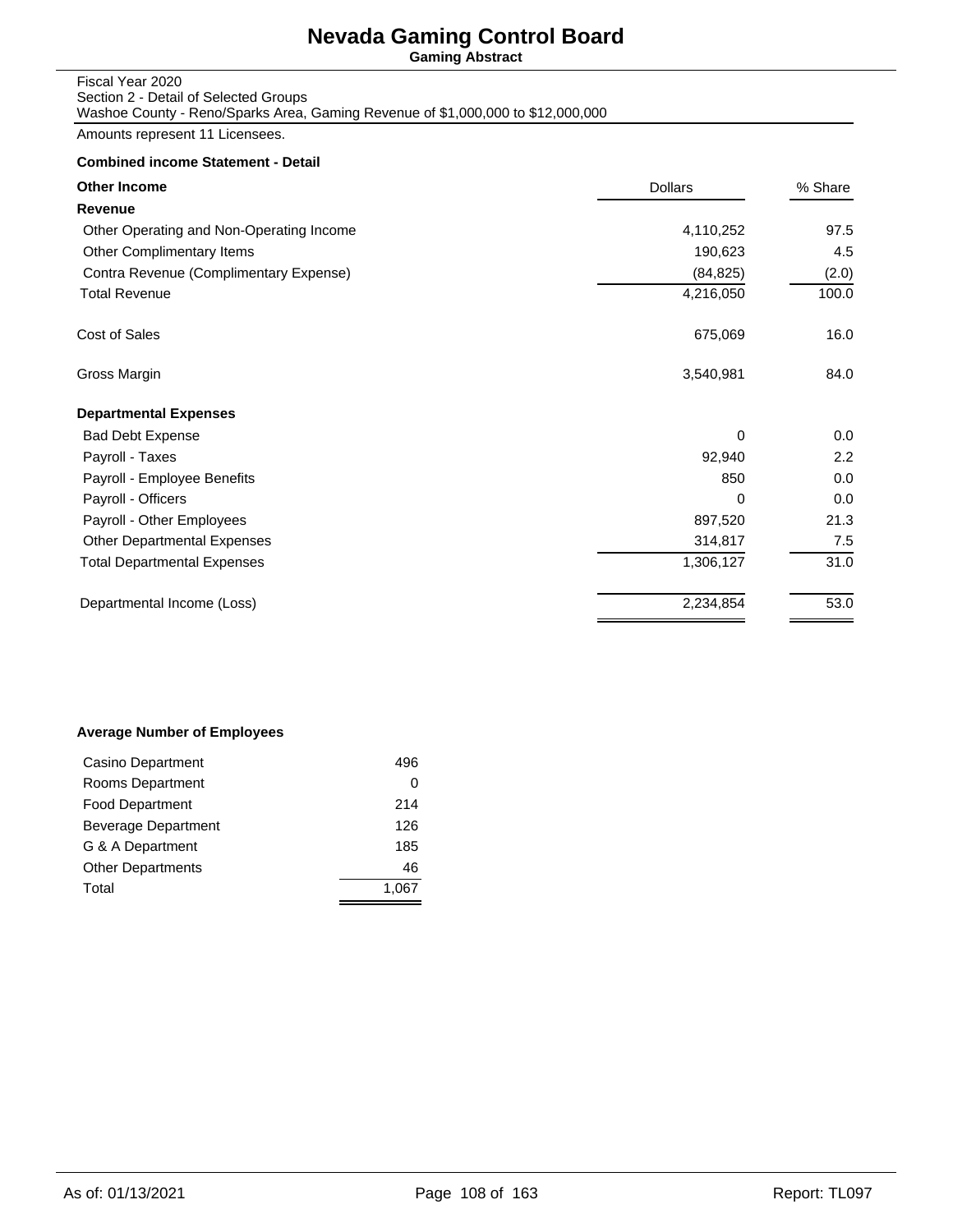**Gaming Abstract**

#### Fiscal Year 2020

Section 2 - Detail of Selected Groups Washoe County - Reno/Sparks Area, Gaming Revenue of \$1,000,000 to \$12,000,000

Amounts represent 11 Licensees.

#### **Rate of Room Occupancy**

| Month     | Available Rooms | Rooms Occupied | % of Occupancy |
|-----------|-----------------|----------------|----------------|
| July      | 0               | 0              |                |
| August    | Ω               | 0              |                |
| September | 0               | 0              |                |
| October   | Ω               | 0              |                |
| November  | 0               | 0              |                |
| December  | 0               | 0              |                |
| January   | 0               | 0              |                |
| February  | 0               | 0              |                |
| March     | 0               | 0              |                |
| April     | 0               | 0              |                |
| May       | O               | 0              |                |
| June      |                 |                |                |
| Total     |                 |                |                |

#### **Per Room Per Day Statistics Dollars Proposed All 2016 Dollars Dollars**

Average Table Revenue (Includes Keno and Bingo) Per Room Per Day

Average Slot Revenue Per Room Per Day

Average Food Sales Per Room Per Day

Average Beverage Sales Per Room Per Day

Average Rooms Department Payroll Per Room Per Day

Average Room Rate Per Day

### **Gaming Revenue Per Square Foot of Floor Space**

|                                       | # Casinos | Average Sq Ft | Revenue/Sq Ft |
|---------------------------------------|-----------|---------------|---------------|
| Table Games (Includes Keno and Bingo) |           | 1.800         | 401           |
| Slots                                 |           | 13.718        | 430           |
| Race and Sports                       | 4         | 4.213         | 429           |
| Card Games (poker, pan, etc.)         | っ         | 964           | 78            |
| Total                                 | 11        | 12,502        | 423           |

| Percent |
|---------|
| 426.82  |
| 87.77   |
| 382.47  |
| 22.95   |
| 4.63    |
| 0.09    |
| 128.59  |
| 117.26  |
| 23.01   |
| 20.27   |
|         |

\*Gaming revenue is equal to total gaming revenue before Contra Revenue (Complimentary Expense)

\*\*Return on invested capital is equal to the total of net income (before federal income taxes and extraorduinary items)

and interest expense devided by the total of average total assets less average current libilities.<br>\*\*\*Return on Average Assets is equal to the total of net income (before federal income taxes and extraorduinary items)<br>and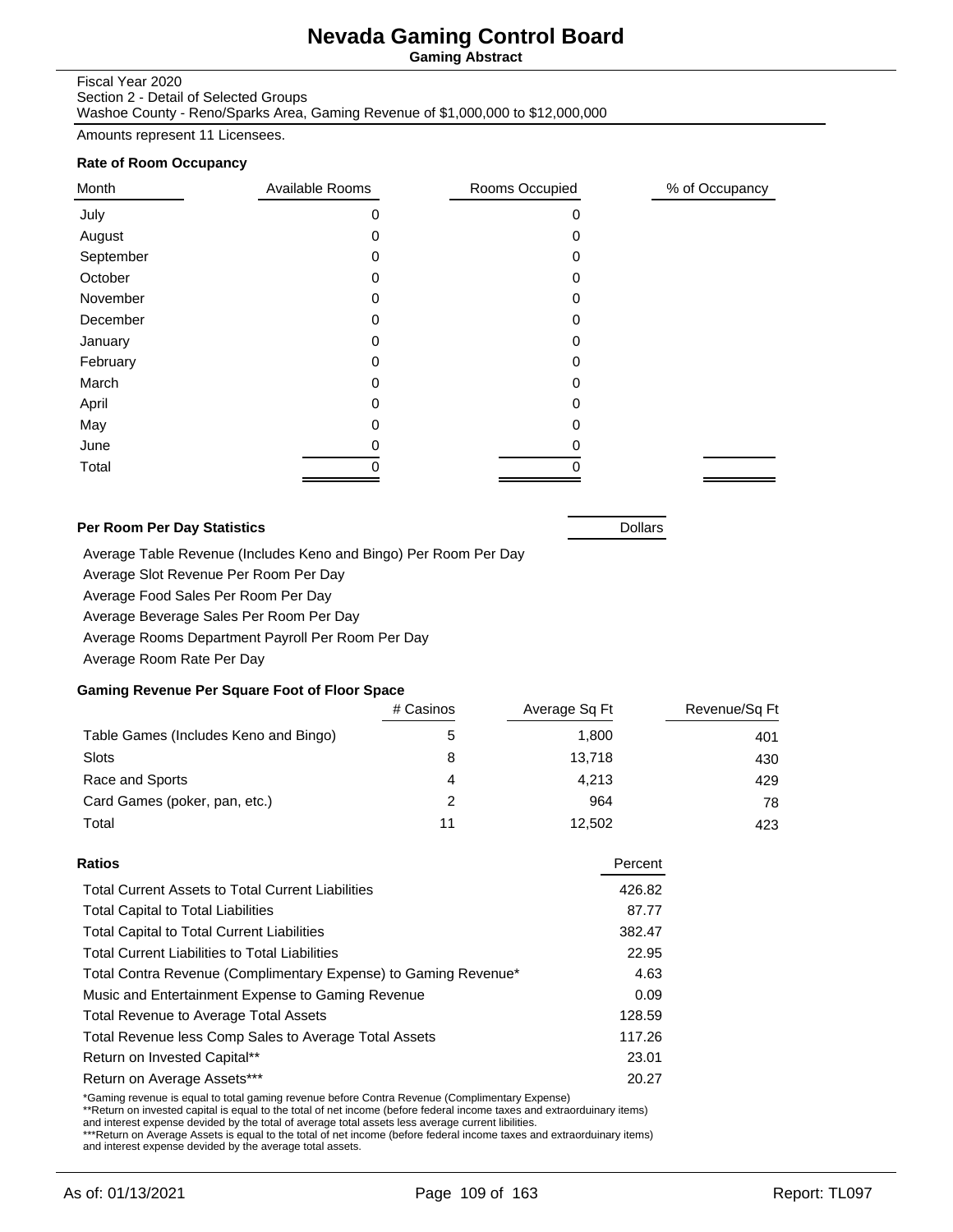**Gaming Abstract**

## Fiscal Year 2020

Section 2 - Detail of Selected Groups

Washoe County - Reno/Sparks Area, Gaming Revenue of \$12,000,000 to \$36,000,000

| Amounts represent 7 Licensees. |  |
|--------------------------------|--|
|--------------------------------|--|

| <b>Assets</b><br><b>Current Assets</b><br>Cash<br>19,919,482<br>3.6<br>Receivables<br>Total<br>Allowance<br>169,278<br>0.0<br>Casino<br>294,948<br>125,670<br>Trade<br>1,485,702<br>96,376<br>1,389,326<br>0.3<br>24,101,626<br>2,116<br>24,099,510<br>Sundry<br>4.4<br>Notes<br>0<br>0.0<br>0<br>0<br><b>Prepaid Expenses</b><br>40,502,772<br>7.3<br><b>Other Current Assets</b><br>41,899,441<br>7.6<br><b>Total Current Assets</b><br>127,979,809<br>23.1<br><b>Fixed Assets</b><br>Cost<br>Depeciation<br>Land<br>25,965,823<br>4.7<br>25,965,823<br>29,827<br>45,153<br>Land Improvements<br>74,980<br>0.0<br><b>Building &amp; Improvements</b><br>21.2<br>150,343,824<br>33,061,590<br>117,282,234<br>Furniture & Equipment<br>96,361,498<br>18.6<br>199,165,514<br>102,804,016<br>Leasehold Imporvements<br>6,270,232<br>4,332,607<br>0.4<br>1,937,625<br><b>Construction in Progress</b><br>31,931,254<br>5.8<br>31,931,254<br><b>Total Fixed Assets</b><br>279,966,105<br>50.6<br><b>Other Assets</b><br>145,235,957<br>26.3<br><b>Total Assets</b><br>553,181,871<br>100.0<br><b>Liabilities and Capital</b><br>Liabilities<br><b>Current Liabilities</b><br>Accounts Payable - Trade<br>2.2<br>12,099,949<br>Accounts Payable - Other<br>393,095<br>0.1<br>Current Portion of long Term Debt<br>2,602,170<br>0.5<br><b>Accrued Expenses</b><br>11,403,696<br>2.1<br><b>Other Current Liabilities</b><br>56,292,762<br>10.2<br><b>Total Current Liabilities</b><br>82,791,672<br>15.0<br>Long Term Debt<br><b>Total Owing</b><br><b>Current Portion</b><br>Mortgages<br>0<br>0.0<br>0<br>0<br>Debentures & Bonds<br>0<br>0.0<br>0<br>0<br><b>Notes</b><br>57,987,837<br>1,585,359<br>56,402,478<br>10.2<br>1,105,104<br>1,011,631<br>Contracts<br>93,473<br>0.0<br>Other<br>86,515,242<br>5,180<br>15.6<br>86,510,062<br><b>Total Long Term Debt</b><br>143,006,013<br>25.9<br><b>Other Liabilities</b><br>4,592,579<br>0.8<br><b>Total Liabilities</b><br>230,390,264<br>41.6<br>Capital<br>Owners Capital Accounts (other than corporations)<br>55,715,515<br>10.1<br>Capital Stock and Other Capital (for corporations)<br>23.2<br>128,285,438<br><b>Retained Earnings</b><br>25.1<br>138,790,654<br><b>Total Capital</b><br>322,791,607<br>58.4<br><b>Total Liabilities and Capital</b><br>553,181,871<br>100.0<br>Median<br><b>Upper Quartile</b><br>Lower Quartile<br><b>Average Assets</b><br>99,307,030<br>79,025,981<br>75,418,156<br>75,418,156 | <b>Combined Balance Sheet</b> |  | <b>Dollars</b> | % Share |
|-----------------------------------------------------------------------------------------------------------------------------------------------------------------------------------------------------------------------------------------------------------------------------------------------------------------------------------------------------------------------------------------------------------------------------------------------------------------------------------------------------------------------------------------------------------------------------------------------------------------------------------------------------------------------------------------------------------------------------------------------------------------------------------------------------------------------------------------------------------------------------------------------------------------------------------------------------------------------------------------------------------------------------------------------------------------------------------------------------------------------------------------------------------------------------------------------------------------------------------------------------------------------------------------------------------------------------------------------------------------------------------------------------------------------------------------------------------------------------------------------------------------------------------------------------------------------------------------------------------------------------------------------------------------------------------------------------------------------------------------------------------------------------------------------------------------------------------------------------------------------------------------------------------------------------------------------------------------------------------------------------------------------------------------------------------------------------------------------------------------------------------------------------------------------------------------------------------------------------------------------------------------------------------------------------------------------------------------------------------------------------------------------------------------------------------------------------------------------|-------------------------------|--|----------------|---------|
|                                                                                                                                                                                                                                                                                                                                                                                                                                                                                                                                                                                                                                                                                                                                                                                                                                                                                                                                                                                                                                                                                                                                                                                                                                                                                                                                                                                                                                                                                                                                                                                                                                                                                                                                                                                                                                                                                                                                                                                                                                                                                                                                                                                                                                                                                                                                                                                                                                                                       |                               |  |                |         |
|                                                                                                                                                                                                                                                                                                                                                                                                                                                                                                                                                                                                                                                                                                                                                                                                                                                                                                                                                                                                                                                                                                                                                                                                                                                                                                                                                                                                                                                                                                                                                                                                                                                                                                                                                                                                                                                                                                                                                                                                                                                                                                                                                                                                                                                                                                                                                                                                                                                                       |                               |  |                |         |
|                                                                                                                                                                                                                                                                                                                                                                                                                                                                                                                                                                                                                                                                                                                                                                                                                                                                                                                                                                                                                                                                                                                                                                                                                                                                                                                                                                                                                                                                                                                                                                                                                                                                                                                                                                                                                                                                                                                                                                                                                                                                                                                                                                                                                                                                                                                                                                                                                                                                       |                               |  |                |         |
|                                                                                                                                                                                                                                                                                                                                                                                                                                                                                                                                                                                                                                                                                                                                                                                                                                                                                                                                                                                                                                                                                                                                                                                                                                                                                                                                                                                                                                                                                                                                                                                                                                                                                                                                                                                                                                                                                                                                                                                                                                                                                                                                                                                                                                                                                                                                                                                                                                                                       |                               |  |                |         |
|                                                                                                                                                                                                                                                                                                                                                                                                                                                                                                                                                                                                                                                                                                                                                                                                                                                                                                                                                                                                                                                                                                                                                                                                                                                                                                                                                                                                                                                                                                                                                                                                                                                                                                                                                                                                                                                                                                                                                                                                                                                                                                                                                                                                                                                                                                                                                                                                                                                                       |                               |  |                |         |
|                                                                                                                                                                                                                                                                                                                                                                                                                                                                                                                                                                                                                                                                                                                                                                                                                                                                                                                                                                                                                                                                                                                                                                                                                                                                                                                                                                                                                                                                                                                                                                                                                                                                                                                                                                                                                                                                                                                                                                                                                                                                                                                                                                                                                                                                                                                                                                                                                                                                       |                               |  |                |         |
|                                                                                                                                                                                                                                                                                                                                                                                                                                                                                                                                                                                                                                                                                                                                                                                                                                                                                                                                                                                                                                                                                                                                                                                                                                                                                                                                                                                                                                                                                                                                                                                                                                                                                                                                                                                                                                                                                                                                                                                                                                                                                                                                                                                                                                                                                                                                                                                                                                                                       |                               |  |                |         |
|                                                                                                                                                                                                                                                                                                                                                                                                                                                                                                                                                                                                                                                                                                                                                                                                                                                                                                                                                                                                                                                                                                                                                                                                                                                                                                                                                                                                                                                                                                                                                                                                                                                                                                                                                                                                                                                                                                                                                                                                                                                                                                                                                                                                                                                                                                                                                                                                                                                                       |                               |  |                |         |
|                                                                                                                                                                                                                                                                                                                                                                                                                                                                                                                                                                                                                                                                                                                                                                                                                                                                                                                                                                                                                                                                                                                                                                                                                                                                                                                                                                                                                                                                                                                                                                                                                                                                                                                                                                                                                                                                                                                                                                                                                                                                                                                                                                                                                                                                                                                                                                                                                                                                       |                               |  |                |         |
|                                                                                                                                                                                                                                                                                                                                                                                                                                                                                                                                                                                                                                                                                                                                                                                                                                                                                                                                                                                                                                                                                                                                                                                                                                                                                                                                                                                                                                                                                                                                                                                                                                                                                                                                                                                                                                                                                                                                                                                                                                                                                                                                                                                                                                                                                                                                                                                                                                                                       |                               |  |                |         |
|                                                                                                                                                                                                                                                                                                                                                                                                                                                                                                                                                                                                                                                                                                                                                                                                                                                                                                                                                                                                                                                                                                                                                                                                                                                                                                                                                                                                                                                                                                                                                                                                                                                                                                                                                                                                                                                                                                                                                                                                                                                                                                                                                                                                                                                                                                                                                                                                                                                                       |                               |  |                |         |
|                                                                                                                                                                                                                                                                                                                                                                                                                                                                                                                                                                                                                                                                                                                                                                                                                                                                                                                                                                                                                                                                                                                                                                                                                                                                                                                                                                                                                                                                                                                                                                                                                                                                                                                                                                                                                                                                                                                                                                                                                                                                                                                                                                                                                                                                                                                                                                                                                                                                       |                               |  |                |         |
|                                                                                                                                                                                                                                                                                                                                                                                                                                                                                                                                                                                                                                                                                                                                                                                                                                                                                                                                                                                                                                                                                                                                                                                                                                                                                                                                                                                                                                                                                                                                                                                                                                                                                                                                                                                                                                                                                                                                                                                                                                                                                                                                                                                                                                                                                                                                                                                                                                                                       |                               |  |                |         |
|                                                                                                                                                                                                                                                                                                                                                                                                                                                                                                                                                                                                                                                                                                                                                                                                                                                                                                                                                                                                                                                                                                                                                                                                                                                                                                                                                                                                                                                                                                                                                                                                                                                                                                                                                                                                                                                                                                                                                                                                                                                                                                                                                                                                                                                                                                                                                                                                                                                                       |                               |  |                |         |
|                                                                                                                                                                                                                                                                                                                                                                                                                                                                                                                                                                                                                                                                                                                                                                                                                                                                                                                                                                                                                                                                                                                                                                                                                                                                                                                                                                                                                                                                                                                                                                                                                                                                                                                                                                                                                                                                                                                                                                                                                                                                                                                                                                                                                                                                                                                                                                                                                                                                       |                               |  |                |         |
|                                                                                                                                                                                                                                                                                                                                                                                                                                                                                                                                                                                                                                                                                                                                                                                                                                                                                                                                                                                                                                                                                                                                                                                                                                                                                                                                                                                                                                                                                                                                                                                                                                                                                                                                                                                                                                                                                                                                                                                                                                                                                                                                                                                                                                                                                                                                                                                                                                                                       |                               |  |                |         |
|                                                                                                                                                                                                                                                                                                                                                                                                                                                                                                                                                                                                                                                                                                                                                                                                                                                                                                                                                                                                                                                                                                                                                                                                                                                                                                                                                                                                                                                                                                                                                                                                                                                                                                                                                                                                                                                                                                                                                                                                                                                                                                                                                                                                                                                                                                                                                                                                                                                                       |                               |  |                |         |
|                                                                                                                                                                                                                                                                                                                                                                                                                                                                                                                                                                                                                                                                                                                                                                                                                                                                                                                                                                                                                                                                                                                                                                                                                                                                                                                                                                                                                                                                                                                                                                                                                                                                                                                                                                                                                                                                                                                                                                                                                                                                                                                                                                                                                                                                                                                                                                                                                                                                       |                               |  |                |         |
|                                                                                                                                                                                                                                                                                                                                                                                                                                                                                                                                                                                                                                                                                                                                                                                                                                                                                                                                                                                                                                                                                                                                                                                                                                                                                                                                                                                                                                                                                                                                                                                                                                                                                                                                                                                                                                                                                                                                                                                                                                                                                                                                                                                                                                                                                                                                                                                                                                                                       |                               |  |                |         |
|                                                                                                                                                                                                                                                                                                                                                                                                                                                                                                                                                                                                                                                                                                                                                                                                                                                                                                                                                                                                                                                                                                                                                                                                                                                                                                                                                                                                                                                                                                                                                                                                                                                                                                                                                                                                                                                                                                                                                                                                                                                                                                                                                                                                                                                                                                                                                                                                                                                                       |                               |  |                |         |
|                                                                                                                                                                                                                                                                                                                                                                                                                                                                                                                                                                                                                                                                                                                                                                                                                                                                                                                                                                                                                                                                                                                                                                                                                                                                                                                                                                                                                                                                                                                                                                                                                                                                                                                                                                                                                                                                                                                                                                                                                                                                                                                                                                                                                                                                                                                                                                                                                                                                       |                               |  |                |         |
|                                                                                                                                                                                                                                                                                                                                                                                                                                                                                                                                                                                                                                                                                                                                                                                                                                                                                                                                                                                                                                                                                                                                                                                                                                                                                                                                                                                                                                                                                                                                                                                                                                                                                                                                                                                                                                                                                                                                                                                                                                                                                                                                                                                                                                                                                                                                                                                                                                                                       |                               |  |                |         |
|                                                                                                                                                                                                                                                                                                                                                                                                                                                                                                                                                                                                                                                                                                                                                                                                                                                                                                                                                                                                                                                                                                                                                                                                                                                                                                                                                                                                                                                                                                                                                                                                                                                                                                                                                                                                                                                                                                                                                                                                                                                                                                                                                                                                                                                                                                                                                                                                                                                                       |                               |  |                |         |
|                                                                                                                                                                                                                                                                                                                                                                                                                                                                                                                                                                                                                                                                                                                                                                                                                                                                                                                                                                                                                                                                                                                                                                                                                                                                                                                                                                                                                                                                                                                                                                                                                                                                                                                                                                                                                                                                                                                                                                                                                                                                                                                                                                                                                                                                                                                                                                                                                                                                       |                               |  |                |         |
|                                                                                                                                                                                                                                                                                                                                                                                                                                                                                                                                                                                                                                                                                                                                                                                                                                                                                                                                                                                                                                                                                                                                                                                                                                                                                                                                                                                                                                                                                                                                                                                                                                                                                                                                                                                                                                                                                                                                                                                                                                                                                                                                                                                                                                                                                                                                                                                                                                                                       |                               |  |                |         |
|                                                                                                                                                                                                                                                                                                                                                                                                                                                                                                                                                                                                                                                                                                                                                                                                                                                                                                                                                                                                                                                                                                                                                                                                                                                                                                                                                                                                                                                                                                                                                                                                                                                                                                                                                                                                                                                                                                                                                                                                                                                                                                                                                                                                                                                                                                                                                                                                                                                                       |                               |  |                |         |
|                                                                                                                                                                                                                                                                                                                                                                                                                                                                                                                                                                                                                                                                                                                                                                                                                                                                                                                                                                                                                                                                                                                                                                                                                                                                                                                                                                                                                                                                                                                                                                                                                                                                                                                                                                                                                                                                                                                                                                                                                                                                                                                                                                                                                                                                                                                                                                                                                                                                       |                               |  |                |         |
|                                                                                                                                                                                                                                                                                                                                                                                                                                                                                                                                                                                                                                                                                                                                                                                                                                                                                                                                                                                                                                                                                                                                                                                                                                                                                                                                                                                                                                                                                                                                                                                                                                                                                                                                                                                                                                                                                                                                                                                                                                                                                                                                                                                                                                                                                                                                                                                                                                                                       |                               |  |                |         |
|                                                                                                                                                                                                                                                                                                                                                                                                                                                                                                                                                                                                                                                                                                                                                                                                                                                                                                                                                                                                                                                                                                                                                                                                                                                                                                                                                                                                                                                                                                                                                                                                                                                                                                                                                                                                                                                                                                                                                                                                                                                                                                                                                                                                                                                                                                                                                                                                                                                                       |                               |  |                |         |
|                                                                                                                                                                                                                                                                                                                                                                                                                                                                                                                                                                                                                                                                                                                                                                                                                                                                                                                                                                                                                                                                                                                                                                                                                                                                                                                                                                                                                                                                                                                                                                                                                                                                                                                                                                                                                                                                                                                                                                                                                                                                                                                                                                                                                                                                                                                                                                                                                                                                       |                               |  |                |         |
|                                                                                                                                                                                                                                                                                                                                                                                                                                                                                                                                                                                                                                                                                                                                                                                                                                                                                                                                                                                                                                                                                                                                                                                                                                                                                                                                                                                                                                                                                                                                                                                                                                                                                                                                                                                                                                                                                                                                                                                                                                                                                                                                                                                                                                                                                                                                                                                                                                                                       |                               |  |                |         |
|                                                                                                                                                                                                                                                                                                                                                                                                                                                                                                                                                                                                                                                                                                                                                                                                                                                                                                                                                                                                                                                                                                                                                                                                                                                                                                                                                                                                                                                                                                                                                                                                                                                                                                                                                                                                                                                                                                                                                                                                                                                                                                                                                                                                                                                                                                                                                                                                                                                                       |                               |  |                |         |
|                                                                                                                                                                                                                                                                                                                                                                                                                                                                                                                                                                                                                                                                                                                                                                                                                                                                                                                                                                                                                                                                                                                                                                                                                                                                                                                                                                                                                                                                                                                                                                                                                                                                                                                                                                                                                                                                                                                                                                                                                                                                                                                                                                                                                                                                                                                                                                                                                                                                       |                               |  |                |         |
|                                                                                                                                                                                                                                                                                                                                                                                                                                                                                                                                                                                                                                                                                                                                                                                                                                                                                                                                                                                                                                                                                                                                                                                                                                                                                                                                                                                                                                                                                                                                                                                                                                                                                                                                                                                                                                                                                                                                                                                                                                                                                                                                                                                                                                                                                                                                                                                                                                                                       |                               |  |                |         |
|                                                                                                                                                                                                                                                                                                                                                                                                                                                                                                                                                                                                                                                                                                                                                                                                                                                                                                                                                                                                                                                                                                                                                                                                                                                                                                                                                                                                                                                                                                                                                                                                                                                                                                                                                                                                                                                                                                                                                                                                                                                                                                                                                                                                                                                                                                                                                                                                                                                                       |                               |  |                |         |
|                                                                                                                                                                                                                                                                                                                                                                                                                                                                                                                                                                                                                                                                                                                                                                                                                                                                                                                                                                                                                                                                                                                                                                                                                                                                                                                                                                                                                                                                                                                                                                                                                                                                                                                                                                                                                                                                                                                                                                                                                                                                                                                                                                                                                                                                                                                                                                                                                                                                       |                               |  |                |         |
|                                                                                                                                                                                                                                                                                                                                                                                                                                                                                                                                                                                                                                                                                                                                                                                                                                                                                                                                                                                                                                                                                                                                                                                                                                                                                                                                                                                                                                                                                                                                                                                                                                                                                                                                                                                                                                                                                                                                                                                                                                                                                                                                                                                                                                                                                                                                                                                                                                                                       |                               |  |                |         |
|                                                                                                                                                                                                                                                                                                                                                                                                                                                                                                                                                                                                                                                                                                                                                                                                                                                                                                                                                                                                                                                                                                                                                                                                                                                                                                                                                                                                                                                                                                                                                                                                                                                                                                                                                                                                                                                                                                                                                                                                                                                                                                                                                                                                                                                                                                                                                                                                                                                                       |                               |  |                |         |
|                                                                                                                                                                                                                                                                                                                                                                                                                                                                                                                                                                                                                                                                                                                                                                                                                                                                                                                                                                                                                                                                                                                                                                                                                                                                                                                                                                                                                                                                                                                                                                                                                                                                                                                                                                                                                                                                                                                                                                                                                                                                                                                                                                                                                                                                                                                                                                                                                                                                       |                               |  |                |         |
|                                                                                                                                                                                                                                                                                                                                                                                                                                                                                                                                                                                                                                                                                                                                                                                                                                                                                                                                                                                                                                                                                                                                                                                                                                                                                                                                                                                                                                                                                                                                                                                                                                                                                                                                                                                                                                                                                                                                                                                                                                                                                                                                                                                                                                                                                                                                                                                                                                                                       |                               |  |                |         |
|                                                                                                                                                                                                                                                                                                                                                                                                                                                                                                                                                                                                                                                                                                                                                                                                                                                                                                                                                                                                                                                                                                                                                                                                                                                                                                                                                                                                                                                                                                                                                                                                                                                                                                                                                                                                                                                                                                                                                                                                                                                                                                                                                                                                                                                                                                                                                                                                                                                                       |                               |  |                |         |
|                                                                                                                                                                                                                                                                                                                                                                                                                                                                                                                                                                                                                                                                                                                                                                                                                                                                                                                                                                                                                                                                                                                                                                                                                                                                                                                                                                                                                                                                                                                                                                                                                                                                                                                                                                                                                                                                                                                                                                                                                                                                                                                                                                                                                                                                                                                                                                                                                                                                       |                               |  |                |         |
|                                                                                                                                                                                                                                                                                                                                                                                                                                                                                                                                                                                                                                                                                                                                                                                                                                                                                                                                                                                                                                                                                                                                                                                                                                                                                                                                                                                                                                                                                                                                                                                                                                                                                                                                                                                                                                                                                                                                                                                                                                                                                                                                                                                                                                                                                                                                                                                                                                                                       |                               |  |                |         |
|                                                                                                                                                                                                                                                                                                                                                                                                                                                                                                                                                                                                                                                                                                                                                                                                                                                                                                                                                                                                                                                                                                                                                                                                                                                                                                                                                                                                                                                                                                                                                                                                                                                                                                                                                                                                                                                                                                                                                                                                                                                                                                                                                                                                                                                                                                                                                                                                                                                                       |                               |  |                |         |
|                                                                                                                                                                                                                                                                                                                                                                                                                                                                                                                                                                                                                                                                                                                                                                                                                                                                                                                                                                                                                                                                                                                                                                                                                                                                                                                                                                                                                                                                                                                                                                                                                                                                                                                                                                                                                                                                                                                                                                                                                                                                                                                                                                                                                                                                                                                                                                                                                                                                       |                               |  |                |         |
|                                                                                                                                                                                                                                                                                                                                                                                                                                                                                                                                                                                                                                                                                                                                                                                                                                                                                                                                                                                                                                                                                                                                                                                                                                                                                                                                                                                                                                                                                                                                                                                                                                                                                                                                                                                                                                                                                                                                                                                                                                                                                                                                                                                                                                                                                                                                                                                                                                                                       |                               |  |                |         |
|                                                                                                                                                                                                                                                                                                                                                                                                                                                                                                                                                                                                                                                                                                                                                                                                                                                                                                                                                                                                                                                                                                                                                                                                                                                                                                                                                                                                                                                                                                                                                                                                                                                                                                                                                                                                                                                                                                                                                                                                                                                                                                                                                                                                                                                                                                                                                                                                                                                                       |                               |  |                |         |
|                                                                                                                                                                                                                                                                                                                                                                                                                                                                                                                                                                                                                                                                                                                                                                                                                                                                                                                                                                                                                                                                                                                                                                                                                                                                                                                                                                                                                                                                                                                                                                                                                                                                                                                                                                                                                                                                                                                                                                                                                                                                                                                                                                                                                                                                                                                                                                                                                                                                       |                               |  |                |         |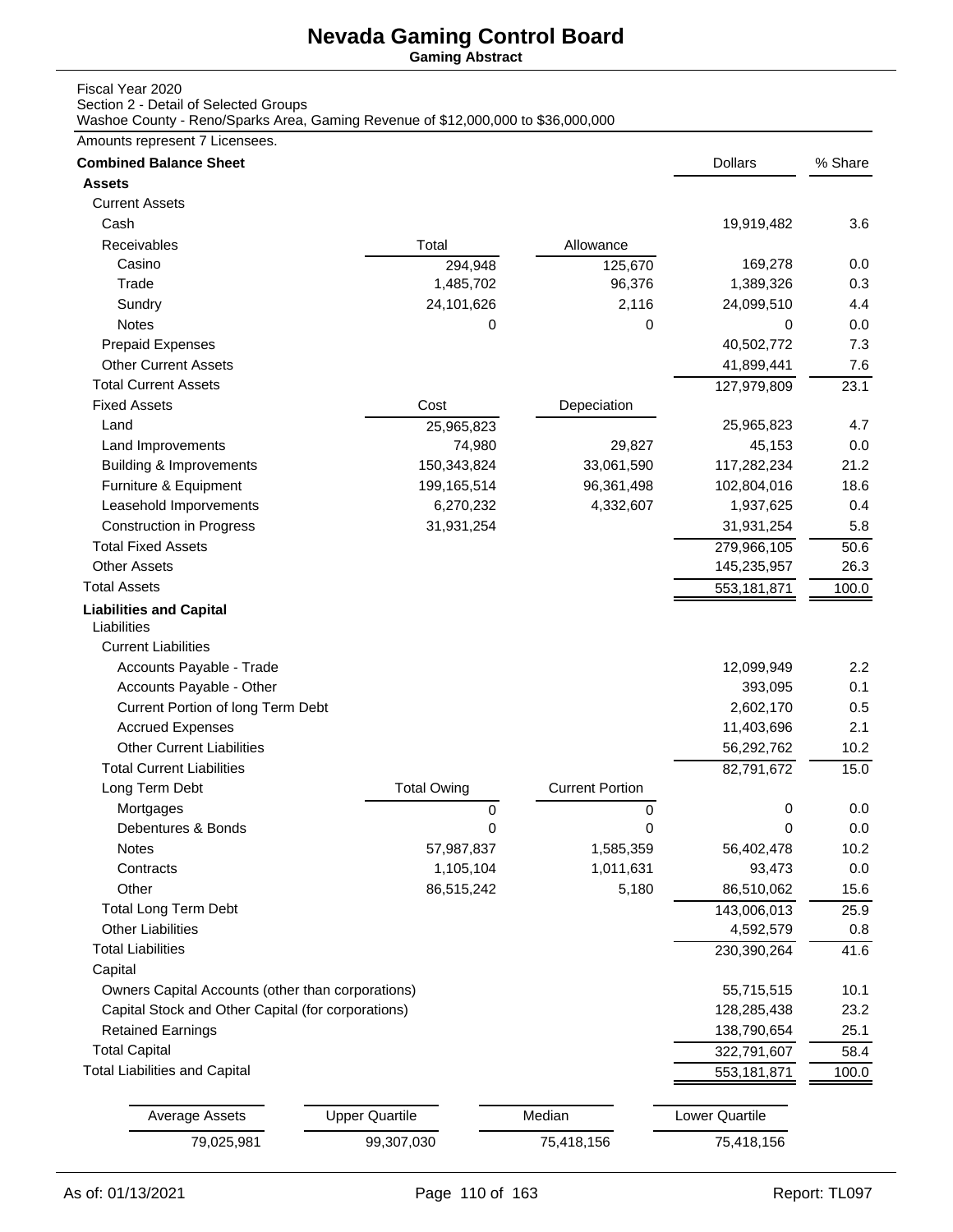**Gaming Abstract**

Fiscal Year 2020 Section 2 - Detail of Selected Groups

Washoe County - Reno/Sparks Area, Gaming Revenue of \$12,000,000 to \$36,000,000

Amounts represent 7 Licensees.

| <b>Combined Income Statement - Summary</b>                        | <b>Dollars</b> | % Share |
|-------------------------------------------------------------------|----------------|---------|
| Revenue                                                           |                |         |
| Gaming                                                            | 118,024,872    | 42.3    |
| Rooms                                                             | 55,778,058     | 20.0    |
| Food                                                              | 37,214,946     | 13.3    |
| Beverage                                                          | 24,226,944     | 8.7     |
| Other                                                             | 43,949,435     | 15.7    |
| <b>Total Revenue</b>                                              | 279,194,255    | 100.0   |
| Cost of Sales                                                     | 25,214,681     | 9.0     |
| Gross Margin                                                      | 253,979,574    | 91.0    |
| <b>Departmental Expenses</b>                                      | 123,168,198    | 44.1    |
| Departmental Income                                               | 130,811,376    | 46.9    |
| General & Administrative Expenses                                 |                |         |
| <b>Advertising &amp; Promotion</b>                                | 2,904,210      | 1.0     |
| <b>Bad Debt Expense</b>                                           | 46,416         | 0.0     |
| Depreciation - Buildings                                          | 9,120,397      | 3.3     |
| Depreciation & Amortizartion - Other                              | 28,201,626     | 10.1    |
| Energy Expense (e.g. electricity, gas, oil)                       | 7,321,801      | 2.6     |
| <b>Equipment Rental or Lease</b>                                  | 433,450        | 0.2     |
| <b>Interest Expense</b>                                           | 12,969,547     | 4.6     |
| Music & Entertainment                                             | 78,302         | 0.0     |
| Payroll - Taxes                                                   | 1,719,543      | 0.6     |
| Payroll - Employee Benefits                                       | 3,271,855      | 1.2     |
| Payroll - Officers                                                | 0              | 0.0     |
| Payroll - Other Employees                                         | 19,580,212     | 7.0     |
| <b>Rent of Premises</b>                                           | 1,931,795      | 0.7     |
| <b>Taxes - Real Estate</b>                                        | 2,891,352      | 1.0     |
| Taxes & Licenses - Other                                          | 920,557        | 0.3     |
| Utilities (other than energy expense items)                       | 3,198,052      | 1.1     |
| Other G & A                                                       | 27,619,421     | 9.9     |
| Total General & Administrative Expenses                           | 122,208,536    | 43.8    |
| Net Income (Loss) before Fed Income Taxes and Extraordinary Items | 8,602,840      | 3.1     |

| Average Revenue | Upper Quartile | Median     | Lower Quartile |
|-----------------|----------------|------------|----------------|
| 39.884.894      | 64.545.278     | 43,816,491 | 43.816.491     |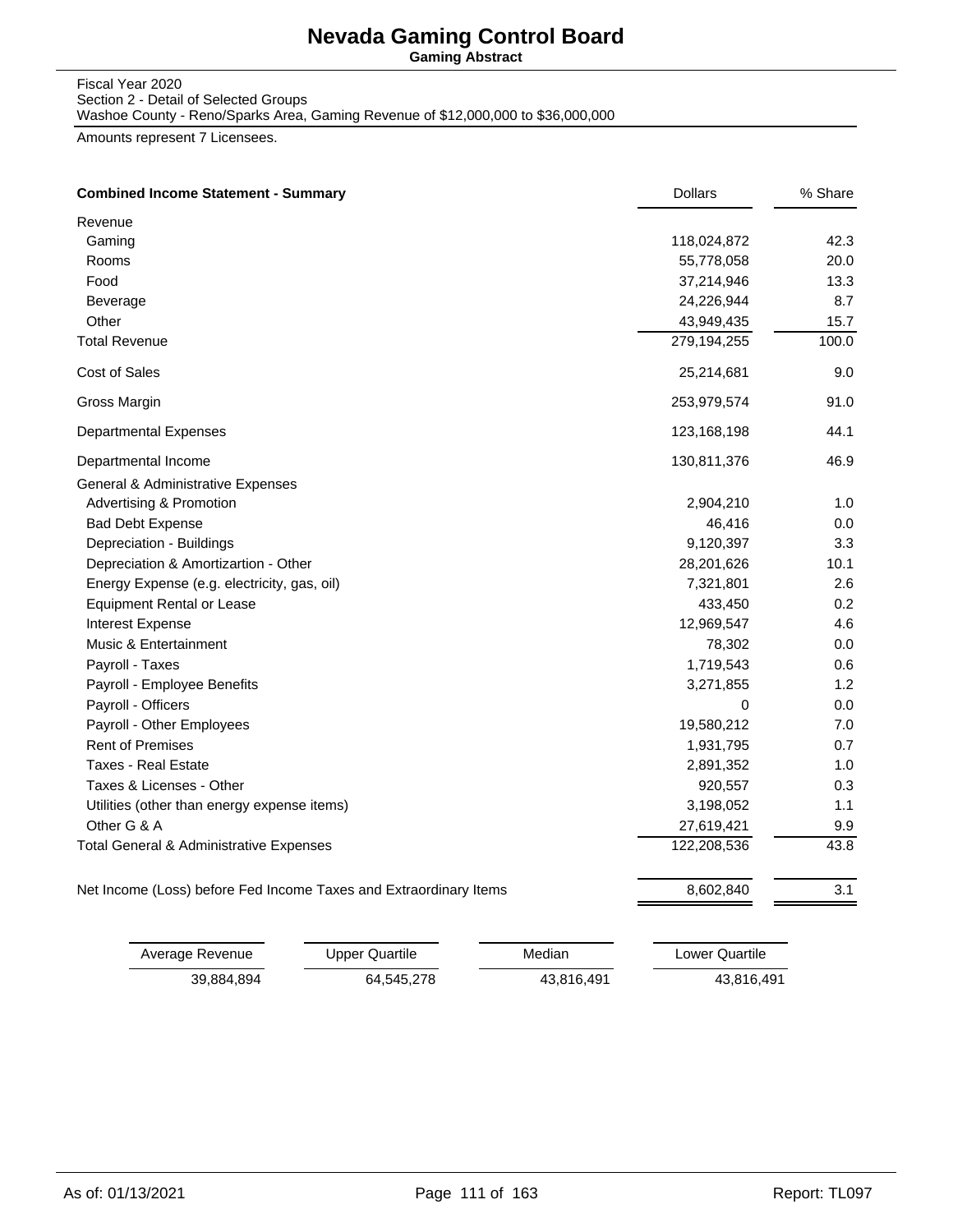**Gaming Abstract**

#### Fiscal Year 2020 Section 2 - Detail of Selected Groups Washoe County - Reno/Sparks Area, Gaming Revenue of \$12,000,000 to \$36,000,000

Amounts represent 7 Licensees.

| <b>Casino Department</b>                                | <b>Dollars</b> | % Share |
|---------------------------------------------------------|----------------|---------|
| <b>Revenue</b>                                          |                |         |
| Table Games (Includes Keno and Bingo)                   | 18,038,944     | 15.3    |
| Slot Machines                                           | 139,632,500    | 118.3   |
| Card Games (poker, pan, etc.)                           | 319,670        | 0.3     |
| Race Book                                               | 140,916        | 0.1     |
| Sports Book                                             | 1,274,281      | 1.1     |
| Contra Revenue (Complimentary Expense)                  | (41, 381, 439) | (35.1)  |
| <b>Total Revenue</b>                                    | 118,024,872    | 100.0   |
| <b>Departmental Expenses</b>                            |                |         |
| <b>Bad Debt Expense</b>                                 | 46,475         | 0.0     |
| Commisions                                              | 1,267,584      | 1.1     |
| Gaming Taxes and Licenses                               | 13,330,220     | 11.3    |
| Preferred Guest Expenses (exclusive of complimentaries) | 12,079         | 0.0     |
| Payroll - Taxes                                         | 1,935,995      | 1.6     |
| Payroll - Employee Benefits                             | 4,403,504      | 3.7     |
| Payroll - Officers                                      | 0              | 0.0     |
| Payroll - Other Employees                               | 16,431,059     | 13.9    |
| Race Wire Fees                                          | 2,284          | 0.0     |
| Other Departmental Expenses                             | 15,236,003     | 12.9    |
| <b>Total Departmental Expenses</b>                      | 52,665,203     | 44.6    |
| Departmental Income (Loss)                              | 65,359,669     | 55.4    |
| <b>Rooms Department</b>                                 | <b>Dollars</b> | % Share |
| <b>Revenue</b>                                          |                |         |
| Room Sales                                              | 45,026,434     | 80.7    |
| <b>Complimentary Room Sales</b>                         | 13,948,432     | 25.0    |
| Contra Revenue (Complimentary Expense)                  | (3, 196, 808)  | (5.7)   |
| <b>Total Revenue</b>                                    | 55,778,058     | 100.0   |
| <b>Departmental Expenses</b>                            |                |         |
| <b>Bad Debt Expense</b>                                 | 82,911         | 0.1     |
| Payroll - Taxes                                         | 1,267,566      | 2.3     |
| Payroll - Employee Benefits                             | 2,551,095      | 4.6     |
| Payroll - Officers                                      | 0              | 0.0     |
| Payroll - Other Employees                               | 12,823,316     | 23.0    |
| Other Departmental Expenses                             | 9,001,011      | 16.1    |
| <b>Total Departmental Expenses</b>                      | 25,725,899     | 46.1    |
| Departmental Income (Loss)                              | 30,052,159     | 53.9    |
|                                                         |                |         |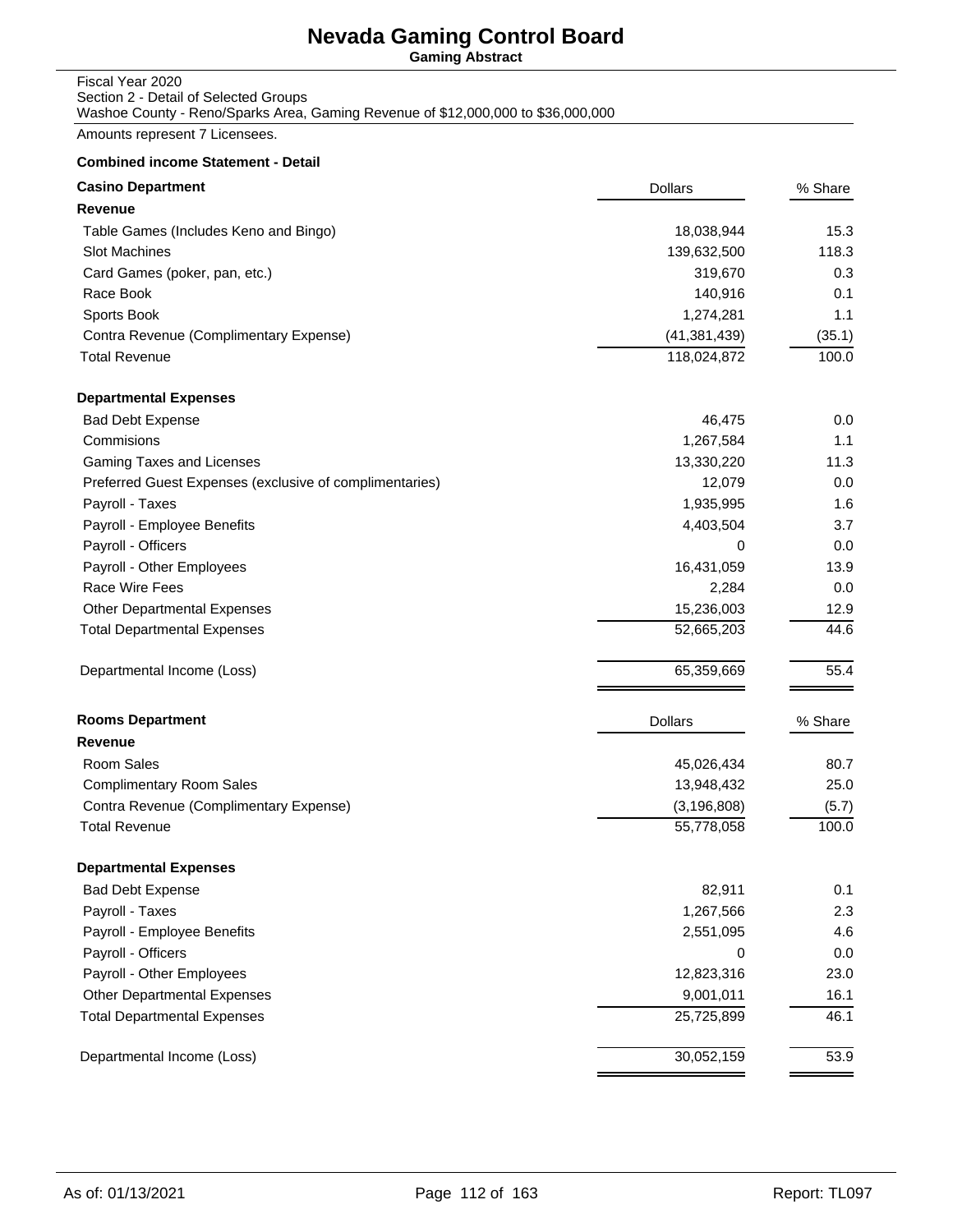**Gaming Abstract**

#### Fiscal Year 2020 Section 2 - Detail of Selected Groups Washoe County - Reno/Sparks Area, Gaming Revenue of \$12,000,000 to \$36,000,000

Amounts represent 7 Licensees.

| <b>Food Department</b>                 | <b>Dollars</b> | % Share |
|----------------------------------------|----------------|---------|
| Revenue                                |                |         |
| <b>Food Sales</b>                      | 29,002,464     | 77.9    |
| <b>Complimentary Food Sales</b>        | 10,789,873     | 29.0    |
| Contra Revenue (Complimentary Expense) | (2,577,391)    | (6.9)   |
| <b>Total Revenue</b>                   | 37,214,946     | 100.0   |
| Cost of Sales                          | 14,934,906     | 40.1    |
| Gross Margin                           | 22,280,040     | 59.9    |
| <b>Departmental Expenses</b>           |                |         |
| <b>Bad Debt Expense</b>                | 3,908          | 0.0     |
| Payroll - Taxes                        | 1,975,978      | 5.3     |
| Payroll - Employee Benefits            | 2,922,999      | 7.9     |
| Payroll - Officers                     | 0              | 0.0     |
| Payroll - Other Employees              | 18,025,706     | 48.4    |
| <b>Other Departmental Expenses</b>     | 4,514,655      | 12.1    |
| <b>Total Departmental Expenses</b>     | 27,443,246     | 73.7    |
| Departmental Income (Loss)             | (5, 163, 206)  | (13.9)  |
| <b>Beverage Department</b>             | <b>Dollars</b> | % Share |
| <b>Revenue</b>                         |                |         |
| <b>Beverage Sales</b>                  | 10,491,502     | 43.3    |
| <b>Complimentary Beverage Sales</b>    | 16,067,125     | 66.3    |
| Contra Revenue (Complimentary Expense) | (2,331,683)    | (9.6)   |
| <b>Total Revenue</b>                   | 24,226,944     | 100.0   |
| Cost of Sales                          | 5,882,742      | 24.3    |
| Gross Margin                           | 18,344,202     | 75.7    |
| <b>Departmental Expenses</b>           |                |         |
| <b>Bad Debt Expense</b>                | 371            | 0.0     |
| Payroll - Taxes                        | 446,875        | 1.8     |
| Payroll - Employee Benefits            | 1,055,484      | 4.4     |
| Payroll - Officers                     | 0              | 0.0     |
| Payroll - Other Employees              | 3,035,294      | 12.5    |
| Other Departmental Expenses            | 954,624        | 3.9     |
| <b>Total Departmental Expenses</b>     | 5,492,648      | 22.7    |
| Departmental Income (Loss)             | 12,851,554     | 53.0    |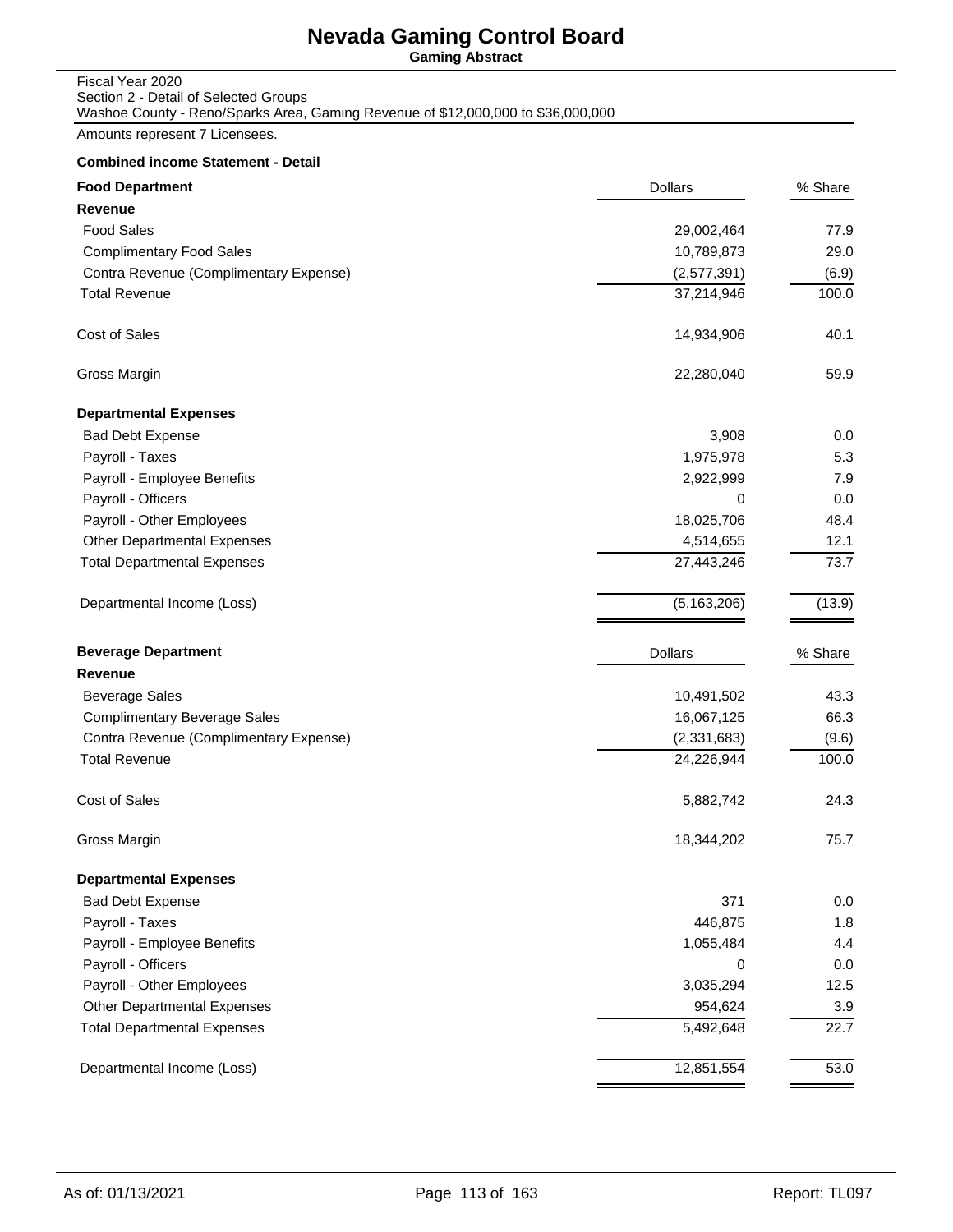**Gaming Abstract**

#### Fiscal Year 2020 Section 2 - Detail of Selected Groups Washoe County - Reno/Sparks Area, Gaming Revenue of \$12,000,000 to \$36,000,000

Amounts represent 7 Licensees.

#### **Combined income Statement - Detail**

| <b>Dollars</b> | % Share |
|----------------|---------|
|                |         |
| 43,027,297     | 97.9    |
| 2,745,427      | 6.2     |
| (1,823,289)    | (4.1)   |
| 43,949,435     | 100.0   |
| 4,397,033      | 10.0    |
| 39,552,402     | 90.0    |
|                |         |
| 4,433          | 0.0     |
| 349,910        | 0.8     |
| 665,028        | 1.5     |
| 0              | 0.0     |
| 3,362,299      | 7.7     |
| 7,459,532      | 17.0    |
| 11,841,202     | 26.9    |
| 27,711,200     | 63.1    |
|                |         |

#### **Average Number of Employees**

| Casino Department        | 662 |
|--------------------------|-----|
| Rooms Department         | 472 |
| <b>Food Department</b>   | 873 |
| Beverage Department      | 207 |
| G & A Department         | 443 |
| <b>Other Departments</b> | 171 |
| Total                    |     |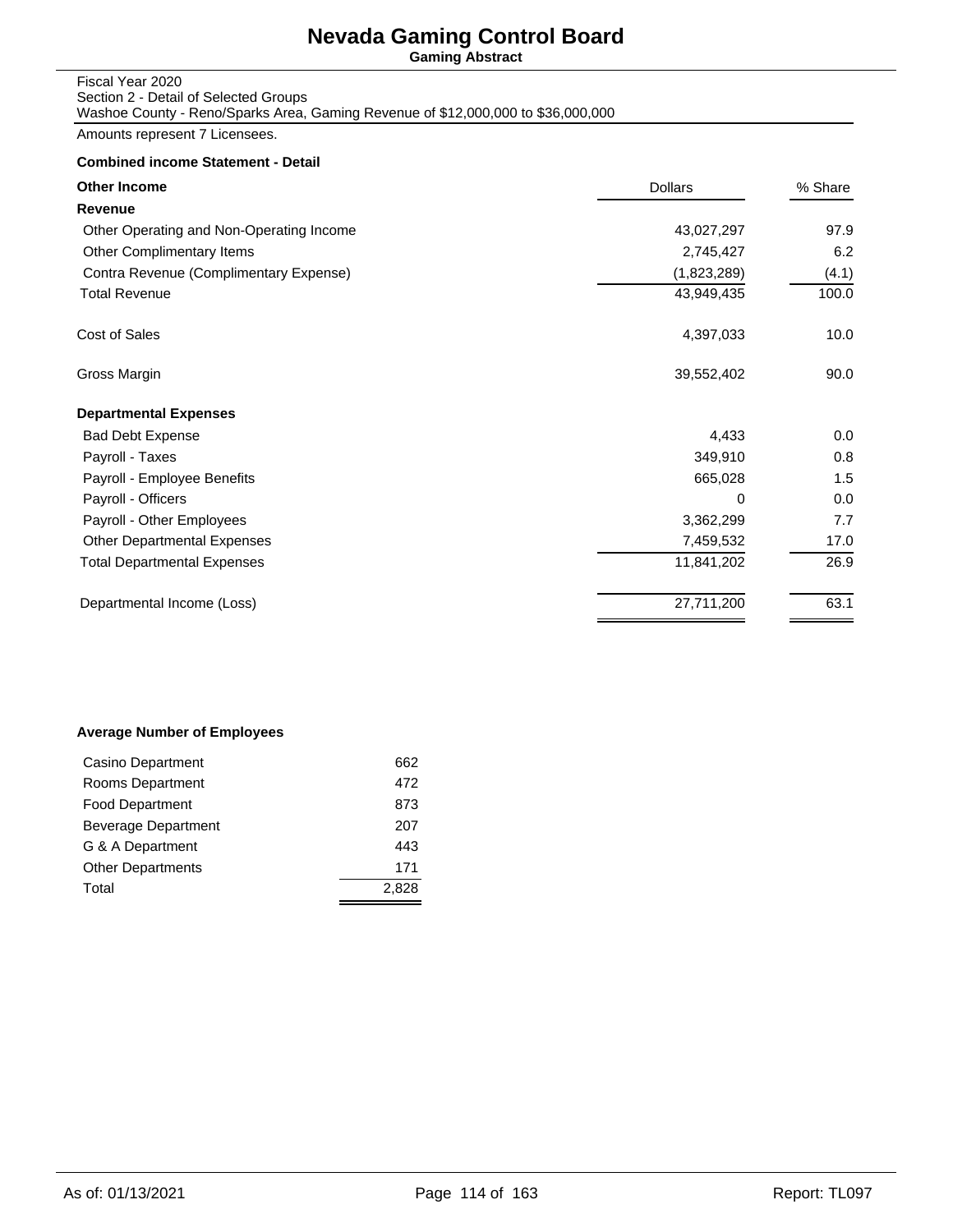**Gaming Abstract**

#### Fiscal Year 2020

Section 2 - Detail of Selected Groups Washoe County - Reno/Sparks Area, Gaming Revenue of \$12,000,000 to \$36,000,000

Amounts represent 7 Licensees.

#### **Rate of Room Occupancy**

| Month     | Available Rooms | Rooms Occupied | % of Occupancy |
|-----------|-----------------|----------------|----------------|
| July      | 145,876         | 95,355         | 65.4           |
| August    | 127,761         | 98,649         | 77.2           |
| September | 115,818         | 84,986         | 73.4           |
| October   | 117,581         | 75,861         | 64.5           |
| November  | 114,750         | 67,252         | 58.6           |
| December  | 119,886         | 68,375         | 57.0           |
| January   | 99,624          | 58,783         | 59.0           |
| February  | 96,193          | 66,772         | 69.4           |
| March     | 67,152          | 30,262         | 45.1           |
| April     | 47,910          | 0              | 0.0            |
| May       | 48,580          | 0              | 0.0            |
| June      | 115,614         | 22,204         | 19.2           |
| Total     | 1,216,745       | 668,499        | 54.9           |

| Per Room Per Day Statistics                                      | <b>Dollars</b> |
|------------------------------------------------------------------|----------------|
| Average Table Revenue (Includes Keno and Bingo) Per Room Per Day | 26.98          |
| Average Slot Revenue Per Room Per Day                            | 208.87         |
| Average Food Sales Per Room Per Day                              | 59.52          |
| Average Beverage Sales Per Room Per Day                          | 39.73          |
| Average Rooms Department Payroll Per Room Per Day                | 24.89          |
| Average Room Rate Per Day                                        | 88.22          |

### **Gaming Revenue Per Square Foot of Floor Space**

|                                       | # Casinos | Average Sq Ft | Revenue/Sq Ft |
|---------------------------------------|-----------|---------------|---------------|
| Table Games (Includes Keno and Bingo) | 6         | 5.393         | 557           |
| <b>Slots</b>                          |           | 31,698        | 629           |
| Race and Sports                       |           | 2,086         | 339           |
| Card Games (poker, pan, etc.)         |           | 1.100         | 291           |
| Total                                 |           | 37,073        | 614           |

| Ratios                                                          | Percent |
|-----------------------------------------------------------------|---------|
| <b>Total Current Assets to Total Current Liabilities</b>        | 154.58  |
| <b>Total Capital to Total Liabilities</b>                       | 140.11  |
| <b>Total Capital to Total Current Liabilities</b>               | 389.88  |
| <b>Total Current Liabilities to Total Liabilities</b>           | 35.94   |
| Total Contra Revenue (Complimentary Expense) to Gaming Revenue* | 32.19   |
| Music and Entertainment Expense to Gaming Revenue               | 0.07    |
| <b>Total Revenue to Average Total Assets</b>                    | 63.61   |
| Total Revenue less Comp Sales to Average Total Assets           | 53.69   |
| Return on Invested Capital**                                    | 5.71    |
| Return on Average Assets***                                     | 4.91    |
|                                                                 |         |

\*Gaming revenue is equal to total gaming revenue before Contra Revenue (Complimentary Expense)<br>\*\*Return on invested capital is equal to the total of net income (before federal income taxes and extraorduinary items)<br>and int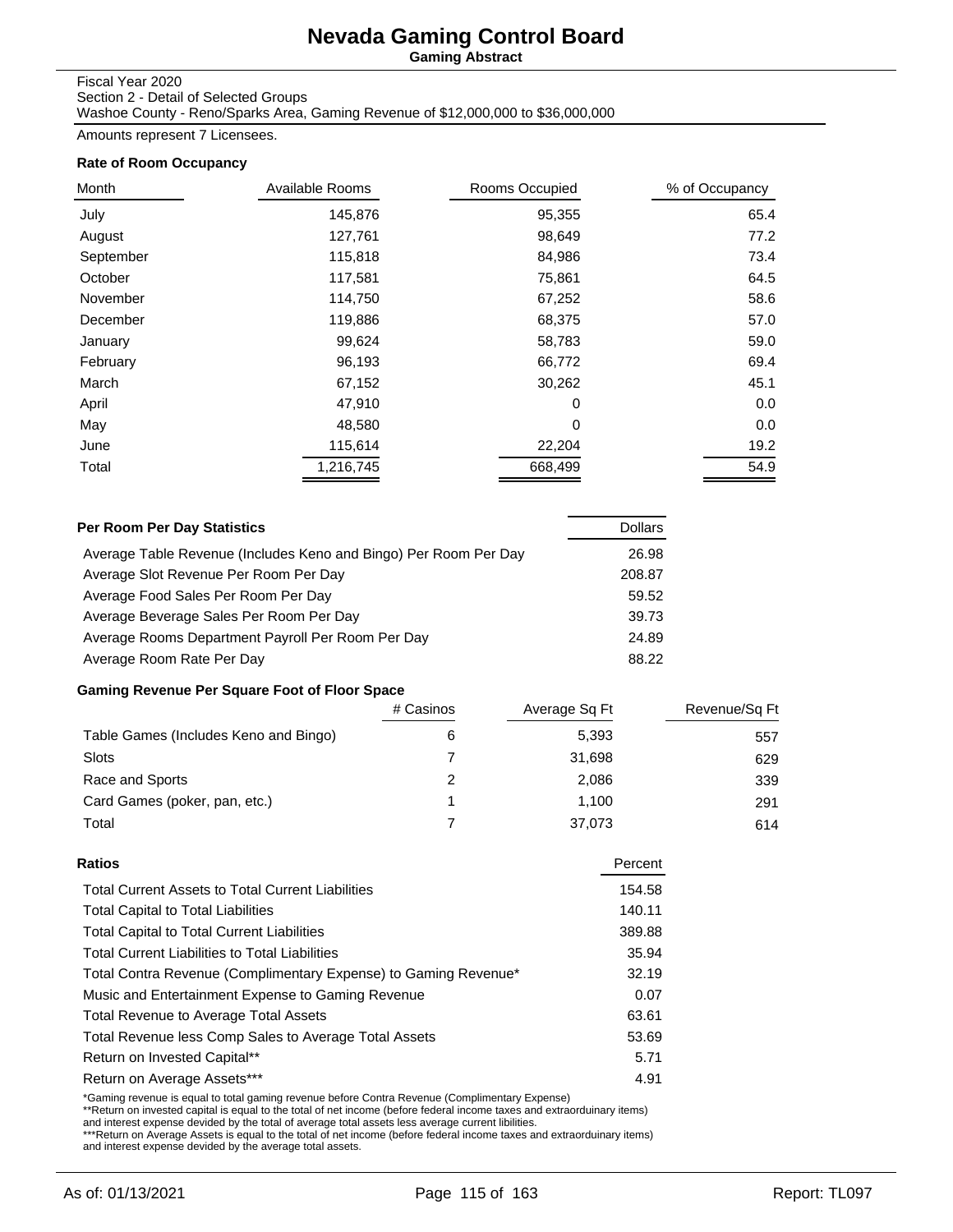**Gaming Abstract**

## Fiscal Year 2020

Section 2 - Detail of Selected Groups

Washoe County - Reno/Sparks Area, Gaming Revenue of \$36,000,000 and over

## Amounts represent 5 Licensees.

| <b>Combined Balance Sheet</b>                      |                       |                        | <b>Dollars</b>        | % Share |
|----------------------------------------------------|-----------------------|------------------------|-----------------------|---------|
| <b>Assets</b>                                      |                       |                        |                       |         |
| <b>Current Assets</b>                              |                       |                        |                       |         |
| Cash                                               |                       |                        | 59,143,172            | 4.3     |
| Receivables                                        | Total                 | Allowance              |                       |         |
| Casino                                             | 3,350,568             | 605,938                | 2,744,630             | 0.2     |
| Trade                                              | 13,381,751            | 3,791,608              | 9,590,143             | 0.7     |
| Sundry                                             | 6,330,388             | 0                      | 6,330,388             | 0.5     |
| Notes                                              | 0                     | 0                      | 0                     | 0.0     |
| Prepaid Expenses                                   |                       |                        | 10,914,098            | 0.8     |
| <b>Other Current Assets</b>                        |                       |                        | 236,229,567           | 17.3    |
| <b>Total Current Assets</b>                        |                       |                        | 324,951,998           | 23.8    |
| <b>Fixed Assets</b>                                | Cost                  | Depeciation            |                       |         |
| Land                                               | 77,427,665            |                        | 77,427,665            | 5.7     |
| Land Improvements                                  | 24,199,415            | 7,884,053              | 16,315,362            | 1.2     |
| <b>Building &amp; Improvements</b>                 | 1,180,457,598         | 507,828,565            | 672,629,033           | 49.3    |
| Furniture & Equipment                              | 753,963,620           | 532,582,223            | 221,381,397           | 16.2    |
| Leasehold Imporvements                             | 3,847,742             | 1,882,952              | 1,964,790             | 0.1     |
| <b>Construction in Progress</b>                    | 18,382,492            |                        | 18,382,492            | 1.3     |
| <b>Total Fixed Assets</b>                          |                       |                        | 1,008,100,739         | 73.8    |
| <b>Other Assets</b>                                |                       |                        | 32,029,535            | 2.3     |
| <b>Total Assets</b>                                |                       |                        | 1,365,082,272         | 100.0   |
| <b>Liabilities and Capital</b><br>Liabilities      |                       |                        |                       |         |
| <b>Current Liabilities</b>                         |                       |                        |                       |         |
| Accounts Payable - Trade                           |                       |                        | 18,339,969            | 1.3     |
| Accounts Payable - Other                           |                       |                        | 3,679,422             | 0.3     |
| Current Portion of long Term Debt                  |                       |                        | 6,250,000             | 0.5     |
| <b>Accrued Expenses</b>                            |                       |                        | 77,169,659            | 5.7     |
| <b>Other Current Liabilities</b>                   |                       |                        | 6,180,261             | 0.5     |
| <b>Total Current Liabilities</b>                   |                       |                        | 111,619,311           | 8.2     |
| Long Term Debt                                     | <b>Total Owing</b>    | <b>Current Portion</b> |                       |         |
| Mortgages                                          | 30,000,000            | $\mathbf 0$            | 30,000,000            | 2.2     |
| Debentures & Bonds                                 | 69,664,095            | 6,250,000              | 63,414,095            | 4.6     |
| Notes                                              | 106,256,743           | 0                      | 106,256,743           | 7.8     |
| Contracts                                          | 0                     | 0                      | 0                     | 0.0     |
| Other                                              | 0                     | 0                      | 0                     | 0.0     |
| <b>Total Long Term Debt</b>                        |                       |                        | 199,670,838           | 14.6    |
| <b>Other Liabilities</b>                           |                       |                        | 430,075,587           | 31.5    |
| <b>Total Liabilities</b>                           |                       |                        | 741,365,736           | 54.3    |
| Capital                                            |                       |                        |                       |         |
| Owners Capital Accounts (other than corporations)  |                       |                        | 42,837,377            | 3.1     |
| Capital Stock and Other Capital (for corporations) |                       |                        | 191,288,084           | 14.0    |
| <b>Retained Earnings</b>                           |                       |                        | 389,591,075           | 28.5    |
| <b>Total Capital</b>                               |                       |                        | 623,716,536           | 45.7    |
| <b>Total Liabilities and Capital</b>               |                       |                        | 1,365,082,272         | 100.0   |
| <b>Average Assets</b>                              | <b>Upper Quartile</b> | Median                 | <b>Lower Quartile</b> |         |
| 273,016,454                                        | 323,013,597           | 229,712,501            | 229,712,501           |         |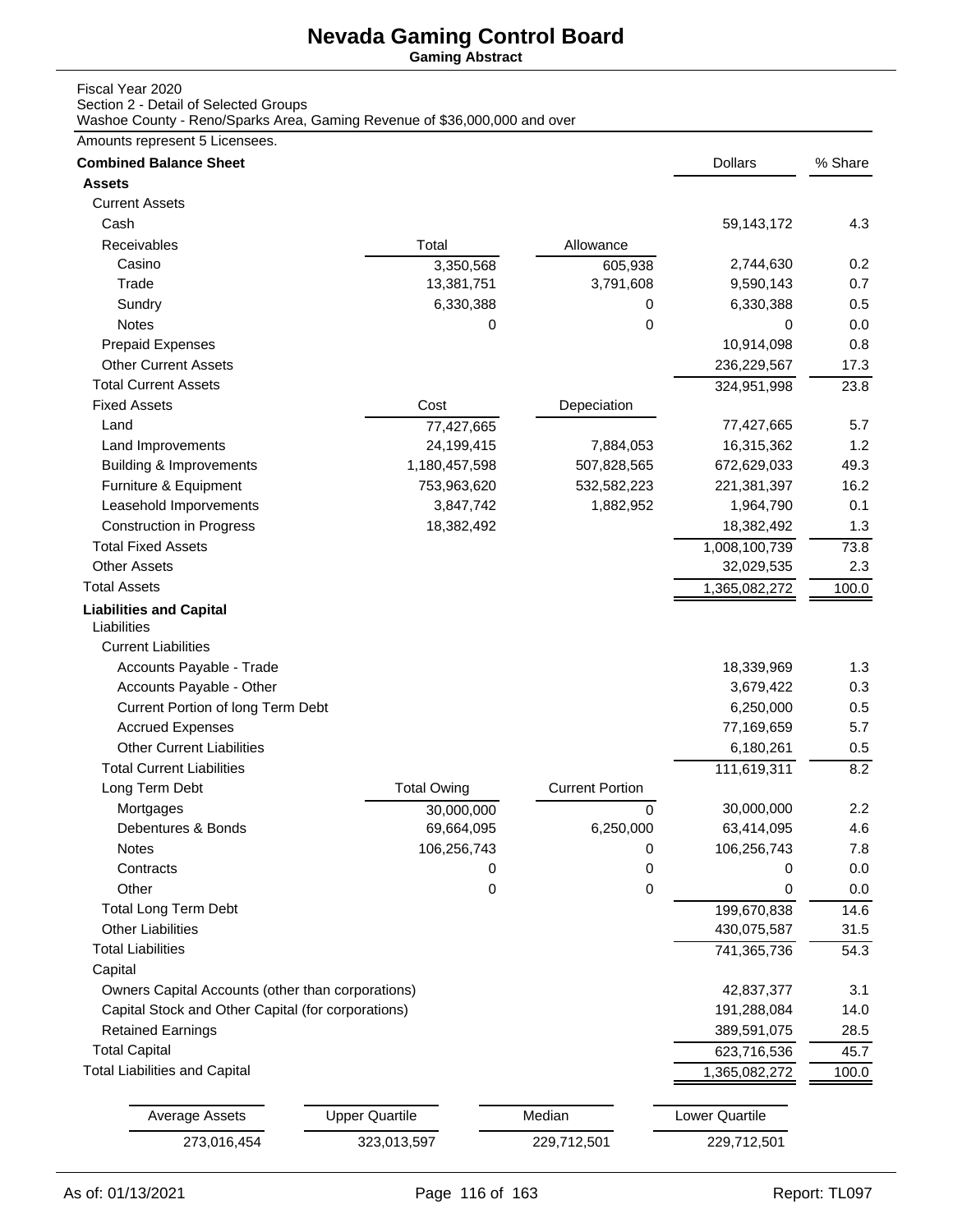**Gaming Abstract**

#### Fiscal Year 2020 Section 2 - Detail of Selected Groups Washoe County - Reno/Sparks Area, Gaming Revenue of \$36,000,000 and over

Amounts represent 5 Licensees.

| Revenue                                                           |             |       |
|-------------------------------------------------------------------|-------------|-------|
| Gaming                                                            | 235,716,114 | 34.3  |
| Rooms                                                             | 171,732,296 | 25.0  |
| Food                                                              | 131,903,158 | 19.2  |
| Beverage                                                          | 81,062,225  | 11.8  |
| Other                                                             | 66,895,305  | 9.7   |
| <b>Total Revenue</b>                                              | 687,309,098 | 100.0 |
| Cost of Sales                                                     | 69,855,300  | 10.2  |
| Gross Margin                                                      | 617,453,798 | 89.8  |
| <b>Departmental Expenses</b>                                      | 278,974,644 | 40.6  |
| Departmental Income                                               | 338,479,154 | 49.2  |
| <b>General &amp; Administrative Expenses</b>                      |             |       |
| Advertising & Promotion                                           | 22,075,685  | 3.2   |
| <b>Bad Debt Expense</b>                                           | 1,104,386   | 0.2   |
| Depreciation - Buildings                                          | 28,995,889  | 4.2   |
| Depreciation & Amortizartion - Other                              | 62,030,786  | 9.0   |
| Energy Expense (e.g. electricity, gas, oil)                       | 14,459,251  | 2.1   |
| <b>Equipment Rental or Lease</b>                                  | 2,491,101   | 0.4   |
| Interest Expense                                                  | 22,920,873  | 3.3   |
| Music & Entertainment                                             | 4,446,706   | 0.6   |
| Payroll - Taxes                                                   | 2,570,047   | 0.4   |
| Payroll - Employee Benefits                                       | 14,210,270  | 2.1   |
| Payroll - Officers                                                | 3,499,027   | 0.5   |
| Payroll - Other Employees                                         | 73,116,882  | 10.6  |
| <b>Rent of Premises</b>                                           | 0           | 0.0   |
| <b>Taxes - Real Estate</b>                                        | 9,089,934   | 1.3   |
| Taxes & Licenses - Other                                          | 3,668,811   | 0.5   |
| Utilities (other than energy expense items)                       | 6,862,335   | 1.0   |
| Other G & A                                                       | 72,538,783  | 10.6  |
| Total General & Administrative Expenses                           | 344,080,766 | 50.1  |
| Net Income (Loss) before Fed Income Taxes and Extraordinary Items | (5,601,612) | (0.8) |

| Average Revenue | Upper Quartile | Median      | Lower Quartile |
|-----------------|----------------|-------------|----------------|
| 137,461,820     | 182,528,087    | 139,836,881 | 139,836,881    |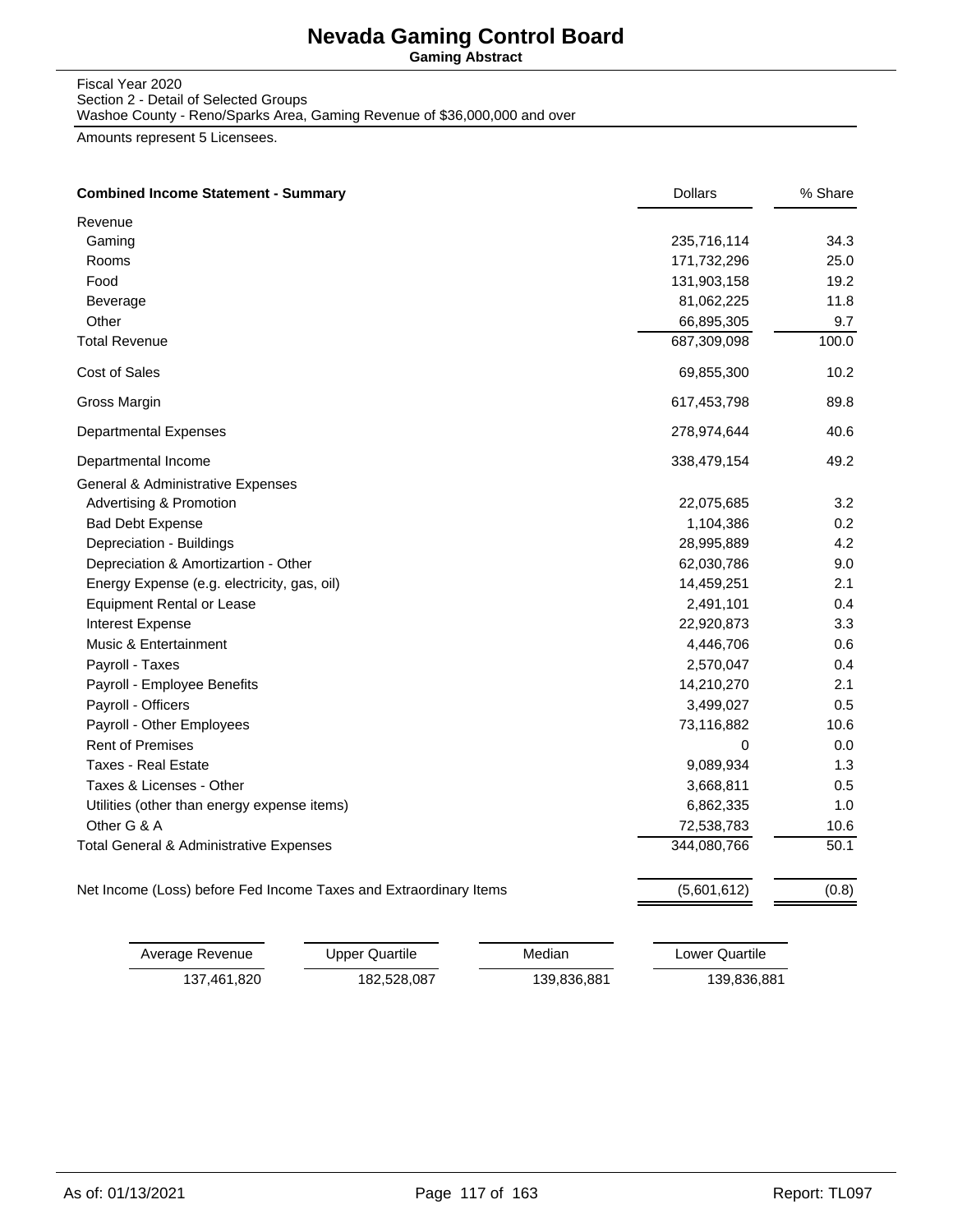**Gaming Abstract**

#### Fiscal Year 2020 Section 2 - Detail of Selected Groups Washoe County - Reno/Sparks Area, Gaming Revenue of \$36,000,000 and over

Amounts represent 5 Licensees.

| <b>Casino Department</b>                                | <b>Dollars</b>  | % Share |
|---------------------------------------------------------|-----------------|---------|
| <b>Revenue</b>                                          |                 |         |
| Table Games (Includes Keno and Bingo)                   | 61,007,613      | 25.9    |
| Slot Machines                                           | 279,379,114     | 118.5   |
| Card Games (poker, pan, etc.)                           | 3,918,501       | 1.7     |
| Race Book                                               | 1,810,307       | 0.8     |
| Sports Book                                             | 2,122,612       | 0.9     |
| Contra Revenue (Complimentary Expense)                  | (112, 522, 033) | (47.7)  |
| <b>Total Revenue</b>                                    | 235,716,114     | 100.0   |
| <b>Departmental Expenses</b>                            |                 |         |
| <b>Bad Debt Expense</b>                                 | 1,344,123       | 0.6     |
| Commisions                                              | 3,329,790       | 1.4     |
| <b>Gaming Taxes and Licenses</b>                        | 31,200,157      | 13.2    |
| Preferred Guest Expenses (exclusive of complimentaries) | (375, 681)      | (0.2)   |
| Payroll - Taxes                                         | 5,315,922       | 2.3     |
| Payroll - Employee Benefits                             | 6,649,734       | 2.8     |
| Payroll - Officers                                      | 0               | 0.0     |
| Payroll - Other Employees                               | 32,259,523      | 13.7    |
| Race Wire Fees                                          | 231,651         | 0.1     |
| <b>Other Departmental Expenses</b>                      | 14,380,906      | 6.1     |
| <b>Total Departmental Expenses</b>                      | 94,336,125      | 40.0    |
| Departmental Income (Loss)                              | 141,379,989     | 60.0    |
| <b>Rooms Department</b>                                 | <b>Dollars</b>  | % Share |
| Revenue                                                 |                 |         |
| Room Sales                                              | 117,583,618     | 68.5    |
| <b>Complimentary Room Sales</b>                         | 60,593,836      | 35.3    |
| Contra Revenue (Complimentary Expense)                  | (6,445,158)     | (3.8)   |
| <b>Total Revenue</b>                                    | 171,732,296     | 100.0   |
| <b>Departmental Expenses</b>                            |                 |         |
| <b>Bad Debt Expense</b>                                 | 145,893         | 0.1     |
| Payroll - Taxes                                         | 3,552,096       | 2.1     |
| Payroll - Employee Benefits                             | 6,025,045       | 3.5     |
| Payroll - Officers                                      | 0               | 0.0     |
| Payroll - Other Employees                               | 36,158,571      | 21.1    |
| <b>Other Departmental Expenses</b>                      | 16,325,770      | 9.5     |
| <b>Total Departmental Expenses</b>                      | 62,207,375      | 36.2    |
| Departmental Income (Loss)                              | 109,524,921     | 63.8    |
|                                                         |                 |         |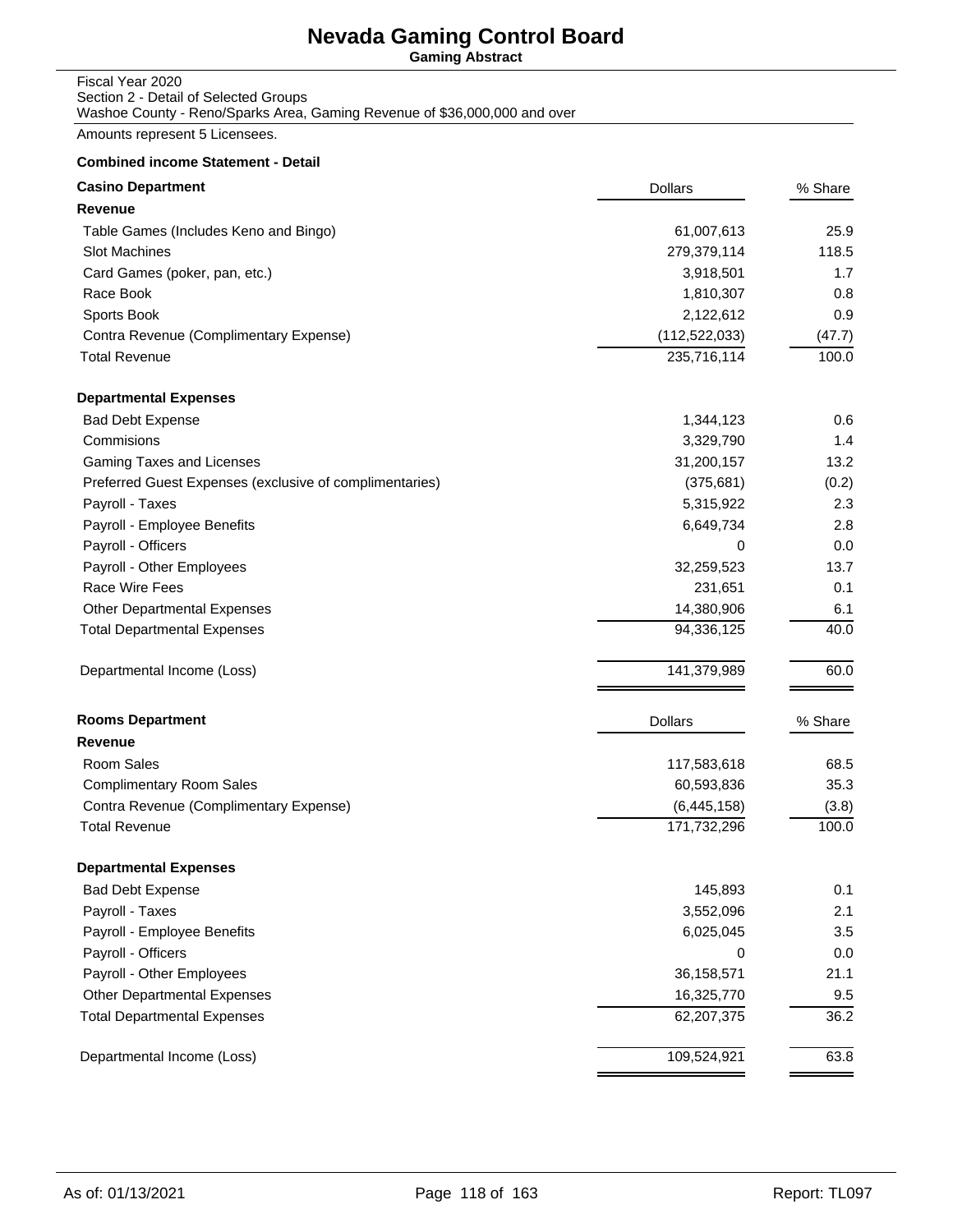**Gaming Abstract**

| Fiscal Year 2020                                                          |
|---------------------------------------------------------------------------|
| Section 2 - Detail of Selected Groups                                     |
| Washoe County - Reno/Sparks Area, Gaming Revenue of \$36,000,000 and over |

Amounts represent 5 Licensees.

| <b>Food Department</b>                 | <b>Dollars</b> | % Share |
|----------------------------------------|----------------|---------|
| Revenue                                |                |         |
| <b>Food Sales</b>                      | 97,544,299     | 74.0    |
| <b>Complimentary Food Sales</b>        | 37,737,500     | 28.6    |
| Contra Revenue (Complimentary Expense) | (3,378,641)    | (2.6)   |
| <b>Total Revenue</b>                   | 131,903,158    | 100.0   |
| Cost of Sales                          | 47, 154, 725   | 35.7    |
| Gross Margin                           | 84,748,433     | 64.3    |
| <b>Departmental Expenses</b>           |                |         |
| <b>Bad Debt Expense</b>                | 10,216         | 0.0     |
| Payroll - Taxes                        | 6,439,065      | 4.9     |
| Payroll - Employee Benefits            | 8,477,111      | 6.4     |
| Payroll - Officers                     | 0              | 0.0     |
| Payroll - Other Employees              | 55,510,054     | 42.1    |
| <b>Other Departmental Expenses</b>     | 11,095,972     | 8.4     |
| <b>Total Departmental Expenses</b>     | 81,532,418     | 61.8    |
| Departmental Income (Loss)             | 3,216,015      | 2.4     |
| <b>Beverage Department</b>             | <b>Dollars</b> | % Share |
| <b>Revenue</b>                         |                |         |
| <b>Beverage Sales</b>                  | 27,194,479     | 33.5    |
| <b>Complimentary Beverage Sales</b>    | 55,109,282     | 68.0    |
| Contra Revenue (Complimentary Expense) | (1,241,536)    | (1.5)   |
| <b>Total Revenue</b>                   | 81,062,225     | 100.0   |
| <b>Cost of Sales</b>                   | 13,938,948     | 17.2    |
| Gross Margin                           | 67,123,277     | 82.8    |
| <b>Departmental Expenses</b>           |                |         |
| <b>Bad Debt Expense</b>                | 9,619          | 0.0     |
| Payroll - Taxes                        | 1,537,941      | 1.9     |
| Payroll - Employee Benefits            | 2,212,726      | 2.7     |
| Payroll - Officers                     | 0              | 0.0     |
| Payroll - Other Employees              | 9,711,933      | 12.0    |
| <b>Other Departmental Expenses</b>     | 3,413,100      | 4.2     |
| <b>Total Departmental Expenses</b>     | 16,885,319     | 20.8    |
| Departmental Income (Loss)             | 50,237,958     | 62.0    |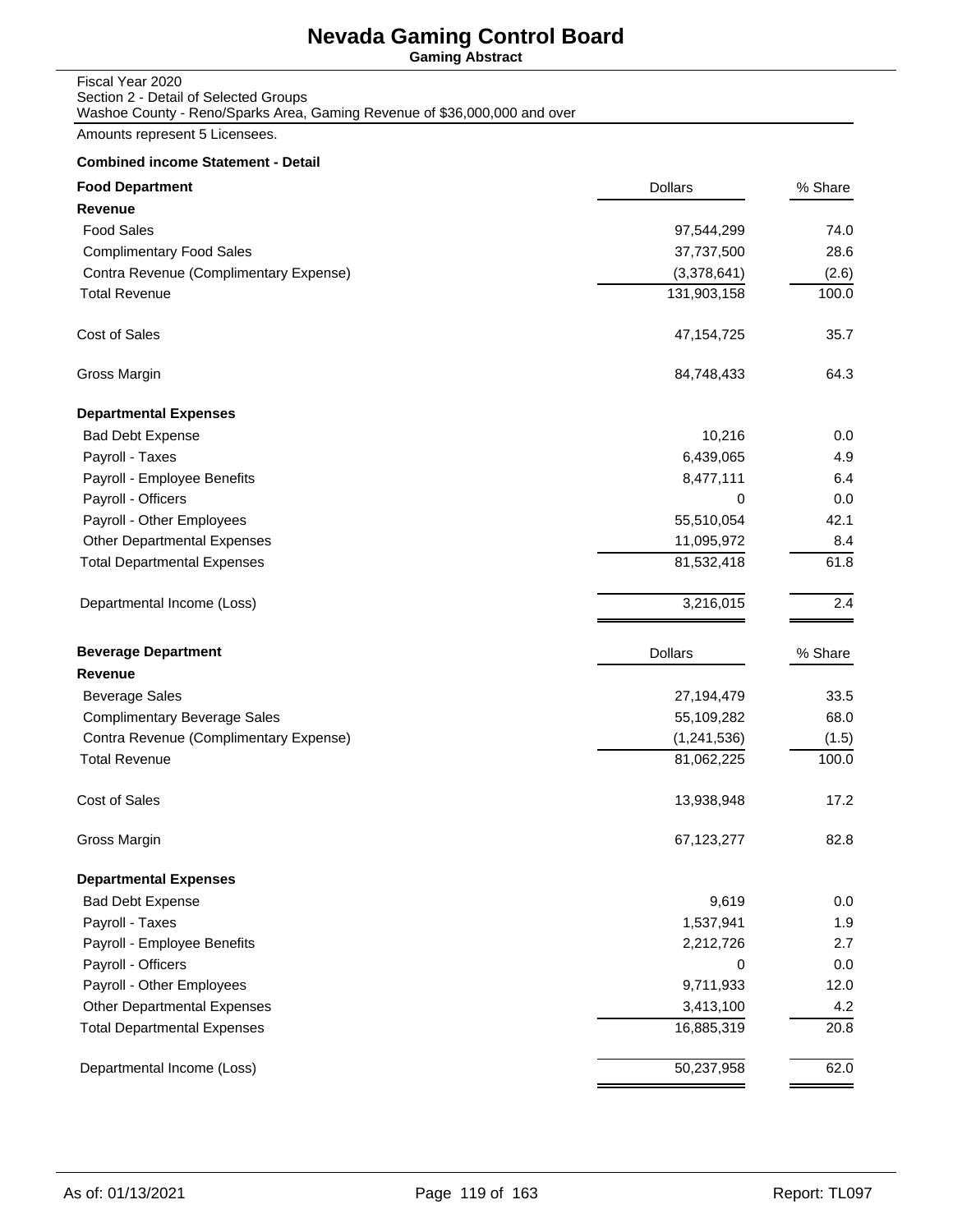**Gaming Abstract**

#### Fiscal Year 2020 Section 2 - Detail of Selected Groups Washoe County - Reno/Sparks Area, Gaming Revenue of \$36,000,000 and over

Amounts represent 5 Licensees.

#### **Combined income Statement - Detail**

| <b>Dollars</b> | % Share |
|----------------|---------|
|                |         |
| 56,284,448     | 84.1    |
| 11,787,579     | 17.6    |
| (1, 176, 722)  | (1.8)   |
| 66,895,305     | 100.0   |
| 8,761,627      | 13.1    |
| 58,133,678     | 86.9    |
|                |         |
| 17,255         | 0.0     |
| 1,401,609      | 2.1     |
| 1,358,774      | 2.0     |
| 0              | 0.0     |
| 10,024,470     | 15.0    |
| 11,211,299     | 16.8    |
| 24,013,407     | 35.9    |
| 34,120,271     | 51.0    |
|                |         |

### **Average Number of Employees**

| Casino Department        | 1,273 |
|--------------------------|-------|
| Rooms Department         | 1.242 |
| <b>Food Department</b>   | 2,164 |
| Beverage Department      | 470   |
| G & A Department         | 1.472 |
| <b>Other Departments</b> | 767   |
| Total                    | 7,388 |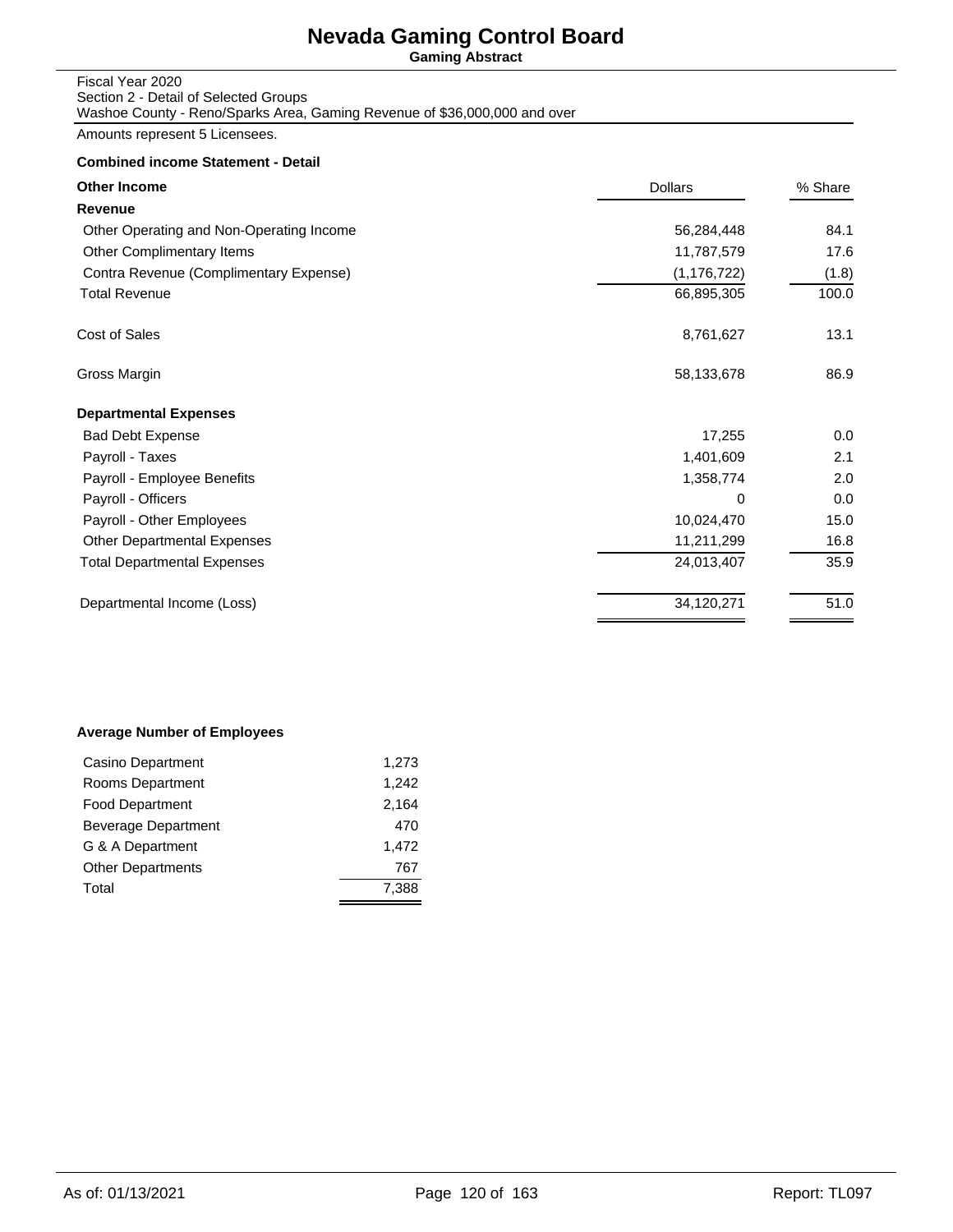**Gaming Abstract**

#### Fiscal Year 2020

Section 2 - Detail of Selected Groups Washoe County - Reno/Sparks Area, Gaming Revenue of \$36,000,000 and over

Amounts represent 5 Licensees.

#### **Rate of Room Occupancy**

| Month     | Available Rooms | Rooms Occupied | % of Occupancy |
|-----------|-----------------|----------------|----------------|
| July      | 209,273         | 174,004        | 83.1           |
| August    | 205,513         | 178,482        | 86.8           |
| September | 206,801         | 173,708        | 84.0           |
| October   | 197,267         | 161,130        | 81.7           |
| November  | 189,413         | 138,252        | 73.0           |
| December  | 207,469         | 145,858        | 70.3           |
| January   | 195,044         | 136,035        | 69.7           |
| February  | 189,168         | 148,178        | 78.3           |
| March     | 153,830         | 72,927         | 47.4           |
| April     | 129,990         | 6              | 0.0            |
| May       | 134,323         | 5              | 0.0            |
| June      | 200,283         | 101,715        | 50.8           |
| Total     | 2,218,374       | 1,430,300      | 64.5           |

| Per Room Per Day Statistics                                      | <b>Dollars</b> |
|------------------------------------------------------------------|----------------|
| Average Table Revenue (Includes Keno and Bingo) Per Room Per Day | 42.65          |
| Average Slot Revenue Per Room Per Day                            | 195.33         |
| Average Food Sales Per Room Per Day                              | 94.58          |
| Average Beverage Sales Per Room Per Day                          | 57.54          |
| Average Rooms Department Payroll Per Room Per Day                | 31.98          |
| Average Room Rate Per Day                                        | 124.57         |

### **Gaming Revenue Per Square Foot of Floor Space**

|                                       | # Casinos | Average Sq Ft | Revenue/Sq Ft |
|---------------------------------------|-----------|---------------|---------------|
| Table Games (Includes Keno and Bingo) |           | 24,178        | 505           |
| Slots                                 | 5         | 56.567        | 988           |
| Race and Sports                       | 2         | 4.763         | 413           |
| Card Games (poker, pan, etc.)         | 4         | 2.857         | 343           |
| Total                                 | 5         | 84,935        | 820           |

| Ratios                                                          | Percent |
|-----------------------------------------------------------------|---------|
| <b>Total Current Assets to Total Current Liabilities</b>        | 291.13  |
| <b>Total Capital to Total Liabilities</b>                       | 84.13   |
| <b>Total Capital to Total Current Liabilities</b>               | 558.79  |
| <b>Total Current Liabilities to Total Liabilities</b>           | 15.06   |
| Total Contra Revenue (Complimentary Expense) to Gaming Revenue* | 35.83   |
| Music and Entertainment Expense to Gaming Revenue               | 1.89    |
| <b>Total Revenue to Average Total Assets</b>                    | 45.01   |
| Total Revenue less Comp Sales to Average Total Assets           | 34.19   |
| Return on Invested Capital**                                    | 1.27    |
| Return on Average Assets***                                     | 1.13    |
|                                                                 |         |

\*Gaming revenue is equal to total gaming revenue before Contra Revenue (Complimentary Expense)<br>\*\*Return on invested capital is equal to the total of net income (before federal income taxes and extraorduinary items)<br>and int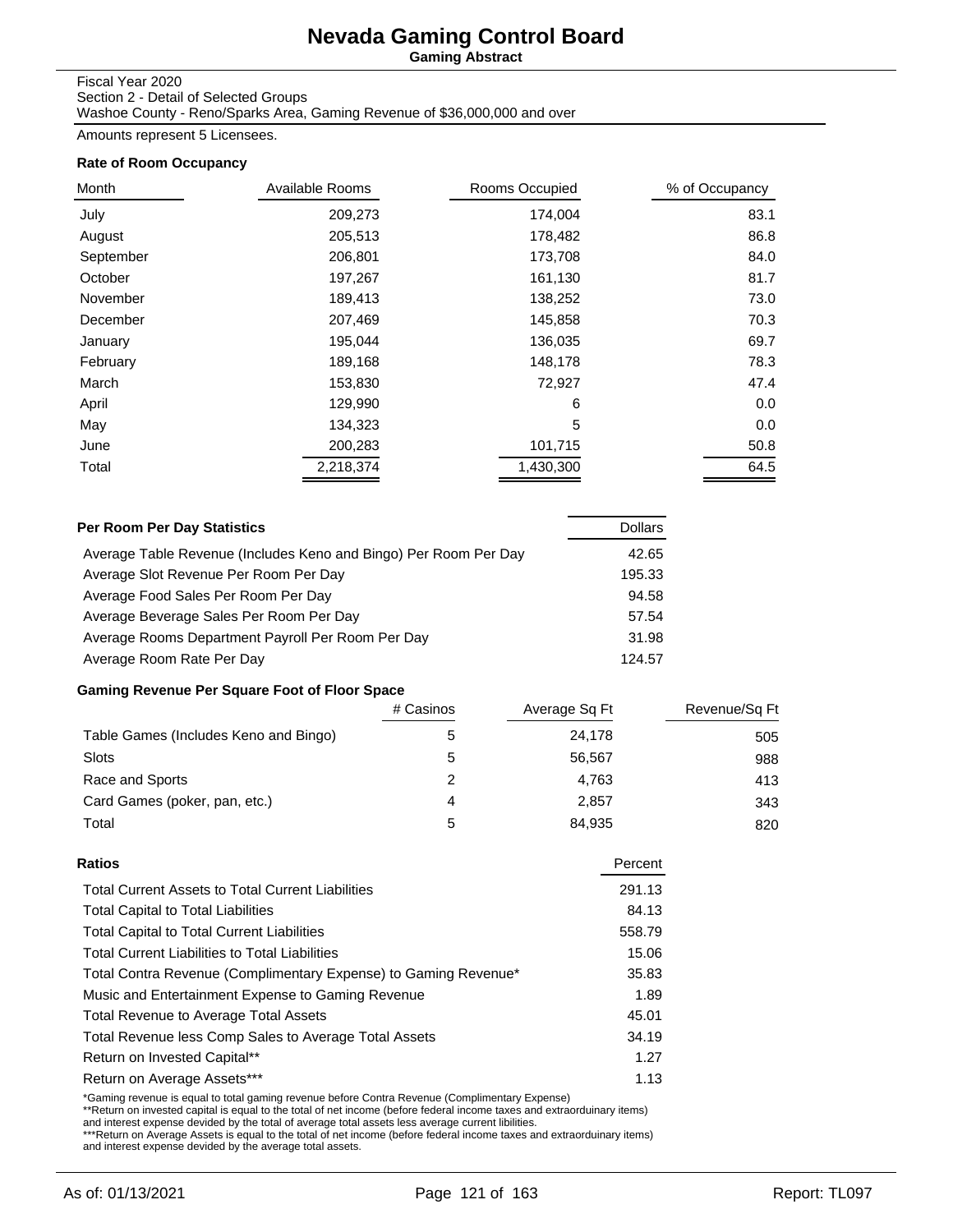**Gaming Abstract**

### Fiscal Year 2020

Section 2 - Detail of Selected Groups

Washoe County - Balance of County, Gaming Revenue of \$1,000,000 and over

### Amounts represent 10 Licensees.

| <b>Combined Balance Sheet</b>                      |                       |                        | <b>Dollars</b> | % Share |
|----------------------------------------------------|-----------------------|------------------------|----------------|---------|
| <b>Assets</b>                                      |                       |                        |                |         |
| <b>Current Assets</b>                              |                       |                        |                |         |
| Cash                                               |                       |                        | 31,264,302     | 28.8    |
| Receivables                                        | Total                 | Allowance              |                |         |
| Casino                                             | 632,329               | 162,668                | 469,661        | 0.4     |
| Trade                                              | 374,745               | 585                    | 374,160        | 0.3     |
| Sundry                                             | 433,738               | 0                      | 433,738        | 0.4     |
| Notes                                              | 2,862,468             | 0                      | 2,862,468      | 2.6     |
| <b>Prepaid Expenses</b>                            |                       |                        | 2,604,826      | 2.4     |
| <b>Other Current Assets</b>                        |                       |                        | 12,026,219     | 11.1    |
| <b>Total Current Assets</b>                        |                       |                        | 50,035,374     | 46.1    |
| <b>Fixed Assets</b>                                | Cost                  | Depeciation            |                |         |
| Land                                               | 8,668,965             |                        | 8,668,965      | 8.0     |
| Land Improvements                                  | 4,079,348             | 3,731,117              | 348,231        | 0.3     |
| <b>Building &amp; Improvements</b>                 | 47,763,032            | 20,718,894             | 27,044,138     | 24.9    |
| Furniture & Equipment                              | 59,259,299            | 45,075,878             | 14,183,421     | 13.1    |
| Leasehold Imporvements                             | 10,883,961            | 6,600,210              | 4,283,751      | 3.9     |
| <b>Construction in Progress</b>                    | 1,843,766             |                        | 1,843,766      | 1.7     |
| <b>Total Fixed Assets</b>                          |                       |                        | 56,372,272     | 51.9    |
| <b>Other Assets</b>                                |                       |                        | 2,208,473      | 2.0     |
| <b>Total Assets</b>                                |                       |                        | 108,616,119    | 100.0   |
| <b>Liabilities and Capital</b><br>Liabilities      |                       |                        |                |         |
| <b>Current Liabilities</b>                         |                       |                        |                |         |
| Accounts Payable - Trade                           |                       |                        | 3,609,935      | 3.3     |
| Accounts Payable - Other                           |                       |                        | 280,530        | 0.3     |
| Current Portion of long Term Debt                  |                       |                        | 3,635,336      | 3.3     |
| <b>Accrued Expenses</b>                            |                       |                        | 4,245,667      | 3.9     |
| <b>Other Current Liabilities</b>                   |                       |                        | 2,773,453      | 2.6     |
| <b>Total Current Liabilities</b>                   |                       |                        | 14,544,921     | 13.4    |
| Long Term Debt                                     | <b>Total Owing</b>    | <b>Current Portion</b> |                |         |
| Mortgages                                          | 2,273,291             | 0                      | 2,273,291      | 2.1     |
| Debentures & Bonds                                 | 0                     | 0                      | 0              | 0.0     |
| <b>Notes</b>                                       | 11,309,633            | 1,437,447              | 9,872,186      | 9.1     |
| Contracts                                          | 2,197,889             | 2,197,889              | 0              | 0.0     |
| Other                                              | 73,553                | 0                      | 73,553         | 0.1     |
| <b>Total Long Term Debt</b>                        |                       |                        | 12,219,030     | 11.2    |
| <b>Other Liabilities</b>                           |                       |                        | 1,300,357      | 1.2     |
| <b>Total Liabilities</b>                           |                       |                        | 28,064,308     | 25.8    |
| Capital                                            |                       |                        |                |         |
| Owners Capital Accounts (other than corporations)  |                       |                        | 24,699,494     | 22.7    |
| Capital Stock and Other Capital (for corporations) |                       |                        | 10,478,262     | 9.6     |
| <b>Retained Earnings</b>                           |                       |                        | 45,374,055     | 41.8    |
| <b>Total Capital</b>                               |                       |                        | 80,551,811     | 74.2    |
| <b>Total Liabilities and Capital</b>               |                       |                        | 108,616,119    | 100.0   |
| <b>Average Assets</b>                              | <b>Upper Quartile</b> | Median                 | Lower Quartile |         |
| 10,861,611                                         | 13,510,744            | 5,680,864              | 5,680,864      |         |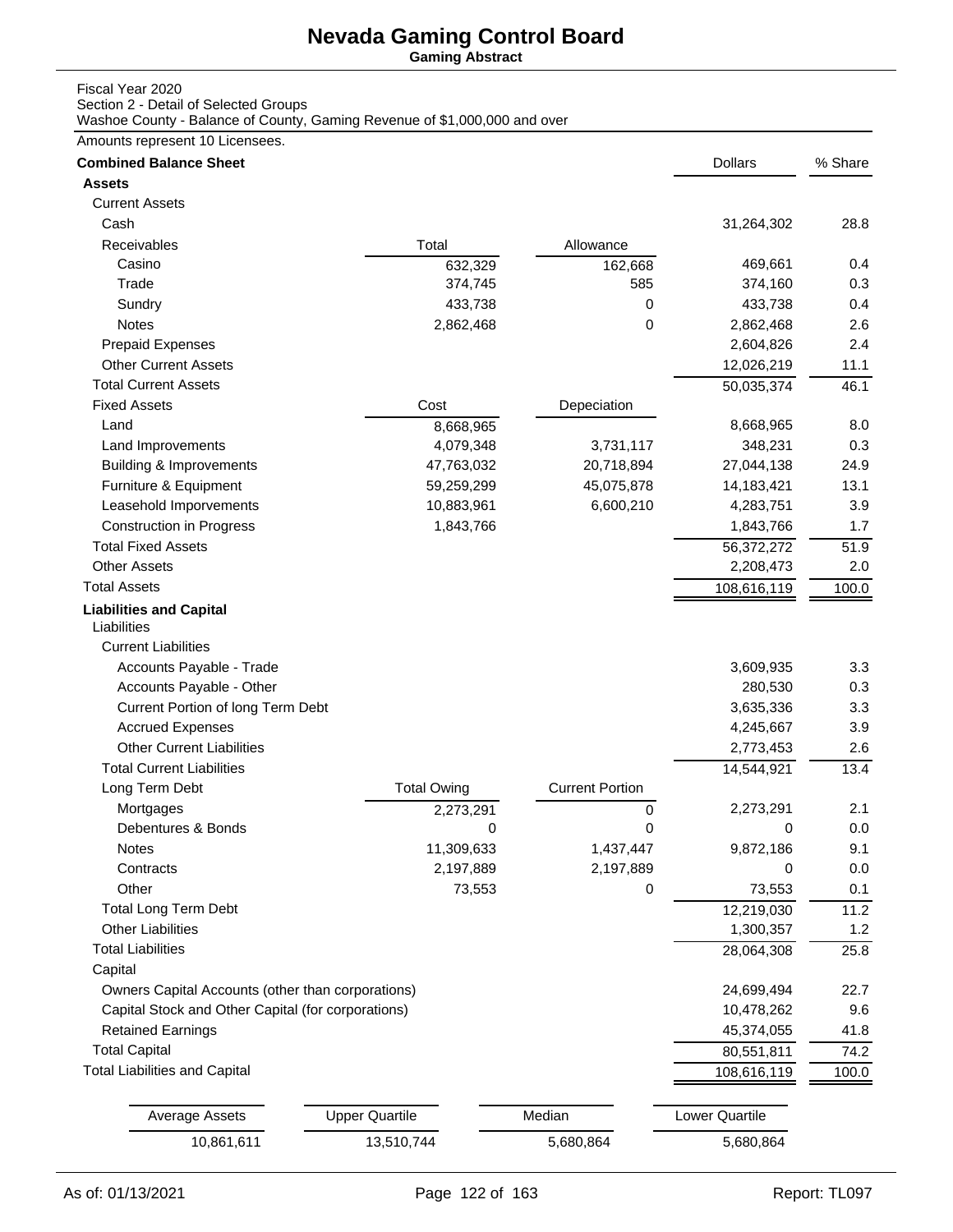**Gaming Abstract**

#### Fiscal Year 2020 Section 2 - Detail of Selected Groups Washoe County - Balance of County, Gaming Revenue of \$1,000,000 and over

Amounts represent 10 Licensees.

| <b>Combined Income Statement - Summary</b>                        | <b>Dollars</b> | % Share |
|-------------------------------------------------------------------|----------------|---------|
| Revenue                                                           |                |         |
| Gaming                                                            | 65,292,350     | 51.6    |
| Rooms                                                             | 7,030,382      | 5.6     |
| Food                                                              | 12,341,575     | 9.8     |
| Beverage                                                          | 6,094,934      | 4.8     |
| Other                                                             | 35,795,741     | 28.3    |
| <b>Total Revenue</b>                                              | 126,554,982    | 100.0   |
| Cost of Sales                                                     | 32,451,593     | 25.6    |
| Gross Margin                                                      | 94,103,389     | 74.4    |
| <b>Departmental Expenses</b>                                      | 46,355,301     | 36.6    |
| Departmental Income                                               | 47,748,088     | 37.7    |
| General & Administrative Expenses                                 |                |         |
| Advertising & Promotion                                           | 4,992,681      | 3.9     |
| <b>Bad Debt Expense</b>                                           | 151,424        | 0.1     |
| Depreciation - Buildings                                          | 1,059,998      | 0.8     |
| Depreciation & Amortizartion - Other                              | 5,255,385      | 4.2     |
| Energy Expense (e.g. electricity, gas, oil)                       | 2,401,812      | 1.9     |
| <b>Equipment Rental or Lease</b>                                  | 44,581         | 0.0     |
| Interest Expense                                                  | 1,170,456      | 0.9     |
| Music & Entertainment                                             | 436,179        | 0.3     |
| Payroll - Taxes                                                   | 641,141        | 0.5     |
| Payroll - Employee Benefits                                       | 1,827,059      | 1.4     |
| Payroll - Officers                                                | 2,197,695      | 1.7     |
| Payroll - Other Employees                                         | 5,597,223      | 4.4     |
| <b>Rent of Premises</b>                                           | 5,633,992      | 4.5     |
| <b>Taxes - Real Estate</b>                                        | 564,921        | 0.4     |
| Taxes & Licenses - Other                                          | 603,063        | 0.5     |
| Utilities (other than energy expense items)                       | 700,955        | 0.6     |
| Other G & A                                                       | 6,407,868      | 5.1     |
| Total General & Administrative Expenses                           | 39,686,433     | 31.4    |
| Net Income (Loss) before Fed Income Taxes and Extraordinary Items | 8,061,655      | 6.4     |

| Average Revenue | Upper Quartile | Median     | Lower Quartile |
|-----------------|----------------|------------|----------------|
| 12,655,498      | 20.763.852     | 11.219.356 | 11,219,356     |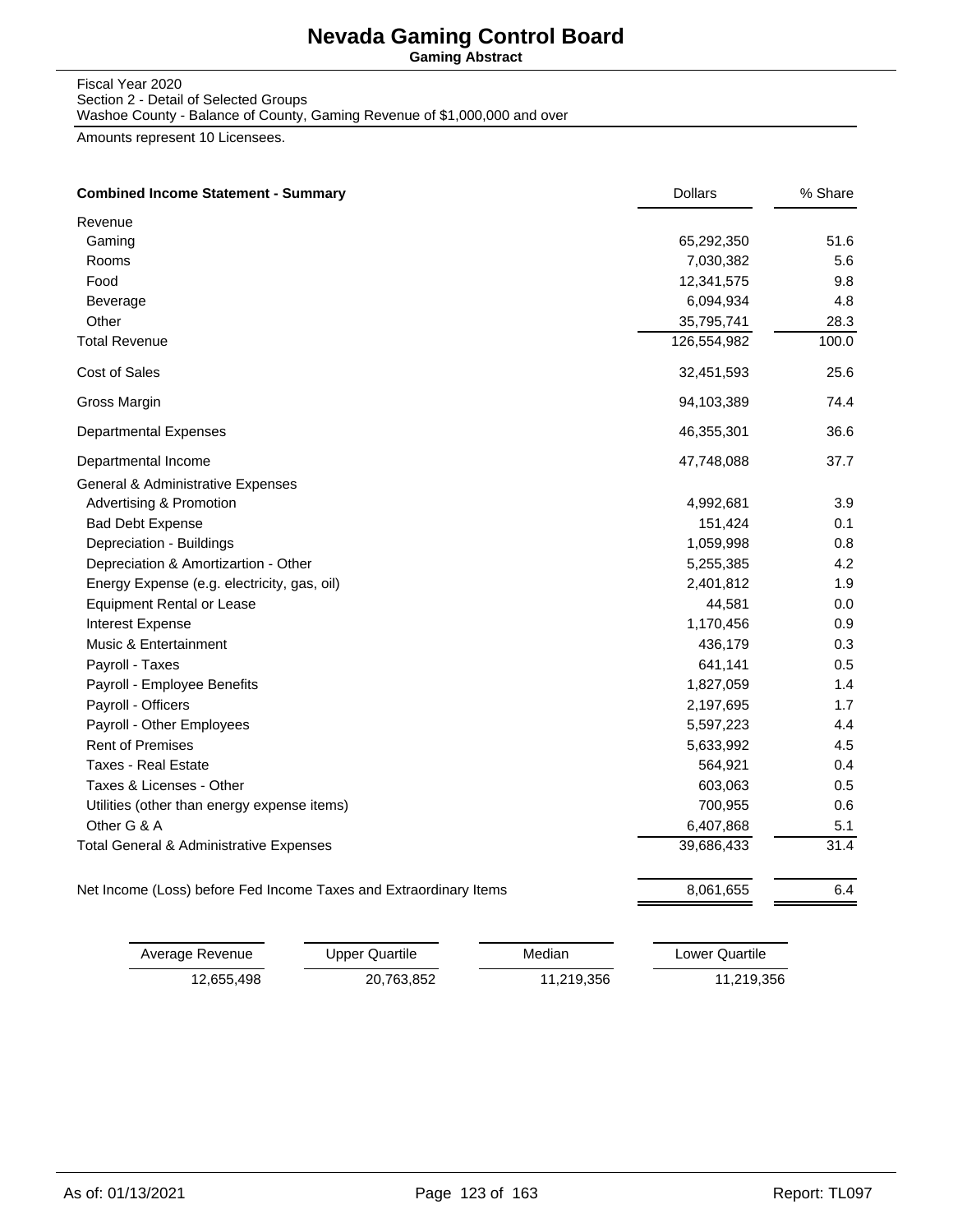**Gaming Abstract**

#### Fiscal Year 2020 Section 2 - Detail of Selected Groups Washoe County - Balance of County, Gaming Revenue of \$1,000,000 and over

Amounts represent 10 Licensees.

| <b>Casino Department</b>                                | <b>Dollars</b> | % Share |
|---------------------------------------------------------|----------------|---------|
| Revenue                                                 |                |         |
| Table Games (Includes Keno and Bingo)                   | 6,253,663      | 9.6     |
| <b>Slot Machines</b>                                    | 67,182,151     | 102.9   |
| Card Games (poker, pan, etc.)                           | 61,017         | 0.1     |
| Race Book                                               | 98             | 0.0     |
| Sports Book                                             | 1,159,648      | 1.8     |
| Contra Revenue (Complimentary Expense)                  | (9,364,227)    | (14.3)  |
| <b>Total Revenue</b>                                    | 65,292,350     | 100.0   |
| <b>Departmental Expenses</b>                            |                |         |
| <b>Bad Debt Expense</b>                                 | 25,308         | 0.0     |
| Commisions                                              | 944,225        | 1.4     |
| Gaming Taxes and Licenses                               | 5,962,542      | 9.1     |
| Preferred Guest Expenses (exclusive of complimentaries) | 1,543,971      | 2.4     |
| Payroll - Taxes                                         | 970,246        | 1.5     |
| Payroll - Employee Benefits                             | 1,033,897      | 1.6     |
| Payroll - Officers                                      | 0              | 0.0     |
| Payroll - Other Employees                               | 8,404,570      | 12.9    |
| Race Wire Fees                                          | 3,798          | 0.0     |
| <b>Other Departmental Expenses</b>                      | 6,788,145      | 10.4    |
| <b>Total Departmental Expenses</b>                      | 25,676,702     | 39.3    |
| Departmental Income (Loss)                              | 39,615,648     | 60.7    |
| <b>Rooms Department</b>                                 | Dollars        | % Share |
| Revenue                                                 |                |         |
| Room Sales                                              | 4,272,965      | 60.8    |
| <b>Complimentary Room Sales</b>                         | 2,821,803      | 40.1    |
| Contra Revenue (Complimentary Expense)                  | (64, 386)      | (0.9)   |
| <b>Total Revenue</b>                                    | 7,030,382      | 100.0   |
| <b>Departmental Expenses</b>                            |                |         |
| <b>Bad Debt Expense</b>                                 | 8,978          | 0.1     |
| Payroll - Taxes                                         | 136,569        | 1.9     |
| Payroll - Employee Benefits                             | 90,230         | 1.3     |
| Payroll - Officers                                      | 0              | 0.0     |
| Payroll - Other Employees                               | 1,402,906      | 20.0    |
| Other Departmental Expenses                             | 1,300,273      | 18.5    |
| <b>Total Departmental Expenses</b>                      | 2,938,956      | 41.8    |
| Departmental Income (Loss)                              | 4,091,426      | 58.2    |
|                                                         |                |         |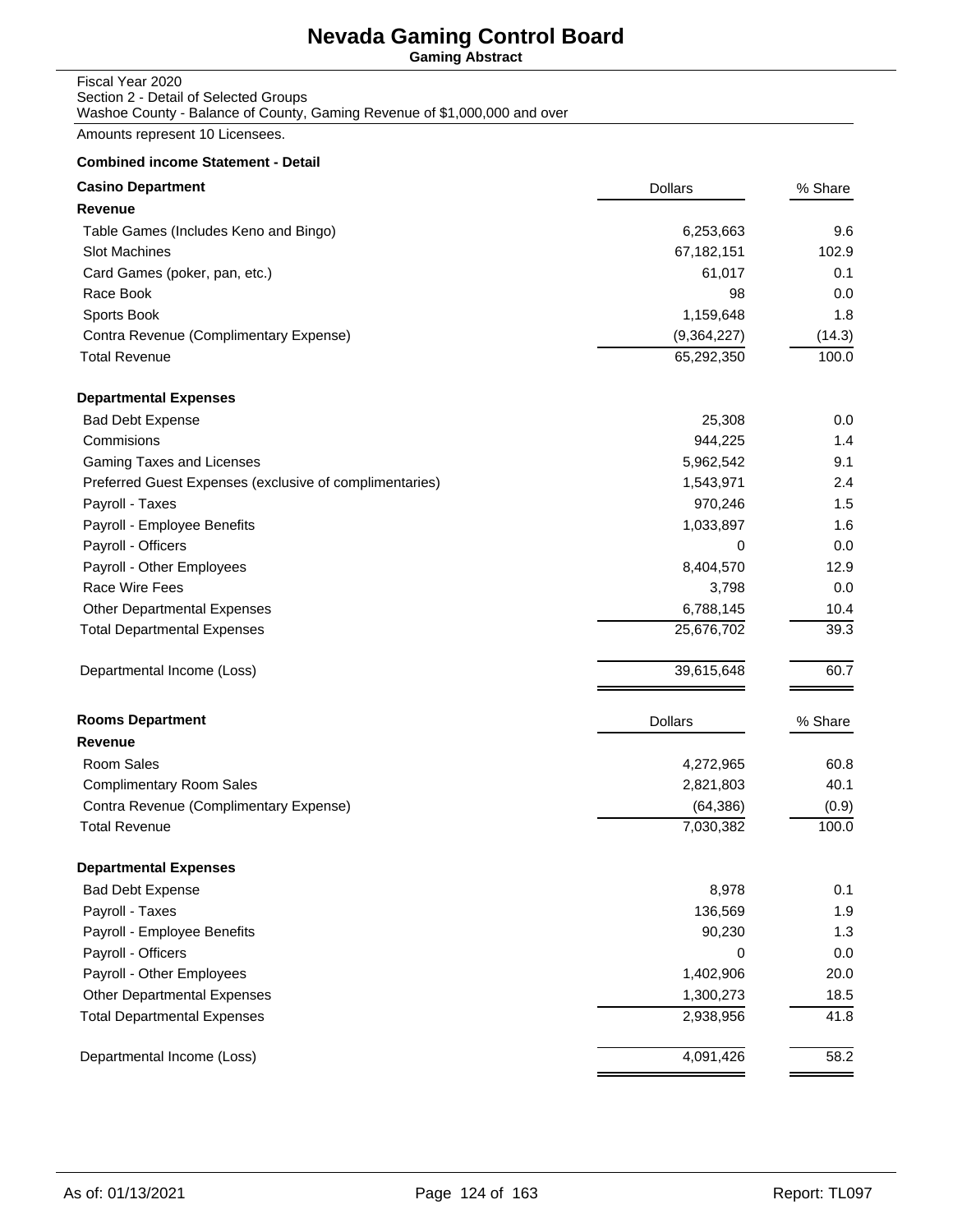**Gaming Abstract**

| Fiscal Year 2020                                                          |
|---------------------------------------------------------------------------|
| Section 2 - Detail of Selected Groups                                     |
| Washoe County - Balance of County, Gaming Revenue of \$1,000,000 and over |

Amounts represent 10 Licensees.

| Revenue<br><b>Food Sales</b><br>10,123,848<br><b>Complimentary Food Sales</b><br>2,447,765<br>Contra Revenue (Complimentary Expense)<br>(230, 038)<br><b>Total Revenue</b><br>12,341,575<br>Cost of Sales<br>6,003,500<br>Gross Margin<br>6,338,075<br><b>Departmental Expenses</b><br>765<br><b>Bad Debt Expense</b><br>Payroll - Taxes<br>666,885<br>Payroll - Employee Benefits<br>447,464<br>Payroll - Officers<br>44,850<br>Payroll - Other Employees<br>6,296,966<br>Other Departmental Expenses<br>1,652,025<br>9,108,955<br><b>Total Departmental Expenses</b><br>(2,770,880)<br>Departmental Income (Loss)<br><b>Beverage Department</b><br><b>Dollars</b><br>Revenue<br>1,922,996<br><b>Beverage Sales</b> | 82.0<br>19.8<br>(1.9)<br>100.0<br>48.6<br>51.4<br>0.0<br>5.4<br>3.6<br>0.4<br>51.0<br>13.4<br>73.8<br>(22.5) |
|----------------------------------------------------------------------------------------------------------------------------------------------------------------------------------------------------------------------------------------------------------------------------------------------------------------------------------------------------------------------------------------------------------------------------------------------------------------------------------------------------------------------------------------------------------------------------------------------------------------------------------------------------------------------------------------------------------------------|--------------------------------------------------------------------------------------------------------------|
|                                                                                                                                                                                                                                                                                                                                                                                                                                                                                                                                                                                                                                                                                                                      |                                                                                                              |
|                                                                                                                                                                                                                                                                                                                                                                                                                                                                                                                                                                                                                                                                                                                      |                                                                                                              |
|                                                                                                                                                                                                                                                                                                                                                                                                                                                                                                                                                                                                                                                                                                                      |                                                                                                              |
|                                                                                                                                                                                                                                                                                                                                                                                                                                                                                                                                                                                                                                                                                                                      |                                                                                                              |
|                                                                                                                                                                                                                                                                                                                                                                                                                                                                                                                                                                                                                                                                                                                      |                                                                                                              |
|                                                                                                                                                                                                                                                                                                                                                                                                                                                                                                                                                                                                                                                                                                                      |                                                                                                              |
|                                                                                                                                                                                                                                                                                                                                                                                                                                                                                                                                                                                                                                                                                                                      |                                                                                                              |
|                                                                                                                                                                                                                                                                                                                                                                                                                                                                                                                                                                                                                                                                                                                      |                                                                                                              |
|                                                                                                                                                                                                                                                                                                                                                                                                                                                                                                                                                                                                                                                                                                                      |                                                                                                              |
|                                                                                                                                                                                                                                                                                                                                                                                                                                                                                                                                                                                                                                                                                                                      |                                                                                                              |
|                                                                                                                                                                                                                                                                                                                                                                                                                                                                                                                                                                                                                                                                                                                      |                                                                                                              |
|                                                                                                                                                                                                                                                                                                                                                                                                                                                                                                                                                                                                                                                                                                                      |                                                                                                              |
|                                                                                                                                                                                                                                                                                                                                                                                                                                                                                                                                                                                                                                                                                                                      |                                                                                                              |
|                                                                                                                                                                                                                                                                                                                                                                                                                                                                                                                                                                                                                                                                                                                      |                                                                                                              |
|                                                                                                                                                                                                                                                                                                                                                                                                                                                                                                                                                                                                                                                                                                                      |                                                                                                              |
|                                                                                                                                                                                                                                                                                                                                                                                                                                                                                                                                                                                                                                                                                                                      |                                                                                                              |
|                                                                                                                                                                                                                                                                                                                                                                                                                                                                                                                                                                                                                                                                                                                      | % Share                                                                                                      |
|                                                                                                                                                                                                                                                                                                                                                                                                                                                                                                                                                                                                                                                                                                                      |                                                                                                              |
|                                                                                                                                                                                                                                                                                                                                                                                                                                                                                                                                                                                                                                                                                                                      | 31.6                                                                                                         |
| <b>Complimentary Beverage Sales</b><br>4,483,617                                                                                                                                                                                                                                                                                                                                                                                                                                                                                                                                                                                                                                                                     | 73.6                                                                                                         |
| Contra Revenue (Complimentary Expense)<br>(311, 679)                                                                                                                                                                                                                                                                                                                                                                                                                                                                                                                                                                                                                                                                 | (5.1)                                                                                                        |
| <b>Total Revenue</b><br>6,094,934                                                                                                                                                                                                                                                                                                                                                                                                                                                                                                                                                                                                                                                                                    | 100.0                                                                                                        |
| Cost of Sales<br>1,867,622                                                                                                                                                                                                                                                                                                                                                                                                                                                                                                                                                                                                                                                                                           | 30.6                                                                                                         |
| Gross Margin<br>4,227,312                                                                                                                                                                                                                                                                                                                                                                                                                                                                                                                                                                                                                                                                                            | 69.4                                                                                                         |
| <b>Departmental Expenses</b>                                                                                                                                                                                                                                                                                                                                                                                                                                                                                                                                                                                                                                                                                         |                                                                                                              |
| <b>Bad Debt Expense</b><br>0                                                                                                                                                                                                                                                                                                                                                                                                                                                                                                                                                                                                                                                                                         | 0.0                                                                                                          |
| Payroll - Taxes<br>135,647                                                                                                                                                                                                                                                                                                                                                                                                                                                                                                                                                                                                                                                                                           | 2.2                                                                                                          |
| Payroll - Employee Benefits<br>112,525                                                                                                                                                                                                                                                                                                                                                                                                                                                                                                                                                                                                                                                                               | 1.8                                                                                                          |
| Payroll - Officers<br>0                                                                                                                                                                                                                                                                                                                                                                                                                                                                                                                                                                                                                                                                                              | 0.0                                                                                                          |
| Payroll - Other Employees<br>1,137,591                                                                                                                                                                                                                                                                                                                                                                                                                                                                                                                                                                                                                                                                               | 18.7                                                                                                         |
| Other Departmental Expenses<br>258,331                                                                                                                                                                                                                                                                                                                                                                                                                                                                                                                                                                                                                                                                               | 4.2                                                                                                          |
| <b>Total Departmental Expenses</b><br>1,644,094                                                                                                                                                                                                                                                                                                                                                                                                                                                                                                                                                                                                                                                                      | 27.0                                                                                                         |
| 2,583,218<br>Departmental Income (Loss)                                                                                                                                                                                                                                                                                                                                                                                                                                                                                                                                                                                                                                                                              | 42.4                                                                                                         |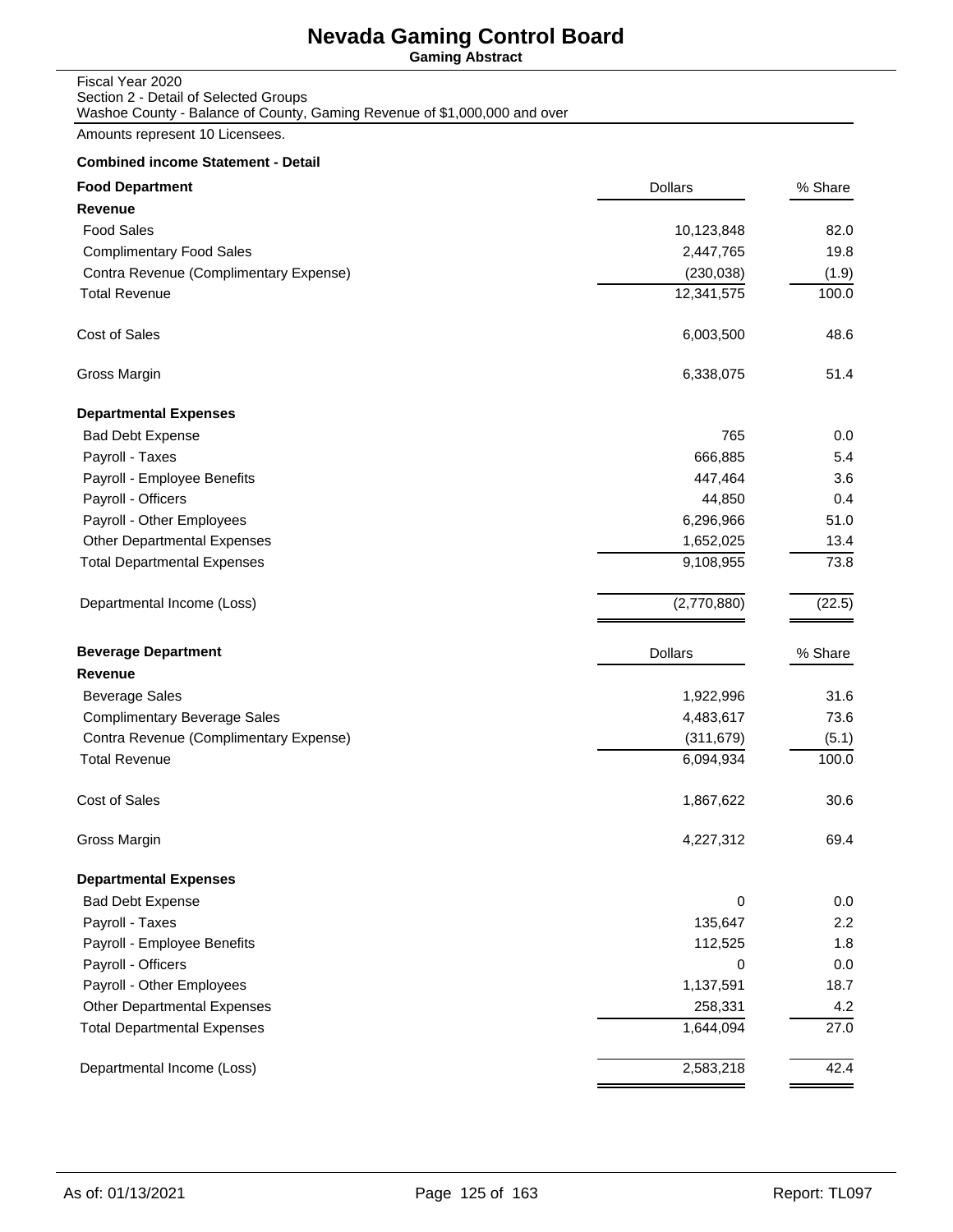**Gaming Abstract**

| Fiscal Year 2020                                                          |
|---------------------------------------------------------------------------|
| Section 2 - Detail of Selected Groups                                     |
| Washoe County - Balance of County, Gaming Revenue of \$1,000,000 and over |

Amounts represent 10 Licensees.

## **Combined income Statement - Detail**

| <b>Other Income</b>                      | <b>Dollars</b> | % Share |
|------------------------------------------|----------------|---------|
| Revenue                                  |                |         |
| Other Operating and Non-Operating Income | 35,551,936     | 99.3    |
| Other Complimentary Items                | 346,305        | 1.0     |
| Contra Revenue (Complimentary Expense)   | (102, 500)     | (0.3)   |
| <b>Total Revenue</b>                     | 35,795,741     | 100.0   |
| Cost of Sales                            | 24,580,471     | 68.7    |
| Gross Margin                             | 11,215,270     | 31.3    |
| <b>Departmental Expenses</b>             |                |         |
| <b>Bad Debt Expense</b>                  | 1,763          | 0.0     |
| Payroll - Taxes                          | 266,829        | 0.7     |
| Payroll - Employee Benefits              | 277,926        | 0.8     |
| Payroll - Officers                       | 0              | 0.0     |
| Payroll - Other Employees                | 2,957,068      | 8.3     |
| <b>Other Departmental Expenses</b>       | 3,483,008      | 9.7     |
| <b>Total Departmental Expenses</b>       | 6,986,594      | 19.5    |
| Departmental Income (Loss)               | 4,228,676      | 11.8    |

#### **Average Number of Employees**

| Casino Department        | 327   |
|--------------------------|-------|
| Rooms Department         | 63    |
| <b>Food Department</b>   | 295   |
| Beverage Department      | 72    |
| G & A Department         | 181   |
| <b>Other Departments</b> | 80    |
| Total                    | 1.018 |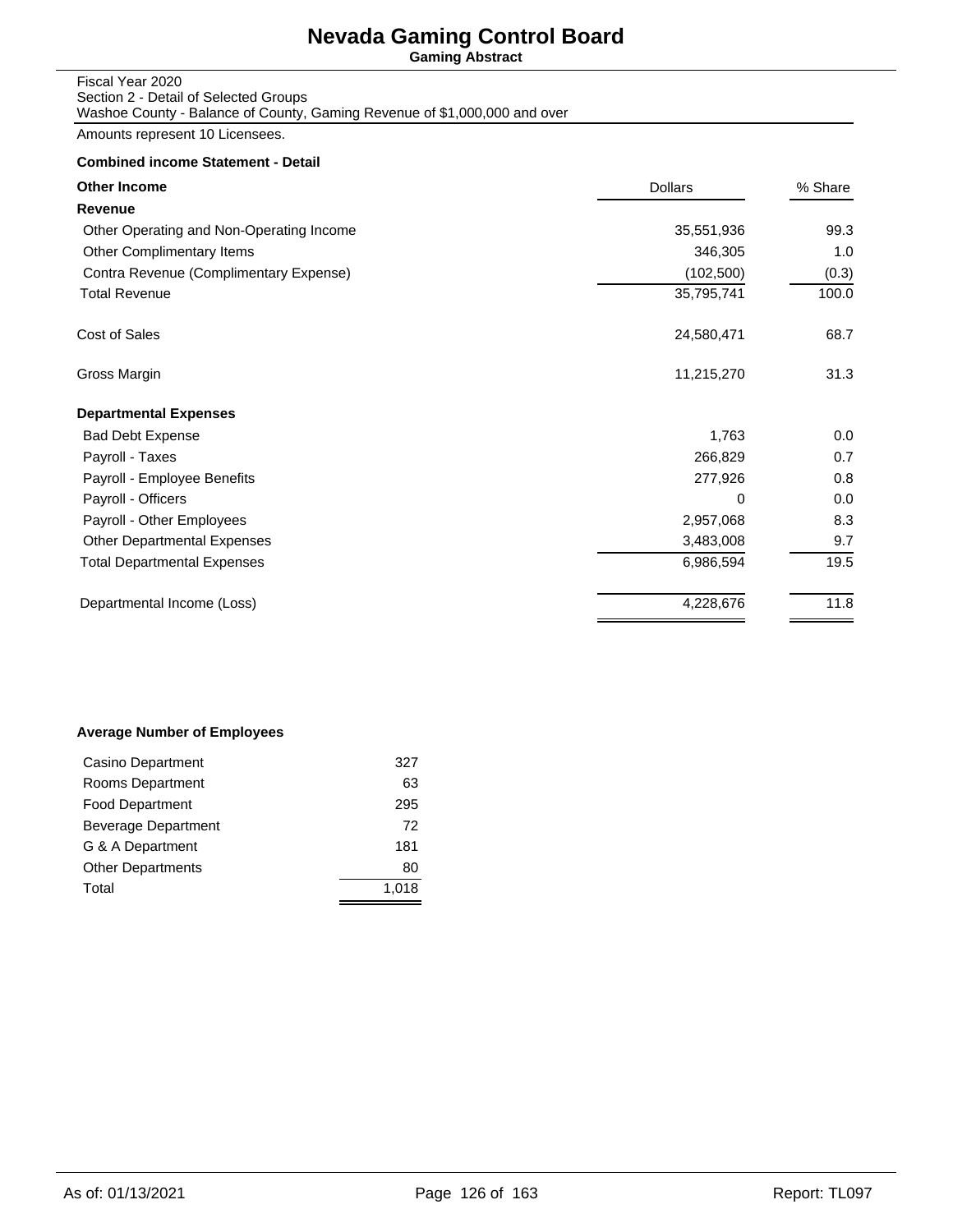**Gaming Abstract**

#### Fiscal Year 2020

Section 2 - Detail of Selected Groups Washoe County - Balance of County, Gaming Revenue of \$1,000,000 and over

Amounts represent 10 Licensees.

#### **Rate of Room Occupancy**

| Month     | Available Rooms | Rooms Occupied | % of Occupancy |
|-----------|-----------------|----------------|----------------|
| July      | 16,367          | 13,176         | 80.5           |
| August    | 16,264          | 12,839         | 78.9           |
| September | 15,458          | 11,369         | 73.5           |
| October   | 15,601          | 10,264         | 65.8           |
| November  | 14,807          | 8,860          | 59.8           |
| December  | 15,566          | 8,422          | 54.1           |
| January   | 14,931          | 8,335          | 55.8           |
| February  | 14,988          | 9,718          | 64.8           |
| March     | 14,041          | 6,412          | 45.7           |
| April     | 6,420           | 2,988          | 46.5           |
| May       | 6,634           | 3,154          | 47.5           |
| June      | 12,251          | 8,196          | 66.9           |
| Total     | 163,328         | 103,733        | 63.5           |

| Per Room Per Day Statistics                                      | <b>Dollars</b> |
|------------------------------------------------------------------|----------------|
| Average Table Revenue (Includes Keno and Bingo) Per Room Per Day | 60.29          |
| Average Slot Revenue Per Room Per Day                            | 647.64         |
| Average Food Sales Per Room Per Day                              | 121.19         |
| Average Beverage Sales Per Room Per Day                          | 61.76          |
| Average Rooms Department Payroll Per Room Per Day                | 15.71          |
| Average Room Rate Per Day                                        | 68.39          |

## **Gaming Revenue Per Square Foot of Floor Space**

|                                       | # Casinos | Average Sq Ft | Revenue/Sq Ft |
|---------------------------------------|-----------|---------------|---------------|
| Table Games (Includes Keno and Bingo) |           | 3,533         | 442           |
| <b>Slots</b>                          | 9         | 12.494        | 597           |
| Race and Sports                       |           | 1.080         | 1.074         |
| Card Games (poker, pan, etc.)         |           | 500           | 122           |
| Total                                 | 10        | 12.816        | 583           |

| Ratios                                                          | Percent |
|-----------------------------------------------------------------|---------|
| <b>Total Current Assets to Total Current Liabilities</b>        | 344.01  |
| <b>Total Capital to Total Liabilities</b>                       | 287.03  |
| <b>Total Capital to Total Current Liabilities</b>               | 553.81  |
| <b>Total Current Liabilities to Total Liabilities</b>           | 51.83   |
| Total Contra Revenue (Complimentary Expense) to Gaming Revenue* | 13.49   |
| Music and Entertainment Expense to Gaming Revenue               | 0.67    |
| <b>Total Revenue to Average Total Assets</b>                    | 115.92  |
| Total Revenue less Comp Sales to Average Total Assets           | 106.67  |
| Return on Invested Capital**                                    | 9.76    |
| Return on Average Assets***                                     | 8.46    |
|                                                                 |         |

\*Gaming revenue is equal to total gaming revenue before Contra Revenue (Complimentary Expense)<br>\*\*Return on invested capital is equal to the total of net income (before federal income taxes and extraorduinary items)<br>and int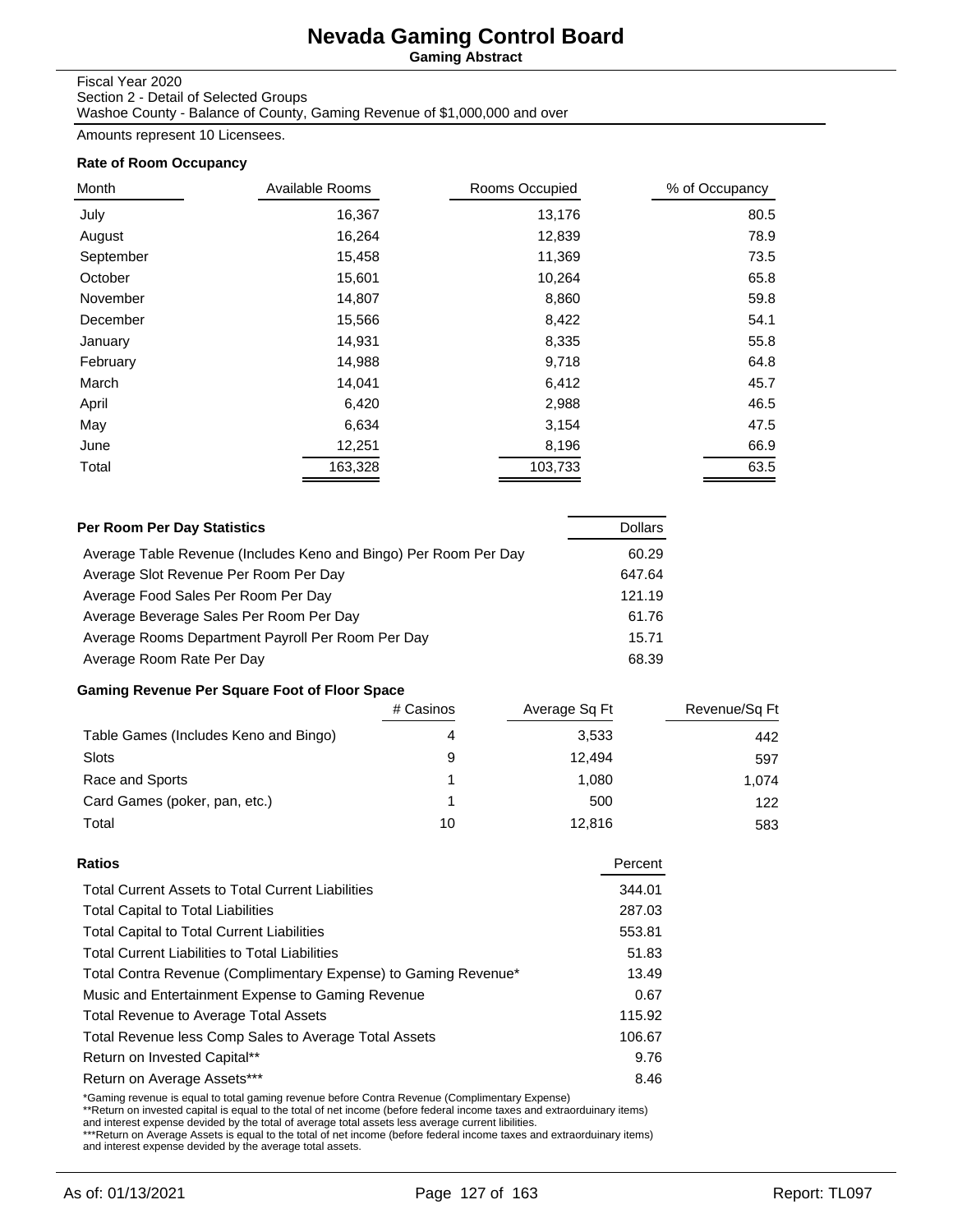**Gaming Abstract**

#### Fiscal Year 2020

Section 3 - Detail of Selected Groups

Statewide - Casinos with rooms facilities , Gaming Revenue of \$1,000,000 and over

#### Amounts represent 131 Licensees.

| <b>Combined Balance Sheet</b>                      |                       |                        | <b>Dollars</b>        | % Share |
|----------------------------------------------------|-----------------------|------------------------|-----------------------|---------|
| <b>Assets</b>                                      |                       |                        |                       |         |
| <b>Current Assets</b>                              |                       |                        |                       |         |
| Cash                                               |                       |                        | 2,233,440,850         | 2.8     |
| Receivables                                        | Total                 | Allowance              |                       |         |
| Casino                                             | 662,803,282           | 301,340,454            | 361,462,828           | 0.5     |
| Trade                                              | 250,243,556           | 28,983,694             | 221,259,862           | 0.3     |
| Sundry                                             | 20,234,305,893        | 2,281,871              | 20,232,024,022        | 25.5    |
| Notes                                              | 12,536,644            | 0                      | 12,536,644            | 0.0     |
| <b>Prepaid Expenses</b>                            |                       |                        | 368,365,802           | 0.5     |
| <b>Other Current Assets</b>                        |                       |                        | 3,154,920,346         | 4.0     |
| <b>Total Current Assets</b>                        |                       |                        | 26,584,010,354        | 33.5    |
| <b>Fixed Assets</b>                                | Cost                  | Depeciation            |                       |         |
| Land                                               | 6,879,476,528         |                        | 6,879,476,528         | 8.7     |
| Land Improvements                                  | 1,039,866,671         | 538,707,059            | 501,159,612           | 0.6     |
| <b>Building &amp; Improvements</b>                 | 24,696,442,177        | 7,315,987,393          | 17,380,454,784        | 21.9    |
| Furniture & Equipment                              | 14,225,831,269        | 10,003,644,981         | 4,222,186,288         | 5.3     |
| Leasehold Imporvements                             | 1,181,045,499         | 89,980,098             | 1,091,065,401         | 1.4     |
| <b>Construction in Progress</b>                    | 1,040,731,573         |                        | 1,040,731,573         | 1.3     |
| <b>Total Fixed Assets</b>                          |                       |                        | 31,115,074,186        | 39.2    |
| <b>Other Assets</b>                                |                       |                        | 21,582,848,074        | 27.2    |
| <b>Total Assets</b>                                |                       |                        | 79,281,932,614        | 100.0   |
| <b>Liabilities and Capital</b><br>Liabilities      |                       |                        |                       |         |
| <b>Current Liabilities</b>                         |                       |                        |                       |         |
| Accounts Payable - Trade                           |                       |                        | 291,023,466           | 0.4     |
| Accounts Payable - Other                           |                       |                        | 7,106,963,965         | 9.0     |
| Current Portion of long Term Debt                  |                       |                        | 284,661,800           | 0.4     |
| <b>Accrued Expenses</b>                            |                       |                        | 767,299,862           | 1.0     |
| <b>Other Current Liabilities</b>                   |                       |                        | 4,088,872,742         | 5.2     |
| <b>Total Current Liabilities</b>                   |                       |                        | 12,538,821,835        | 15.8    |
| Long Term Debt                                     | <b>Total Owing</b>    | <b>Current Portion</b> |                       |         |
| Mortgages                                          | 1,739,720,618         | 143,637,918            | 1,596,082,700         | 2.0     |
| Debentures & Bonds                                 | 120,679,095           | 8,250,000              | 112,429,095           | 0.1     |
| Notes                                              | 5,156,183,452         | 24,341,049             | 5,131,842,403         | 6.5     |
| Contracts                                          | 5,373,859,332         | 65,941,133             | 5,307,918,199         | 6.7     |
| Other                                              | 7,400,669,518         | 42,491,700             | 7,358,177,818         | 9.3     |
| <b>Total Long Term Debt</b>                        |                       |                        | 19,506,450,215        | 24.6    |
| <b>Other Liabilities</b>                           |                       |                        | 13,669,752,932        | 17.2    |
| <b>Total Liabilities</b>                           |                       |                        | 45,715,024,982        | 57.7    |
| Capital                                            |                       |                        |                       |         |
| Owners Capital Accounts (other than corporations)  |                       |                        | (2, 172, 444, 027)    | (2.7)   |
| Capital Stock and Other Capital (for corporations) |                       |                        | 18,288,274,287        | 23.1    |
| <b>Retained Earnings</b>                           |                       |                        | 17,451,077,372        | 22.0    |
| <b>Total Capital</b>                               |                       |                        | 33,566,907,632        | 42.3    |
| <b>Total Liabilities and Capital</b>               |                       |                        | 79,281,932,614        | 100.0   |
|                                                    |                       |                        |                       |         |
| Average Assets                                     | <b>Upper Quartile</b> | Median                 | <b>Lower Quartile</b> |         |
| 605,205,592                                        | 507,390,065           | 86,719,953             | 86,719,953            |         |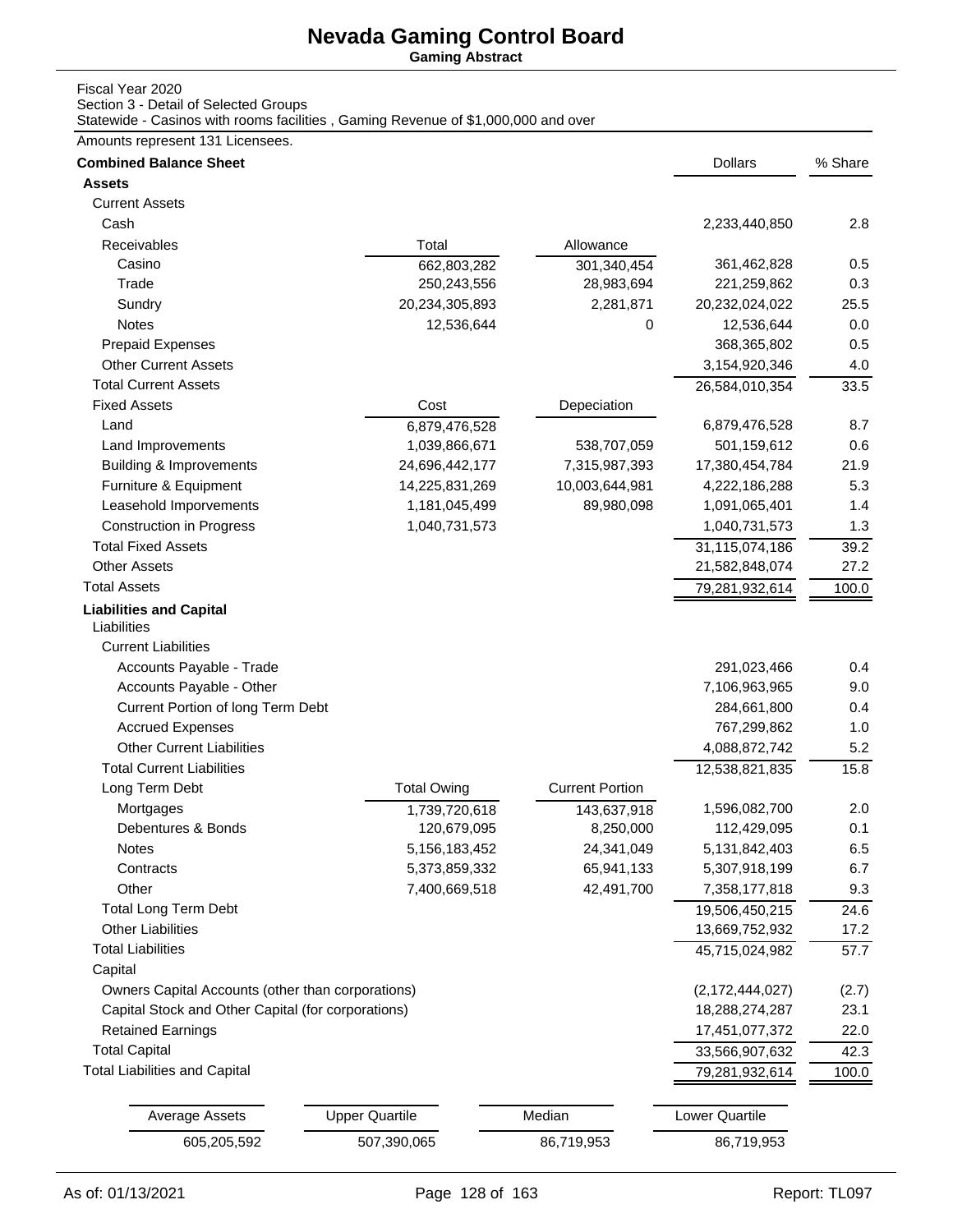**Gaming Abstract**

Fiscal Year 2020 Section 3 - Detail of Selected Groups Statewide - Casinos with rooms facilities , Gaming Revenue of \$1,000,000 and over

Amounts represent 131 Licensees.

|                                                                   |                 | % Share |
|-------------------------------------------------------------------|-----------------|---------|
| Revenue                                                           |                 |         |
| Gaming                                                            | 6,124,540,951   | 34.9    |
| Rooms                                                             | 4,719,602,887   | 26.9    |
| Food                                                              | 3,047,973,488   | 17.4    |
| Beverage                                                          | 1,426,808,051   | 8.1     |
| Other                                                             | 2,228,203,743   | 12.7    |
| <b>Total Revenue</b>                                              | 17,547,129,120  | 100.0   |
| <b>Cost of Sales</b>                                              | 1,252,729,460   | 7.1     |
| Gross Margin                                                      | 16,294,399,660  | 92.9    |
| <b>Departmental Expenses</b>                                      | 8,262,775,226   | 47.1    |
| Departmental Income                                               | 8,031,624,434   | 45.8    |
| General & Administrative Expenses                                 |                 |         |
| <b>Advertising &amp; Promotion</b>                                | 246,801,782     | 1.4     |
| <b>Bad Debt Expense</b>                                           | 10,764,095      | 0.1     |
| Depreciation - Buildings                                          | 1,112,468,097   | 6.3     |
| Depreciation & Amortizartion - Other                              | 1,058,422,384   | 6.0     |
| Energy Expense (e.g. electricity, gas, oil)                       | 260,365,111     | 1.5     |
| <b>Equipment Rental or Lease</b>                                  | 52,252,702      | 0.3     |
| Interest Expense                                                  | 1,152,378,379   | 6.6     |
| Music & Entertainment                                             | 200,569,398     | 1.1     |
| Payroll - Taxes                                                   | 90,468,938      | 0.5     |
| Payroll - Employee Benefits                                       | 317,637,525     | 1.8     |
| Payroll - Officers                                                | 37,314,947      | 0.2     |
| Payroll - Other Employees                                         | 1,231,973,079   | 7.0     |
| <b>Rent of Premises</b>                                           | 122,255,723     | 0.7     |
| <b>Taxes - Real Estate</b>                                        | 186,538,988     | 1.1     |
| Taxes & Licenses - Other                                          | 101,899,497     | 0.6     |
| Utilities (other than energy expense items)                       | 119,778,554     | 0.7     |
| Other G & A                                                       | (1,052,465,808) | (6.0)   |
| Total General & Administrative Expenses                           | 5,249,423,391   | 29.9    |
| Net Income (Loss) before Fed Income Taxes and Extraordinary Items | 2,782,201,043   | 15.9    |

| Average Revenue | Upper Quartile | Median     | Lower Quartile |
|-----------------|----------------|------------|----------------|
| 133.947.551     | 152.163.549    | 49.663.996 | 49,663,996     |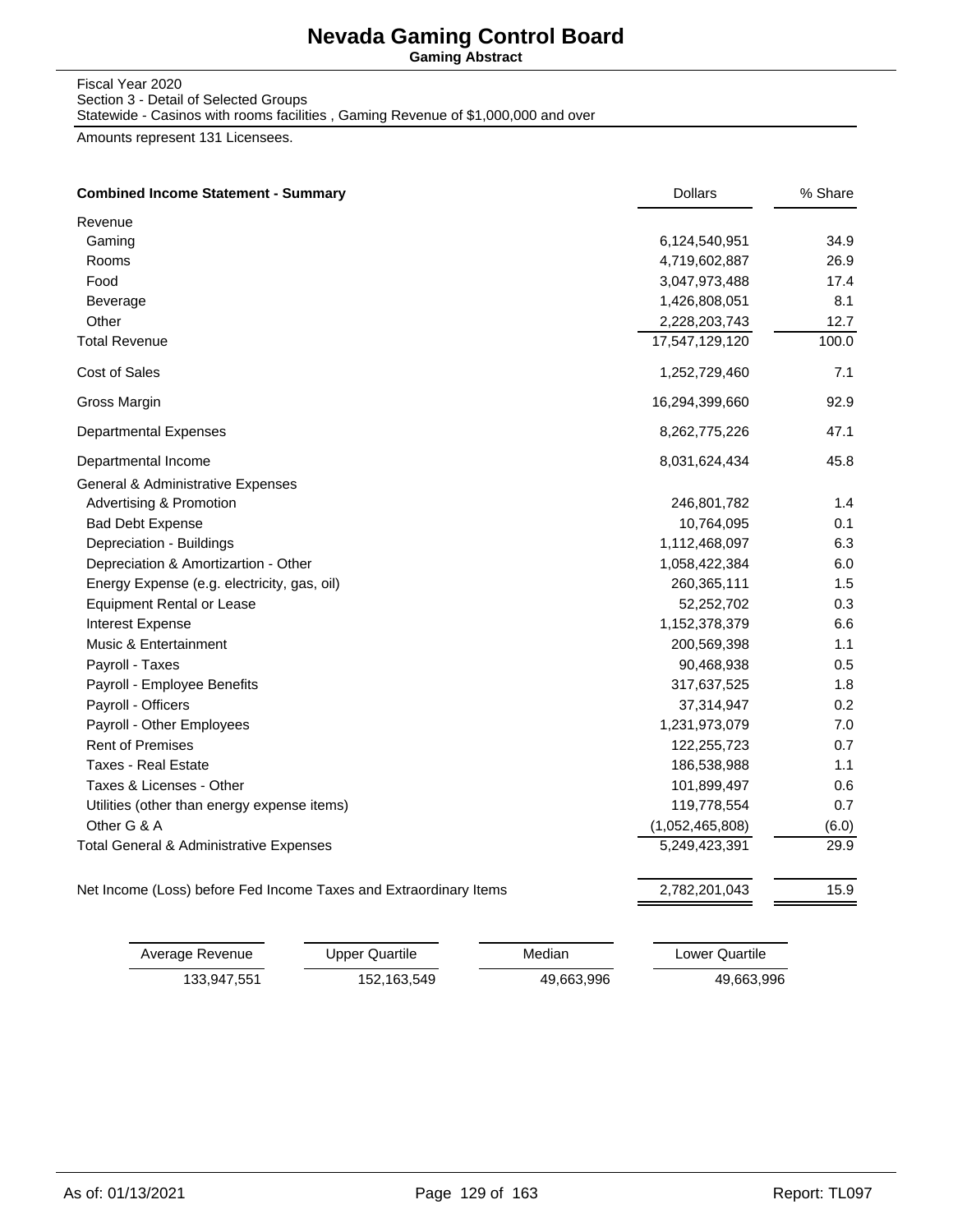**Gaming Abstract**

| Fiscal Year 2020                                                                  |  |
|-----------------------------------------------------------------------------------|--|
| Section 3 - Detail of Selected Groups                                             |  |
| Statewide - Casinos with rooms facilities, Gaming Revenue of \$1,000,000 and over |  |

Amounts represent 131 Licensees.

| <b>Casino Department</b>                                | <b>Dollars</b>   | % Share |
|---------------------------------------------------------|------------------|---------|
| Revenue                                                 |                  |         |
| Table Games (Includes Keno and Bingo)                   | 2,495,598,019    | 40.7    |
| <b>Slot Machines</b>                                    | 5,825,638,896    | 95.1    |
| Card Games (poker, pan, etc.)                           | 101,694,994      | 1.7     |
| Race Book                                               | 26,605,463       | 0.4     |
| Sports Book                                             | 135,140,243      | 2.2     |
| Contra Revenue (Complimentary Expense)                  | (2,460,136,664)  | (40.2)  |
| <b>Total Revenue</b>                                    | 6,124,540,951    | 100.0   |
| <b>Departmental Expenses</b>                            |                  |         |
| <b>Bad Debt Expense</b>                                 | 133,168,455      | 2.2     |
| Commisions                                              | 42,028,805       | 0.7     |
| Gaming Taxes and Licenses                               | 636,428,764      | 10.4    |
| Preferred Guest Expenses (exclusive of complimentaries) | 128,002,103      | 2.1     |
| Payroll - Taxes                                         | 121,254,458      | 2.0     |
| Payroll - Employee Benefits                             | 251,539,288      | 4.1     |
| Payroll - Officers                                      | 13,842,856       | 0.2     |
| Payroll - Other Employees                               | 985,748,421      | 16.1    |
| Race Wire Fees                                          | 3,305,694        | 0.1     |
| <b>Other Departmental Expenses</b>                      | 647,955,865      | 10.6    |
| <b>Total Departmental Expenses</b>                      | 2,963,274,709    | 48.4    |
| Departmental Income (Loss)                              | 3, 161, 266, 242 | 51.6    |
| <b>Rooms Department</b>                                 | <b>Dollars</b>   | % Share |
| Revenue                                                 |                  |         |
| Room Sales                                              | 3,870,283,661    | 82.0    |
| <b>Complimentary Room Sales</b>                         | 913,720,868      | 19.4    |
| Contra Revenue (Complimentary Expense)                  | (64, 401, 642)   | (1.4)   |
| <b>Total Revenue</b>                                    | 4,719,602,887    | 100.0   |
| <b>Departmental Expenses</b>                            |                  |         |
| <b>Bad Debt Expense</b>                                 | 11,678,849       | 0.2     |
| Payroll - Taxes                                         | 74,378,970       | 1.6     |
| Payroll - Employee Benefits                             | 263,186,120      | 5.6     |
| Payroll - Officers                                      | 6,240,336        | 0.1     |
| Payroll - Other Employees                               | 874,489,576      | 18.5    |
| <b>Other Departmental Expenses</b>                      | 596,828,310      | 12.6    |
| <b>Total Departmental Expenses</b>                      | 1,826,802,161    | 38.7    |
| Departmental Income (Loss)                              | 2,892,800,726    | 61.3    |
|                                                         |                  |         |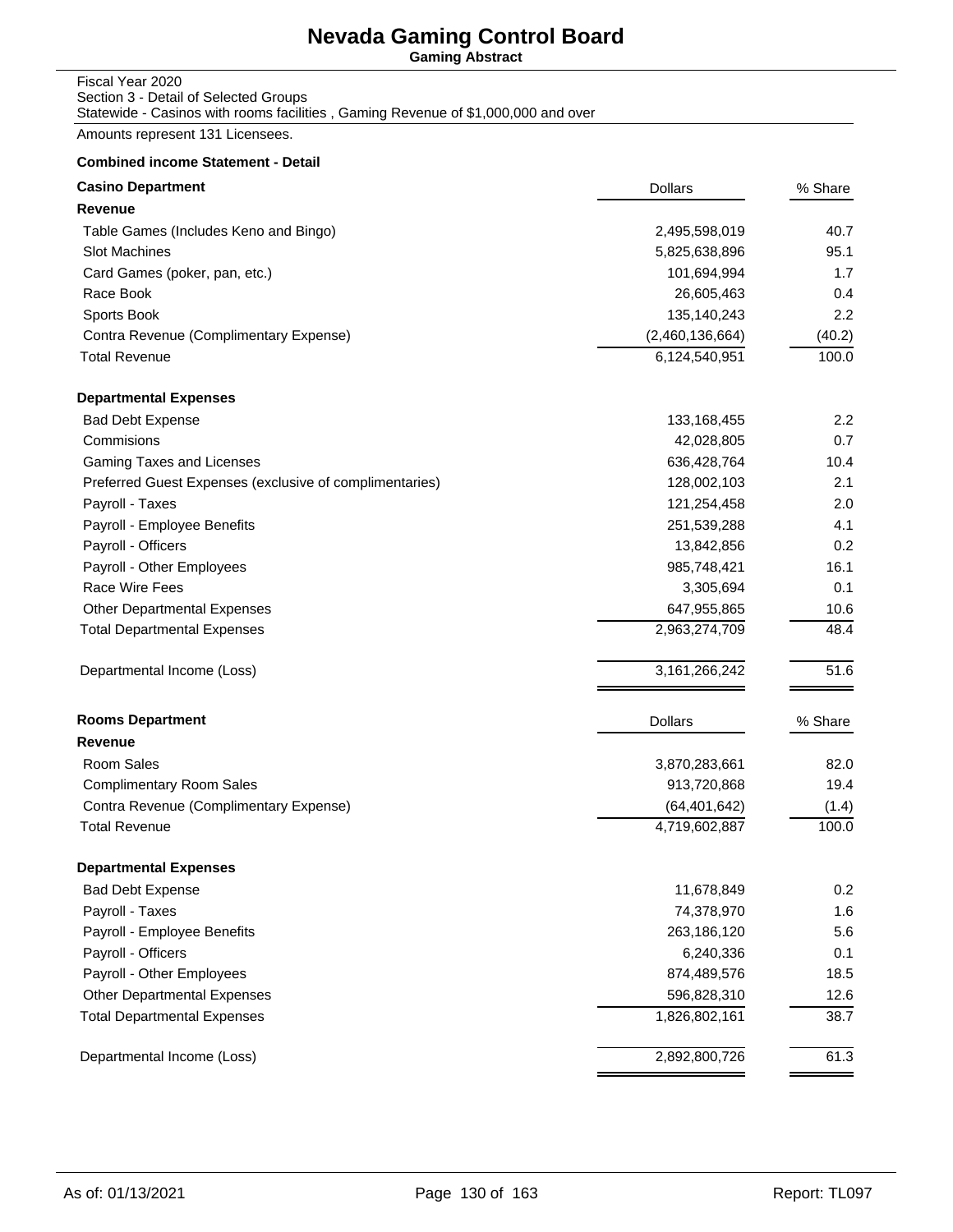**Gaming Abstract**

| Fiscal Year 2020                                                                  |  |
|-----------------------------------------------------------------------------------|--|
| Section 3 - Detail of Selected Groups                                             |  |
| Statewide - Casinos with rooms facilities, Gaming Revenue of \$1,000,000 and over |  |

Amounts represent 131 Licensees.

| Revenue<br><b>Food Sales</b><br>2,645,875,970<br>444,796,655<br><b>Complimentary Food Sales</b><br>Contra Revenue (Complimentary Expense)<br>(42, 699, 137)<br>3,047,973,488<br><b>Total Revenue</b><br>Cost of Sales<br>806,388,478<br>Gross Margin<br>2,241,585,010<br><b>Departmental Expenses</b><br><b>Bad Debt Expense</b><br>1,661,479<br>Payroll - Taxes<br>126,202,942<br>4.1<br>Payroll - Employee Benefits<br>330,865,343<br>Payroll - Officers<br>12,422,436<br>Payroll - Other Employees<br>1,241,633,979<br><b>Other Departmental Expenses</b><br>291,050,031<br><b>Total Departmental Expenses</b><br>2,003,836,210<br>237,748,800<br>Departmental Income (Loss)<br><b>Beverage Department</b><br>% Share<br><b>Dollars</b><br><b>Revenue</b><br><b>Beverage Sales</b><br>784,770,767<br><b>Complimentary Beverage Sales</b><br>656,674,642<br>Contra Revenue (Complimentary Expense)<br>(14, 637, 358)<br><b>Total Revenue</b><br>1,426,808,051<br>Cost of Sales<br>233,447,712<br>Gross Margin<br>1,193,360,339<br><b>Departmental Expenses</b><br><b>Bad Debt Expense</b><br>435,564<br>Payroll - Taxes<br>33,976,496<br>Payroll - Employee Benefits<br>84,908,359<br>Payroll - Officers<br>504,844<br>Payroll - Other Employees<br>265,851,296<br>Other Departmental Expenses<br>191,665,353<br>577,341,912<br><b>Total Departmental Expenses</b><br>616,018,427<br>Departmental Income (Loss) | <b>Food Department</b> | <b>Dollars</b> | % Share |
|-------------------------------------------------------------------------------------------------------------------------------------------------------------------------------------------------------------------------------------------------------------------------------------------------------------------------------------------------------------------------------------------------------------------------------------------------------------------------------------------------------------------------------------------------------------------------------------------------------------------------------------------------------------------------------------------------------------------------------------------------------------------------------------------------------------------------------------------------------------------------------------------------------------------------------------------------------------------------------------------------------------------------------------------------------------------------------------------------------------------------------------------------------------------------------------------------------------------------------------------------------------------------------------------------------------------------------------------------------------------------------------------------------------------|------------------------|----------------|---------|
|                                                                                                                                                                                                                                                                                                                                                                                                                                                                                                                                                                                                                                                                                                                                                                                                                                                                                                                                                                                                                                                                                                                                                                                                                                                                                                                                                                                                                   |                        |                |         |
|                                                                                                                                                                                                                                                                                                                                                                                                                                                                                                                                                                                                                                                                                                                                                                                                                                                                                                                                                                                                                                                                                                                                                                                                                                                                                                                                                                                                                   |                        |                | 86.8    |
|                                                                                                                                                                                                                                                                                                                                                                                                                                                                                                                                                                                                                                                                                                                                                                                                                                                                                                                                                                                                                                                                                                                                                                                                                                                                                                                                                                                                                   |                        |                | 14.6    |
|                                                                                                                                                                                                                                                                                                                                                                                                                                                                                                                                                                                                                                                                                                                                                                                                                                                                                                                                                                                                                                                                                                                                                                                                                                                                                                                                                                                                                   |                        |                | (1.4)   |
|                                                                                                                                                                                                                                                                                                                                                                                                                                                                                                                                                                                                                                                                                                                                                                                                                                                                                                                                                                                                                                                                                                                                                                                                                                                                                                                                                                                                                   |                        |                | 100.0   |
|                                                                                                                                                                                                                                                                                                                                                                                                                                                                                                                                                                                                                                                                                                                                                                                                                                                                                                                                                                                                                                                                                                                                                                                                                                                                                                                                                                                                                   |                        |                | 26.5    |
|                                                                                                                                                                                                                                                                                                                                                                                                                                                                                                                                                                                                                                                                                                                                                                                                                                                                                                                                                                                                                                                                                                                                                                                                                                                                                                                                                                                                                   |                        |                | 73.5    |
|                                                                                                                                                                                                                                                                                                                                                                                                                                                                                                                                                                                                                                                                                                                                                                                                                                                                                                                                                                                                                                                                                                                                                                                                                                                                                                                                                                                                                   |                        |                |         |
|                                                                                                                                                                                                                                                                                                                                                                                                                                                                                                                                                                                                                                                                                                                                                                                                                                                                                                                                                                                                                                                                                                                                                                                                                                                                                                                                                                                                                   |                        |                | 0.1     |
|                                                                                                                                                                                                                                                                                                                                                                                                                                                                                                                                                                                                                                                                                                                                                                                                                                                                                                                                                                                                                                                                                                                                                                                                                                                                                                                                                                                                                   |                        |                |         |
|                                                                                                                                                                                                                                                                                                                                                                                                                                                                                                                                                                                                                                                                                                                                                                                                                                                                                                                                                                                                                                                                                                                                                                                                                                                                                                                                                                                                                   |                        |                | 10.9    |
|                                                                                                                                                                                                                                                                                                                                                                                                                                                                                                                                                                                                                                                                                                                                                                                                                                                                                                                                                                                                                                                                                                                                                                                                                                                                                                                                                                                                                   |                        |                | 0.4     |
|                                                                                                                                                                                                                                                                                                                                                                                                                                                                                                                                                                                                                                                                                                                                                                                                                                                                                                                                                                                                                                                                                                                                                                                                                                                                                                                                                                                                                   |                        |                | 40.7    |
|                                                                                                                                                                                                                                                                                                                                                                                                                                                                                                                                                                                                                                                                                                                                                                                                                                                                                                                                                                                                                                                                                                                                                                                                                                                                                                                                                                                                                   |                        |                | 9.5     |
|                                                                                                                                                                                                                                                                                                                                                                                                                                                                                                                                                                                                                                                                                                                                                                                                                                                                                                                                                                                                                                                                                                                                                                                                                                                                                                                                                                                                                   |                        |                | 65.7    |
|                                                                                                                                                                                                                                                                                                                                                                                                                                                                                                                                                                                                                                                                                                                                                                                                                                                                                                                                                                                                                                                                                                                                                                                                                                                                                                                                                                                                                   |                        |                | 7.8     |
|                                                                                                                                                                                                                                                                                                                                                                                                                                                                                                                                                                                                                                                                                                                                                                                                                                                                                                                                                                                                                                                                                                                                                                                                                                                                                                                                                                                                                   |                        |                |         |
|                                                                                                                                                                                                                                                                                                                                                                                                                                                                                                                                                                                                                                                                                                                                                                                                                                                                                                                                                                                                                                                                                                                                                                                                                                                                                                                                                                                                                   |                        |                |         |
|                                                                                                                                                                                                                                                                                                                                                                                                                                                                                                                                                                                                                                                                                                                                                                                                                                                                                                                                                                                                                                                                                                                                                                                                                                                                                                                                                                                                                   |                        |                | 55.0    |
|                                                                                                                                                                                                                                                                                                                                                                                                                                                                                                                                                                                                                                                                                                                                                                                                                                                                                                                                                                                                                                                                                                                                                                                                                                                                                                                                                                                                                   |                        |                | 46.0    |
|                                                                                                                                                                                                                                                                                                                                                                                                                                                                                                                                                                                                                                                                                                                                                                                                                                                                                                                                                                                                                                                                                                                                                                                                                                                                                                                                                                                                                   |                        |                | (1.0)   |
|                                                                                                                                                                                                                                                                                                                                                                                                                                                                                                                                                                                                                                                                                                                                                                                                                                                                                                                                                                                                                                                                                                                                                                                                                                                                                                                                                                                                                   |                        |                | 100.0   |
|                                                                                                                                                                                                                                                                                                                                                                                                                                                                                                                                                                                                                                                                                                                                                                                                                                                                                                                                                                                                                                                                                                                                                                                                                                                                                                                                                                                                                   |                        |                | 16.4    |
|                                                                                                                                                                                                                                                                                                                                                                                                                                                                                                                                                                                                                                                                                                                                                                                                                                                                                                                                                                                                                                                                                                                                                                                                                                                                                                                                                                                                                   |                        |                | 83.6    |
|                                                                                                                                                                                                                                                                                                                                                                                                                                                                                                                                                                                                                                                                                                                                                                                                                                                                                                                                                                                                                                                                                                                                                                                                                                                                                                                                                                                                                   |                        |                |         |
|                                                                                                                                                                                                                                                                                                                                                                                                                                                                                                                                                                                                                                                                                                                                                                                                                                                                                                                                                                                                                                                                                                                                                                                                                                                                                                                                                                                                                   |                        |                | 0.0     |
|                                                                                                                                                                                                                                                                                                                                                                                                                                                                                                                                                                                                                                                                                                                                                                                                                                                                                                                                                                                                                                                                                                                                                                                                                                                                                                                                                                                                                   |                        |                | 2.4     |
|                                                                                                                                                                                                                                                                                                                                                                                                                                                                                                                                                                                                                                                                                                                                                                                                                                                                                                                                                                                                                                                                                                                                                                                                                                                                                                                                                                                                                   |                        |                | 6.0     |
|                                                                                                                                                                                                                                                                                                                                                                                                                                                                                                                                                                                                                                                                                                                                                                                                                                                                                                                                                                                                                                                                                                                                                                                                                                                                                                                                                                                                                   |                        |                | 0.0     |
|                                                                                                                                                                                                                                                                                                                                                                                                                                                                                                                                                                                                                                                                                                                                                                                                                                                                                                                                                                                                                                                                                                                                                                                                                                                                                                                                                                                                                   |                        |                | 18.6    |
|                                                                                                                                                                                                                                                                                                                                                                                                                                                                                                                                                                                                                                                                                                                                                                                                                                                                                                                                                                                                                                                                                                                                                                                                                                                                                                                                                                                                                   |                        |                | 13.4    |
|                                                                                                                                                                                                                                                                                                                                                                                                                                                                                                                                                                                                                                                                                                                                                                                                                                                                                                                                                                                                                                                                                                                                                                                                                                                                                                                                                                                                                   |                        |                | 40.5    |
|                                                                                                                                                                                                                                                                                                                                                                                                                                                                                                                                                                                                                                                                                                                                                                                                                                                                                                                                                                                                                                                                                                                                                                                                                                                                                                                                                                                                                   |                        |                | 43.2    |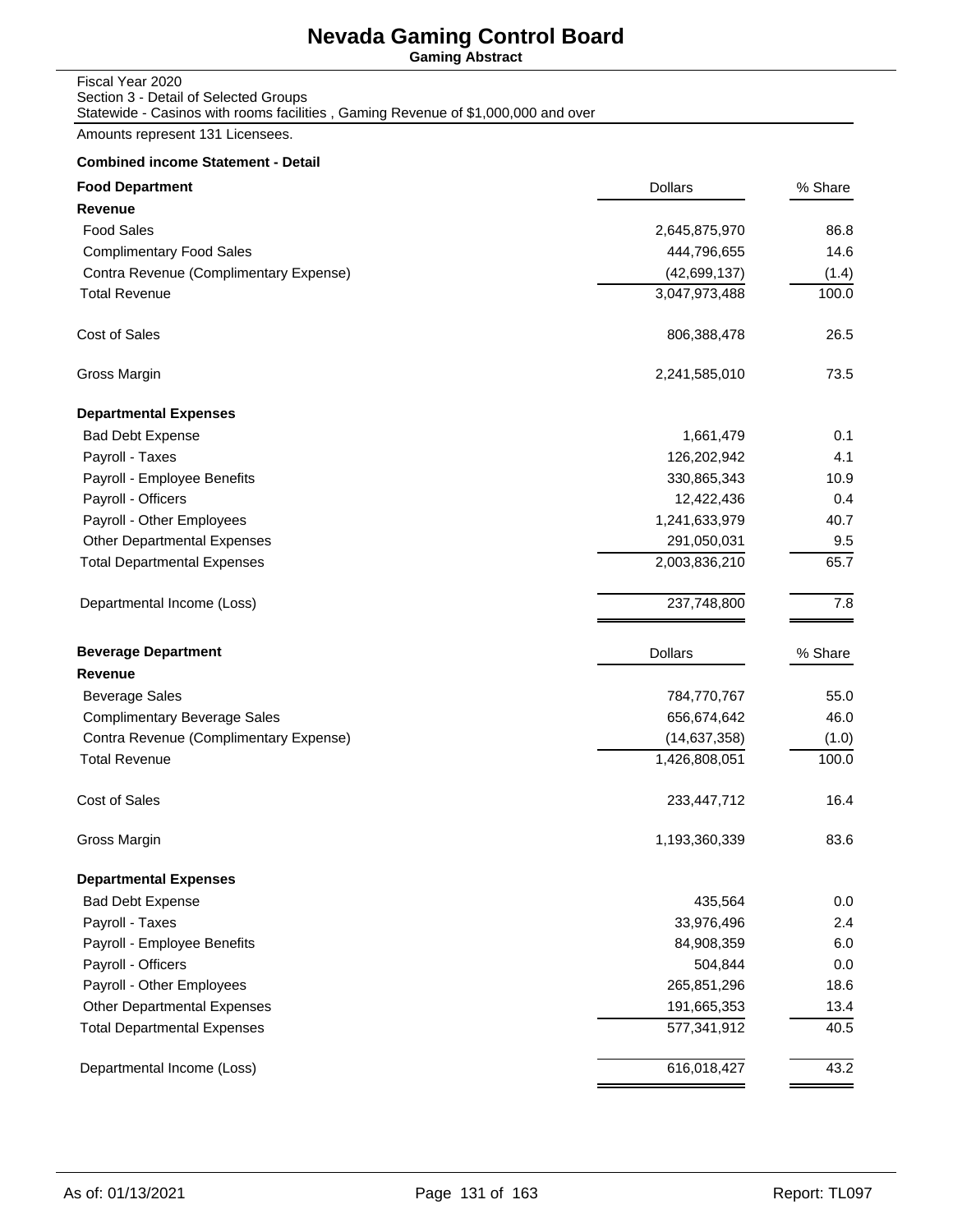**Gaming Abstract**

| Fiscal Year 2020                                                                  |  |
|-----------------------------------------------------------------------------------|--|
| Section 3 - Detail of Selected Groups                                             |  |
| Statewide - Casinos with rooms facilities, Gaming Revenue of \$1,000,000 and over |  |

Amounts represent 131 Licensees.

## **Combined income Statement - Detail**

| 2,162,970,093  | 97.1  |
|----------------|-------|
| 106,070,038    | 4.8   |
| (40, 836, 388) | (1.8) |
| 2,228,203,743  | 100.0 |
| 212,893,270    | 9.6   |
| 2,015,310,473  | 90.4  |
|                |       |
| 13,523,832     | 0.6   |
| 29,294,862     | 1.3   |
| 60,084,447     | 2.7   |
| 4,426,060      | 0.2   |
| 323,317,212    | 14.5  |
| 460,873,821    | 20.7  |
| 891,520,234    | 40.0  |
| 1,123,790,239  | 50.4  |
|                |       |

## **Average Number of Employees**

| Casino Department          | 30,306  |
|----------------------------|---------|
| Rooms Department           | 24,028  |
| <b>Food Department</b>     | 34,422  |
| <b>Beverage Department</b> | 8.916   |
| G & A Department           | 21,931  |
| <b>Other Departments</b>   | 8,956   |
| Total                      | 128.559 |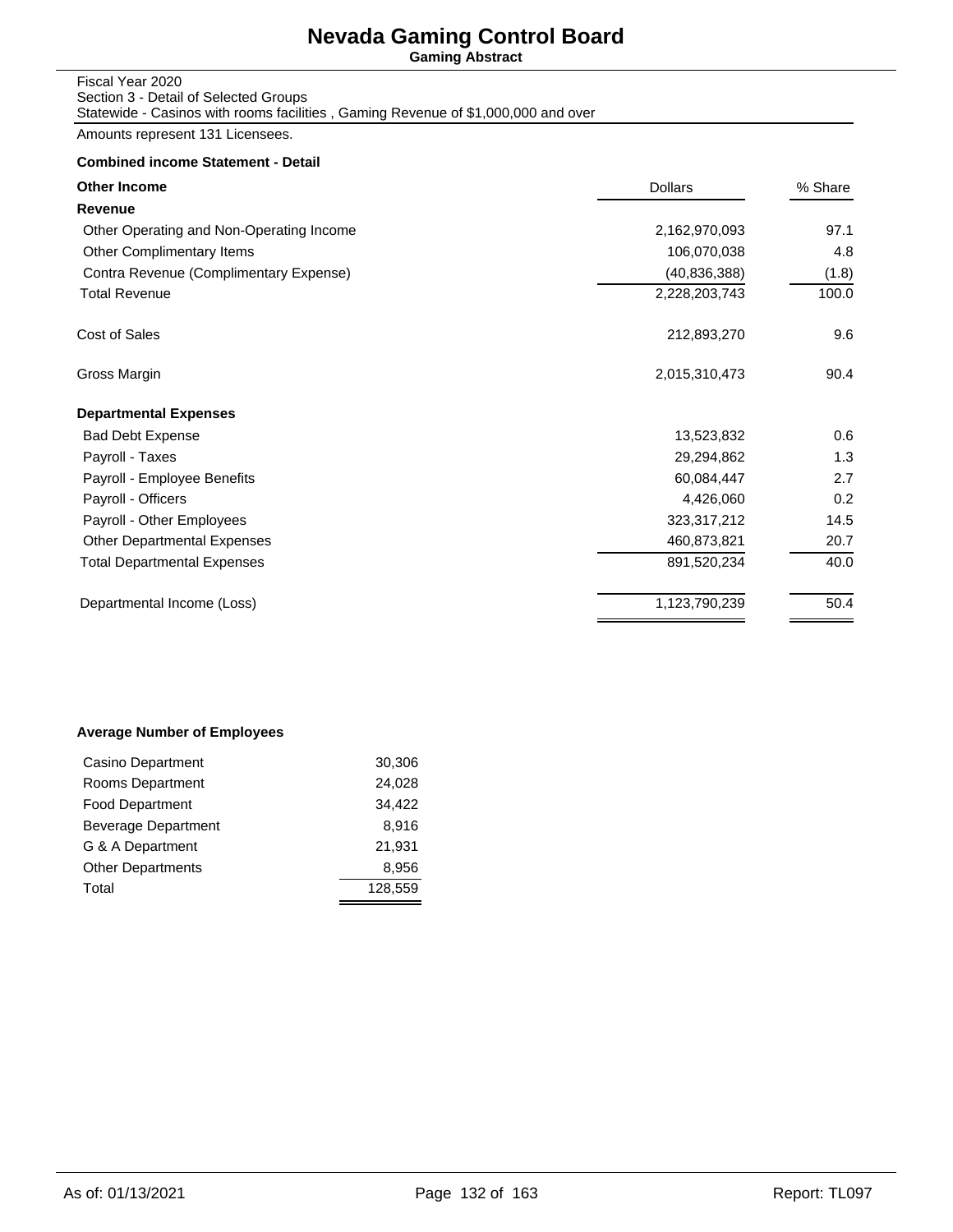**Gaming Abstract**

### Fiscal Year 2020

Section 3 - Detail of Selected Groups Statewide - Casinos with rooms facilities , Gaming Revenue of \$1,000,000 and over

Amounts represent 131 Licensees.

### **Rate of Room Occupancy**

| Month     | Available Rooms | Rooms Occupied | % of Occupancy |
|-----------|-----------------|----------------|----------------|
| July      | 4,236,414       | 3,776,437      | 89.1           |
| August    | 4,205,158       | 3,615,805      | 86.0           |
| September | 4,080,629       | 3,487,284      | 85.5           |
| October   | 4,185,501       | 3,609,882      | 86.2           |
| November  | 4,048,805       | 3,417,785      | 84.4           |
| December  | 4,164,310       | 3,357,727      | 80.6           |
| January   | 4,359,303       | 3,596,936      | 82.5           |
| February  | 4,041,767       | 3,376,190      | 83.5           |
| March     | 2,968,151       | 1,611,051      | 54.3           |
| April     | 1,203,308       | 28,584         | 2.4            |
| May       | 1,206,593       | 29,308         | 2.4            |
| June      | 3,130,594       | 1,212,388      | 38.7           |
| Total     | 41,830,533      | 31,119,377     | 74.4           |

| Per Room Per Day Statistics                                      | <b>Dollars</b> |
|------------------------------------------------------------------|----------------|
| Average Table Revenue (Includes Keno and Bingo) Per Room Per Day | 80.19          |
| Average Slot Revenue Per Room Per Day                            | 187.20         |
| Average Food Sales Per Room Per Day                              | 99.32          |
| Average Beverage Sales Per Room Per Day                          | 46.32          |
| Average Rooms Department Payroll Per Room Per Day                | 39.15          |
| Average Room Rate Per Day                                        | 153.73         |

## **Gaming Revenue Per Square Foot of Floor Space**

|                                       | # Casinos | Average Sq Ft | Revenue/Sq Ft |
|---------------------------------------|-----------|---------------|---------------|
| Table Games (Includes Keno and Bingo) | 121       | 11.106        | 1.857         |
| Slots                                 | 131       | 42.763        | 1.040         |
| Race and Sports                       | 63        | 4.584         | 560           |
| Card Games (poker, pan, etc.)         | 51        | 2.465         | 809           |
| Total                                 | 131       | 56.185        | 1.166         |

| <b>Total Current Assets to Total Current Liabilities</b><br><b>Total Capital to Total Liabilities</b><br><b>Total Capital to Total Current Liabilities</b><br><b>Total Current Liabilities to Total Liabilities</b><br>Total Contra Revenue (Complimentary Expense) to Gaming Revenue*<br>Music and Entertainment Expense to Gaming Revenue<br><b>Total Revenue to Average Total Assets</b><br>Total Revenue less Comp Sales to Average Total Assets<br>Return on Invested Capital**<br>Return on Average Assets*** | Ratios | Percent |
|---------------------------------------------------------------------------------------------------------------------------------------------------------------------------------------------------------------------------------------------------------------------------------------------------------------------------------------------------------------------------------------------------------------------------------------------------------------------------------------------------------------------|--------|---------|
|                                                                                                                                                                                                                                                                                                                                                                                                                                                                                                                     |        | 212.01  |
|                                                                                                                                                                                                                                                                                                                                                                                                                                                                                                                     |        | 73.43   |
|                                                                                                                                                                                                                                                                                                                                                                                                                                                                                                                     |        | 267.70  |
|                                                                                                                                                                                                                                                                                                                                                                                                                                                                                                                     |        | 27.43   |
|                                                                                                                                                                                                                                                                                                                                                                                                                                                                                                                     |        | 30.55   |
|                                                                                                                                                                                                                                                                                                                                                                                                                                                                                                                     |        | 3.27    |
|                                                                                                                                                                                                                                                                                                                                                                                                                                                                                                                     |        | 22.70   |
|                                                                                                                                                                                                                                                                                                                                                                                                                                                                                                                     |        | 19.96   |
|                                                                                                                                                                                                                                                                                                                                                                                                                                                                                                                     |        | 6.19    |
|                                                                                                                                                                                                                                                                                                                                                                                                                                                                                                                     |        | 5.09    |

\*Gaming revenue is equal to total gaming revenue before Contra Revenue (Complimentary Expense)<br>\*\*Return on invested capital is equal to the total of net income (before federal income taxes and extraorduinary items)<br>and int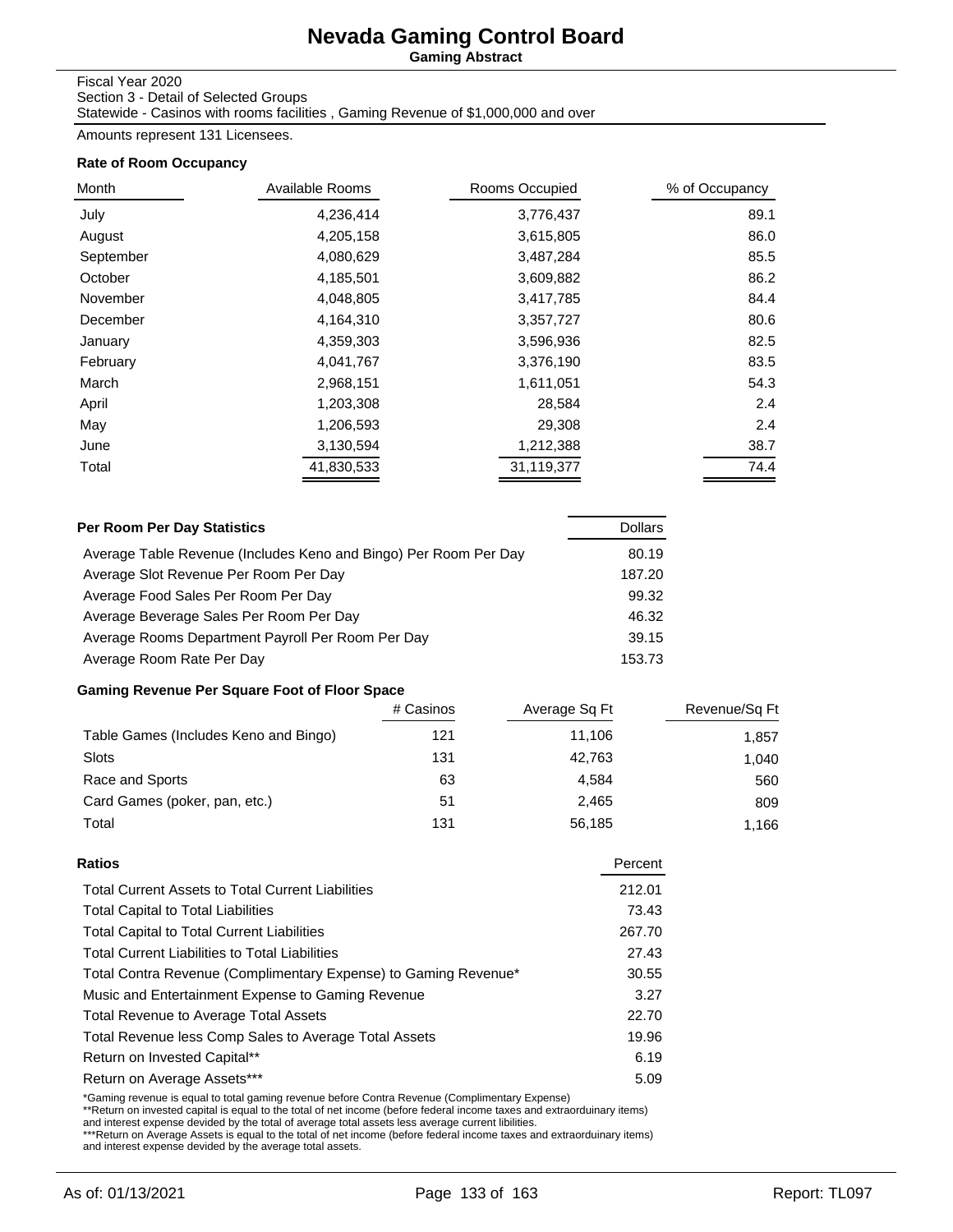**Gaming Abstract**

### Fiscal Year 2020

Section 3 - Detail of Selected Groups

Statewide - Casinos with rooms facilities , Gaming Revenue of \$1,000,000 to \$12,000,000

### Amounts represent 33 Licensees.

| <b>Combined Balance Sheet</b>                      |                       |                        | <b>Dollars</b>  | % Share |
|----------------------------------------------------|-----------------------|------------------------|-----------------|---------|
| <b>Assets</b>                                      |                       |                        |                 |         |
| <b>Current Assets</b>                              |                       |                        |                 |         |
| Cash                                               |                       |                        | 46,155,894      | 8.0     |
| Receivables                                        | Total                 | Allowance              |                 |         |
| Casino                                             | 989,091               | 878,751                | 110,340         | 0.0     |
| Trade                                              | 7,953,389             | 2,969,716              | 4,983,673       | 0.9     |
| Sundry                                             | 8,558,958             | 1,000                  | 8,557,958       | 1.5     |
| Notes                                              | 4,919,616             | 0                      | 4,919,616       | 0.9     |
| <b>Prepaid Expenses</b>                            |                       |                        | 7,784,097       | 1.4     |
| <b>Other Current Assets</b>                        |                       |                        | 2,791,783       | 0.5     |
| <b>Total Current Assets</b>                        |                       |                        | 75,303,361      | 13.1    |
| <b>Fixed Assets</b>                                | Cost                  | Depeciation            |                 |         |
| Land                                               | 72,588,523            |                        | 72,588,523      | 12.6    |
| Land Improvements                                  | 13,004,631            | 6,690,331              | 6,314,300       | 1.1     |
| <b>Building &amp; Improvements</b>                 | 302,739,897           | 76,871,942             | 225,867,955     | 39.3    |
| Furniture & Equipment                              | 178,047,304           | 111,628,730            | 66,418,574      | 11.6    |
| Leasehold Imporvements                             | 27,498,695            | 13,261,388             | 14,237,307      | 2.5     |
| <b>Construction in Progress</b>                    | 9,200,791             |                        | 9,200,791       | 1.6     |
| <b>Total Fixed Assets</b>                          |                       |                        | 394,627,450     | 68.7    |
| <b>Other Assets</b>                                |                       |                        | 104,243,435     | 18.2    |
| <b>Total Assets</b>                                |                       |                        | 574,174,246     | 100.0   |
| <b>Liabilities and Capital</b><br>Liabilities      |                       |                        |                 |         |
| <b>Current Liabilities</b>                         |                       |                        |                 |         |
| Accounts Payable - Trade                           |                       |                        | 13,044,458      | 2.3     |
| Accounts Payable - Other                           |                       |                        | 12,456,037      | 2.2     |
| Current Portion of long Term Debt                  |                       |                        | 12,375,288      | 2.2     |
| <b>Accrued Expenses</b>                            |                       |                        | 18,478,185      | 3.2     |
| <b>Other Current Liabilities</b>                   |                       |                        | 116,430,528     | 20.3    |
| <b>Total Current Liabilities</b>                   |                       |                        | 172,784,496     | 30.1    |
| Long Term Debt                                     | <b>Total Owing</b>    | <b>Current Portion</b> |                 |         |
| Mortgages                                          | 128,520,618           | 781,918                | 127,738,700     | 22.2    |
| Debentures & Bonds                                 | 0                     | 0                      | 0               | 0.0     |
| Notes                                              | 50,992,668            | 9,697,553              | 41,295,115      | $7.2\,$ |
| Contracts                                          | 1,042,517             | 723,420                | 319,097         | 0.1     |
| Other                                              | 35,701,864            | 1,172,397              | 34,529,467      | 6.0     |
| <b>Total Long Term Debt</b>                        |                       |                        | 203,882,379     | 35.5    |
| <b>Other Liabilities</b>                           |                       |                        | 121,933,454     | 21.2    |
| <b>Total Liabilities</b>                           |                       |                        | 498,600,329     | 86.8    |
| Capital                                            |                       |                        |                 |         |
| Owners Capital Accounts (other than corporations)  |                       |                        | 147,085,020     | 25.6    |
| Capital Stock and Other Capital (for corporations) |                       |                        | 120,272,532     | 20.9    |
| <b>Retained Earnings</b>                           |                       |                        | (191, 783, 635) | (33.4)  |
| <b>Total Capital</b>                               |                       |                        | 75,573,917      | 13.2    |
| <b>Total Liabilities and Capital</b>               |                       |                        | 574,174,246     | 100.0   |
|                                                    |                       |                        |                 |         |
| <b>Average Assets</b>                              | <b>Upper Quartile</b> | Median                 | Lower Quartile  |         |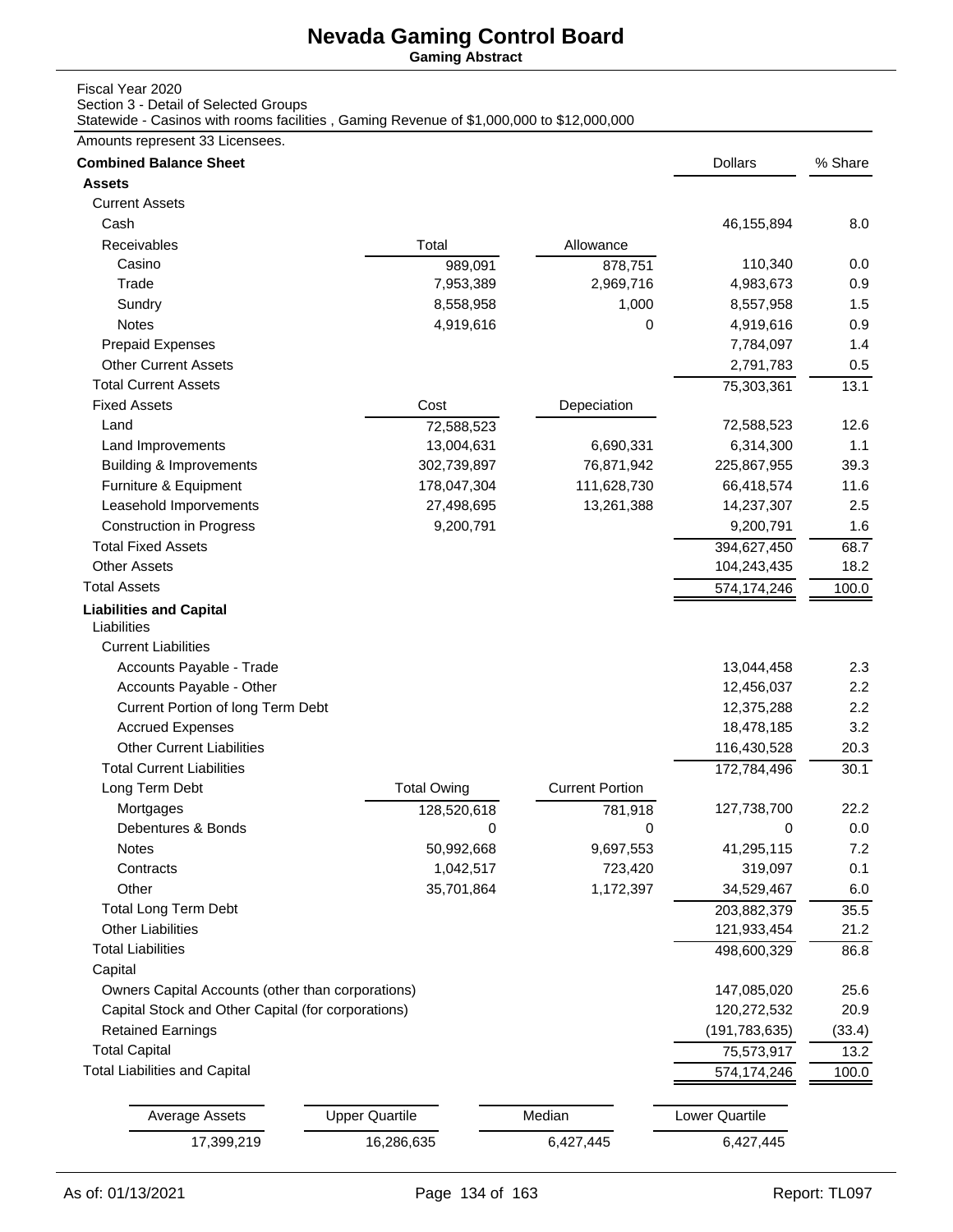**Gaming Abstract**

Fiscal Year 2020 Section 3 - Detail of Selected Groups

Statewide - Casinos with rooms facilities , Gaming Revenue of \$1,000,000 to \$12,000,000

Amounts represent 33 Licensees.

| <b>Combined Income Statement - Summary</b>                        | <b>Dollars</b> | % Share |
|-------------------------------------------------------------------|----------------|---------|
| Revenue                                                           |                |         |
| Gaming                                                            | 138,819,228    | 41.9    |
| Rooms                                                             | 68,667,484     | 20.7    |
| Food                                                              | 42,668,696     | 12.9    |
| Beverage                                                          | 25,535,757     | 7.7     |
| Other                                                             | 55,534,072     | 16.8    |
| <b>Total Revenue</b>                                              | 331,225,237    | 100.0   |
| Cost of Sales                                                     | 52,999,979     | 16.0    |
| Gross Margin                                                      | 278,225,258    | 84.0    |
| <b>Departmental Expenses</b>                                      | 154,658,603    | 46.7    |
| Departmental Income                                               | 123,566,655    | 37.3    |
| General & Administrative Expenses                                 |                |         |
| <b>Advertising &amp; Promotion</b>                                | 8,585,993      | 2.6     |
| <b>Bad Debt Expense</b>                                           | 1,154,357      | 0.3     |
| Depreciation - Buildings                                          | 14,616,925     | 4.4     |
| Depreciation & Amortizartion - Other                              | 11,421,494     | 3.4     |
| Energy Expense (e.g. electricity, gas, oil)                       | 10,845,447     | 3.3     |
| <b>Equipment Rental or Lease</b>                                  | 3,637,978      | 1.1     |
| Interest Expense                                                  | 29,685,860     | 9.0     |
| Music & Entertainment                                             | 350,626        | 0.1     |
| Payroll - Taxes                                                   | 2,699,387      | 0.8     |
| Payroll - Employee Benefits                                       | 6,018,945      | 1.8     |
| Payroll - Officers                                                | 1,099,163      | 0.3     |
| Payroll - Other Employees                                         | 25,741,937     | 7.8     |
| <b>Rent of Premises</b>                                           | 18,482,250     | 5.6     |
| <b>Taxes - Real Estate</b>                                        | 3,058,937      | 0.9     |
| Taxes & Licenses - Other                                          | 1,806,809      | 0.5     |
| Utilities (other than energy expense items)                       | 2,818,841      | 0.9     |
| Other G & A                                                       | 45,481,496     | 13.7    |
| Total General & Administrative Expenses                           | 187,506,445    | 56.6    |
| Net Income (Loss) before Fed Income Taxes and Extraordinary Items | (63,939,790)   | (19.3)  |
|                                                                   |                |         |

| Average Revenue | Upper Quartile | Median    | Lower Quartile |
|-----------------|----------------|-----------|----------------|
| 10.037.128      | 9.792.935      | 7.879.045 | 7,879,045      |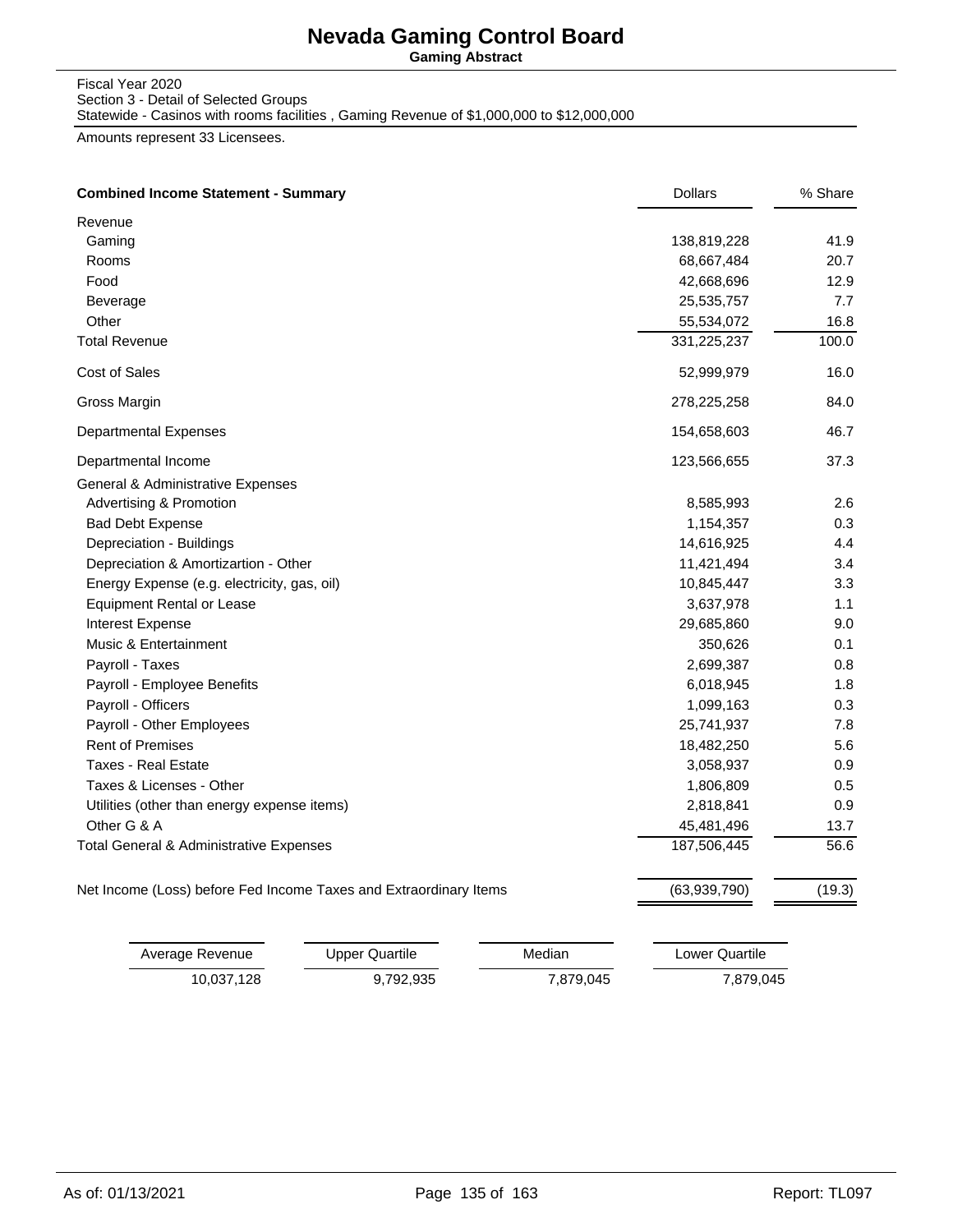**Gaming Abstract**

### Fiscal Year 2020 Section 3 - Detail of Selected Groups Statewide - Casinos with rooms facilities , Gaming Revenue of \$1,000,000 to \$12,000,000

Amounts represent 33 Licensees.

| <b>Casino Department</b>                                | <b>Dollars</b> | % Share |
|---------------------------------------------------------|----------------|---------|
| Revenue                                                 |                |         |
| Table Games (Includes Keno and Bingo)                   | 15,553,394     | 11.2    |
| <b>Slot Machines</b>                                    | 144,497,667    | 104.1   |
| Card Games (poker, pan, etc.)                           | 143,822        | 0.1     |
| Race Book                                               | 1,613          | 0.0     |
| Sports Book                                             | 445,022        | 0.3     |
| Contra Revenue (Complimentary Expense)                  | (21, 822, 290) | (15.7)  |
| <b>Total Revenue</b>                                    | 138,819,228    | 100.0   |
| <b>Departmental Expenses</b>                            |                |         |
| <b>Bad Debt Expense</b>                                 | 4,990          | 0.0     |
| Commisions                                              | 1,048,882      | 0.8     |
| Gaming Taxes and Licenses                               | 13,752,965     | 9.9     |
| Preferred Guest Expenses (exclusive of complimentaries) | 1,288,356      | 0.9     |
| Payroll - Taxes                                         | 2,638,714      | 1.9     |
| Payroll - Employee Benefits                             | 4,517,031      | 3.3     |
| Payroll - Officers                                      | 0              | 0.0     |
| Payroll - Other Employees                               | 22,637,326     | 16.3    |
| Race Wire Fees                                          | 0              | 0.0     |
| <b>Other Departmental Expenses</b>                      | 22,457,742     | 16.2    |
| <b>Total Departmental Expenses</b>                      | 68,346,006     | 49.2    |
| Departmental Income (Loss)                              | 70,473,222     | 50.8    |
| <b>Rooms Department</b>                                 | <b>Dollars</b> | % Share |
| Revenue                                                 |                |         |
| Room Sales                                              | 60,831,255     | 88.6    |
| <b>Complimentary Room Sales</b>                         | 9,184,415      | 13.4    |
| Contra Revenue (Complimentary Expense)                  | (1,348,186)    | (2.0)   |
| <b>Total Revenue</b>                                    | 68,667,484     | 100.0   |
| <b>Departmental Expenses</b>                            |                |         |
| <b>Bad Debt Expense</b>                                 | 53,082         | 0.1     |
| Payroll - Taxes                                         | 1,960,498      | 2.9     |
| Payroll - Employee Benefits                             | 3,615,605      | 5.3     |
| Payroll - Officers                                      | 1,011,086      | 1.5     |
| Payroll - Other Employees                               | 15,667,165     | 22.8    |
| Other Departmental Expenses                             | 16,071,325     | 23.4    |
| <b>Total Departmental Expenses</b>                      | 38,378,761     | 55.9    |
| Departmental Income (Loss)                              | 30,288,723     | 44.1    |
|                                                         |                |         |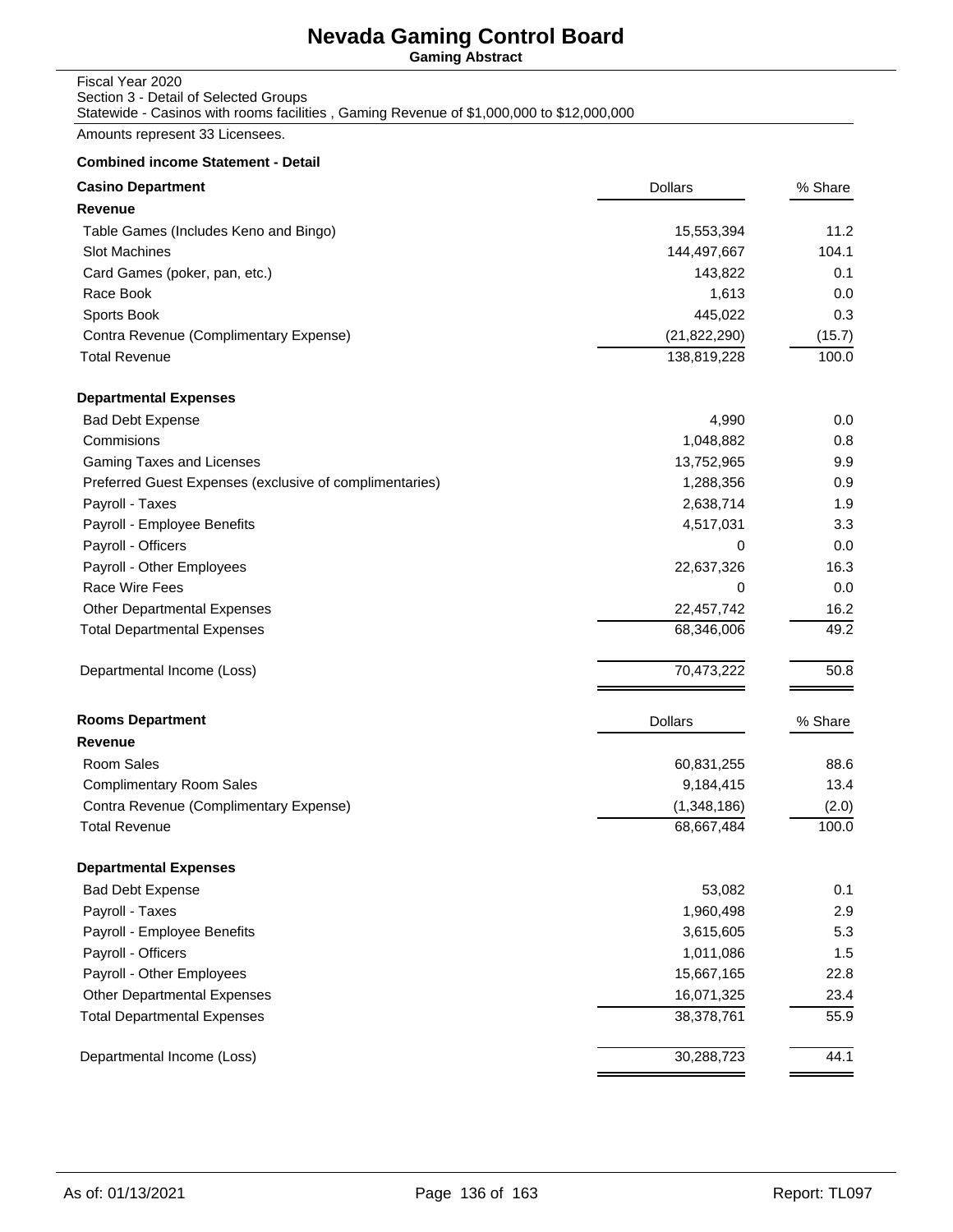**Gaming Abstract**

### Fiscal Year 2020 Section 3 - Detail of Selected Groups Statewide - Casinos with rooms facilities , Gaming Revenue of \$1,000,000 to \$12,000,000

Amounts represent 33 Licensees.

| <b>Food Department</b>                 | <b>Dollars</b> | % Share |
|----------------------------------------|----------------|---------|
| Revenue                                |                |         |
| <b>Food Sales</b>                      | 38,039,566     | 89.2    |
| <b>Complimentary Food Sales</b>        | 5,928,674      | 13.9    |
| Contra Revenue (Complimentary Expense) | (1, 299, 544)  | (3.0)   |
| <b>Total Revenue</b>                   | 42,668,696     | 100.0   |
| Cost of Sales                          | 16,372,688     | 38.4    |
| Gross Margin                           | 26,296,008     | 61.6    |
| <b>Departmental Expenses</b>           |                |         |
| <b>Bad Debt Expense</b>                | 0              | 0.0     |
| Payroll - Taxes                        | 2,324,311      | 5.4     |
| Payroll - Employee Benefits            | 3,301,671      | 7.7     |
| Payroll - Officers                     | 0              | 0.0     |
| Payroll - Other Employees              | 17,338,664     | 40.6    |
| <b>Other Departmental Expenses</b>     | 6,352,975      | 14.9    |
| <b>Total Departmental Expenses</b>     | 29,317,621     | 68.7    |
| Departmental Income (Loss)             | (3,021,613)    | (7.1)   |
| <b>Beverage Department</b>             | <b>Dollars</b> | % Share |
| Revenue                                |                |         |
| <b>Beverage Sales</b>                  | 14,249,726     | 55.8    |
| <b>Complimentary Beverage Sales</b>    | 14,194,740     | 55.6    |
| Contra Revenue (Complimentary Expense) | (2,908,709)    | (11.4)  |
| <b>Total Revenue</b>                   | 25,535,757     | 100.0   |
| <b>Cost of Sales</b>                   | 7,184,686      | 28.1    |
| Gross Margin                           | 18,351,071     | 71.9    |
| <b>Departmental Expenses</b>           |                |         |
| <b>Bad Debt Expense</b>                | 0              | 0.0     |
| Payroll - Taxes                        | 628,727        | 2.5     |
| Payroll - Employee Benefits            | 921,153        | 3.6     |
| Payroll - Officers                     | 0              | 0.0     |
| Payroll - Other Employees              | 4,729,024      | 18.5    |
| <b>Other Departmental Expenses</b>     | 1,898,625      | 7.4     |
| <b>Total Departmental Expenses</b>     | 8,177,529      | 32.0    |
| Departmental Income (Loss)             | 10,173,542     | 39.8    |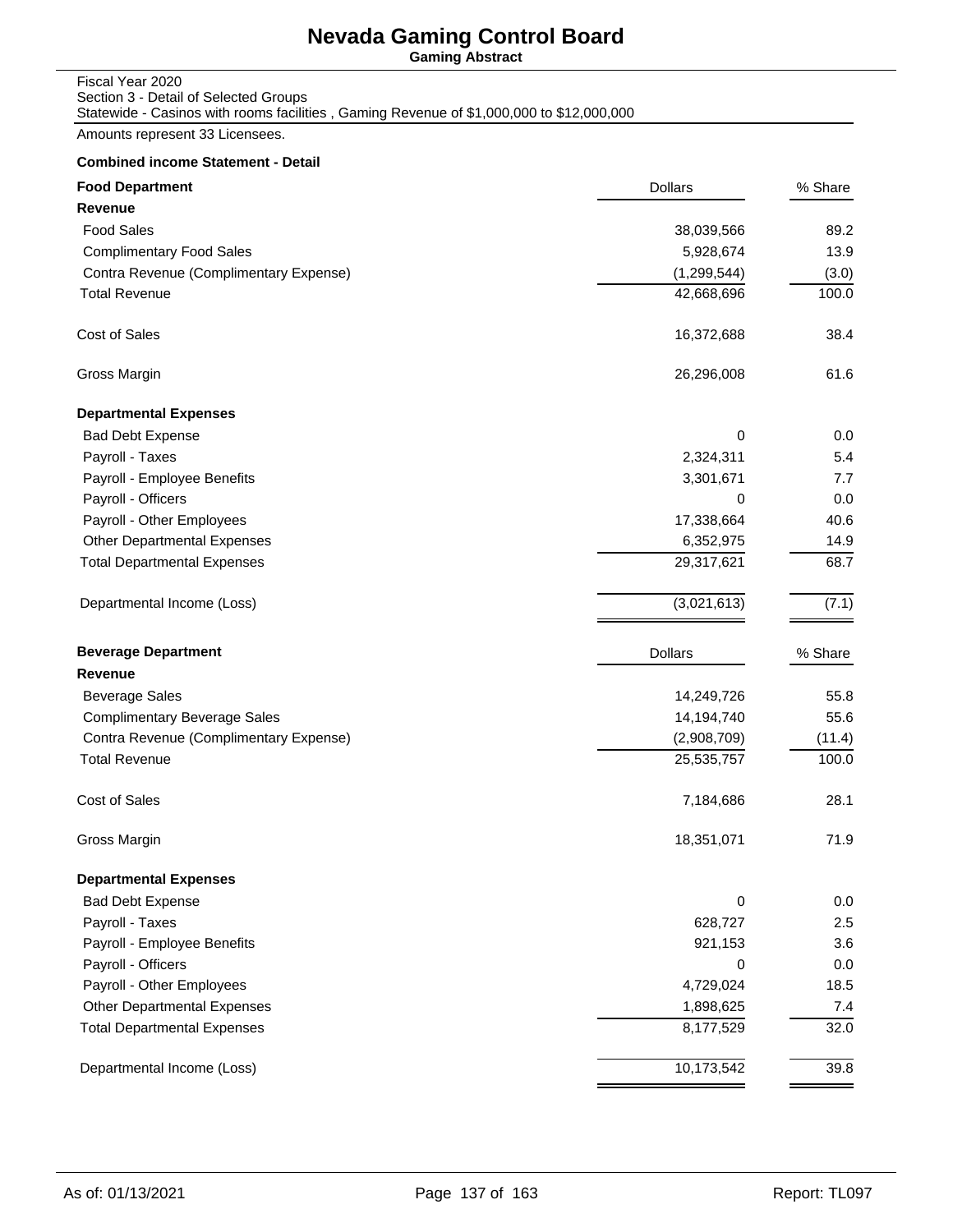**Gaming Abstract**

### Fiscal Year 2020 Section 3 - Detail of Selected Groups Statewide - Casinos with rooms facilities , Gaming Revenue of \$1,000,000 to \$12,000,000

Amounts represent 33 Licensees.

### **Combined income Statement - Detail**

| <b>Other Income</b>                      | <b>Dollars</b> | % Share |
|------------------------------------------|----------------|---------|
| Revenue                                  |                |         |
| Other Operating and Non-Operating Income | 56,064,350     | 101.0   |
| Other Complimentary Items                | 1,737,485      | 3.1     |
| Contra Revenue (Complimentary Expense)   | (2,267,763)    | (4.1)   |
| <b>Total Revenue</b>                     | 55,534,072     | 100.0   |
| Cost of Sales                            | 29,442,605     | 53.0    |
| Gross Margin                             | 26,091,467     | 47.0    |
| <b>Departmental Expenses</b>             |                |         |
| <b>Bad Debt Expense</b>                  | 0              | 0.0     |
| Payroll - Taxes                          | 316,964        | 0.6     |
| Payroll - Employee Benefits              | 386,301        | 0.7     |
| Payroll - Officers                       | 0              | 0.0     |
| Payroll - Other Employees                | 3,242,301      | 5.8     |
| <b>Other Departmental Expenses</b>       | 6,493,120      | 11.7    |
| <b>Total Departmental Expenses</b>       | 10,438,686     | 18.8    |
| Departmental Income (Loss)               | 15,652,781     | 28.2    |

### **Average Number of Employees**

| Casino Department        | 1,112 |
|--------------------------|-------|
| Rooms Department         | 1,027 |
| <b>Food Department</b>   | 1,223 |
| Beverage Department      | 360   |
| G & A Department         | 791   |
| <b>Other Departments</b> | 235   |
| Total                    |       |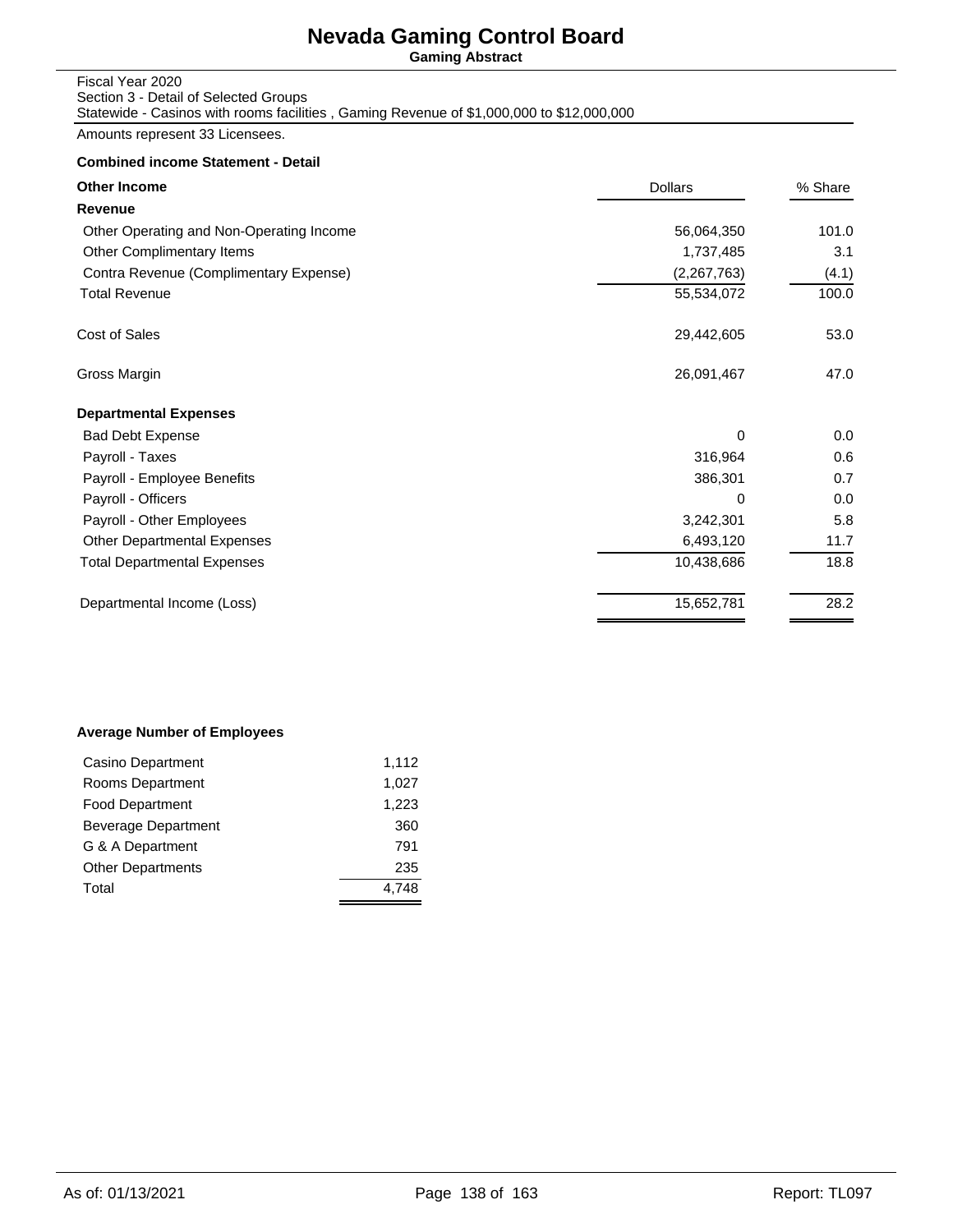**Gaming Abstract**

Fiscal Year 2020

Section 3 - Detail of Selected Groups

Statewide - Casinos with rooms facilities , Gaming Revenue of \$1,000,000 to \$12,000,000

Amounts represent 33 Licensees.

### **Rate of Room Occupancy**

| Month     | Available Rooms | Rooms Occupied | % of Occupancy |
|-----------|-----------------|----------------|----------------|
| July      | 192,947         | 124,166        | 64.4           |
| August    | 194,105         | 116,456        | 60.0           |
| September | 185,779         | 109,914        | 59.2           |
| October   | 196,308         | 115,435        | 58.8           |
| November  | 186,393         | 105,014        | 56.3           |
| December  | 166,367         | 92,428         | 55.6           |
| January   | 197,068         | 96,365         | 48.9           |
| February  | 182,046         | 94,568         | 51.9           |
| March     | 154,746         | 72,420         | 46.8           |
| April     | 69,344          | 25,342         | 36.5           |
| May       | 64,538          | 22,259         | 34.5           |
| June      | 100,992         | 46,479         | 46.0           |
| Total     | 1,890,633       | 1,020,846      | 54.0           |

| <b>Per Room Per Day Statistics</b>                               | <b>Dollars</b> |
|------------------------------------------------------------------|----------------|
| Average Table Revenue (Includes Keno and Bingo) Per Room Per Day | 15.24          |
| Average Slot Revenue Per Room Per Day                            | 141.55         |
| Average Food Sales Per Room Per Day                              | 43.07          |
| Average Beverage Sales Per Room Per Day                          | 27.86          |
| Average Rooms Department Payroll Per Room Per Day                | 21.80          |
| Average Room Rate Per Day                                        | 68.59          |

### **Gaming Revenue Per Square Foot of Floor Space**

|                                       | # Casinos | Average Sq Ft | Revenue/Sq Ft |
|---------------------------------------|-----------|---------------|---------------|
| Table Games (Includes Keno and Bingo) | 23        | 3.235         | 209           |
| Slots                                 | 33        | 13.451        | 326           |
| Race and Sports                       |           | 9             | 16,542        |
| Card Games (poker, pan, etc.)         | 5         | 435           | 66            |
| Total                                 | 33        | 15,773        | 309           |

| Ratios                                                          | Percent |
|-----------------------------------------------------------------|---------|
| <b>Total Current Assets to Total Current Liabilities</b>        | 43.58   |
| <b>Total Capital to Total Liabilities</b>                       | 15.16   |
| <b>Total Capital to Total Current Liabilities</b>               | 43.74   |
| <b>Total Current Liabilities to Total Liabilities</b>           | 34.65   |
| Total Contra Revenue (Complimentary Expense) to Gaming Revenue* | 18.46   |
| Music and Entertainment Expense to Gaming Revenue               | 0.25    |
| <b>Total Revenue to Average Total Assets</b>                    | 73.99   |
| Total Revenue less Comp Sales to Average Total Assets           | 67.05   |
| Return on Invested Capital**                                    | (11.61) |
| Return on Average Assets***                                     | (7.65)  |
|                                                                 |         |

\*Gaming revenue is equal to total gaming revenue before Contra Revenue (Complimentary Expense)<br>\*\*Return on invested capital is equal to the total of net income (before federal income taxes and extraorduinary items)<br>and int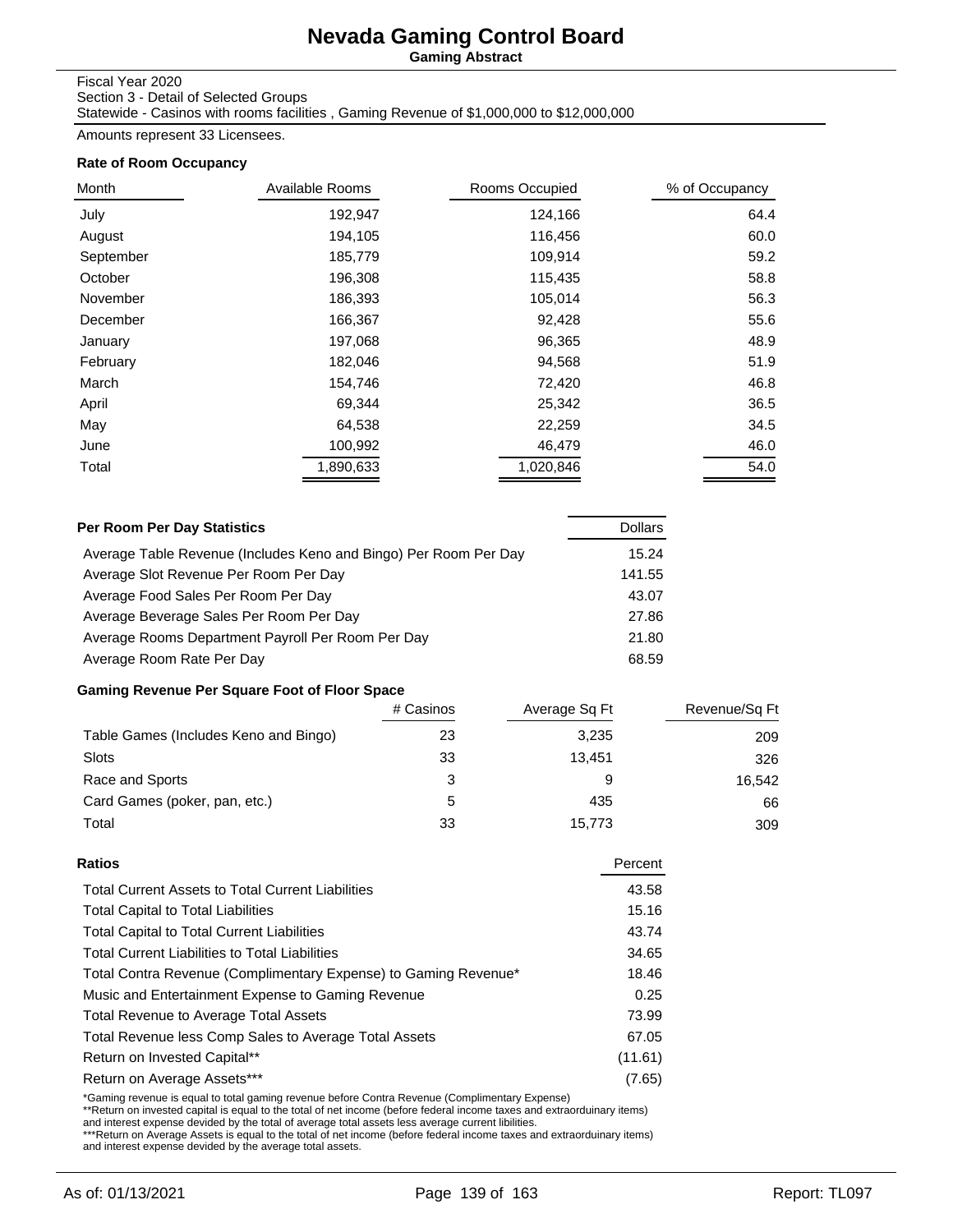**Gaming Abstract**

### Fiscal Year 2020

Section 3 - Detail of Selected Groups

Statewide - Casinos with rooms facilities , Gaming Revenue of \$12,000,000 to \$36,000,000

### Amounts represent 34 Licensees.

| <b>Assets</b><br><b>Current Assets</b><br>Cash<br>183,581,453<br>Receivables<br>Total<br>Allowance<br>Casino<br>929,175<br>2,089,686<br>3,018,861<br>Trade<br>14,766,973<br>1,068,431<br>13,698,542<br>37,017,608<br>2,116<br>Sundry<br>37,015,492<br>Notes<br>4,106,905<br>0<br>4,106,905<br><b>Prepaid Expenses</b><br>64,735,605<br><b>Other Current Assets</b><br>152,805,061<br><b>Total Current Assets</b><br>458,032,744<br><b>Fixed Assets</b><br>Cost<br>Depeciation<br>Land<br>212,298,315<br>212,298,315<br>5,291,877<br>17,372,089<br>12,080,212<br>Land Improvements<br>1,038,901,049<br>734,638,354<br><b>Building &amp; Improvements</b><br>304,262,695<br>Furniture & Equipment<br>781,488,796<br>501,556,276<br>279,932,520<br>Leasehold Imporvements<br>12,911,279<br>46,507,838<br>33,596,559<br><b>Construction in Progress</b><br>72,640,628<br>72,640,628<br><b>Total Fixed Assets</b><br>1,338,398,253<br><b>Other Assets</b><br>375,686,904<br><b>Total Assets</b><br>2,172,117,901<br><b>Liabilities and Capital</b><br>Liabilities<br><b>Current Liabilities</b><br>Accounts Payable - Trade<br>57,513,273<br>Accounts Payable - Other<br>7,193,701<br>Current Portion of long Term Debt<br>164,026,963<br><b>Accrued Expenses</b><br>91,961,597<br><b>Other Current Liabilities</b><br>147,319,554<br><b>Total Current Liabilities</b><br>468,015,088<br><b>Current Portion</b><br><b>Total Owing</b><br>Long Term Debt<br>Mortgages<br>10,800,000<br>152,000,000<br>141,200,000<br>Debentures & Bonds<br>0<br>0<br>0<br>Notes<br>11,856,322<br>221,919,932<br>233,776,254<br>7,414,228<br>Contracts<br>10,674,519<br>3,260,291<br>Other<br>254,852,812<br>3,556,413<br>251,296,399<br><b>Total Long Term Debt</b><br>487,276,622<br><b>Other Liabilities</b><br>183,565,719<br><b>Total Liabilities</b><br>1,138,857,429<br>Capital<br>Owners Capital Accounts (other than corporations)<br>440,223,228<br>Capital Stock and Other Capital (for corporations)<br>358,632,397<br><b>Retained Earnings</b><br>234,404,847<br><b>Total Capital</b><br>1,033,260,472<br><b>Total Liabilities and Capital</b><br>2,172,117,901<br><b>Upper Quartile</b><br>Median<br>Lower Quartile<br><b>Average Assets</b><br>90,714,861<br>63,885,820<br>49,606,330<br>49,606,330 | <b>Combined Balance Sheet</b> |  | <b>Dollars</b> | % Share |
|---------------------------------------------------------------------------------------------------------------------------------------------------------------------------------------------------------------------------------------------------------------------------------------------------------------------------------------------------------------------------------------------------------------------------------------------------------------------------------------------------------------------------------------------------------------------------------------------------------------------------------------------------------------------------------------------------------------------------------------------------------------------------------------------------------------------------------------------------------------------------------------------------------------------------------------------------------------------------------------------------------------------------------------------------------------------------------------------------------------------------------------------------------------------------------------------------------------------------------------------------------------------------------------------------------------------------------------------------------------------------------------------------------------------------------------------------------------------------------------------------------------------------------------------------------------------------------------------------------------------------------------------------------------------------------------------------------------------------------------------------------------------------------------------------------------------------------------------------------------------------------------------------------------------------------------------------------------------------------------------------------------------------------------------------------------------------------------------------------------------------------------------------------------------------------------------------------------------------------------------------------------------------------------------|-------------------------------|--|----------------|---------|
|                                                                                                                                                                                                                                                                                                                                                                                                                                                                                                                                                                                                                                                                                                                                                                                                                                                                                                                                                                                                                                                                                                                                                                                                                                                                                                                                                                                                                                                                                                                                                                                                                                                                                                                                                                                                                                                                                                                                                                                                                                                                                                                                                                                                                                                                                             |                               |  |                |         |
|                                                                                                                                                                                                                                                                                                                                                                                                                                                                                                                                                                                                                                                                                                                                                                                                                                                                                                                                                                                                                                                                                                                                                                                                                                                                                                                                                                                                                                                                                                                                                                                                                                                                                                                                                                                                                                                                                                                                                                                                                                                                                                                                                                                                                                                                                             |                               |  |                |         |
|                                                                                                                                                                                                                                                                                                                                                                                                                                                                                                                                                                                                                                                                                                                                                                                                                                                                                                                                                                                                                                                                                                                                                                                                                                                                                                                                                                                                                                                                                                                                                                                                                                                                                                                                                                                                                                                                                                                                                                                                                                                                                                                                                                                                                                                                                             |                               |  |                | 8.5     |
|                                                                                                                                                                                                                                                                                                                                                                                                                                                                                                                                                                                                                                                                                                                                                                                                                                                                                                                                                                                                                                                                                                                                                                                                                                                                                                                                                                                                                                                                                                                                                                                                                                                                                                                                                                                                                                                                                                                                                                                                                                                                                                                                                                                                                                                                                             |                               |  |                |         |
|                                                                                                                                                                                                                                                                                                                                                                                                                                                                                                                                                                                                                                                                                                                                                                                                                                                                                                                                                                                                                                                                                                                                                                                                                                                                                                                                                                                                                                                                                                                                                                                                                                                                                                                                                                                                                                                                                                                                                                                                                                                                                                                                                                                                                                                                                             |                               |  |                | 0.1     |
|                                                                                                                                                                                                                                                                                                                                                                                                                                                                                                                                                                                                                                                                                                                                                                                                                                                                                                                                                                                                                                                                                                                                                                                                                                                                                                                                                                                                                                                                                                                                                                                                                                                                                                                                                                                                                                                                                                                                                                                                                                                                                                                                                                                                                                                                                             |                               |  |                | 0.6     |
|                                                                                                                                                                                                                                                                                                                                                                                                                                                                                                                                                                                                                                                                                                                                                                                                                                                                                                                                                                                                                                                                                                                                                                                                                                                                                                                                                                                                                                                                                                                                                                                                                                                                                                                                                                                                                                                                                                                                                                                                                                                                                                                                                                                                                                                                                             |                               |  |                | 1.7     |
|                                                                                                                                                                                                                                                                                                                                                                                                                                                                                                                                                                                                                                                                                                                                                                                                                                                                                                                                                                                                                                                                                                                                                                                                                                                                                                                                                                                                                                                                                                                                                                                                                                                                                                                                                                                                                                                                                                                                                                                                                                                                                                                                                                                                                                                                                             |                               |  |                | 0.2     |
|                                                                                                                                                                                                                                                                                                                                                                                                                                                                                                                                                                                                                                                                                                                                                                                                                                                                                                                                                                                                                                                                                                                                                                                                                                                                                                                                                                                                                                                                                                                                                                                                                                                                                                                                                                                                                                                                                                                                                                                                                                                                                                                                                                                                                                                                                             |                               |  |                | 3.0     |
|                                                                                                                                                                                                                                                                                                                                                                                                                                                                                                                                                                                                                                                                                                                                                                                                                                                                                                                                                                                                                                                                                                                                                                                                                                                                                                                                                                                                                                                                                                                                                                                                                                                                                                                                                                                                                                                                                                                                                                                                                                                                                                                                                                                                                                                                                             |                               |  |                | 7.0     |
|                                                                                                                                                                                                                                                                                                                                                                                                                                                                                                                                                                                                                                                                                                                                                                                                                                                                                                                                                                                                                                                                                                                                                                                                                                                                                                                                                                                                                                                                                                                                                                                                                                                                                                                                                                                                                                                                                                                                                                                                                                                                                                                                                                                                                                                                                             |                               |  |                | 21.1    |
|                                                                                                                                                                                                                                                                                                                                                                                                                                                                                                                                                                                                                                                                                                                                                                                                                                                                                                                                                                                                                                                                                                                                                                                                                                                                                                                                                                                                                                                                                                                                                                                                                                                                                                                                                                                                                                                                                                                                                                                                                                                                                                                                                                                                                                                                                             |                               |  |                |         |
|                                                                                                                                                                                                                                                                                                                                                                                                                                                                                                                                                                                                                                                                                                                                                                                                                                                                                                                                                                                                                                                                                                                                                                                                                                                                                                                                                                                                                                                                                                                                                                                                                                                                                                                                                                                                                                                                                                                                                                                                                                                                                                                                                                                                                                                                                             |                               |  |                | 9.8     |
|                                                                                                                                                                                                                                                                                                                                                                                                                                                                                                                                                                                                                                                                                                                                                                                                                                                                                                                                                                                                                                                                                                                                                                                                                                                                                                                                                                                                                                                                                                                                                                                                                                                                                                                                                                                                                                                                                                                                                                                                                                                                                                                                                                                                                                                                                             |                               |  |                | 0.2     |
|                                                                                                                                                                                                                                                                                                                                                                                                                                                                                                                                                                                                                                                                                                                                                                                                                                                                                                                                                                                                                                                                                                                                                                                                                                                                                                                                                                                                                                                                                                                                                                                                                                                                                                                                                                                                                                                                                                                                                                                                                                                                                                                                                                                                                                                                                             |                               |  |                | 33.8    |
|                                                                                                                                                                                                                                                                                                                                                                                                                                                                                                                                                                                                                                                                                                                                                                                                                                                                                                                                                                                                                                                                                                                                                                                                                                                                                                                                                                                                                                                                                                                                                                                                                                                                                                                                                                                                                                                                                                                                                                                                                                                                                                                                                                                                                                                                                             |                               |  |                | 12.9    |
|                                                                                                                                                                                                                                                                                                                                                                                                                                                                                                                                                                                                                                                                                                                                                                                                                                                                                                                                                                                                                                                                                                                                                                                                                                                                                                                                                                                                                                                                                                                                                                                                                                                                                                                                                                                                                                                                                                                                                                                                                                                                                                                                                                                                                                                                                             |                               |  |                | 1.5     |
|                                                                                                                                                                                                                                                                                                                                                                                                                                                                                                                                                                                                                                                                                                                                                                                                                                                                                                                                                                                                                                                                                                                                                                                                                                                                                                                                                                                                                                                                                                                                                                                                                                                                                                                                                                                                                                                                                                                                                                                                                                                                                                                                                                                                                                                                                             |                               |  |                | 3.3     |
|                                                                                                                                                                                                                                                                                                                                                                                                                                                                                                                                                                                                                                                                                                                                                                                                                                                                                                                                                                                                                                                                                                                                                                                                                                                                                                                                                                                                                                                                                                                                                                                                                                                                                                                                                                                                                                                                                                                                                                                                                                                                                                                                                                                                                                                                                             |                               |  |                | 61.6    |
|                                                                                                                                                                                                                                                                                                                                                                                                                                                                                                                                                                                                                                                                                                                                                                                                                                                                                                                                                                                                                                                                                                                                                                                                                                                                                                                                                                                                                                                                                                                                                                                                                                                                                                                                                                                                                                                                                                                                                                                                                                                                                                                                                                                                                                                                                             |                               |  |                | 17.3    |
|                                                                                                                                                                                                                                                                                                                                                                                                                                                                                                                                                                                                                                                                                                                                                                                                                                                                                                                                                                                                                                                                                                                                                                                                                                                                                                                                                                                                                                                                                                                                                                                                                                                                                                                                                                                                                                                                                                                                                                                                                                                                                                                                                                                                                                                                                             |                               |  |                | 100.0   |
|                                                                                                                                                                                                                                                                                                                                                                                                                                                                                                                                                                                                                                                                                                                                                                                                                                                                                                                                                                                                                                                                                                                                                                                                                                                                                                                                                                                                                                                                                                                                                                                                                                                                                                                                                                                                                                                                                                                                                                                                                                                                                                                                                                                                                                                                                             |                               |  |                |         |
|                                                                                                                                                                                                                                                                                                                                                                                                                                                                                                                                                                                                                                                                                                                                                                                                                                                                                                                                                                                                                                                                                                                                                                                                                                                                                                                                                                                                                                                                                                                                                                                                                                                                                                                                                                                                                                                                                                                                                                                                                                                                                                                                                                                                                                                                                             |                               |  |                |         |
|                                                                                                                                                                                                                                                                                                                                                                                                                                                                                                                                                                                                                                                                                                                                                                                                                                                                                                                                                                                                                                                                                                                                                                                                                                                                                                                                                                                                                                                                                                                                                                                                                                                                                                                                                                                                                                                                                                                                                                                                                                                                                                                                                                                                                                                                                             |                               |  |                | 2.6     |
|                                                                                                                                                                                                                                                                                                                                                                                                                                                                                                                                                                                                                                                                                                                                                                                                                                                                                                                                                                                                                                                                                                                                                                                                                                                                                                                                                                                                                                                                                                                                                                                                                                                                                                                                                                                                                                                                                                                                                                                                                                                                                                                                                                                                                                                                                             |                               |  |                | 0.3     |
|                                                                                                                                                                                                                                                                                                                                                                                                                                                                                                                                                                                                                                                                                                                                                                                                                                                                                                                                                                                                                                                                                                                                                                                                                                                                                                                                                                                                                                                                                                                                                                                                                                                                                                                                                                                                                                                                                                                                                                                                                                                                                                                                                                                                                                                                                             |                               |  |                | 7.6     |
|                                                                                                                                                                                                                                                                                                                                                                                                                                                                                                                                                                                                                                                                                                                                                                                                                                                                                                                                                                                                                                                                                                                                                                                                                                                                                                                                                                                                                                                                                                                                                                                                                                                                                                                                                                                                                                                                                                                                                                                                                                                                                                                                                                                                                                                                                             |                               |  |                | 4.2     |
|                                                                                                                                                                                                                                                                                                                                                                                                                                                                                                                                                                                                                                                                                                                                                                                                                                                                                                                                                                                                                                                                                                                                                                                                                                                                                                                                                                                                                                                                                                                                                                                                                                                                                                                                                                                                                                                                                                                                                                                                                                                                                                                                                                                                                                                                                             |                               |  |                | 6.8     |
|                                                                                                                                                                                                                                                                                                                                                                                                                                                                                                                                                                                                                                                                                                                                                                                                                                                                                                                                                                                                                                                                                                                                                                                                                                                                                                                                                                                                                                                                                                                                                                                                                                                                                                                                                                                                                                                                                                                                                                                                                                                                                                                                                                                                                                                                                             |                               |  |                | 21.5    |
|                                                                                                                                                                                                                                                                                                                                                                                                                                                                                                                                                                                                                                                                                                                                                                                                                                                                                                                                                                                                                                                                                                                                                                                                                                                                                                                                                                                                                                                                                                                                                                                                                                                                                                                                                                                                                                                                                                                                                                                                                                                                                                                                                                                                                                                                                             |                               |  |                |         |
|                                                                                                                                                                                                                                                                                                                                                                                                                                                                                                                                                                                                                                                                                                                                                                                                                                                                                                                                                                                                                                                                                                                                                                                                                                                                                                                                                                                                                                                                                                                                                                                                                                                                                                                                                                                                                                                                                                                                                                                                                                                                                                                                                                                                                                                                                             |                               |  |                | 0.5     |
|                                                                                                                                                                                                                                                                                                                                                                                                                                                                                                                                                                                                                                                                                                                                                                                                                                                                                                                                                                                                                                                                                                                                                                                                                                                                                                                                                                                                                                                                                                                                                                                                                                                                                                                                                                                                                                                                                                                                                                                                                                                                                                                                                                                                                                                                                             |                               |  |                | 0.0     |
|                                                                                                                                                                                                                                                                                                                                                                                                                                                                                                                                                                                                                                                                                                                                                                                                                                                                                                                                                                                                                                                                                                                                                                                                                                                                                                                                                                                                                                                                                                                                                                                                                                                                                                                                                                                                                                                                                                                                                                                                                                                                                                                                                                                                                                                                                             |                               |  |                | 10.2    |
|                                                                                                                                                                                                                                                                                                                                                                                                                                                                                                                                                                                                                                                                                                                                                                                                                                                                                                                                                                                                                                                                                                                                                                                                                                                                                                                                                                                                                                                                                                                                                                                                                                                                                                                                                                                                                                                                                                                                                                                                                                                                                                                                                                                                                                                                                             |                               |  |                | 0.2     |
|                                                                                                                                                                                                                                                                                                                                                                                                                                                                                                                                                                                                                                                                                                                                                                                                                                                                                                                                                                                                                                                                                                                                                                                                                                                                                                                                                                                                                                                                                                                                                                                                                                                                                                                                                                                                                                                                                                                                                                                                                                                                                                                                                                                                                                                                                             |                               |  |                | 11.6    |
|                                                                                                                                                                                                                                                                                                                                                                                                                                                                                                                                                                                                                                                                                                                                                                                                                                                                                                                                                                                                                                                                                                                                                                                                                                                                                                                                                                                                                                                                                                                                                                                                                                                                                                                                                                                                                                                                                                                                                                                                                                                                                                                                                                                                                                                                                             |                               |  |                | 22.4    |
|                                                                                                                                                                                                                                                                                                                                                                                                                                                                                                                                                                                                                                                                                                                                                                                                                                                                                                                                                                                                                                                                                                                                                                                                                                                                                                                                                                                                                                                                                                                                                                                                                                                                                                                                                                                                                                                                                                                                                                                                                                                                                                                                                                                                                                                                                             |                               |  |                | 8.5     |
|                                                                                                                                                                                                                                                                                                                                                                                                                                                                                                                                                                                                                                                                                                                                                                                                                                                                                                                                                                                                                                                                                                                                                                                                                                                                                                                                                                                                                                                                                                                                                                                                                                                                                                                                                                                                                                                                                                                                                                                                                                                                                                                                                                                                                                                                                             |                               |  |                | 52.4    |
|                                                                                                                                                                                                                                                                                                                                                                                                                                                                                                                                                                                                                                                                                                                                                                                                                                                                                                                                                                                                                                                                                                                                                                                                                                                                                                                                                                                                                                                                                                                                                                                                                                                                                                                                                                                                                                                                                                                                                                                                                                                                                                                                                                                                                                                                                             |                               |  |                |         |
|                                                                                                                                                                                                                                                                                                                                                                                                                                                                                                                                                                                                                                                                                                                                                                                                                                                                                                                                                                                                                                                                                                                                                                                                                                                                                                                                                                                                                                                                                                                                                                                                                                                                                                                                                                                                                                                                                                                                                                                                                                                                                                                                                                                                                                                                                             |                               |  |                | 20.3    |
|                                                                                                                                                                                                                                                                                                                                                                                                                                                                                                                                                                                                                                                                                                                                                                                                                                                                                                                                                                                                                                                                                                                                                                                                                                                                                                                                                                                                                                                                                                                                                                                                                                                                                                                                                                                                                                                                                                                                                                                                                                                                                                                                                                                                                                                                                             |                               |  |                | 16.5    |
|                                                                                                                                                                                                                                                                                                                                                                                                                                                                                                                                                                                                                                                                                                                                                                                                                                                                                                                                                                                                                                                                                                                                                                                                                                                                                                                                                                                                                                                                                                                                                                                                                                                                                                                                                                                                                                                                                                                                                                                                                                                                                                                                                                                                                                                                                             |                               |  |                | 10.8    |
|                                                                                                                                                                                                                                                                                                                                                                                                                                                                                                                                                                                                                                                                                                                                                                                                                                                                                                                                                                                                                                                                                                                                                                                                                                                                                                                                                                                                                                                                                                                                                                                                                                                                                                                                                                                                                                                                                                                                                                                                                                                                                                                                                                                                                                                                                             |                               |  |                | 47.6    |
|                                                                                                                                                                                                                                                                                                                                                                                                                                                                                                                                                                                                                                                                                                                                                                                                                                                                                                                                                                                                                                                                                                                                                                                                                                                                                                                                                                                                                                                                                                                                                                                                                                                                                                                                                                                                                                                                                                                                                                                                                                                                                                                                                                                                                                                                                             |                               |  |                | 100.0   |
|                                                                                                                                                                                                                                                                                                                                                                                                                                                                                                                                                                                                                                                                                                                                                                                                                                                                                                                                                                                                                                                                                                                                                                                                                                                                                                                                                                                                                                                                                                                                                                                                                                                                                                                                                                                                                                                                                                                                                                                                                                                                                                                                                                                                                                                                                             |                               |  |                |         |
|                                                                                                                                                                                                                                                                                                                                                                                                                                                                                                                                                                                                                                                                                                                                                                                                                                                                                                                                                                                                                                                                                                                                                                                                                                                                                                                                                                                                                                                                                                                                                                                                                                                                                                                                                                                                                                                                                                                                                                                                                                                                                                                                                                                                                                                                                             |                               |  |                |         |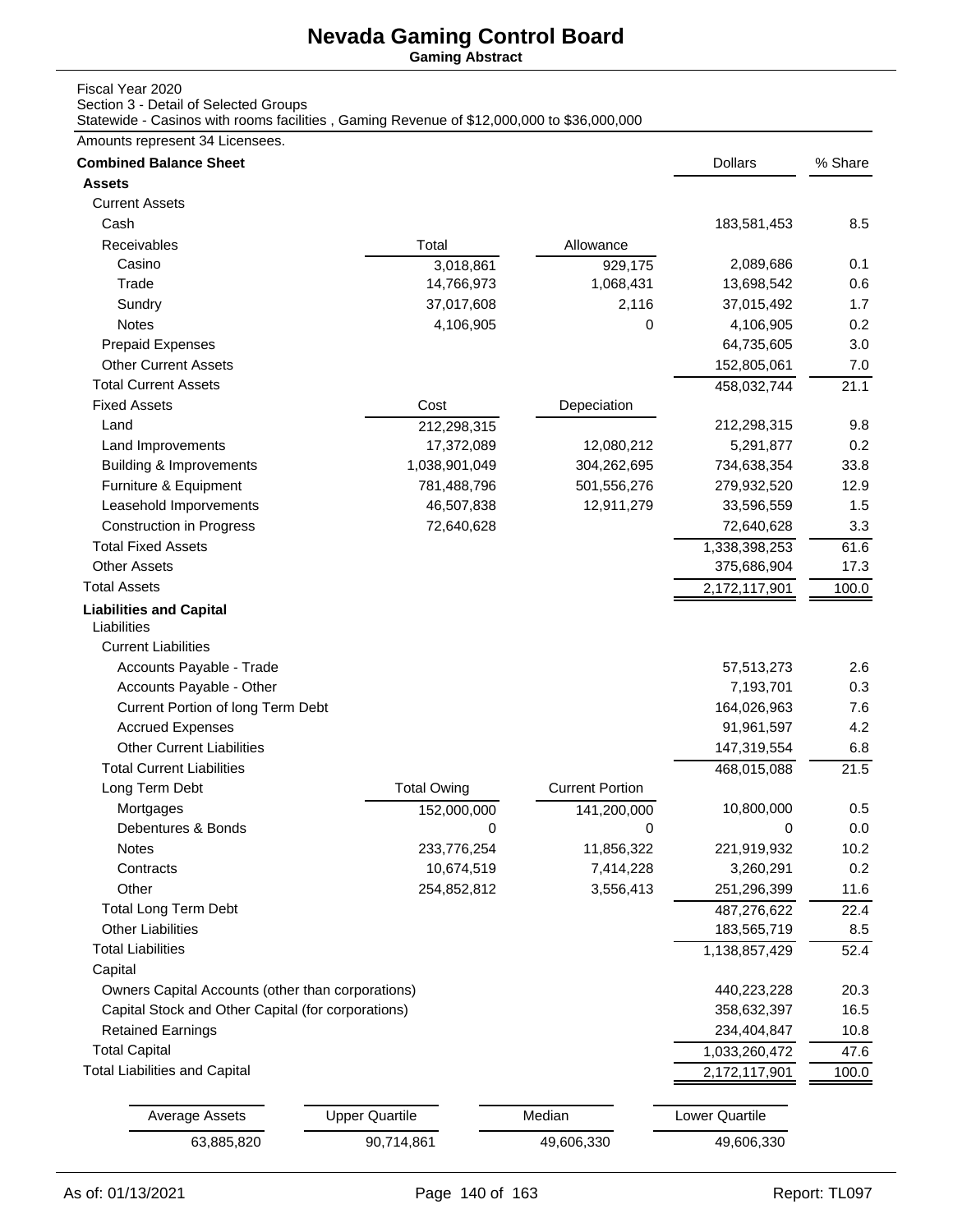**Gaming Abstract**

Fiscal Year 2020 Section 3 - Detail of Selected Groups

Statewide - Casinos with rooms facilities , Gaming Revenue of \$12,000,000 to \$36,000,000

Amounts represent 34 Licensees.

| <b>Combined Income Statement - Summary</b>                        | <b>Dollars</b> | % Share |
|-------------------------------------------------------------------|----------------|---------|
| Revenue                                                           |                |         |
| Gaming                                                            | 572,201,248    | 45.0    |
| Rooms                                                             | 263,879,645    | 20.7    |
| Food                                                              | 172,840,360    | 13.6    |
| Beverage                                                          | 123,338,397    | 9.7     |
| Other                                                             | 139,523,667    | 11.0    |
| <b>Total Revenue</b>                                              | 1,271,783,317  | 100.0   |
| Cost of Sales                                                     | 130,218,076    | 10.2    |
| Gross Margin                                                      | 1,141,565,241  | 89.8    |
| <b>Departmental Expenses</b>                                      | 578,598,828    | 45.5    |
| Departmental Income                                               | 562,966,413    | 44.3    |
| General & Administrative Expenses                                 |                |         |
| <b>Advertising &amp; Promotion</b>                                | 26,252,625     | 2.1     |
| <b>Bad Debt Expense</b>                                           | 1,683,711      | 0.1     |
| Depreciation - Buildings                                          | 51,550,694     | 4.1     |
| Depreciation & Amortizartion - Other                              | 92,047,418     | 7.2     |
| Energy Expense (e.g. electricity, gas, oil)                       | 33,889,370     | 2.7     |
| <b>Equipment Rental or Lease</b>                                  | 3,733,892      | 0.3     |
| Interest Expense                                                  | 47,950,208     | 3.8     |
| Music & Entertainment                                             | 2,826,073      | 0.2     |
| Payroll - Taxes                                                   | 11,702,741     | 0.9     |
| Payroll - Employee Benefits                                       | 24,713,691     | 1.9     |
| Payroll - Officers                                                | 2,415,414      | 0.2     |
| Payroll - Other Employees                                         | 121,995,688    | 9.6     |
| <b>Rent of Premises</b>                                           | 29,626,148     | 2.3     |
| <b>Taxes - Real Estate</b>                                        | 10,172,292     | 0.8     |
| Taxes & Licenses - Other                                          | 7,196,290      | 0.6     |
| Utilities (other than energy expense items)                       | 13,164,201     | 1.0     |
| Other G & A                                                       | 153,828,865    | 12.1    |
| Total General & Administrative Expenses                           | 634,749,321    | 49.9    |
| Net Income (Loss) before Fed Income Taxes and Extraordinary Items | (71, 782, 908) | (5.6)   |

| Average Revenue | Upper Quartile | Median     | Lower Quartile |
|-----------------|----------------|------------|----------------|
| 37.405.392      | 45.777.154     | 38,810,963 | 38.810.963     |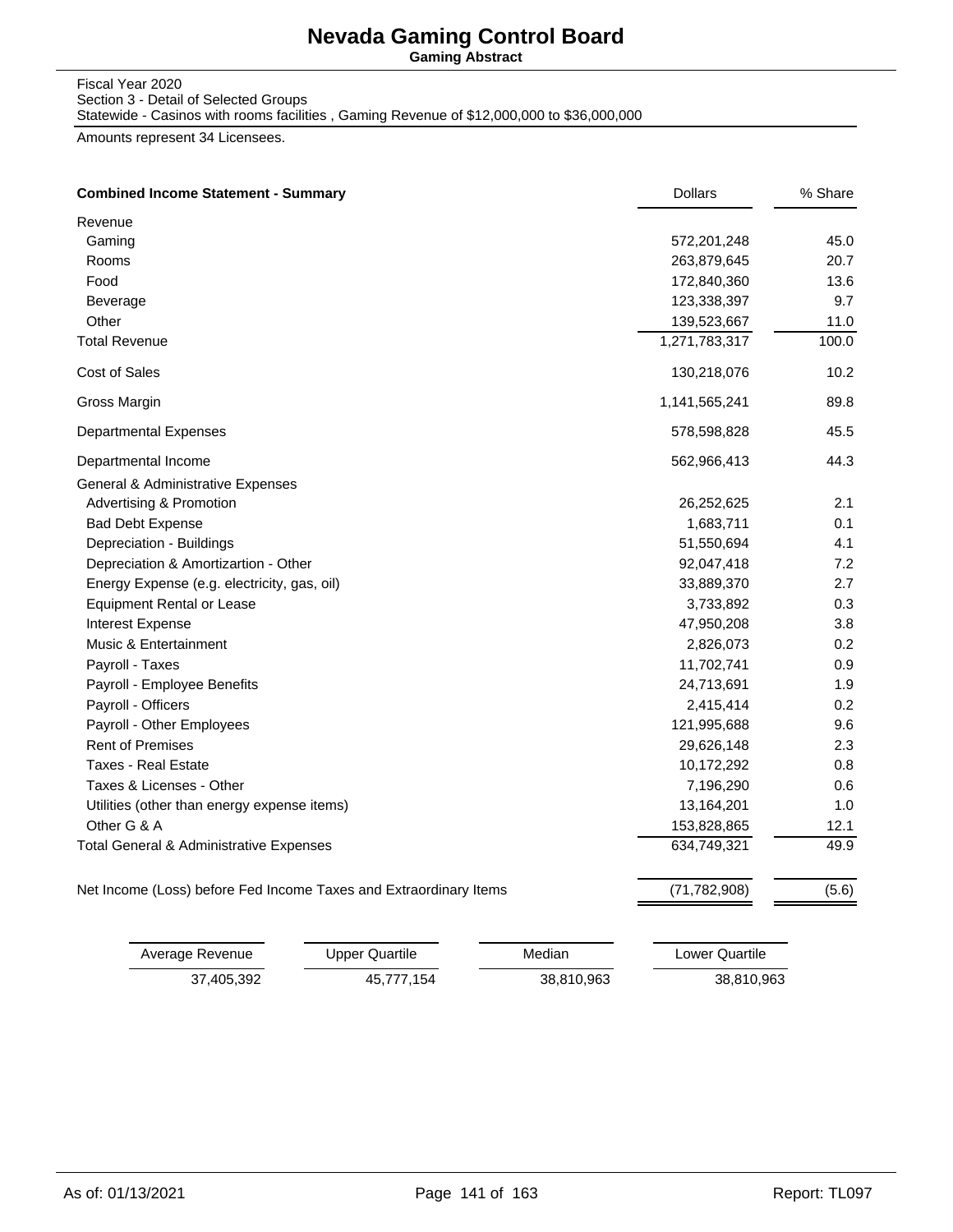**Gaming Abstract**

### Fiscal Year 2020 Section 3 - Detail of Selected Groups

Statewide - Casinos with rooms facilities , Gaming Revenue of \$12,000,000 to \$36,000,000

Amounts represent 34 Licensees.

| <b>Casino Department</b>                                | <b>Dollars</b>  | % Share |
|---------------------------------------------------------|-----------------|---------|
| Revenue                                                 |                 |         |
| Table Games (Includes Keno and Bingo)                   | 100,633,261     | 17.6    |
| Slot Machines                                           | 650,006,203     | 113.6   |
| Card Games (poker, pan, etc.)                           | 1,467,064       | 0.3     |
| Race Book                                               | 1,077,624       | 0.2     |
| Sports Book                                             | 5,748,414       | 1.0     |
| Contra Revenue (Complimentary Expense)                  | (186, 731, 318) | (32.6)  |
| <b>Total Revenue</b>                                    | 572,201,248     | 100.0   |
| <b>Departmental Expenses</b>                            |                 |         |
| <b>Bad Debt Expense</b>                                 | 186,223         | 0.0     |
| Commisions                                              | 18,538,117      | 3.2     |
| Gaming Taxes and Licenses                               | 62,628,671      | 10.9    |
| Preferred Guest Expenses (exclusive of complimentaries) | 6,033,289       | 1.1     |
| Payroll - Taxes                                         | 10,549,569      | 1.8     |
| Payroll - Employee Benefits                             | 17,960,039      | 3.1     |
| Payroll - Officers                                      | 0               | 0.0     |
| Payroll - Other Employees                               | 86,216,603      | 15.1    |
| Race Wire Fees                                          | 208,034         | 0.0     |
| <b>Other Departmental Expenses</b>                      | 59,124,627      | 10.3    |
| <b>Total Departmental Expenses</b>                      | 261,445,172     | 45.7    |
| Departmental Income (Loss)                              | 310,756,076     | 54.3    |
| <b>Rooms Department</b>                                 | <b>Dollars</b>  | % Share |
| Revenue                                                 |                 |         |
| Room Sales                                              | 215,448,846     | 81.6    |
| <b>Complimentary Room Sales</b>                         | 53,452,119      | 20.3    |
| Contra Revenue (Complimentary Expense)                  | (5,021,320)     | (1.9)   |
| <b>Total Revenue</b>                                    | 263,879,645     | 100.0   |
| Departmental Expenses                                   |                 |         |
| <b>Bad Debt Expense</b>                                 | 148,938         | 0.1     |
| Payroll - Taxes                                         | 5,573,612       | 2.1     |
| Payroll - Employee Benefits                             | 13,435,988      | 5.1     |
| Payroll - Officers                                      | 0               | 0.0     |
| Payroll - Other Employees                               | 56,767,136      | 21.5    |
| <b>Other Departmental Expenses</b>                      | 46,084,026      | 17.5    |
| <b>Total Departmental Expenses</b>                      | 122,009,700     | 46.2    |
| Departmental Income (Loss)                              | 141,869,945     | 53.8    |
|                                                         |                 |         |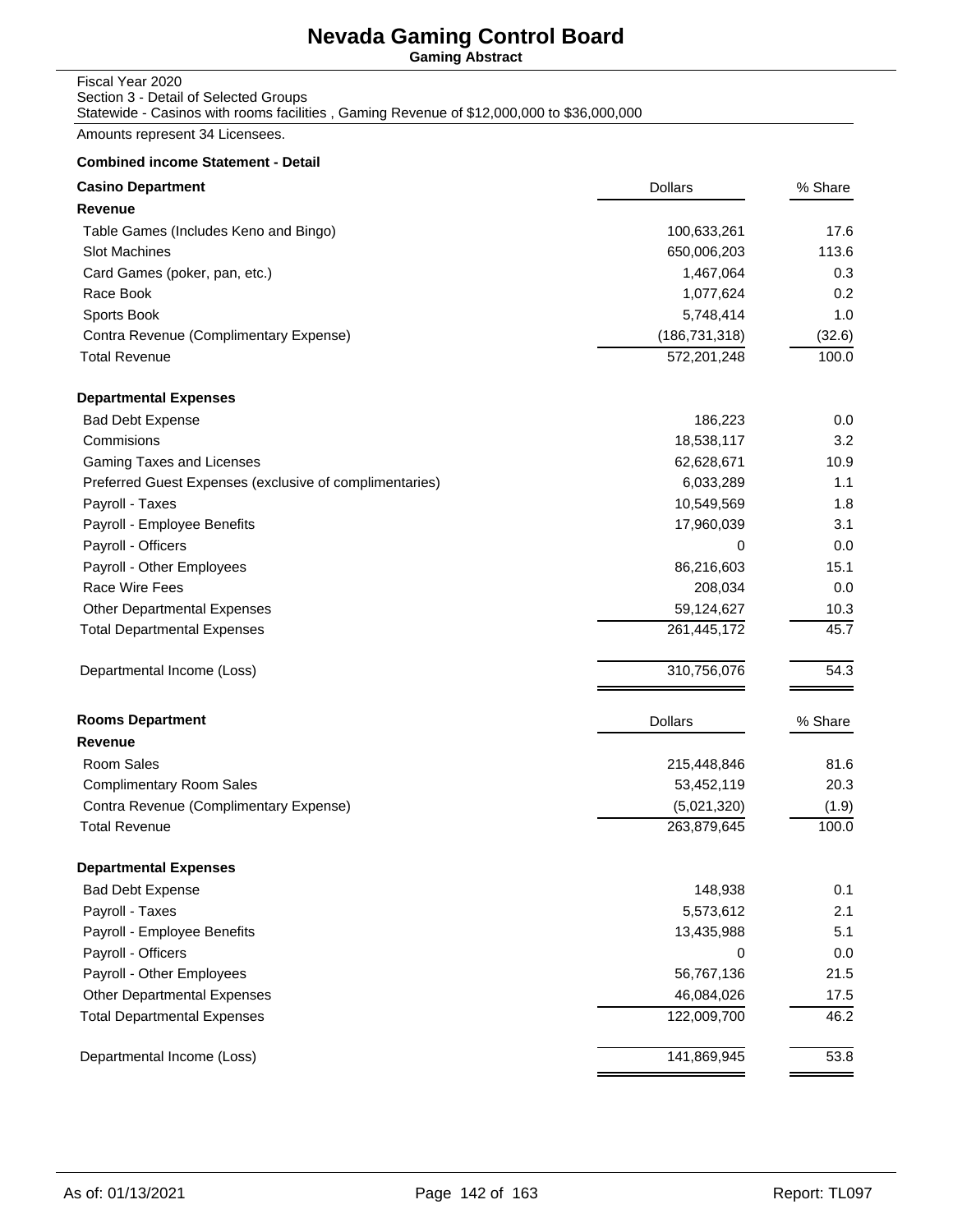**Gaming Abstract**

#### Fiscal Year 2020 Section 3 - Detail of Selected Groups Statewide - Casinos with rooms facilities , Gaming Revenue of \$12,000,000 to \$36,000,000

Amounts represent 34 Licensees.

| <b>Food Department</b>                 | <b>Dollars</b> | % Share |
|----------------------------------------|----------------|---------|
| Revenue                                |                |         |
| <b>Food Sales</b>                      | 135,744,380    | 78.5    |
| <b>Complimentary Food Sales</b>        | 40,299,957     | 23.3    |
| Contra Revenue (Complimentary Expense) | (3,203,977)    | (1.9)   |
| <b>Total Revenue</b>                   | 172,840,360    | 100.0   |
| Cost of Sales                          | 69,494,390     | 40.2    |
| Gross Margin                           | 103,345,970    | 59.8    |
| <b>Departmental Expenses</b>           |                |         |
| <b>Bad Debt Expense</b>                | 20,135         | 0.0     |
| Payroll - Taxes                        | 8,614,490      | 5.0     |
| Payroll - Employee Benefits            | 17,453,476     | 10.1    |
| Payroll - Officers                     | 0              | 0.0     |
| Payroll - Other Employees              | 78,089,172     | 45.2    |
| <b>Other Departmental Expenses</b>     | 17,711,697     | 10.2    |
| <b>Total Departmental Expenses</b>     | 121,888,970    | 70.5    |
| Departmental Income (Loss)             | (18,543,000)   | (10.7)  |
| <b>Beverage Department</b>             | <b>Dollars</b> | % Share |
| Revenue                                |                |         |
| <b>Beverage Sales</b>                  | 47,408,836     | 38.4    |
| <b>Complimentary Beverage Sales</b>    | 77,514,462     | 62.8    |
| Contra Revenue (Complimentary Expense) | (1,584,901)    | (1.3)   |
| <b>Total Revenue</b>                   | 123,338,397    | 100.0   |
| Cost of Sales                          | 25,673,675     | 20.8    |
| Gross Margin                           | 97,664,722     | 79.2    |
| <b>Departmental Expenses</b>           |                |         |
| <b>Bad Debt Expense</b>                | 20,586         | 0.0     |
| Payroll - Taxes                        | 2,615,147      | 2.1     |
| Payroll - Employee Benefits            | 6,350,123      | 5.1     |
| Payroll - Officers                     | 0              | 0.0     |
| Payroll - Other Employees              | 18,413,097     | 14.9    |
| <b>Other Departmental Expenses</b>     | 5,668,990      | 4.6     |
| <b>Total Departmental Expenses</b>     | 33,067,943     | 26.8    |
| Departmental Income (Loss)             | 64,596,779     | 52.4    |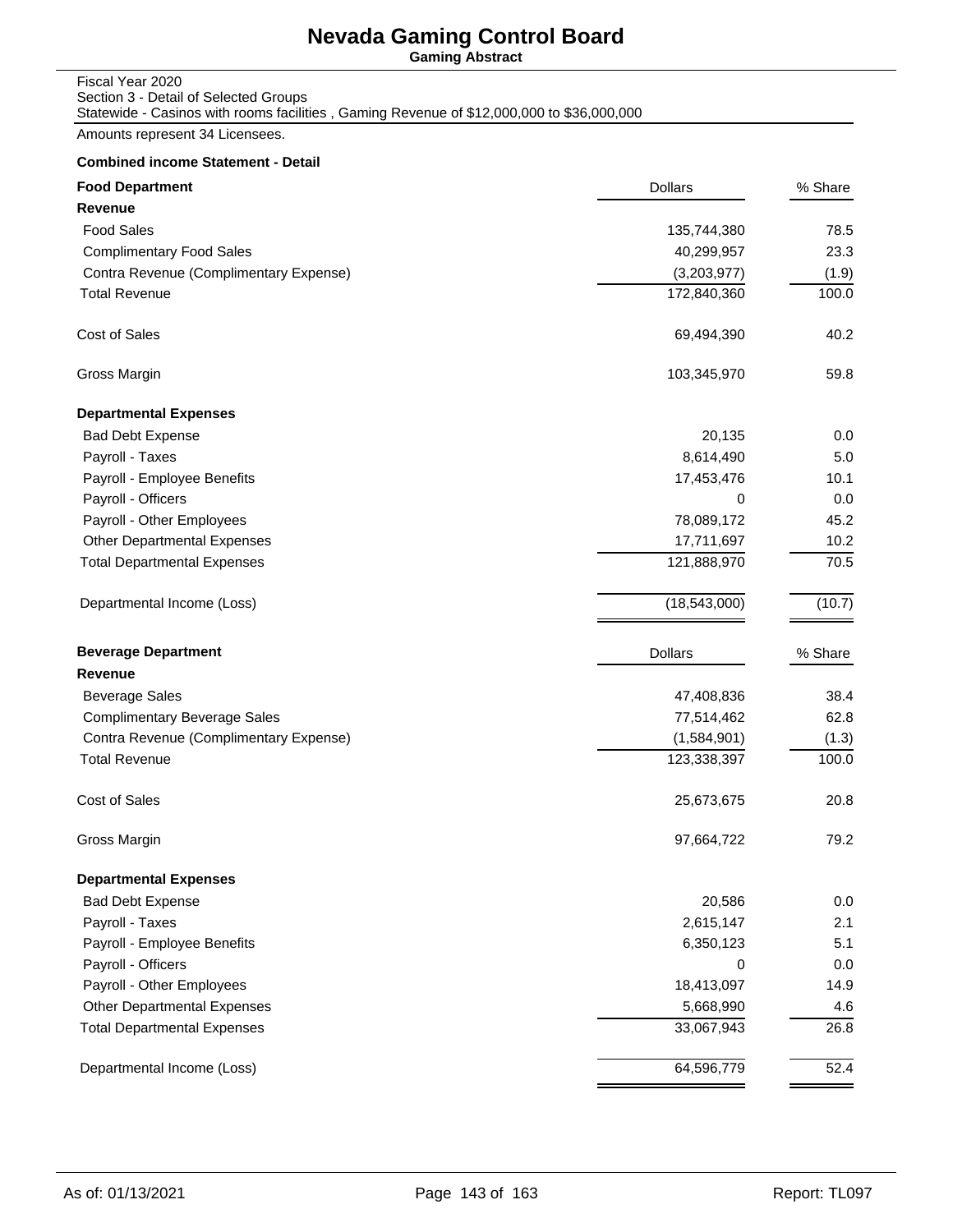**Gaming Abstract**

### Fiscal Year 2020 Section 3 - Detail of Selected Groups Statewide - Casinos with rooms facilities , Gaming Revenue of \$12,000,000 to \$36,000,000

Amounts represent 34 Licensees.

### **Combined income Statement - Detail**

| <b>Other Income</b>                      | <b>Dollars</b> | % Share |
|------------------------------------------|----------------|---------|
| Revenue                                  |                |         |
| Other Operating and Non-Operating Income | 134,791,495    | 96.6    |
| Other Complimentary Items                | 10,221,935     | 7.3     |
| Contra Revenue (Complimentary Expense)   | (5,489,763)    | (3.9)   |
| <b>Total Revenue</b>                     | 139,523,667    | 100.0   |
| Cost of Sales                            | 35,050,011     | 25.1    |
| Gross Margin                             | 104,473,656    | 74.9    |
| <b>Departmental Expenses</b>             |                |         |
| <b>Bad Debt Expense</b>                  | 206,446        | 0.1     |
| Payroll - Taxes                          | 1,283,096      | 0.9     |
| Payroll - Employee Benefits              | 1,999,711      | 1.4     |
| Payroll - Officers                       | 0              | 0.0     |
| Payroll - Other Employees                | 12,669,446     | 9.1     |
| <b>Other Departmental Expenses</b>       | 24,028,344     | 17.2    |
| <b>Total Departmental Expenses</b>       | 40,187,043     | 28.8    |
| Departmental Income (Loss)               | 64,286,613     | 46.1    |
|                                          |                |         |

### **Average Number of Employees**

| Casino Department          | 3,278  |
|----------------------------|--------|
| Rooms Department           | 2,151  |
| <b>Food Department</b>     | 3,429  |
| <b>Beverage Department</b> | 979    |
| G & A Department           | 2.885  |
| <b>Other Departments</b>   | 683    |
| Total                      | 13,405 |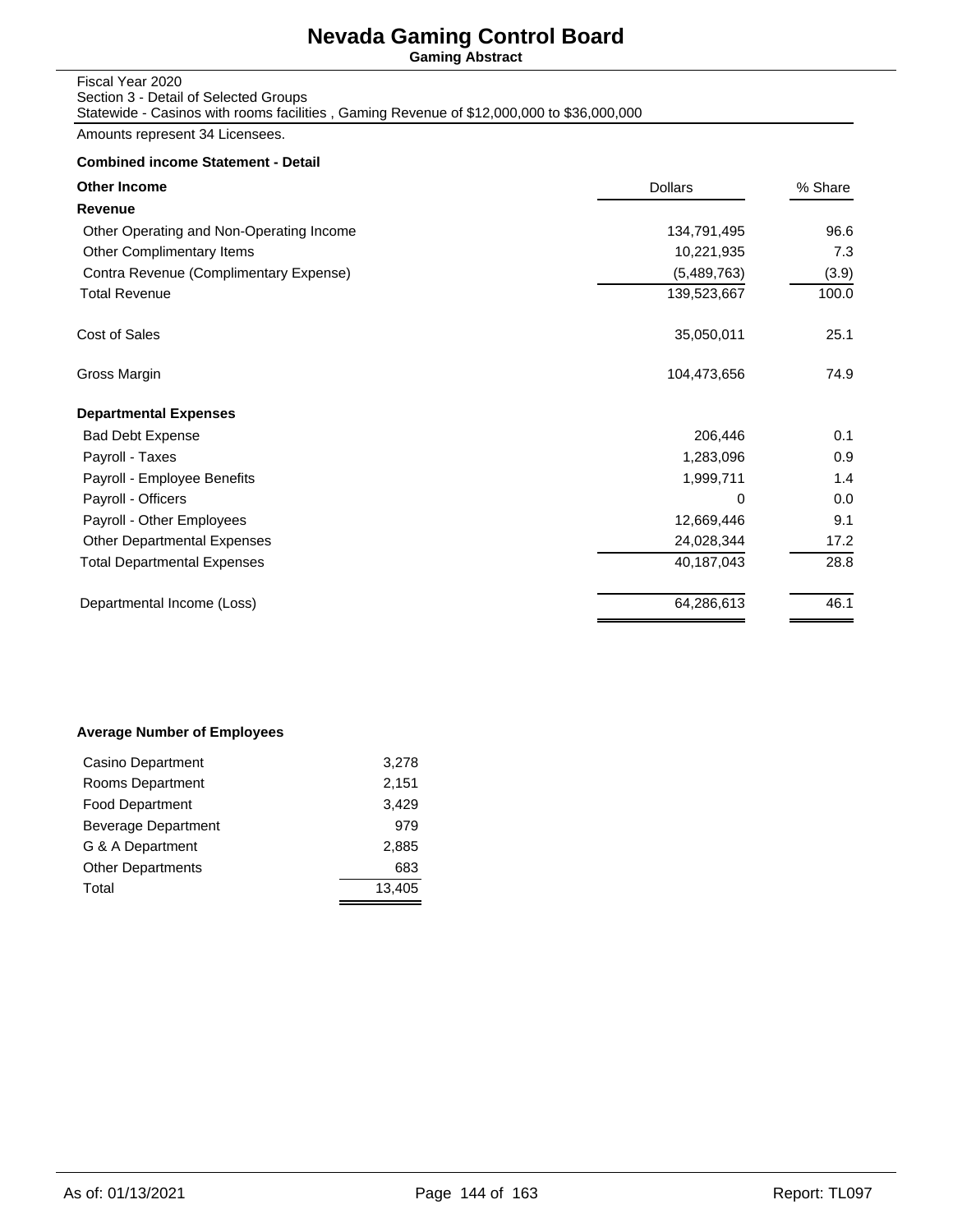**Gaming Abstract**

Fiscal Year 2020

Section 3 - Detail of Selected Groups

Statewide - Casinos with rooms facilities , Gaming Revenue of \$12,000,000 to \$36,000,000

Amounts represent 34 Licensees.

### **Rate of Room Occupancy**

| Month     | Available Rooms | Rooms Occupied | % of Occupancy |
|-----------|-----------------|----------------|----------------|
| July      | 552,784         | 410,800        | 74.3           |
| August    | 535,706         | 389,664        | 72.7           |
| September | 512,971         | 363,166        | 70.8           |
| October   | 524,501         | 357,632        | 68.2           |
| November  | 506,968         | 329,354        | 65.0           |
| December  | 523,340         | 315,580        | 60.3           |
| January   | 503,640         | 322,264        | 64.0           |
| February  | 477,381         | 323,153        | 67.7           |
| March     | 361,807         | 174,943        | 48.4           |
| April     | 141,986         | 3,236          | 2.3            |
| May       | 147,509         | 6,645          | 4.5            |
| June      | 413,183         | 167,912        | 40.6           |
| Total     | 5,201,776       | 3,164,349      | 60.8           |

| <b>Per Room Per Day Statistics</b>                               | <b>Dollars</b> |
|------------------------------------------------------------------|----------------|
| Average Table Revenue (Includes Keno and Bingo) Per Room Per Day | 31.80          |
| Average Slot Revenue Per Room Per Day                            | 205.42         |
| Average Food Sales Per Room Per Day                              | 55.63          |
| Average Beverage Sales Per Room Per Day                          | 39.48          |
| Average Rooms Department Payroll Per Room Per Day                | 23.95          |
| Average Room Rate Per Day                                        | 84.98          |

### **Gaming Revenue Per Square Foot of Floor Space**

|                                       | # Casinos | Average Sq Ft | Revenue/Sq Ft |
|---------------------------------------|-----------|---------------|---------------|
| Table Games (Includes Keno and Bingo) | 34        | 5,722         | 517           |
| Slots                                 | 34        | 30,998        | 617           |
| Race and Sports                       | 11        | 1.968         | 315           |
| Card Games (poker, pan, etc.)         | 10        | 1.262         | 116           |
| Total                                 | 34        | 37.728        | 592           |

| Ratios                                                          | Percent |
|-----------------------------------------------------------------|---------|
| <b>Total Current Assets to Total Current Liabilities</b>        | 97.87   |
| <b>Total Capital to Total Liabilities</b>                       | 90.73   |
| <b>Total Capital to Total Current Liabilities</b>               | 220.78  |
| <b>Total Current Liabilities to Total Liabilities</b>           | 41.10   |
| Total Contra Revenue (Complimentary Expense) to Gaming Revenue* | 26.62   |
| Music and Entertainment Expense to Gaming Revenue               | 0.49    |
| <b>Total Revenue to Average Total Assets</b>                    | 63.20   |
| Total Revenue less Comp Sales to Average Total Assets           | 54.18   |
| Return on Invested Capital**                                    | (1.45)  |
| Return on Average Assets***                                     | (1.18)  |
|                                                                 |         |

\*Gaming revenue is equal to total gaming revenue before Contra Revenue (Complimentary Expense)<br>\*\*Return on invested capital is equal to the total of net income (before federal income taxes and extraorduinary items)<br>and int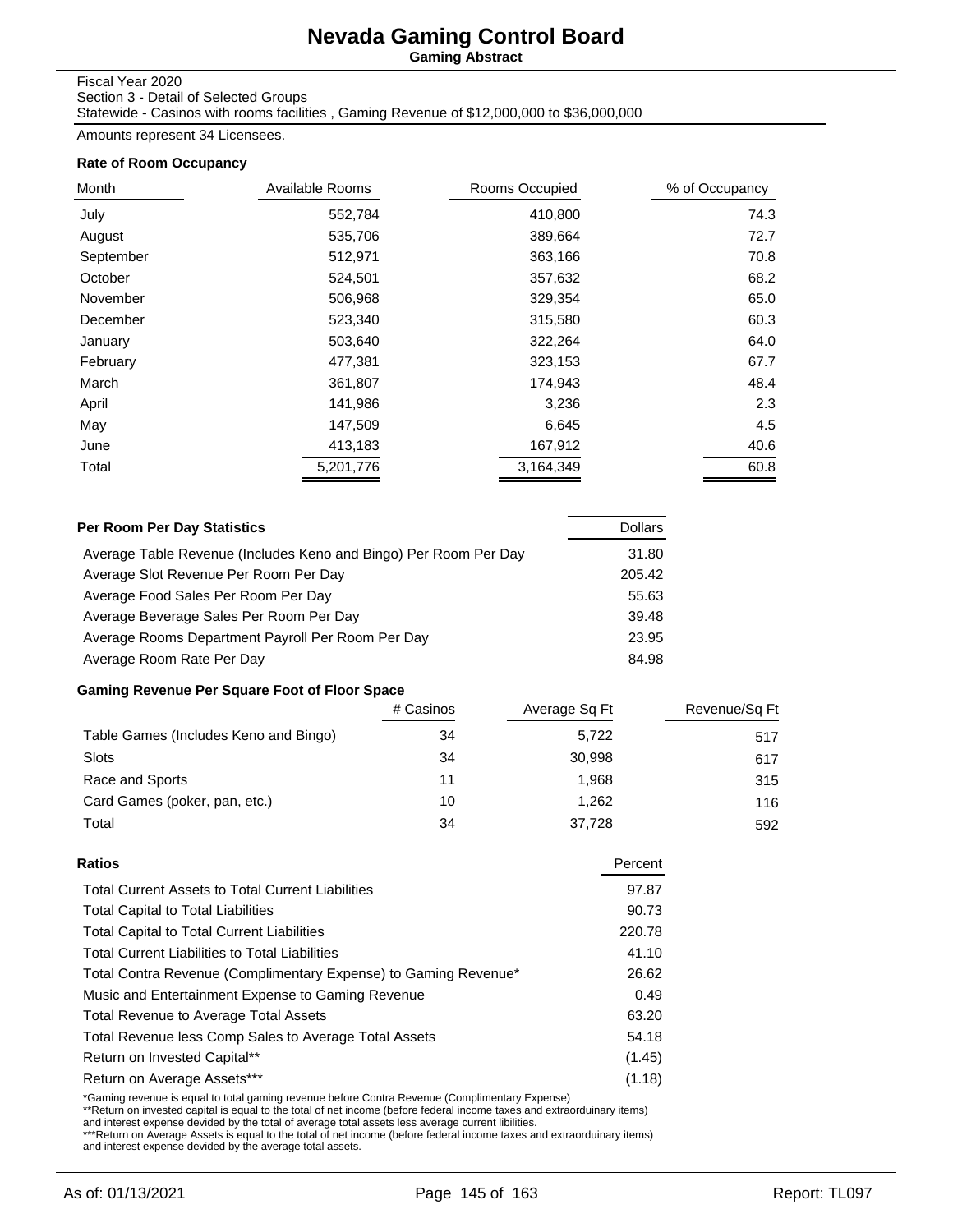**Gaming Abstract**

### Fiscal Year 2020

Section 3 - Detail of Selected Groups

Statewide - Casinos with rooms facilities , Gaming Revenue of \$36,000,000 to \$72,000,000

Amounts represent 24 Licensees.

| Assets                                             |                       |                        |                       | % Share |
|----------------------------------------------------|-----------------------|------------------------|-----------------------|---------|
|                                                    |                       |                        |                       |         |
| <b>Current Assets</b>                              |                       |                        |                       |         |
| Cash                                               |                       |                        | 160,887,995           | 3.3     |
| <b>Receivables</b>                                 | Total                 | Allowance              |                       |         |
| Casino                                             | 10,953,133            | 3,380,552              | 7,572,581             | 0.2     |
| Trade                                              | 27,789,669            | 2,351,904              | 25,437,765            | 0.5     |
| Sundry                                             | 147,932,299           | 30,867                 | 147,901,432           | 3.1     |
| Notes                                              | 510,123               | 0                      | 510,123               | 0.0     |
| <b>Prepaid Expenses</b>                            |                       |                        | 39,710,975            | 0.8     |
| <b>Other Current Assets</b>                        |                       |                        | 120,336,040           | 2.5     |
| <b>Total Current Assets</b>                        |                       |                        | 502,356,911           | 10.4    |
| <b>Fixed Assets</b>                                | Cost                  | Depeciation            |                       |         |
| Land                                               | 394,736,248           |                        | 394,736,248           | 8.2     |
| Land Improvements                                  | 45,965,908            | 27,308,038             | 18,657,870            | 0.4     |
| <b>Building &amp; Improvements</b>                 | 2,791,211,665         | 1,092,568,542          | 1,698,643,123         | 35.2    |
| Furniture & Equipment                              | 1,436,938,326         | 1,070,991,240          | 365,947,086           | 7.6     |
| Leasehold Imporvements                             | 99,789,459            | 55, 154, 144           | 44,635,315            | 0.9     |
| <b>Construction in Progress</b>                    | 662,858,363           |                        | 662,858,363           | 13.7    |
| <b>Total Fixed Assets</b>                          |                       |                        | 3,185,478,005         | 66.0    |
| <b>Other Assets</b>                                |                       |                        | 1,135,711,572         | 23.5    |
| <b>Total Assets</b>                                |                       |                        | 4,823,546,488         | 100.0   |
| <b>Liabilities and Capital</b><br>Liabilities      |                       |                        |                       |         |
| <b>Current Liabilities</b>                         |                       |                        |                       |         |
| Accounts Payable - Trade                           |                       |                        | 39,237,409            | 0.8     |
| Accounts Payable - Other                           |                       |                        | 33,857,860            | 0.7     |
| Current Portion of long Term Debt                  |                       |                        | 12,442,406            | 0.3     |
| <b>Accrued Expenses</b>                            |                       |                        | 109,215,251           | 2.3     |
| <b>Other Current Liabilities</b>                   |                       |                        | 175,440,726           | 3.6     |
| <b>Total Current Liabilities</b>                   |                       |                        | 370,193,652           | 7.7     |
| Long Term Debt                                     | <b>Total Owing</b>    | <b>Current Portion</b> |                       |         |
| Mortgages                                          | 49,200,000            | 1,656,000              | 47,544,000            | 1.0     |
| Debentures & Bonds                                 | 0                     | 0                      | 0                     | 0.0     |
| <b>Notes</b>                                       | 643,085,637           | 2,321,219              | 640,764,418           | 13.3    |
| Contracts                                          | 9,608,314             | 4,161,936              | 5,446,378             | 0.1     |
| Other                                              | 832,253,260           | 4,303,251              | 827,950,009           | 17.2    |
| <b>Total Long Term Debt</b>                        |                       |                        | 1,521,704,805         | 31.5    |
| <b>Other Liabilities</b>                           |                       |                        | 475,829,721           | 9.9     |
| <b>Total Liabilities</b>                           |                       |                        | 2,367,728,178         | 49.1    |
| Capital                                            |                       |                        |                       |         |
| Owners Capital Accounts (other than corporations)  |                       |                        | 965, 188, 372         | 20.0    |
| Capital Stock and Other Capital (for corporations) |                       |                        | 1,864,445,744         | 38.7    |
| <b>Retained Earnings</b>                           |                       |                        | (373, 815, 806)       | (7.7)   |
| <b>Total Capital</b>                               |                       |                        | 2,455,818,310         | 50.9    |
| <b>Total Liabilities and Capital</b>               |                       |                        | 4,823,546,488         | 100.0   |
| <b>Average Assets</b>                              | <b>Upper Quartile</b> | Median                 | <b>Lower Quartile</b> |         |
| 200,981,103                                        | 230,800,123           | 123,349,014            | 123,349,014           |         |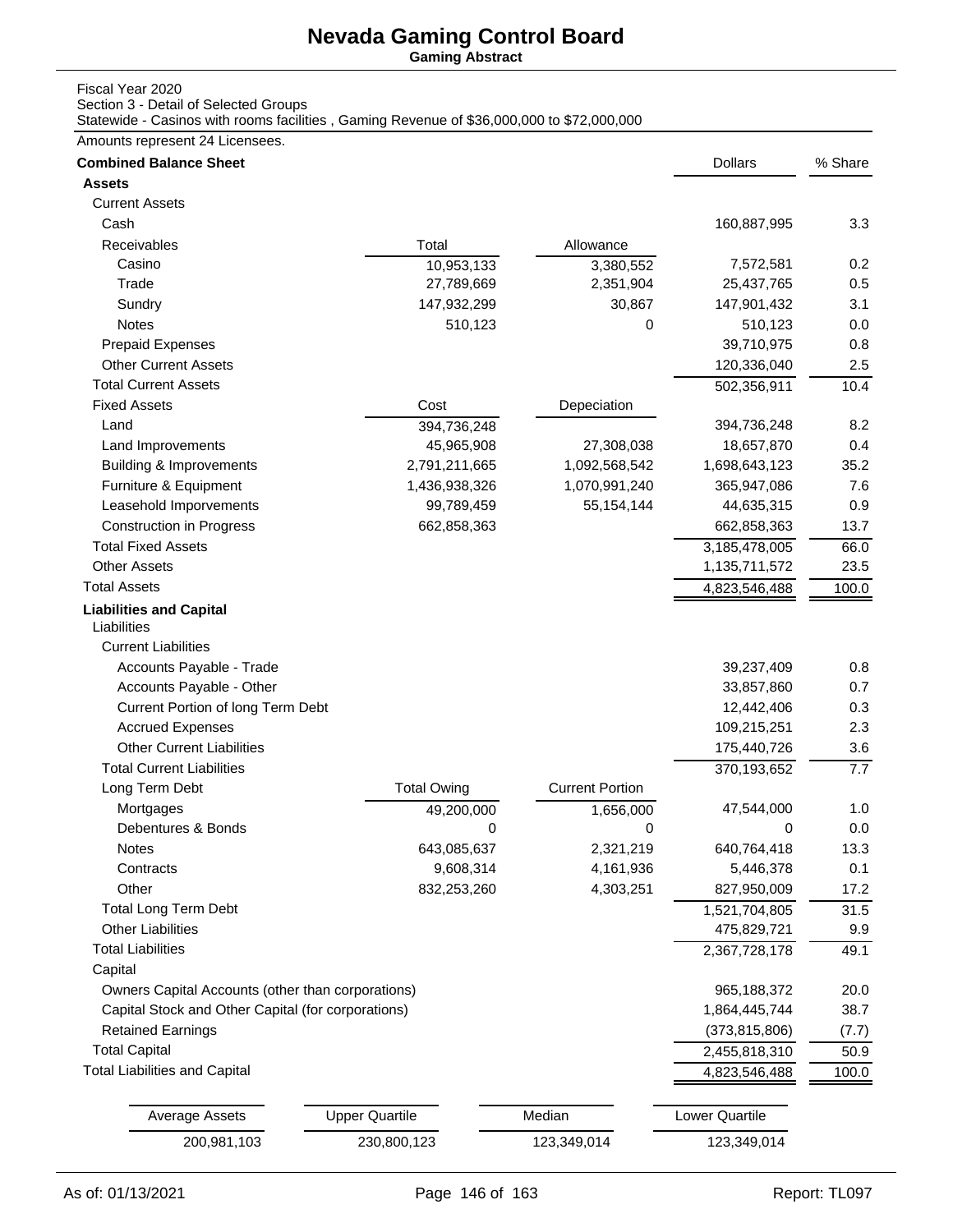**Gaming Abstract**

Fiscal Year 2020 Section 3 - Detail of Selected Groups

Statewide - Casinos with rooms facilities , Gaming Revenue of \$36,000,000 to \$72,000,000

Amounts represent 24 Licensees.

| <b>Combined Income Statement - Summary</b>                        | <b>Dollars</b> | % Share |
|-------------------------------------------------------------------|----------------|---------|
| Revenue                                                           |                |         |
| Gaming                                                            | 887,748,427    | 44.5    |
| Rooms                                                             | 445,021,649    | 22.3    |
| Food                                                              | 313,829,201    | 15.7    |
| Beverage                                                          | 179,317,891    | 9.0     |
| Other                                                             | 167,959,212    | 8.4     |
| <b>Total Revenue</b>                                              | 1,993,876,380  | 100.0   |
| Cost of Sales                                                     | 163,744,986    | 8.2     |
| Gross Margin                                                      | 1,830,131,394  | 91.8    |
| <b>Departmental Expenses</b>                                      | 895,072,428    | 44.9    |
| Departmental Income                                               | 935,058,966    | 46.9    |
| General & Administrative Expenses                                 |                |         |
| <b>Advertising &amp; Promotion</b>                                | 42,147,295     | 2.1     |
| <b>Bad Debt Expense</b>                                           | 507,621        | $0.0\,$ |
| Depreciation - Buildings                                          | (53, 335, 017) | (2.7)   |
| Depreciation & Amortizartion - Other                              | 309,123,266    | 15.5    |
| Energy Expense (e.g. electricity, gas, oil)                       | 45,948,473     | 2.3     |
| <b>Equipment Rental or Lease</b>                                  | 7,908,470      | 0.4     |
| Interest Expense                                                  | 99,888,362     | 5.0     |
| Music & Entertainment                                             | 4,095,801      | 0.2     |
| Payroll - Taxes                                                   | 9,770,526      | 0.5     |
| Payroll - Employee Benefits                                       | 41,732,377     | 2.1     |
| Payroll - Officers                                                | 9,369,735      | 0.5     |
| Payroll - Other Employees                                         | 179,552,069    | 9.0     |
| <b>Rent of Premises</b>                                           | 15,847,176     | 0.8     |
| <b>Taxes - Real Estate</b>                                        | 17,178,251     | 0.9     |
| Taxes & Licenses - Other                                          | 10,138,532     | 0.5     |
| Utilities (other than energy expense items)                       | 20,005,877     | 1.0     |
| Other G & A                                                       | 497,196,950    | 24.9    |
| Total General & Administrative Expenses                           | 1,257,075,764  | 63.0    |
| Net Income (Loss) before Fed Income Taxes and Extraordinary Items | (322,016,798)  | (16.2)  |

| Average Revenue | Upper Quartile | Median     | Lower Quartile |
|-----------------|----------------|------------|----------------|
| 83.078.183      | 79,957,378     | 66.135.988 | 66,135,988     |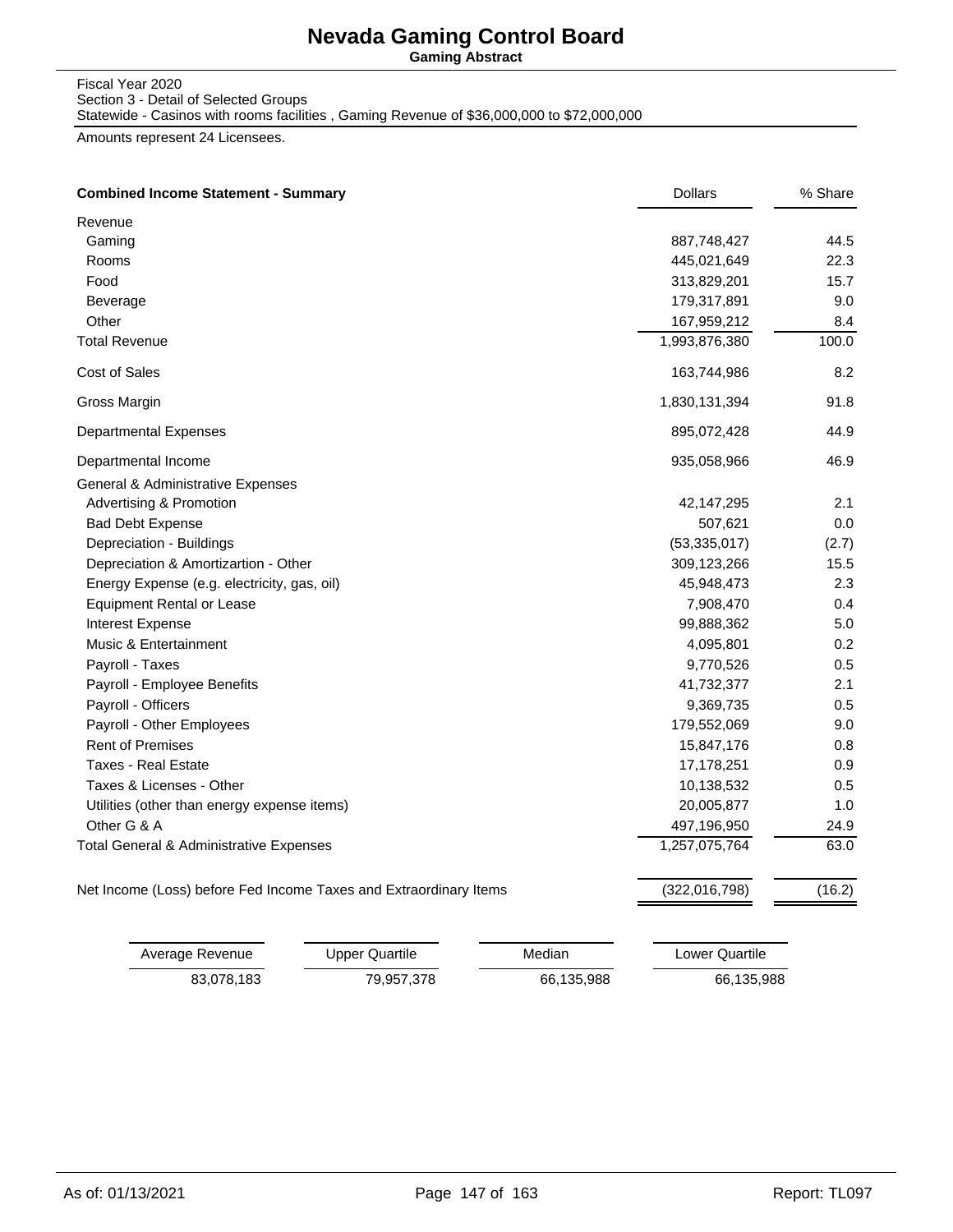**Gaming Abstract**

## Fiscal Year 2020 Section 3 - Detail of Selected Groups

Statewide - Casinos with rooms facilities , Gaming Revenue of \$36,000,000 to \$72,000,000

Amounts represent 24 Licensees.

| <b>Casino Department</b>                                | <b>Dollars</b>  | % Share |
|---------------------------------------------------------|-----------------|---------|
| Revenue                                                 |                 |         |
| Table Games (Includes Keno and Bingo)                   | 196,414,858     | 22.1    |
| Slot Machines                                           | 953,665,121     | 107.4   |
| Card Games (poker, pan, etc.)                           | 4,663,803       | 0.5     |
| Race Book                                               | 4,197,746       | 0.5     |
| Sports Book                                             | 19,279,831      | 2.2     |
| Contra Revenue (Complimentary Expense)                  | (290, 472, 932) | (32.7)  |
| <b>Total Revenue</b>                                    | 887,748,427     | 100.0   |
| <b>Departmental Expenses</b>                            |                 |         |
| <b>Bad Debt Expense</b>                                 | 2,611,596       | 0.3     |
| Commisions                                              | 10,280,789      | 1.2     |
| Gaming Taxes and Licenses                               | 96,919,550      | 10.9    |
| Preferred Guest Expenses (exclusive of complimentaries) | 3,416,149       | 0.4     |
| Payroll - Taxes                                         | 15,019,962      | 1.7     |
| Payroll - Employee Benefits                             | 32,593,707      | 3.7     |
| Payroll - Officers                                      | 2,862,651       | 0.3     |
| Payroll - Other Employees                               | 119,647,581     | 13.5    |
| Race Wire Fees                                          | 1,037,287       | 0.1     |
| <b>Other Departmental Expenses</b>                      | 71,090,107      | 8.0     |
| <b>Total Departmental Expenses</b>                      | 355,479,379     | 40.0    |
| Departmental Income (Loss)                              | 532,269,048     | 60.0    |
| <b>Rooms Department</b>                                 | <b>Dollars</b>  | % Share |
| Revenue                                                 |                 |         |
| Room Sales                                              | 350,708,630     | 78.8    |
| <b>Complimentary Room Sales</b>                         | 103,250,772     | 23.2    |
| Contra Revenue (Complimentary Expense)                  | (8,937,753)     | (2.0)   |
| <b>Total Revenue</b>                                    | 445,021,649     | 100.0   |
| <b>Departmental Expenses</b>                            |                 |         |
| <b>Bad Debt Expense</b>                                 | 786,713         | 0.2     |
| Payroll - Taxes                                         | 10,350,585      | 2.3     |
| Payroll - Employee Benefits                             | 32,961,181      | 7.4     |
| Payroll - Officers                                      | 1,789,296       | 0.4     |
| Payroll - Other Employees                               | 106,653,250     | 24.0    |
| <b>Other Departmental Expenses</b>                      | 58,103,739      | 13.1    |
| <b>Total Departmental Expenses</b>                      | 210,644,764     | 47.3    |
| Departmental Income (Loss)                              | 234,376,885     | 52.7    |
|                                                         |                 |         |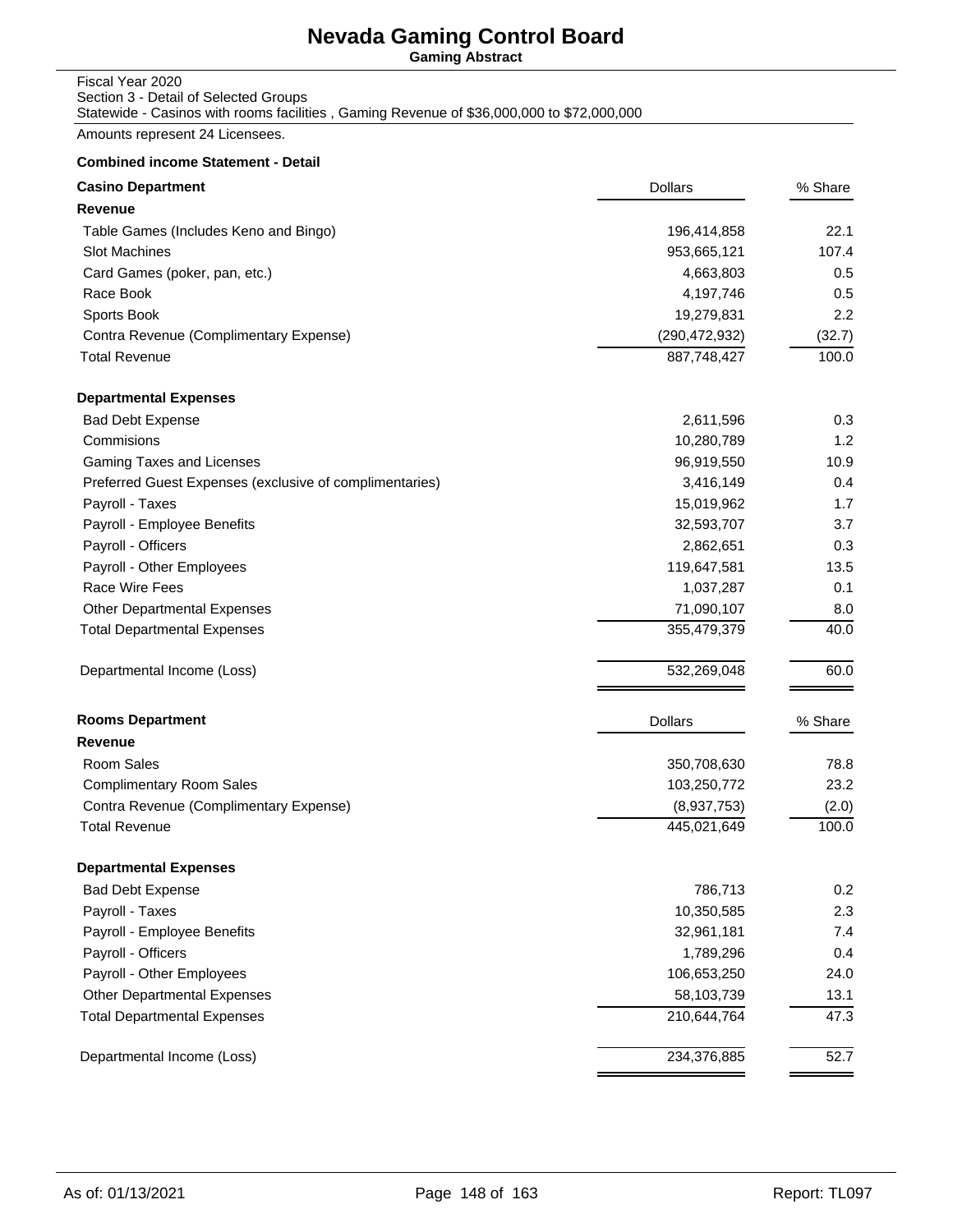**Gaming Abstract**

### Fiscal Year 2020 Section 3 - Detail of Selected Groups Statewide - Casinos with rooms facilities , Gaming Revenue of \$36,000,000 to \$72,000,000

Amounts represent 24 Licensees.

| <b>Food Department</b>                 | <b>Dollars</b> | % Share |
|----------------------------------------|----------------|---------|
| Revenue                                |                |         |
| <b>Food Sales</b>                      | 232,294,942    | 74.0    |
| <b>Complimentary Food Sales</b>        | 86,359,111     | 27.5    |
| Contra Revenue (Complimentary Expense) | (4,824,852)    | (1.5)   |
| <b>Total Revenue</b>                   | 313,829,201    | 100.0   |
| Cost of Sales                          | 111,550,146    | 35.5    |
| Gross Margin                           | 202,279,055    | 64.5    |
| <b>Departmental Expenses</b>           |                |         |
| <b>Bad Debt Expense</b>                | 45,751         | 0.0     |
| Payroll - Taxes                        | 14,912,289     | 4.8     |
| Payroll - Employee Benefits            | 40,994,091     | 13.1    |
| Payroll - Officers                     | 1,747,948      | 0.6     |
| Payroll - Other Employees              | 140,318,359    | 44.7    |
| <b>Other Departmental Expenses</b>     | 17,112,189     | 5.5     |
| <b>Total Departmental Expenses</b>     | 215,130,627    | 68.6    |
| Departmental Income (Loss)             | (12, 851, 572) | (4.1)   |
| <b>Beverage Department</b>             | <b>Dollars</b> | % Share |
| Revenue                                |                |         |
| <b>Beverage Sales</b>                  | 63,874,989     | 35.6    |
| <b>Complimentary Beverage Sales</b>    | 116,234,740    | 64.8    |
| Contra Revenue (Complimentary Expense) | (791, 838)     | (0.4)   |
| <b>Total Revenue</b>                   | 179,317,891    | 100.0   |
| <b>Cost of Sales</b>                   | 32,602,381     | 18.2    |
| Gross Margin                           | 146,715,510    | 81.8    |
| <b>Departmental Expenses</b>           |                |         |
| <b>Bad Debt Expense</b>                | 3,948          | 0.0     |
| Payroll - Taxes                        | 3,994,593      | 2.2     |
| Payroll - Employee Benefits            | 10,839,464     | 6.0     |
| Payroll - Officers                     | 133,244        | 0.1     |
| Payroll - Other Employees              | 29,442,265     | 16.4    |
| Other Departmental Expenses            | 6,362,062      | 3.5     |
| <b>Total Departmental Expenses</b>     | 50,775,576     | 28.3    |
| Departmental Income (Loss)             | 95,939,934     | 53.5    |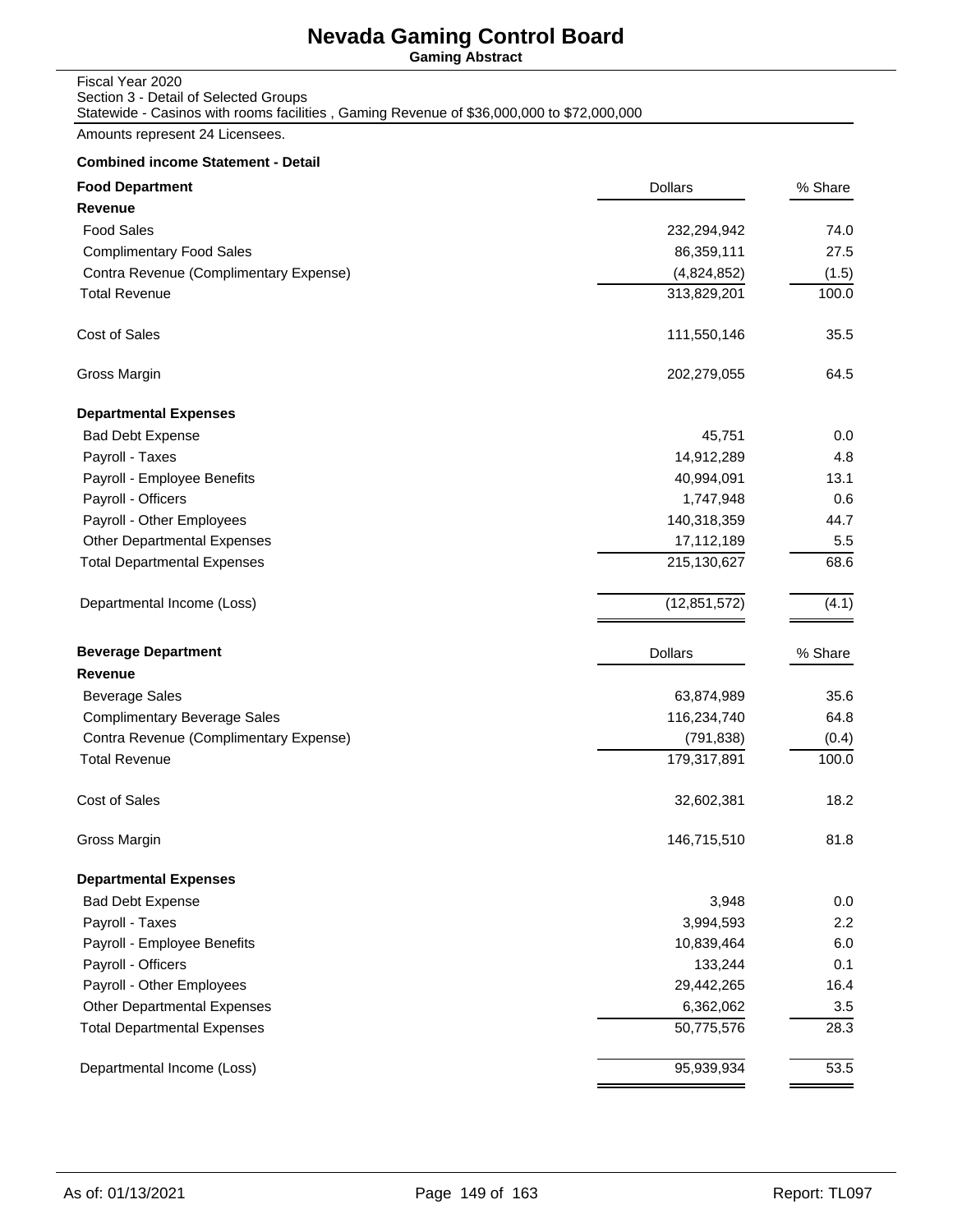**Gaming Abstract**

### Fiscal Year 2020 Section 3 - Detail of Selected Groups Statewide - Casinos with rooms facilities , Gaming Revenue of \$36,000,000 to \$72,000,000

Amounts represent 24 Licensees.

### **Combined income Statement - Detail**

| <b>Other Income</b><br><b>Dollars</b>    |             | % Share |  |
|------------------------------------------|-------------|---------|--|
| Revenue                                  |             |         |  |
| Other Operating and Non-Operating Income | 156,908,701 | 93.4    |  |
| Other Complimentary Items                | 13,737,314  | 8.2     |  |
| Contra Revenue (Complimentary Expense)   | (2,686,803) | (1.6)   |  |
| <b>Total Revenue</b>                     | 167,959,212 | 100.0   |  |
| Cost of Sales                            | 19,592,459  | 11.7    |  |
| Gross Margin                             | 148,366,753 | 88.3    |  |
| <b>Departmental Expenses</b>             |             |         |  |
| <b>Bad Debt Expense</b>                  | 58,210      | 0.0     |  |
| Payroll - Taxes                          | 2,728,540   | 1.6     |  |
| Payroll - Employee Benefits              | 4,963,678   | 3.0     |  |
| Payroll - Officers                       | 702,934     | 0.4     |  |
| Payroll - Other Employees                | 25,081,162  | 14.9    |  |
| <b>Other Departmental Expenses</b>       | 29,507,558  | 17.6    |  |
| <b>Total Departmental Expenses</b>       | 63,042,082  | 37.5    |  |
| Departmental Income (Loss)               | 85,324,671  | 50.8    |  |
|                                          |             |         |  |

### **Average Number of Employees**

| Casino Department        | 4,253  |
|--------------------------|--------|
| Rooms Department         | 3,105  |
| <b>Food Department</b>   | 4,628  |
| Beverage Department      | 1,238  |
| G & A Department         | 4.010  |
| <b>Other Departments</b> | 981    |
| Total                    | 18.215 |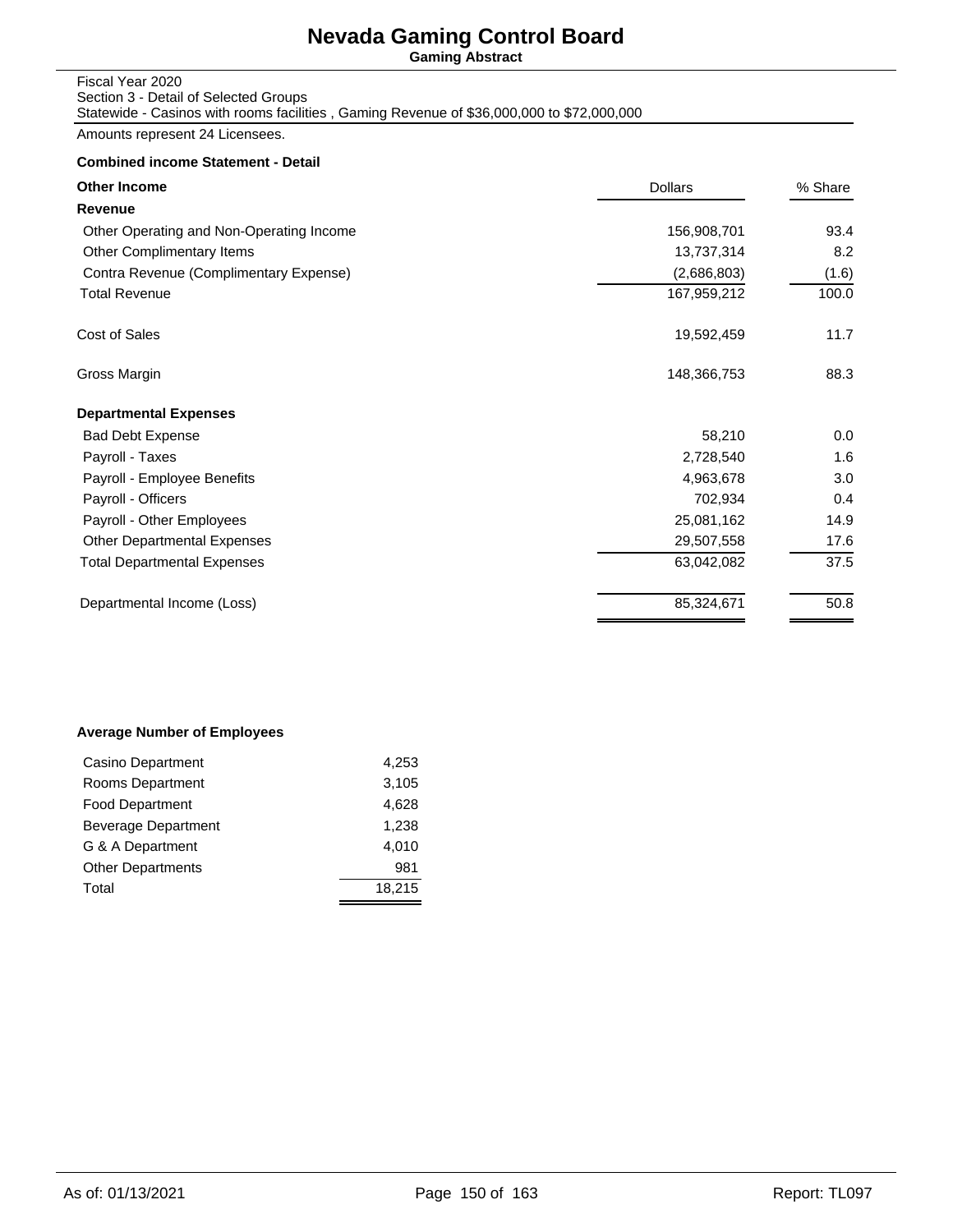**Gaming Abstract**

Fiscal Year 2020

Section 3 - Detail of Selected Groups

Statewide - Casinos with rooms facilities , Gaming Revenue of \$36,000,000 to \$72,000,000

Amounts represent 24 Licensees.

### **Rate of Room Occupancy**

| Month     | Available Rooms<br>Rooms Occupied |           |      |  | % of Occupancy |
|-----------|-----------------------------------|-----------|------|--|----------------|
| July      | 554,363                           | 468,350   | 84.5 |  |                |
| August    | 551,080                           | 453,255   | 82.2 |  |                |
| September | 553,572                           | 454,462   | 82.1 |  |                |
| October   | 547,032                           | 453,434   | 82.9 |  |                |
| November  | 526,307                           | 422,904   | 80.4 |  |                |
| December  | 561,165                           | 420,596   | 75.0 |  |                |
| January   | 711,686                           | 525,468   | 73.8 |  |                |
| February  | 628,252                           | 477,510   | 76.0 |  |                |
| March     | 436,155                           | 251,198   | 57.6 |  |                |
| April     | 82,318                            | 0         | 0.0  |  |                |
| May       | 84,700                            | 0         | 0.0  |  |                |
| June      | 565,496                           | 240,051   | 42.4 |  |                |
| Total     | 5,802,126                         | 4,167,228 | 71.8 |  |                |

| Per Room Per Day Statistics                                      | <b>Dollars</b> |
|------------------------------------------------------------------|----------------|
| Average Table Revenue (Includes Keno and Bingo) Per Room Per Day | 47.13          |
| Average Slot Revenue Per Room Per Day                            | 228.85         |
| Average Food Sales Per Room Per Day                              | 76.47          |
| Average Beverage Sales Per Room Per Day                          | 43.22          |
| Average Rooms Department Payroll Per Room Per Day                | 36.42          |
| Average Room Rate Per Day                                        | 108.94         |

### **Gaming Revenue Per Square Foot of Floor Space**

|                                       | # Casinos | Average Sq Ft | Revenue/Sq Ft |
|---------------------------------------|-----------|---------------|---------------|
| Table Games (Includes Keno and Bingo) | 24        | 9.989         | 819           |
| Slots                                 | 24        | 49.352        | 805           |
| Race and Sports                       | 15        | 5.114         | 306           |
| Card Games (poker, pan, etc.)         | 8         | 1.959         | 298           |
| Total                                 | 24        | 63.189        | 777           |

|                                                                 | 135.70 |
|-----------------------------------------------------------------|--------|
| <b>Total Current Assets to Total Current Liabilities</b>        |        |
| <b>Total Capital to Total Liabilities</b>                       | 103.72 |
| <b>Total Capital to Total Current Liabilities</b>               | 663.39 |
| <b>Total Current Liabilities to Total Liabilities</b>           | 15.63  |
| Total Contra Revenue (Complimentary Expense) to Gaming Revenue* | 26.12  |
| Music and Entertainment Expense to Gaming Revenue               | 0.46   |
| Total Revenue to Average Total Assets                           | 43.46  |
| Total Revenue less Comp Sales to Average Total Assets           | 36.49  |
| Return on Invested Capital**                                    | (5.23) |
| Return on Average Assets***                                     | (4.84) |

\*Gaming revenue is equal to total gaming revenue before Contra Revenue (Complimentary Expense)<br>\*\*Return on invested capital is equal to the total of net income (before federal income taxes and extraorduinary items)<br>and int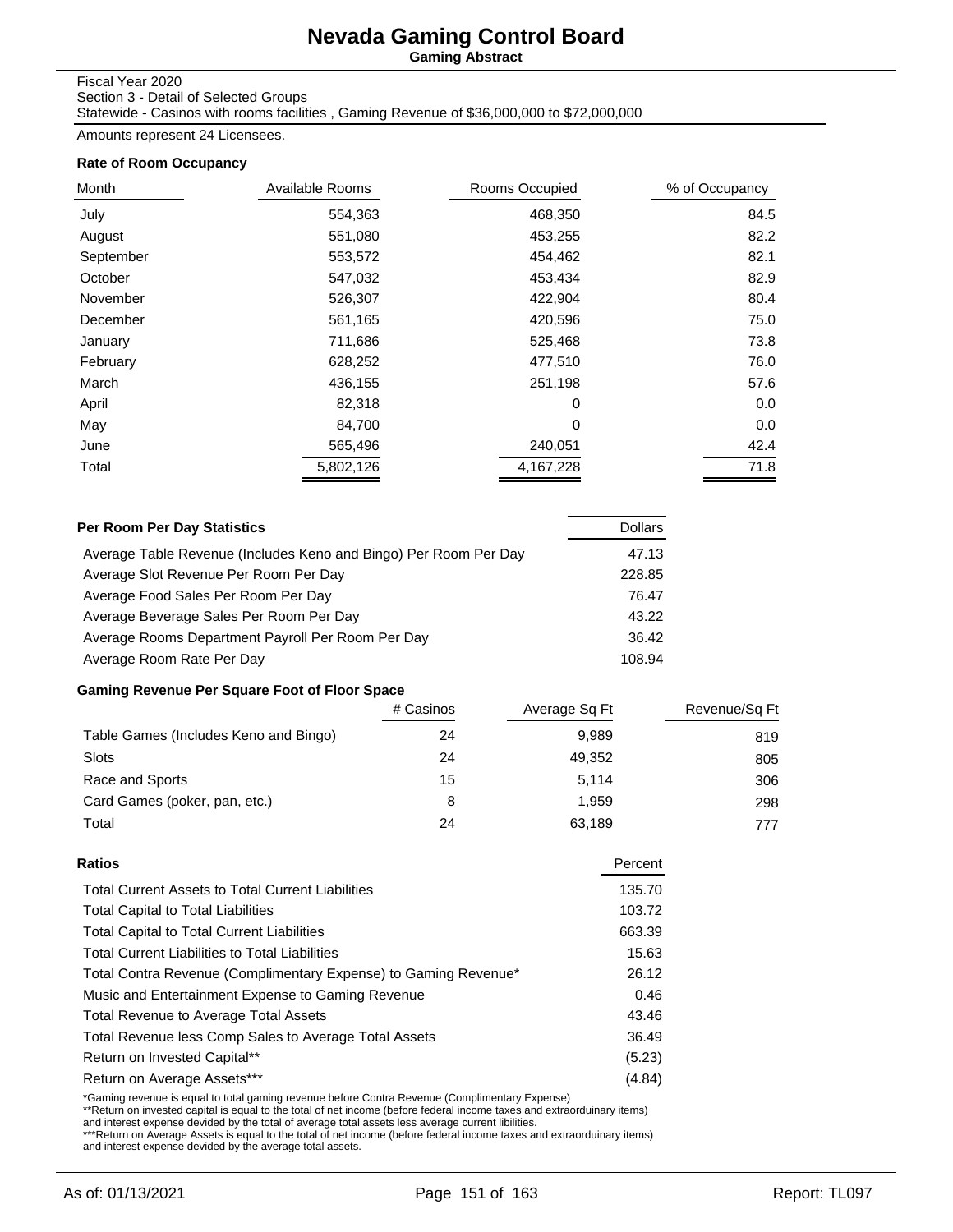**Gaming Abstract**

### Fiscal Year 2020

Section 3 - Detail of Selected Groups

Statewide - Casinos with rooms facilities , Gaming Revenue of \$72,000,000 and over

### Amounts represent 40 Licensees.

| <b>Combined Balance Sheet</b>                      |                       |                        | <b>Dollars</b>  | % Share |
|----------------------------------------------------|-----------------------|------------------------|-----------------|---------|
| <b>Assets</b>                                      |                       |                        |                 |         |
| <b>Current Assets</b>                              |                       |                        |                 |         |
| Cash                                               |                       |                        | 1,842,815,508   | 2.6     |
| Receivables                                        | Total                 | Allowance              |                 |         |
| Casino                                             | 647,842,197           | 296, 151, 976          | 351,690,221     | 0.5     |
| Trade                                              | 199,733,525           | 22,593,643             | 177,139,882     | 0.2     |
| Sundry                                             | 20,040,797,028        | 2,247,888              | 20,038,549,140  | 27.9    |
| Notes                                              | 3,000,000             | 0                      | 3,000,000       | 0.0     |
| <b>Prepaid Expenses</b>                            |                       |                        | 256,135,125     | 0.4     |
| <b>Other Current Assets</b>                        |                       |                        | 2,878,987,462   | 4.0     |
| <b>Total Current Assets</b>                        |                       |                        | 25,548,317,338  | 35.6    |
| <b>Fixed Assets</b>                                | Cost                  | Depeciation            |                 |         |
| Land                                               | 6,199,853,442         |                        | 6,199,853,442   | 8.6     |
| Land Improvements                                  | 963,524,043           | 492,628,478            | 470,895,565     | 0.7     |
| <b>Building &amp; Improvements</b>                 | 20,563,589,566        | 5,842,284,214          | 14,721,305,352  | 20.5    |
| Furniture & Equipment                              | 11,829,356,843        | 8,319,468,735          | 3,509,888,108   | 4.9     |
| Leasehold Imporvements                             | 1,007,249,507         | 8,653,287              | 998,596,220     | 1.4     |
| <b>Construction in Progress</b>                    | 296,031,791           |                        | 296,031,791     | 0.4     |
| <b>Total Fixed Assets</b>                          |                       |                        | 26,196,570,478  | 36.5    |
| <b>Other Assets</b>                                |                       |                        | 19,967,206,163  | 27.8    |
| <b>Total Assets</b>                                |                       |                        | 71,712,093,979  | 100.0   |
| <b>Liabilities and Capital</b><br>Liabilities      |                       |                        |                 |         |
| <b>Current Liabilities</b>                         |                       |                        |                 |         |
| Accounts Payable - Trade                           |                       |                        | 181,228,326     | 0.3     |
| Accounts Payable - Other                           |                       |                        | 7,053,456,367   | 9.8     |
| Current Portion of long Term Debt                  |                       |                        | 95,817,143      | 0.1     |
| <b>Accrued Expenses</b>                            |                       |                        | 547,644,829     | 0.8     |
| <b>Other Current Liabilities</b>                   |                       |                        | 3,649,681,934   | 5.1     |
| <b>Total Current Liabilities</b>                   |                       |                        | 11,527,828,599  | 16.1    |
| Long Term Debt                                     | <b>Total Owing</b>    | <b>Current Portion</b> |                 |         |
| Mortgages                                          | 1,410,000,000         | $\mathbf 0$            | 1,410,000,000   | 2.0     |
| Debentures & Bonds                                 | 120,679,095           | 8,250,000              | 112,429,095     | 0.2     |
| Notes                                              | 4,228,328,893         | 465,955                | 4,227,862,938   | 5.9     |
| Contracts                                          | 5,352,533,982         | 53,641,549             | 5,298,892,433   | 7.4     |
| Other                                              | 6,277,861,582         | 33,459,639             | 6,244,401,943   | 8.7     |
| <b>Total Long Term Debt</b>                        |                       |                        | 17,293,586,409  | 24.1    |
| <b>Other Liabilities</b>                           |                       |                        | 12,888,424,038  | 18.0    |
| <b>Total Liabilities</b>                           |                       |                        | 41,709,839,046  | 58.2    |
| Capital                                            |                       |                        |                 |         |
| Owners Capital Accounts (other than corporations)  |                       |                        | (3,724,940,647) | (5.2)   |
| Capital Stock and Other Capital (for corporations) |                       |                        | 15,944,923,614  | 22.2    |
| <b>Retained Earnings</b>                           |                       |                        | 17,782,271,966  | 24.8    |
| <b>Total Capital</b>                               |                       |                        | 30,002,254,933  | 41.8    |
| <b>Total Liabilities and Capital</b>               |                       |                        | 71,712,093,979  | 100.0   |
|                                                    |                       |                        |                 |         |
| <b>Average Assets</b>                              | <b>Upper Quartile</b> | Median                 | Lower Quartile  |         |
| 1,792,802,349                                      | 1,653,511,930         | 783,345,879            | 783,345,879     |         |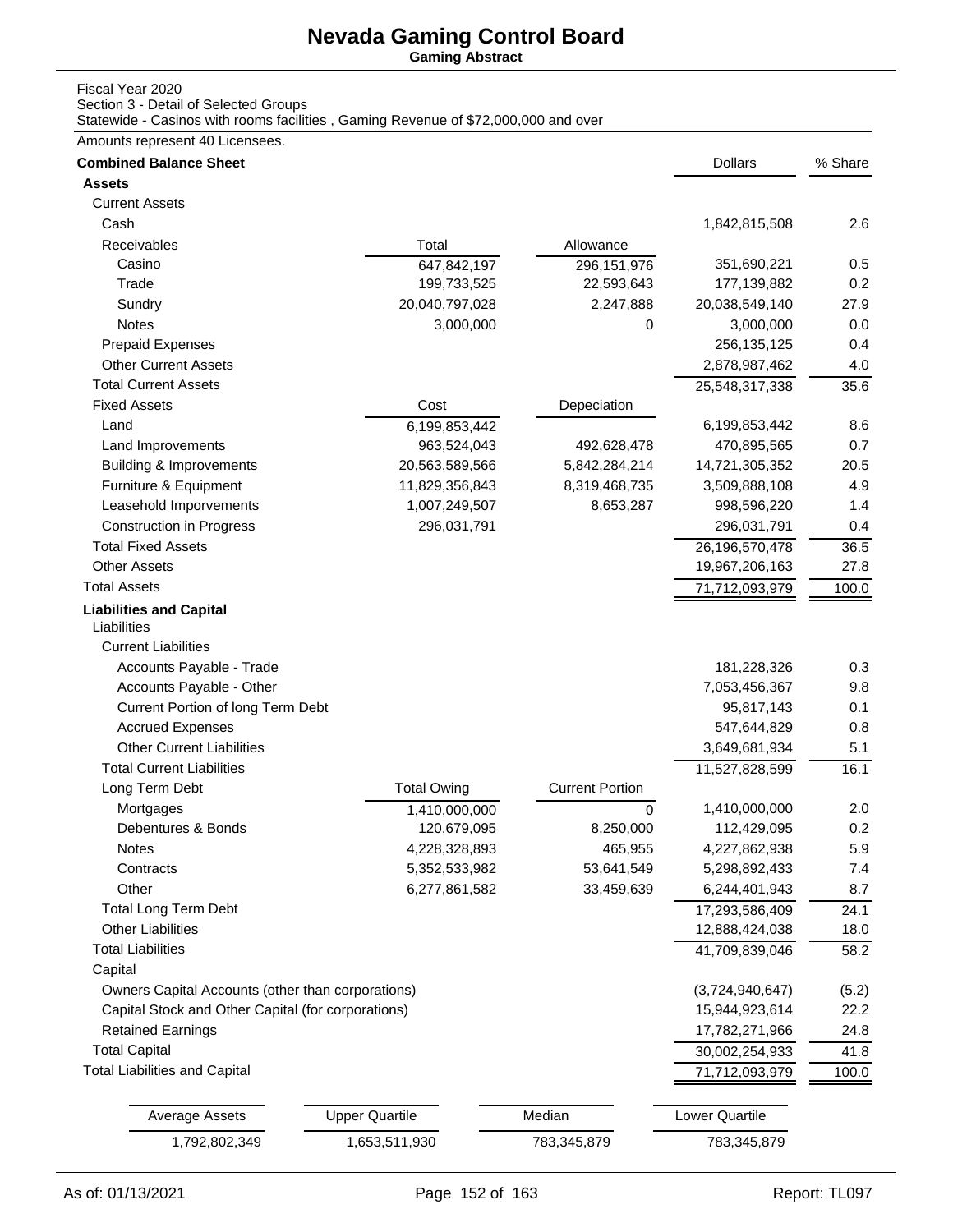**Gaming Abstract**

Fiscal Year 2020 Section 3 - Detail of Selected Groups Statewide - Casinos with rooms facilities , Gaming Revenue of \$72,000,000 and over

Amounts represent 40 Licensees.

| <b>Combined Income Statement - Summary</b>                        | <b>Dollars</b>  | % Share |
|-------------------------------------------------------------------|-----------------|---------|
| Revenue                                                           |                 |         |
| Gaming                                                            | 4,525,772,048   | 32.4    |
| Rooms                                                             | 3,942,034,109   | 28.3    |
| Food                                                              | 2,518,635,231   | 18.1    |
| Beverage                                                          | 1,098,616,006   | 7.9     |
| Other                                                             | 1,865,186,792   | 13.4    |
| <b>Total Revenue</b>                                              | 13,950,244,186  | 100.0   |
| Cost of Sales                                                     | 905,766,419     | 6.5     |
| Gross Margin                                                      | 13,044,477,767  | 93.5    |
| <b>Departmental Expenses</b>                                      | 6,634,445,367   | 47.6    |
| Departmental Income                                               | 6,410,032,400   | 45.9    |
| General & Administrative Expenses                                 |                 |         |
| Advertising & Promotion                                           | 169,815,869     | 1.2     |
| <b>Bad Debt Expense</b>                                           | 7,418,406       | 0.1     |
| Depreciation - Buildings                                          | 1,099,635,495   | 7.9     |
| Depreciation & Amortizartion - Other                              | 645,830,206     | 4.6     |
| Energy Expense (e.g. electricity, gas, oil)                       | 169,681,821     | 1.2     |
| <b>Equipment Rental or Lease</b>                                  | 36,972,362      | 0.3     |
| <b>Interest Expense</b>                                           | 974,853,949     | 7.0     |
| Music & Entertainment                                             | 193,296,898     | 1.4     |
| Payroll - Taxes                                                   | 66,296,284      | 0.5     |
| Payroll - Employee Benefits                                       | 245, 172, 512   | 1.8     |
| Payroll - Officers                                                | 24,430,635      | 0.2     |
| Payroll - Other Employees                                         | 904,683,385     | 6.5     |
| <b>Rent of Premises</b>                                           | 58,300,149      | 0.4     |
| <b>Taxes - Real Estate</b>                                        | 156,129,508     | 1.1     |
| Taxes & Licenses - Other                                          | 82,757,866      | 0.6     |
| Utilities (other than energy expense items)                       | 83,789,635      | 0.6     |
| Other G & A                                                       | (1,748,973,119) | (12.5)  |
| Total General & Administrative Expenses                           | 3,170,091,861   | 22.7    |
| Net Income (Loss) before Fed Income Taxes and Extraordinary Items | 3,239,940,539   | 23.2    |

| Average Revenue | Upper Quartile | Median      | Lower Quartile |
|-----------------|----------------|-------------|----------------|
| 348.756.105     | 310.488.226    | 234,219,140 | 234,219,140    |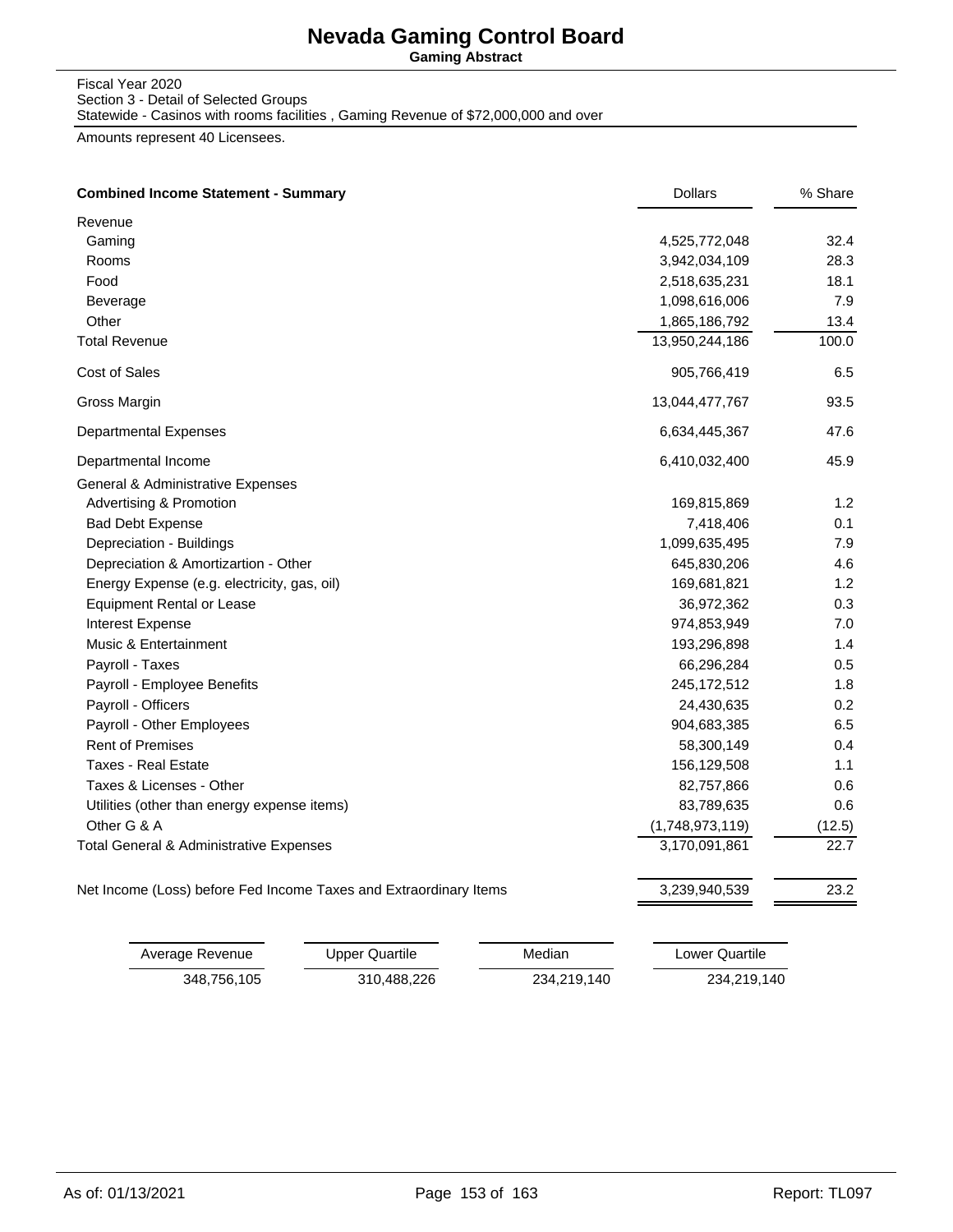**Gaming Abstract**

### Fiscal Year 2020 Section 3 - Detail of Selected Groups Statewide - Casinos with rooms facilities , Gaming Revenue of \$72,000,000 and over

Amounts represent 40 Licensees.

| <b>Casino Department</b>                                | <b>Dollars</b>  | % Share |
|---------------------------------------------------------|-----------------|---------|
| Revenue                                                 |                 |         |
| Table Games (Includes Keno and Bingo)                   | 2,182,996,506   | 48.2    |
| Slot Machines                                           | 4,077,469,905   | 90.1    |
| Card Games (poker, pan, etc.)                           | 95,420,305      | 2.1     |
| Race Book                                               | 21,328,480      | 0.5     |
| Sports Book                                             | 109,666,976     | 2.4     |
| Contra Revenue (Complimentary Expense)                  | (1,961,110,124) | (43.3)  |
| <b>Total Revenue</b>                                    | 4,525,772,048   | 100.0   |
| <b>Departmental Expenses</b>                            |                 |         |
| <b>Bad Debt Expense</b>                                 | 130,365,646     | 2.9     |
| Commisions                                              | 12,161,017      | 0.3     |
| Gaming Taxes and Licenses                               | 463,127,578     | 10.2    |
| Preferred Guest Expenses (exclusive of complimentaries) | 117,264,309     | 2.6     |
| Payroll - Taxes                                         | 93,046,213      | 2.1     |
| Payroll - Employee Benefits                             | 196,468,511     | 4.3     |
| Payroll - Officers                                      | 10,980,205      | 0.2     |
| Payroll - Other Employees                               | 757,246,911     | 16.7    |
| Race Wire Fees                                          | 2,060,373       | 0.0     |
| <b>Other Departmental Expenses</b>                      | 495,283,389     | 10.9    |
| <b>Total Departmental Expenses</b>                      | 2,278,004,152   | 50.3    |
| Departmental Income (Loss)                              | 2,247,767,896   | 49.7    |
| <b>Rooms Department</b>                                 | <b>Dollars</b>  | % Share |
| <b>Revenue</b>                                          |                 |         |
| Room Sales                                              | 3,243,294,930   | 82.3    |
| <b>Complimentary Room Sales</b>                         | 747,833,562     | 19.0    |
| Contra Revenue (Complimentary Expense)                  | (49,094,383)    | (1.2)   |
| <b>Total Revenue</b>                                    | 3,942,034,109   | 100.0   |
| <b>Departmental Expenses</b>                            |                 |         |
| <b>Bad Debt Expense</b>                                 | 10,690,116      | 0.3     |
| Payroll - Taxes                                         | 56,494,275      | 1.4     |
| Payroll - Employee Benefits                             | 213,173,346     | 5.4     |
| Payroll - Officers                                      | 3,439,954       | 0.1     |
| Payroll - Other Employees                               | 695,402,025     | 17.6    |
| <b>Other Departmental Expenses</b>                      | 476,569,220     | 12.1    |
| <b>Total Departmental Expenses</b>                      | 1,455,768,936   | 36.9    |
| Departmental Income (Loss)                              | 2,486,265,173   | 63.1    |
|                                                         |                 |         |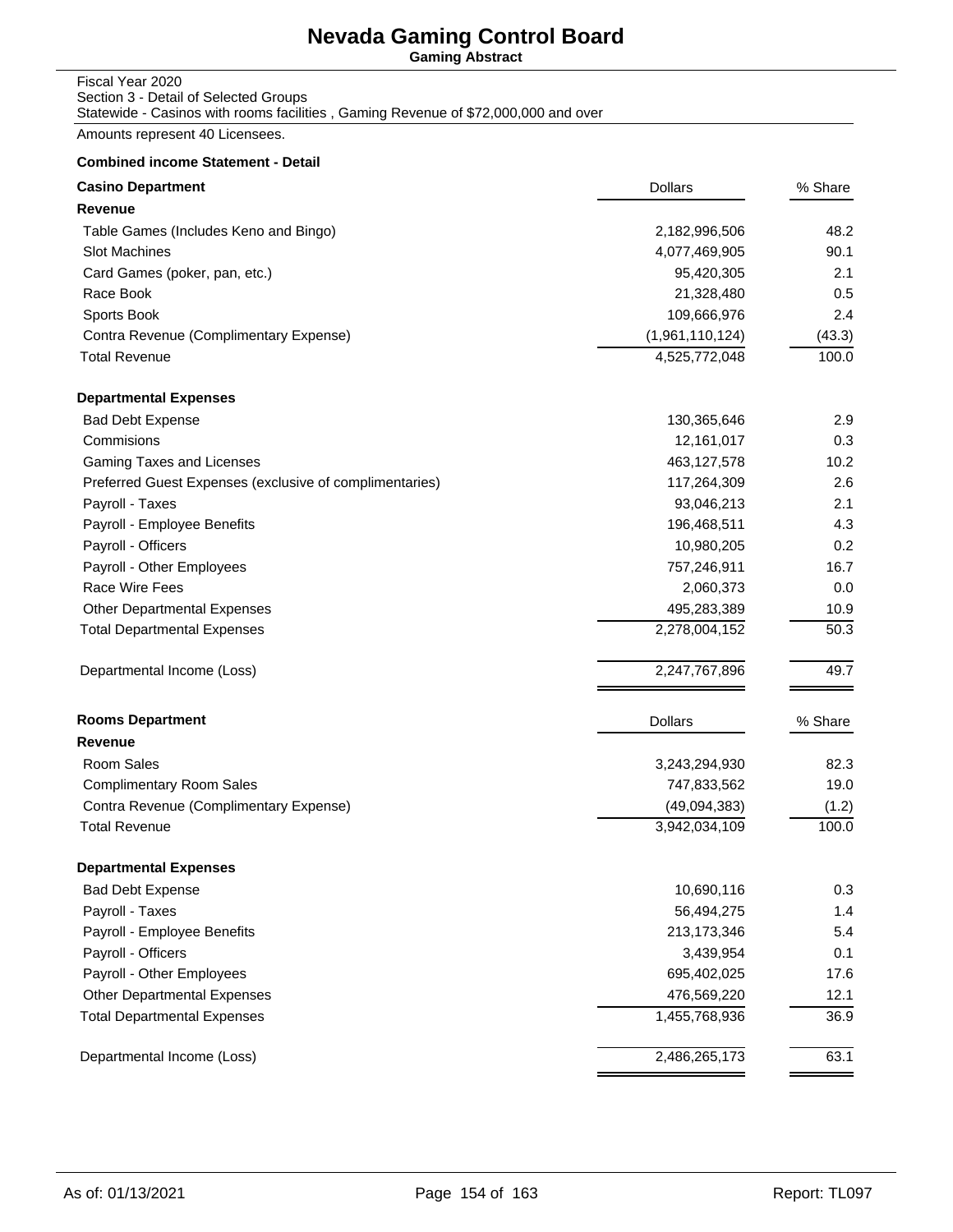**Gaming Abstract**

### Fiscal Year 2020 Section 3 - Detail of Selected Groups Statewide - Casinos with rooms facilities , Gaming Revenue of \$72,000,000 and over

Amounts represent 40 Licensees.

| <b>Food Department</b>                 | <b>Dollars</b> | % Share |
|----------------------------------------|----------------|---------|
| Revenue                                |                |         |
| <b>Food Sales</b>                      | 2,239,797,082  | 88.9    |
| <b>Complimentary Food Sales</b>        | 312,208,913    | 12.4    |
| Contra Revenue (Complimentary Expense) | (33, 370, 764) | (1.3)   |
| <b>Total Revenue</b>                   | 2,518,635,231  | 100.0   |
| Cost of Sales                          | 608,971,254    | 24.2    |
| Gross Margin                           | 1,909,663,977  | 75.8    |
| <b>Departmental Expenses</b>           |                |         |
| <b>Bad Debt Expense</b>                | 1,595,593      | 0.1     |
| Payroll - Taxes                        | 100,351,852    | 4.0     |
| Payroll - Employee Benefits            | 269,116,105    | 10.7    |
| Payroll - Officers                     | 10,674,488     | 0.4     |
| Payroll - Other Employees              | 1,005,887,784  | 39.9    |
| <b>Other Departmental Expenses</b>     | 249,873,170    | 9.9     |
| <b>Total Departmental Expenses</b>     | 1,637,498,992  | 65.0    |
| Departmental Income (Loss)             | 272,164,985    | 10.8    |
| <b>Beverage Department</b>             | <b>Dollars</b> | % Share |
| Revenue                                |                |         |
| <b>Beverage Sales</b>                  | 659,237,216    | 60.0    |
| <b>Complimentary Beverage Sales</b>    | 448,730,700    | 40.8    |
| Contra Revenue (Complimentary Expense) | (9,351,910)    | (0.9)   |
| <b>Total Revenue</b>                   | 1,098,616,006  | 100.0   |
| Cost of Sales                          | 167,986,970    | 15.3    |
| Gross Margin                           | 930,629,036    | 84.7    |
| <b>Departmental Expenses</b>           |                |         |
| <b>Bad Debt Expense</b>                | 411,030        | 0.0     |
| Payroll - Taxes                        | 26,738,029     | 2.4     |
| Payroll - Employee Benefits            | 66,797,619     | 6.1     |
| Payroll - Officers                     | 371,600        | 0.0     |
| Payroll - Other Employees              | 213,266,910    | 19.4    |
| <b>Other Departmental Expenses</b>     | 177,735,676    | 16.2    |
| <b>Total Departmental Expenses</b>     | 485,320,864    | 44.2    |
| Departmental Income (Loss)             | 445,308,172    | 40.5    |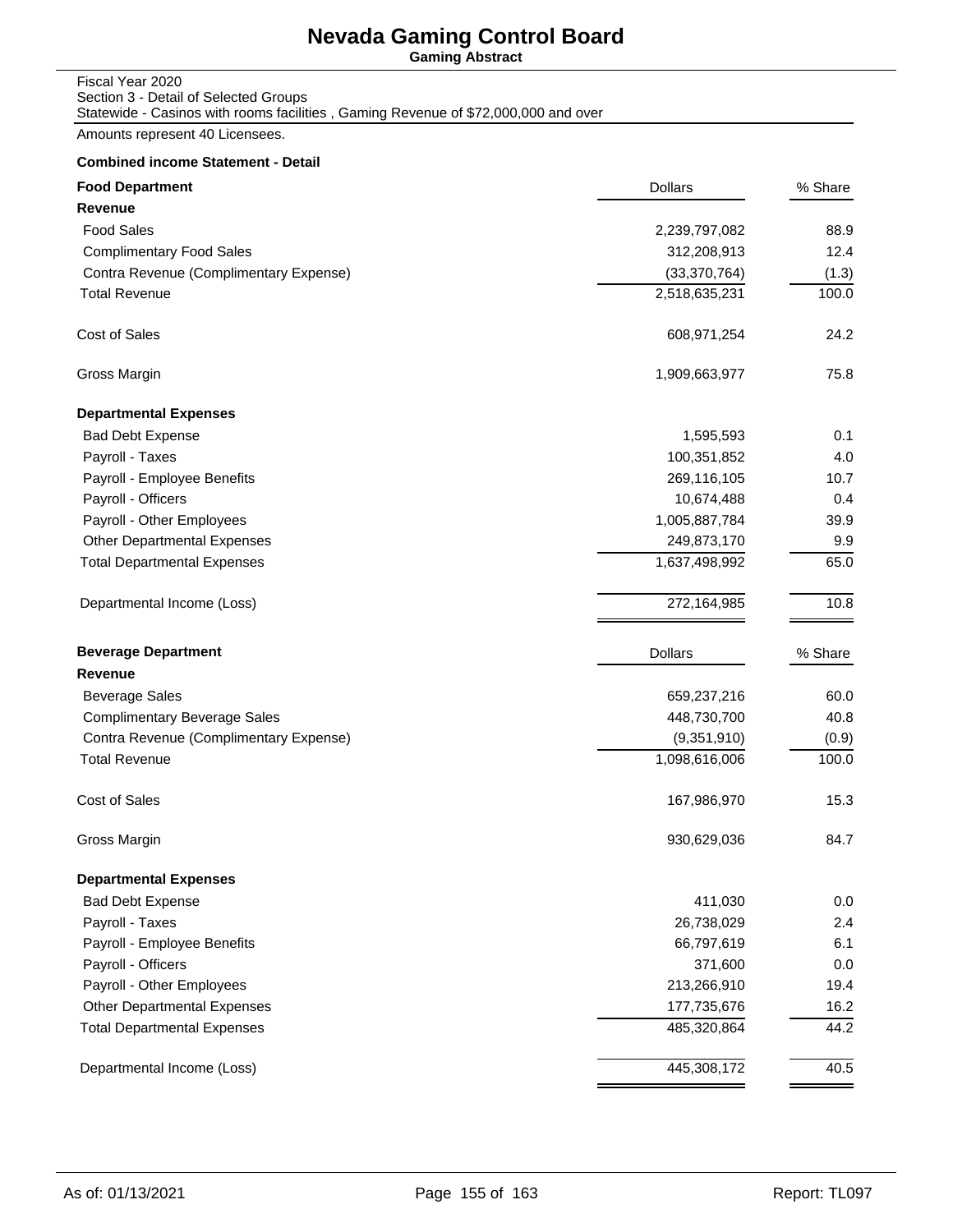**Gaming Abstract**

### Fiscal Year 2020 Section 3 - Detail of Selected Groups Statewide - Casinos with rooms facilities , Gaming Revenue of \$72,000,000 and over

Amounts represent 40 Licensees.

### **Combined income Statement - Detail**

| <b>Dollars</b> | % Share |  |
|----------------|---------|--|
|                |         |  |
| 1,815,205,547  | 97.3    |  |
| 80,373,304     | 4.3     |  |
| (30, 392, 059) | (1.6)   |  |
| 1,865,186,792  | 100.0   |  |
| 128,808,195    | 6.9     |  |
| 1,736,378,597  | 93.1    |  |
|                |         |  |
| 13,259,176     | 0.7     |  |
| 24,966,262     | 1.3     |  |
| 52,734,757     | 2.8     |  |
| 3,723,126      | 0.2     |  |
| 282,324,303    | 15.1    |  |
| 400,844,799    | 21.5    |  |
| 777,852,423    | 41.7    |  |
| 958,526,174    | 51.4    |  |
|                |         |  |

### **Average Number of Employees**

| Casino Department          | 21,663 |
|----------------------------|--------|
| Rooms Department           | 17,745 |
| <b>Food Department</b>     | 25,142 |
| <b>Beverage Department</b> | 6.339  |
| G & A Department           | 14.245 |
| <b>Other Departments</b>   | 7.057  |
| Total                      | 92,191 |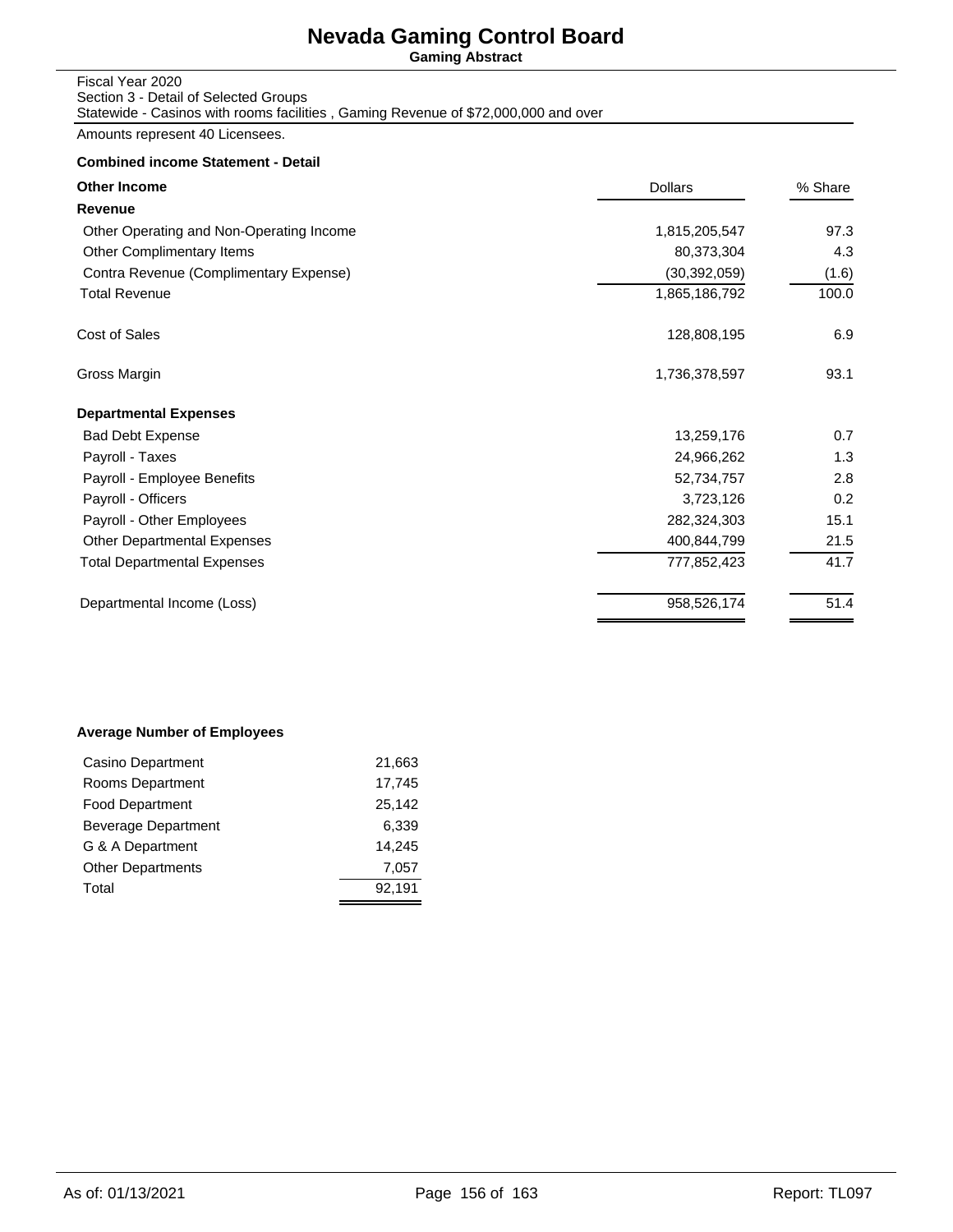**Gaming Abstract**

### Fiscal Year 2020

Section 3 - Detail of Selected Groups

Statewide - Casinos with rooms facilities , Gaming Revenue of \$72,000,000 and over

Amounts represent 40 Licensees.

### **Rate of Room Occupancy**

| Month     | Available Rooms | Rooms Occupied | % of Occupancy |
|-----------|-----------------|----------------|----------------|
| July      | 2,936,320       | 2,773,121      | 94.4           |
| August    | 2,924,267       | 2,656,430      | 90.8           |
| September | 2,828,307       | 2,559,742      | 90.5           |
| October   | 2,917,660       | 2,683,381      | 92.0           |
| November  | 2,829,137       | 2,560,513      | 90.5           |
| December  | 2,913,438       | 2,529,123      | 86.8           |
| January   | 2,946,909       | 2,652,839      | 90.0           |
| February  | 2,754,088       | 2,480,959      | 90.1           |
| March     | 2,015,443       | 1,112,490      | 55.2           |
| April     | 909,660         | 6              | 0.0            |
| May       | 909,846         | 404            | 0.0            |
| June      | 2,050,923       | 757,946        | 37.0           |
| Total     | 28,935,998      | 22,766,954     | 78.7           |

| Per Room Per Day Statistics                                      | <b>Dollars</b> |
|------------------------------------------------------------------|----------------|
| Average Table Revenue (Includes Keno and Bingo) Per Room Per Day | 95.88          |
| Average Slot Revenue Per Room Per Day                            | 179.10         |
| Average Food Sales Per Room Per Day                              | 112.09         |
| Average Beverage Sales Per Room Per Day                          | 48.67          |
| Average Rooms Department Payroll Per Room Per Day                | 42.54          |
| Average Room Rate Per Day                                        | 175.30         |

## **Gaming Revenue Per Square Foot of Floor Space**

|                                       | # Casinos | Average Sq Ft | Revenue/Sq Ft |
|---------------------------------------|-----------|---------------|---------------|
| Table Games (Includes Keno and Bingo) | 40        | 20,877        | 2,614         |
| Slots                                 | 40        | 72.991        | 1,397         |
| Race and Sports                       | 34        | 5.600         | 688           |
| Card Games (poker, pan, etc.)         | 28        | 3.401         | 1.002         |
| Total                                 | 40        | 101,009       | 1.606         |

| Ratios                                                          | Percent |
|-----------------------------------------------------------------|---------|
| <b>Total Current Assets to Total Current Liabilities</b>        | 221.62  |
| <b>Total Capital to Total Liabilities</b>                       | 71.93   |
| <b>Total Capital to Total Current Liabilities</b>               | 260.26  |
| <b>Total Current Liabilities to Total Liabilities</b>           | 27.64   |
| Total Contra Revenue (Complimentary Expense) to Gaming Revenue* | 32.12   |
| Music and Entertainment Expense to Gaming Revenue               | 4.27    |
| Total Revenue to Average Total Assets                           | 19.86   |
| Total Revenue less Comp Sales to Average Total Assets           | 17.60   |
| Return on Invested Capital**                                    | 7.34    |
| Return on Average Assets***                                     | 6.00    |
|                                                                 |         |

\*Gaming revenue is equal to total gaming revenue before Contra Revenue (Complimentary Expense)<br>\*\*Return on invested capital is equal to the total of net income (before federal income taxes and extraorduinary items)<br>and int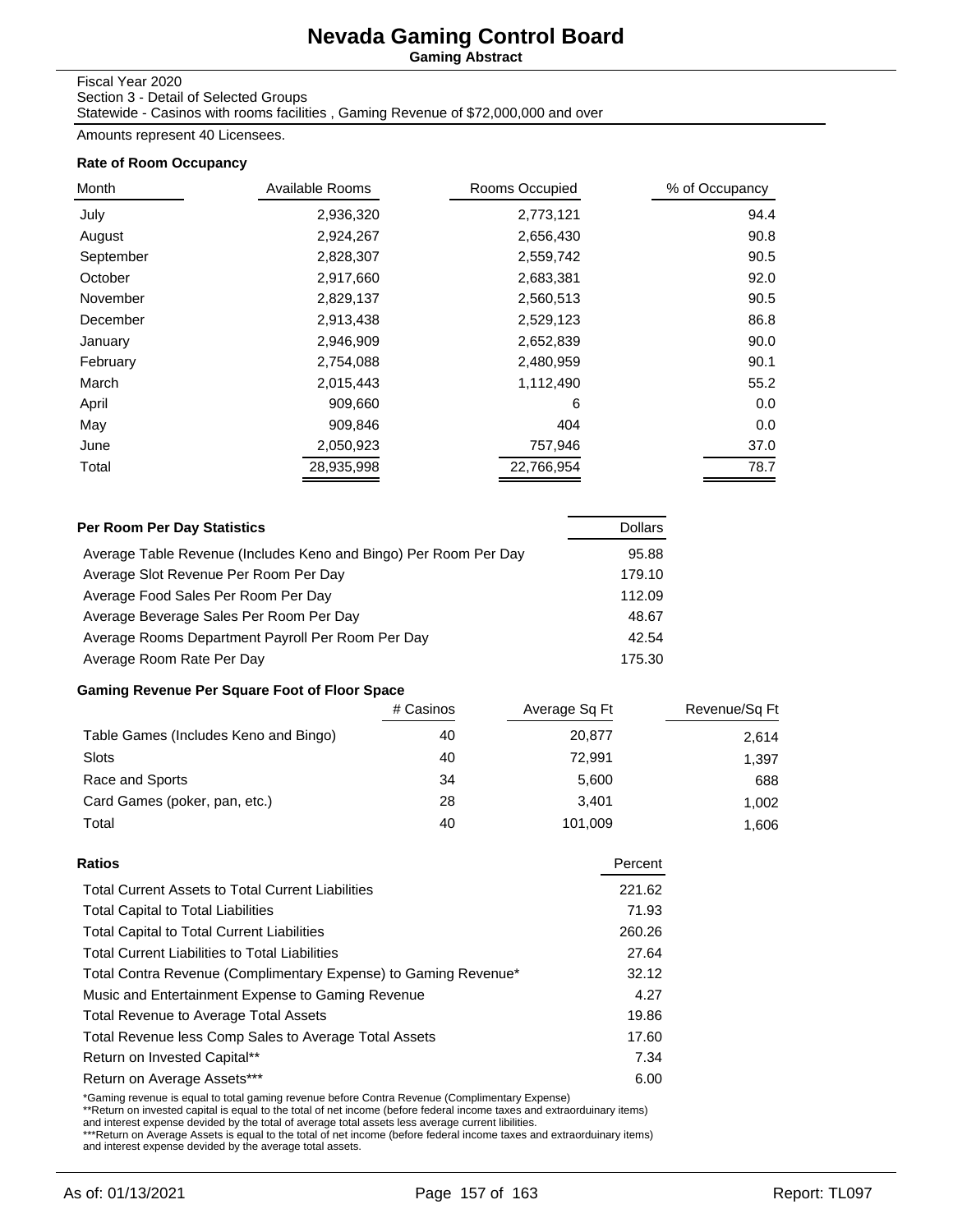**Gaming Abstract**

## Fiscal Year 2020

Section 3 - Detail of Selected Groups

Statewide - Publicly Owned Casino Operations, Gaming Revenue of \$12,000,000 and over

Amounts represent 61 Licensees.

| <b>Combined Balance Sheet</b>                           |                                |                          | <b>Dollars</b>                   | % Share    |
|---------------------------------------------------------|--------------------------------|--------------------------|----------------------------------|------------|
| Assets                                                  |                                |                          |                                  |            |
| <b>Current Assets</b>                                   |                                |                          |                                  |            |
| Cash                                                    |                                |                          | 1,694,959,046                    | 2.3        |
| <b>Receivables</b>                                      | Total                          | Allowance                |                                  |            |
| Casino                                                  | 630,540,778                    | 285,063,488              | 345,477,290                      | 0.5        |
| Trade                                                   | 204,636,128                    | 17,123,331               | 187,512,797                      | 0.3        |
| Sundry                                                  | 20,028,354,885                 | 2,280,871                | 20,026,074,014                   | 27.7       |
| Notes                                                   | 0                              | 0                        | 0                                | 0.0        |
| <b>Prepaid Expenses</b>                                 |                                |                          | 288,012,750                      | 0.4        |
| <b>Other Current Assets</b>                             |                                |                          | 2,990,469,203                    | 4.1        |
| <b>Total Current Assets</b>                             |                                |                          | 25,532,505,100                   | 35.3       |
| <b>Fixed Assets</b>                                     | Cost                           | Depeciation              |                                  |            |
| Land                                                    | 6,197,724,021                  |                          | 6,197,724,021                    | 8.6        |
| Land Improvements                                       | 867,918,207                    | 433,577,290              | 434,340,917                      | 0.6        |
| <b>Building &amp; Improvements</b>                      | 19,353,768,832                 | 5,656,049,811            | 13,697,719,021                   | 19.0       |
| Furniture & Equipment                                   | 11,635,158,554                 | 8,087,920,063            | 3,547,238,491                    | 4.9        |
| Leasehold Imporvements                                  | 1,004,678,196                  | 7,025,934                | 997,652,262                      | 1.4        |
| <b>Construction in Progress</b>                         | 884,835,377                    |                          | 884,835,377                      | 1.2        |
| <b>Total Fixed Assets</b>                               |                                |                          | 25,759,510,089                   | 35.6       |
| <b>Other Assets</b>                                     |                                |                          | 20,970,296,043                   | 29.0       |
| <b>Total Assets</b>                                     |                                |                          | 72,262,311,232                   | 100.0      |
| <b>Liabilities and Capital</b><br>Liabilities           |                                |                          |                                  |            |
| <b>Current Liabilities</b><br>Accounts Payable - Trade  |                                |                          |                                  | 0.3        |
| Accounts Payable - Other                                |                                |                          | 190,971,973                      | 9.8        |
| Current Portion of long Term Debt                       |                                |                          | 7,062,838,195<br>99,975,062      | 0.1        |
| <b>Accrued Expenses</b>                                 |                                |                          | 542,102,865                      | 0.8        |
| <b>Other Current Liabilities</b>                        |                                |                          | 3,717,218,885                    | 5.1        |
| <b>Total Current Liabilities</b>                        |                                |                          |                                  |            |
| Long Term Debt                                          | <b>Total Owing</b>             | <b>Current Portion</b>   | 11,613,106,980                   | 16.1       |
| Mortgages                                               |                                |                          | 0                                | 0.0        |
| Debentures & Bonds                                      | 0<br>51,015,000                | $\Omega$<br>2,000,000    | 49,015,000                       | 0.1        |
|                                                         |                                |                          |                                  |            |
| <b>Notes</b><br>Contracts                               | 4,266,221,829                  | 93,219                   | 4,266,128,610                    | 5.9<br>7.3 |
| Other                                                   | 5,366,223,719<br>7,089,497,942 | 59,912,707<br>37,969,136 | 5,306,311,012                    | 9.8        |
|                                                         |                                |                          | 7,051,528,806                    |            |
| <b>Total Long Term Debt</b><br><b>Other Liabilities</b> |                                |                          | 16,672,983,428<br>13,077,028,715 | 23.1       |
| <b>Total Liabilities</b>                                |                                |                          |                                  | 18.1       |
|                                                         |                                |                          | 41,363,119,123                   | 57.2       |
| Capital                                                 |                                |                          |                                  |            |
| Owners Capital Accounts (other than corporations)       |                                |                          | (3,075,186,629)                  | (4.3)      |
| Capital Stock and Other Capital (for corporations)      |                                |                          | 16,568,943,753                   | 22.9       |
| <b>Retained Earnings</b>                                |                                |                          | 17,405,434,985                   | 24.1       |
| <b>Total Capital</b>                                    |                                |                          | 30,899,192,109                   | 42.8       |
| <b>Total Liabilities and Capital</b>                    |                                |                          | 72,262,311,232                   | 100.0      |
| <b>Average Assets</b>                                   | <b>Upper Quartile</b>          | Median                   | Lower Quartile                   |            |
| 1,184,628,052                                           | 1,059,844,111                  | 396,660,662              | 396,660,662                      |            |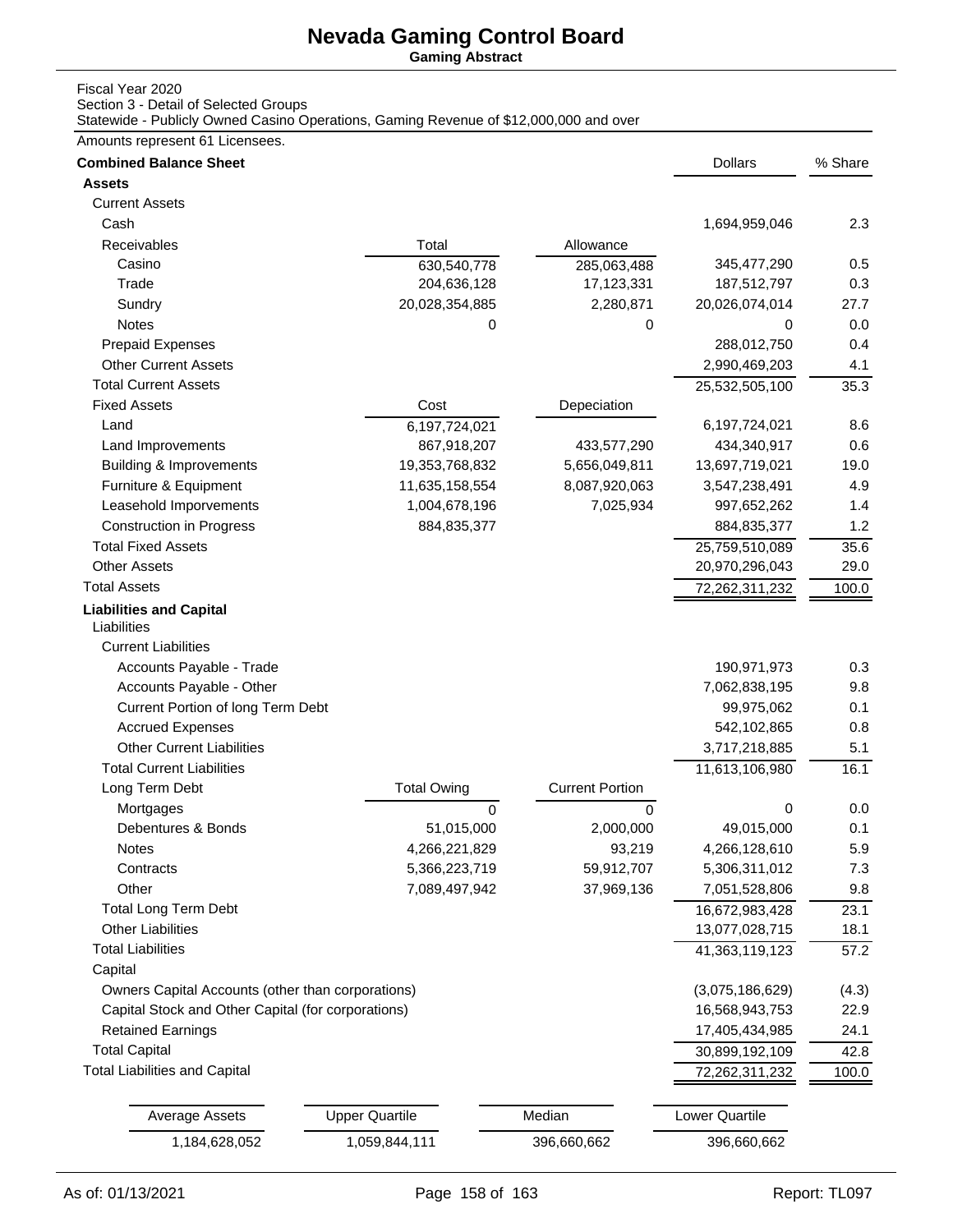**Gaming Abstract**

Fiscal Year 2020 Section 3 - Detail of Selected Groups Statewide - Publicly Owned Casino Operations, Gaming Revenue of \$12,000,000 and over

Amounts represent 61 Licensees.

| <b>Combined Income Statement - Summary</b>                        | <b>Dollars</b>  | % Share |
|-------------------------------------------------------------------|-----------------|---------|
| Revenue                                                           |                 |         |
| Gaming                                                            | 4,793,654,299   | 34.5    |
| Rooms                                                             | 3,759,837,734   | 27.1    |
| Food                                                              | 2,433,046,919   | 17.5    |
| Beverage                                                          | 1,028,748,548   | 7.4     |
| Other                                                             | 1,859,751,544   | 13.4    |
| <b>Total Revenue</b>                                              | 13,875,039,044  | 100.0   |
| Cost of Sales                                                     | 893,845,762     | 6.4     |
| Gross Margin                                                      | 12,981,193,282  | 93.6    |
| <b>Departmental Expenses</b>                                      | 6,589,459,562   | 47.5    |
| Departmental Income                                               | 6,391,733,720   | 46.1    |
| General & Administrative Expenses                                 |                 |         |
| <b>Advertising &amp; Promotion</b>                                | 166,101,175     | 1.2     |
| <b>Bad Debt Expense</b>                                           | 6,577,031       | 0.0     |
| Depreciation - Buildings                                          | 945,619,954     | 6.8     |
| Depreciation & Amortizartion - Other                              | 804,524,394     | 5.8     |
| Energy Expense (e.g. electricity, gas, oil)                       | 184,830,385     | 1.3     |
| <b>Equipment Rental or Lease</b>                                  | 39,092,998      | 0.3     |
| <b>Interest Expense</b>                                           | 994,701,360     | 7.2     |
| Music & Entertainment                                             | 188,511,410     | 1.4     |
| Payroll - Taxes                                                   | 59,105,032      | 0.4     |
| Payroll - Employee Benefits                                       | 245,906,916     | 1.8     |
| Payroll - Officers                                                | 21,438,713      | 0.2     |
| Payroll - Other Employees                                         | 888,570,484     | 6.4     |
| <b>Rent of Premises</b>                                           | 58,045,695      | 0.4     |
| Taxes - Real Estate                                               | 152,189,472     | 1.1     |
| Taxes & Licenses - Other                                          | 83,846,966      | 0.6     |
| Utilities (other than energy expense items)                       | 90,404,420      | 0.7     |
| Other G & A                                                       | (1,392,037,249) | (10.0)  |
| Total General & Administrative Expenses                           | 3,537,429,156   | 25.5    |
| Net Income (Loss) before Fed Income Taxes and Extraordinary Items | 2,854,304,564   | 20.6    |

| Average Revenue | Upper Quartile | Median      | Lower Quartile |
|-----------------|----------------|-------------|----------------|
| 227.459.656     | 254,875,431    | 115.477.063 | 115,477,063    |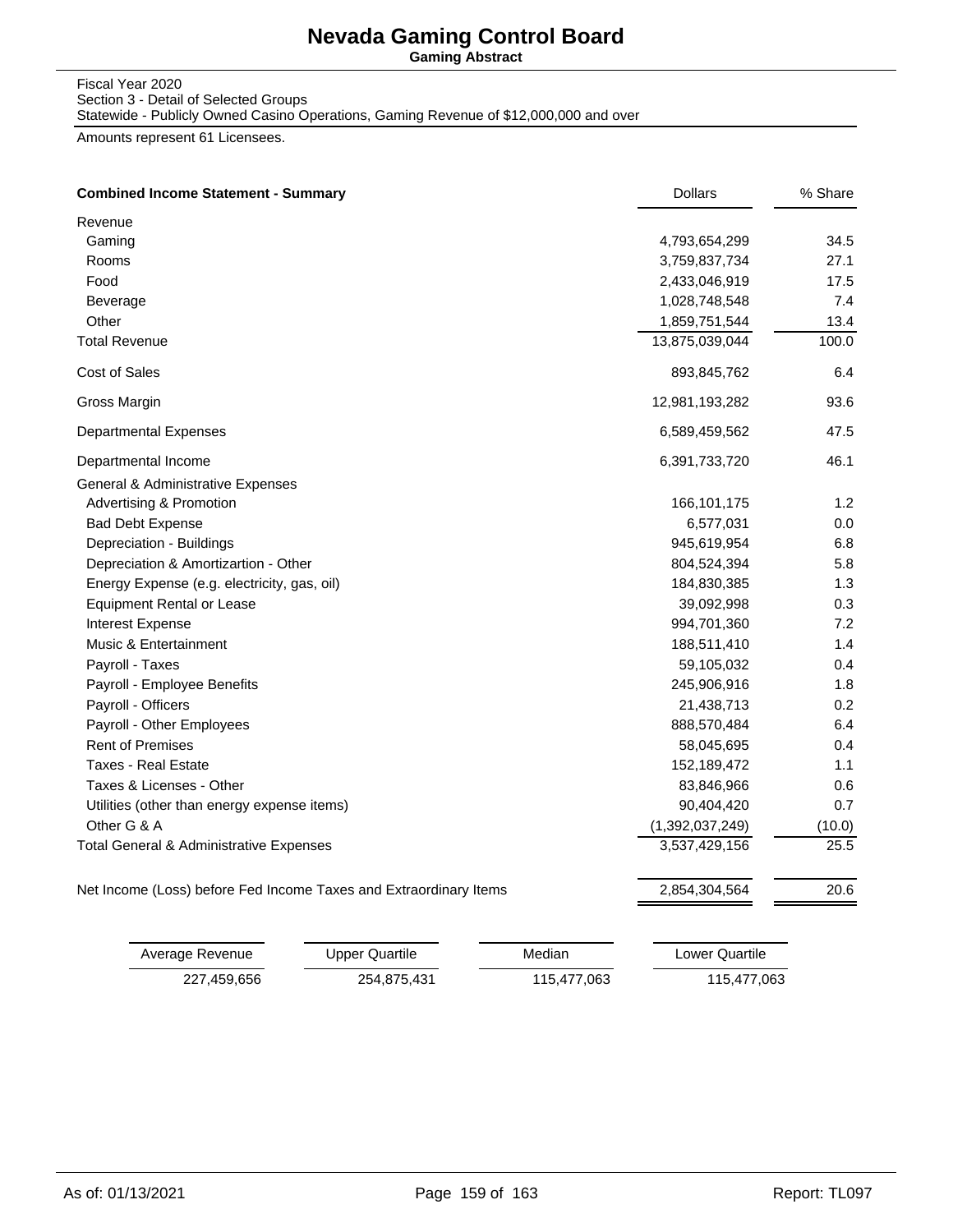**Gaming Abstract**

#### Fiscal Year 2020 Section 3 - Detail of Selected Groups Statewide - Publicly Owned Casino Operations, Gaming Revenue of \$12,000,000 and over

Amounts represent 61 Licensees.

| <b>Casino Department</b>                                | <b>Dollars</b>  | % Share |
|---------------------------------------------------------|-----------------|---------|
| Revenue                                                 |                 |         |
| Table Games (Includes Keno and Bingo)                   | 2,118,832,735   | 44.2    |
| <b>Slot Machines</b>                                    | 4,408,619,969   | 92.0    |
| Card Games (poker, pan, etc.)                           | 90,090,136      | 1.9     |
| Race Book                                               | 20,471,498      | 0.4     |
| Sports Book                                             | 156,198,993     | 3.3     |
| Contra Revenue (Complimentary Expense)                  | (2,000,559,032) | (41.7)  |
| <b>Total Revenue</b>                                    | 4,793,654,299   | 100.0   |
| <b>Departmental Expenses</b>                            |                 |         |
| <b>Bad Debt Expense</b>                                 | 132,815,310     | 2.8     |
| Commisions                                              | 15,775,894      | 0.3     |
| Gaming Taxes and Licenses                               | 488,831,757     | 10.2    |
| Preferred Guest Expenses (exclusive of complimentaries) | 118,250,498     | 2.5     |
| Payroll - Taxes                                         | 92,218,745      | 1.9     |
| Payroll - Employee Benefits                             | 209,934,848     | 4.4     |
| Payroll - Officers                                      | 11,349,787      | 0.2     |
| Payroll - Other Employees                               | 773,760,337     | 16.1    |
| Race Wire Fees                                          | 2,490,286       | 0.1     |
| <b>Other Departmental Expenses</b>                      | 502,251,415     | 10.5    |
| <b>Total Departmental Expenses</b>                      | 2,347,678,877   | 49.0    |
| Departmental Income (Loss)                              | 2,445,975,422   | 51.0    |
| <b>Rooms Department</b>                                 | <b>Dollars</b>  | % Share |
| Revenue                                                 |                 |         |
| Room Sales                                              | 3,092,571,791   | 82.3    |
| <b>Complimentary Room Sales</b>                         | 710,105,512     | 18.9    |
| Contra Revenue (Complimentary Expense)                  | (42, 839, 569)  | (1.1)   |
| <b>Total Revenue</b>                                    | 3,759,837,734   | 100.0   |
| <b>Departmental Expenses</b>                            |                 |         |
| <b>Bad Debt Expense</b>                                 | 10,193,379      | 0.3     |
| Payroll - Taxes                                         | 56,844,264      | 1.5     |
| Payroll - Employee Benefits                             | 215,238,701     | 5.7     |
| Payroll - Officers                                      | 4,236,931       | 0.1     |
| Payroll - Other Employees                               | 695,211,862     | 18.5    |
| Other Departmental Expenses                             | 483,925,693     | 12.9    |
| <b>Total Departmental Expenses</b>                      | 1,465,650,830   | 39.0    |
| Departmental Income (Loss)                              | 2,294,186,904   | 61.0    |
|                                                         |                 |         |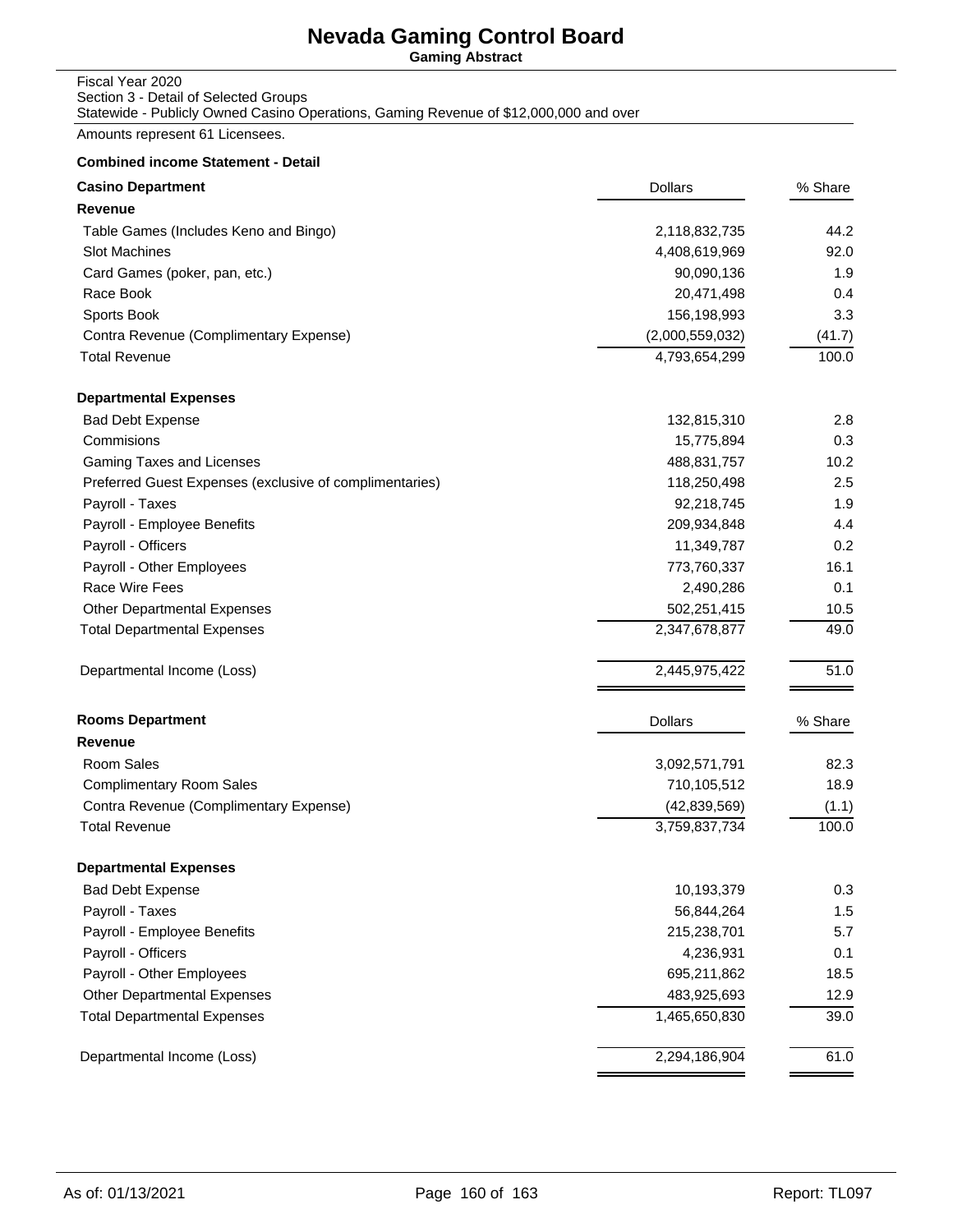**Gaming Abstract**

| Fiscal Year 2020                                                                      |
|---------------------------------------------------------------------------------------|
| Section 3 - Detail of Selected Groups                                                 |
| Statewide - Publicly Owned Casino Operations, Gaming Revenue of \$12,000,000 and over |

Amounts represent 61 Licensees.

| <b>Food Department</b>                 | <b>Dollars</b> | % Share |
|----------------------------------------|----------------|---------|
| Revenue                                |                |         |
| <b>Food Sales</b>                      | 2,114,992,699  | 86.9    |
| <b>Complimentary Food Sales</b>        | 351,782,791    | 14.5    |
| Contra Revenue (Complimentary Expense) | (33, 728, 571) | (1.4)   |
| <b>Total Revenue</b>                   | 2,433,046,919  | 100.0   |
| Cost of Sales                          | 601,195,310    | 24.7    |
| Gross Margin                           | 1,831,851,609  | 75.3    |
| <b>Departmental Expenses</b>           |                |         |
| <b>Bad Debt Expense</b>                | 1,554,896      | 0.1     |
| Payroll - Taxes                        | 100,154,199    | 4.1     |
| Payroll - Employee Benefits            | 273,367,443    | 11.2    |
| Payroll - Officers                     | 11,906,205     | 0.5     |
| Payroll - Other Employees              | 1,004,743,825  | 41.3    |
| <b>Other Departmental Expenses</b>     | 193,248,384    | 7.9     |
| <b>Total Departmental Expenses</b>     | 1,584,974,952  | 65.1    |
| Departmental Income (Loss)             | 246,876,657    | 10.1    |
| <b>Beverage Department</b>             | <b>Dollars</b> | % Share |
| Revenue                                |                |         |
| <b>Beverage Sales</b>                  | 586,228,071    | 57.0    |
| <b>Complimentary Beverage Sales</b>    | 451,742,735    | 43.9    |
| Contra Revenue (Complimentary Expense) | (9,222,258)    | (0.9)   |
| <b>Total Revenue</b>                   | 1,028,748,548  | 100.0   |
| <b>Cost of Sales</b>                   | 163,684,279    | 15.9    |
| Gross Margin                           | 865,064,269    | 84.1    |
| <b>Departmental Expenses</b>           |                |         |
| <b>Bad Debt Expense</b>                | 395,487        | 0.0     |
| Payroll - Taxes                        | 26,831,607     | 2.6     |
| Payroll - Employee Benefits            | 67,969,924     | 6.6     |
| Payroll - Officers                     | 443,987        | 0.0     |
| Payroll - Other Employees              | 213,609,334    | 20.8    |
| <b>Other Departmental Expenses</b>     | 146,011,190    | 14.2    |
| <b>Total Departmental Expenses</b>     | 455,261,529    | 44.3    |
| Departmental Income (Loss)             | 409,802,740    | 39.8    |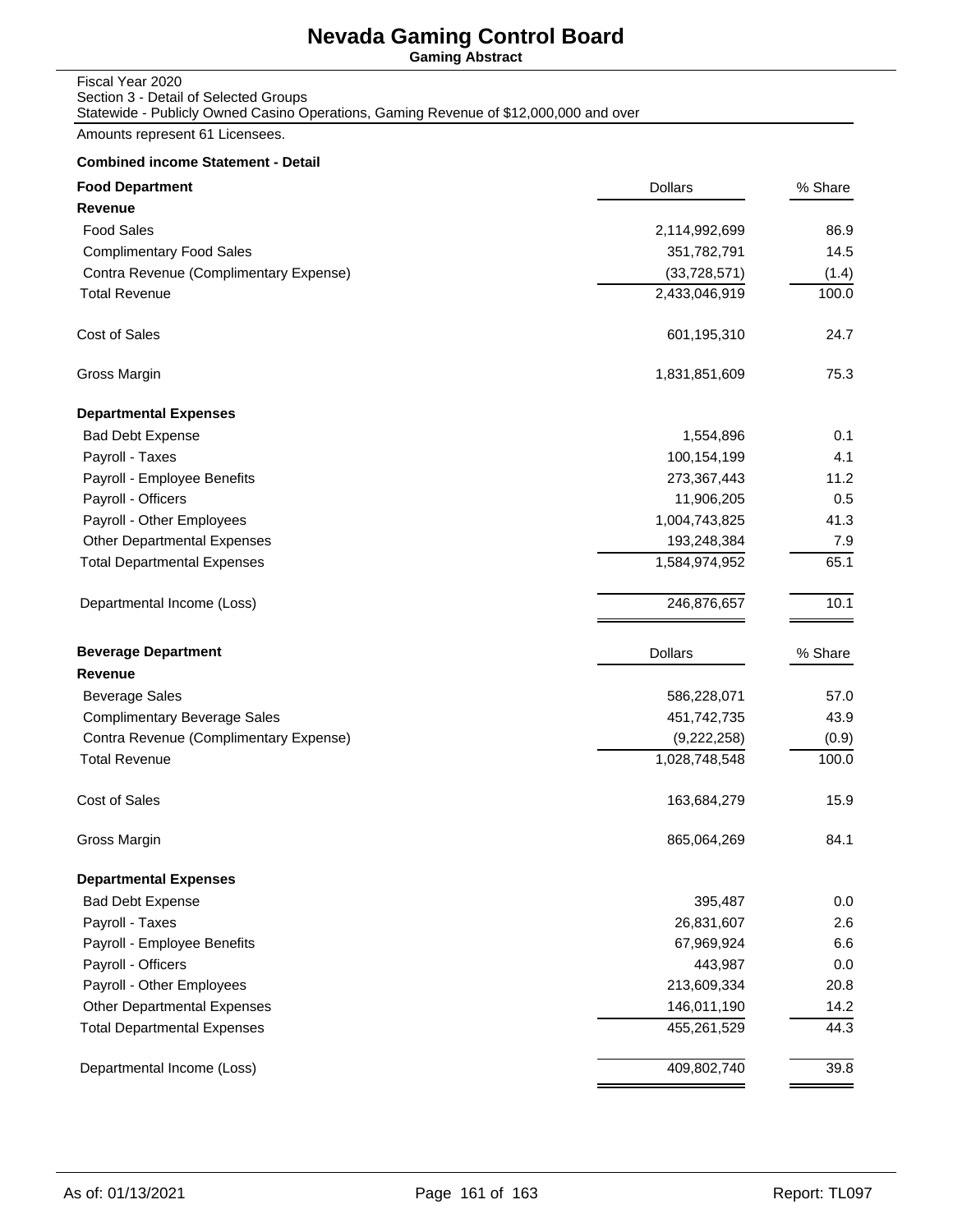**Gaming Abstract**

| Fiscal Year 2020                                                                      |
|---------------------------------------------------------------------------------------|
| Section 3 - Detail of Selected Groups                                                 |
| Statewide - Publicly Owned Casino Operations, Gaming Revenue of \$12,000,000 and over |

Amounts represent 61 Licensees.

## **Combined income Statement - Detail**

| <b>Dollars</b> | % Share |
|----------------|---------|
|                |         |
| 1,812,139,658  | 97.4    |
| 75,652,459     | 4.1     |
| (28,040,573)   | (1.5)   |
| 1,859,751,544  | 100.0   |
| 128,966,173    | 6.9     |
| 1,730,785,371  | 93.1    |
|                |         |
| 12,215,617     | 0.7     |
| 23,611,828     | 1.3     |
| 51,861,692     | 2.8     |
| 4,251,060      | 0.2     |
| 268,814,589    | 14.5    |
| 375,138,588    | 20.2    |
| 735,893,374    | 39.6    |
| 994,891,997    | 53.5    |
|                |         |

## **Average Number of Employees**

| Casino Department          | 22,288 |
|----------------------------|--------|
| Rooms Department           | 17,430 |
| <b>Food Department</b>     | 24.940 |
| <b>Beverage Department</b> | 6,331  |
| G & A Department           | 14.700 |
| <b>Other Departments</b>   | 6,673  |
| Total                      | 92,362 |